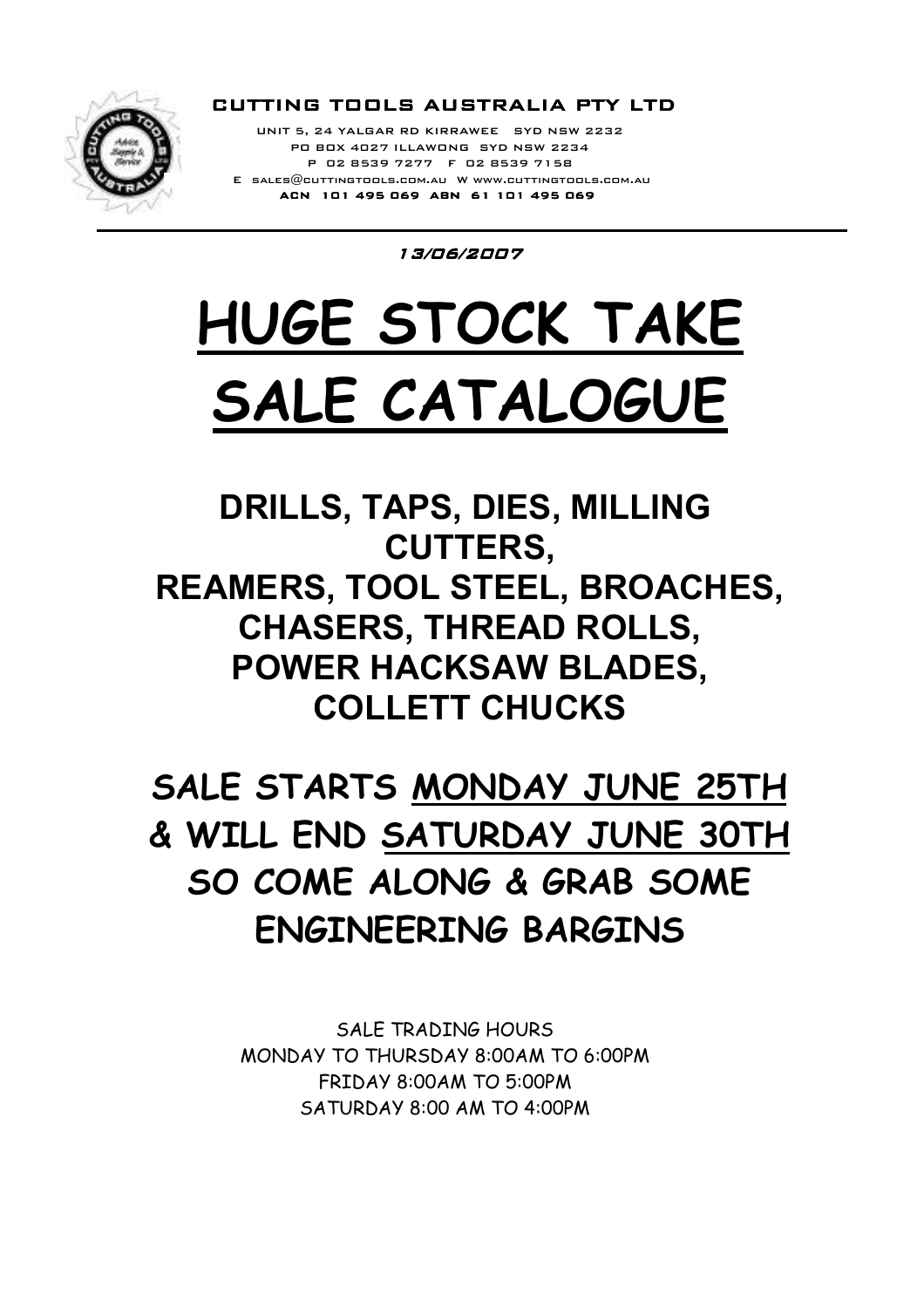#### TERMS & CONDITIONS

\*THIS IS A NO ACCOUNTS PROMOTION, FULL PAYMENT REQUIRED ON THE DAY OF PURCHASE, BY CASH, MASTER, VISA & BANK CARDS, EFT & MANAGEMENT APPROVED CHEQUES ONLY. \*ALL PRODUCTS ARE NON-RETURNABLE, NON-EXCHANGEABLE. \*A FREIGHT CHARGE WILL APPLY TO ALL ORDERS IF DELIVERY REQUIRED. \*PRICES & SPECIFICATIONS ARE SUBJECT TO CHANGE WITHOUT NOTICE. \*ALL PRICES DO NOT INCLUDE GST. \* ALL PRODUCTS AVAILABLE WHILE STOCKS LAST.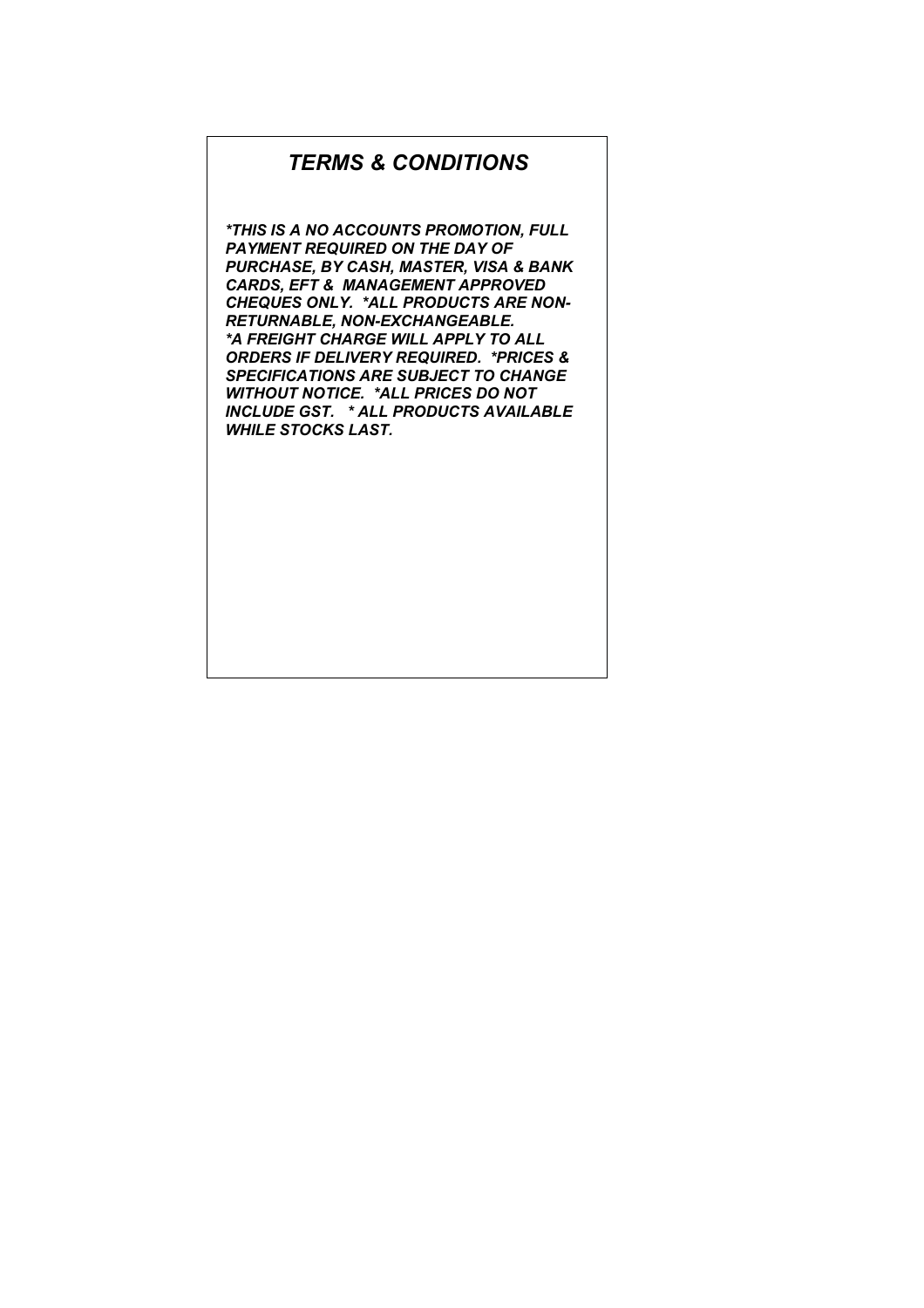## Table of Contents

### Category/Product Nam Page

| <b>Bore Cutter</b>            | 1              |
|-------------------------------|----------------|
| <b>Convex Cutter</b>          | $\mathbf{1}$   |
| <b>Concave Cutter</b>         | 1              |
| <b>Convex Cutter</b>          | $\overline{2}$ |
| <b>Cut Off Saw</b>            | 2              |
| <b>Dedlock Cutters</b>        | $\overline{2}$ |
| Double Corner Round           | 2              |
| <b>Double Corner Round</b>    | 3              |
| <b>Equal Angle Cutter</b>     | 3              |
| <b>Helical Mill</b>           | 3              |
| <b>Helical Mill</b>           | $\overline{4}$ |
| <b>Jewlers Saw</b>            | 4              |
| Plain Mill                    | $\overline{4}$ |
| <b>Screw Slotting Cutter</b>  | 5              |
| <b>Plain Mill</b>             | 5              |
| <b>Screw Slotting Cutter</b>  | 6              |
| <b>Shell Mill</b>             | $\overline{7}$ |
| <b>Side &amp; Face Cutter</b> | 7              |
| <b>Screw Slotting Cutter</b>  | 7              |
| Side & Face Cutter            | 8              |
| Side & Face Cutter            | 9              |
| <b>Side &amp; Face Cutter</b> | 10             |
| Side Chip Clearance           | 10             |
| <b>Side Chip Clearance</b>    | 11             |
| Single Angle Cutter           | 11             |
| <b>Single Angle Cutter</b>    | 12             |
| <b>Slitting Saw</b>           | 13             |
| <b>Single Angle Cutter</b>    | 13             |
| Single Corner Roundi          | 13             |
| <b>Slitting Saw</b>           | 14             |
| <b>Slitting Saw/Copper</b>    | 15             |
| <b>Slitting Saw</b>           | 15             |
| <b>Slotting Cutter</b>        | 16             |
| <b>Slotting Cutter</b>        | 17             |
| <b>Slotting Cutter</b>        | 18             |
| <b>Unequal Angle Cutter</b>   | 19             |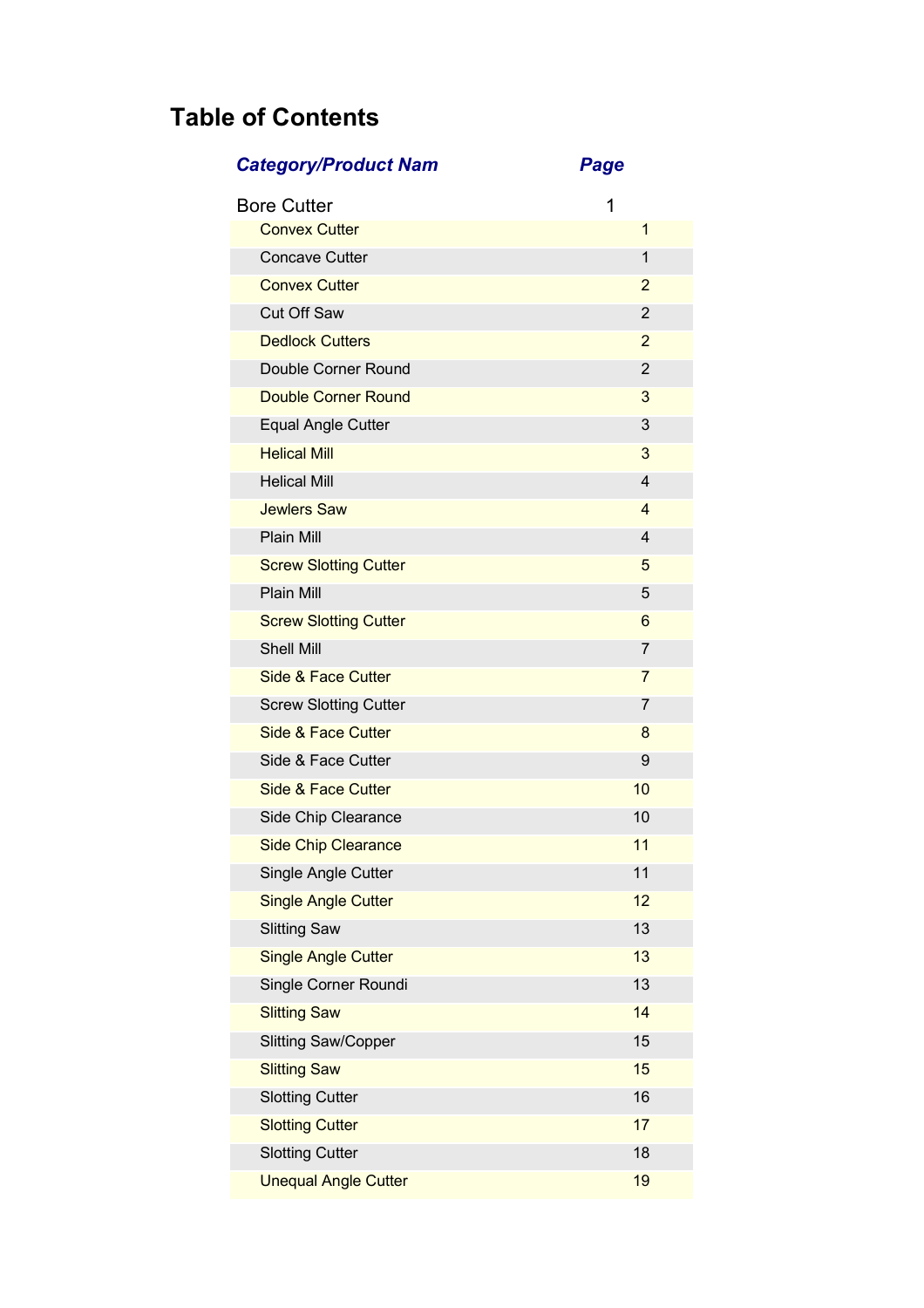| <b>Slotting Cutter</b>      |    | 19 |
|-----------------------------|----|----|
| <b>Unequal Angle Cutter</b> |    | 20 |
| <b>Broach</b>               | 20 |    |
| <b>Malco</b>                |    | 20 |
| Square                      |    | 20 |
| <b>Keyway</b>               |    | 20 |
| <b>Button Die</b>           | 20 |    |
| B.A.                        |    | 20 |
| B.A.                        |    | 21 |
| Metric Coarse               |    | 21 |
| M.E.                        |    | 21 |
| B.S.W.                      |    | 21 |
| B.S.F.                      |    | 21 |
| B.S.P.                      |    | 21 |
| <b>Metric Fine</b>          |    | 22 |
| N.P.T.                      |    | 22 |
| U.N.C.                      |    | 22 |
| U.N.F.                      |    | 22 |
| <b>Chasers</b>              | 22 |    |
| B.A.                        |    | 22 |
| B.A.                        |    | 23 |
| B.A.                        |    | 24 |
| B.S.F.                      |    | 24 |
| B.S.F.                      |    | 25 |
| B.S.F.                      |    | 26 |
| <b>B.S.P.</b>               |    | 26 |
| B.S.P.                      |    | 27 |
| <b>B.S.P.T.</b>             |    | 27 |
| <b>B.S.P.T.</b>             |    | 28 |
| <b>B.S.W.</b>               |    | 28 |
| B.S.W.                      |    | 29 |
| <b>B.S.W.</b>               |    | 30 |
| B.S.W.                      |    | 31 |
| <b>Brass</b>                |    | 31 |
| Metric Coarse               |    | 32 |
| Conduit                     |    | 32 |
| N.P.T.                      |    | 33 |
| <b>Metric Coarse</b>        |    | 33 |
| <b>Metric Fine</b>          |    | 33 |
| <b>U.N.C.</b>               |    | 34 |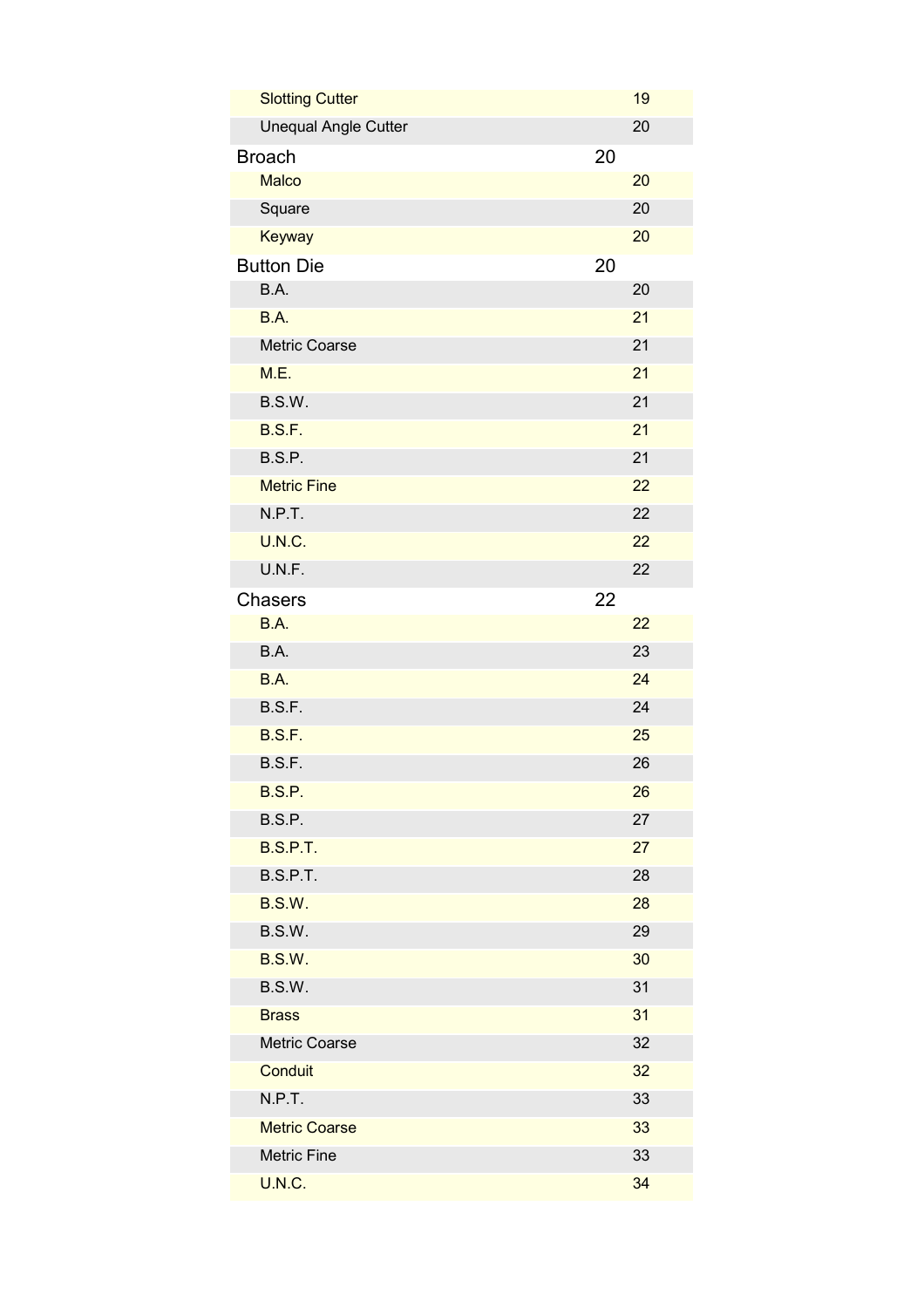| U.N. Special           |    | 34 |
|------------------------|----|----|
| N.P.T.                 |    | 34 |
| N.P.T.F.               |    | 34 |
| <b>U.N.C.</b>          |    | 35 |
| U.N.C.                 |    | 36 |
| U.N.E.F.               |    | 36 |
| U.N.E.F.               |    | 37 |
| U.N.F.                 |    | 37 |
| U.N.F.                 |    | 38 |
| U.N.F.                 |    | 39 |
| <b>Collet Chuck</b>    | 39 |    |
| Autolock               |    | 39 |
| <b>Dedlock</b>         |    | 39 |
| <b>Counter Bore</b>    | 40 |    |
| Removable Pilot        |    | 40 |
| <b>Pilot</b>           |    | 40 |
| Removable Pilot        |    | 41 |
| Die Nut                | 41 |    |
| B.S.F.                 |    | 41 |
| <b>Brass</b>           |    | 41 |
| <b>U.N.C.</b>          |    | 41 |
| <b>Drills</b>          | 41 |    |
| 1\2" Shank             |    | 41 |
| <b>Armour Piercing</b> |    | 41 |
| <b>Blanks</b>          |    | 41 |
| <b>Blanks</b>          |    | 42 |
| Centre                 |    | 42 |
| Core                   |    | 42 |
| Jobber                 |    | 42 |
| <b>Jobber</b>          |    | 43 |
| Jobber                 |    | 44 |
| Jobber                 |    | 45 |
| Jobber                 |    | 46 |
| Jobber                 |    | 47 |
| Jobber                 |    | 48 |
| Jobber                 |    | 49 |
| Jobber                 |    | 50 |
| <b>Jobber</b>          |    | 51 |
| Long Series            |    | 51 |
| <b>Long Series</b>     |    | 52 |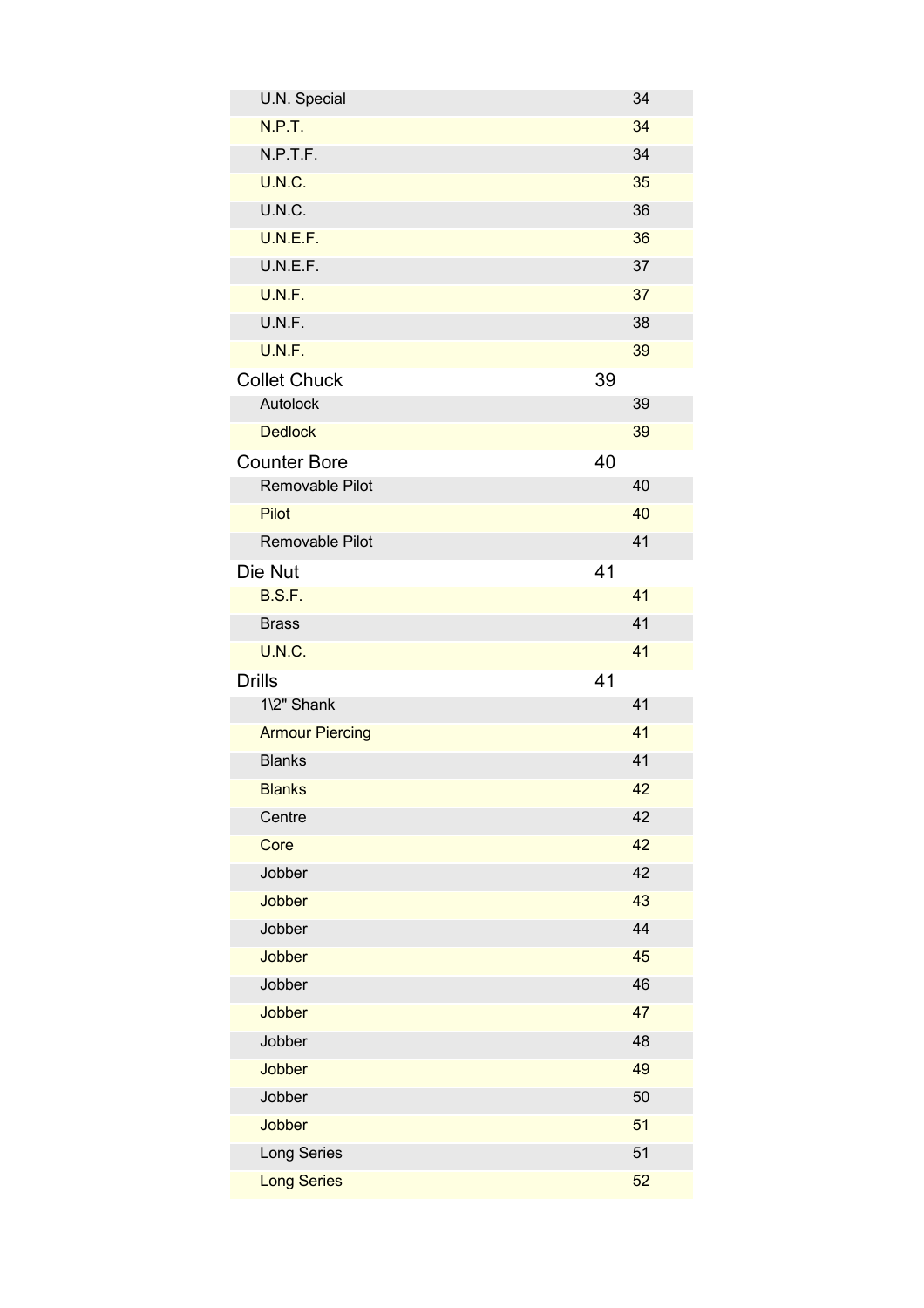| <b>Long Series</b>       |    | 53 |
|--------------------------|----|----|
| Long Series              |    | 54 |
| Mini                     |    | 54 |
| Mini                     |    | 55 |
| <b>Stub</b>              |    | 55 |
| Stub                     |    | 56 |
| <b>Stub</b>              |    | 57 |
| Stub                     |    | 58 |
| <b>Stub</b>              |    | 59 |
| <b>Taper Shank</b>       |    | 59 |
| <b>Taper Shank</b>       |    | 60 |
| <b>Taper Shank</b>       |    | 61 |
| <b>Taper Shank</b>       |    | 62 |
| Fette Thrd Roll Di       | 62 |    |
| B.S.F.                   |    | 62 |
| <b>U.N.C.</b>            |    | 63 |
| B.S.F.                   |    | 63 |
| B.S.P.                   |    | 63 |
| B.S.W.                   |    | 63 |
| <b>BA</b>                |    | 63 |
| <b>Metric Coarse</b>     |    | 63 |
| <b>Metric Fine</b>       |    | 63 |
| <b>U.N.S.</b>            |    | 64 |
| <b>U.N.C.</b>            |    | 64 |
| U.N.F.                   |    | 64 |
| <b>Hacksaw Blade</b>     | 64 |    |
| Power                    |    | 64 |
| Power                    |    | 65 |
| <b>Milling Cutters</b>   | 65 |    |
| <b>Ballnose End Mill</b> |    | 65 |
| Die Sinking/Tapered      |    | 65 |
| <b>Dovetail</b>          |    | 66 |
| <b>End Mill</b>          |    | 66 |
| <b>End Mill</b>          |    | 67 |
| <b>Hollow Mill</b>       |    | 67 |
| <b>Inverted Dovetail</b> |    | 67 |
| Ripper/RMR               |    | 68 |
| <b>Slot Drill</b>        |    | 68 |
| Slot Drill               |    | 69 |
| Woodruff                 |    | 69 |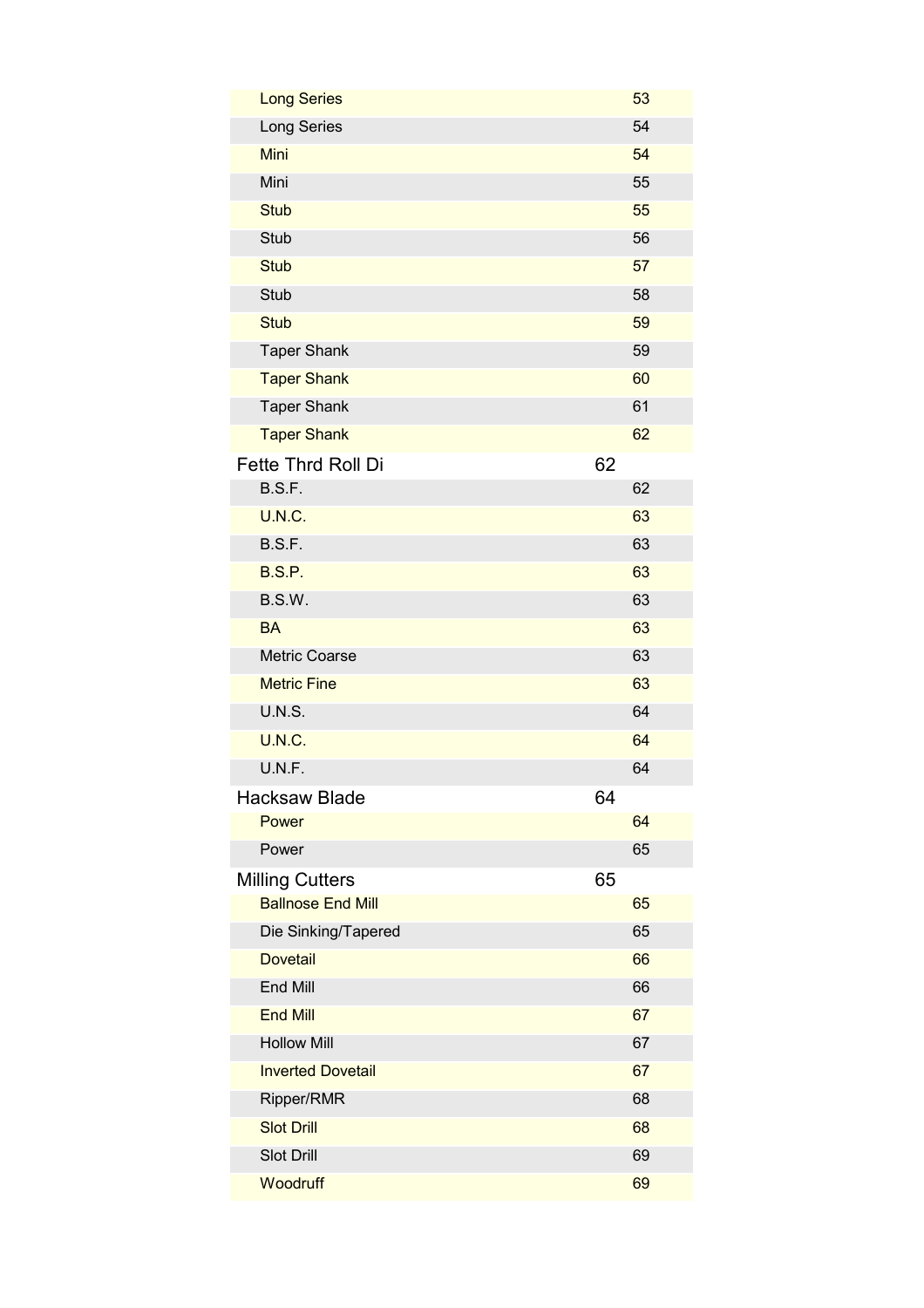| <b>T-Slot</b>            | 69 |
|--------------------------|----|
| Reamer                   | 69 |
| Adjustable               | 69 |
| Adjustable               | 70 |
| <b>Adjustable Blade</b>  | 70 |
| <b>Bridge</b>            | 70 |
| <b>Bridge</b>            | 71 |
| Chucking                 | 71 |
| <b>Chucking</b>          | 72 |
| Coventry Adjustable      | 72 |
| <b>David Brown</b>       | 72 |
| Expanding                | 73 |
| <b>Hand</b>              | 73 |
| David Brown              | 73 |
| <b>David Brown Blade</b> | 73 |
| Hand                     | 74 |
| Hand                     | 75 |
| Hand                     | 76 |
| <b>Machine</b>           | 76 |
| Morse Taper Socket       | 77 |
| Perra                    | 77 |
| Machine                  | 77 |
| Putman                   | 78 |
| Shell                    | 78 |
| <b>Stub</b>              | 78 |
| Perra                    | 78 |
| <b>Taper Pin</b>         | 79 |
| Stub                     | 79 |
| <b>Taper</b>             | 79 |
| <b>Tangential Chase</b>  | 79 |
| B.A                      | 79 |
| <b>B.A</b>               | 80 |
| B.S.F.                   | 80 |
| <b>B.S.P.</b>            | 80 |
| B.S.P.T.                 | 80 |
| B.S.W.                   | 81 |
| B.S.W.                   | 82 |
| <b>Brass</b>             | 82 |
| Metric                   | 82 |
| N.P.S.                   | 82 |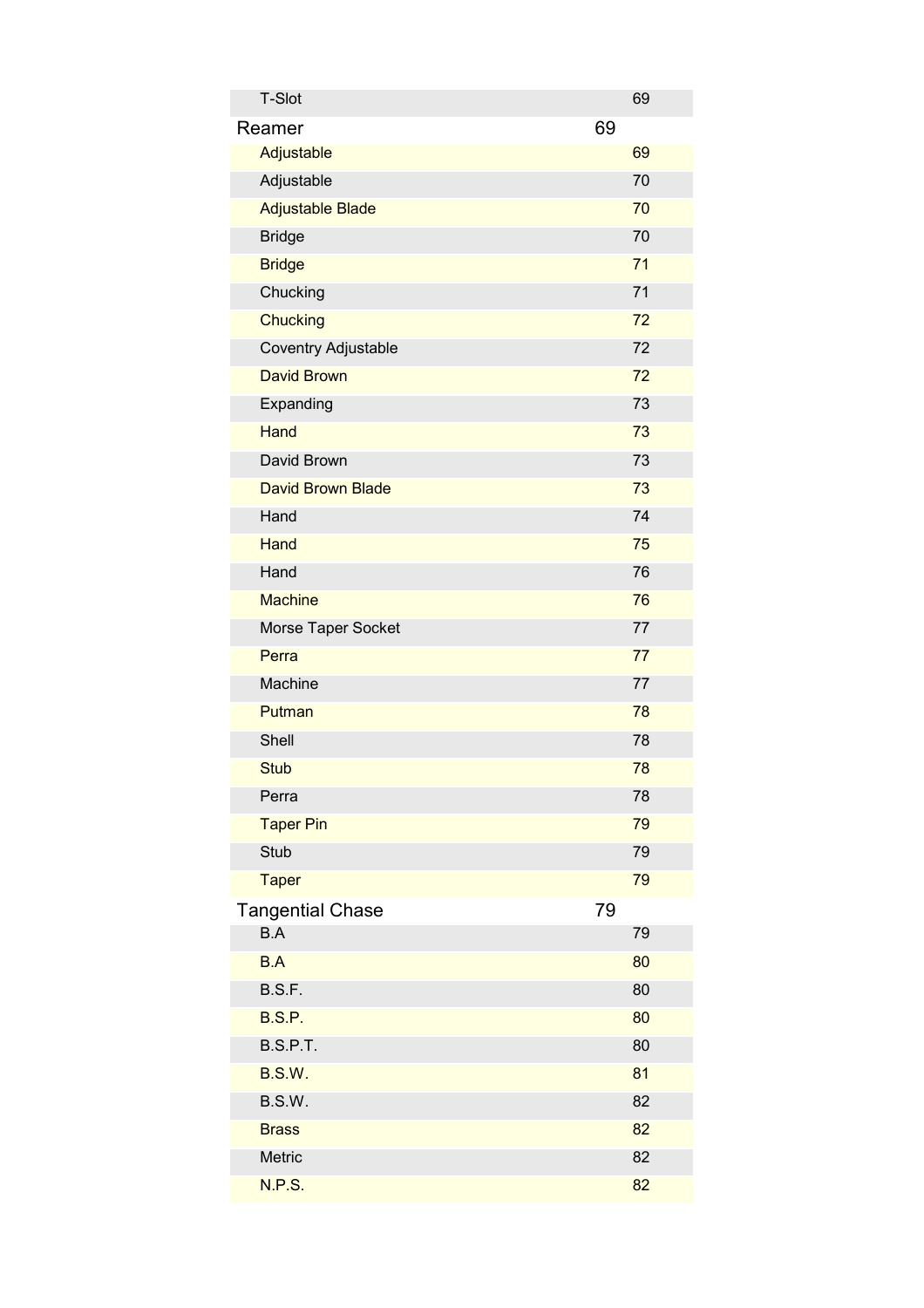| N.P.T.              | 82 |
|---------------------|----|
| U.N.                | 82 |
| U.N.                | 83 |
| U.N.                | 84 |
| Taps                | 84 |
| B.A.                | 84 |
| <b>B.S.F.</b>       | 85 |
| B.A.                | 85 |
| <b>B.S.F.</b>       | 86 |
| B.S.F.              | 87 |
| <b>B.S.F.</b>       | 88 |
| <b>B.S.P.</b>       | 88 |
| <b>B.S.P.T.</b>     | 88 |
| B.S.W.              | 88 |
| <b>B.S.W.</b>       | 89 |
| B.S.W.              | 90 |
| <b>Brass</b>        | 90 |
| Conduit             | 90 |
| M.E.                | 91 |
| Metric Coarse       | 91 |
| Conduit             | 91 |
| Metric Coarse       | 92 |
| <b>Metric Fine</b>  | 92 |
| N.P.S.              | 92 |
| N.P.T.              | 92 |
| N.P.T.F.            | 92 |
| Over Size B.A.      | 92 |
| Over Size B.A.      | 93 |
| Over Size B.S.W.    | 93 |
| Over Size U.N.C.    | 93 |
| Over Size U.N.F.    | 93 |
| U.N. Special        | 93 |
| <b>U.N.C.</b>       | 93 |
| U.N.C.              | 94 |
| U.N.E.F.            | 94 |
| U.N.F.              | 95 |
| U.N.E.F.            | 95 |
| U.N.F.              | 96 |
| U.N.F.              | 97 |
| <b>Whit Special</b> | 97 |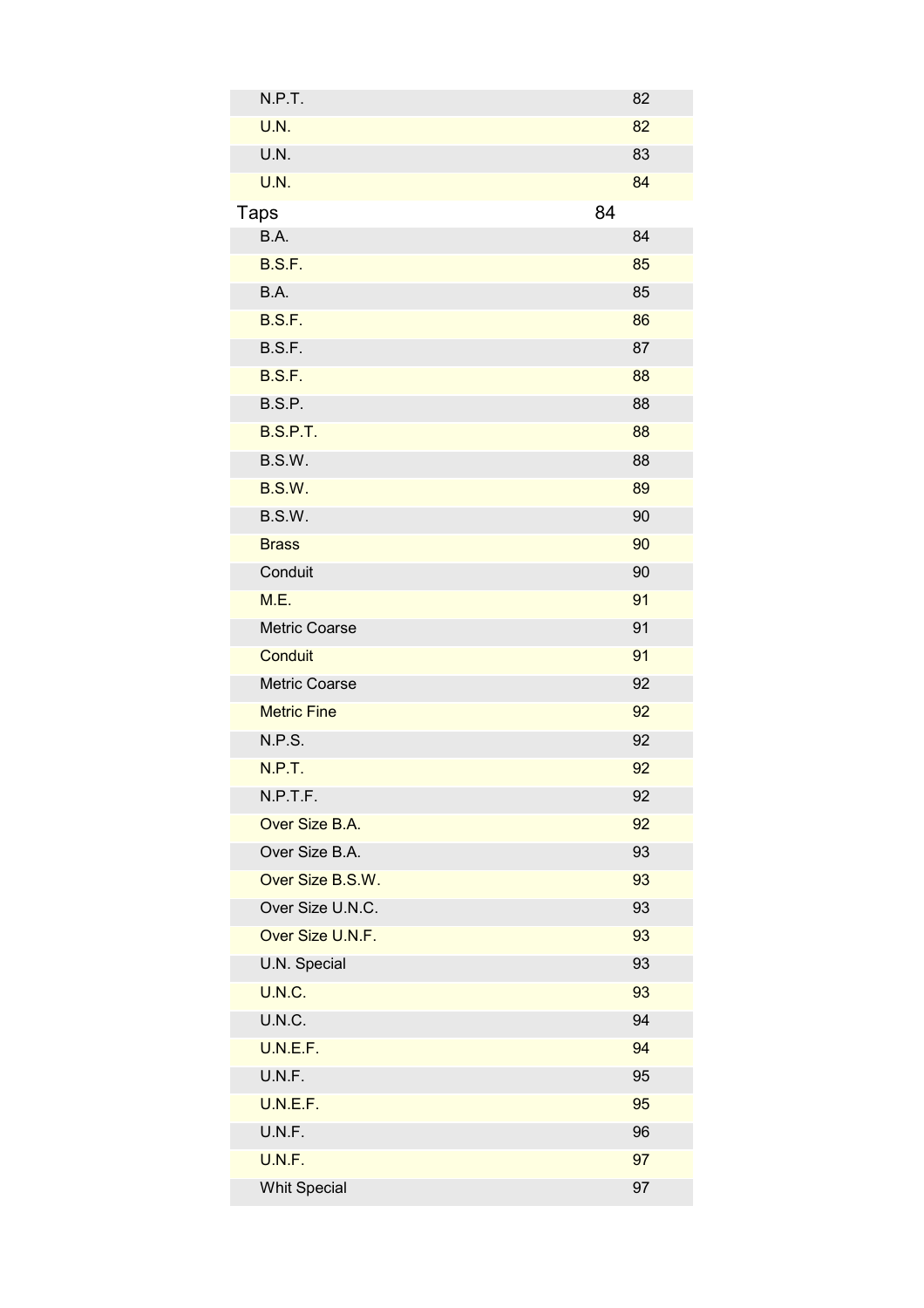| <b>Toolsteel</b>         | 98  |
|--------------------------|-----|
| <b>Hollow Part Blade</b> | 98  |
| <b>Index Bevel</b>       | 98  |
| Rectangular              | 98  |
| Round                    | 98  |
| Square                   | 98  |
| Square                   | 99  |
| <b>Standard Bevel</b>    | 99  |
| <b>T-Type Part Blabe</b> | 100 |
| <b>Standard Bevel</b>    | 100 |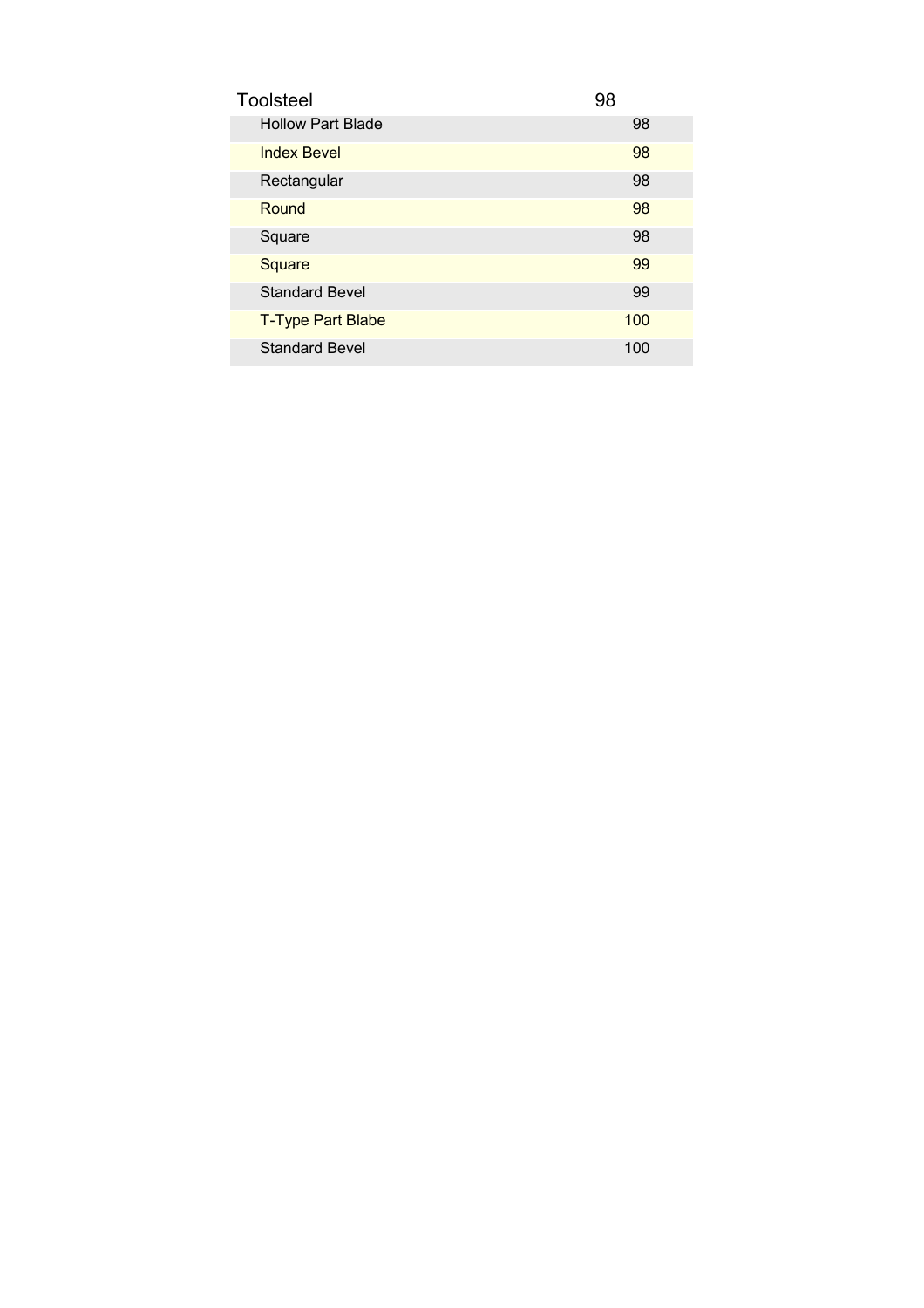## **Bore Cutter**

#### Concave Cutter

| <b>Product ID:</b> | <b>Description:</b>  | Size:               | <b>SALE Price:</b> | Order Qty: |
|--------------------|----------------------|---------------------|--------------------|------------|
| 5555               | Concave Cutter - HSS | 2 1/4x5/16x1/8DOCx  | \$52.00            |            |
| 10505              | Concave Cutter - HSS | 2 1/4x5/16x1/8DOCx  | \$52.00            |            |
| 10503              | Concave Cutter - HSS | 2 1/4x5/16x1/8DOCx  | \$52.00            |            |
| 10504              | Concave Cutter - HSS | 2 1/4x5/16x1/8DOCx  | \$52.00            |            |
| 10512              | Concave Cutter - HSS | 2 1/4x5/16x1/8DOCx  | \$52.00            |            |
| 25975              | Concave Cutter - HSS | 4x1/2x1/8DOCx1 14   | \$52.00            |            |
| 10513              | Concave Cutter - HSS | 2 1/4x7/16x3/16DOC  | \$52.00            |            |
| 5556               | Concave Cutter - HSS | 2 1/4x3/8x7/32DOCx  | \$52.00            |            |
| 5554               | Concave Cutter - HSS | 2 1/4x7/16x7/32DOC  | \$52.00            |            |
| 10506              | Concave Cutter - HSS | 2 1/2x5/8x9/32DOCx  | \$52.00            |            |
| 10507              | Concave Cutter - HSS | 2 1/2x5/8x5/16DOCx  | \$64.00            |            |
| 10508              | Concave Cutter - HSS | 2 1/2x5/8x5/16DOCx  | \$64.00            |            |
| 10509              | Concave Cutter - HSS | 2 1/2x5/8x5/16DOCx  | \$64.00            |            |
| 25979              | Concave Cutter - HSS | 4x3/4x3/8DOCx1 14   | \$64.00            |            |
| 10510              | Concave Cutter - HSS | 2 1/2x3/4x13/32DOC  | \$64.00            |            |
| 10502              | Concave Cutter - HSS | 2 1/2x7/8x7/16DOCx  | \$74.00            |            |
| 10511              | Concave Cutter - HSS | 2 1/2x7/8x7/16DOCx  | \$74.00            |            |
| 25964              | Concave Cutter - HSS | 2 1/2x3/4x7/16DOCx  | \$74.00            |            |
| 25966              | Concave Cutter - HSS | 3x1 3/8x11/16DOCx   | \$90.00            |            |
| 25965              | Concave Cutter - HSS | 3x1 3/8x11/16DOCx   | \$114.00           |            |
| 25967              | Concave Cutter - HSS | 3x1 3/8x3/4DOCx1 1  | \$114.00           |            |
| 25968              | Concave Cutter - HSS | 3 1/4x1 5/8x13/16DO | \$152.00           |            |
| 25969              | Concave Cutter - HSS | 3 1/4x1 5/8x13/16DO | \$152.00           |            |
| 25970              | Concave Cutter - HSS | 3 1/4x1 3/8x7/8DOC  | \$140.00           |            |
| 25973              | Concave Cutter - HSS | 3 1/2x1 3/4x15/16DO | \$172.00           |            |
| 25974              | Concave Cutter - HSS | 3 1/2x1 3/4x15/16DO | \$172.00           |            |
| 25980              | Concave Cutter - HSS | 4x1 7/8x1 1/8DOCx1  | \$158.00           |            |
| 25981              | Concave Cutter - HSS | 4 1/4x2 3/8x1 3/8DO | \$250.00           |            |

Convex Cutter

| Product ID: | <b>Description:</b> | Size:              | <b>SALE Price:</b> | Order Qty: |
|-------------|---------------------|--------------------|--------------------|------------|
| 10522       | Convex Cutter - HSS | 5x1.036x1.036DOCx  | \$40.00            |            |
| 25949       | Convex Cutter - HSS | 2 1/2x7/16x3/8DOCx | \$46.00            |            |
| 10519       | Convex Cutter - HSS | 2 1/2x7/16x7/16DOC | \$50.00            |            |
| 3187        | Convex Cutter - HSS | 2 1/2x7/16x7/16DOC | \$50.00            |            |
| 3188        | Convex Cutter - HSS | 2 1/2x7/16x7/16DOC | \$50.00            |            |
| 3228        | Convex Cutter - HSS | 2 1/2x7/16x7/16DOC | \$50.00            |            |
| 10517       | Convex Cutter - HSS | 3x1/2x1/2 DOC x1 1 | \$54.00            |            |
| 4233        | Convex Cutter - HSS | 2 3/4x9/16x9/16DOC | \$64.00            |            |
| 4409        | Convex Cutter - HSS | 2 3/4x9/16x9/16DOC | \$64.00            |            |
| 10514       | Convex Cutter - HSS | 3x11/16x11/16DOCx  | \$92.00            |            |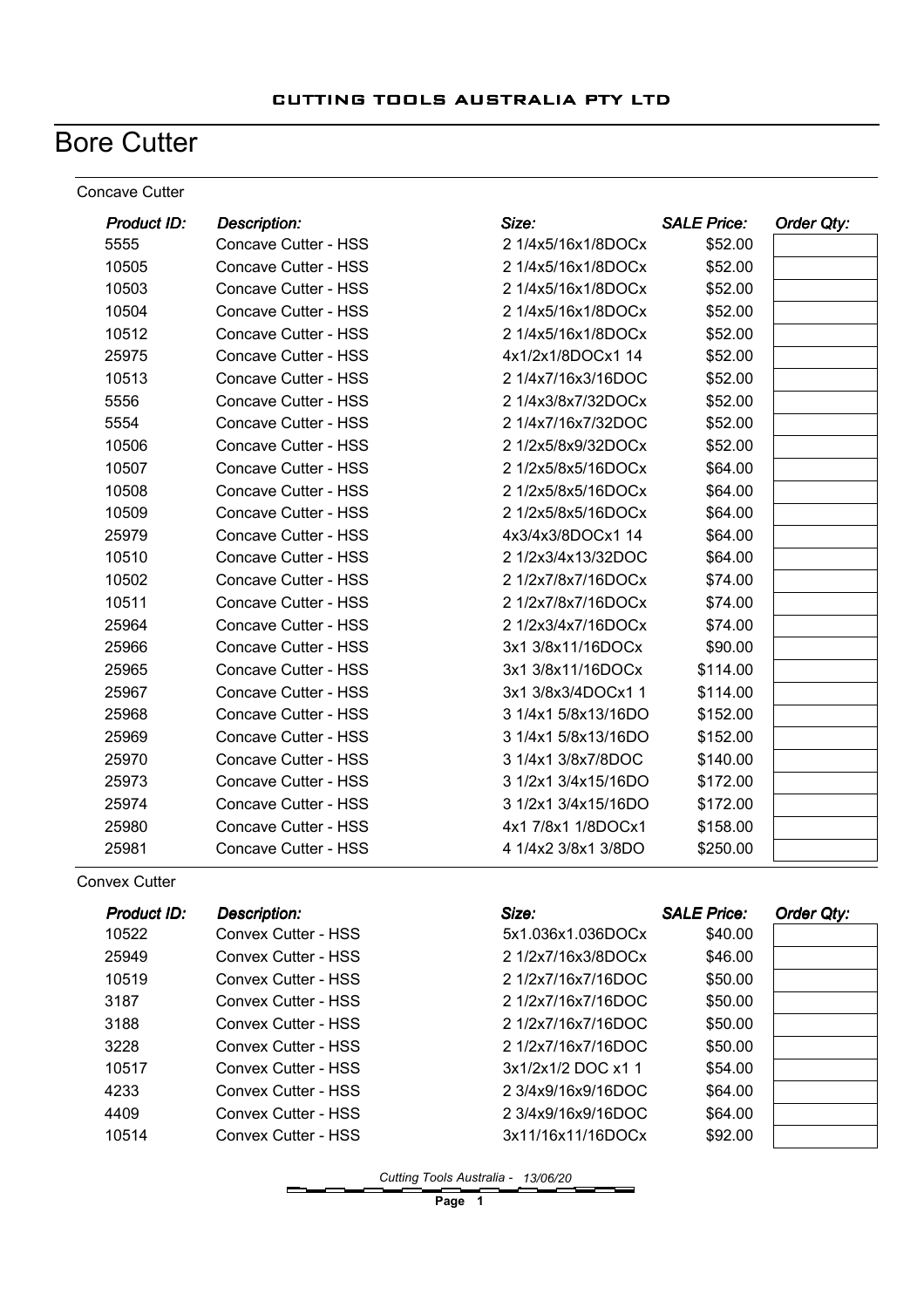#### Convex Cutter

| Product ID:        | <b>Description:</b>        | Size:                              | <b>SALE Price:</b> | Order Qty: |
|--------------------|----------------------------|------------------------------------|--------------------|------------|
| 10523              | Convex Cutter - HSS        | 2 3/4x3/4x3/4DOCx1                 | \$78.00            |            |
| 10515              | <b>Convex Cutter - HSS</b> | 3 1/2x15/16x15/16D                 | \$108.00           |            |
| 10516              | <b>Convex Cutter - HSS</b> | 3 1/2x15/16x15/16D                 | \$108.00           |            |
| 10518              | <b>Convex Cutter - HSS</b> | 4x1 1/8x 1 1/8DOCx                 | \$164.00           |            |
| 10520              | Convex Cutter - HSS        | 4 1/4x1 3/8x1 3/8DO                | \$172.00           |            |
| 10521              | Convex Cutter - HSS        | 4 1/4x1 3/8x1 3/8DO                | \$172.00           |            |
| <b>Cut Off Saw</b> |                            |                                    |                    |            |
| Product ID:        | <b>Description:</b>        | Size:                              | <b>SALE Price:</b> | Order Qty: |
| 9308               | Cut Off Saw - HSS          | 8 x 1/16 x 1 134T                  | \$25.00            |            |
| 25105              | Cut Off Saw - HSS          | 8 x 1/16 x 1 134T                  | \$25.00            |            |
| 9309               | Cut Off Saw - HSS          | 8 x 0.085 x 1 x 134T               | \$25.00            |            |
| 11330              | Cut Off Saw - HSS          | 8 x 3/32 x 1 x 134T                | \$30.00            |            |
| 9311               | Cut Off Saw - HSS          | $10 \times 3/32 \times 1 - 3/8$ 84 | \$35.00            |            |
| 9313               | Cut Off Saw - HSS          | $10 \times 3/32 \times 1 - 3/32$ 3 | \$17.50            |            |
| 9314               | Cut Off Saw - HSS          | $10 \times 3/32 \times 1 - 3/16$ 1 | \$35.00            |            |
| 3039               | Cut Off Saw - HSS          | $10 \times 3/32 \times 1 - 3/32$ 3 | \$35.00            |            |
| 25107              | Cut Off Saw - HSS          | 10 x 3/32 x 1 Saw Bl               | \$45.00            |            |
| 9312               | Cut Off Saw - HSS          | 10 x 1/8 x 1 - 3/32 34             | \$45.00            |            |
| 25106              | Cut Off Saw - HSS          | 10 x 1/8 x 1 - 3/32 34             | \$45.00            |            |
| 9310               | Cut Off Saw - HSS          | $9 \times 2 \times 40$ mm - 3/16   | \$50.00            |            |

Dedlock Cutters

| Product ID:          | Description:                 | Size:                                  | <b>SALE Price:</b> | Order Qty: |
|----------------------|------------------------------|----------------------------------------|--------------------|------------|
| 22780                | Dedlock Cutters - HSS        | 6" '300' Cutter                        | \$240.00           |            |
| Double Corner Roundi |                              |                                        |                    |            |
| <b>Product ID:</b>   | <b>Description:</b>          | Size:                                  | <b>SALE Price:</b> | Order Qty: |
| 10597                | Double Corner Rounding - HSS | $21/4 \times 1/2 \times 1/16 \times 1$ | \$30.00            |            |
| 10598                | Double Corner Rounding - HSS | 2 1/4 x 1/2 x 1/16 x 1                 | \$30.00            |            |
| 10599                | Double Corner Rounding - HSS | 2 1/4 x 1/2 x 1/16 x 1                 | \$30.00            |            |
| 10600                | Double Corner Rounding - HSS | 2 1/4 x 1/2 x 3/32 x 1                 | \$30.00            |            |
| 10601                | Double Corner Rounding - HSS | 2 1/4 x 1/2 x 1/8 x 1                  | \$30.00            |            |
| 10604                | Double Corner Rounding - HSS | 2 1/2 x 5/8 x 5/32 x 1                 | \$30.00            |            |
| 10603                | Double Corner Rounding - HSS | 2 1/2 x 5/8 x 5/32 x 1                 | \$30.00            |            |
| 10605                | Double Corner Rounding - HSS | 2 1/2 x 5/8 x 3/16 x 1                 | \$30.00            |            |
| 10606                | Double Corner Rounding - HSS | 2 1/2 x 3/4 x 7/32 x 1                 | \$30.00            |            |
| 10607                | Double Corner Rounding - HSS | 2 1/2 x 3/4 x 7/32 x 1                 | \$30.00            |            |
| 10608                | Double Corner Rounding - HSS | 2 1/2 x 3/4 x 1/4 x 1                  | \$30.00            |            |
| 10610                | Double Corner Rounding - HSS | 2 3/4 x 1 x 9/32 x 1 1                 | \$30.00            |            |
| 10609                | Double Corner Rounding - HSS | 2 3/4 x 1 x 9/32 x 1 1                 | \$30.00            |            |
| 10612                | Double Corner Rounding - HSS | 2 3/4 x 1 x 5/16 x 1 1                 | \$30.00            |            |
| 10611                | Double Corner Rounding - HSS | 2 3/4 x 1 x 5/16 x 1 1                 | \$30.00            |            |
|                      |                              |                                        |                    |            |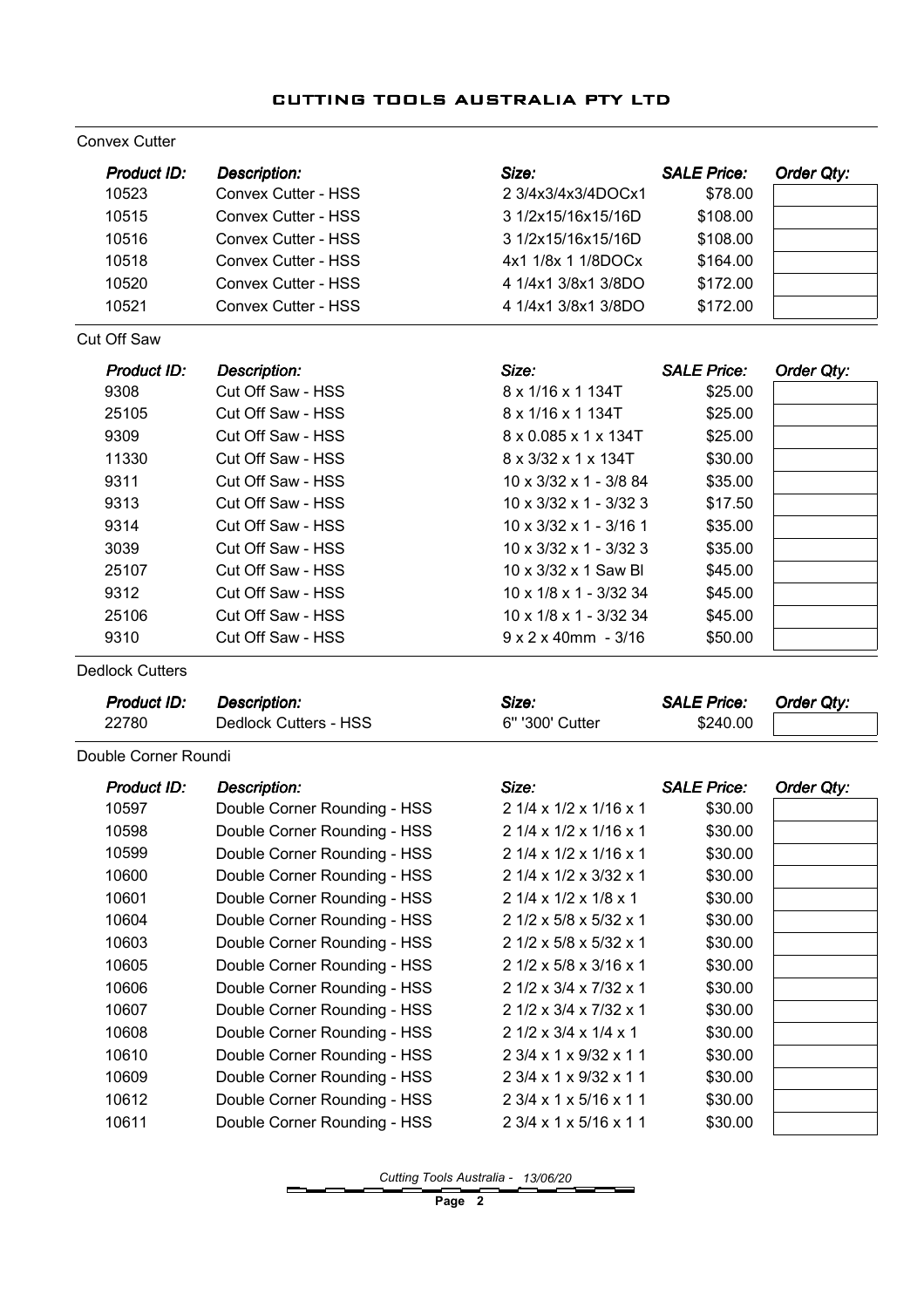#### Double Corner Roundi

| Product ID:        | <b>Description:</b>          | Size:                                       | <b>SALE Price:</b> | Order Qty: |
|--------------------|------------------------------|---------------------------------------------|--------------------|------------|
| 10614              | Double Corner Rounding - HSS | $3 \times 1$ 1/16 x 11/32 x                 | \$30.00            |            |
| 10613              | Double Corner Rounding - HSS | $3 \times 1$ 1/16 x 11/32 x                 | \$30.00            |            |
| 10615              | Double Corner Rounding - HSS | $3 \times 1$ 1/16 $\times$ 3/8 $\times$ 1 1 | \$30.00            |            |
| 25682              | Double Corner Rounding - HSS | 3 1/4 x 1 1/4 x 13/32                       | \$30.00            |            |
| 25684              | Double Corner Rounding - HSS | 3 1/4 x 1 1/4 x 13/32                       | \$30.00            |            |
| 25683              | Double Corner Rounding - HSS | 3 1/4 x 1 1/4 x 13/32                       | \$30.00            |            |
| 25685              | Double Corner Rounding - HSS | $31/4 \times 11/4 \times 7/16 \times$       | \$30.00            |            |
| 25686              | Double Corner Rounding - HSS | 3 1/2 x 1 3/8 x 15/32                       | \$30.00            |            |
| 25689              | Double Corner Rounding - HSS | 3 1/2 x 1 3/8 x 15/32                       | \$30.00            |            |
| 25688              | Double Corner Rounding - HSS | 3 1/2 x 1 3/8 x 1/2 x                       | \$30.00            |            |
| 25687              | Double Corner Rounding - HSS | 3 1/2 x 1 3/8 x 1/2 x                       | \$30.00            |            |
| 25690              | Double Corner Rounding - HSS | 3 1/2 x 1 5/8 x 9/16 x                      | \$30.00            |            |
| 25691              | Double Corner Rounding - HSS | 3 1/2 x 1 5/8 x 9/16 x                      | \$30.00            |            |
| 25692              | Double Corner Rounding - HSS | 3 3/4 x 1 7/8 x 11/16                       | \$30.00            |            |
| 25693              | Double Corner Rounding - HSS | 3 3/4 x 1 7/8 x 11/16                       | \$30.00            |            |
| 25694              | Double Corner Rounding - HSS | 3 3/4 x 1 7/8 x 3/4 x                       | \$30.00            |            |
| Equal Angle Cutter |                              |                                             |                    |            |
| <b>Product ID:</b> | <b>Description:</b>          | Size:                                       | <b>SALE Price:</b> | Order Qty: |
| 9398               | Equal Angle Cutter - HSS     | 2 3/4 x 1/2 x 1 45dg                        | \$58.00            |            |
| 5575               | Equal Angle Cutter - HSS     | 2 3/4 x 1/2 x 1 45dg                        | \$58.00            |            |
| 25227              | Equal Angle Cutter - HSS     | 2 3/4 x 1/2 x 1 45dg                        | \$58.00            |            |
| 25226              | Equal Angle Cutter - HSS     | 2 3/4 x 1/2 x 1 45dg                        | \$58.00            |            |
| 25225              | Equal Angle Cutter - HSS     | 2 3/4 x 7/16 x 1 40dg                       | \$58.00            |            |
| 2969               | Equal Angle Cutter - HSS     | 3 x 1/2 x 1 x 45dg 12                       | \$68.00            |            |
| 21166              | Equal Angle Cutter - HSS     | 3 x 5/8 x 1 x 45dg 10                       | \$68.00            |            |
| 9381               | Equal Angle Cutter - HSS     | 2 3/4 x 1/2 x 1 45dg                        | \$58.00            |            |
| 9380               | Equal Angle Cutter - HSS     | 2 3/4 x 1/2 x 1 45dg                        | \$58.00            |            |
| 9382               | Equal Angle Cutter - HSS     | 3 x 1/2 x 1 45dg 12T                        | \$68.00            |            |
| 25228              | Equal Angle Cutter - HSS     | 3 x 1/2 x 1 1/4 45dg                        | \$68.00            |            |

Helical Mill

| Product ID: | <b>Description:</b> | Size:                        | <b>SALE Price:</b> | Order Qty: |
|-------------|---------------------|------------------------------|--------------------|------------|
| 3143        | L.H. - HSS          | $3 \times 2 \times 1$ 1/4 5T | \$150.00           |            |
| 25589       | L.H. - HSS          | $3 \times 3 \times 14$ T     | \$150.00           |            |
| 25594       | L.H. - HSS          | $3 \times 4 \times 1$ 1/4 4T | \$150.00           |            |
| 25587       | L.H. - HSS          | 3 x 2 x 1 1/4 4T             | \$150.00           |            |
| 25590       | L.H. - HSS          | 3 x 3 x 1 1/4 5T             | \$150.00           |            |
| 25592       | L.H. - HSS          | $3 \times 4 \times 1$ 1/4 4T | \$150.00           |            |
| 25593       | L.H. - HSS          | $3 \times 4 \times 1$ 1/4 5T | \$150.00           |            |
| 25595       | L.H. - HSS          | $3 \times 4 \times 1$ 1/4 4T | \$150.00           |            |

9384 Equal Angle Cutter - HSS 3 x 1/2 x 1 45dg 20T \$68.00 9383 Equal Angle Cutter - HSS 3 x 7/16 x 1 1/4 40dg \$68.00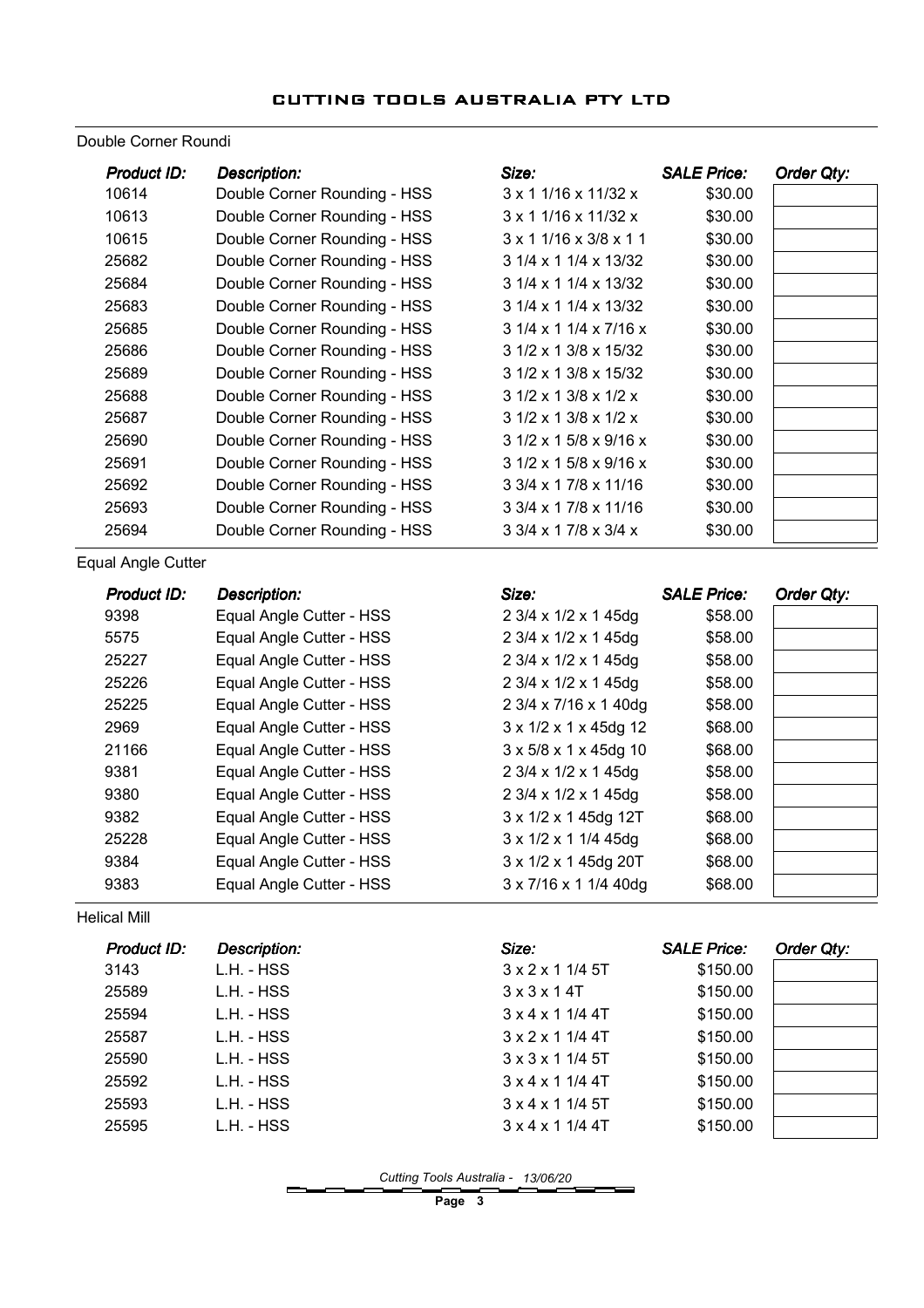#### Helical Mill

| Size:<br><b>Product ID:</b><br><b>Description:</b>                       | <b>SALE Price:</b><br>Order Qty: |
|--------------------------------------------------------------------------|----------------------------------|
| 25596<br>L.H. - HSS<br>3 x 5 x 1 1/4 5T                                  | \$150.00                         |
| 25602<br>L.H. - HSS<br>4 x 3 x 1 1/4 4T                                  | \$150.00                         |
| 25597<br>L.H. - HSS<br>$4 \times 2 \times 16T$                           | \$150.00                         |
| 25601<br>L.H. - HSS<br>4 x 2 x 1 1/2 4T                                  | \$150.00                         |
| 25600<br>L.H. - HSS<br>4 x 2 x 1 1/4 6T                                  | \$150.00                         |
| 25603<br>L.H. - HSS<br>4 x 3 x 1 1/4 6T                                  | \$150.00                         |
| 25604<br>L.H. - HSS<br>4 x 3 x 1 1/2 4T                                  | \$150.00                         |
| 25599<br>L.H. - HSS<br>4 x 2 x 1 1/4 5T                                  | \$150.00                         |
| 25598<br>L.H. - HSS<br>4 x 2 x 1 1/4 6T                                  | \$150.00                         |
| 25803<br>L.H. - HSS<br>4 x 1 x 1 20T                                     | \$150.00                         |
| 3 x 4 x 1 1/4 5T<br>25575<br>R.H. - HSS                                  | \$150.00                         |
| 25576<br>R.H. - HSS<br>$3 \times 4 \times 1$ 1/2 4T                      | \$150.00                         |
| 25578<br>R.H. - HSS<br>3 x 5 x 1 1/4 5T                                  | \$150.00                         |
| 25573<br>R.H. - HSS<br>3 x 2 x 1 1/4 5T                                  | \$150.00                         |
| 25584<br>R.H. - HSS<br>4 x 3 x 1 1/2 4T                                  | \$150.00                         |
| 25579<br>4 x 2 x 1 1/4 6T<br>R.H. - HSS                                  | \$150.00                         |
| 25577<br>R.H. - HSS<br>$4 \times 2 \times 16T$                           | \$150.00                         |
| 25580<br>R.H. - HSS<br>4 x 2 x 1 1/2 4T                                  | \$150.00                         |
| 25581<br>R.H. - HSS<br>4 x 3 x 1 1/4 4T                                  | \$150.00                         |
| 25586<br>R.H. - HSS<br>4 x 4 x 1 1/2 6T                                  | \$150.00                         |
| 25583<br>4 x 3 x 1 1/4 6T<br>R.H. - HSS                                  | \$150.00                         |
| 25585<br>R.H. - HSS<br>4 x 4 x 1 1/4 6T                                  | \$150.00                         |
| 25582<br>4 x 3 x 1 1/4 6T<br>R.H. - HSS                                  | \$150.00                         |
| Jewlers Saw                                                              |                                  |
| Size:<br><b>SALE Price:</b><br>Product ID:<br><b>Description:</b>        | <b>Order Qty:</b>                |
| 9062<br>Jewlers Saw - HSS<br>4 x 0.045 x 1 220T                          | \$18.75                          |
| 9064<br>Jewlers Saw - HSS<br>5 x 0.032 x 1 280T                          | \$24.75                          |
| 9066<br>Jewlers Saw - HSS<br>5 x 0.045 x 1 280T                          | \$24.75                          |
| Plain Mill                                                               |                                  |
| Size:<br><b>SALE Price:</b><br><b>Product ID:</b><br><b>Description:</b> | Order Qty:                       |
| 25644<br>L.H. - HSS<br>2 1/2 x 3 1/2 x 1 10T                             | \$150.00                         |
| 2 1/2 x 3 x 1 10T<br>25629<br>L.H. - HSS                                 | \$150.00                         |
| L.H. - HSS<br>2 1/2 x 2 x 1 16T<br>25627                                 | \$150.00                         |
| 25643<br>L.H. - HSS<br>2 1/2 x 3 1/2 x 1 8T                              | \$150.00                         |
| 25630<br>L.H. - HSS<br>2 1/2 x 3 1/2 x 1 10T                             | \$150.00                         |
| 2 1/2 x 3 x 1 8T<br>25628<br>L.H. - HSS                                  | \$150.00                         |
| 25642<br>L.H. - HSS<br>2 1/2 x 3 x 1 8T                                  | \$150.00                         |
| 25631<br>L.H. - HSS<br>2 1/2 x 4 x 1 10T                                 | \$150.00                         |
| 3 x 3 x 1 1/4 9T<br>25645<br>L.H. - HSS                                  | \$150.00                         |
| 25635<br>L.H. - HSS<br>3 x 3 1/2 x 1 1/4 16T                             | \$150.00                         |
| 25634<br>L.H. - HSS<br>3 x 3 x 1 1/4 9T                                  | \$150.00                         |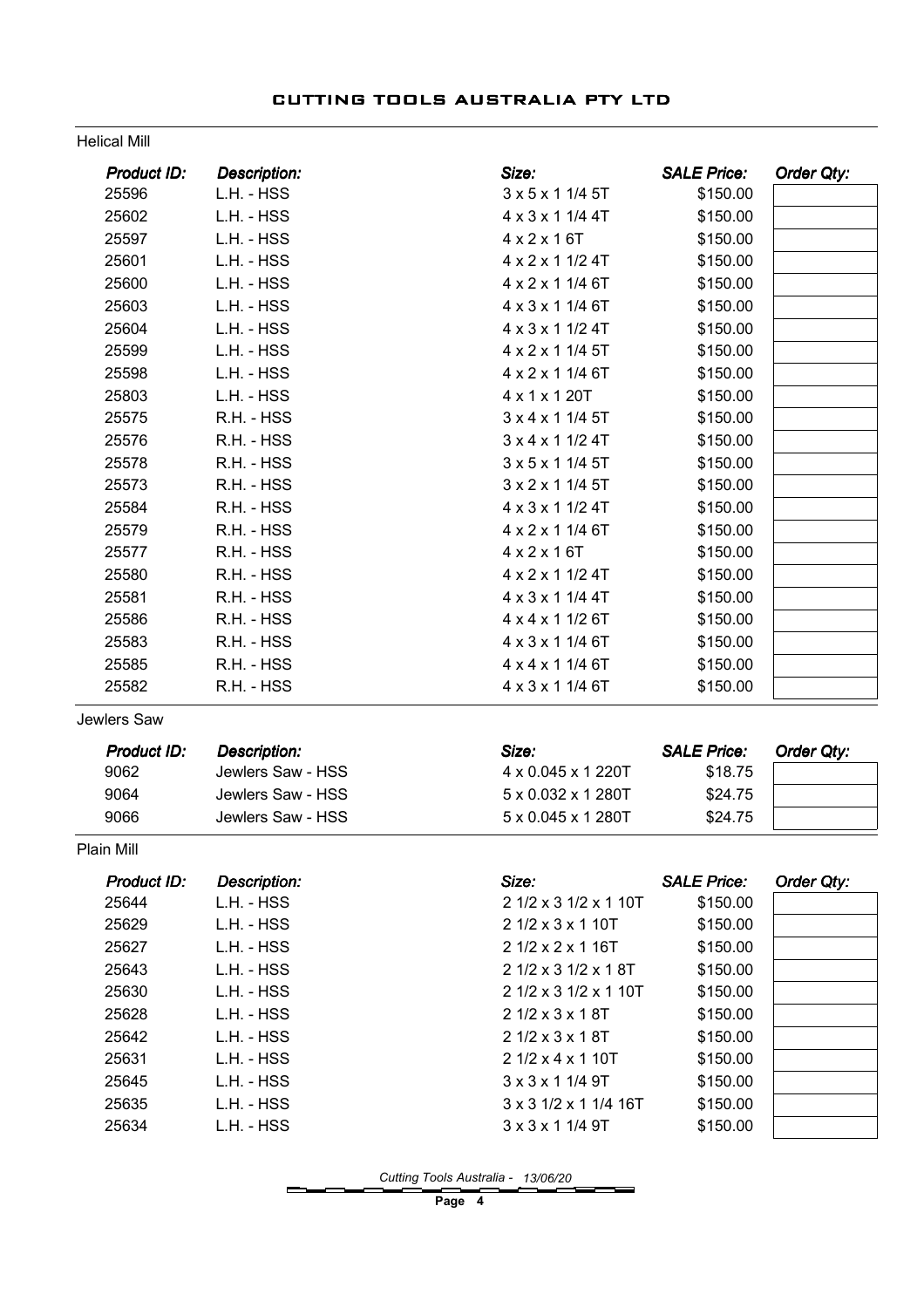#### Plain Mill

| Product ID: | <b>Description:</b> | Size:                 | <b>SALE Price:</b> | Order Qty: |
|-------------|---------------------|-----------------------|--------------------|------------|
| 25632       | L.H. - HSS          | 3 x 1 x 1 10T         | \$150.00           |            |
| 25646       | L.H. - HSS          | 3 x 3 x 1 1/4 10T     | \$150.00           |            |
| 25647       | L.H. - HSS          | 3 x 6 x 1 1/2 10T     | \$150.00           |            |
| 25633       | L.H. - HSS          | 3 x 2 x 1 1/4 8T      | \$150.00           |            |
| 25638       | L.H. - HSS          | 3 1/2 x 3 x 1 1/4 12T | \$150.00           |            |
| 25636       | L.H. - HSS          | 3 1/2 x 2 x 1 1/4 16T | \$150.00           |            |
| 25637       | L.H. - HSS          | 3 1/2 x 2 1/2 x 1 1/4 | \$150.00           |            |
| 25639       | L.H. - HSS          | 4 x 2 1/2 x 1 1/4 10T | \$150.00           |            |
| 25648       | L.H. - HSS          | 4 x 2 x 1 1/4 10T     | \$150.00           |            |
| 25653       | L.H. - HSS          | 4 x 6 x 1 1/4 18T     | \$150.00           |            |
| 25652       | L.H. - HSS          | 4 x 3 x 1 1/2 10T     | \$150.00           |            |
| 25651       | L.H. - HSS          | 4 x 4 x 1 10T         | \$150.00           |            |
| 25641       | L.H. - HSS          | 4 x 3 1/2 x 1 10T     | \$150.00           |            |
| 25640       | L.H. - HSS          | 4 x 3 1/2 x 1 1/4 10T | \$150.00           |            |
| 25650       | L.H. - HSS          | 4 x 3 1/2 x 1 1/4 12T | \$150.00           |            |
| 25649       | L.H. - HSS          | 4 x 3 1/2 x 1 1/4 10T | \$150.00           |            |
| 25654       | R.H. - HSS          | 2 1/2 x 4 x 1 1/4 14T | \$150.00           |            |
| 25667       | R.H. - HSS          | 2 x 3 x 1 1/4 12T     | \$150.00           |            |
| 25668       | R.H. - HSS          | 2 1/2 x 3 1/2 x 1 10T | \$150.00           |            |
| 25658       | R.H. - HSS          | 3 x 6 x 1 1/4 10T     | \$150.00           |            |
| 25655       | R.H. - HSS          | 3 x 2 1/2 x 1 1/4 12T | \$150.00           |            |
| 25656       | R.H. - HSS          | 3 x 2 1/2 x 1 1/4 10T | \$150.00           |            |
| 25657       | R.H. - HSS          | 3 x 3 1/2 x 1 12T     | \$150.00           |            |
| 25669       | R.H. - HSS          | 3 1/2 x 2 x 1 1/4 16T | \$150.00           |            |
| 25659       | R.H. - HSS          | 3 3/4 x 4 x 1 12T     | \$150.00           |            |
| 25663       | R.H. - HSS          | 4 x 3 x 1 1/4 12T     | \$150.00           |            |
| 25666       | R.H. - HSS          | 4 x 6 x 1 1/4 12T     | \$150.00           |            |
| 25665       | R.H. - HSS          | 4 x 3 1/2 x 1 1/4 6T  | \$15.00            |            |
| 25664       | R.H. - HSS          | Damaged 4 x 3 x 1 1   | \$50.00            |            |
| 25673       | R.H. - HSS          | 4 x 3 1/2 x 1 1/4 10T | \$150.00           |            |
| 25662       | R.H. - HSS          | 4 x 2 1/2 x 1 1/4 12T | \$150.00           |            |
| 25674       | R.H. - HSS          | 4 x 6 x 1 1/4 10T     | \$150.00           |            |
| 25661       | R.H. - HSS          | 4 x 2 1/2 x 1 1/4 12T | \$150.00           |            |
| 25660       | R.H. - HSS          | 4 x 1 1/2 x 1 1/4 12T | \$15.00            |            |
| 25671       | R.H. - HSS          | 4 x 3 1/2 x 1 12T     | \$150.00           |            |
| 25672       | R.H. - HSS          | 4 x 4 x 1 10T         | \$150.00           |            |
| 25670       | R.H. - HSS          | 4 x 2 x 1 1/4 10T     | \$150.00           |            |

Screw Slotting Cutter

| Product ID: | Description:                       | Size:                                   | <b>SALE Price:</b> | Order Qty: |
|-------------|------------------------------------|-----------------------------------------|--------------------|------------|
| 9279        | Screw Slotting Cutter - HSS        | $1 \times 0.006 \times 5$ mm            | \$9.88             |            |
| 9283        | Screw Slotting Cutter - HSS        | $1 \times 0.012 \times 3/16 \times 50$  | \$9.88             |            |
| 9280        | <b>Screw Slotting Cutter - HSS</b> | $1 \times 0.012 \times 5$ mm $\times 7$ | \$9.88             |            |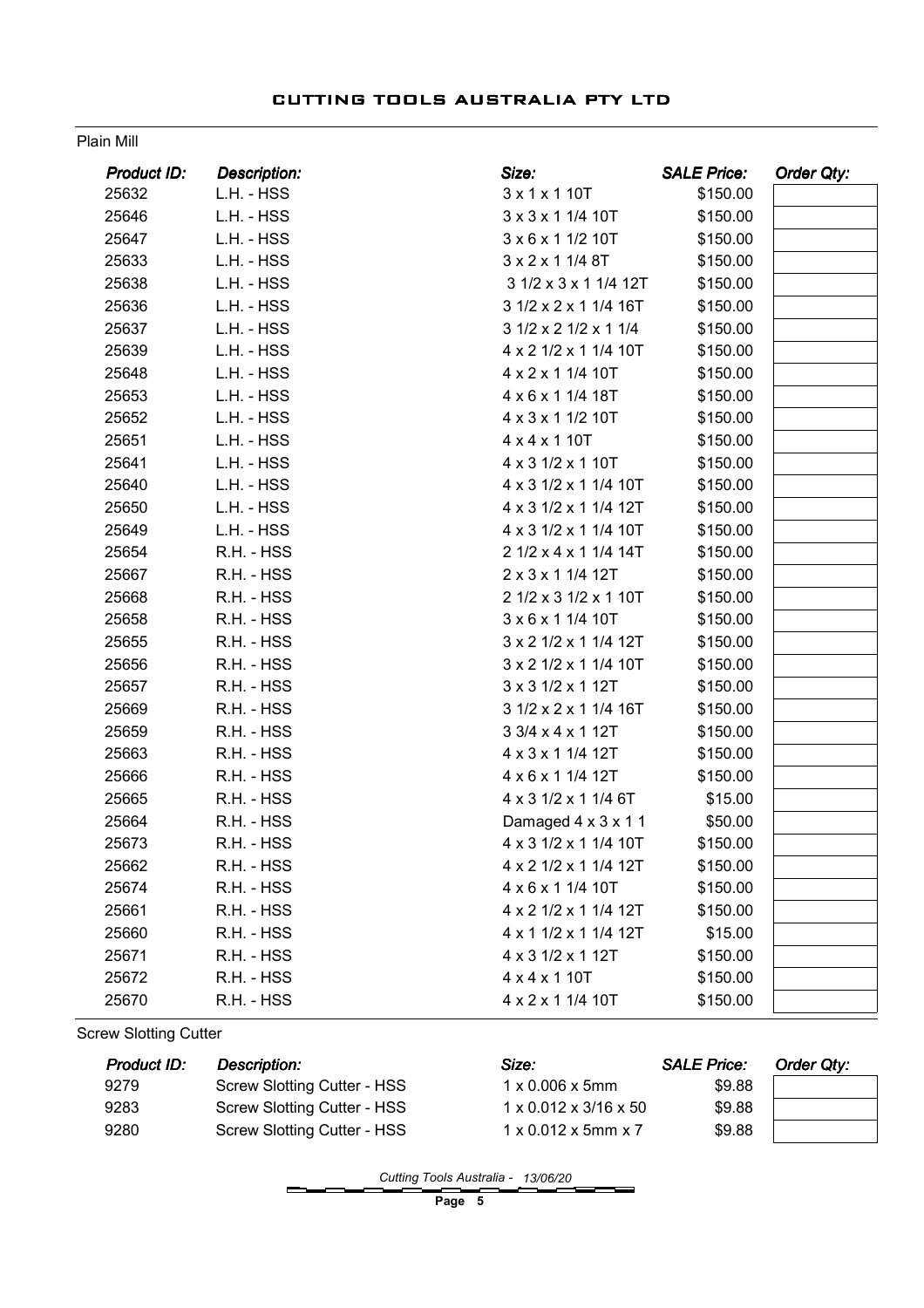Screw Slotting Cutter

| <b>Product ID:</b> | <b>Description:</b>                | Size:               | <b>SALE Price:</b> | Order Qty: |
|--------------------|------------------------------------|---------------------|--------------------|------------|
| 9282               | <b>Screw Slotting Cutter - HSS</b> | 1 x 0.020 x 1/4     | \$8.13             |            |
| 9025               | <b>Screw Slotting Cutter - HSS</b> | 1 3/4 x 0.010 x 5/8 | \$9.59             |            |
| 9022               | <b>Screw Slotting Cutter - HSS</b> | 1 3/4 x 0.014 x 5/8 | \$12.50            |            |
| 11760              | <b>Screw Slotting Cutter - HSS</b> | 1 3/4 x 0.018 x 5/8 | \$11.25            |            |
| 9020               | <b>Screw Slotting Cutter - HSS</b> | 1 3/4 x 0.018 x 5/8 | \$11.25            |            |
| 11763              | <b>Screw Slotting Cutter - HSS</b> | 1 3/4 x 0.023 x 5/8 | \$11.25            |            |
| 11762              | <b>Screw Slotting Cutter - HSS</b> | 1 3/4 x 0.023 x 5/8 | \$11.25            |            |
| 9019               | <b>Screw Slotting Cutter - HSS</b> | 1 3/4 x 0.023 x 5/8 | \$11.25            |            |
| 11764              | <b>Screw Slotting Cutter - HSS</b> | 1 3/4 x 0.025 x 5/8 | \$11.25            |            |
| 11767              | <b>Screw Slotting Cutter - HSS</b> | 1 3/4 x 0.028 x 5/8 | \$39.91            |            |
| 9017               | <b>Screw Slotting Cutter - HSS</b> | 1 3/4 x 0.028 x 5/8 | \$11.25            |            |
| 8483               | <b>Screw Slotting Cutter - HSS</b> | 1 3/4x3/64x5/8x32T  | \$11.25            |            |
| 13698              | <b>Screw Slotting Cutter - HSS</b> | 1 3/4 x 0.057 x 5/8 | \$11.25            |            |
| 9034               | <b>Screw Slotting Cutter - HSS</b> | 2 1/4 x 0.010 x 5/8 | \$17.50            |            |
| 9033               | <b>Screw Slotting Cutter - HSS</b> | 2 1/4 x 0.012 x 5/8 | \$17.50            |            |
| 11775              | <b>Screw Slotting Cutter - HSS</b> | 2 1/4 x 0.018 x 5/8 | \$17.50            |            |
| 9031               | <b>Screw Slotting Cutter - HSS</b> | 2 1/4 x 0.018 x 5/8 | \$17.50            |            |
| 6545               | <b>Screw Slotting Cutter - HSS</b> | 2 1/4 x 0.020 x 5/8 | \$17.50            |            |
| 9030               | <b>Screw Slotting Cutter - HSS</b> | 2 1/4 x 0.023 x 5/8 | \$17.50            |            |
| 6546               | <b>Screw Slotting Cutter - HSS</b> | 2 1/4 x 0.025 x 5/8 | \$17.50            |            |
| 11777              | <b>Screw Slotting Cutter - HSS</b> | 2 1/4 x 0.025 x 5/8 | \$17.50            |            |
| 11776              | <b>Screw Slotting Cutter - HSS</b> | 2 1/4 x 0.025 x 5/8 | \$17.50            |            |
| 11778              | <b>Screw Slotting Cutter - HSS</b> | 2 1/4 x 0.028 x 5/8 | \$17.50            |            |
| 9028               | <b>Screw Slotting Cutter - HSS</b> | 2 1/4 x 0.028 x 5/8 | \$17.50            |            |
| 9027               | <b>Screw Slotting Cutter - HSS</b> | 2 1/4 x 1/32 x 5/8  | \$17.50            |            |
| 11780              | <b>Screw Slotting Cutter - HSS</b> | 2 1/4 x 0.035 x 5/8 | \$17.50            |            |
| 11779              | <b>Screw Slotting Cutter - HSS</b> | 2 1/4 x 0.035 x 5/8 | \$17.50            |            |
| 11781              | <b>Screw Slotting Cutter - HSS</b> | 2 1/4 x 0.035 x 5/8 | \$17.50            |            |
| 6547               | <b>Screw Slotting Cutter - HSS</b> | 2 1/4 x 0.040 x 5/8 | \$17.50            |            |
| 8527               | <b>Screw Slotting Cutter - HSS</b> | 2 1/4 x 0.045 x 5/8 | \$17.50            |            |
| 6548               | <b>Screw Slotting Cutter - HSS</b> | 2 1/4 x 0.051 x 5/8 | \$17.50            |            |
| 12298              | <b>Screw Slotting Cutter - HSS</b> | 2 1/4 x 0.057 x 5/8 | \$17.50            |            |
| 5584               | <b>Screw Slotting Cutter - HSS</b> | 2 1/4 x 0.064 x 5/8 | \$17.50            |            |
| 14063              | <b>Screw Slotting Cutter - HSS</b> | 2 1/4 x 0.081 x 5/8 | \$17.50            |            |
| 9061               | <b>Screw Slotting Cutter - HSS</b> | 2 3/4 x 0.0045 x 1  | \$17.50            |            |
| 9060               | <b>Screw Slotting Cutter - HSS</b> | 2 3/4 x 0.005 x 1   | \$17.50            |            |
| 9059               | <b>Screw Slotting Cutter - HSS</b> | 2 3/4 x 0.0055 x 1  | \$17.50            |            |
| 9058               | <b>Screw Slotting Cutter - HSS</b> | 2 3/4 x 0.006 x 1   | \$17.50            |            |
| 9057               | <b>Screw Slotting Cutter - HSS</b> | 2 3/4 x 0.0065 x 1  | \$17.50            |            |
| 9056               | <b>Screw Slotting Cutter - HSS</b> | 2 3/4 x 0.007 x 1   | \$17.50            |            |
| 9055               | <b>Screw Slotting Cutter - HSS</b> | 2 3/4 x 0.0075 x 1  | \$17.50            |            |
| 9054               | <b>Screw Slotting Cutter - HSS</b> | 2 3/4 x 0.008 x 1   | \$17.50            |            |
| 9053               | <b>Screw Slotting Cutter - HSS</b> | 2 3/4 x 0.010 x 1   | \$17.50            |            |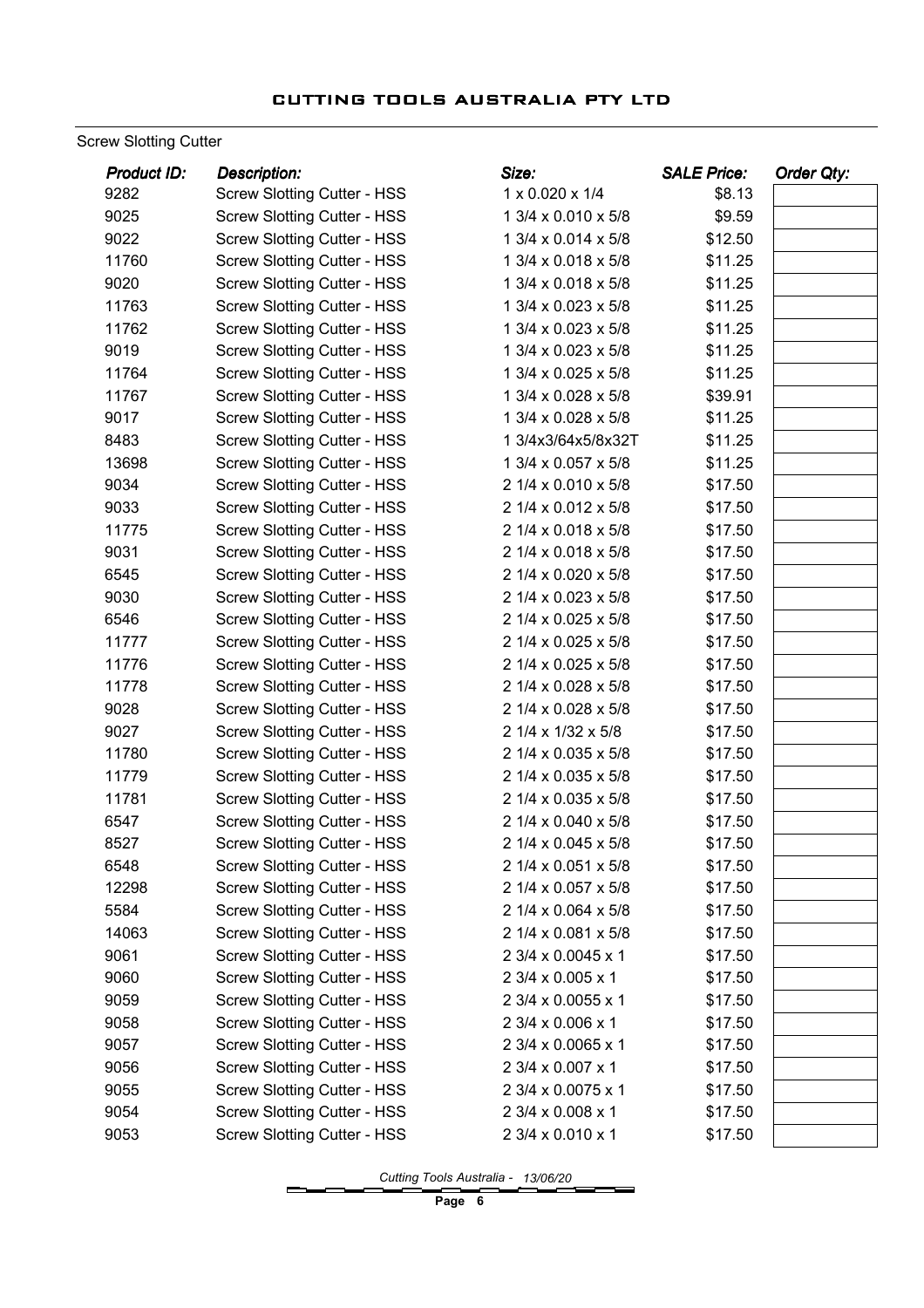Screw Slotting Cutter

| <b>SALE Price:</b>    |         | Order Qty:         |
|-----------------------|---------|--------------------|
| 2 3/4 x 0.011 x 1     | \$17.50 |                    |
| 2 3/4 x 0.012 x 1     | \$17.50 |                    |
| 2 3/4 x 0.012 x 1     | \$17.50 |                    |
| 2 3/4 x 0.012 x 1     | \$17.50 |                    |
| 2 3/4 x 0.014 x 1     | \$14.00 |                    |
| 2 3/4 x 0.016 x 1     | \$14.00 |                    |
| 2 3/4 x 0.016 x 5/8   | \$14.00 |                    |
| 2 3/4 x 0.016 x 1     | \$14.00 |                    |
| 2 3/4 x 0.018 x 1     | \$14.00 |                    |
| 2 3/4 x 0.018 x 1     | \$14.00 |                    |
| 2 3/4 x 0.018 x 1     | \$14.00 |                    |
| 2 3/4 x 0.018 x 1     | \$14.00 |                    |
| 2 3/4x0.020x1x120T    | \$16.25 |                    |
| 2 3/4 x 0.023 x 1     | \$14.00 |                    |
| 2 3/4 x 0.023 x 1     | \$14.00 |                    |
| 2 3/4 x 0.023 x 1     | \$14.00 |                    |
| 2 3/4 x 0.023 x 1     | \$14.00 |                    |
| 2 3/4 x 0.023 x 1     | \$14.00 |                    |
| 2 3/4 x 0.025 x 1     | \$14.00 |                    |
| 2 3/4 x 0.025 x 1     | \$14.00 |                    |
| 2 3/4 x 0.025 x 1     | \$14.00 |                    |
| 2 3/4 x 1/32 x 1 x 14 | \$14.88 |                    |
| 2 3/4 x 0.032 x 5/8   | \$13.59 |                    |
| 2 3/4 x 0.032 x 1     | \$14.00 |                    |
| 2 3/4 x 0.032 x 1     | \$14.00 |                    |
| 2 3/4 x 0.036 x 1     | \$14.00 |                    |
| 2 3/4 x 0.036 x 1     | \$14.00 |                    |
| 2 3/4 x 0.057 x 1     | \$14.00 |                    |
| 2 3/4 x 0.100 x 1 x 1 | \$16.91 |                    |
| 2 3/4 x 0.114 x 1 x 5 | \$18.50 |                    |
| 2 3/4 x 0.144 x 1 x 4 | \$21.00 |                    |
| 2 3/4x0.144x1x72T S   | \$10.00 |                    |
| 2 3/4 x 0.162 x 1 x 4 | \$28.50 |                    |
| 2 3/4 x 0.162 x 1 x 4 |         |                    |
| 2 3/4 x 0.182 x 1     |         |                    |
|                       |         | \$28.50<br>\$28.50 |

| <b>Product ID:</b> | Description:     | Size:                 | <b>SALE Price:</b> | Order Qty: |
|--------------------|------------------|-----------------------|--------------------|------------|
| 12034              | Shell Mill - HSS | 5 1/2 x 2 1/4 x 2 lnt | \$200.00           |            |
| Side & Face Cutter |                  |                       |                    |            |
| <b>Product ID:</b> | Description:     | Size:                 | <b>SALE Price:</b> | Order Qty: |
| 24199              | Stagged Tooth    | 3 x 3/8 x 1 1/4 16T S | \$56.50            |            |

Cutting Tools Australia - 13/06/20

Page 7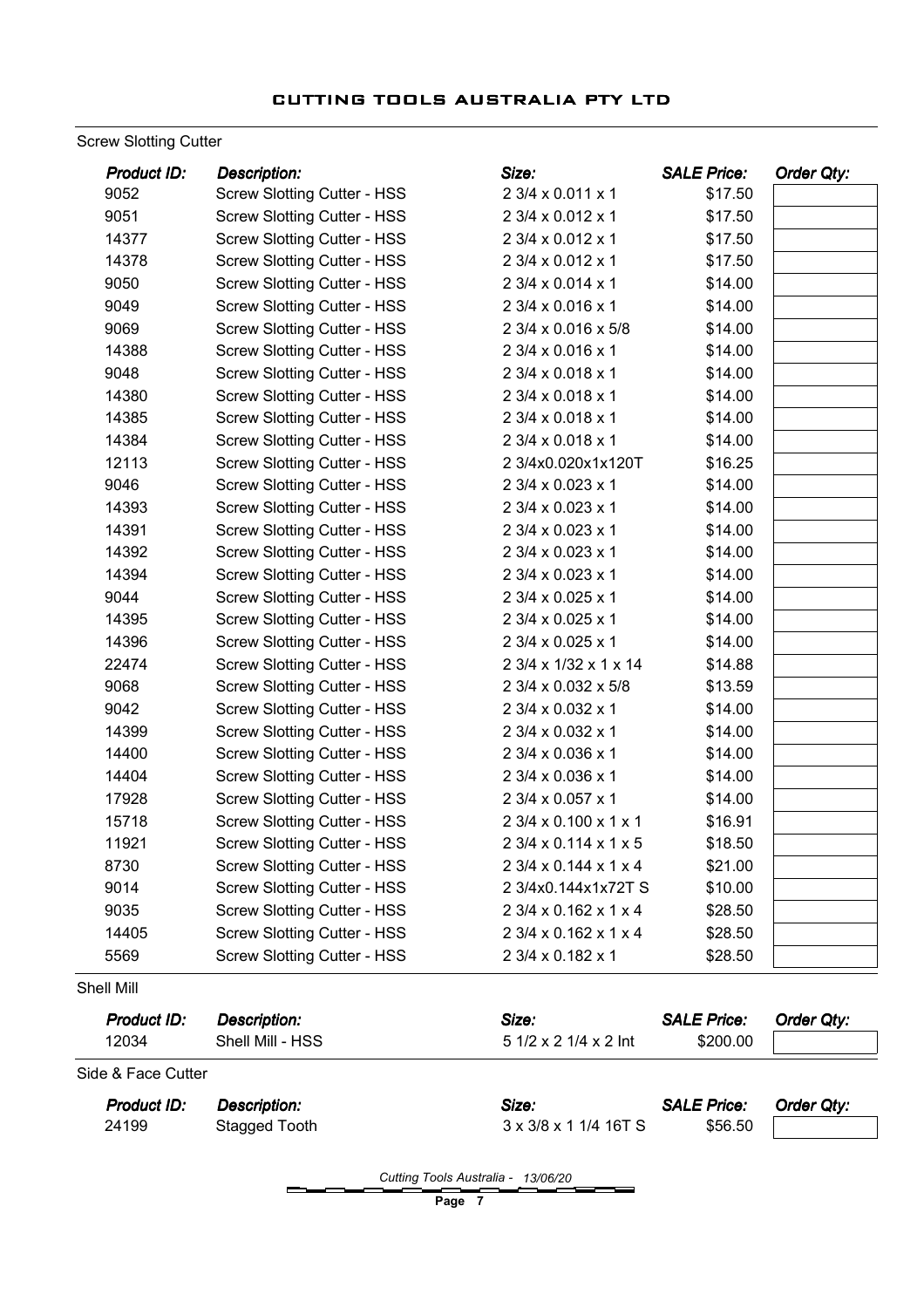#### Side & Face Cutter

| Product ID: | <b>Description:</b>      | Size:                                | <b>SALE Price:</b> | Order Qty: |
|-------------|--------------------------|--------------------------------------|--------------------|------------|
| 24208       | <b>Stagged Tooth</b>     | 75mm x 12mm x 1 x                    | \$82.50            |            |
| 24205       | Stagged Tooth            | 3 x 7/8 x 1 x 20T Sta                | \$75.00            |            |
| 24216       | <b>Stagged Tooth</b>     | 100mm $x$ 4mm $x$ 1" $x$             | \$92.50            |            |
| 24213       | <b>Stagged Tooth</b>     | 4 x 3/8 x 1 1/4 x 16T                | \$20.00            |            |
| 1857        | <b>Stagged Tooth</b>     | 4 x 7/8 x 1 x 14T Sta                | \$105.00           |            |
| 24219       | <b>Stagged Tooth</b>     | 5 x 1/2 x 1 1/4 x 18T                | \$50.00            |            |
| 24218       | <b>Stagged Tooth</b>     | 5 x 1/2 x 1 1/4 x 16T                | \$50.00            |            |
| 24220       | <b>Stagged Tooth</b>     | 5 x 5/8 x 1 x 18T Sta                | \$130.00           |            |
| 24221       | <b>Stagged Tooth</b>     | 5 x 3/4 x 1 x 18T Sta                | \$142.50           |            |
| 12304       | <b>Stagged Tooth</b>     | 6 x 3/8 x 1 x 22T Sta                | \$130.00           |            |
| 24229       | <b>Stagged Tooth</b>     | 6 x 3/8 x 1 1/4 x 22T                | \$25.00            |            |
| 24230       | <b>Stagged Tooth</b>     | 6 x 3/8 x 1 1/4 x 20T                | \$25.00            |            |
| 9171        | <b>Stagged Tooth</b>     | 6 x 0.496 x 1 x 18T S                | \$140.00           |            |
| 24234       | <b>Stagged Tooth</b>     | 6 x 5/8 x 1 1/4 x 22T                | \$25.00            |            |
| 24247       | <b>Stagged Tooth</b>     | 6 x 7/8 x 1 1/4 x 12T                | \$25.00            |            |
| 24244       | <b>Stagged Tooth</b>     | 8 x 3/4 x 1 1/4 x 24T                | \$25.00            |            |
| 9127        | <b>Stagged Tooth</b>     | 8 x 7/8 x 1 1/4 x 24T                | \$50.00            |            |
| 25795       | Side & Face Cutter - HSS | 1 1/2 x 1/4 x 1/2 14T                | \$25.00            |            |
| 25796       | Side & Face Cutter - HSS | 1 5/8 x 1/4 x 1/2 18T                | \$30.00            |            |
| 25797       | Side & Face Cutter - HSS | 2 x 1/4 x 5/8 14T.                   | \$20.00            |            |
| 25799       | Side & Face Cutter - HSS | 2 1/4 x 7mm x 5/8 28                 | \$35.00            |            |
| 25802       | Side & Face Cutter - HSS | 2 1/4 x 3/16 x 5/8 28                | \$20.00            |            |
| 12076       | Side & Face Cutter - HSS | 2 x 1/2 x 1 x 24T                    | \$54.00            |            |
| 9174        | Side & Face Cutter - HSS | 2 1/4 x 0.356 x 3/4 x                | \$54.00            |            |
| 11478       | Side & Face Cutter - HSS | 2 1/2 x 3/16 x 1 x 16                | \$43.50            |            |
| 9097        | Side & Face Cutter - HSS | 2 1/2 x 3/8 x 1 x 10T                | \$50.00            |            |
| 9098        | Side & Face Cutter - HSS | 2 1/2 x 7/16 x 1 x 12                | \$52.50            |            |
| 9099        | Side & Face Cutter - HSS | 2 1/2 x 1/2 x 1 x 12T                | \$54.00            |            |
| 9100        | Side & Face Cutter - HSS | 2 1/2 x 5/8 x 1 x 16T                | \$56.50            |            |
| 9101        | Side & Face Cutter - HSS | 2 1/2 x 3/4 x 1 x 16T                | \$60.00            |            |
| 24196       | Side & Face Cutter - HSS | 2 1/2 x 3/4 x 1 x 14T                | \$60.00            |            |
| 24197       | Side & Face Cutter - HSS | 2 3/4 x 5/8 x 1 1/4 x                | \$15.00            |            |
| 24198       | Side & Face Cutter - HSS | 2 3/4 x 1/2 x 1 x 20T                | \$60.00            |            |
| 9156        | Side & Face Cutter - HSS | $3 \times 7/16 \times 1 \times 16$ T | \$55.00            |            |
| 9102        | Side & Face Cutter - HSS | 3 x 7/16 x 1 x 12T                   | \$55.00            |            |
| 24200       | Side & Face Cutter - HSS | $3 \times 7/16 \times 1 \times 14$ T | \$55.00            |            |
| 9103        | Side & Face Cutter - HSS | 3 x 1/2 x 1 x 20T                    | \$57.50            |            |
| 24201       | Side & Face Cutter - HSS | $3 \times 9/16 \times 1 \times 14$ T | \$60.00            |            |
| 9104        | Side & Face Cutter - HSS | 3 x 9/16 x 1 x 16T                   | \$60.00            |            |
| 9105        | Side & Face Cutter - HSS | 3 x 5/8 x 1 x 14T                    | \$60.00            |            |
| 24204       | Side & Face Cutter - HSS | $3 \times 5/8 \times 1 \times 12$ T  | \$20.00            |            |
| 24203       | Side & Face Cutter - HSS | $3 \times 3/8 \times 1 \times 12$ T  | \$54.50            |            |
| 9106        | Side & Face Cutter - HSS | $3 \times 3/4 \times 1 \times 18$ T  | \$65.00            |            |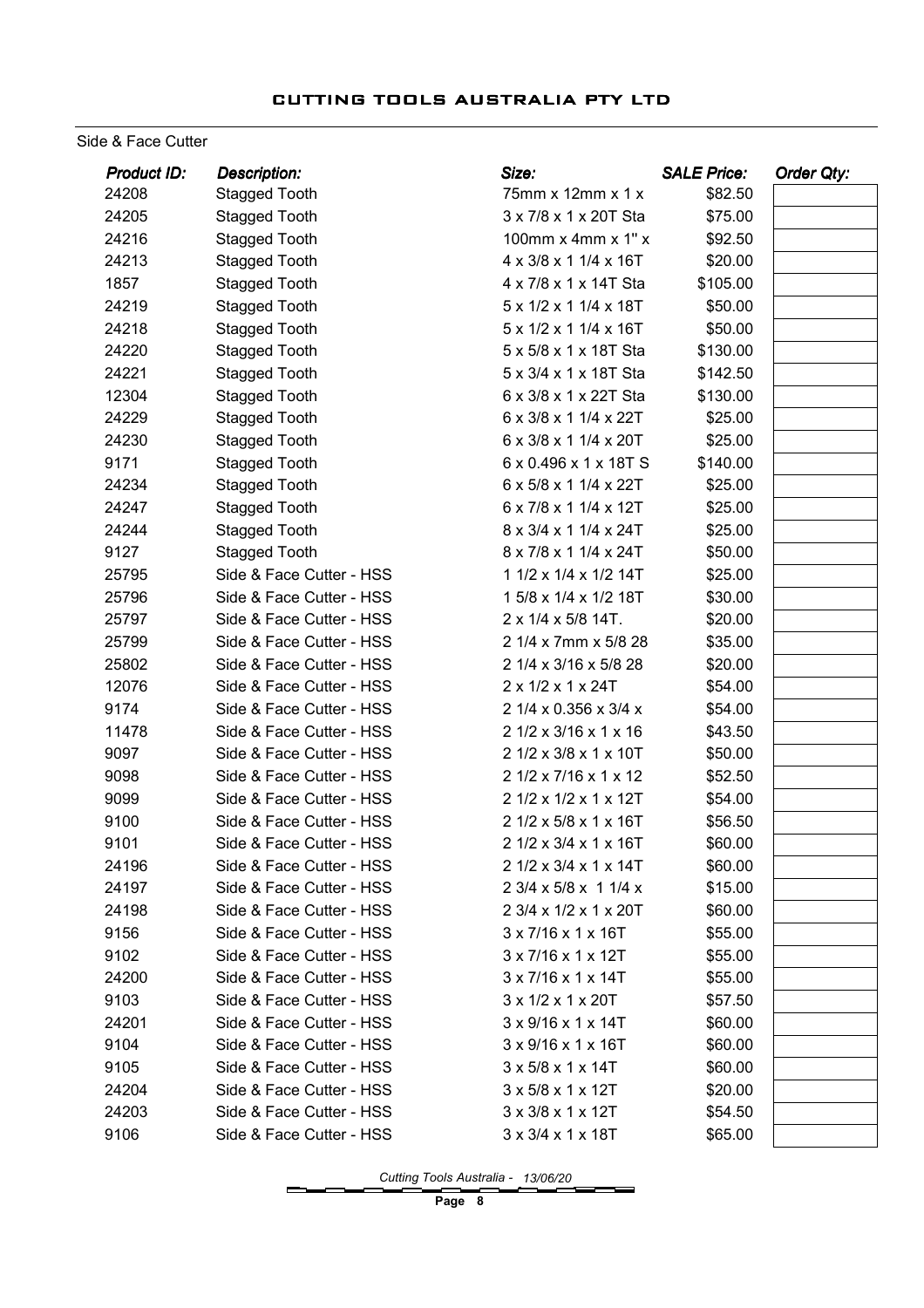Side & Face Cutter

| Product ID: | <b>Description:</b>      | Size:                                  | <b>SALE Price:</b> | <b>Order Qty:</b> |
|-------------|--------------------------|----------------------------------------|--------------------|-------------------|
| 9166        | Side & Face Cutter - HSS | 3 1/2 x 0.335 x 1 1/4                  | \$50.00            |                   |
| 9107        | Side & Face Cutter - HSS | 3 x 7/8 x 1 x 14T                      | \$75.00            |                   |
| 9129        | Side & Face Cutter - HSS | 3 1/2 x 3/8 x 1 1/4 x                  | \$50.00            |                   |
| 24207       | Side & Face Cutter - HSS | 3x1x1x14T                              | \$82.50            |                   |
| 24206       | Side & Face Cutter - HSS | 3 x .885 x 1 x 14T H                   | \$75.00            |                   |
| 9109        | Side & Face Cutter - HSS | 3 1/2 x 1/2 x 1 x 14T                  | \$82.50            |                   |
| 24210       | Side & Face Cutter - HSS | 3 1/2 x 1/2 x 1 x 20T                  | \$82.50            |                   |
| 24209       | Side & Face Cutter - HSS | 3 1/2 x 1/2 x 1 x 16T                  | \$82.50            |                   |
| 25800       | Side & Face Cutter - HSS | 4 x 3/4 x 1 18T                        | \$92.50            |                   |
| 25801       | Side & Face Cutter - HSS | 4 x 7/8 x 1 20T                        | \$105.00           |                   |
| 6254        | Side & Face Cutter - HSS | 4 x 3/16 x 1 x 24T                     | \$60.50            |                   |
| 9111        | Side & Face Cutter - HSS | 3 1/2 x 3/4 x 1 x 14T                  | \$25.00            |                   |
| 23020       | Side & Face Cutter - HSS | 4 x 1/4 x 1 x 24T                      | \$65.00            |                   |
| 24211       | Side & Face Cutter - HSS | 3 1/2 x 1 x 1 1/4 x 12                 | \$50.00            |                   |
| 24214       | Side & Face Cutter - HSS | 4 x 3/4 x 1 x 16T                      | \$92.50            |                   |
| 24226       | Side & Face Cutter - HSS | 4 x 7/8 x 1 x 16T                      | \$105.00           |                   |
| 24227       | Side & Face Cutter - HSS | 4 x 7/8 x 1 x 20T                      | \$105.00           |                   |
| 24228       | Side & Face Cutter - HSS | 4 x 7/8 x 1 x 18T                      | \$105.00           |                   |
| 24215       | Side & Face Cutter - HSS | 4 x 7/8 x 1 x 14T                      | \$105.00           |                   |
| 9131        | Side & Face Cutter - HSS | 4 x 1 x 1 1/4 x 16T                    | \$50.00            |                   |
| 9159        | Side & Face Cutter - HSS | 5 x 5/16 x 1 1/4 x 36                  | \$50.00            |                   |
| 9158        | Side & Face Cutter - HSS | 4 1/2 x 3/4 x 1 x 26T                  | \$155.00           |                   |
| 9160        | Side & Face Cutter - HSS | 5 x 3/8 x 1 1/4 x 20T                  | \$25.00            |                   |
| 9132        | Side & Face Cutter - HSS | 5 x 3/8 x 1 1/4 x 20T                  | \$50.00            |                   |
| 24217       | Side & Face Cutter - HSS | 5 x 3/8 x 1 1/4 x 30T                  | \$50.00            |                   |
| 9116        | Side & Face Cutter - HSS | 5 x 7/16 x 1 x 26T                     | \$112.50           |                   |
| 9161        | Side & Face Cutter - HSS | 5 x 7/16 x 1 1/4 x 18                  | \$50.00            |                   |
| 9133        | Side & Face Cutter - HSS | 5 x 7/16 x 1 1/4 x 28                  | \$50.00            |                   |
| 8874        | Side & Face Cutter - HSS | 5 x 1/2 x 1 x 18T                      | \$112.50           |                   |
| 8875        | Side & Face Cutter - HSS | 5 x 1/2 x 1 x 18T                      | \$112.50           |                   |
| 8873        | Side & Face Cutter - HSS | 5 x 1/2 x 1 x 26T                      | \$112.50           |                   |
| 9162        | Side & Face Cutter - HSS | 5 x 1/2 x 1 1/4 x 28T                  | \$50.00            |                   |
| 9163        | Side & Face Cutter - HSS | $5 \times 5/8 \times 11/4 \times 26$ T | \$50.00            |                   |
| 9134        | Side & Face Cutter - HSS | 5 x 5/8 x 1 1/4 x 18T                  | \$50.00            |                   |
| 24225       | Side & Face Cutter - HSS | 5 x 3/4 x 1 x 18T                      | \$142.50           |                   |
| 9168        | Side & Face Cutter - HSS | 5 5/16 x 1 x 1 x 16T                   | \$170.00           |                   |
| 9117        | Side & Face Cutter - HSS | $5 \times 7/8 \times 1 \times 20$ T    | \$155.00           |                   |
| 24222       | Side & Face Cutter - HSS | 5 x 7/8 x 1 x 24T                      | \$155.00           |                   |
| 9169        | Side & Face Cutter - HSS | 5 1/2 x 1/2 x 1 x 18T                  | \$170.00           |                   |
| 9135        | Side & Face Cutter - HSS | $5 \times 1 \times 1$ 1/4 $\times$ 20T | \$50.00            |                   |
| 24223       | Side & Face Cutter - HSS | 5x1x1x24T                              | \$170.00           |                   |
| 24224       | Side & Face Cutter - HSS | 5x1x1x24T                              | \$170.00           |                   |
| 20013       | Side & Face Cutter - HSS | 6 x 3/8 x 1 1/4 x 22T                  | \$60.00            |                   |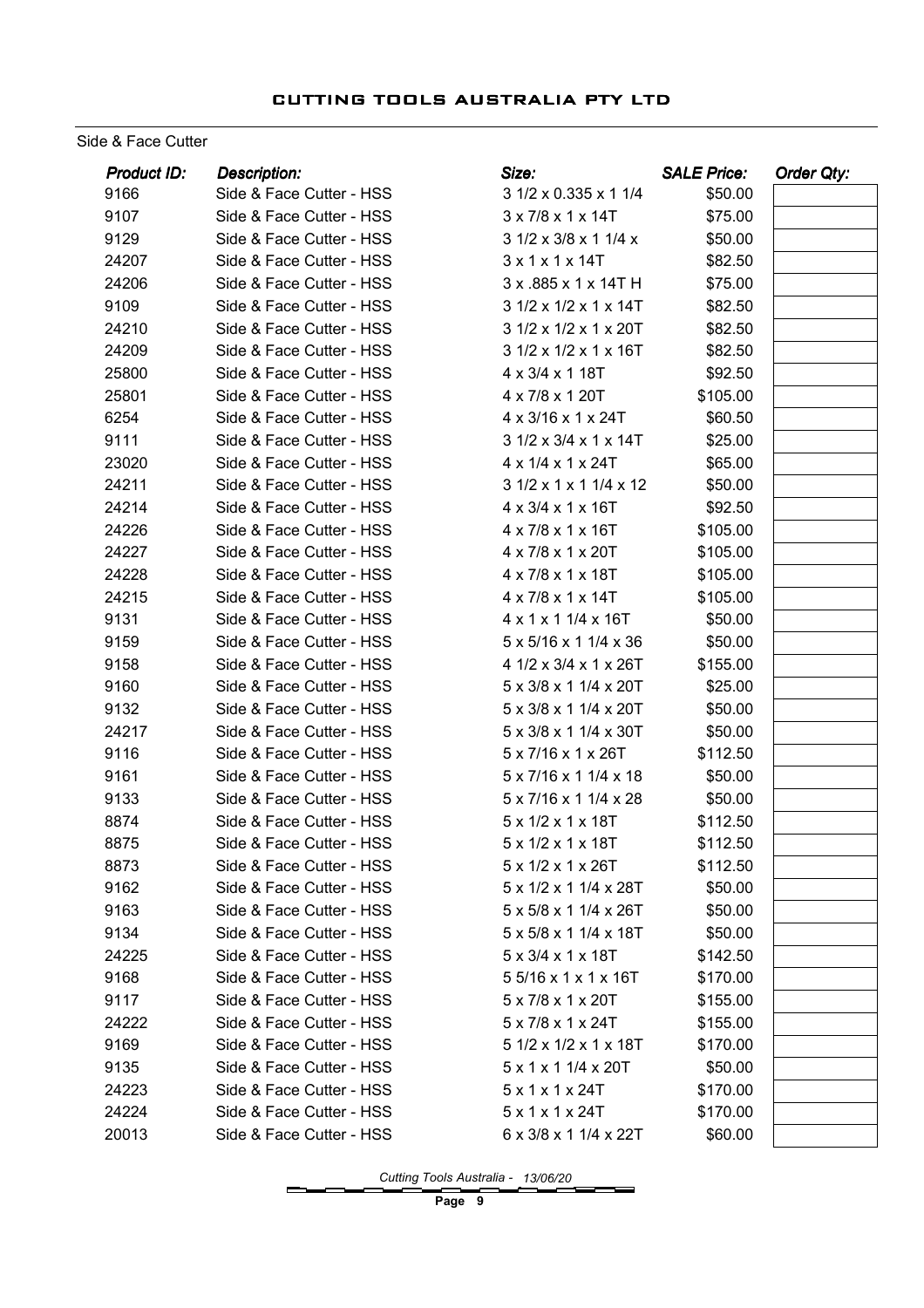#### Side & Face Cutter

| Product ID: | <b>Description:</b>      | Size:                                  | <b>SALE Price:</b> | Order Qty: |
|-------------|--------------------------|----------------------------------------|--------------------|------------|
| 9119        | Side & Face Cutter - HSS | 6 x 1/2 x 1 x 32T                      | \$142.50           |            |
| 24232       | Side & Face Cutter - HSS | 6 x 1/2 x 1 1/4 x 18T                  | \$60.00            |            |
| 24231       | Side & Face Cutter - HSS | $6 \times 1/2 \times 11/4 \times 20$ T | \$60.00            |            |
| 9137        | Side & Face Cutter - HSS | 6 x 0.872 x 1 x 18T                    | \$157.50           |            |
| 9170        | Side & Face Cutter - HSS | 6 x 0.623 x 1 1/4 x 2                  | \$60.00            |            |
| 9123        | Side & Face Cutter - HSS | 6 x 5/8 x 1 x 18T Heli                 | \$157.50           |            |
| 24233       | Side & Face Cutter - HSS | 6 x 5/8 x 1 1/4 x 22T                  | \$60.00            |            |
| 24235       | Side & Face Cutter - HSS | 6 x 3/4 x 1 x 18T                      | \$157.50           |            |
| 9120        | Side & Face Cutter - HSS | $6 \times 3/4 \times 1 \times 20$ T    | \$182.50           |            |
| 24246       | Side & Face Cutter - HSS | 6 x 7/8 x 1 1/4 x 20T                  | \$60.00            |            |
| 9121        | Side & Face Cutter - HSS | 6 x 7/8 x 1 x 20T                      | \$220.00           |            |
| 9138        | Side & Face Cutter - HSS | 6 x 7/8 x 1 1/4 x 18T                  | \$60.00            |            |
| 9172        | Side & Face Cutter - HSS | 6 x 7/8 x 1 1/4 x 20T                  | \$60.00            |            |
| 24239       | Side & Face Cutter - HSS | 6 x 7/8 x 1 1/4 x 18T                  | \$60.00            |            |
| 24236       | Side & Face Cutter - HSS | 6 x 7/8 x 1 x 20T                      | \$220.00           |            |
| 9122        | Side & Face Cutter - HSS | 6 x 1 x 1 x 20T                        | \$222.50           |            |
| 9139        | Side & Face Cutter - HSS | 6 x 1 x 1 1/4 x 18T H                  | \$60.00            |            |
| 9140        | Side & Face Cutter - HSS | 6 x 1 1/4 x 1 1/4 x 18                 | \$60.00            |            |
| 9141        | Side & Face Cutter - HSS | 7 x 1/2 x 1 1/4 x 22T                  | \$65.00            |            |
| 9148        | Side & Face Cutter - HSS | 7 x 3/8 x 1 1/4 x 26T                  | \$65.00            |            |
| 9143        | Side & Face Cutter - HSS | 7 x 5/8 x 1 1/4 x 22T                  | \$65.00            |            |
| 24240       | Side & Face Cutter - HSS | 7 x 5/8 x 1 1/4 x 22T                  | \$65.00            |            |
| 9144        | Side & Face Cutter - HSS | 7 x 3/4 x 1 1/4 x22T                   | \$65.00            |            |
| 9145        | Side & Face Cutter - HSS | 7 x 7/8 x 1 1/4 x 22T                  | \$65.00            |            |
| 24241       | Side & Face Cutter - HSS | 7 x 7/8 x 1 1/4 x 22T                  | \$65.00            |            |
| 9146        | Side & Face Cutter - HSS | 7 x 1 x 1 1/4 x 22T                    | \$65.00            |            |
| 24242       | Side & Face Cutter - HSS | 8 x .738 x 1 1/4 x 22                  | \$70.00            |            |
| 9147        | Side & Face Cutter - HSS | 8 x 3/4x 1 1/4 x 32T                   | \$70.00            |            |
| 9128        | Side & Face Cutter - HSS | 8 x 1 x 1 x 24T                        | \$410.00           |            |

Side Chip Clearance S

| <b>Product ID:</b> | <b>Description:</b>           | Size:                                 | <b>SALE Price:</b> | Order Qty: |
|--------------------|-------------------------------|---------------------------------------|--------------------|------------|
| 9284               | Side Chip Clearance Saw - HSS | $3 \times 3/16 \times 1 \times 28$ T  | \$55.00            |            |
| 9285               | Side Chip Clearance Saw - HSS | $3 \times 7/32 \times 1 \times 30$ T  | \$60.00            |            |
| 24293              | Side Chip Clearance Saw - HSS | $3 \times 7/32 \times 1 \times 28$ T  | \$60.00            |            |
| 11350              | Side Chip Clearance Saw - HSS | $4 \times 1/16 \times 1 \times 36$ T  | \$55.00            |            |
| 9286               | Side Chip Clearance Saw - HSS | $6 \times 1/16 \times 1 \times 44$ T  | \$97.50            |            |
| 9292               | Side Chip Clearance Saw - HSS | $6 \times 1/16 \times 11/4 \times 44$ | \$60.00            |            |
| 9293               | Side Chip Clearance Saw - HSS | $6 \times 3/32 \times 11/4 \times 44$ | \$60.00            |            |
| 9294               | Side Chip Clearance Saw - HSS | $6 \times 5/32 \times 11/4 \times 42$ | \$60.00            |            |
| 9299               | Side Chip Clearance Saw - HSS | 7 x 1/8 x 1 1/4 x 48T                 | \$60.00            |            |
| 9300               | Side Chip Clearance Saw - HSS | $7 \times 5/32 \times 11/4 \times 48$ | \$65.00            |            |
| 9287               | Side Chip Clearance Saw - HSS | $7 \times 3/32 \times 1 \times 48$ T  | \$125.00           |            |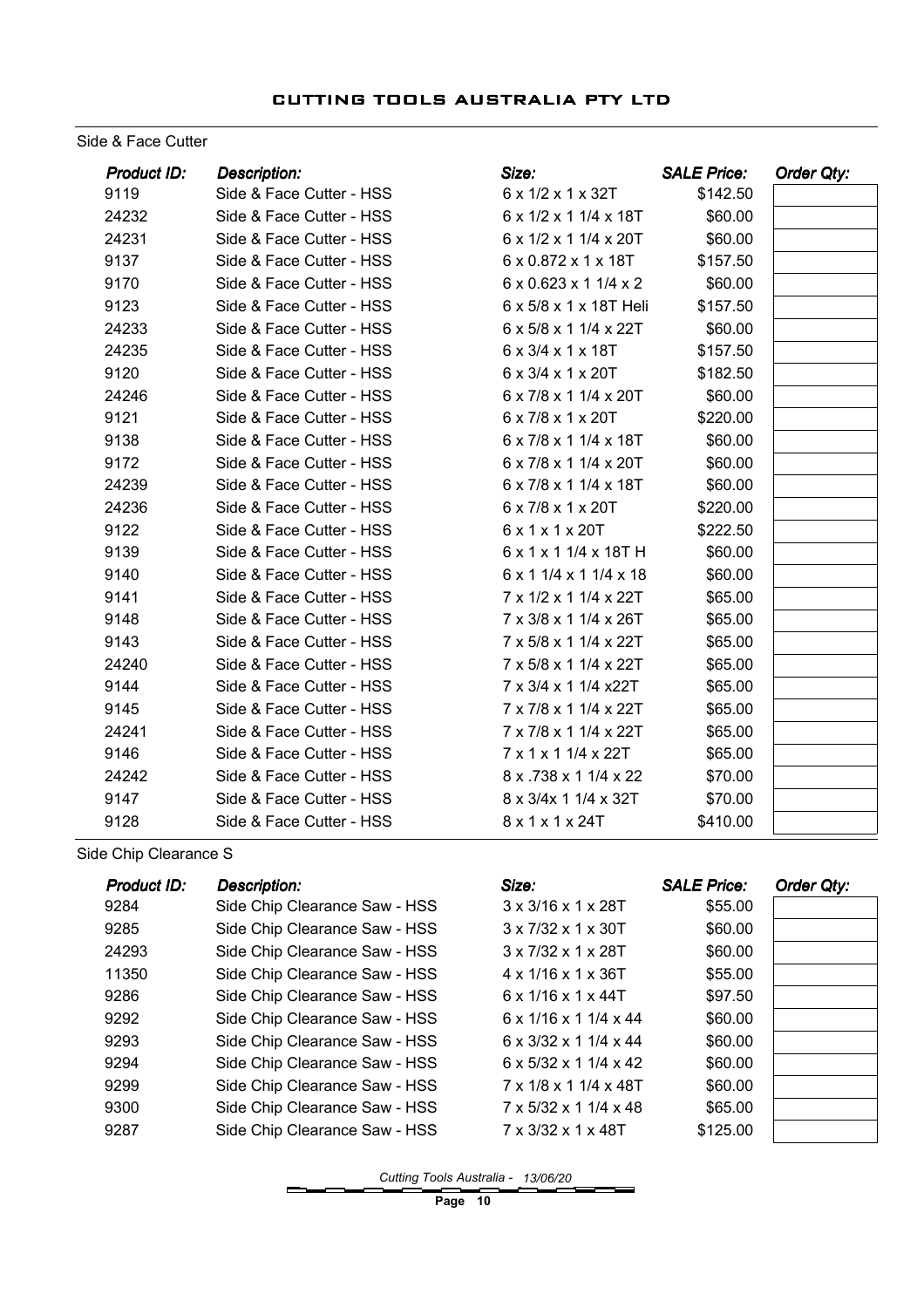#### Side Chip Clearance S

| Product ID: | <b>Description:</b>           | Size:                                  | <b>SALE Price:</b> | Order Qty: |
|-------------|-------------------------------|----------------------------------------|--------------------|------------|
| 9288        | Side Chip Clearance Saw - HSS | 7 x 3/8 x 1 x 46T                      | \$125.00           |            |
| 9295        | Side Chip Clearance Saw - HSS | $8 \times 3/32 \times 11/4 \times 48$  | \$70.00            |            |
| 24294       | Side Chip Clearance Saw - HSS | $8 \times 3/32 \times 11/4 \times 48$  | \$70.00            |            |
| 9289        | Side Chip Clearance Saw - HSS | 8 x 5/32 x 1 1/4 x 48                  | \$70.00            |            |
| 9296        | Side Chip Clearance Saw - HSS | $8 \times 5/32 \times 11/4 \times 50$  | \$70.00            |            |
| 9297        | Side Chip Clearance Saw - HSS | $8 \times 3/16 \times 11/4 \times 48$  | \$70.00            |            |
| 9298        | Side Chip Clearance Saw - HSS | $8 \times 3/8 \times 11/4 \times 46$ T | \$70.00            |            |
| 24296       | Side Chip Clearance Saw - HSS | 8 x 3/8 x 1 1/4 x 48T                  | \$70.00            |            |
| 9290        | Side Chip Clearance Saw - HSS | $9 \times 1/8 \times 1 \times 50$ T    | \$245.00           |            |
| 9301        | Side Chip Clearance Saw - HSS | $9 \times 3/16 \times 11/4 \times 50$  | \$75.00            |            |
| 9302        | Side Chip Clearance Saw - HSS | $9 \times 7/32 \times 11/4 \times 50$  | \$75.00            |            |
| 9303        | Side Chip Clearance Saw - HSS | $10 \times 5/32 \times 11/4 \times 5$  | \$75.00            |            |
| 9291        | Side Chip Clearance Saw - HSS | $10 \times 7/32 \times 1 \times 56$ T  | \$245.00           |            |
| 9304        | Side Chip Clearance Saw - HSS | $10 \times 7/32 \times 11/4 \times 60$ | \$80.00            |            |

Single Angle Cutter

| Product ID: | <b>Description:</b> | Size:                | <b>SALE Price:</b> | Order Qty: |
|-------------|---------------------|----------------------|--------------------|------------|
| 9353        | L.H. - HSS          | 2 3/4x1/2x1 45dg 10  | \$44.00            |            |
| 9368        | L.H. - HSS          | 2 3/4x1/2x1 45dg 12  | \$44.00            |            |
| 9369        | L.H. - HSS          | 2 3/4x1/2x1 50dg 18  | \$44.00            |            |
| 9373        | L.H. - HSS          | 2 3/4x1/2x1 50dg 10  | \$44.00            |            |
| 9374        | L.H. - HSS          | 2 3/4x1/2x1 60dg 18  | \$44.00            |            |
| 9376        | L.H. - HSS          | 3x5/16x1 1/4 30dg 1  | \$52.00            |            |
| 9370        | L.H. - HSS          | 2 3/4x1/2x1 70dg 10  | \$52.00            |            |
| 9371        | L.H. - HSS          | 2 3/4x1/2x1 70dg 12  | \$52.00            |            |
| 25311       | L.H. - HSS          | 3x1/2x1 80dg 20T     | \$58.00            |            |
| 25305       | L.H. - HSS          | 3x1/2x1 1/4 80dg 12  | \$58.00            |            |
| 25314       | L.H. - HSS          | 3x1/2x1 70dg 20T     | \$58.00            |            |
| 8369        | L.H. - HSS          | 3x1/2x1 50dg 12T     | \$52.00            |            |
| 9377        | L.H. - HSS          | 2 3/4x5/8x1 80dg 18  | \$52.00            |            |
| 8367        | L.H. - HSS          | 2 3/4x1/2x1 70dg 20  | \$52.00            |            |
| 8368        | L.H. - HSS          | 3x1/2x1 1/4 50dg 20  | \$52.00            |            |
| 8370        | L.H. - HSS          | 2 3/4x5/8x1 80dg 12  | \$52.00            |            |
| 25805       | L.H. - HSS          | 3x1/2 1 1/4 40dg 20T | \$44.00            |            |
| 25806       | L.H. - HSS          | 3x1/2x1 1/4 60dg 20  | \$52.00            |            |
| 25307       | L.H. - HSS          | 3x5/8x1 50dg 12T     | \$58.00            |            |
| 25308       | L.H. - HSS          | 3x5/8x1 50dg 12T     | \$52.00            |            |
| 25309       | L.H. - HSS          | 3x5/8x1 50dg 20T     | \$58.00            |            |
| 25312       | L.H. - HSS          | 3x5/8x1 70dg 10T     | \$58.00            |            |
| 25804       | L.H. - HSS          | 3x1/2x1 1/4 40dg 22  | \$44.00            |            |
| 25313       | L.H. - HSS          | 3x1/2x1 70dg 20T     | \$58.00            |            |
| 25363       | L.H. - HSS          | 3x5/8x1 80dg 10T     | \$58.00            |            |
| 25359       | L.H. - HSS          | 3x1/2x1 70dg 20T     | \$58.00            |            |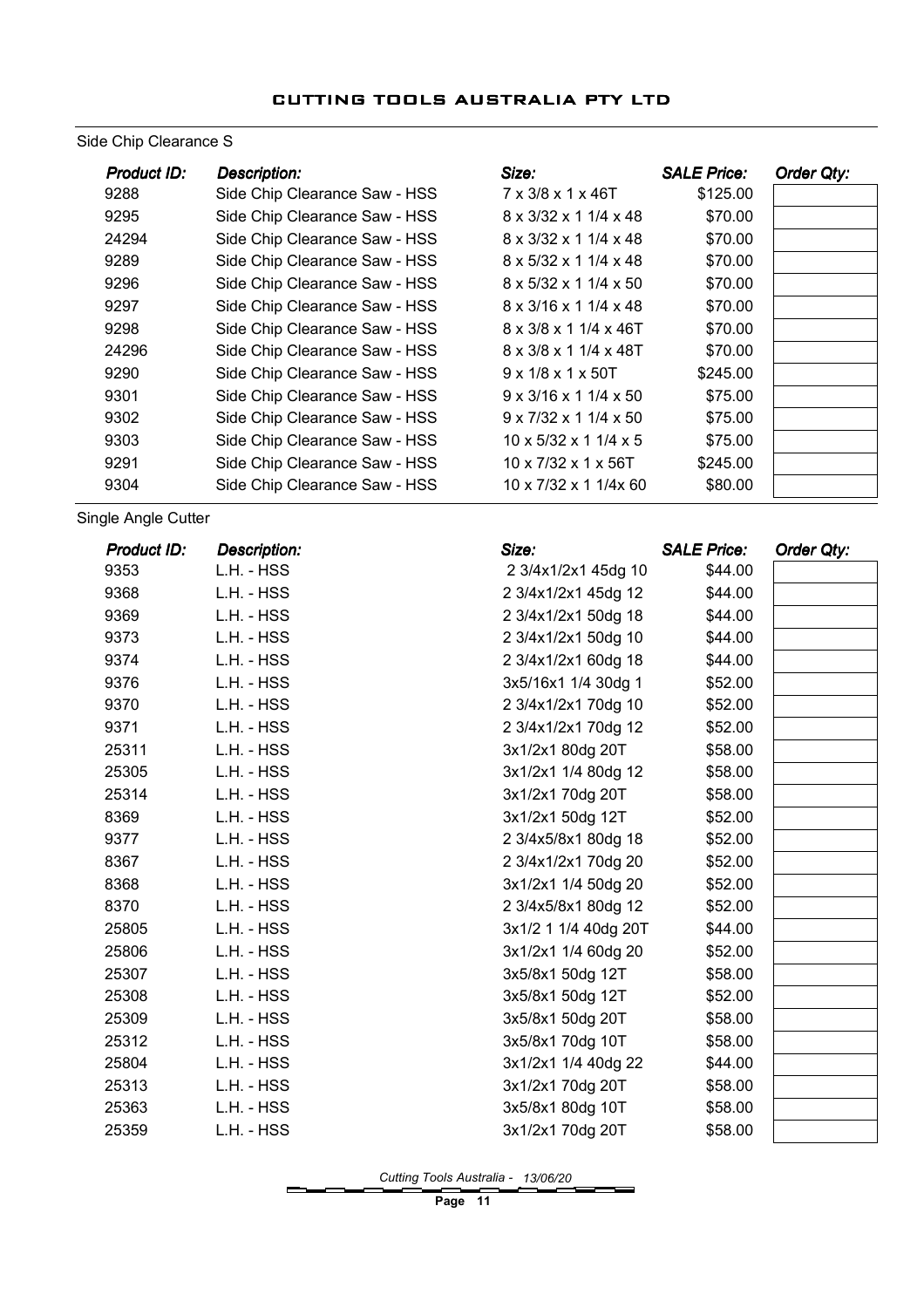#### Single Angle Cutter

| Product ID: | <b>Description:</b> | Size:               | <b>SALE Price:</b> | Order Qty: |
|-------------|---------------------|---------------------|--------------------|------------|
| 25310       | L.H. - HSS          | 3x5/8x1 80dg 20T    | \$58.00            |            |
| 25360       | L.H. - HSS          | 3x1/2x1 70dg 12T    | \$58.00            |            |
| 25362       | L.H. - HSS          | 3x5/8x1 70dg 12T    | \$58.00            |            |
| 9372        | L.H. - HSS          | 3x5/8x1 1/4 50dg 12 | \$52.00            |            |
| 25361       | L.H. - HSS          | 3x1/2x1 1/4 70dg 20 | \$58.00            |            |
| 25364       | L.H. - HSS          | 3x5/8x1 1/4 80dg 20 | \$58.00            |            |
| 8371        | L.H. - HSS          | 3x5/8x1 1/4 70dg 20 | \$58.00            |            |
| 9375        | L.H. - HSS          | 3x1/2x1 1/4 70dg 12 | \$58.00            |            |
| 9378        | L.H. - HSS          | 3x5/8x1 1/4 50dg 20 | \$52.00            |            |
| 25304       | L.H. - HSS          | 3x5/8x1 1/4 70dg 12 | \$58.00            |            |
| 25306       | L.H. - HSS          | 3x5/8x1 1/4 80dg 20 | \$58.00            |            |
| 9352        | R.H. - HSS          | 2 3/4x1/2x1 30dg 20 | \$44.00            |            |
| 9363        | R.H. - HSS          | 3x5/16x1 1/4 30dg 1 | \$40.00            |            |
| 9354        | R.H. - HSS          | 2 3/4x1/2x1 50dg 18 | \$44.00            |            |
| 9358        | R.H. - HSS          | 3x1/2x1 1/4 50dg 20 | \$52.00            |            |
| 9364        | R.H. - HSS          | 3x5/8x1 1/4 50dg 20 | \$52.00            |            |
| 9359        | R.H. - HSS          | 3x5/8x1 1/4 50dg 12 | \$52.00            |            |
| 9355        | R.H. - HSS          | 2 3/4x1/2x1 60dg 18 | \$44.00            |            |
| 9360        | R.H. - HSS          | 3x1/2x1 1/4 70dg 12 | \$58.00            |            |
| 9365        | R.H. - HSS          | 3x5/8x1 1/4 70dg 20 | \$58.00            |            |
| 9356        | R.H. - HSS          | 2 3/4x1/2x1 70dg 10 | \$52.00            |            |
| 25268       | R.H. - HSS          | 2 3/4x1/2x1 70dg 12 | \$52.00            |            |
| 25267       | R.H. - HSS          | 2 3/4x1/2x1 70dg 12 | \$52.00            |            |
| 25269       | R.H. - HSS          | 2 3/4x1/2x1 70dg 22 | \$52.00            |            |
| 25281       | R.H. - HSS          | 3x1/2x1 1/4 60dg 20 | \$58.00            |            |
| 9361        | R.H. - HSS          | 3x1/2x1 1/4 80dg 20 | \$58.00            |            |
| 8365        | R.H. - HSS          | 3x1/2x1 1/4 80dg 20 | \$58.00            |            |
| 9366        | R.H. - HSS          | 3x5/8x1 1/4 80dg 12 | \$58.00            |            |
| 25807       | R.H. - HSS          | 3x1/2x1 1/4 60dg 20 | \$52.00            |            |
| 9357        | R.H. - HSS          | 2 3/4x1/2x1 80dg 24 | \$52.00            |            |
| 12479       | R.H. - HSS          | 2 3/4x1/2x1 80dg 12 | \$52.00            |            |
| 25270       | R.H. - HSS          | 2 3/4x1/2x1 80dg 20 | \$52.00            |            |
| 25282       | R.H. - HSS          | 3x5/8x1 60 12T      | \$58.00            |            |
| 25283       | R.H. - HSS          | 3x5/8x1 50dg 10T    | \$58.00            |            |
| 25280       | R.H. - HSS          | 3x5/8x1 50dg 24T    | \$58.00            |            |
| 8366        | R.H. - HSS          | 3x5/8x1 50dg 12T    | \$52.00            |            |
| 9367        | R.H. - HSS          | 3x5/8x1 50dg 20T    | \$52.00            |            |
| 9362        | R.H. - HSS          | 3x5/8x1 50dg 12T    | \$52.00            |            |
| 25284       | R.H. - HSS          | 3x5/8x1 70dg 10T    | \$58.00            |            |
| 25276       | R.H. - HSS          | 3x5/8x1 80dg 12T    | \$58.00            |            |
| 25285       | R.H. - HSS          | 3x5/8x1 80dg 10T    | \$58.00            |            |
| 25274       | R.H. - HSS          | 3x5/8x1 70dg 12T    | \$58.00            |            |
| 25279       | R.H. - HSS          | 3x1/2x1 1/4 80dg 12 | \$58.00            |            |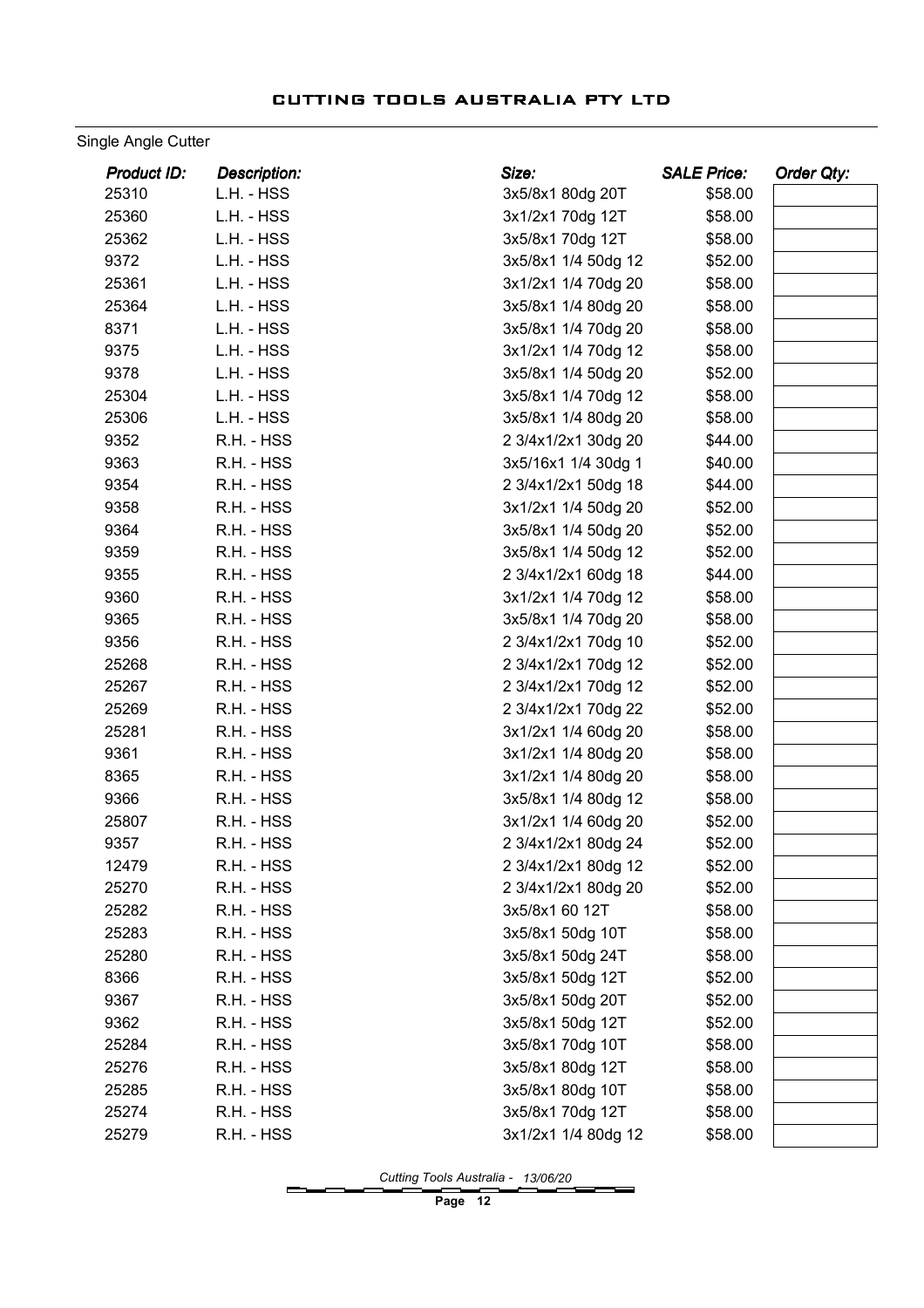#### Single Angle Cutter

| Product ID: | Description: | Size:            | <b>SALE Price:</b> | <b>Order Qty:</b> |
|-------------|--------------|------------------|--------------------|-------------------|
| 25275       | R.H. - HSS   | 3x5/8x1 80dg 20T | \$58.00            |                   |
| 25277       | R.H. - HSS   | 3x5/8x1 80dg 12T | \$58.00            |                   |
| 25278       | R.H. - HSS   | 3x1/2x1 80dg 20T | \$58.00            |                   |
| 25273       | R.H. - HSS   | 3x5/8x1 70dg 12T | \$58.00            |                   |

Single Corner Roundin

| <b>Product ID:</b> | <b>Description:</b> | Size:                | <b>SALE Price:</b> | Order Qty: |
|--------------------|---------------------|----------------------|--------------------|------------|
| 10629              | L.H. - HSS          | 2 1/4x5/16x1x1/8 Rd  | \$19.80            |            |
| 10628              | L.H. - HSS          | 2 1/4x5/16x1x1/8 Rd  | \$19.80            |            |
| 10632              | L.H. - HSS          | 2 1/2x7/16x1x5/32 R  | \$19.80            |            |
| 10630              | L.H. - HSS          | 2 1/2x7/16x1x3/16 R  | \$19.80            |            |
| 10633              | L.H. - HSS          | 2 1/2x7/16x1x7/32 R  | \$19.80            |            |
| 10631              | L.H. - HSS          | 2 1/2x7/16x1x1/4 Rd  | \$19.80            |            |
| 10634              | L.H. - HSS          | 2 3/4x5/8x1x9/32 Rd  | \$19.80            |            |
| 10635              | L.H. - HSS          | 2 3/4x5/8x1x5/16 Rd  | \$19.80            |            |
| 10636              | L.H. - HSS          | 3x3/4x1x11/32 Rd 10  | \$19.80            |            |
| 10637              | L.H. - HSS          | 3 1/4x3/4x1x13/32 R  | \$19.80            |            |
| 10638              | L.H. - HSS          | 3 1/4x1x1x15/32 Rd   | \$19.80            |            |
| 10639              | L.H. - HSS          | 3 1/2x1x1x15/32 Rd   | \$19.80            |            |
| 10640              | L.H. - HSS          | 3 1/2x1x1x9/16 Rd 1  | \$19.80            |            |
| 25988              | L.H. - HSS          | 3 1/2x1x1x11/16 Rd   | \$19.80            |            |
| 10617              | R.H. - HSS          | 2 1/4x5/16x1x3/32 R  | \$19.80            |            |
| 10616              | R.H. - HSS          | 2 1/4x5/16x1x3/32 R  | \$19.80            |            |
| 10621              | R.H. - HSS          | 2 1/4x5/16x1x1/8 Rd  | \$19.80            |            |
| 10620              | R.H. - HSS          | 2 1/4x5/16x1x1/8 Rd  | \$19.80            |            |
| 10618              | R.H. - HSS          | 2 1/4x5/16x1x1/8 Rd  | \$19.80            |            |
| 10622              | R.H. - HSS          | 2 1/2x7/16x1x5/32 R  | \$19.80            |            |
| 10623              | R.H. - HSS          | 2 1/2x7/16x1x7/32 R  | \$19.80            |            |
| 10624              | R.H. - HSS          | 2 1/2x1/2x1x1/4 Rd 1 | \$19.80            |            |
| 10625              | R.H. - HSS          | 2 3/4x5/8x1x9/32 Rd  | \$19.80            |            |
| 10626              | R.H. - HSS          | 2 3/4x5/8x1x5/16 Rd  | \$19.80            |            |
| 10627              | R.H. - HSS          | 2 3/4x5/8x1x5/16 Rd  | \$19.80            |            |
| 25983              | R.H. - HSS          | 3x3/4x1x11/32 Rd 10  | \$19.80            |            |
| 25984              | R.H. - HSS          | 3 1/4x3/4x1x13/32 R  | \$19.80            |            |
| 25985              | R.H. - HSS          | 3 1/4x3/4x1x7/16 Rd  | \$19.80            |            |
| 25986              | R.H. - HSS          | 3 1/2x1x1x15/32 Rd   | \$19.80            |            |
| 25987              | R.H. - HSS          | 3 3/4x1 1/8x1x11/16  | \$19.80            |            |

Slitting Saw

| <b>Product ID:</b> | <b>Description:</b> | Size:                                 | <b>SALE Price:</b> | Order Qtv: |
|--------------------|---------------------|---------------------------------------|--------------------|------------|
| 25812              | Coarse Teeth - HSS  | $1.3/4 \times 0.023 \times 1/2$       | \$11.25            |            |
| 9005               | Coarse Teeth - HSS  | $1.3/4 \times 0.065 \times 1$         | \$10.63            |            |
| 9006               | Coarse Teeth - HSS  | $21/4 \times 0.031 \times 1 \times 3$ | \$13.13            |            |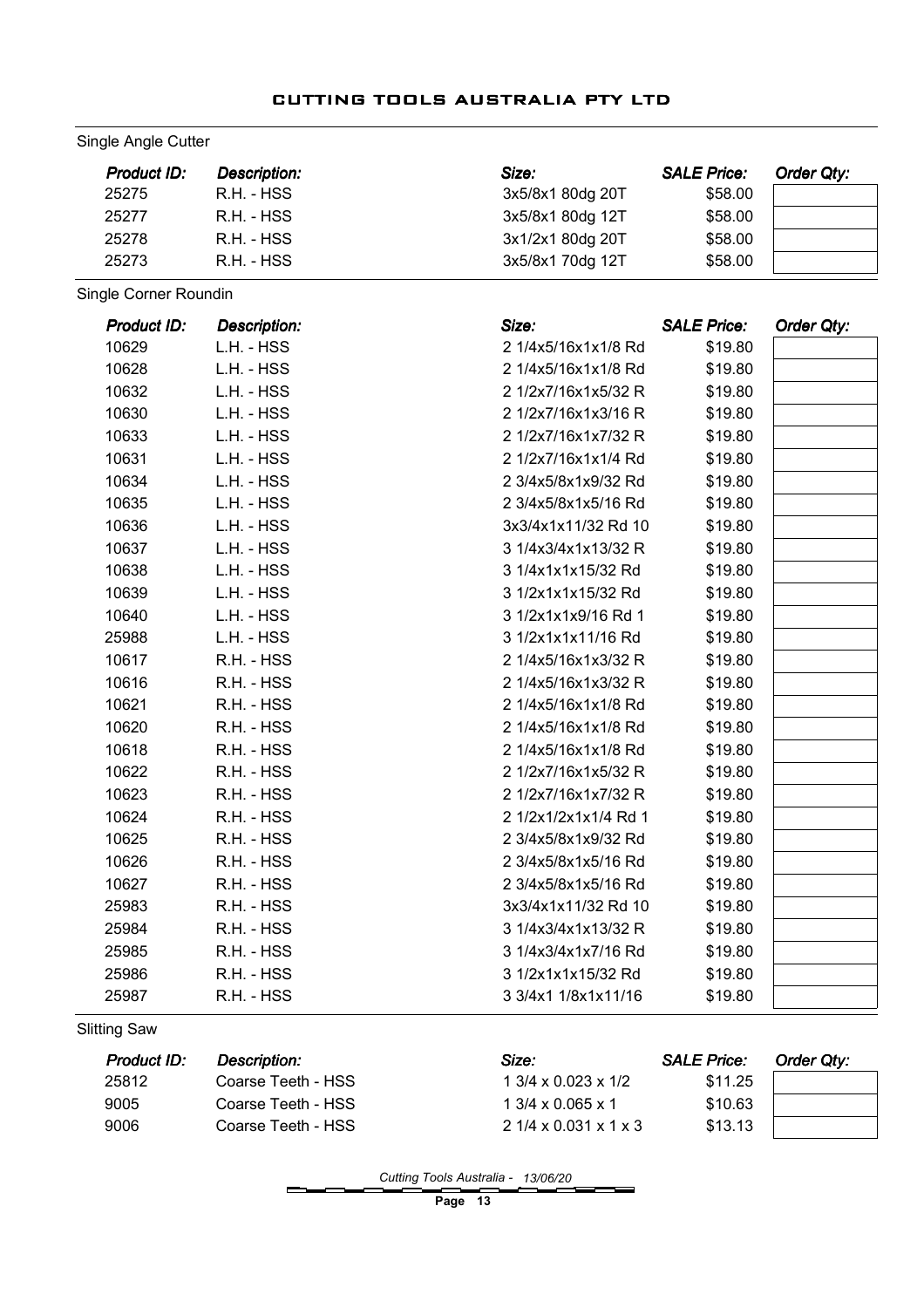#### Slitting Saw

| <b>Product ID:</b> | <b>Description:</b> | Size:                                 | <b>SALE Price:</b> | Order Qty: |
|--------------------|---------------------|---------------------------------------|--------------------|------------|
| 8952               | Coarse Teeth - HSS  | 2 1/2 x 7/64 x 1 x 24                 | \$15.19            |            |
| 8954               | Coarse Teeth - HSS  | 2 1/2 x 11/64 x 1 x 2                 | \$20.63            |            |
| 15719              | Coarse Teeth - HSS  | 2 3/4 x 7/64 x 1 x 24                 | \$15.19            |            |
| 9009               | Coarse Teeth - HSS  | 27/8 x 5/64 x 1 x 28                  | \$16.48            |            |
| 8597               | Coarse Teeth - HSS  | 2 3/4 x 7/32 x 1 x 26                 | \$22.51            |            |
| 9010               | Coarse Teeth - HSS  | 2 7/8 x 3/32 x 1 x 28                 | \$16.48            |            |
| 9011               | Coarse Teeth - HSS  | 27/8 x 7/64 x 1 x 28                  | \$71.15            |            |
| 14760              | Coarse Teeth - HSS  | 3 x 5/64 x 1 x 30T                    | \$19.00            |            |
| 11491              | Coarse Teeth - HSS  | 3 x 5/64 x 1 x 32T R                  | \$19.00            |            |
| 8959               | Coarse Teeth - HSS  | 3 x 11/64 x 1 x 24T                   | \$28.00            |            |
| 9076               | Coarse Teeth - HSS  | 3 1/4 x 0.126 x 1 x 2                 | \$21.38            |            |
| 9074               | Coarse Teeth - HSS  | 3 1/4 x 0.127 x 1 x 2                 | \$21.38            |            |
| 9075               | Coarse Teeth - HSS  | $31/4 \times 0.128 \times 1 \times 2$ | \$21.38            |            |
| 9077               | Coarse Teeth - HSS  | 3 1/4 x 0.129 x 1 x 2                 | \$21.38            |            |
| 9078               | Coarse Teeth - HSS  | $31/4 \times 0.130 \times 1 \times 2$ | \$21.38            |            |
| 9086               | Coarse Teeth - HSS  | 3 3/8 x 0.091 x 1 x 2                 | \$21.38            |            |
| 8960               | Coarse Teeth - HSS  | 3 1/2 x 7/64 x 1 x 24                 | \$25.49            |            |
| 9081               | Coarse Teeth - HSS  | $31/2 \times 0.126 \times 1 \times 2$ | \$25.38            |            |
| 9083               | Coarse Teeth - HSS  | $31/2 \times 0.131 \times 1 \times 2$ | \$25.38            |            |
| 25810              | Coarse Teeth - HSS  | 3 11/16 x 0.05 x 1 1/                 | \$15.00            |            |
| 5495               | Coarse Teeth - HSS  | 4 x 7/64 x 1 x 36T                    | \$30.00            |            |
| 4970               | Coarse Teeth - HSS  | 4 x 9/64 x 1 x 32T                    | \$30.10            |            |
| 3810               | Coarse Teeth - HSS  | 4 1/2 x 3/32 x 1 x 36                 | \$33.96            |            |
| 3811               | Coarse Teeth - HSS  | 4 1/2 x 3/32 x 1 x 36                 | \$26.46            |            |
| 8963               | Coarse Teeth - HSS  | 4 1/2 x 7/64 x 1 x 38                 | \$34.05            |            |
| 8964               | Coarse Teeth - HSS  | 4 1/2 x 5/32 x 1 x 38                 | \$46.76            |            |
| 8986               | Coarse Teeth - HSS  | 5 x 1/16 x 1 1/4 x 40                 | \$20.00            |            |
| 8984               | Coarse Teeth - HSS  | 5 x 5/64 x 1 1/4 x 42                 | \$120.10           |            |
| 8985               | Coarse Teeth - HSS  | 5 x 3/32 x 1 1/4 x 42                 | \$20.00            |            |
| 4826               | Coarse Teeth - HSS  | 5 x 2.4mm(3/32) x 1                   | \$35.77            |            |
| 8968               | Coarse Teeth - HSS  | $5 \times 7/64 \times 1 \times 44$ T  | \$38.75            |            |
| 15721              | Coarse Teeth - HSS  | 5 x 7/64 x 1 x 42T                    | \$38.75            |            |
| 9087               | Coarse Teeth - HSS  | $5 \times 0.111 \times 1 \times 40T$  | \$35.05            |            |
| 9084               | Coarse Teeth - HSS  | 5 x 0.128 x 1 x 38T                   | \$40.79            |            |
| 8987               | Coarse Teeth - HSS  | 5 x 1/8 x 1 1/4 x 40T                 | \$20.00            |            |
| 8988               | Coarse Teeth - HSS  | 5 x 5/32 x 1 1/4 x 48                 | \$20.00            |            |
| 5272               | Coarse Teeth - HSS  | 5 x 3/64 x 1 x 42T                    | \$24.69            |            |
| 8989               | Coarse Teeth - HSS  | 6 x 1/32 x 1 1/4 x 38                 | \$20.00            |            |
| 8995               | Coarse Teeth - HSS  | 6 x 1/16 x 1 1/4 x 42                 | \$20.00            |            |
| 8973               | Coarse Teeth - HSS  | 6 x 0.071 x 1 50T No                  | \$30.00            |            |
| 14081              | Coarse Teeth - HSS  | 6 x 3/32 x 1 x 41T                    | \$44.00            |            |
| 4802               | Coarse Teeth - HSS  | 6 x 3/32 x 1 x 46T                    | \$44.00            |            |
| 8991               | Coarse Teeth - HSS  | 6 x 3/32 x 1 1/4 x 42                 | \$25.00            |            |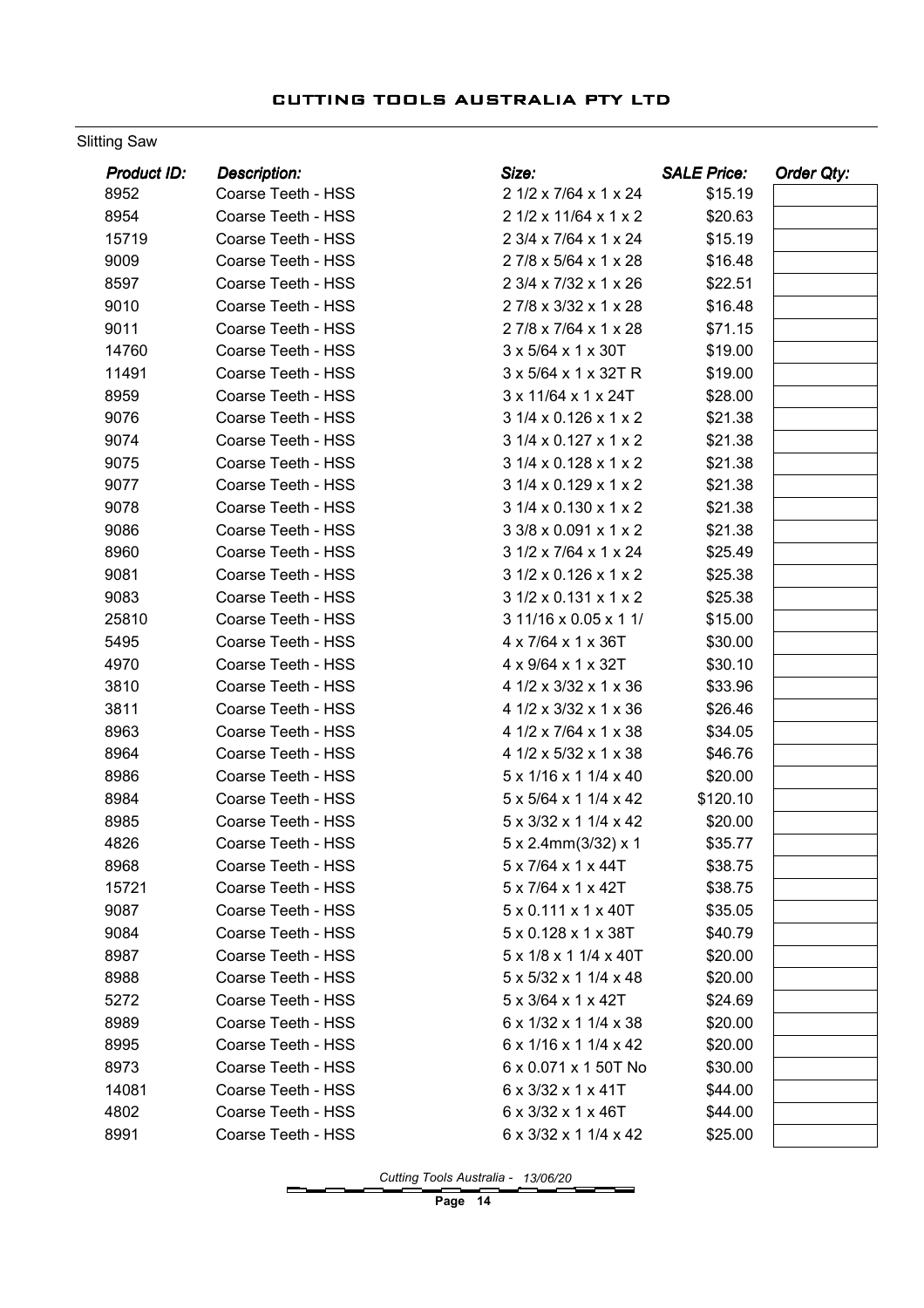#### Slitting Saw

| Product ID: | <b>Description:</b>    | Size:                 | <b>SALE Price:</b> | <b>Order Qty:</b> |
|-------------|------------------------|-----------------------|--------------------|-------------------|
| 8970        | Coarse Teeth - HSS     | 6 x 7/64 x 1 x 42T    | \$42.76            |                   |
| 8992        | Coarse Teeth - HSS     | 6 x 7/64 x 1 1/4 x 48 | \$25.00            |                   |
| 8994        | Coarse Teeth - HSS     | 6 x 5/32 x 1 1/4 x 52 | \$25.00            |                   |
| 8996        | Coarse Teeth - HSS     | 7 x 1/16 x 1 1/4 52T  | \$30.00            |                   |
| 8997        | Coarse Teeth - HSS     | 7 x 5/64 x 1 1/4 x 52 | \$30.00            |                   |
| 8998        | Coarse Teeth - HSS     | 7 x 3/32 x 1 1/4 x 56 | \$25.00            |                   |
| 8999        | Coarse Teeth - HSS     | 7 x 7/64 x 1 1/4 x 48 | \$25.00            |                   |
| 9000        | Coarse Teeth - HSS     | 7 x 5/32 x 1 1/4 x 60 | \$30.00            |                   |
| 9001        | Coarse Teeth - HSS     | 7 x 7/32 x 1 1/4 x 48 | \$30.00            |                   |
| 9002        | Coarse Teeth - HSS     | 8 x 3/16 x 1 1/4 x 52 | \$35.00            |                   |
| 8980        | Coarse Teeth - HSS     | 8 x 7/32 x 1 x 52T    | \$118.05           |                   |
| 9003        | Coarse Teeth - HSS     | 10 x 1/16 x 1 1/4 x 8 | \$40.00            |                   |
| 8981        | Coarse Teeth - HSS     | 10 x 5/64 x 1 x 80T   | \$93.75            |                   |
| 8982        | Coarse Teeth - HSS     | 10 x 7/64 x 1 x 60T   | \$93.75            |                   |
| 8983        | Coarse Teeth - HSS     | 10 x 5/32 x 1 x 70T   | \$141.25           |                   |
| 9004        | Coarse Teeth - HSS     | 10 x 3/16 x 2 x 80T   | \$162.50           |                   |
| 8904        | Coarse Teeth - HSS     | 11 x 1/8 x 1 x 86T    | \$171.25           |                   |
| 6558        | Coarse Teeth - HSS     | 63 x 0.30 x 16 x 66T  | \$9.39             |                   |
| 11774       | Coarse Teeth - HSS     | 80 x 0.50 x 16 x 36T  | \$12.33            |                   |
| 8948        | Fine Teeth - HSS       | 2 1/2 x 1/64 x 1 x 68 | \$13.13            |                   |
| 9067        | Fine Teeth - HSS       | 3 x 0.160 x 1 x 80T   | \$24.63            |                   |
| 25809       | Fine Teeth - HSS       | 4" x 0.032 x 1" 220T  | \$20.50            |                   |
| 8256        | Fine Teeth - HSS       | 5 x 1/32 x 1 x 60T    | \$25.09            |                   |
| 8969        | Fine Teeth - HSS       | 6 x 3/64 x 1 x 72T    | \$36.45            |                   |
| 8993        | Fine Teeth - HSS       | 6 x 1/8 x 1 1/4 100T  | \$30.00            |                   |
| 8977        | Fine Teeth - HSS       | 8x3/32x1x167T Alum    | \$66.36            |                   |
| 19300       | Fine Teeth - HSS       | 32 x 0.5 x 8 x 80T    | \$11.50            |                   |
| 25813       | Fine Teeth - HSS       | 40 x 1.2 x 10 100T    | \$11.50            |                   |
| 6550        | Fine Teeth - HSS       | 50 x 0.60 x 13 x 100  | \$9.80             |                   |
| 11771       | Fine Teeth - HSS       | 50 x 1.2 x 13 x 80T   | \$11.41            |                   |
| 25814       | Fine Teeth - HSS       | 60 x 0.8 x 16 120T    | \$11.50            |                   |
| 25815       | Fine Teeth - HSS       | 60 x 1.45 x 16 120T   | \$14.00            |                   |
| 6560        | Fine Teeth - HSS       | 63 x 0.60 x 16 x 100  | \$10.72            |                   |
| 6561        | Fine Teeth - HSS       | 63 x 0.75 x 16 x 100  | \$10.72            |                   |
| 25816       | Fine Teeth - HSS       | 80 x 1.2 x 16 160T    | \$16.25            |                   |
| 15326       | Coarse Teeth - Carbide | 40 x 2.0 x 10 x 24T   | \$100.00           |                   |

Slitting Saw/Copper

| <b>Product ID:</b> | <b>Description:</b>        | Size:                                 | <b>SALE Price:</b> | Order Qty: |
|--------------------|----------------------------|---------------------------------------|--------------------|------------|
| 9091               | <b>Slitting Saw/Copper</b> | $3 \times 0.050 \times 1 \times 24$ T | \$15.24            |            |
| 9093               | <b>Slitting Saw/Copper</b> | $5 \times 0.055 \times 1 \times 32T$  | \$28.19            |            |
| 9095               | <b>Slitting Saw/Copper</b> | $5 \times 0.102 \times 1 \times 40$ T | \$36.50            |            |
| 15724              | <b>Slitting Saw/Copper</b> | $6 \times 3/64 \times 1 \times 42T$   | \$40.94            |            |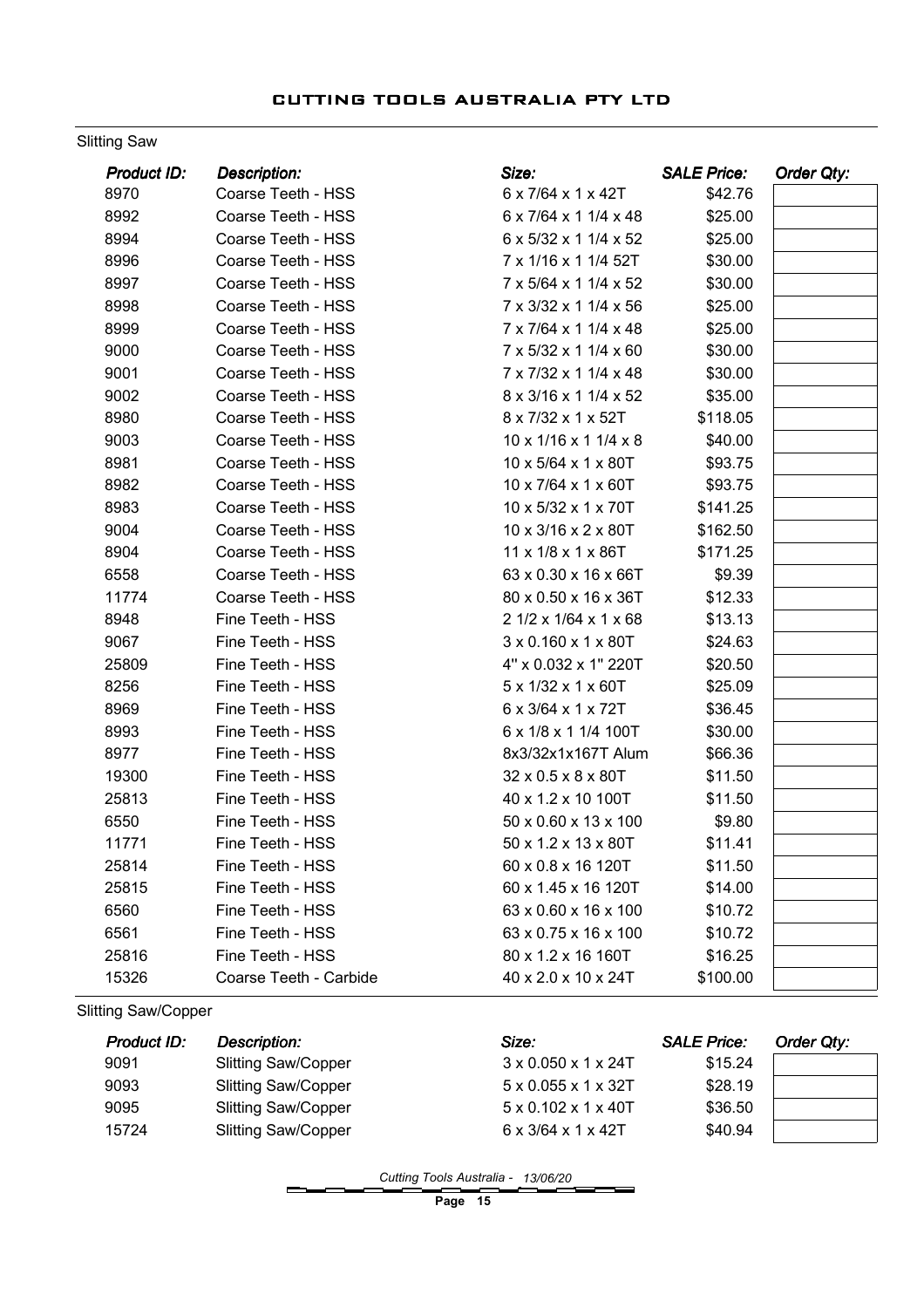#### Slotting Cutter

| 9192<br><b>Slotting Cutter - HSS</b><br>2 1/2 x 5/16 x 1 16T<br>\$10.00<br>9193<br><b>Slotting Cutter - HSS</b><br>2 1/2 x 3/8 x 1 12T<br>\$10.00<br>2 1/2 x 3/8 x 1 14T<br>\$10.00<br>24946<br><b>Slotting Cutter - HSS</b><br>2 1/2 x 3/8 x 1 18T<br>24947<br><b>Slotting Cutter - HSS</b><br>\$10.00<br>9194<br>Slotting Cutter - HSS<br>2 1/2 x 7/16 x 1 12T<br>\$10.00<br>24950<br>2 1/2 x 7/16 x 1 16T<br>\$10.00<br><b>Slotting Cutter - HSS</b><br><b>Slotting Cutter - HSS</b><br>2 1/2 x 7/16 x 1 14T<br>\$10.00<br>24949<br>24948<br>2 1/2 x 7/16 x 1 14T<br>\$10.00<br><b>Slotting Cutter - HSS</b><br>9195<br>2 1/2 x 1/2 x 1 12T<br><b>Slotting Cutter - HSS</b><br>\$10.00<br>24951<br><b>Slotting Cutter - HSS</b><br>2 1/2 x 1/2 x 1 14T<br>\$10.00<br>9196<br>2 1/2 x 9/16 x 1 12T<br>\$10.00<br><b>Slotting Cutter - HSS</b><br>24952<br>2 1/2 x 9/16 x 1 14T<br>\$10.00<br><b>Slotting Cutter - HSS</b><br>9197<br>2 1/2 x 5/8 x 1 10T H<br>\$10.00<br><b>Slotting Cutter - HSS</b><br><b>Slotting Cutter - HSS</b><br>2 1/2 x 5/8 x 1 16T<br>\$10.00<br>24957<br>2 1/2 x 5/8 x 1 14T<br>\$10.00<br>24955<br><b>Slotting Cutter - HSS</b><br>24954<br>2 1/2 x 5/8 x 1 10T H<br>\$10.00<br><b>Slotting Cutter - HSS</b> |
|--------------------------------------------------------------------------------------------------------------------------------------------------------------------------------------------------------------------------------------------------------------------------------------------------------------------------------------------------------------------------------------------------------------------------------------------------------------------------------------------------------------------------------------------------------------------------------------------------------------------------------------------------------------------------------------------------------------------------------------------------------------------------------------------------------------------------------------------------------------------------------------------------------------------------------------------------------------------------------------------------------------------------------------------------------------------------------------------------------------------------------------------------------------------------------------------------------------------------------------------|
|                                                                                                                                                                                                                                                                                                                                                                                                                                                                                                                                                                                                                                                                                                                                                                                                                                                                                                                                                                                                                                                                                                                                                                                                                                            |
|                                                                                                                                                                                                                                                                                                                                                                                                                                                                                                                                                                                                                                                                                                                                                                                                                                                                                                                                                                                                                                                                                                                                                                                                                                            |
|                                                                                                                                                                                                                                                                                                                                                                                                                                                                                                                                                                                                                                                                                                                                                                                                                                                                                                                                                                                                                                                                                                                                                                                                                                            |
|                                                                                                                                                                                                                                                                                                                                                                                                                                                                                                                                                                                                                                                                                                                                                                                                                                                                                                                                                                                                                                                                                                                                                                                                                                            |
|                                                                                                                                                                                                                                                                                                                                                                                                                                                                                                                                                                                                                                                                                                                                                                                                                                                                                                                                                                                                                                                                                                                                                                                                                                            |
|                                                                                                                                                                                                                                                                                                                                                                                                                                                                                                                                                                                                                                                                                                                                                                                                                                                                                                                                                                                                                                                                                                                                                                                                                                            |
|                                                                                                                                                                                                                                                                                                                                                                                                                                                                                                                                                                                                                                                                                                                                                                                                                                                                                                                                                                                                                                                                                                                                                                                                                                            |
|                                                                                                                                                                                                                                                                                                                                                                                                                                                                                                                                                                                                                                                                                                                                                                                                                                                                                                                                                                                                                                                                                                                                                                                                                                            |
|                                                                                                                                                                                                                                                                                                                                                                                                                                                                                                                                                                                                                                                                                                                                                                                                                                                                                                                                                                                                                                                                                                                                                                                                                                            |
|                                                                                                                                                                                                                                                                                                                                                                                                                                                                                                                                                                                                                                                                                                                                                                                                                                                                                                                                                                                                                                                                                                                                                                                                                                            |
|                                                                                                                                                                                                                                                                                                                                                                                                                                                                                                                                                                                                                                                                                                                                                                                                                                                                                                                                                                                                                                                                                                                                                                                                                                            |
|                                                                                                                                                                                                                                                                                                                                                                                                                                                                                                                                                                                                                                                                                                                                                                                                                                                                                                                                                                                                                                                                                                                                                                                                                                            |
|                                                                                                                                                                                                                                                                                                                                                                                                                                                                                                                                                                                                                                                                                                                                                                                                                                                                                                                                                                                                                                                                                                                                                                                                                                            |
|                                                                                                                                                                                                                                                                                                                                                                                                                                                                                                                                                                                                                                                                                                                                                                                                                                                                                                                                                                                                                                                                                                                                                                                                                                            |
|                                                                                                                                                                                                                                                                                                                                                                                                                                                                                                                                                                                                                                                                                                                                                                                                                                                                                                                                                                                                                                                                                                                                                                                                                                            |
|                                                                                                                                                                                                                                                                                                                                                                                                                                                                                                                                                                                                                                                                                                                                                                                                                                                                                                                                                                                                                                                                                                                                                                                                                                            |
| 24956<br>2 1/2 x 5/8 x 1 16T<br>\$10.00<br><b>Slotting Cutter - HSS</b>                                                                                                                                                                                                                                                                                                                                                                                                                                                                                                                                                                                                                                                                                                                                                                                                                                                                                                                                                                                                                                                                                                                                                                    |
| 9200<br>3 x 3/16 x 1 14T<br>\$10.00<br><b>Slotting Cutter - HSS</b>                                                                                                                                                                                                                                                                                                                                                                                                                                                                                                                                                                                                                                                                                                                                                                                                                                                                                                                                                                                                                                                                                                                                                                        |
| 8531<br>3 x 1/4 x 1 x 16T<br>\$10.00<br><b>Slotting Cutter - HSS</b>                                                                                                                                                                                                                                                                                                                                                                                                                                                                                                                                                                                                                                                                                                                                                                                                                                                                                                                                                                                                                                                                                                                                                                       |
| 9198<br><b>Slotting Cutter - HSS</b><br>2 1/2 x 3/4 x 1 10T H<br>\$10.00                                                                                                                                                                                                                                                                                                                                                                                                                                                                                                                                                                                                                                                                                                                                                                                                                                                                                                                                                                                                                                                                                                                                                                   |
| 2 1/2 x 3/4 x 1 12T H<br>\$10.00<br>24958<br><b>Slotting Cutter - HSS</b>                                                                                                                                                                                                                                                                                                                                                                                                                                                                                                                                                                                                                                                                                                                                                                                                                                                                                                                                                                                                                                                                                                                                                                  |
| 9201<br>3 x 5/16 x 1 20T<br>\$10.00<br><b>Slotting Cutter - HSS</b>                                                                                                                                                                                                                                                                                                                                                                                                                                                                                                                                                                                                                                                                                                                                                                                                                                                                                                                                                                                                                                                                                                                                                                        |
| 24973<br><b>Slotting Cutter - HSS</b><br>3 x 5/16 x 1 14T<br>\$10.00                                                                                                                                                                                                                                                                                                                                                                                                                                                                                                                                                                                                                                                                                                                                                                                                                                                                                                                                                                                                                                                                                                                                                                       |
| 9261<br>3 x 0.318 x 1 14T<br>\$10.00<br><b>Slotting Cutter - HSS</b>                                                                                                                                                                                                                                                                                                                                                                                                                                                                                                                                                                                                                                                                                                                                                                                                                                                                                                                                                                                                                                                                                                                                                                       |
| 9262<br>3 x 0.339 x 1 14T<br>\$10.00<br><b>Slotting Cutter - HSS</b>                                                                                                                                                                                                                                                                                                                                                                                                                                                                                                                                                                                                                                                                                                                                                                                                                                                                                                                                                                                                                                                                                                                                                                       |
| 9202<br>3 x 3/8 x 1 20T<br>\$10.00<br><b>Slotting Cutter - HSS</b>                                                                                                                                                                                                                                                                                                                                                                                                                                                                                                                                                                                                                                                                                                                                                                                                                                                                                                                                                                                                                                                                                                                                                                         |
| 9199<br>2 1/2 x 7/8 x 1 10T H<br>Slotting Cutter - HSS<br>\$10.00                                                                                                                                                                                                                                                                                                                                                                                                                                                                                                                                                                                                                                                                                                                                                                                                                                                                                                                                                                                                                                                                                                                                                                          |
| <b>Slotting Cutter - HSS</b><br>3 x 3/8 x 1 20T<br>\$10.00<br>24974                                                                                                                                                                                                                                                                                                                                                                                                                                                                                                                                                                                                                                                                                                                                                                                                                                                                                                                                                                                                                                                                                                                                                                        |
| <b>Slotting Cutter - HSS</b><br>2 1/2 x 7/8 x 1 10T H<br>\$10.00<br>24959                                                                                                                                                                                                                                                                                                                                                                                                                                                                                                                                                                                                                                                                                                                                                                                                                                                                                                                                                                                                                                                                                                                                                                  |
| 24960<br>2 1/2 x 7/8 x 1 12T H<br>\$10.00<br><b>Slotting Cutter - HSS</b>                                                                                                                                                                                                                                                                                                                                                                                                                                                                                                                                                                                                                                                                                                                                                                                                                                                                                                                                                                                                                                                                                                                                                                  |
| 24961<br><b>Slotting Cutter - HSS</b><br>2 1/2 x 7/8 x 1 14T<br>\$10.00                                                                                                                                                                                                                                                                                                                                                                                                                                                                                                                                                                                                                                                                                                                                                                                                                                                                                                                                                                                                                                                                                                                                                                    |
| 24962<br><b>Slotting Cutter - HSS</b><br>2 1/2 x 7/8 x 1 14T H<br>\$10.00                                                                                                                                                                                                                                                                                                                                                                                                                                                                                                                                                                                                                                                                                                                                                                                                                                                                                                                                                                                                                                                                                                                                                                  |
| 9203<br><b>Slotting Cutter - HSS</b><br>3 x 7/16 x 1 16T Hel<br>\$10.00                                                                                                                                                                                                                                                                                                                                                                                                                                                                                                                                                                                                                                                                                                                                                                                                                                                                                                                                                                                                                                                                                                                                                                    |
| 9258<br><b>Slotting Cutter - HSS</b><br>2 3/4 x 3/4 x 1 12T<br>\$10.00                                                                                                                                                                                                                                                                                                                                                                                                                                                                                                                                                                                                                                                                                                                                                                                                                                                                                                                                                                                                                                                                                                                                                                     |
| 9204<br><b>Slotting Cutter - HSS</b><br>3 x 1/2 x 1 16T Hel<br>\$10.00                                                                                                                                                                                                                                                                                                                                                                                                                                                                                                                                                                                                                                                                                                                                                                                                                                                                                                                                                                                                                                                                                                                                                                     |
| Slotting Cutter - HSS<br>2 3/4 x 3/4 x 1 10T H<br>24964<br>\$10.00                                                                                                                                                                                                                                                                                                                                                                                                                                                                                                                                                                                                                                                                                                                                                                                                                                                                                                                                                                                                                                                                                                                                                                         |
| <b>Slotting Cutter - HSS</b><br>24963<br>2 3/4x .147 x 1 18T<br>\$10.00                                                                                                                                                                                                                                                                                                                                                                                                                                                                                                                                                                                                                                                                                                                                                                                                                                                                                                                                                                                                                                                                                                                                                                    |
| 9205<br><b>Slotting Cutter - HSS</b><br>3 x 9/16 x 1 14T<br>\$10.00                                                                                                                                                                                                                                                                                                                                                                                                                                                                                                                                                                                                                                                                                                                                                                                                                                                                                                                                                                                                                                                                                                                                                                        |
| 9206<br><b>Slotting Cutter - HSS</b><br>3 x 5/8 x 1 12T<br>\$10.00                                                                                                                                                                                                                                                                                                                                                                                                                                                                                                                                                                                                                                                                                                                                                                                                                                                                                                                                                                                                                                                                                                                                                                         |
| 24975<br><b>Slotting Cutter - HSS</b><br>3 x 5/8 x 1 14T<br>\$10.00                                                                                                                                                                                                                                                                                                                                                                                                                                                                                                                                                                                                                                                                                                                                                                                                                                                                                                                                                                                                                                                                                                                                                                        |
| <b>Slotting Cutter - HSS</b><br>24976<br>3 x 5/8 x 1 14T Hel<br>\$10.00                                                                                                                                                                                                                                                                                                                                                                                                                                                                                                                                                                                                                                                                                                                                                                                                                                                                                                                                                                                                                                                                                                                                                                    |
| 9263<br><b>Slotting Cutter - HSS</b><br>3 1/2 x 0.143 x 1 16T<br>\$10.00                                                                                                                                                                                                                                                                                                                                                                                                                                                                                                                                                                                                                                                                                                                                                                                                                                                                                                                                                                                                                                                                                                                                                                   |
| <b>Slotting Cutter - HSS</b><br>9264<br>3 1/2 x 0.145 x 1 16T<br>\$10.00                                                                                                                                                                                                                                                                                                                                                                                                                                                                                                                                                                                                                                                                                                                                                                                                                                                                                                                                                                                                                                                                                                                                                                   |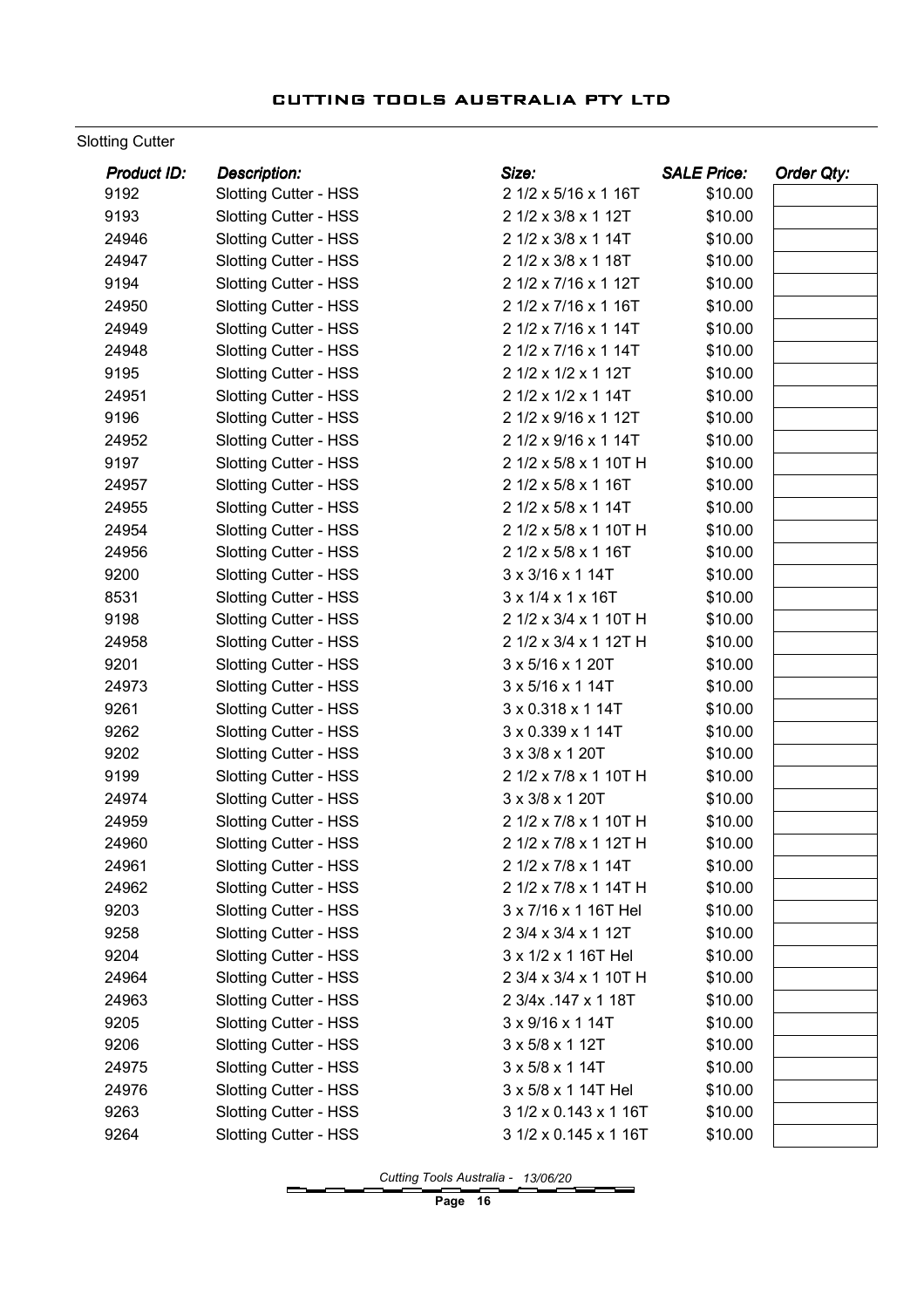#### Slotting Cutter

| 9265<br>3 1/2 x 0.162 x 1 16T<br>\$10.00<br><b>Slotting Cutter - HSS</b><br>9237<br><b>Slotting Cutter - HSS</b><br>3 x 3/4 x 1 1/4 10T H<br>\$10.00<br>9208<br>\$10.00<br><b>Slotting Cutter - HSS</b><br>3 1/2 x 5/16 x 1 16T<br>24978<br><b>Slotting Cutter - HSS</b><br>3 1/2 x 5/16 x 1 18T<br>\$10.00<br>24980<br><b>Slotting Cutter - HSS</b><br>3 1/2 x 5/16 x 1 22T<br>\$10.00<br>9207<br>\$10.00<br><b>Slotting Cutter - HSS</b><br>3 x 7/8 x 1 10T Hel<br>24977<br>3 x 7/8 x 1 10T<br>\$10.00<br><b>Slotting Cutter - HSS</b><br>24981<br><b>Slotting Cutter - HSS</b><br>3 1/2 x 7/16 x 1 16T<br>\$10.00<br>9238<br>37/8 x 0.210 x 1 1/4<br>\$10.00<br><b>Slotting Cutter - HSS</b><br>9268<br><b>Slotting Cutter - HSS</b><br>4 x 0.086 x 1 16T<br>\$15.00<br>9269<br><b>Slotting Cutter - HSS</b><br>4 x 0.092 x 1 16T<br>\$15.00<br>9270<br>4 x 0.115 x 1 16T<br>\$15.00<br><b>Slotting Cutter - HSS</b><br>9272<br>4 x 0.120 x 1 16T<br><b>Slotting Cutter - HSS</b><br>\$15.00<br>9271<br>4 x 0.121 x 1 16T<br><b>Slotting Cutter - HSS</b><br>\$15.00<br>9209<br>3 1/2 x 3/4 x 1 16T<br>\$10.00<br><b>Slotting Cutter - HSS</b><br>9211<br>4 x 5/16 x 1 20T<br>\$15.00<br><b>Slotting Cutter - HSS</b><br>24989<br>4 x 5/16 x 1 24T<br>\$15.00<br><b>Slotting Cutter - HSS</b><br>9212<br><b>Slotting Cutter - HSS</b><br>4 x 3/8 x 1 14T<br>\$15.00<br>9236<br><b>Slotting Cutter - HSS</b><br>3 3/4 x 5/8 x 1 1/4 12<br>\$15.00<br>9210<br><b>Slotting Cutter - HSS</b><br>3 1/2 x 7/8 x 1 16T<br>\$10.00<br>3 1/2 x 7/8 x 1 16T H<br>\$10.00<br>24982<br><b>Slotting Cutter - HSS</b><br>9213<br>4 x 7/16 x 1 18T<br>\$15.00<br><b>Slotting Cutter - HSS</b><br>8570<br><b>Slotting Cutter - HSS</b><br>4 x 7/16 x 1 16T<br>\$15.00<br>9215<br><b>Slotting Cutter - HSS</b><br>4 x 1/2 x 1 18T Hel<br>\$15.00<br>9214<br>Slotting Cutter - HSS<br>4 x 9/16 x 1 20T<br>\$15.00<br>9273<br><b>Slotting Cutter - HSS</b><br>4 x 0.6205 x 1 14T<br>\$15.00<br>9274<br>Slotting Cutter - HSS<br>4 x 0.623 x 1 12T He<br>\$15.00<br>9216<br>4 x 5/8 x 1 16T<br>\$15.00<br><b>Slotting Cutter - HSS</b><br><b>Slotting Cutter - HSS</b><br>3 11/16 x 1 x 0.610 1<br>\$15.00<br>9266<br>9217<br><b>Slotting Cutter - HSS</b><br>4 x 3/4 x 1 12T Hel<br>\$15.00<br><b>Slotting Cutter - HSS</b><br>\$15.00<br>24992<br>4 x 3/4 x 1 18T Hel | Product ID: | <b>Description:</b> | Size: | <b>SALE Price:</b> | Order Qty: |
|--------------------------------------------------------------------------------------------------------------------------------------------------------------------------------------------------------------------------------------------------------------------------------------------------------------------------------------------------------------------------------------------------------------------------------------------------------------------------------------------------------------------------------------------------------------------------------------------------------------------------------------------------------------------------------------------------------------------------------------------------------------------------------------------------------------------------------------------------------------------------------------------------------------------------------------------------------------------------------------------------------------------------------------------------------------------------------------------------------------------------------------------------------------------------------------------------------------------------------------------------------------------------------------------------------------------------------------------------------------------------------------------------------------------------------------------------------------------------------------------------------------------------------------------------------------------------------------------------------------------------------------------------------------------------------------------------------------------------------------------------------------------------------------------------------------------------------------------------------------------------------------------------------------------------------------------------------------------------------------------------------------------------------------------------------------------------------------------------------------------------------------------------------------------------------------------------------------------------------------------------------------------------------------------------------------------------------------------------------|-------------|---------------------|-------|--------------------|------------|
|                                                                                                                                                                                                                                                                                                                                                                                                                                                                                                                                                                                                                                                                                                                                                                                                                                                                                                                                                                                                                                                                                                                                                                                                                                                                                                                                                                                                                                                                                                                                                                                                                                                                                                                                                                                                                                                                                                                                                                                                                                                                                                                                                                                                                                                                                                                                                        |             |                     |       |                    |            |
|                                                                                                                                                                                                                                                                                                                                                                                                                                                                                                                                                                                                                                                                                                                                                                                                                                                                                                                                                                                                                                                                                                                                                                                                                                                                                                                                                                                                                                                                                                                                                                                                                                                                                                                                                                                                                                                                                                                                                                                                                                                                                                                                                                                                                                                                                                                                                        |             |                     |       |                    |            |
|                                                                                                                                                                                                                                                                                                                                                                                                                                                                                                                                                                                                                                                                                                                                                                                                                                                                                                                                                                                                                                                                                                                                                                                                                                                                                                                                                                                                                                                                                                                                                                                                                                                                                                                                                                                                                                                                                                                                                                                                                                                                                                                                                                                                                                                                                                                                                        |             |                     |       |                    |            |
|                                                                                                                                                                                                                                                                                                                                                                                                                                                                                                                                                                                                                                                                                                                                                                                                                                                                                                                                                                                                                                                                                                                                                                                                                                                                                                                                                                                                                                                                                                                                                                                                                                                                                                                                                                                                                                                                                                                                                                                                                                                                                                                                                                                                                                                                                                                                                        |             |                     |       |                    |            |
|                                                                                                                                                                                                                                                                                                                                                                                                                                                                                                                                                                                                                                                                                                                                                                                                                                                                                                                                                                                                                                                                                                                                                                                                                                                                                                                                                                                                                                                                                                                                                                                                                                                                                                                                                                                                                                                                                                                                                                                                                                                                                                                                                                                                                                                                                                                                                        |             |                     |       |                    |            |
|                                                                                                                                                                                                                                                                                                                                                                                                                                                                                                                                                                                                                                                                                                                                                                                                                                                                                                                                                                                                                                                                                                                                                                                                                                                                                                                                                                                                                                                                                                                                                                                                                                                                                                                                                                                                                                                                                                                                                                                                                                                                                                                                                                                                                                                                                                                                                        |             |                     |       |                    |            |
|                                                                                                                                                                                                                                                                                                                                                                                                                                                                                                                                                                                                                                                                                                                                                                                                                                                                                                                                                                                                                                                                                                                                                                                                                                                                                                                                                                                                                                                                                                                                                                                                                                                                                                                                                                                                                                                                                                                                                                                                                                                                                                                                                                                                                                                                                                                                                        |             |                     |       |                    |            |
|                                                                                                                                                                                                                                                                                                                                                                                                                                                                                                                                                                                                                                                                                                                                                                                                                                                                                                                                                                                                                                                                                                                                                                                                                                                                                                                                                                                                                                                                                                                                                                                                                                                                                                                                                                                                                                                                                                                                                                                                                                                                                                                                                                                                                                                                                                                                                        |             |                     |       |                    |            |
|                                                                                                                                                                                                                                                                                                                                                                                                                                                                                                                                                                                                                                                                                                                                                                                                                                                                                                                                                                                                                                                                                                                                                                                                                                                                                                                                                                                                                                                                                                                                                                                                                                                                                                                                                                                                                                                                                                                                                                                                                                                                                                                                                                                                                                                                                                                                                        |             |                     |       |                    |            |
|                                                                                                                                                                                                                                                                                                                                                                                                                                                                                                                                                                                                                                                                                                                                                                                                                                                                                                                                                                                                                                                                                                                                                                                                                                                                                                                                                                                                                                                                                                                                                                                                                                                                                                                                                                                                                                                                                                                                                                                                                                                                                                                                                                                                                                                                                                                                                        |             |                     |       |                    |            |
|                                                                                                                                                                                                                                                                                                                                                                                                                                                                                                                                                                                                                                                                                                                                                                                                                                                                                                                                                                                                                                                                                                                                                                                                                                                                                                                                                                                                                                                                                                                                                                                                                                                                                                                                                                                                                                                                                                                                                                                                                                                                                                                                                                                                                                                                                                                                                        |             |                     |       |                    |            |
|                                                                                                                                                                                                                                                                                                                                                                                                                                                                                                                                                                                                                                                                                                                                                                                                                                                                                                                                                                                                                                                                                                                                                                                                                                                                                                                                                                                                                                                                                                                                                                                                                                                                                                                                                                                                                                                                                                                                                                                                                                                                                                                                                                                                                                                                                                                                                        |             |                     |       |                    |            |
|                                                                                                                                                                                                                                                                                                                                                                                                                                                                                                                                                                                                                                                                                                                                                                                                                                                                                                                                                                                                                                                                                                                                                                                                                                                                                                                                                                                                                                                                                                                                                                                                                                                                                                                                                                                                                                                                                                                                                                                                                                                                                                                                                                                                                                                                                                                                                        |             |                     |       |                    |            |
|                                                                                                                                                                                                                                                                                                                                                                                                                                                                                                                                                                                                                                                                                                                                                                                                                                                                                                                                                                                                                                                                                                                                                                                                                                                                                                                                                                                                                                                                                                                                                                                                                                                                                                                                                                                                                                                                                                                                                                                                                                                                                                                                                                                                                                                                                                                                                        |             |                     |       |                    |            |
|                                                                                                                                                                                                                                                                                                                                                                                                                                                                                                                                                                                                                                                                                                                                                                                                                                                                                                                                                                                                                                                                                                                                                                                                                                                                                                                                                                                                                                                                                                                                                                                                                                                                                                                                                                                                                                                                                                                                                                                                                                                                                                                                                                                                                                                                                                                                                        |             |                     |       |                    |            |
|                                                                                                                                                                                                                                                                                                                                                                                                                                                                                                                                                                                                                                                                                                                                                                                                                                                                                                                                                                                                                                                                                                                                                                                                                                                                                                                                                                                                                                                                                                                                                                                                                                                                                                                                                                                                                                                                                                                                                                                                                                                                                                                                                                                                                                                                                                                                                        |             |                     |       |                    |            |
|                                                                                                                                                                                                                                                                                                                                                                                                                                                                                                                                                                                                                                                                                                                                                                                                                                                                                                                                                                                                                                                                                                                                                                                                                                                                                                                                                                                                                                                                                                                                                                                                                                                                                                                                                                                                                                                                                                                                                                                                                                                                                                                                                                                                                                                                                                                                                        |             |                     |       |                    |            |
|                                                                                                                                                                                                                                                                                                                                                                                                                                                                                                                                                                                                                                                                                                                                                                                                                                                                                                                                                                                                                                                                                                                                                                                                                                                                                                                                                                                                                                                                                                                                                                                                                                                                                                                                                                                                                                                                                                                                                                                                                                                                                                                                                                                                                                                                                                                                                        |             |                     |       |                    |            |
|                                                                                                                                                                                                                                                                                                                                                                                                                                                                                                                                                                                                                                                                                                                                                                                                                                                                                                                                                                                                                                                                                                                                                                                                                                                                                                                                                                                                                                                                                                                                                                                                                                                                                                                                                                                                                                                                                                                                                                                                                                                                                                                                                                                                                                                                                                                                                        |             |                     |       |                    |            |
|                                                                                                                                                                                                                                                                                                                                                                                                                                                                                                                                                                                                                                                                                                                                                                                                                                                                                                                                                                                                                                                                                                                                                                                                                                                                                                                                                                                                                                                                                                                                                                                                                                                                                                                                                                                                                                                                                                                                                                                                                                                                                                                                                                                                                                                                                                                                                        |             |                     |       |                    |            |
|                                                                                                                                                                                                                                                                                                                                                                                                                                                                                                                                                                                                                                                                                                                                                                                                                                                                                                                                                                                                                                                                                                                                                                                                                                                                                                                                                                                                                                                                                                                                                                                                                                                                                                                                                                                                                                                                                                                                                                                                                                                                                                                                                                                                                                                                                                                                                        |             |                     |       |                    |            |
|                                                                                                                                                                                                                                                                                                                                                                                                                                                                                                                                                                                                                                                                                                                                                                                                                                                                                                                                                                                                                                                                                                                                                                                                                                                                                                                                                                                                                                                                                                                                                                                                                                                                                                                                                                                                                                                                                                                                                                                                                                                                                                                                                                                                                                                                                                                                                        |             |                     |       |                    |            |
|                                                                                                                                                                                                                                                                                                                                                                                                                                                                                                                                                                                                                                                                                                                                                                                                                                                                                                                                                                                                                                                                                                                                                                                                                                                                                                                                                                                                                                                                                                                                                                                                                                                                                                                                                                                                                                                                                                                                                                                                                                                                                                                                                                                                                                                                                                                                                        |             |                     |       |                    |            |
|                                                                                                                                                                                                                                                                                                                                                                                                                                                                                                                                                                                                                                                                                                                                                                                                                                                                                                                                                                                                                                                                                                                                                                                                                                                                                                                                                                                                                                                                                                                                                                                                                                                                                                                                                                                                                                                                                                                                                                                                                                                                                                                                                                                                                                                                                                                                                        |             |                     |       |                    |            |
|                                                                                                                                                                                                                                                                                                                                                                                                                                                                                                                                                                                                                                                                                                                                                                                                                                                                                                                                                                                                                                                                                                                                                                                                                                                                                                                                                                                                                                                                                                                                                                                                                                                                                                                                                                                                                                                                                                                                                                                                                                                                                                                                                                                                                                                                                                                                                        |             |                     |       |                    |            |
|                                                                                                                                                                                                                                                                                                                                                                                                                                                                                                                                                                                                                                                                                                                                                                                                                                                                                                                                                                                                                                                                                                                                                                                                                                                                                                                                                                                                                                                                                                                                                                                                                                                                                                                                                                                                                                                                                                                                                                                                                                                                                                                                                                                                                                                                                                                                                        |             |                     |       |                    |            |
|                                                                                                                                                                                                                                                                                                                                                                                                                                                                                                                                                                                                                                                                                                                                                                                                                                                                                                                                                                                                                                                                                                                                                                                                                                                                                                                                                                                                                                                                                                                                                                                                                                                                                                                                                                                                                                                                                                                                                                                                                                                                                                                                                                                                                                                                                                                                                        |             |                     |       |                    |            |
|                                                                                                                                                                                                                                                                                                                                                                                                                                                                                                                                                                                                                                                                                                                                                                                                                                                                                                                                                                                                                                                                                                                                                                                                                                                                                                                                                                                                                                                                                                                                                                                                                                                                                                                                                                                                                                                                                                                                                                                                                                                                                                                                                                                                                                                                                                                                                        |             |                     |       |                    |            |
|                                                                                                                                                                                                                                                                                                                                                                                                                                                                                                                                                                                                                                                                                                                                                                                                                                                                                                                                                                                                                                                                                                                                                                                                                                                                                                                                                                                                                                                                                                                                                                                                                                                                                                                                                                                                                                                                                                                                                                                                                                                                                                                                                                                                                                                                                                                                                        |             |                     |       |                    |            |
|                                                                                                                                                                                                                                                                                                                                                                                                                                                                                                                                                                                                                                                                                                                                                                                                                                                                                                                                                                                                                                                                                                                                                                                                                                                                                                                                                                                                                                                                                                                                                                                                                                                                                                                                                                                                                                                                                                                                                                                                                                                                                                                                                                                                                                                                                                                                                        |             |                     |       |                    |            |
|                                                                                                                                                                                                                                                                                                                                                                                                                                                                                                                                                                                                                                                                                                                                                                                                                                                                                                                                                                                                                                                                                                                                                                                                                                                                                                                                                                                                                                                                                                                                                                                                                                                                                                                                                                                                                                                                                                                                                                                                                                                                                                                                                                                                                                                                                                                                                        |             |                     |       |                    |            |
| <b>Slotting Cutter - HSS</b><br>24991<br>4 x 3/4 x 1 14T Hel<br>\$15.00                                                                                                                                                                                                                                                                                                                                                                                                                                                                                                                                                                                                                                                                                                                                                                                                                                                                                                                                                                                                                                                                                                                                                                                                                                                                                                                                                                                                                                                                                                                                                                                                                                                                                                                                                                                                                                                                                                                                                                                                                                                                                                                                                                                                                                                                                |             |                     |       |                    |            |
| 9218<br><b>Slotting Cutter - HSS</b><br>4 x 7/8 x 1 16T Hel<br>\$15.00                                                                                                                                                                                                                                                                                                                                                                                                                                                                                                                                                                                                                                                                                                                                                                                                                                                                                                                                                                                                                                                                                                                                                                                                                                                                                                                                                                                                                                                                                                                                                                                                                                                                                                                                                                                                                                                                                                                                                                                                                                                                                                                                                                                                                                                                                 |             |                     |       |                    |            |
| 9239<br><b>Slotting Cutter - HSS</b><br>4 x 1 x 1 1/4 12T Hel<br>\$15.00                                                                                                                                                                                                                                                                                                                                                                                                                                                                                                                                                                                                                                                                                                                                                                                                                                                                                                                                                                                                                                                                                                                                                                                                                                                                                                                                                                                                                                                                                                                                                                                                                                                                                                                                                                                                                                                                                                                                                                                                                                                                                                                                                                                                                                                                               |             |                     |       |                    |            |
| 9219<br><b>Slotting Cutter - HSS</b><br>4 x 1 x 1 12T Hel<br>\$15.00                                                                                                                                                                                                                                                                                                                                                                                                                                                                                                                                                                                                                                                                                                                                                                                                                                                                                                                                                                                                                                                                                                                                                                                                                                                                                                                                                                                                                                                                                                                                                                                                                                                                                                                                                                                                                                                                                                                                                                                                                                                                                                                                                                                                                                                                                   |             |                     |       |                    |            |
| Slotting Cutter - HSS<br>24994<br>4 x 1 x 1 16T Hel<br>\$15.00                                                                                                                                                                                                                                                                                                                                                                                                                                                                                                                                                                                                                                                                                                                                                                                                                                                                                                                                                                                                                                                                                                                                                                                                                                                                                                                                                                                                                                                                                                                                                                                                                                                                                                                                                                                                                                                                                                                                                                                                                                                                                                                                                                                                                                                                                         |             |                     |       |                    |            |
| <b>Slotting Cutter - HSS</b><br>25059<br>5 x 5/16 x 1 1/4 24T<br>\$15.00                                                                                                                                                                                                                                                                                                                                                                                                                                                                                                                                                                                                                                                                                                                                                                                                                                                                                                                                                                                                                                                                                                                                                                                                                                                                                                                                                                                                                                                                                                                                                                                                                                                                                                                                                                                                                                                                                                                                                                                                                                                                                                                                                                                                                                                                               |             |                     |       |                    |            |
| 25050<br><b>Slotting Cutter - HSS</b><br>5 x 5/16 x 1 1/4 22T<br>\$15.00                                                                                                                                                                                                                                                                                                                                                                                                                                                                                                                                                                                                                                                                                                                                                                                                                                                                                                                                                                                                                                                                                                                                                                                                                                                                                                                                                                                                                                                                                                                                                                                                                                                                                                                                                                                                                                                                                                                                                                                                                                                                                                                                                                                                                                                                               |             |                     |       |                    |            |
| 25049<br><b>Slotting Cutter - HSS</b><br>5 x 5/16 x 1 1/4 18T<br>\$15.00                                                                                                                                                                                                                                                                                                                                                                                                                                                                                                                                                                                                                                                                                                                                                                                                                                                                                                                                                                                                                                                                                                                                                                                                                                                                                                                                                                                                                                                                                                                                                                                                                                                                                                                                                                                                                                                                                                                                                                                                                                                                                                                                                                                                                                                                               |             |                     |       |                    |            |
| 9241<br><b>Slotting Cutter - HSS</b><br>5 x 3/8 x 1 1/4 20T<br>\$15.00                                                                                                                                                                                                                                                                                                                                                                                                                                                                                                                                                                                                                                                                                                                                                                                                                                                                                                                                                                                                                                                                                                                                                                                                                                                                                                                                                                                                                                                                                                                                                                                                                                                                                                                                                                                                                                                                                                                                                                                                                                                                                                                                                                                                                                                                                 |             |                     |       |                    |            |
| <b>Slotting Cutter - HSS</b><br>25022<br>5 x 3/8 x 1 1/4 26T<br>\$15.00                                                                                                                                                                                                                                                                                                                                                                                                                                                                                                                                                                                                                                                                                                                                                                                                                                                                                                                                                                                                                                                                                                                                                                                                                                                                                                                                                                                                                                                                                                                                                                                                                                                                                                                                                                                                                                                                                                                                                                                                                                                                                                                                                                                                                                                                                |             |                     |       |                    |            |
| <b>Slotting Cutter - HSS</b><br>9221<br>5 x 3/8 x 1 18T<br>\$15.00                                                                                                                                                                                                                                                                                                                                                                                                                                                                                                                                                                                                                                                                                                                                                                                                                                                                                                                                                                                                                                                                                                                                                                                                                                                                                                                                                                                                                                                                                                                                                                                                                                                                                                                                                                                                                                                                                                                                                                                                                                                                                                                                                                                                                                                                                     |             |                     |       |                    |            |
| 25045<br><b>Slotting Cutter - HSS</b><br>5 x 3/8 x 1 20T<br>\$15.00                                                                                                                                                                                                                                                                                                                                                                                                                                                                                                                                                                                                                                                                                                                                                                                                                                                                                                                                                                                                                                                                                                                                                                                                                                                                                                                                                                                                                                                                                                                                                                                                                                                                                                                                                                                                                                                                                                                                                                                                                                                                                                                                                                                                                                                                                    |             |                     |       |                    |            |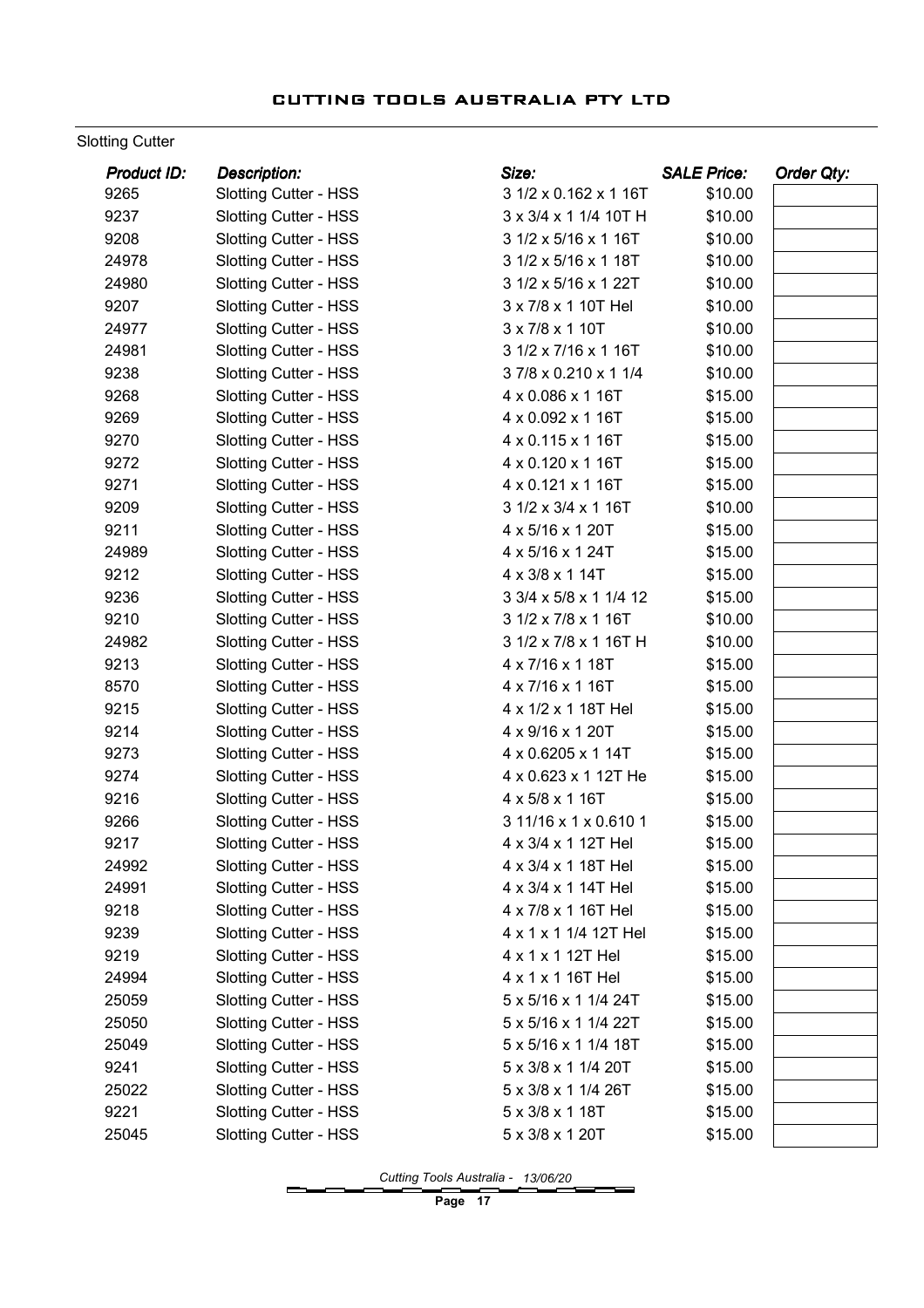#### Slotting Cutter

| 25044<br>\$15.00<br><b>Slotting Cutter - HSS</b><br>5 x 3/8 x 1 16T<br>\$15.00<br>25046<br><b>Slotting Cutter - HSS</b><br>5 x 3/8 x 1 1/4 20T<br>25095<br>5 x 3/8 x 1 18T<br>\$15.00<br><b>Slotting Cutter - HSS</b><br>25043<br><b>Slotting Cutter - HSS</b><br>5 x 3/8 x 1 1/4 16T<br>\$15.00<br>9245<br>Slotting Cutter - HSS<br>5 x 7/16 x 1 1/4 26T<br>\$15.00<br>25051<br><b>Slotting Cutter - HSS</b><br>5 x 7/16 x 1 1/4 20T<br>\$15.00<br>25023<br>5 x 7/16 x 1 1/4 18T<br>\$15.00<br><b>Slotting Cutter - HSS</b><br>25024<br>5 x 7/16 x 1 1/4 20T<br>\$15.00<br><b>Slotting Cutter - HSS</b><br>25048<br><b>Slotting Cutter - HSS</b><br>5 x 7/16 x 1 1/4 20T<br>\$15.00<br>9222<br><b>Slotting Cutter - HSS</b><br>5 x 1/2 x 1 16T<br>\$15.00<br>9242<br><b>Slotting Cutter - HSS</b><br>5 x 1/2 x 1 1/4 18T<br>\$15.00<br>25052<br>5 x 1/2 x 1 20T<br>\$15.00<br><b>Slotting Cutter - HSS</b><br>25058<br>\$15.00<br><b>Slotting Cutter - HSS</b><br>5 x 1/2 x 1 1/4 20T<br>25054<br><b>Slotting Cutter - HSS</b><br>5 x 1/2 x 1 20T Hel<br>\$15.00<br>25061<br>5 x 1/2 x 1 1/4 18T<br>\$15.00<br><b>Slotting Cutter - HSS</b><br>9243<br><b>Slotting Cutter - HSS</b><br>5 x 5/8 x 1 1/4 20T<br>\$15.00<br>9223<br>5 x 5/8 x 1 16T Hel<br>\$15.00<br><b>Slotting Cutter - HSS</b><br>25065<br>\$15.00<br><b>Slotting Cutter - HSS</b><br>5 x 5/8 x1 1/4 18T H<br>25021<br><b>Slotting Cutter - HSS</b><br>5 x 5/8 x 1 18T Hel<br>\$15.00<br>25047<br><b>Slotting Cutter - HSS</b><br>5 x 5/8 x 1 1/4 20T<br>\$15.00<br>25025<br><b>Slotting Cutter - HSS</b><br>5 x 5/8 x 1 1/4 14T H<br>\$15.00<br>9224<br><b>Slotting Cutter - HSS</b><br>5 x 3/4 x 1 16T Hel<br>\$15.00<br>9244<br><b>Slotting Cutter - HSS</b><br>5 x 3/4 x 1 1/4 14T H<br>\$15.00<br><b>Slotting Cutter - HSS</b><br>9276<br>5 x 3/4 x 1 18T Hel<br>\$15.00<br>25056<br>\$15.00<br><b>Slotting Cutter - HSS</b><br>5 x 3/4 x 1 1/4 18T H<br>25062<br><b>Slotting Cutter - HSS</b><br>5 x 3/4 x 1 1/4 18T H<br>\$15.00<br>25055<br>Slotting Cutter - HSS<br>5 x 3/4 x 1 1/4 18T<br>\$15.00<br>9225<br>5 x 7/8 x 1 18T<br>\$15.00<br><b>Slotting Cutter - HSS</b><br>9246<br><b>Slotting Cutter - HSS</b><br>5 x 7/8 x 1 1/4 14T H<br>\$15.00<br>25060<br><b>Slotting Cutter - HSS</b><br>5 x 7/8 x 1 1/4 18T<br>\$15.00<br><b>Slotting Cutter - HSS</b><br>5 x 7/8 x 1 16T Hel<br>\$15.00<br>25026<br>9226<br><b>Slotting Cutter - HSS</b><br>5 x 1 x 1 16T Hel<br>\$15.00<br>25027<br><b>Slotting Cutter - HSS</b><br>5 x 1 x 1 16T Hel<br>\$15.00<br>25028<br><b>Slotting Cutter - HSS</b><br>5 x 1 x 1 20T<br>\$15.00<br>25057<br><b>Slotting Cutter - HSS</b><br>5 x 1 x 1 18T Hel<br>\$15.00<br>9275<br><b>Slotting Cutter - HSS</b><br>5 1/2 x 5/8 x 1 16T H<br>\$20.00<br><b>Slotting Cutter - HSS</b><br>9228<br>6 x 3/8 x 1 20T<br>\$25.00<br>25097<br><b>Slotting Cutter - HSS</b><br>6 x 3/8 x 1 22T Hel<br>\$25.00<br>6 x 7/16 x 1 20T<br>9229<br><b>Slotting Cutter - HSS</b><br>\$25.00<br>6 x 7/16 x 1 1/4 18T<br>9249<br><b>Slotting Cutter - HSS</b><br>\$25.00<br>25063<br><b>Slotting Cutter - HSS</b><br>6 x 7/16 x 1 1/4 20T<br>\$25.00<br><b>Slotting Cutter - HSS</b><br>25037<br>6 x 7/16 x 1 1/4 32T<br>\$25.00<br><b>Slotting Cutter - HSS</b><br>25101<br>6 x 7/16 x 1 1/4 18T<br>\$25.00 | Product ID: | <b>Description:</b> | Size: | <b>SALE Price:</b> | Order Qty: |
|---------------------------------------------------------------------------------------------------------------------------------------------------------------------------------------------------------------------------------------------------------------------------------------------------------------------------------------------------------------------------------------------------------------------------------------------------------------------------------------------------------------------------------------------------------------------------------------------------------------------------------------------------------------------------------------------------------------------------------------------------------------------------------------------------------------------------------------------------------------------------------------------------------------------------------------------------------------------------------------------------------------------------------------------------------------------------------------------------------------------------------------------------------------------------------------------------------------------------------------------------------------------------------------------------------------------------------------------------------------------------------------------------------------------------------------------------------------------------------------------------------------------------------------------------------------------------------------------------------------------------------------------------------------------------------------------------------------------------------------------------------------------------------------------------------------------------------------------------------------------------------------------------------------------------------------------------------------------------------------------------------------------------------------------------------------------------------------------------------------------------------------------------------------------------------------------------------------------------------------------------------------------------------------------------------------------------------------------------------------------------------------------------------------------------------------------------------------------------------------------------------------------------------------------------------------------------------------------------------------------------------------------------------------------------------------------------------------------------------------------------------------------------------------------------------------------------------------------------------------------------------------------------------------------------------------------------------------------------------------------------------------------------------------------------------------------------------------------------------------------------------------------------------------------------------------------------------------------------------------------------------------------------------------------------------|-------------|---------------------|-------|--------------------|------------|
|                                                                                                                                                                                                                                                                                                                                                                                                                                                                                                                                                                                                                                                                                                                                                                                                                                                                                                                                                                                                                                                                                                                                                                                                                                                                                                                                                                                                                                                                                                                                                                                                                                                                                                                                                                                                                                                                                                                                                                                                                                                                                                                                                                                                                                                                                                                                                                                                                                                                                                                                                                                                                                                                                                                                                                                                                                                                                                                                                                                                                                                                                                                                                                                                                                                                                                         |             |                     |       |                    |            |
|                                                                                                                                                                                                                                                                                                                                                                                                                                                                                                                                                                                                                                                                                                                                                                                                                                                                                                                                                                                                                                                                                                                                                                                                                                                                                                                                                                                                                                                                                                                                                                                                                                                                                                                                                                                                                                                                                                                                                                                                                                                                                                                                                                                                                                                                                                                                                                                                                                                                                                                                                                                                                                                                                                                                                                                                                                                                                                                                                                                                                                                                                                                                                                                                                                                                                                         |             |                     |       |                    |            |
|                                                                                                                                                                                                                                                                                                                                                                                                                                                                                                                                                                                                                                                                                                                                                                                                                                                                                                                                                                                                                                                                                                                                                                                                                                                                                                                                                                                                                                                                                                                                                                                                                                                                                                                                                                                                                                                                                                                                                                                                                                                                                                                                                                                                                                                                                                                                                                                                                                                                                                                                                                                                                                                                                                                                                                                                                                                                                                                                                                                                                                                                                                                                                                                                                                                                                                         |             |                     |       |                    |            |
|                                                                                                                                                                                                                                                                                                                                                                                                                                                                                                                                                                                                                                                                                                                                                                                                                                                                                                                                                                                                                                                                                                                                                                                                                                                                                                                                                                                                                                                                                                                                                                                                                                                                                                                                                                                                                                                                                                                                                                                                                                                                                                                                                                                                                                                                                                                                                                                                                                                                                                                                                                                                                                                                                                                                                                                                                                                                                                                                                                                                                                                                                                                                                                                                                                                                                                         |             |                     |       |                    |            |
|                                                                                                                                                                                                                                                                                                                                                                                                                                                                                                                                                                                                                                                                                                                                                                                                                                                                                                                                                                                                                                                                                                                                                                                                                                                                                                                                                                                                                                                                                                                                                                                                                                                                                                                                                                                                                                                                                                                                                                                                                                                                                                                                                                                                                                                                                                                                                                                                                                                                                                                                                                                                                                                                                                                                                                                                                                                                                                                                                                                                                                                                                                                                                                                                                                                                                                         |             |                     |       |                    |            |
|                                                                                                                                                                                                                                                                                                                                                                                                                                                                                                                                                                                                                                                                                                                                                                                                                                                                                                                                                                                                                                                                                                                                                                                                                                                                                                                                                                                                                                                                                                                                                                                                                                                                                                                                                                                                                                                                                                                                                                                                                                                                                                                                                                                                                                                                                                                                                                                                                                                                                                                                                                                                                                                                                                                                                                                                                                                                                                                                                                                                                                                                                                                                                                                                                                                                                                         |             |                     |       |                    |            |
|                                                                                                                                                                                                                                                                                                                                                                                                                                                                                                                                                                                                                                                                                                                                                                                                                                                                                                                                                                                                                                                                                                                                                                                                                                                                                                                                                                                                                                                                                                                                                                                                                                                                                                                                                                                                                                                                                                                                                                                                                                                                                                                                                                                                                                                                                                                                                                                                                                                                                                                                                                                                                                                                                                                                                                                                                                                                                                                                                                                                                                                                                                                                                                                                                                                                                                         |             |                     |       |                    |            |
|                                                                                                                                                                                                                                                                                                                                                                                                                                                                                                                                                                                                                                                                                                                                                                                                                                                                                                                                                                                                                                                                                                                                                                                                                                                                                                                                                                                                                                                                                                                                                                                                                                                                                                                                                                                                                                                                                                                                                                                                                                                                                                                                                                                                                                                                                                                                                                                                                                                                                                                                                                                                                                                                                                                                                                                                                                                                                                                                                                                                                                                                                                                                                                                                                                                                                                         |             |                     |       |                    |            |
|                                                                                                                                                                                                                                                                                                                                                                                                                                                                                                                                                                                                                                                                                                                                                                                                                                                                                                                                                                                                                                                                                                                                                                                                                                                                                                                                                                                                                                                                                                                                                                                                                                                                                                                                                                                                                                                                                                                                                                                                                                                                                                                                                                                                                                                                                                                                                                                                                                                                                                                                                                                                                                                                                                                                                                                                                                                                                                                                                                                                                                                                                                                                                                                                                                                                                                         |             |                     |       |                    |            |
|                                                                                                                                                                                                                                                                                                                                                                                                                                                                                                                                                                                                                                                                                                                                                                                                                                                                                                                                                                                                                                                                                                                                                                                                                                                                                                                                                                                                                                                                                                                                                                                                                                                                                                                                                                                                                                                                                                                                                                                                                                                                                                                                                                                                                                                                                                                                                                                                                                                                                                                                                                                                                                                                                                                                                                                                                                                                                                                                                                                                                                                                                                                                                                                                                                                                                                         |             |                     |       |                    |            |
|                                                                                                                                                                                                                                                                                                                                                                                                                                                                                                                                                                                                                                                                                                                                                                                                                                                                                                                                                                                                                                                                                                                                                                                                                                                                                                                                                                                                                                                                                                                                                                                                                                                                                                                                                                                                                                                                                                                                                                                                                                                                                                                                                                                                                                                                                                                                                                                                                                                                                                                                                                                                                                                                                                                                                                                                                                                                                                                                                                                                                                                                                                                                                                                                                                                                                                         |             |                     |       |                    |            |
|                                                                                                                                                                                                                                                                                                                                                                                                                                                                                                                                                                                                                                                                                                                                                                                                                                                                                                                                                                                                                                                                                                                                                                                                                                                                                                                                                                                                                                                                                                                                                                                                                                                                                                                                                                                                                                                                                                                                                                                                                                                                                                                                                                                                                                                                                                                                                                                                                                                                                                                                                                                                                                                                                                                                                                                                                                                                                                                                                                                                                                                                                                                                                                                                                                                                                                         |             |                     |       |                    |            |
|                                                                                                                                                                                                                                                                                                                                                                                                                                                                                                                                                                                                                                                                                                                                                                                                                                                                                                                                                                                                                                                                                                                                                                                                                                                                                                                                                                                                                                                                                                                                                                                                                                                                                                                                                                                                                                                                                                                                                                                                                                                                                                                                                                                                                                                                                                                                                                                                                                                                                                                                                                                                                                                                                                                                                                                                                                                                                                                                                                                                                                                                                                                                                                                                                                                                                                         |             |                     |       |                    |            |
|                                                                                                                                                                                                                                                                                                                                                                                                                                                                                                                                                                                                                                                                                                                                                                                                                                                                                                                                                                                                                                                                                                                                                                                                                                                                                                                                                                                                                                                                                                                                                                                                                                                                                                                                                                                                                                                                                                                                                                                                                                                                                                                                                                                                                                                                                                                                                                                                                                                                                                                                                                                                                                                                                                                                                                                                                                                                                                                                                                                                                                                                                                                                                                                                                                                                                                         |             |                     |       |                    |            |
|                                                                                                                                                                                                                                                                                                                                                                                                                                                                                                                                                                                                                                                                                                                                                                                                                                                                                                                                                                                                                                                                                                                                                                                                                                                                                                                                                                                                                                                                                                                                                                                                                                                                                                                                                                                                                                                                                                                                                                                                                                                                                                                                                                                                                                                                                                                                                                                                                                                                                                                                                                                                                                                                                                                                                                                                                                                                                                                                                                                                                                                                                                                                                                                                                                                                                                         |             |                     |       |                    |            |
|                                                                                                                                                                                                                                                                                                                                                                                                                                                                                                                                                                                                                                                                                                                                                                                                                                                                                                                                                                                                                                                                                                                                                                                                                                                                                                                                                                                                                                                                                                                                                                                                                                                                                                                                                                                                                                                                                                                                                                                                                                                                                                                                                                                                                                                                                                                                                                                                                                                                                                                                                                                                                                                                                                                                                                                                                                                                                                                                                                                                                                                                                                                                                                                                                                                                                                         |             |                     |       |                    |            |
|                                                                                                                                                                                                                                                                                                                                                                                                                                                                                                                                                                                                                                                                                                                                                                                                                                                                                                                                                                                                                                                                                                                                                                                                                                                                                                                                                                                                                                                                                                                                                                                                                                                                                                                                                                                                                                                                                                                                                                                                                                                                                                                                                                                                                                                                                                                                                                                                                                                                                                                                                                                                                                                                                                                                                                                                                                                                                                                                                                                                                                                                                                                                                                                                                                                                                                         |             |                     |       |                    |            |
|                                                                                                                                                                                                                                                                                                                                                                                                                                                                                                                                                                                                                                                                                                                                                                                                                                                                                                                                                                                                                                                                                                                                                                                                                                                                                                                                                                                                                                                                                                                                                                                                                                                                                                                                                                                                                                                                                                                                                                                                                                                                                                                                                                                                                                                                                                                                                                                                                                                                                                                                                                                                                                                                                                                                                                                                                                                                                                                                                                                                                                                                                                                                                                                                                                                                                                         |             |                     |       |                    |            |
|                                                                                                                                                                                                                                                                                                                                                                                                                                                                                                                                                                                                                                                                                                                                                                                                                                                                                                                                                                                                                                                                                                                                                                                                                                                                                                                                                                                                                                                                                                                                                                                                                                                                                                                                                                                                                                                                                                                                                                                                                                                                                                                                                                                                                                                                                                                                                                                                                                                                                                                                                                                                                                                                                                                                                                                                                                                                                                                                                                                                                                                                                                                                                                                                                                                                                                         |             |                     |       |                    |            |
|                                                                                                                                                                                                                                                                                                                                                                                                                                                                                                                                                                                                                                                                                                                                                                                                                                                                                                                                                                                                                                                                                                                                                                                                                                                                                                                                                                                                                                                                                                                                                                                                                                                                                                                                                                                                                                                                                                                                                                                                                                                                                                                                                                                                                                                                                                                                                                                                                                                                                                                                                                                                                                                                                                                                                                                                                                                                                                                                                                                                                                                                                                                                                                                                                                                                                                         |             |                     |       |                    |            |
|                                                                                                                                                                                                                                                                                                                                                                                                                                                                                                                                                                                                                                                                                                                                                                                                                                                                                                                                                                                                                                                                                                                                                                                                                                                                                                                                                                                                                                                                                                                                                                                                                                                                                                                                                                                                                                                                                                                                                                                                                                                                                                                                                                                                                                                                                                                                                                                                                                                                                                                                                                                                                                                                                                                                                                                                                                                                                                                                                                                                                                                                                                                                                                                                                                                                                                         |             |                     |       |                    |            |
|                                                                                                                                                                                                                                                                                                                                                                                                                                                                                                                                                                                                                                                                                                                                                                                                                                                                                                                                                                                                                                                                                                                                                                                                                                                                                                                                                                                                                                                                                                                                                                                                                                                                                                                                                                                                                                                                                                                                                                                                                                                                                                                                                                                                                                                                                                                                                                                                                                                                                                                                                                                                                                                                                                                                                                                                                                                                                                                                                                                                                                                                                                                                                                                                                                                                                                         |             |                     |       |                    |            |
|                                                                                                                                                                                                                                                                                                                                                                                                                                                                                                                                                                                                                                                                                                                                                                                                                                                                                                                                                                                                                                                                                                                                                                                                                                                                                                                                                                                                                                                                                                                                                                                                                                                                                                                                                                                                                                                                                                                                                                                                                                                                                                                                                                                                                                                                                                                                                                                                                                                                                                                                                                                                                                                                                                                                                                                                                                                                                                                                                                                                                                                                                                                                                                                                                                                                                                         |             |                     |       |                    |            |
|                                                                                                                                                                                                                                                                                                                                                                                                                                                                                                                                                                                                                                                                                                                                                                                                                                                                                                                                                                                                                                                                                                                                                                                                                                                                                                                                                                                                                                                                                                                                                                                                                                                                                                                                                                                                                                                                                                                                                                                                                                                                                                                                                                                                                                                                                                                                                                                                                                                                                                                                                                                                                                                                                                                                                                                                                                                                                                                                                                                                                                                                                                                                                                                                                                                                                                         |             |                     |       |                    |            |
|                                                                                                                                                                                                                                                                                                                                                                                                                                                                                                                                                                                                                                                                                                                                                                                                                                                                                                                                                                                                                                                                                                                                                                                                                                                                                                                                                                                                                                                                                                                                                                                                                                                                                                                                                                                                                                                                                                                                                                                                                                                                                                                                                                                                                                                                                                                                                                                                                                                                                                                                                                                                                                                                                                                                                                                                                                                                                                                                                                                                                                                                                                                                                                                                                                                                                                         |             |                     |       |                    |            |
|                                                                                                                                                                                                                                                                                                                                                                                                                                                                                                                                                                                                                                                                                                                                                                                                                                                                                                                                                                                                                                                                                                                                                                                                                                                                                                                                                                                                                                                                                                                                                                                                                                                                                                                                                                                                                                                                                                                                                                                                                                                                                                                                                                                                                                                                                                                                                                                                                                                                                                                                                                                                                                                                                                                                                                                                                                                                                                                                                                                                                                                                                                                                                                                                                                                                                                         |             |                     |       |                    |            |
|                                                                                                                                                                                                                                                                                                                                                                                                                                                                                                                                                                                                                                                                                                                                                                                                                                                                                                                                                                                                                                                                                                                                                                                                                                                                                                                                                                                                                                                                                                                                                                                                                                                                                                                                                                                                                                                                                                                                                                                                                                                                                                                                                                                                                                                                                                                                                                                                                                                                                                                                                                                                                                                                                                                                                                                                                                                                                                                                                                                                                                                                                                                                                                                                                                                                                                         |             |                     |       |                    |            |
|                                                                                                                                                                                                                                                                                                                                                                                                                                                                                                                                                                                                                                                                                                                                                                                                                                                                                                                                                                                                                                                                                                                                                                                                                                                                                                                                                                                                                                                                                                                                                                                                                                                                                                                                                                                                                                                                                                                                                                                                                                                                                                                                                                                                                                                                                                                                                                                                                                                                                                                                                                                                                                                                                                                                                                                                                                                                                                                                                                                                                                                                                                                                                                                                                                                                                                         |             |                     |       |                    |            |
|                                                                                                                                                                                                                                                                                                                                                                                                                                                                                                                                                                                                                                                                                                                                                                                                                                                                                                                                                                                                                                                                                                                                                                                                                                                                                                                                                                                                                                                                                                                                                                                                                                                                                                                                                                                                                                                                                                                                                                                                                                                                                                                                                                                                                                                                                                                                                                                                                                                                                                                                                                                                                                                                                                                                                                                                                                                                                                                                                                                                                                                                                                                                                                                                                                                                                                         |             |                     |       |                    |            |
|                                                                                                                                                                                                                                                                                                                                                                                                                                                                                                                                                                                                                                                                                                                                                                                                                                                                                                                                                                                                                                                                                                                                                                                                                                                                                                                                                                                                                                                                                                                                                                                                                                                                                                                                                                                                                                                                                                                                                                                                                                                                                                                                                                                                                                                                                                                                                                                                                                                                                                                                                                                                                                                                                                                                                                                                                                                                                                                                                                                                                                                                                                                                                                                                                                                                                                         |             |                     |       |                    |            |
|                                                                                                                                                                                                                                                                                                                                                                                                                                                                                                                                                                                                                                                                                                                                                                                                                                                                                                                                                                                                                                                                                                                                                                                                                                                                                                                                                                                                                                                                                                                                                                                                                                                                                                                                                                                                                                                                                                                                                                                                                                                                                                                                                                                                                                                                                                                                                                                                                                                                                                                                                                                                                                                                                                                                                                                                                                                                                                                                                                                                                                                                                                                                                                                                                                                                                                         |             |                     |       |                    |            |
|                                                                                                                                                                                                                                                                                                                                                                                                                                                                                                                                                                                                                                                                                                                                                                                                                                                                                                                                                                                                                                                                                                                                                                                                                                                                                                                                                                                                                                                                                                                                                                                                                                                                                                                                                                                                                                                                                                                                                                                                                                                                                                                                                                                                                                                                                                                                                                                                                                                                                                                                                                                                                                                                                                                                                                                                                                                                                                                                                                                                                                                                                                                                                                                                                                                                                                         |             |                     |       |                    |            |
|                                                                                                                                                                                                                                                                                                                                                                                                                                                                                                                                                                                                                                                                                                                                                                                                                                                                                                                                                                                                                                                                                                                                                                                                                                                                                                                                                                                                                                                                                                                                                                                                                                                                                                                                                                                                                                                                                                                                                                                                                                                                                                                                                                                                                                                                                                                                                                                                                                                                                                                                                                                                                                                                                                                                                                                                                                                                                                                                                                                                                                                                                                                                                                                                                                                                                                         |             |                     |       |                    |            |
|                                                                                                                                                                                                                                                                                                                                                                                                                                                                                                                                                                                                                                                                                                                                                                                                                                                                                                                                                                                                                                                                                                                                                                                                                                                                                                                                                                                                                                                                                                                                                                                                                                                                                                                                                                                                                                                                                                                                                                                                                                                                                                                                                                                                                                                                                                                                                                                                                                                                                                                                                                                                                                                                                                                                                                                                                                                                                                                                                                                                                                                                                                                                                                                                                                                                                                         |             |                     |       |                    |            |
|                                                                                                                                                                                                                                                                                                                                                                                                                                                                                                                                                                                                                                                                                                                                                                                                                                                                                                                                                                                                                                                                                                                                                                                                                                                                                                                                                                                                                                                                                                                                                                                                                                                                                                                                                                                                                                                                                                                                                                                                                                                                                                                                                                                                                                                                                                                                                                                                                                                                                                                                                                                                                                                                                                                                                                                                                                                                                                                                                                                                                                                                                                                                                                                                                                                                                                         |             |                     |       |                    |            |
|                                                                                                                                                                                                                                                                                                                                                                                                                                                                                                                                                                                                                                                                                                                                                                                                                                                                                                                                                                                                                                                                                                                                                                                                                                                                                                                                                                                                                                                                                                                                                                                                                                                                                                                                                                                                                                                                                                                                                                                                                                                                                                                                                                                                                                                                                                                                                                                                                                                                                                                                                                                                                                                                                                                                                                                                                                                                                                                                                                                                                                                                                                                                                                                                                                                                                                         |             |                     |       |                    |            |
|                                                                                                                                                                                                                                                                                                                                                                                                                                                                                                                                                                                                                                                                                                                                                                                                                                                                                                                                                                                                                                                                                                                                                                                                                                                                                                                                                                                                                                                                                                                                                                                                                                                                                                                                                                                                                                                                                                                                                                                                                                                                                                                                                                                                                                                                                                                                                                                                                                                                                                                                                                                                                                                                                                                                                                                                                                                                                                                                                                                                                                                                                                                                                                                                                                                                                                         |             |                     |       |                    |            |
|                                                                                                                                                                                                                                                                                                                                                                                                                                                                                                                                                                                                                                                                                                                                                                                                                                                                                                                                                                                                                                                                                                                                                                                                                                                                                                                                                                                                                                                                                                                                                                                                                                                                                                                                                                                                                                                                                                                                                                                                                                                                                                                                                                                                                                                                                                                                                                                                                                                                                                                                                                                                                                                                                                                                                                                                                                                                                                                                                                                                                                                                                                                                                                                                                                                                                                         |             |                     |       |                    |            |
|                                                                                                                                                                                                                                                                                                                                                                                                                                                                                                                                                                                                                                                                                                                                                                                                                                                                                                                                                                                                                                                                                                                                                                                                                                                                                                                                                                                                                                                                                                                                                                                                                                                                                                                                                                                                                                                                                                                                                                                                                                                                                                                                                                                                                                                                                                                                                                                                                                                                                                                                                                                                                                                                                                                                                                                                                                                                                                                                                                                                                                                                                                                                                                                                                                                                                                         |             |                     |       |                    |            |
|                                                                                                                                                                                                                                                                                                                                                                                                                                                                                                                                                                                                                                                                                                                                                                                                                                                                                                                                                                                                                                                                                                                                                                                                                                                                                                                                                                                                                                                                                                                                                                                                                                                                                                                                                                                                                                                                                                                                                                                                                                                                                                                                                                                                                                                                                                                                                                                                                                                                                                                                                                                                                                                                                                                                                                                                                                                                                                                                                                                                                                                                                                                                                                                                                                                                                                         |             |                     |       |                    |            |
|                                                                                                                                                                                                                                                                                                                                                                                                                                                                                                                                                                                                                                                                                                                                                                                                                                                                                                                                                                                                                                                                                                                                                                                                                                                                                                                                                                                                                                                                                                                                                                                                                                                                                                                                                                                                                                                                                                                                                                                                                                                                                                                                                                                                                                                                                                                                                                                                                                                                                                                                                                                                                                                                                                                                                                                                                                                                                                                                                                                                                                                                                                                                                                                                                                                                                                         |             |                     |       |                    |            |
|                                                                                                                                                                                                                                                                                                                                                                                                                                                                                                                                                                                                                                                                                                                                                                                                                                                                                                                                                                                                                                                                                                                                                                                                                                                                                                                                                                                                                                                                                                                                                                                                                                                                                                                                                                                                                                                                                                                                                                                                                                                                                                                                                                                                                                                                                                                                                                                                                                                                                                                                                                                                                                                                                                                                                                                                                                                                                                                                                                                                                                                                                                                                                                                                                                                                                                         |             |                     |       |                    |            |
|                                                                                                                                                                                                                                                                                                                                                                                                                                                                                                                                                                                                                                                                                                                                                                                                                                                                                                                                                                                                                                                                                                                                                                                                                                                                                                                                                                                                                                                                                                                                                                                                                                                                                                                                                                                                                                                                                                                                                                                                                                                                                                                                                                                                                                                                                                                                                                                                                                                                                                                                                                                                                                                                                                                                                                                                                                                                                                                                                                                                                                                                                                                                                                                                                                                                                                         |             |                     |       |                    |            |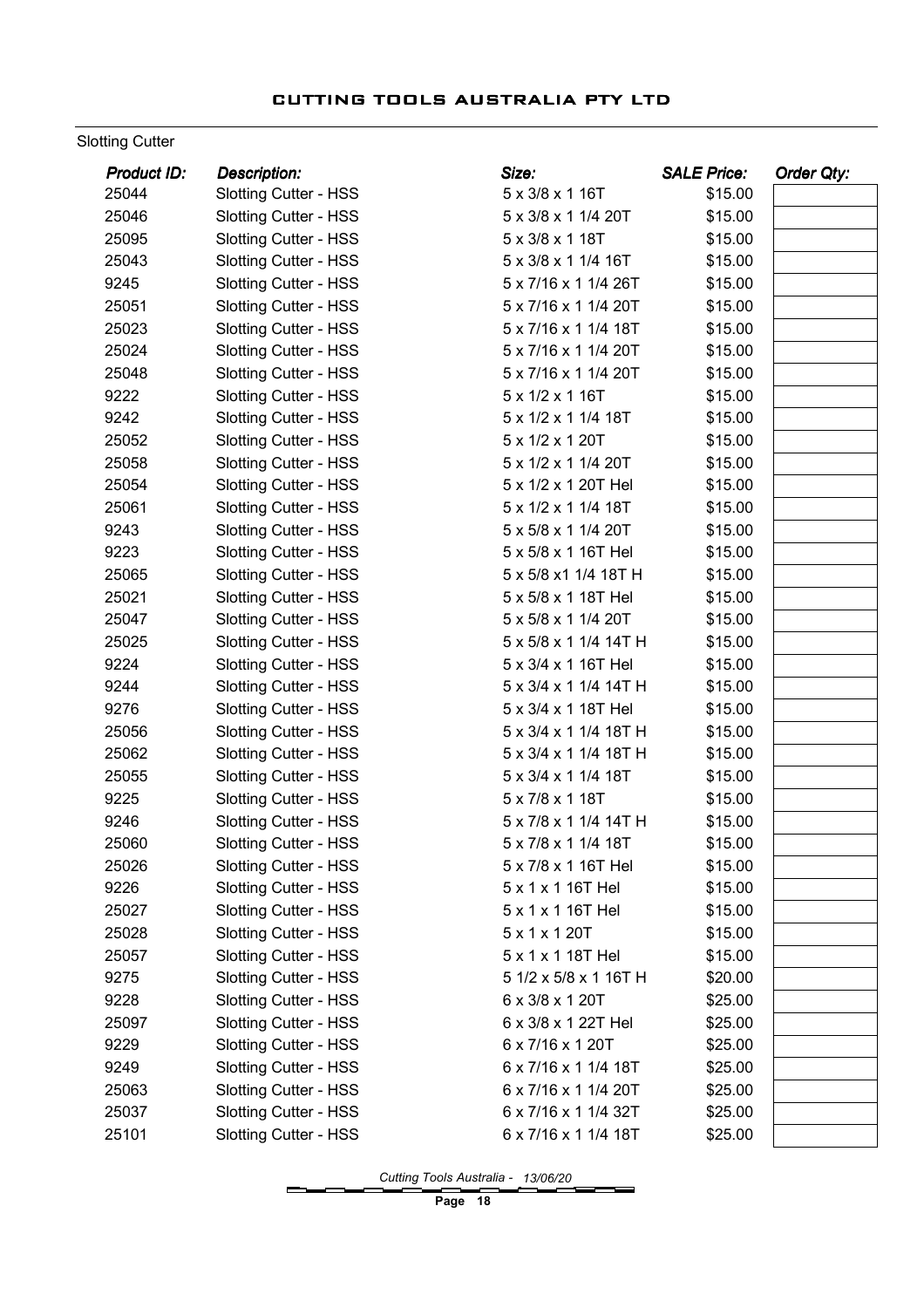#### Slotting Cutter

| Product ID: | <b>Description:</b>          | Size:                               | <b>SALE Price:</b> | Order Qty: |
|-------------|------------------------------|-------------------------------------|--------------------|------------|
| 25096       | <b>Slotting Cutter - HSS</b> | 6 x 7/16 x 1 18T                    | \$25.00            |            |
| 25099       | <b>Slotting Cutter - HSS</b> | 6 x 7/16 x 1 1/4 18T                | \$25.00            |            |
| 9250        | <b>Slotting Cutter - HSS</b> | $6 \times 1/2 \times 11/418$ T      | \$25.00            |            |
| 9230        | <b>Slotting Cutter - HSS</b> | $6 \times 1/2 \times 118$ T         | \$25.00            |            |
| 25039       | <b>Slotting Cutter - HSS</b> | 6 x 1/2 1 1/4 20T                   | \$25.00            |            |
| 11028       | <b>Slotting Cutter - HSS</b> | $6 \times 5/8 \times 1 \times 30$ T | \$25.00            |            |
| 9252        | <b>Slotting Cutter - HSS</b> | 6 x 3/4 x 1 1/4 20T H               | \$25.00            |            |
| 9232        | <b>Slotting Cutter - HSS</b> | 6 x 3/4 x 1 20T Hel                 | \$25.00            |            |
| 9277        | <b>Slotting Cutter - HSS</b> | $5 \times 3/4 \times 11/418$ TH     | \$15.00            |            |
| 25098       | <b>Slotting Cutter - HSS</b> | 6 x 3/4 x 1 1/4 22T H               | \$25.00            |            |
| 9233        | <b>Slotting Cutter - HSS</b> | $6 \times 7/8 \times 116$ T Hel     | \$25.00            |            |
| 25040       | <b>Slotting Cutter - HSS</b> | 6 x 7/8 x 1 18t Hel                 | \$25.00            |            |
| 25064       | <b>Slotting Cutter - HSS</b> | 6 x 7/8 x 1 1/4 18T                 | \$25.00            |            |
| 25041       | <b>Slotting Cutter - HSS</b> | 6 x 7/8 x 1 20T Hel                 | \$25.00            |            |
| 9254        | <b>Slotting Cutter - HSS</b> | 6 x 1 x 1 1/4 18T Hel               | \$25.00            |            |
| 9234        | <b>Slotting Cutter - HSS</b> | $6 \times 1 \times 1$ 18T Hel       | \$25.00            |            |
| 25042       | <b>Slotting Cutter - HSS</b> | 6 x 1 x 1 1/4 20T Hel               | \$25.00            |            |

Unequal Angle Cutter

| Product ID: | <b>Description:</b> | Size:               | <b>SALE Price:</b> | Order Qty: |
|-------------|---------------------|---------------------|--------------------|------------|
| 9343        | L.H. - HSS          | 3x3/4x1 1/4 12x68dg | \$19.80            |            |
| 9331        | R.H. - HSS          | 2 3/4x5/8x1 12x53dg | \$19.80            |            |
| 9334        | R.H. - HSS          | 2 3/4x5/8x1 12x68dg | \$19.80            |            |
| 9324        | R.H. - HSS          | 2 3/4x5/8x1 12x73dg | \$19.80            |            |
| 9319        | R.H. - HSS          | 2 3/4x5/8x1 12x68dg | \$19.80            |            |
| 9318        | R.H. - HSS          | 2 3/4x5/8x1 12x63dg | \$19.80            |            |
| 9323        | R.H. - HSS          | 2 3/4x5/8x1 12x58dg | \$19.80            |            |
| 9327        | R.H. - HSS          | 2 3/4x5/8x1 12x73dg | \$19.80            |            |
| 9328        | R.H. - HSS          | 2 3/4x5/8x1 12x68dg | \$19.80            |            |
| 9329        | R.H. - HSS          | 2 3/4x5/8x1 12x63dg | \$19.80            |            |
| 25890       | R.H. - HSS          | 2 3/4x5/8x1 12x58dg | \$19.80            |            |
| 25889       | R.H. - HSS          | 2 3/4x5/8x1 12x53dg | \$19.80            |            |
| 25891       | R.H. - HSS          | 2 3/4x5/8x1 12x58dg | \$19.80            |            |
| 25892       | R.H. - HSS          | 2 3/4x5/8x1 12x63dg | \$19.80            |            |
| 9322        | R.H. - HSS          | 2 3/4x5/8x1 12x63dg | \$19.80            |            |
| 25899       | R.H. - HSS          | 3x3/4x1 12x73dg 10  | \$19.80            |            |
| 25898       | R.H. - HSS          | 3x3/4x1 1/4 12x73dg | \$19.80            |            |
| 25897       | R.H. - HSS          | 3x3/4x1 12x58dg 20  | \$19.80            |            |
| 9326        | R.H. - HSS          | 3x3/4x1 12x68dg 10  | \$19.80            |            |
| 9330        | R.H. - HSS          | 3x3/4x1 1/4 12x53dg | \$19.80            |            |
| 9321        | R.H. - HSS          | 3x3/4x1 1/4 12x63dg | \$19.80            |            |
| 9320        | R.H. - HSS          | 3x5/8x1 12x48dg 10  | \$19.80            |            |
| 9325        | R.H. - HSS          | 3x3/4x1 1/4 12x68dg | \$19.80            |            |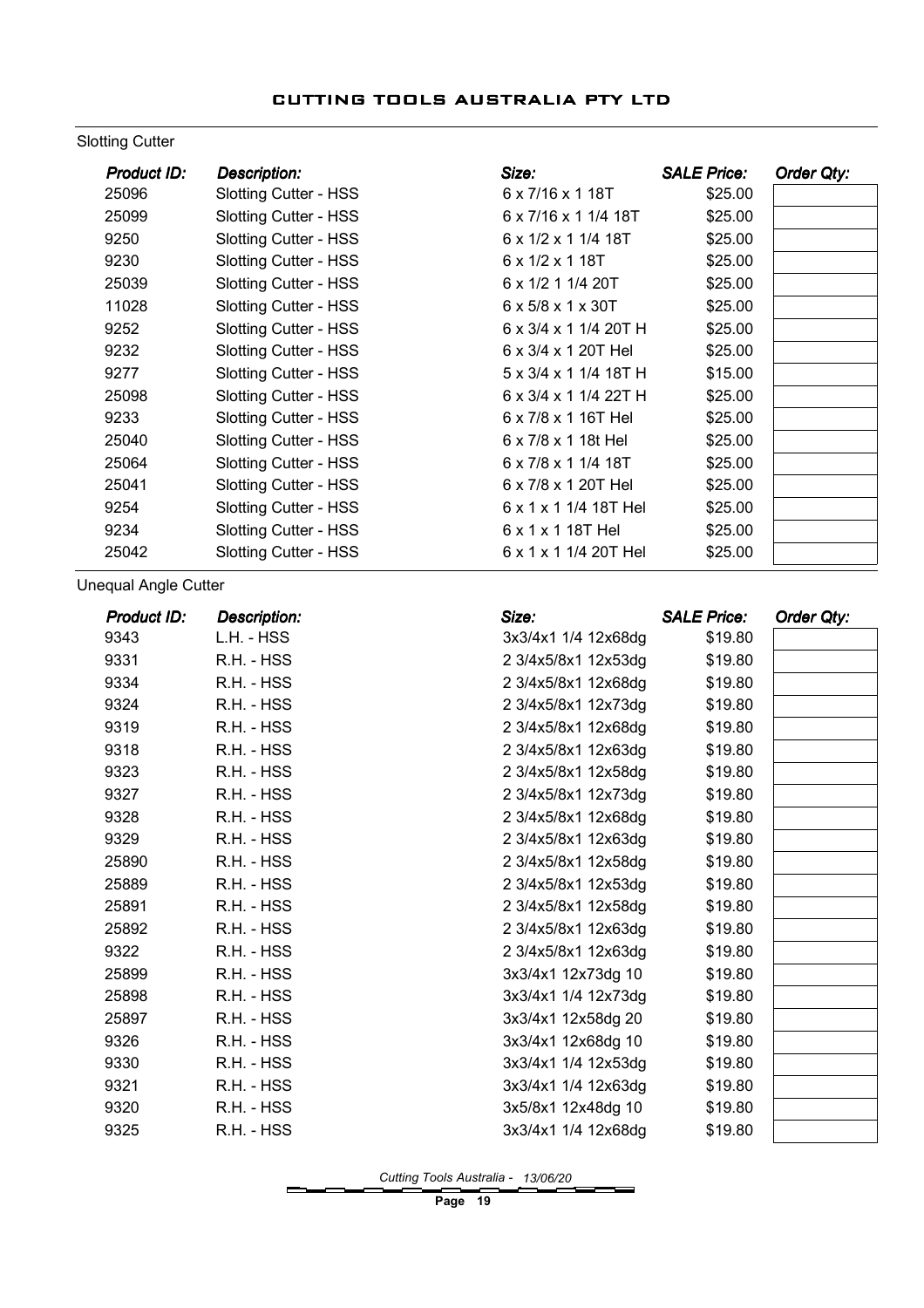#### Unequal Angle Cutter

| Product ID: | <b>Description:</b> | Size:               | <b>SALE Price:</b> | Order Qty: |
|-------------|---------------------|---------------------|--------------------|------------|
| 25894       | R.H. - HSS          | 3x3/4x1 1/4 12x53dg | \$19.80            |            |
| 25895       | R.H. - HSS          | 3x3/4x1 12x53dg 10  | \$19.80            |            |
| 25893       | R.H. - HSS          | 3x3/4x1 1/4 12x48dg | \$19.80            |            |
| 25896       | $R.H. - HSS$        | 3x3/4x1 12x58dg 20  | \$19.80            |            |
| 9333        | R.H. - HSS          | 3x3/4x1 12x48dg 20  | \$19.80            |            |
| 9332        | R.H. - HSS          | 3 1/4x7/8x1 12x48dg | \$19.80            |            |

## **Broach**

| Keyway             |                     |                  |                    |            |
|--------------------|---------------------|------------------|--------------------|------------|
| <b>Product ID:</b> | <b>Description:</b> | Size:            | <b>SALE Price:</b> | Order Qty: |
| 17524              | Keyway              | 1/16-A 1/8x5     | \$50.00            |            |
| 17525              | Keyway              | 3/32-A 1/8x5     | \$50.00            |            |
| 17523              | Keyway              | 1/8-A 1/8x5      | \$60.00            |            |
| 12815              | Keyway              | 3/4-E 3/4x15 1/2 | \$200.00           |            |
| 17526              | Keyway              | $2mm-A$          | \$50.00            |            |
| 17527              | Keyway              | 3mm-A            | \$50.00            |            |
| 17528              | Keyway              | 5mm-C            | \$55.00            |            |
| 17530              | Keyway              | 18mm-E1          | \$200.00           |            |
| Malco              |                     |                  |                    |            |
| <b>Product ID:</b> | <b>Description:</b> | Size:            | <b>SALE Price:</b> | Order Qty: |
| 26282              | Malco               | 1/8 Single       | \$20.00            |            |
| 26283              | Malco               | 5/32 Single      | \$20.00            |            |
| 26279              | Malco               | 7/16 Square      | \$20.00            |            |
| 26284              | Malco               | 7/16 Single      | \$20.00            |            |
| 26285              | Malco               | 1/2 Single       | \$20.00            |            |
| 26280              | Malco               | 1/2 Square       | \$20.00            |            |
| 26281              | Malco               | 3/4 Round        | \$20.00            |            |
| 26277              | Malco               | 3mm Single       | \$20.00            |            |
| 26278              | Malco               | 4mm Single       | \$20.00            |            |
| Square             |                     |                  |                    |            |
| Product ID:        | <b>Description:</b> | Size:            | <b>SALE Price:</b> | Order Qty: |
| 26276              | Square              | 3/4              | \$500.00           |            |

## Button Die

B.A.

Description: Size: Description: Size: SALE Price: Product ID: Order Qty:

8312 13/16" - HSS 10 Solid 10 Solid \$15.20

Cutting Tools Australia - 13/06/20

Page 20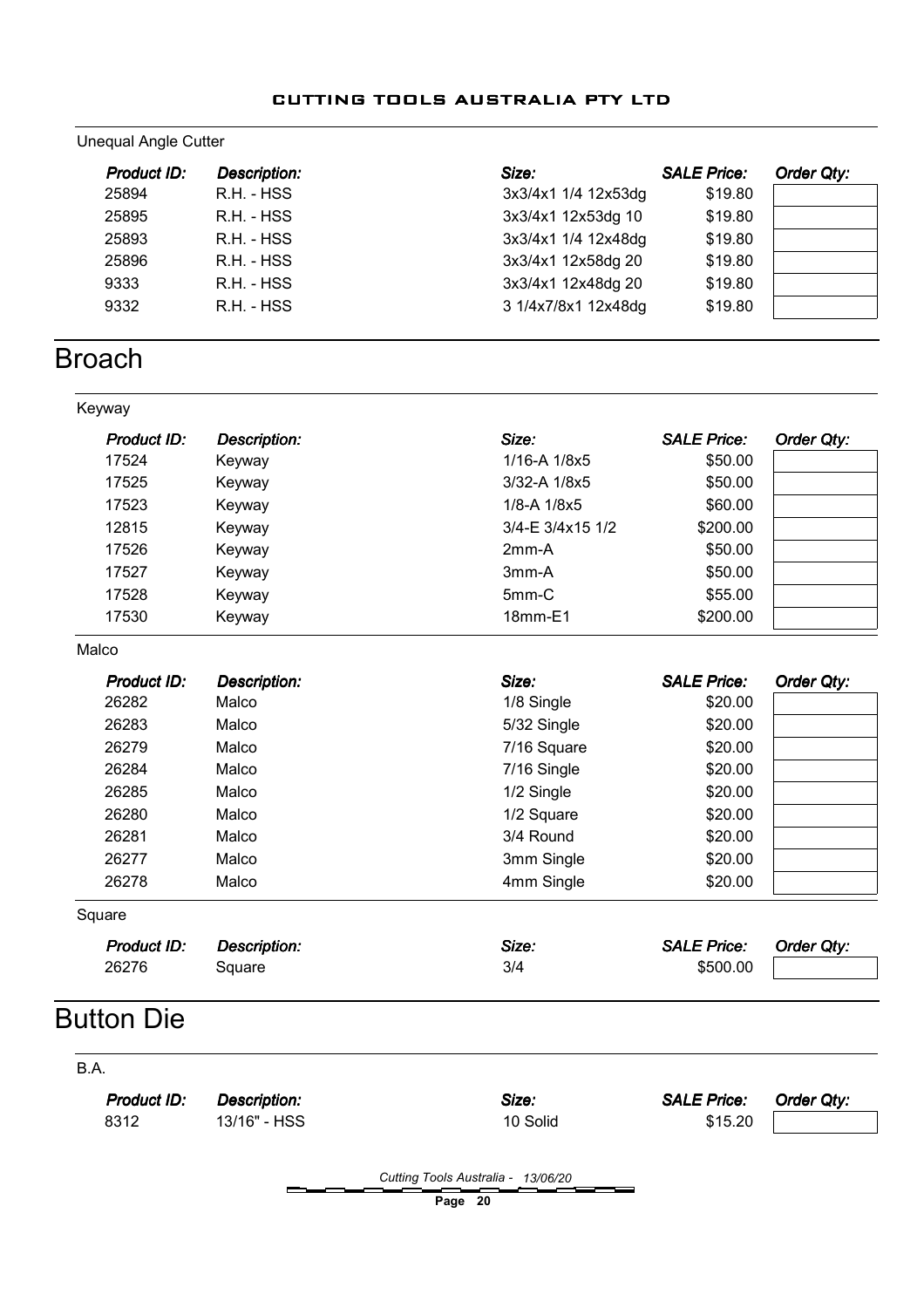| B.A.               |                     |                  |                    |            |
|--------------------|---------------------|------------------|--------------------|------------|
| <b>Product ID:</b> | <b>Description:</b> | Size:            | <b>SALE Price:</b> | Order Qty: |
| 5296               | 13/16" - HSS        | 4 Solid          | \$7.19             |            |
| 8310               | 13/16" - HSS        | 2 Solid          | \$7.19             |            |
| 8309               | 13/16" - HSS        | 0 Solid          | \$7.19             |            |
| 8170               | 13/16" - Carbon     | 4                | \$4.93             |            |
| 8168               | 13/16" - Carbon     | $\mathbf 1$      | \$4.46             |            |
| 21666              | 13/16" - Carbon     | 0                | \$4.46             |            |
| B.S.F.             |                     |                  |                    |            |
| Product ID:        | Description:        | Size:            | <b>SALE Price:</b> | Order Qty: |
| 8157               | 2" - Carbon         | 7/16             | \$10.00            |            |
| 21665              | 2" - Carbon         | 5/8              | \$11.23            |            |
| B.S.P.             |                     |                  |                    |            |
| Product ID:        | <b>Description:</b> | Size:            | <b>SALE Price:</b> | Order Qty: |
| 18737              | 1" - Carbon         | 1/8 Carbon       | \$3.92             |            |
| 23860              | 2" - Carbon         | 1/8 50mmOD       | \$15.91            |            |
| 23862              | 2" - Carbon         | 3/8 50mmOD       | \$16.97            |            |
| 23863              | 2" - Carbon         | 1/2 50mmOD       | \$21.13            |            |
| 23864              | 2" - Carbon         | 3/4 50mmOD       | \$21.13            |            |
| B.S.W.             |                     |                  |                    |            |
| Product ID:        | <b>Description:</b> | Size:            | <b>SALE Price:</b> | Order Qty: |
| 5740               | 1 1/2" - HSS        | 1/8 Solid        | \$6.53             |            |
| 4861               | 1 1/2" - HSS        | 5/32 Solid       | \$6.53             |            |
| 8293               | 1 1/2" - HSS        | 3/16 Solid       | \$6.53             |            |
| 8294               | 1 1/2" - HSS        | 1/4 Solid        | \$6.53             |            |
| 8295               | 1 1/2" - HSS        | 7/16 Solid       | \$6.53             |            |
| 8285               | 1" - HSS            | 1/8 Solid        | \$3.52             |            |
| 8286               | $1" - HSS$          | 5/32 Solid       | \$3.52             |            |
| 3932               | 1" - HSS            | 3/16 Solid       | \$3.52             |            |
| 2811               | $1" - HSS$          | 1/4 Solid        | \$3.52             |            |
| 8185               | 1 1/2" - Carbon     | 5/8              | \$5.00             |            |
| M.E.               |                     |                  |                    |            |
| Product ID:        | <b>Description:</b> | Size:            | <b>SALE Price:</b> | Order Qty: |
| 8166               | 1" - Carbon         | $3/8 - 40$       | \$5.29             |            |
| Metric Coarse      |                     |                  |                    |            |
| Product ID:        | <b>Description:</b> | Size:            | <b>SALE Price:</b> | Order Qty: |
| 4920               | 1 1/2" - HSS        | M18 x 2.50       | \$15.34            |            |
| 4921               | 2" - HSS            | M18 x 2.50 Solid | \$15.34            |            |
| 8135               | 2" - Carbon         | M18 x 2.5        | \$7.90             |            |
| 8136               | 2" - Carbon         | M24 x 3.0        | \$10.35            |            |
|                    |                     |                  |                    |            |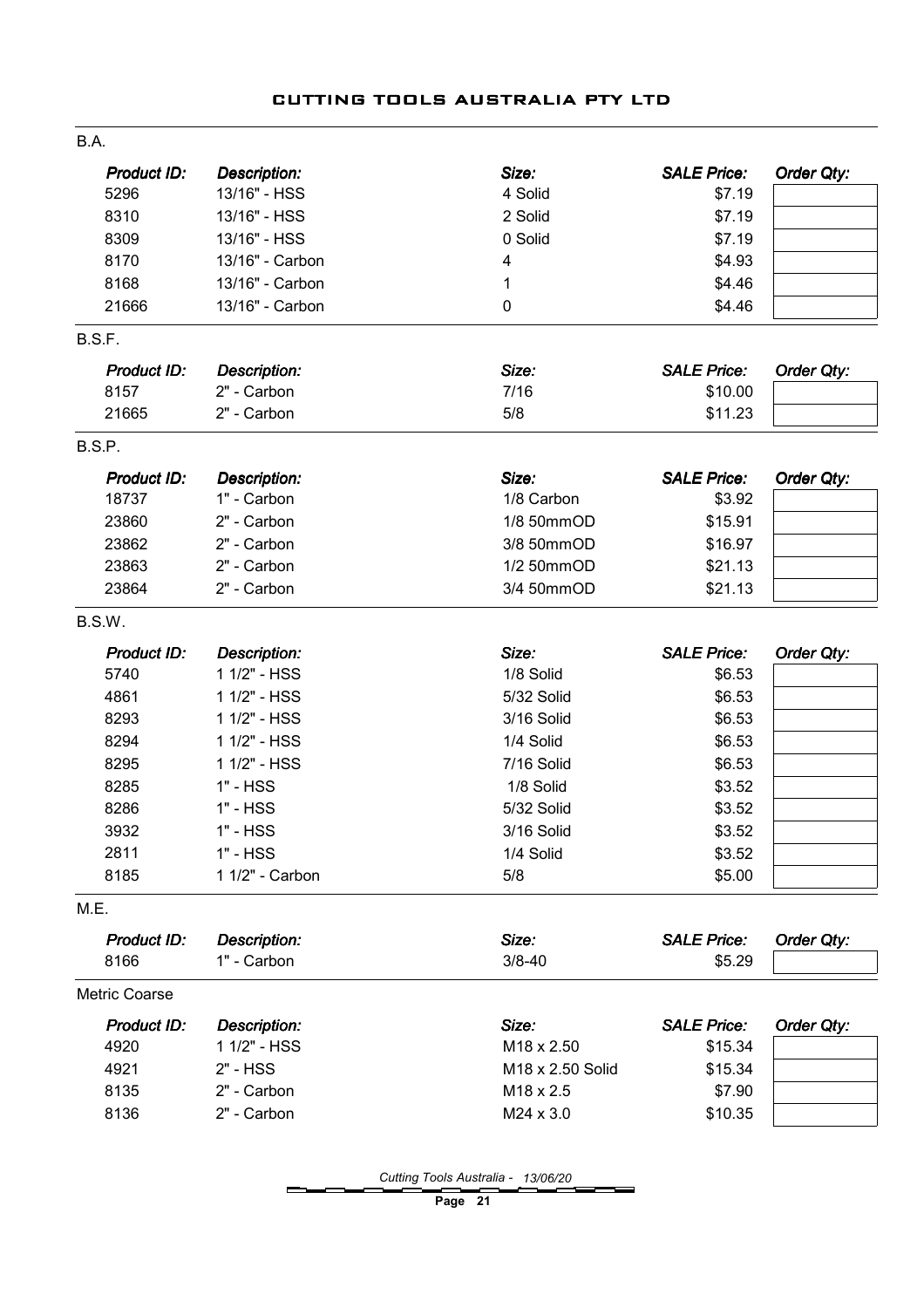|  | CUTTING TOOLS AUSTRALIA PTY LTD |  |
|--|---------------------------------|--|
|  |                                 |  |

| <b>Metric Fine</b> |                     |             |                    |            |
|--------------------|---------------------|-------------|--------------------|------------|
| Product ID:        | <b>Description:</b> | Size:       | <b>SALE Price:</b> | Order Qty: |
| 15360              | 1 1/2" - HSS        | M18 x 1.0   | \$29.40            |            |
| 18810              | 13/16" - HSS        | M3.5 x 0.35 | \$75.37            |            |
| N.P.T.             |                     |             |                    |            |
| Product ID:        | <b>Description:</b> | Size:       | <b>SALE Price:</b> | Order Qty: |
| 23881              | 2" - Carbon         | 1/8-27 50mm | \$15.91            |            |
| U.N.C.             |                     |             |                    |            |
| Product ID:        | <b>Description:</b> | Size:       | <b>SALE Price:</b> | Order Qty: |
| 8329               | 1" - HSS            | 1/4 Solid   | \$6.47             |            |
| 8149               | 1 1/2" - Carbon     | 3/4         | \$7.90             |            |
| 8143               | 13/16" - Carbon     | $8 - 32$    | \$3.78             |            |
| 21663              | 13/16" - Carbon     | $8 - 32$    | \$3.78             |            |
| 8144               | 13/16" - Carbon     | $10 - 24$   | \$3.78             |            |
| 8145               | 13/16" - Carbon     | $12 - 24$   | \$3.78             |            |
| U.N.F.             |                     |             |                    |            |
| Product ID:        | <b>Description:</b> | Size:       | <b>SALE Price:</b> | Order Qty: |
| 6745               | 1" - HSS            | 8-36 Solid  | \$7.19             |            |
| 6743               | 13/16" - HSS        | 4-48 Solid  | \$7.19             |            |
| 4781               | 13/16" - HSS        | 6-40 Solid  | \$7.19             |            |
| 23879              | 1 1/2" - Carbon     | $1/4 - 28$  | \$5.96             |            |
| 8172               | 1" - Carbon         | $4 - 48$    | \$4.74             |            |
| 8171               | 13/16" - Carbon     | $4 - 48$    | \$4.74             |            |
| 4867               | 13/16" - Carbon     | $12 - 24$   | \$3.78             |            |

## **Chasers**

| B.A.        |                     |                  |                    |            |
|-------------|---------------------|------------------|--------------------|------------|
| Product ID: | <b>Description:</b> | Size:            | <b>SALE Price:</b> | Order Qty: |
| 10287       | $1/2"$ D/H          | No '6' - 'S' RK  | \$39.20            |            |
| 10288       | $1/2"$ D/H          | No '6' - 'M' RK  | \$39.20            |            |
| 10289       | $1/2"$ D/H          | No '6' - 'B' RK  | \$39.20            |            |
| 10286       | $1/2"$ D/H          | No '5' - 'M' RK  | \$39.20            |            |
| 10284       | $1/2"$ D/H          | No '4' - 'S' RK  | \$31.40            |            |
| 10285       | $1/2"$ D/H          | No '4' - 'M' RK  | \$31.40            |            |
| 10283       | $1/2"$ D/H          | No '1' - 'B' RK  | \$31.40            |            |
| 10282       | $1/2"$ D/H          | No '0' - 'S' RK  | \$31.40            |            |
| 9866        | 1/4" D/H            | No '11' - 'B' RK | \$31.40            |            |
| 9865        | $1/4"$ D/H          | No '10' - 'B' RK | \$31.40            |            |
| 9864        | $1/4"$ D/H          | No '10' - 'S' RK | \$31.40            |            |
| 9863        | $1/4"$ D/H          | 9 'B' RK         | \$31.40            |            |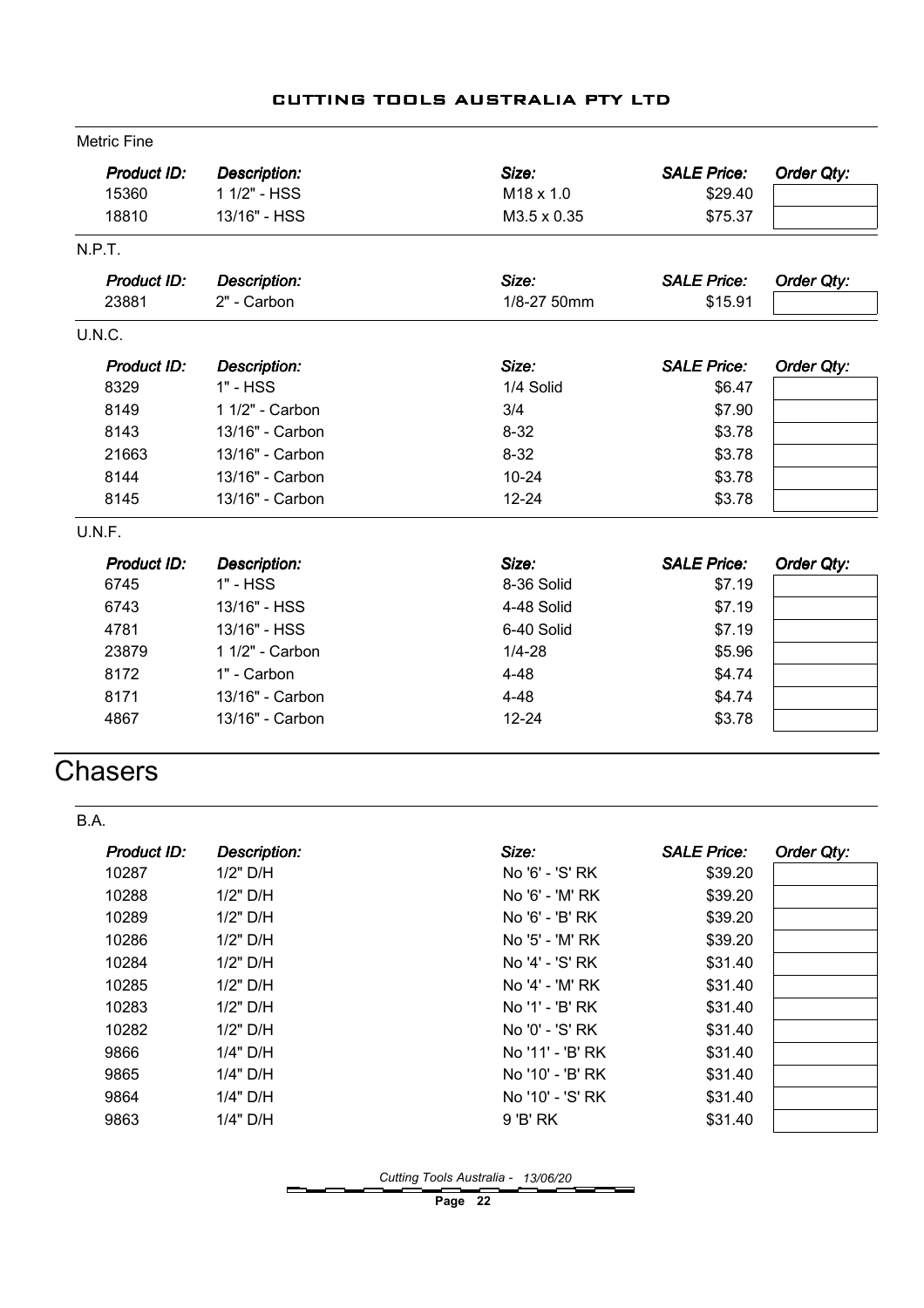| ۰, |  |
|----|--|
|    |  |

| Product ID: | Description:   | Size:             | <b>SALE Price:</b> | <b>Order Qty:</b> |
|-------------|----------------|-------------------|--------------------|-------------------|
| 9861        | 1/4" D/H       | No '9' - 'S' RK   | \$31.40            |                   |
| 9862        | 1/4" D/H       | No '9' - 'M' RK   | \$31.40            |                   |
| 9859        | 1/4" D/H       | No '8' - 'S' RK   | \$31.40            |                   |
| 9860        | 1/4" D/H       | 8 'B' RK          | \$31.40            |                   |
| 9858        | 1/4" D/H       | No '7' - 'S' RK   | \$31.40            |                   |
| 22490       | 1/4" D/H       | No '6' - 'S' RK   | \$26.00            |                   |
| 9857        | 1/4" D/H       | No 6 'B' RK       | \$26.00            |                   |
| 9856        | 1/4" D/H       | No '6' - 'S' RK   | \$26.00            |                   |
| 9855        | 1/4" D/H       | No '5' - 'B' RK   | \$31.40            |                   |
| 9853        | 1/4" D/H       | No '5' - 'S' RK   | \$31.40            |                   |
| 9854        | 1/4" D/H       | No '5' - 'B' RK   | \$31.40            |                   |
| 9851        | 1/4" D/H       | No '4' - 'S' RK   | \$26.00            |                   |
| 9852        | 1/4" D/H       | No '4' - 'B' RK   | \$26.00            |                   |
| 22491       | 1/4" D/H       | No '4' - 'B' RK   | \$26.00            |                   |
| 9850        | 1/4" D/H       | No '1' - 'S' RK   | \$31.40            |                   |
| 9849        | 1/4" D/H       | No '0' - 'S' RK   | \$31.40            |                   |
| 9879        | 1/4" Solid Adj | No '10' - 'S' RK  | \$26.00            |                   |
| 22492       | 1/4" Solid Adj | No '10' - 'M8' RK | \$26.00            |                   |
| 22493       | 1/4" Solid Adj | No '10' - 'B' RK  | \$26.00            |                   |
| 9877        | 1/4" Solid Adj | No '9' - 'S' RK   | \$26.00            |                   |
| 22494       | 1/4" Solid Adj | No '9' - 'M8' RK  | \$26.00            |                   |
| 9876        | 1/4" Solid Adj | No '8' - 'S' RK   | \$26.00            |                   |
| 22495       | 1/4" Solid Adj | No '8' - 'B' RK   | \$26.00            |                   |
| 9875        | 1/4" Solid Adj | No '7' - 'B' RK   | \$26.00            |                   |
| 22496       | 1/4" Solid Adj | No '7' - 'M8' RK  | \$26.00            |                   |
| 22497       | 1/4" Solid Adj | No'7' - 'S' RK    | \$26.00            |                   |
| 9873        | 1/4" Solid Adj | No '5' - 'S' RK   | \$26.00            |                   |
| 9872        | 1/4" Solid Adj | No '4' - 'S' RK   | \$26.00            |                   |
| 9871        | 1/4" Solid Adj | No '3' - 'S' RK   | \$26.00            |                   |
| 9869        | 1/4" Solid Adj | No '1' - 'S' RK   | \$26.00            |                   |
| 9870        | 1/4" Solid Adj | No '1' - 'B' RK   | \$26.00            |                   |
| 9868        | 1/4" Solid Adj | No '0' - 'B' RK   | \$26.00            |                   |
| 9867        | 1/4" Solid Adj | No '0' - 'S' RK   | \$26.00            |                   |
| 22549       | 1/4" Solid Adj | No '0' - 'M8' RK  | \$26.00            |                   |
| 10208       | 3/8" D/H       | No '10' - 'S' RK  | \$31.40            |                   |
| 10209       | 3/8" D/H       | No '10' - 'M' RK  | \$41.80            |                   |
| 10207       | 3/8" D/H       | No '9' - 'S' RK   | \$31.40            |                   |
| 22563       | 3/8" D/H       | No '9' - 'M' RK   | \$31.40            |                   |
| 10206       | 3/8" D/H       | No '8' - 'B' RK   | \$41.80            |                   |
| 10205       | 3/8" D/H       | No '8' - 'S' RK   | \$31.40            |                   |
| 22562       | 3/8" D/H       | No '8' - 'M' RK   | \$31.40            |                   |
| 10203       | 3/8" D/H       | No '7' - 'S' RK   | \$31.40            |                   |
| 10204       | 3/8" D/H       | No '7' - 'M' RK   | \$41.80            |                   |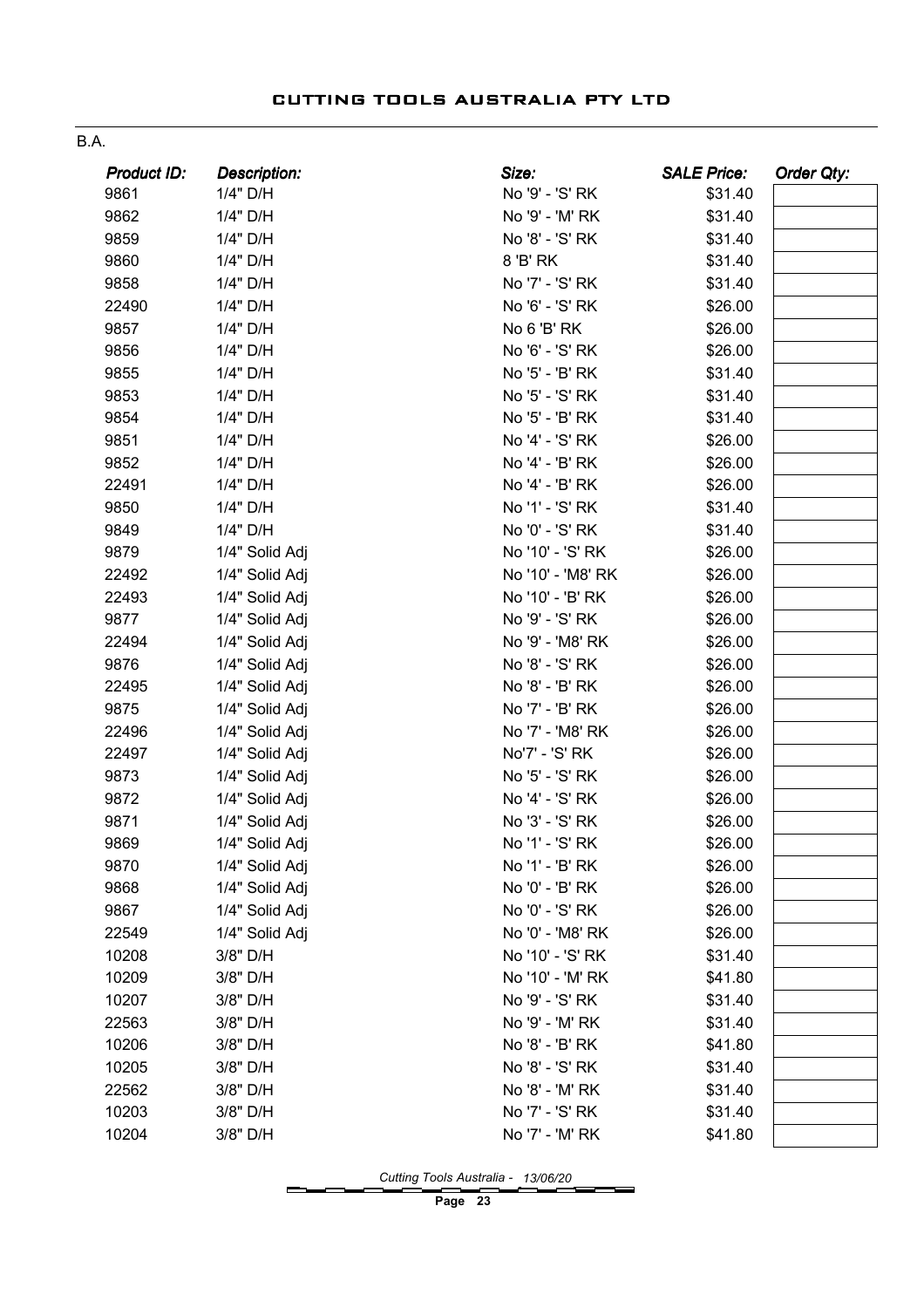B.A.

| Product ID:        | <b>Description:</b> | Size:            | <b>SALE Price:</b> | <b>Order Qty:</b> |
|--------------------|---------------------|------------------|--------------------|-------------------|
| 10201              | 3/8" D/H            | No '5' - 'S' RK  | \$31.40            |                   |
| 10202              | 3/8" D/H            | No '5' - 'M' RK  | \$41.80            |                   |
| 10200              | 3/8" D/H            | No '3' - 'M' RK  | \$41.80            |                   |
| 10198              | 3/8" D/H            | No '2' - 'S' RK  | \$31.40            |                   |
| 10195              | 3/8" D/H            | No '1' - 'M' RK  | \$41.80            |                   |
| 10197              | 3/8" D/H            | No '1' - 'S' RK  | \$31.40            |                   |
| 10194              | 3/8" D/H            | No '0' - 'S' RK  | \$31.40            |                   |
| 10196              | 3/8" D/H            | No '0' - 'B' RK  | \$41.80            |                   |
| 9940               | 5/16" D/H           | No '11' - 'M' RK | \$30.80            |                   |
| 9939               | 5/16" D/H           | No '10' - 'B' RK | \$30.80            |                   |
| 9938               | 5/16" D/H           | No '9' - 'B' RK  | \$30.80            |                   |
| 9937               | 5/16" D/H           | No '9' - 'S' RK  | \$30.80            |                   |
| 22558              | 5/16" D/H           | No '9' - 'M' RK  | \$30.80            |                   |
| 9936               | 5/16" D/H           | No '8' - 'B' RK  | \$30.80            |                   |
| 9935               | 5/16" D/H           | No '8' - 'S' RK  | \$30.80            |                   |
| 9932               | 5/16" D/H           | No '7' - 'S' RK  | \$30.80            |                   |
| 9934               | 5/16" D/H           | No '7' - 'B' RK  | \$30.80            |                   |
| 9933               | 5/16" D/H           | No '7' - 'M' RK  | \$30.80            |                   |
| 9931               | 5/16" D/H           | No '6' - 'B' RK  | \$30.80            |                   |
| 9930               | 5/16" D/H           | No '6' - 'S' RK  | \$30.80            |                   |
| 22556              | 5/16" D/H           | No '6' - 'B' RK  | \$30.80            |                   |
| 22557              | 5/16" D/H           | No '6' - 'S' RK  | \$30.80            |                   |
| 9929               | 5/16" D/H           | No '5' - 'B' RK  | \$30.80            |                   |
| 9928               | 5/16" D/H           | No '5' - 'S' RK  | \$30.80            |                   |
| 9927               | 5/16" D/H           | No '4' - 'B' RK  | \$30.80            |                   |
| 9926               | 5/16" D/H           | No '4' - 'S' RK  | \$30.80            |                   |
| 22555              | 5/16" D/H           | No '4' - 'S' RK  | \$30.80            |                   |
| 9925               | 5/16" D/H           | No '3' - 'B' RK  | \$30.80            |                   |
| 9924               | 5/16" D/H           | No '3' - 'S' RK  | \$30.80            |                   |
| 9923               | 5/16" D/H           | No '2' - 'B' RK  | \$30.80            |                   |
| 9922               | 5/16" D/H           | No '1' - 'M' RK  | \$30.80            |                   |
| 9921               | 5/16" D/H           | No '0' - 'S' RK  | \$30.80            |                   |
| B.S.F.             |                     |                  |                    |                   |
| <b>Product ID:</b> | <b>Description:</b> | Size:            | <b>SALE Price:</b> | <b>Order Qty:</b> |

| .     | ---------- | ----              |         | $\sim$ , we are $\sim$ |
|-------|------------|-------------------|---------|------------------------|
| 10375 | 1 1/2" D/H | 3/4 - 12 'S' RK   | \$79.60 |                        |
| 10376 | 1 1/2" D/H | 3/4 - 12 'M' RK   | \$79.60 |                        |
| 10377 | 1 1/2" D/H | 7/8 - 11 'M' RK   | \$79.60 |                        |
| 10379 | 1 1/2" D/H | 1" - 10 'M' RK    | \$79.60 |                        |
| 10378 | 1 1/2" D/H | 1" - 10 'S' RK    | \$79.60 |                        |
| 10380 | 1 1/2" D/H | 1 3/8 - 8 'M' RK  | \$79.60 |                        |
| 10143 | 1 1/4" D/H | 3/4-12 L.H 'S' RK | \$62.00 |                        |
| 10142 | 1 1/4" D/H | 5/8-14 L.H 'S' RK | \$62.00 |                        |
|       |            |                   |         |                        |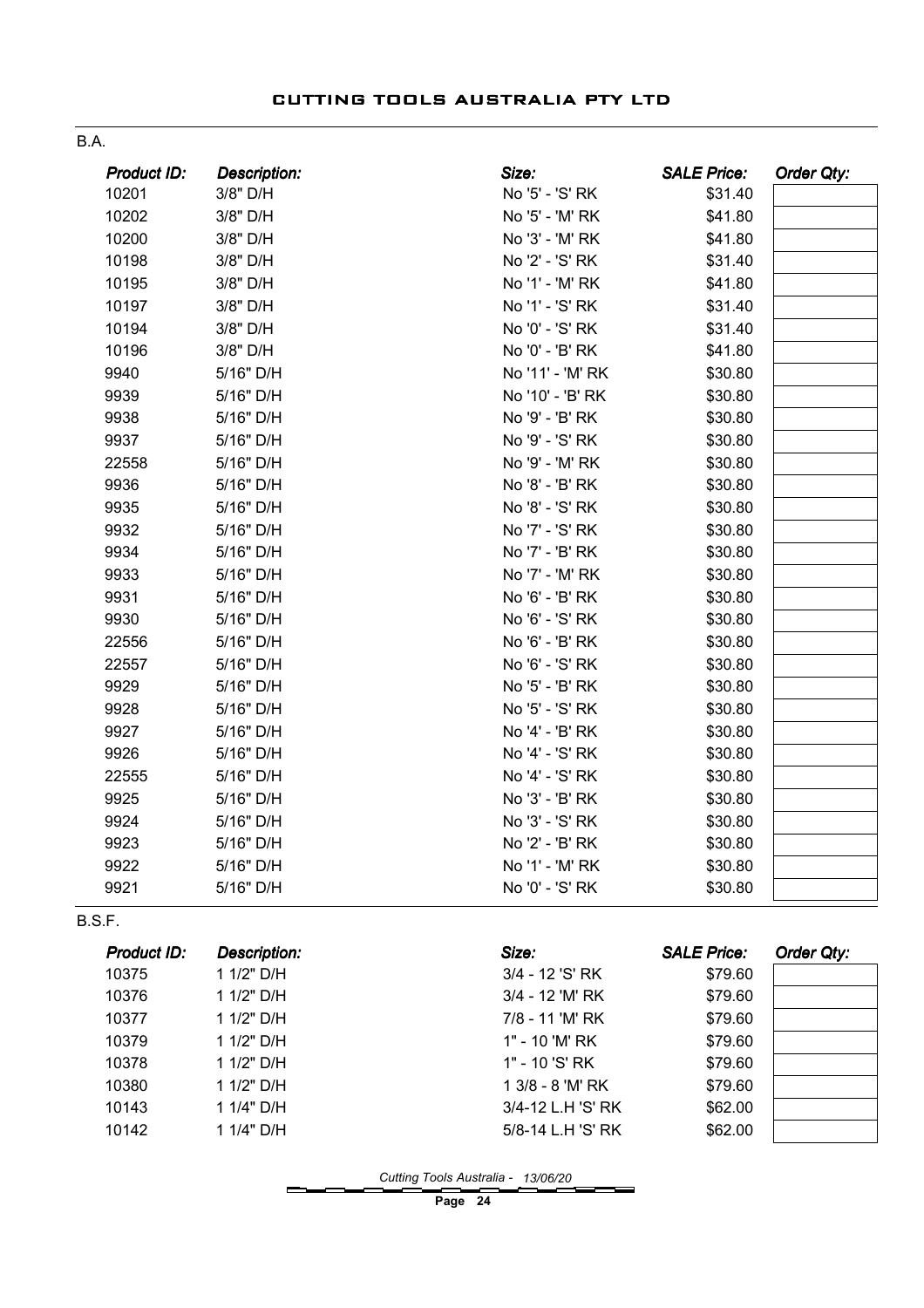| M.<br>۰, |  |
|----------|--|
|          |  |

| Product ID: | <b>Description:</b> | Size:              | <b>SALE Price:</b> | Order Qty: |
|-------------|---------------------|--------------------|--------------------|------------|
| 10144       | 1 1/4" D/H          | 1" L.H 'M5' RK     | \$62.00            |            |
| 10145       | 1 1/4" D/H          | 1 1/8 L.H 'S' RK   | \$62.00            |            |
| 10146       | 1 1/4" D/H          | 1 1/4 L.H 'S' RK   | \$62.00            |            |
| 10124       | 1 1/4" D/H          | 1/2 x 16 'B' RK    | \$62.00            |            |
| 10123       | 1 1/4" D/H          | 1/2 x 16 'M5' RK   | \$62.00            |            |
| 10125       | 1 1/4" D/H          | 5/8 x 14 'S' RK    | \$62.00            |            |
| 10127       | 1 1/4" D/H          | 3/4 x 12 'M' RK    | \$62.00            |            |
| 10126       | 1 1/4" D/H          | 3/4 x 12 'S' RK    | \$62.00            |            |
| 22895       | 1 1/4" D/H          | 3/4 - 12 'S' RK    | \$62.00            |            |
| 10128       | 1 1/4" D/H          | 7/8 x 11 'M5' RK   | \$62.00            |            |
| 10129       | 1 1/4" D/H          | 1" x 10 'M5' RK    | \$62.00            |            |
| 10087       | 1 1/4" D/H          | 1 1/8 'M' RK       | \$62.00            |            |
| 10130       | 1 1/4" D/H          | 1 1/4 x 9 'S' RK   | \$62.00            |            |
| 9978        | 1" D/H              | 1/2 L.H 'S' RK     | \$47.20            |            |
| 9979        | 1" D/H              | 5/8 L.H 'S' RK     | \$47.20            |            |
| 9980        | 1" D/H              | 3/4 L.H 'S' RK     | \$47.20            |            |
| 9985        | 1" D/H              | 1" L.H 'M5' RK     | \$47.20            |            |
| 23209       | 1" D/H              | 1" L.H 'S' RK      | \$47.20            |            |
| 10059       | 1" D/H              | 5/16 x 22 'M' RK   | \$58.40            |            |
| 10057       | 1" D/H              | 5/16 x 22 'M5' RK  | \$58.40            |            |
| 10058       | 1" D/H              | 5/16 x 22 'S' RK   | \$58.40            |            |
| 10060       | 1" D/H              | 3/8 x 20 'AM5' RK  | \$58.40            |            |
| 10061       | 1" D/H              | 3/8 x 20 'B' RK    | \$58.40            |            |
| 10063       | 1" D/H              | 7/16 x 18 'M' RK   | \$58.40            |            |
| 10062       | 1" D/H              | 7/16 x 18 'S' RK   | \$58.40            |            |
| 10064       | 1" D/H              | 7/16 x 18 'M5' RK  | \$58.40            |            |
| 22824       | 1" D/H              | 7/16 x 18 'S' RK   | \$58.40            |            |
| 22823       | 1" D/H              | 7/16 x 18 'S' RK   | \$58.40            |            |
| 10065       | 1" D/H              | 5/8 x 14 'S' RK    | \$47.20            |            |
| 22825       | 1" D/H              | 5/8 x 14 'S' RK    | \$47.20            |            |
| 10066       | 1" D/H              | 7/8 x 11 'M5' RK   | \$58.40            |            |
| 10267       | 1/2" D/H            | 5/16 'S' RK        | \$31.60            |            |
| 10268       | 1/2" D/H            | 7/16 'S' RK        | \$31.60            |            |
| 10280       | 1/2" D/H            | 7/32 - 28 'S' RK   | \$31.40            |            |
| 10279       | 1/2" D/H            | 7/32 - 28 'M5' RK  | \$31.40            |            |
| 10278       | 1/2" D/H            | 1/4 'B' RK         | \$31.40            |            |
| 9886        | 1/4" Solid Adj      | 1/4 x 26 'B' RK    | \$26.00            |            |
| 9885        | 1/4" Solid Adj      | 1/4 x 26 'S' RK    | \$26.00            |            |
| 10421       | 2" D/H              | 1" - 10 'S' RK     | \$130.80           |            |
| 23059       | 2" D/H              | 1" - 10 'M' RK     | \$130.80           |            |
| 10423       | 2" D/H              | 1 1/8 - 9 'M' RK   | \$130.80           |            |
| 10422       | 2" D/H              | 1 1/8 - 9 'S' RK   | \$130.80           |            |
| 23136       | 2" D/H              | 1 1/8 - 9 'AM5' RK | \$130.80           |            |

Cutting Tools Australia - 13/06/20

-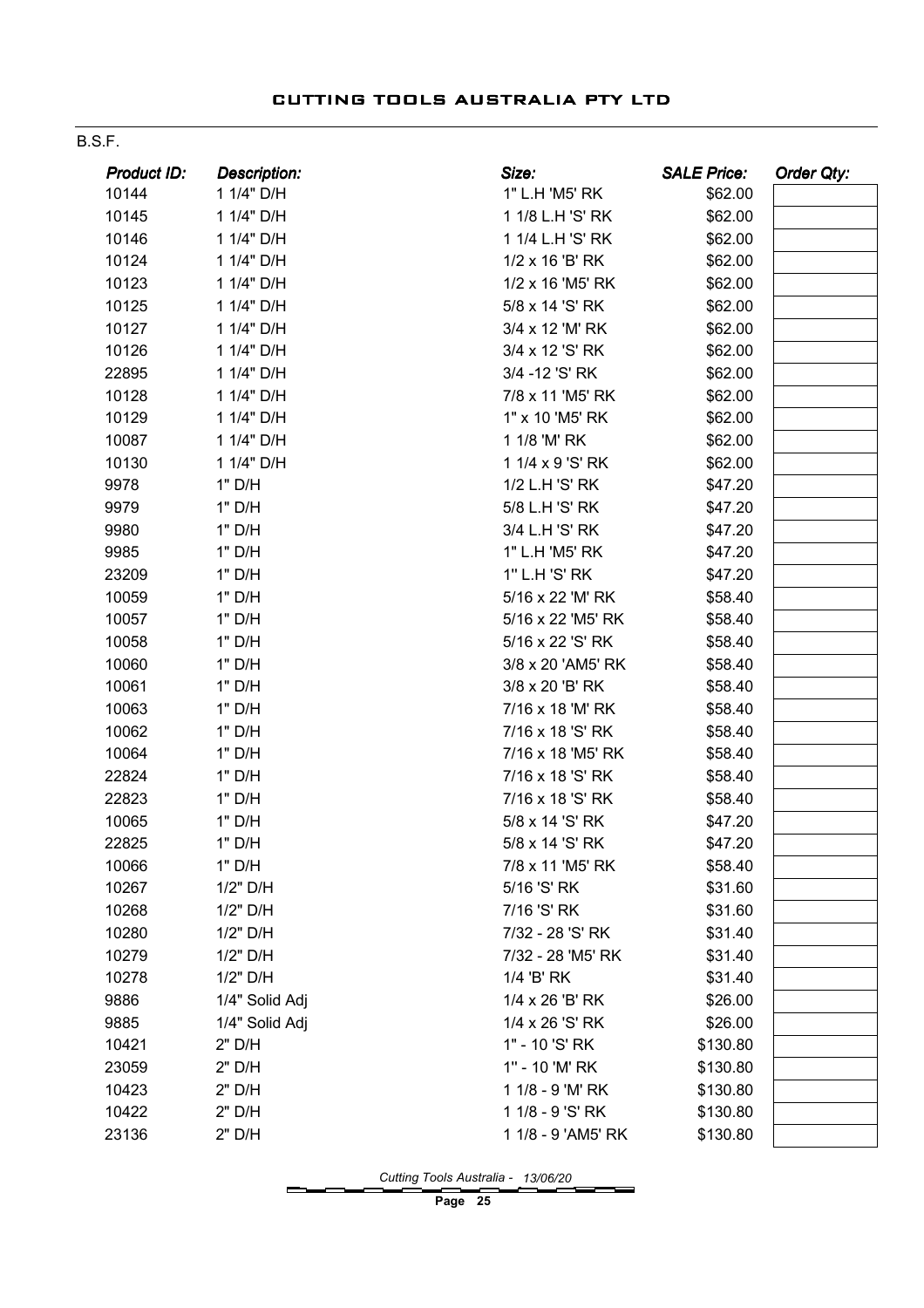B.S.F.

| Product ID:   | <b>Description:</b> | Size:              | <b>SALE Price:</b> | Order Qty: |
|---------------|---------------------|--------------------|--------------------|------------|
| 10424         | 2" D/H              | 1 1/4 - 9 'M' RK   | \$130.80           |            |
| 10426         | 2" D/H              | 1 3/8 - 8 'AM5' RK | \$130.80           |            |
| 10425         | 2" D/H              | 1 3/8 - 8 'S' RK   | \$130.80           |            |
| 10427         | 2" D/H              | 1 5/8 - 8 'S' RK   | \$130.80           |            |
| 10428         | 2" D/H              | 1 5/8 - 8 'M' RK   | \$130.80           |            |
| 10429         | 2" D/H              | 2" - 7 'M' RK      | \$130.80           |            |
| 23137         | 2" D/H              | 2" - 7 'B' RK      | \$130.80           |            |
| 10312         | 3/4" D/H            | 3/8 L.H 'S' RK     | \$39.40            |            |
| 10313         | 3/4" D/H            | 7/16 L.H 'S' RK    | \$39.40            |            |
| 10314         | 3/4" D/H            | 1/2 L.H 'M5' RK    | \$39.40            |            |
| 10315         | 3/4" D/H            | 5/8 L.H 'S' RK     | \$39.40            |            |
| 10316         | 3/4" D/H            | 3/4 L.H 'S' RK     | \$39.40            |            |
| 10342         | 3/4" D/H            | 5/16-22 'B' RK     | \$40.00            |            |
| 10345         | 3/4" D/H            | 7/16-18 'B' RK     | \$40.00            |            |
| 10347         | 3/4" D/H            | 5/8-14 'S' RK      | \$40.00            |            |
| 10348         | 3/4" D/H            | 11/16-14 'S' RK    | \$40.00            |            |
| 10349         | 3/4" D/H            | 3/4-12 'S' RK      | \$40.00            |            |
| 10187         | 3/8" D/H            | 3/16 x 32 'B' RK   | \$47.20            |            |
| 10186         | 3/8" D/H            | 3/16 x 32 'M' RK   | \$47.20            |            |
| 10185         | 3/8" D/H            | 3/16 x 32 'M5' RK  | \$47.20            |            |
| 10184         | 3/8" D/H            | 3/16 x 32 'S' RK   | \$47.20            |            |
| 10191         | 3/8" D/H            | 5/16 x 22 'B' RK   | \$34.60            |            |
| 10190         | 3/8" D/H            | 5/16 x 22 'S' RK   | \$34.60            |            |
| 10193         | 3/8" D/H            | 3/8 x 20 'M' RK    | \$57.40            |            |
| 10192         | 3/8" D/H            | 3/8 x 20 'S' RK    | \$57.40            |            |
| 9898          | 5/16" D/H           | 3/16 x 32 'B' RK   | \$47.20            |            |
| 9900          | 5/16" D/H           | 5/16 x 22 'B' RK   | \$26.00            |            |
| 9899          | 5/16" D/H           | 5/16 x 22 'S' RK   | \$26.00            |            |
| <b>B.S.P.</b> |                     |                    |                    |            |
| Product ID:   | <b>Description:</b> | Size:              | <b>SALE Price:</b> | Order Qty: |
| 10381         | 1 1/2" D/H          | 1/2 - 14 'M' RK    | \$79.60            |            |
| 10382         | 1 1/2" D/H          | $5/8 - 14$ 'B' RK  | \$79.60            |            |

| 10382 | 1 1/2" D/H | 5/8 - 14 'B' RK        | \$79.60 |
|-------|------------|------------------------|---------|
| 10384 | 1 1/2" D/H | 3/4 - 14 'M' RK        | \$79.60 |
| 10386 | 1 1/2" D/H | 1" - 11 'AM5' RK       | \$79.60 |
| 10385 | 1 1/2" D/H | 1" - 11 'S' RK         | \$79.60 |
| 23036 | 1 1/2" D/H | 1 - 11 'S' RK          | \$79.60 |
| 10387 | 1 1/2" D/H | 1 1/2 - 11 'S' RK      | \$79.60 |
| 10090 | 1 1/4" D/H | $1/8 \times 28$ 'M' RK | \$62.00 |
| 10093 | 1 1/4" D/H | 1/4 x 19 'M' RK        | \$62.00 |
| 10092 | 1 1/4" D/H | 1/4 x 19 'S' RK        | \$62.00 |
| 4227  | 1 1/4" D/H | 1/2 -14 'M5' RK        | \$62.00 |
| 8780  | 1 1/4" D/H | 3/4 - 14 'M5' RK       | \$62.00 |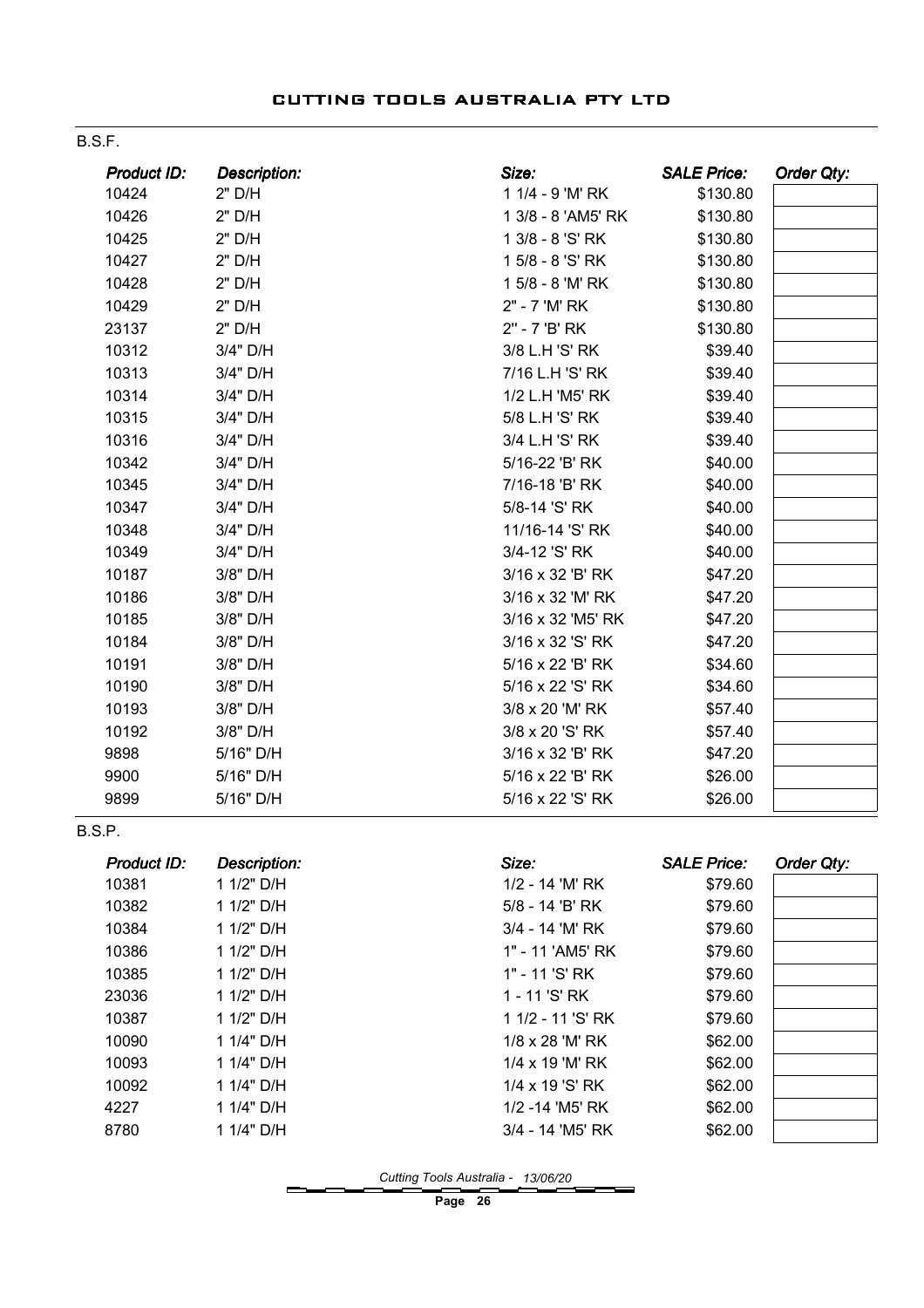| <b>Product ID:</b> | <b>Description:</b> | Size:             | <b>SALE Price:</b> | Order Qty: |
|--------------------|---------------------|-------------------|--------------------|------------|
| 9992               | 1" D/H              | 1/8 x 28 'S' RK   | \$76.40            |            |
| 9993               | 1" D/H              | 1/8 x 28 'M' RK   | \$76.40            |            |
| 9994               | 1" D/H              | 1/8 x 28 'B' RK   | \$76.40            |            |
| 22848              | 1" D/H              | 1/8-28 'M' RK     | \$76.40            |            |
| 9995               | 1" D/H              | 1/4 x 19 'S' RK   | \$76.40            |            |
| 9996               | 1" D/H              | 3/8 x 19 'AM5' RK | \$76.40            |            |
| 9997               | 1" D/H              | 3/8 x 19 'B' RK   | \$76.40            |            |
| 9998               | 1" D/H              | 1/2 x 14 'S' RK   | \$47.20            |            |
| 9999               | 1" D/H              | 1/2 x 14 'B' RK   | \$47.20            |            |
| 22849              | 1" D/H              | 1/2-14 'S' RK     | \$47.20            |            |
| 16998              | 1" D/H              | 1/2 x 14 'B' RK   | \$47.20            |            |
| 9975               | 1" D/H              | 3/4 'B' RK        | \$47.20            |            |
| 10000              | 1" D/H              | 7/8 x 14 'B' RK   | \$47.20            |            |
| 23024              | 1" Geometric        | 1/2-14 'S' RK     | \$58.40            |            |
| 14255              | 1/2" D/H            | 1/8 BSP 'S' RK    | \$31.40            |            |
| 10469              | 2 1/2" FT D/H       | 1 % 'FM' RK       | \$60.00            |            |
| 10468              | 2 1/2" FT D/H       | 1 % 'FB' RK       | \$60.00            |            |
| 10452              | 2" D/H              | 1/2 - 14 'M' RK   | \$130.80           |            |
| 10451              | 2" D/H              | 1/2 - 14 'S' RK   | \$130.80           |            |
| 10453              | 2" D/H              | 3/4 - 14 'S' RK   | \$130.80           |            |
| 10455              | 2" D/H              | 3/4 - 14 'M' RK   | \$130.80           |            |
| 10456              | 2" D/H              | 7/8 - 14 'S' RK   | \$130.80           |            |
| 10457              | 2" D/H              | 1" - 11 'M' RK    | \$130.80           |            |
| 23143              | 2" D/H              | 1" - 11 'S' RK    | \$130.80           |            |
| 23151              | 2" D/H              | 1 1/2 - 11 'B' RK | \$130.80           |            |
| 10460              | 2" D/H              | 1 3/4 - 11 'S' RK | \$130.80           |            |
| 23144              | 2" D/H              | 1 3/4 - 11 'M' RK | \$130.80           |            |
| 10467              | 2" Proj             | 1 1/4 - 11 'B' RK | \$129.60           |            |
| 10473              | 3 1/2" FT D/H       | 2 1/4-11 'FB' RK  | \$60.00            |            |
| 10472              | 3 1/2" FT D/H       | 2 1/2-11 'FB' RK  | \$60.00            |            |
| 10471              | 3 1/2" FT D/H       | 2 3/4-11 'FS' RK  | \$60.00            |            |
| 10470              | 3 1/2" FT D/H       | 3 - 11 'FS' RK    | \$60.00            |            |
| 10319              | 3/4" D/H            | 1/8 - 28 'S' RK   | \$40.00            |            |
| 10320              | 3/4" D/H            | 1/8 - 28 'B' RK   | \$40.00            |            |
| 22734              | 3/4" D/H            | 1/8-28 'S' RK     | \$40.00            |            |
| 10321              | 3/4" D/H            | 1/4 - 19 'B' RK   | \$40.00            |            |

B.S.P.T.

| Product ID: | <b>Description:</b> | Size:                    | <b>SALE Price:</b> | Order Qtv: |
|-------------|---------------------|--------------------------|--------------------|------------|
| 10412       | 1 1/2" D/H          | 1/2 - 14 'AM5' RK        | \$79.60            |            |
| 10094       | 1 1/4" D/H          | $3/8 \times 19$ 'B' RK   | \$76.00            |            |
| 10095       | 1 1/4" D/H          | $1/2 \times 14$ 'AM5' RK | \$76.00            |            |
| 10096       | 1 1/4" D/H          | $1/2 \times 14$ 'B' RK   | \$76.00            |            |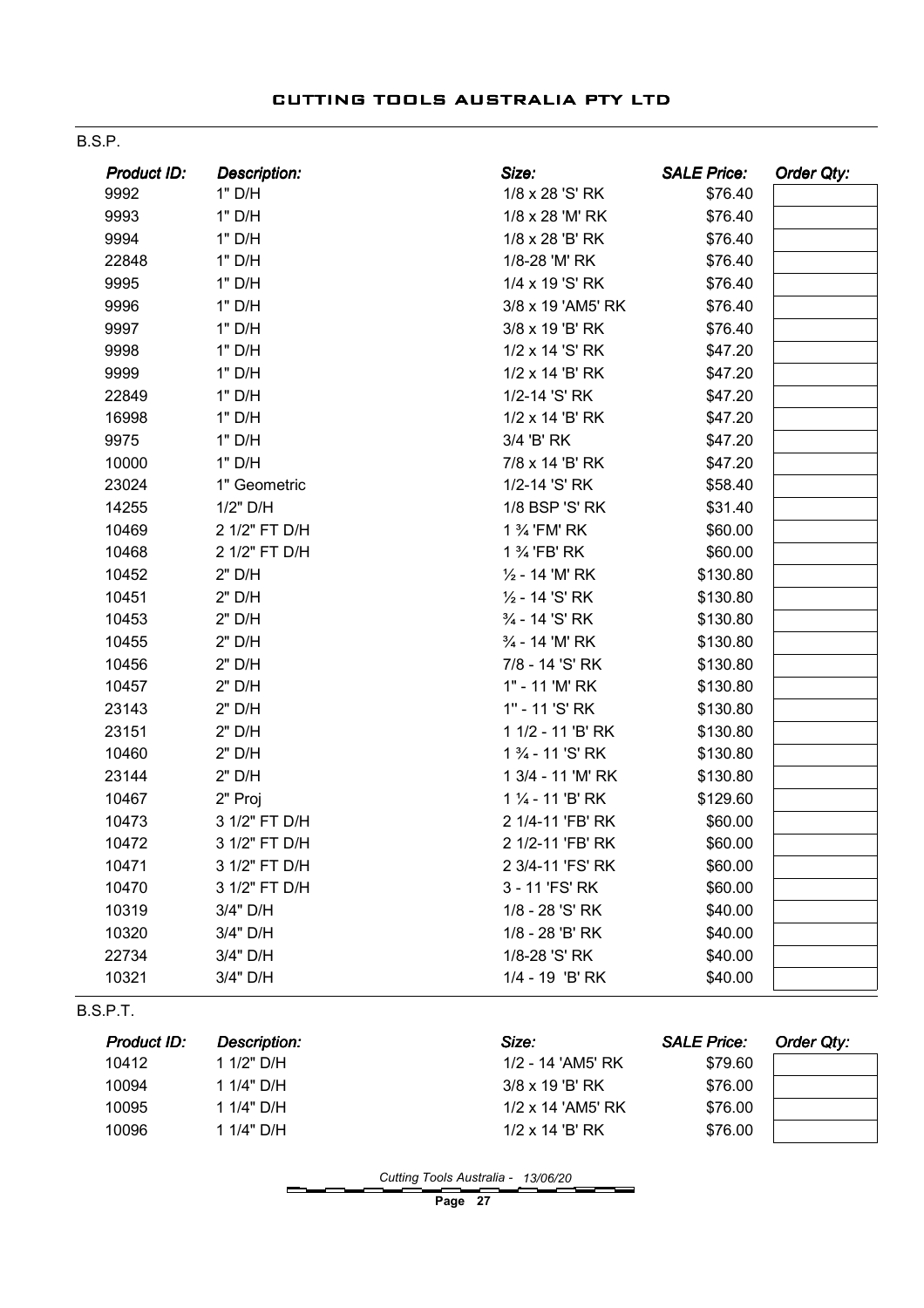#### B.S.P.T.

| Product ID: | <b>Description:</b> | Size:                         | <b>SALE Price:</b> | Order Qty: |
|-------------|---------------------|-------------------------------|--------------------|------------|
| 22986       | 1 1/4" D/H          | 1/2 - 14 'M5' RK              | \$76.00            |            |
| 22985       | 1 1/4" D/H          | 1/2 - 14 'M' RK               | \$76.00            |            |
| 10097       | 1 1/4" D/H          | 3/4 x 14 'M5' RK              | \$76.00            |            |
| 10098       | 1 1/4" D/H          | 3/4 x 14 'B' RK               | \$76.00            |            |
| 22987       | 1 1/4" D/H          | 3/4 - 14 'M5' RK              | \$76.00            |            |
| 10099       | 1 1/4" D/H          | 7/8 x 14 'S' RK               | \$76.00            |            |
| 23213       | 1 1/4" D/H          | 3/4 x 14 'S' RK               | \$76.00            |            |
| 10013       | 1" D/H              | 1/8 x 28 'B' RK               | \$58.40            |            |
| 10014       | 1" D/H              | 1/2 x 14 'M5' RK              | \$58.40            |            |
| 5583        | 1" D/H              | 1/2 B RK                      | \$58.40            |            |
| 10015       | 1" D/H              | 3/4 x 14 'M5' RK              | \$58.40            |            |
| 22859       | 1" D/H              | 3/4-14 'B' RK                 | \$58.40            |            |
| 22858       | 1" D/H              | 3/4-14 'M5' RK                | \$58.40            |            |
| 10463       | 2" D/H              | 3/4 - 11 'M5' RK              | \$130.80           |            |
| 10465       | $2"$ D/H            | 1" - 11 'M5' RK               | \$130.80           |            |
| 10464       | 2" D/H              | 1 1/ <sub>4</sub> - 11 'B' RK | \$130.80           |            |
| 10325       | 3/4" D/H            | 1/8-28 'B' RK                 | \$50.40            |            |
| 10329       | 3/4" D/H            | 1/4-19 'B' RK                 | \$50.40            |            |
| B.S.W.      |                     |                               |                    |            |
| Product ID: | <b>Description:</b> | Size:                         | <b>SALE Price:</b> | Order Qty: |
| 10237       | 1 1/2" D/H          | 3/16 'M5' RK                  | \$73.00            |            |
| 10238       | 1 1/2" D/H          | 1/4 'M5' RK                   | \$73.00            |            |
| 10240       | 1 1/2" D/H          | 3/8 'M5' RK                   | \$73.00            |            |
| 10413       | 1 1/2" D/H          | 5/16 - 18 'AM5' RK            | \$79.60            |            |
| 10414       | 1 1/2" D/H          | 1/2 - 12 'M' RK               | \$79.60            |            |
| 10415       | 1 1/2" D/H          | 5/8 - 11 'S' RK               | \$79.60            |            |
| 23040       | 1 1/2" D/H          | 5/8 - 11 'S' RK               | \$79.60            |            |
| 10406       | 1 1/2" D/H          | 3/4 - 11 'S' RK SPEC          | \$79.60            |            |
| 10416       | 1 1/2" D/H          | 7/8 - 9 'S' RK                | \$79.60            |            |
| 10417       | 1 1/2" D/H          | 1" - 8 'S' RK                 | \$79.60            |            |
| 23042       | 1 1/2" D/H          | 1" - 8 'M' RK                 | \$79.60            |            |
| 10418       | 1 1/2" D/H          | 1 3/8 - 6 'S' RK              | \$79.60            |            |
| 23043       | 1 1/2" D/H          | 1 3/8 - 6 'S' RK              | \$79.60            |            |
| 10419       | 1 1/2" D/H          | 1 1/2 - 6 'S' RK              | \$79.60            |            |
| 10420       | 1 1/2" D/H          | 1 1/2 - 6 'B' RK              | \$79.60            |            |
| 23186       | 1 1/4" D/H          | 5/8-11 L.H 'S' RK             | \$50.00            |            |
| 10162       | 1 1/4" D/H          | 1/4 x 20 'M' RK               | \$72.40            |            |
| 10163       | 1 1/4" D/H          | 1/4 x 20 'M5' RK              | \$72.40            |            |
| 10161       | 1 1/4" D/H          | 1/4 x 20 'S' RK               | \$72.40            |            |
| 22880       | 1 1/4" D/H          | 1/4-20 'B' RK                 | \$72.40            |            |
| 10164       | 1 1/4" D/H          | 5/16 x 18 'B' RK              | \$72.40            |            |
| 10165       | 1 1/4" D/H          | 3/8 x 16 'AM5' RK             | \$72.40            |            |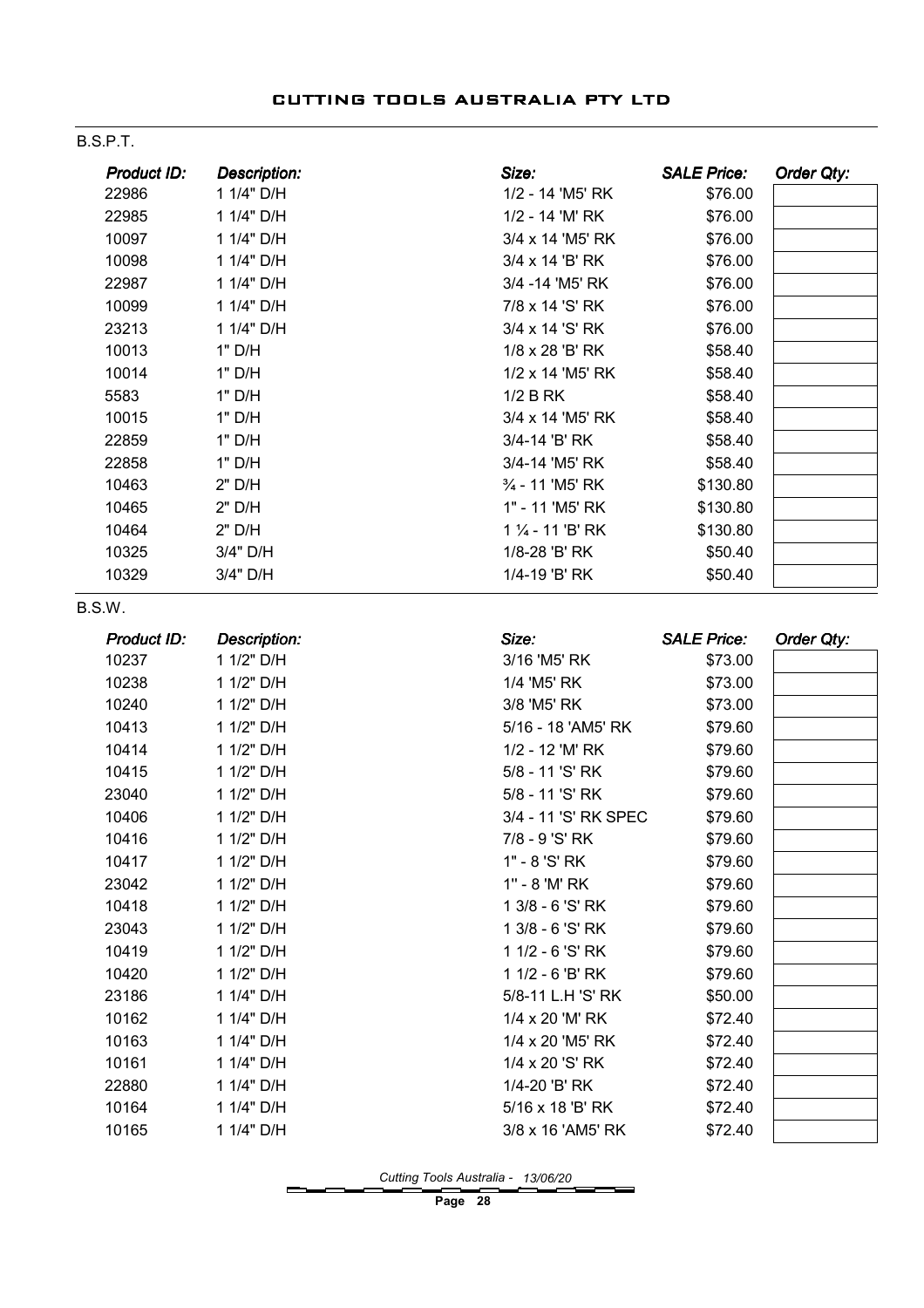#### B.S.W.

| Product ID: | <b>Description:</b> | Size:             | <b>SALE Price:</b> | <b>Order Qty:</b> |
|-------------|---------------------|-------------------|--------------------|-------------------|
| 10166       | 1 1/4" D/H          | 3/8 x 16 'M' RK   | \$72.40            |                   |
| 10170       | 1 1/4" D/H          | 7/16 x 14 'B' RK  | \$72.40            |                   |
| 10167       | 1 1/4" D/H          | 7/16 x 14 'S' RK  | \$72.40            |                   |
| 10169       | 1 1/4" D/H          | 7/16 x 14 'M' RK  | \$72.40            |                   |
| 10168       | 1 1/4" D/H          | 7/16 x 14 'M5' RK | \$72.40            |                   |
| 22882       | 1 1/4" D/H          | 7/16 - 14 'B' RK  | \$59.60            |                   |
| 10173       | 1 1/4" D/H          | 1/2 x 12 'B' RK   | \$72.40            |                   |
| 10171       | 1 1/4" D/H          | 1/2 x 12 'S' RK   | \$72.40            |                   |
| 10172       | 1 1/4" D/H          | 1/2 x 12 'AM5' RK | \$72.40            |                   |
| 22883       | 1 1/4" D/H          | 1/2 x 12 'S' RK   | \$59.60            |                   |
| 22884       | 1 1/4" D/H          | 1/2 x 12 'M' RK   | \$59.60            |                   |
| 10174       | 1 1/4" D/H          | 9/16 x 12 'S' RK  | \$72.40            |                   |
| 10175       | 1 1/4" D/H          | 5/8 x 11 'S' RK   | \$72.40            |                   |
| 10176       | 1 1/4" D/H          | 3/4 x 10 'S' RK   | \$72.40            |                   |
| 22885       | 1 1/4" D/H          | 3/4 x 10 'S' RK   | \$59.60            |                   |
| 10177       | 1 1/4" D/H          | 7/8 x 9 'S' RK    | \$59.60            |                   |
| 10178       | 1 1/4" D/H          | 7/8 x 9 'M' RK    | \$72.40            |                   |
| 10181       | 1 1/4" D/H          | 1" x 8 'M' RK     | \$62.00            |                   |
| 10179       | 1 1/4" D/H          | 1" x 8 'S' RK     | \$62.00            |                   |
| 10180       | 1 1/4" D/H          | 1" x 8 'M5' RK    | \$62.00            |                   |
| 10182       | 1 1/4" D/H          | 1 1/8 x 7 'S' RK  | \$62.00            |                   |
| 10183       | 1 1/4" D/H          | 1 1/4 x 7 'S' RK  | \$62.00            |                   |
| 9976        | 1" D/H              | 3/4 L.H 'S' RK    | \$47.20            |                   |
| 9977        | 1" D/H              | 7/8 L.H 'M5' RK   | \$47.20            |                   |
| 10017       | 1" D/H              | 3/16 x 24 'M' RK  | \$76.40            |                   |
| 10016       | 1" D/H              | 3/16 x 24 'S' RK  | \$76.40            |                   |
| 10019       | 1" D/H              | 3/16 x 24 'M5' RK | \$76.40            |                   |
| 10018       | 1" D/H              | 3/16 x 24 'B' RK  | \$76.40            |                   |
| 22827       | 1" D/H              | 3/16x24 'S' RK    | \$76.40            |                   |
| 10021       | 1" D/H              | 1/4 x 20 'B' RK   | \$76.40            |                   |
| 22828       | 1" D/H              | 1/4-20 'X' RK     | \$76.40            |                   |
| 10025       | 1" D/H              | 3/8 x 16 'M' RK   | \$76.40            |                   |
| 10024       | 1" D/H              | 3/8 x 16 'S' RK   | \$76.40            |                   |
| 10026       | 1" D/H              | 3/8 x 16 'B' RK   | \$76.40            |                   |
| 11995       | 1" D/H              | 3/8 x 16 'S' RK   | \$76.40            |                   |
| 11994       | 1" D/H              | 3/8 x 16 'S' RK   | \$76.40            |                   |
| 22829       | 1" D/H              | 3/8x16 'M5' RK    | \$76.40            |                   |
| 22834       | 1" D/H              | 3/8x16 'M' RK     | \$76.40            |                   |
| 22835       | 1" D/H              | 3/8x16 'X' RK     | \$76.40            |                   |
| 10027       | 1" D/H              | 7/16 x 14 'S' RK  | \$76.40            |                   |
| 10028       | 1" D/H              | 7/16 x 14 'M' RK  | \$76.40            |                   |
| 10032       | 1" D/H              | 1/2 x 12 'M5' RK  | \$76.40            |                   |
| 10033       | 1" D/H              | 1/2 x 12 'B' RK   | \$47.20            |                   |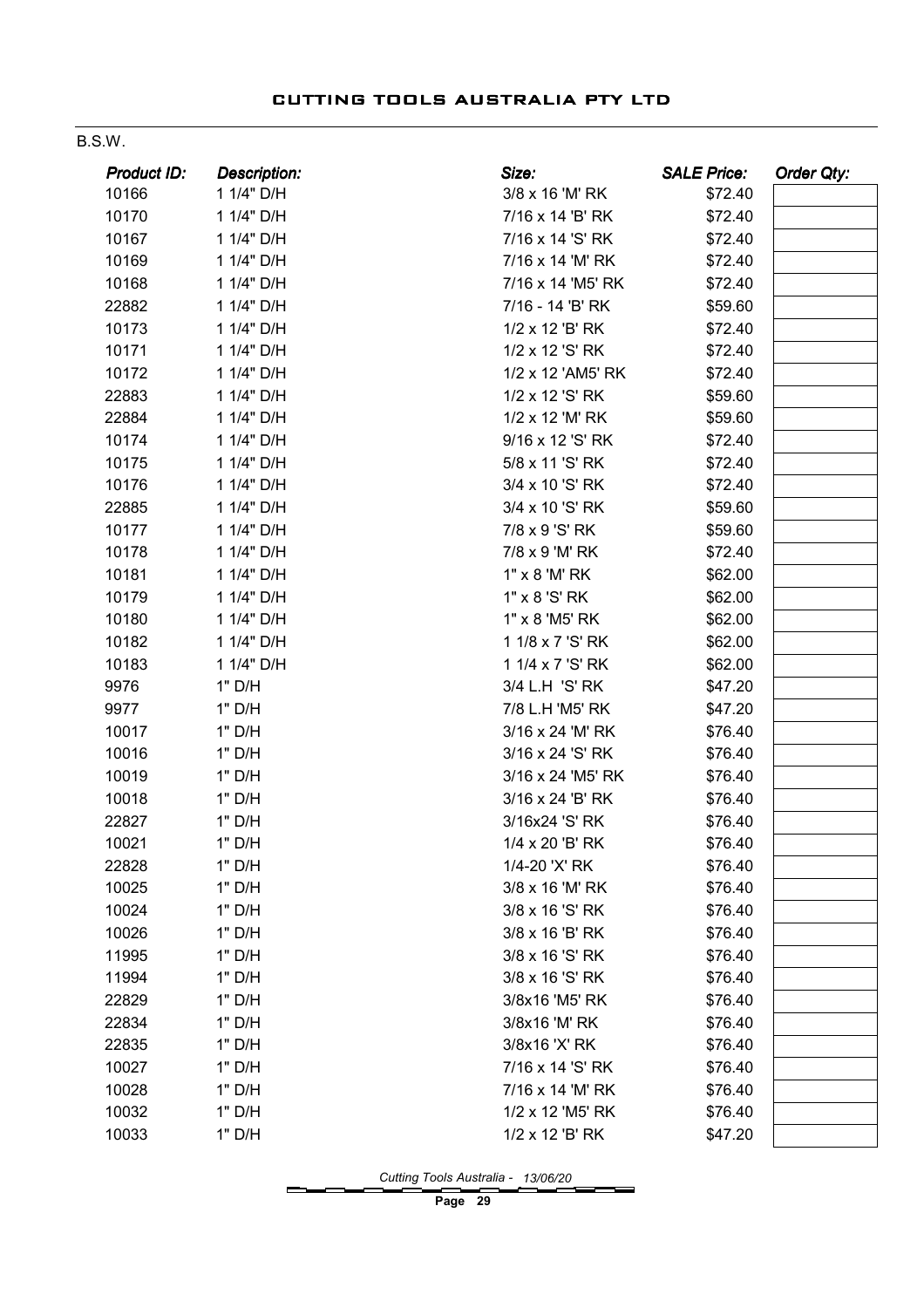#### B.S.W.

| Product ID: | <b>Description:</b> | Size:                     | <b>SALE Price:</b> | Order Qty: |
|-------------|---------------------|---------------------------|--------------------|------------|
| 10034       | 1" D/H              | 9/16 x 12 'S' RK          | \$47.20            |            |
| 22836       | 1" D/H              | 9/16x12 'S' RK            | \$47.20            |            |
| 10259       | 1/2" D/H            | 1/4 LH 'M5' RK            | \$39.40            |            |
| 10261       | 1/2" D/H            | 3/8 LH 'M5' RK            | \$39.40            |            |
| 10290       | 1/2" D/H            | 7/32-24 'M' RK            | \$37.40            |            |
| 9820        | 1/4" D/H            | 1/16 x 60 'M' RK          | \$31.40            |            |
| 9819        | 1/4" D/H            | 1/16 x 60 'S' RK          | \$31.40            |            |
| 9821        | 1/4" D/H            | 1/16 x 60 'B' RK          | \$31.40            |            |
| 9822        | 1/4" D/H            | 3/32 x 48 'B' RK          | \$31.40            |            |
| 9824        | 1/4" D/H            | 5/32 x 32 'B' RK          | \$31.40            |            |
| 22514       | 1/4" D/H            | 5/32 x 32 'B' RK          | \$31.40            |            |
| 7811        | 1/4" D/H            | 3/16 'B' RK               | \$26.00            |            |
| 9826        | 1/4" D/H            | 7/32 x 24 'M5' RK         | \$31.40            |            |
| 9827        | 1/4" D/H            | 7/32 x 24 'M' RK          | \$31.40            |            |
| 9825        | 1/4" D/H            | 7/32 x 24 'S' RK          | \$31.40            |            |
| 9828        | 1/4" D/H            | 7/32 x 24 'B' RK          | \$31.40            |            |
| 9829        | 1/4" D/H            | 1/4 x 20 'B' RK           | \$31.40            |            |
| 9881        | 1/4" Solid Adj      | 3/32 x 48 'S' RK          | \$26.00            |            |
| 22517       | 1/4" Solid Adj      | 3/32-48 'M8' RK           | \$26.00            |            |
| 9883        | 1/4" Solid Adj      | 7/32 x 24 'B' RK          | \$26.00            |            |
| 9882        | 1/4" Solid Adj      | 7/32 x 24 'S' RK          | \$26.00            |            |
| 22518       | 1/4" Solid Adj      | 7/32-24 'M' RK            | \$26.00            |            |
| 22519       | 1/4" Solid Adj      | 7/32-24 'M8' RK           | \$26.00            |            |
| 9884        | 1/4" Solid Adj      | 1/4 x 20 'S' RK           | \$26.00            |            |
| 22520       | 1/4" Solid Adj      | 1/4-20 'M5' RK            | \$26.00            |            |
| 10430       | 2" D/H              | 5/8 - 11 'S' RK           | \$130.80           |            |
| 10432       | 2" D/H              | 1" - 8 'M' RK             | \$130.80           |            |
| 10431       | 2" D/H              | 1" - 8 'S' RK             | \$130.80           |            |
| 23056       | 2" D/H              | 1" - 8 'S' RK             | \$130.80           |            |
| 10433       | 2" D/H              | 1 1/8 - 7 'M' RK          | \$130.80           |            |
| 10434       | 2" D/H              | $1\frac{1}{2}$ - 6 'S' RK | \$130.80           |            |
| 10435       | 2" D/H              | $1\frac{1}{2}$ - 6 'M' RK | \$130.80           |            |
| 10436       | 2" D/H              | 1 5/8 - 5 'M' RK          | \$130.80           |            |
| 23057       | 2" D/H              | 1 5/8 - 5 'S' RK          | \$130.80           |            |
| 10437       | 2" D/H              | 1 % - 5 'S' RK            | \$130.80           |            |
| 10438       | 2" D/H              | 17/8 - 4 1/2 'S' RK       | \$130.80           |            |
| 10439       | 2" D/H              | 1 7/8 - 4 1/2 'M' RK      | \$130.80           |            |
| 10306       | 3/4" D/H            | 7/16 L.H 'S' RK           | \$39.40            |            |
| 10307       | 3/4" D/H            | 5/8 'M5' RK               | \$39.40            |            |
| 10308       | 3/4" D/H            | 3/4 'M5' RK               | \$39.40            |            |
| 10371       | 3/4" D/H            | 5/16 - 18 'B' RK          | \$40.00            |            |
| 22732       | 3/4" D/H            | 5/16 -18 'B' RK           | \$40.00            |            |
| 10372       | 3/4" D/H            | 7/16 - 14 'B' RK          | \$40.00            |            |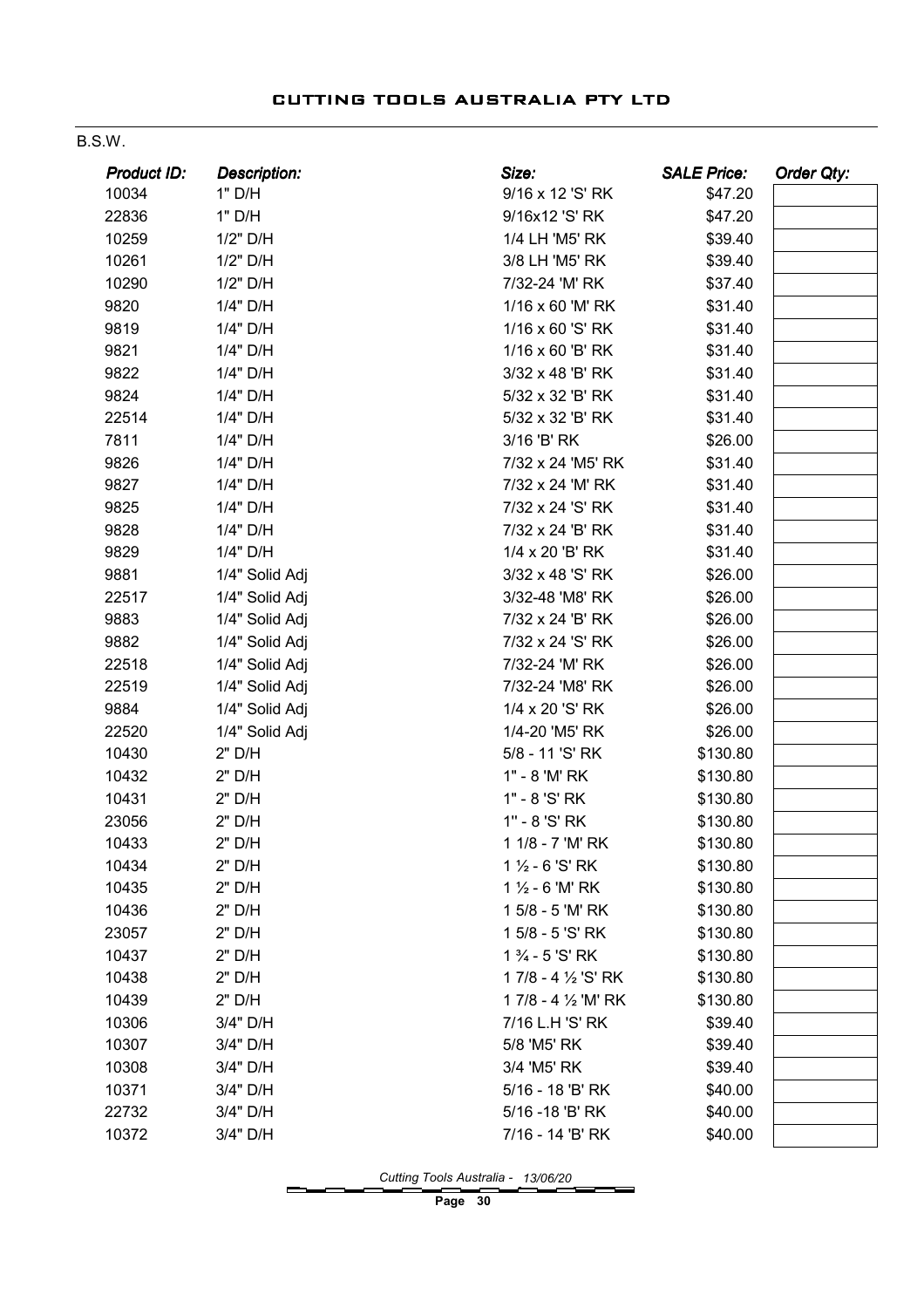#### B.S.W.

| Product ID:  | <b>Description:</b> | Size:              | <b>SALE Price:</b> | Order Qty: |
|--------------|---------------------|--------------------|--------------------|------------|
| 10373        | 3/4" D/H            | 11/16 - 11 'B' RK  | \$40.00            |            |
| 10229        | 3/8" D/H            | 3/32 x 48 'M' RK   | \$57.40            |            |
| 10228        | 3/8" D/H            | 3/32 x 48 'S' RK   | \$57.40            |            |
| 10231        | 3/8" D/H            | 5/32 x 32 'B' RK   | \$51.60            |            |
| 10230        | 3/8" D/H            | 5/32 x 32 'S' RK   | \$57.40            |            |
| 10232        | 3/8" D/H            | 3/16 x 24 'S' RK   | \$57.40            |            |
| 10236        | 3/8" D/H            | 7/32 x 24 'B' RK   | \$57.40            |            |
| 10234        | 3/8" D/H            | 7/32 x 24 'M5' RK  | \$57.40            |            |
| 10233        | 3/8" D/H            | 7/32 x 24 'S' RK   | \$57.40            |            |
| 10235        | 3/8" D/H            | 7/32 x 24 'M' RK   | \$57.40            |            |
| 22564        | 3/8" D/H            | 7/32 x 24 'AM5' RK | \$57.40            |            |
| 9968         | 5/16" D/H           | 1/16 x 60 'S' RK   | \$26.00            |            |
| 9969         | 5/16" D/H           | 1/16 x 60 'M' RK   | \$26.00            |            |
| 9972         | 5/16" D/H           | 3/32 x 48 'B' RK   | \$26.00            |            |
| 9971         | 5/16" D/H           | 3/32 x 48 'M' RK   | \$26.00            |            |
| 9970         | 5/16" D/H           | 3/32 x 48 'S' RK   | \$26.00            |            |
| 9974         | 5/16" D/H           | 5/32 x 32 'S' RK   | \$42.60            |            |
| 22550        | 5/16" D/H           | 5/32 x 32 'S' RK   | \$42.60            |            |
| 12331        | 5/16" D/H           | 1/4 - 20 'S' RK    | \$26.00            |            |
| <b>Brass</b> |                     |                    |                    |            |
|              |                     |                    |                    |            |
| Product ID:  | Description:        | Size:              | <b>SALE Price:</b> | Order Qty: |
| 10397        | 1 1/2" D/H          | 1 1/4 'M' RK       | \$79.60            |            |
| 23961        | 1" D/H              | 1/2 'S' RK         | \$31.40            |            |
| 10047        | 1" D/H              | 5/8 'M5' RK        | \$58.40            |            |
| 10048        | 1" D/H              | 1" 'M' RK          | \$58.40            |            |
| 22726        | 1/2" D/H            | 1/4 - 26 'S' RK    | \$31.20            |            |
| 10273        | 1/2" D/H            | 3/16 'B' RK        | \$31.40            |            |
| 10272        | 1/2" D/H            | 3/16 'M' RK        | \$31.40            |            |
| 10274        | 1/2" D/H            | 5/16 'S' RK        | \$31.40            |            |
| 22489        | 1/4" D/H            | 1/4-26 'B' RK      | \$31.40            |            |
| 10350        | 3/4" D/H            | 5/16 'S' RK        | \$64.40            |            |
| 10351        | 3/4" D/H            | 3/8 'S' RK         | \$64.40            |            |
| 22761        | 3/4" D/H            | 3/8 'S' RK         | \$64.40            |            |
| 10352        | 3/4" D/H            | 1/2 'B' RK         | \$64.40            |            |
| 14321        | 3/4" D/H            | 9/16 'B' RK        | \$40.00            |            |
| 22637        | 3/8" D/H            | 1/4-26 'S' RK      | \$41.80            |            |
| 10215        | 3/8" D/H            | 5/16 x 26 'S' RK   | \$41.80            |            |
| 9895         | 5/16" D/H           | 1/4 x 26 'S' RK    | \$31.40            |            |
| 9896         | 5/16" D/H           | 1/4 x 26 'B' RK    | \$31.40            |            |
| 22551        | 5/16" D/H           | 1/4 x 26 'B' RK    | \$31.40            |            |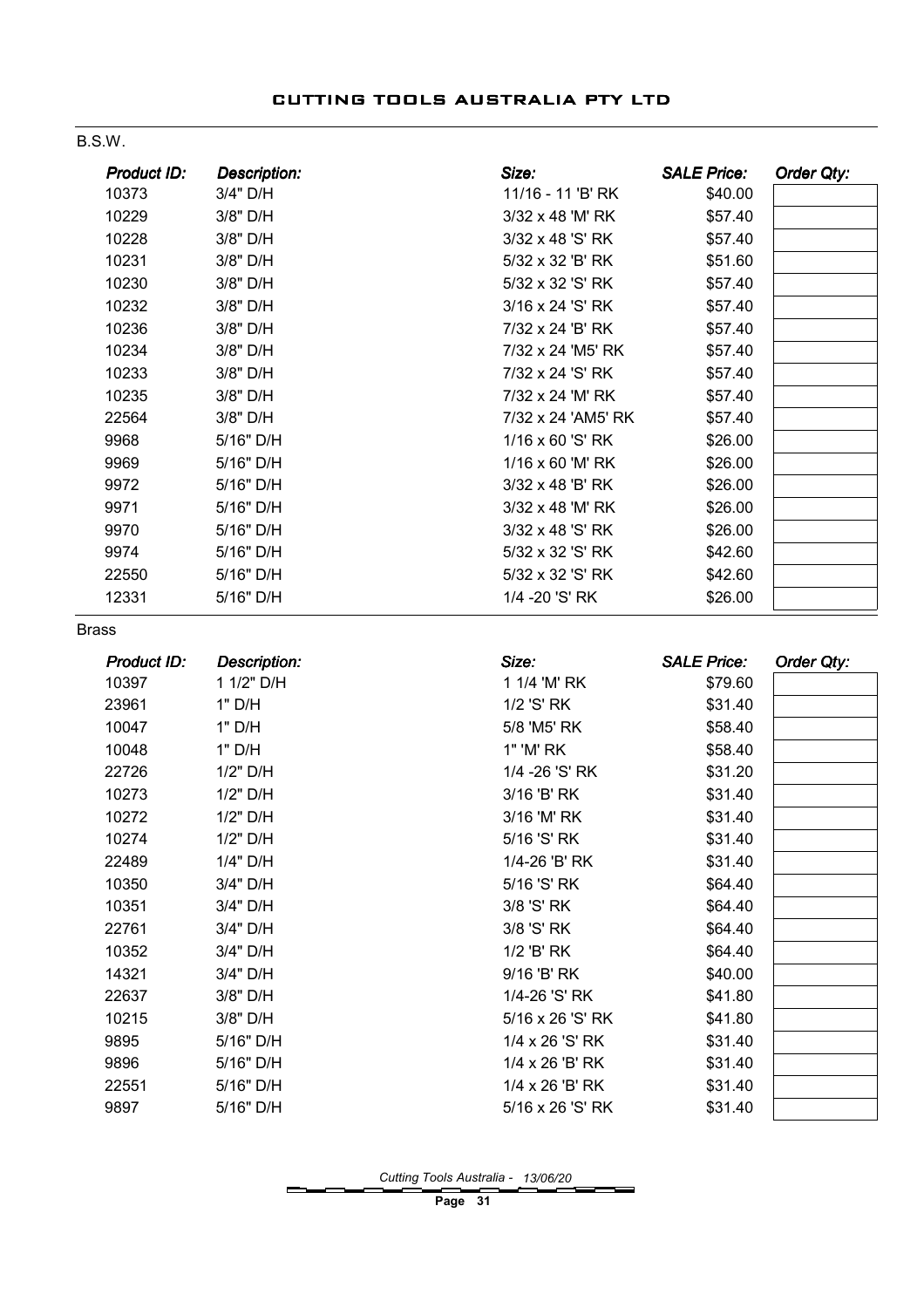#### Conduit

| Product ID:        | <b>Description:</b> | Size:                | <b>SALE Price:</b> | Order Qty: |
|--------------------|---------------------|----------------------|--------------------|------------|
| 25265              | 1 1/2" D/H          | 1" - 16 'M' RK       | \$62.00            |            |
| 25257              | 1 1/4" D/H          | 5/8 - 18 'S' RK      | \$62.00            |            |
| 25258              | 1 1/4" D/H          | 5/8 - 18 'M' RK      | \$62.00            |            |
| 25259              | 1 1/4" D/H          | 3/4 - 16 'M' RK      | \$62.00            |            |
| 25260              | 1 1/4" D/H          | 3/4 - 16 'M' RK      | \$62.00            |            |
| 25261              | 1 1/4" D/H          | 1" - 16 'S' RK       | \$62.00            |            |
| 25264              | 1 1/4" D/H          | 1" - 16 'M' RK       | \$62.00            |            |
| 25262              | 1 1/4" D/H          | 1 1/8 - 16 'M' RK    | \$62.00            |            |
| 25263              | 1 1/4" D/H          | 1 1/8 - 16 'S' RK    | \$62.00            |            |
| 25253              | 1" D/H              | 5/8-18 'S' RK        | \$40.00            |            |
| 25255              | 1" D/H              | 7/8-16 'S' RK        | \$40.00            |            |
| 25252              | 1" D/H              | 5/8-18 'S' RK        | \$40.00            |            |
| 25256              | 1" D/H              | 1" - 16 'M5' RK      | \$40.00            |            |
| 25266              | 2" D/H              | 1 3/4 - 14 'S' RK    | \$130.80           |            |
| 25250              | 3/4" D/H            | 5/18-18 'S' RK       | \$40.00            |            |
| 25249              | 3/4" D/H            | 5/8-18 'S' RK        | \$40.00            |            |
| 25248              | 3/4" D/H            | 1/2-18 'S' RK        | \$40.00            |            |
| Metric Coarse      |                     |                      |                    |            |
| <b>Product ID:</b> | Description:        | Size:                | <b>SALE Price:</b> | Order Qty: |
| 10407              | 1 1/2" D/H          | M27 x 3.0 'M5' RK    | \$79.60            |            |
| 10409              | 1 1/2" D/H          | M36 x 4.0 'M5' RK    | \$79.60            |            |
| 10089              | 1 1/4" D/H          | M30 x 3.5 'M5' RK    | \$62.00            |            |
| 10147              | 1 1/4" D/H          | M14 x 2.0 'S' RK     | \$62.00            |            |
| 22140              | 1 1/4" D/H          | M14 x 2.0 'S' RK     | \$62.00            |            |
| 10151              | 1 1/4" D/H          | M18 x 2.5 'S' RK     | \$62.00            |            |
| 22141              | 1 1/4" D/H          | M18 x 2.5 'M5' RK    | \$62.00            |            |
| 10152              | 1 1/4" D/H          | M20 x 2.5 'S' RK     | \$62.00            |            |
| 22138              | 1 1/4" D/H          | M20 x 2.5 'S' RK     | \$62.00            |            |
| 10157              | 1 1/4" D/H          | M27 x 3.0 'M5' RK    | \$76.00            |            |
| 9983               | 1" D/H              | M14 x 2 LH 'M5' RK   | \$47.20            |            |
| 9984               | 1" D/H              | M18 X 2.5 LH 'M5' R  | \$47.20            |            |
| 8347               | 1/2" D/H            | M4 x 0.70 LH 'M5' R  | \$33.20            |            |
| 8348               | 1/2" D/H            | M5 x 0.80 LH 'M5' R  | \$33.20            |            |
| 8349               | 1/2" D/H            | M10 x 1.50 LH 'M5'   | \$33.20            |            |
| 12306              | 1/2" D/H            | M12 x 1.75 LH 'S' RK | \$33.20            |            |
| 10461              | 2" D/H              | M36 x 4.0 'M5' RK    | \$130.80           |            |
| 10462              | 2" D/H              | M52 x 5.0 'M5' RK    | \$130.80           |            |
| 10317              | 3/4" D/H            | M12 x 1.75 'M5' RK   | \$39.40            |            |
| 2577               | 3/4" D/H            | M14 x 2.0 'S' RK     | \$40.00            |            |
| 10367              | 3/4" D/H            | M14 x 2.0 'M5' RK    | \$40.00            |            |
| 10368              | 3/4" D/H            | M18 x 2.5 'M5' RK    | \$40.00            |            |
| 10369              | 3/4" D/H            | M20 x 2.5 'S' RK     | \$40.00            |            |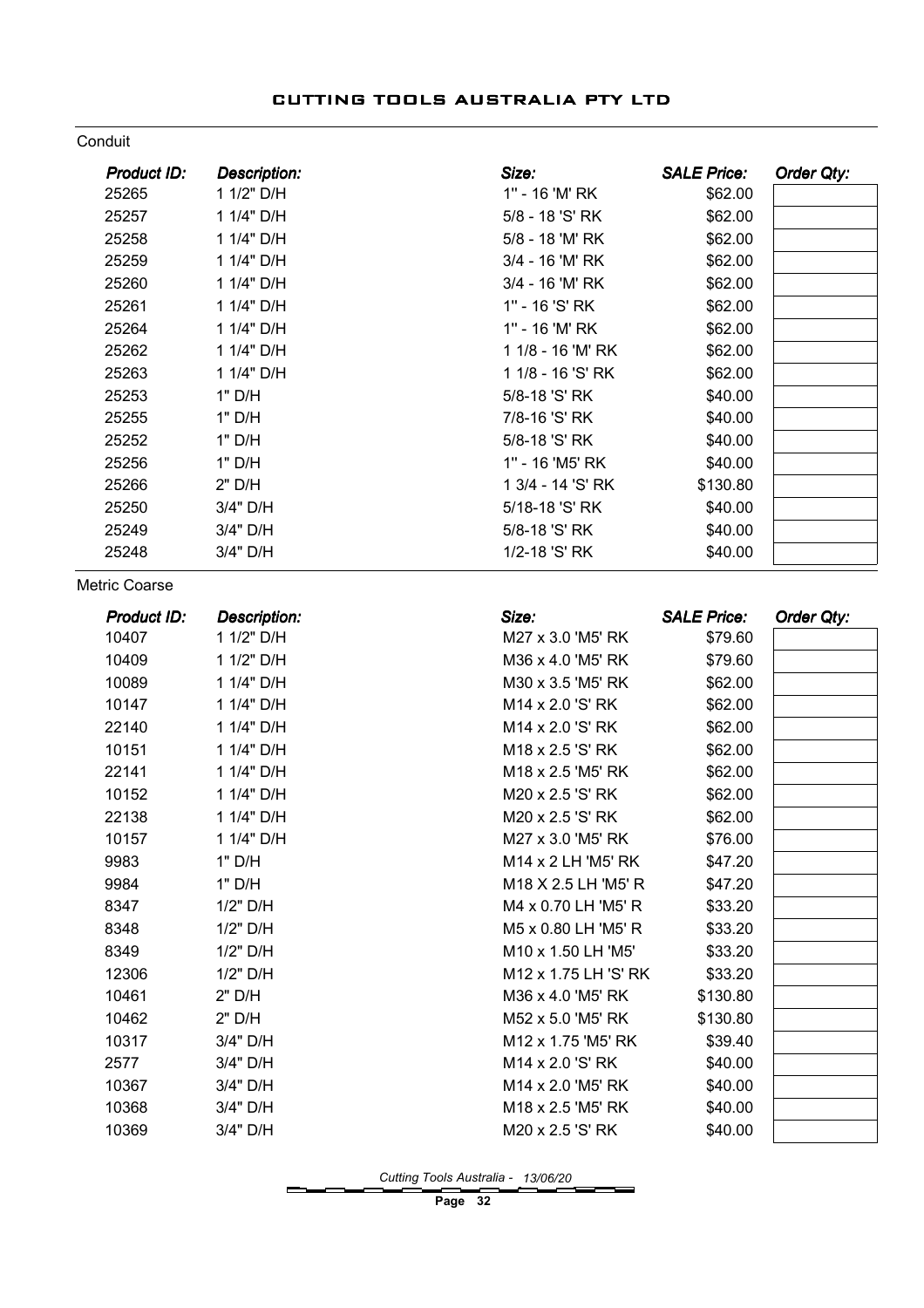#### Metric Coarse

| Product ID:        | <b>Description:</b> | Size:               | <b>SALE Price:</b> | Order Qty: |
|--------------------|---------------------|---------------------|--------------------|------------|
| 9963               | 5/16" DS Geometric  | M3 x 0.5 'S' RK     | \$18.80            |            |
| 9964               | 5/16" DS Geometric  | M4 x 0.7 'S' RK     | \$18.80            |            |
| 9965               | 5/16" DS Geometric  | M5 x 0.8 'S' RK     | \$18.80            |            |
| 9966               | 5/16" DS Geometric  | M8 x 1.25 'S' RK    | \$18.80            |            |
| <b>Metric Fine</b> |                     |                     |                    |            |
| Product ID:        | Description:        | Size:               | <b>SALE Price:</b> | Order Qty: |
| 10149              | 1 1/4" D/H          | M18 x 1.5 'M5' RK   | \$76.00            |            |
| 10150              | 1 1/4" D/H          | M18 x 1.5 'S' RK    | \$76.00            |            |
| 22139              | 1 1/4" D/H          | M24 x 2.0 'M5' RK   | \$76.00            |            |
| 10153              | 1 1/4" D/H          | M24 x 1.5 'M5' RK   | \$76.00            |            |
| 10154              | 1 1/4" D/H          | M24 x 2.0 'M5' RK   | \$99.60            |            |
| 10158              | 1 1/4" D/H          | M30 x 1.5 'M5' RK   | \$76.00            |            |
| 10159              | 1 1/4" D/H          | M30 x 2.0 'M5' RK   | \$76.00            |            |
| 10160              | 1 1/4" D/H          | M32 x 1.5 'M5' RK   | \$76.00            |            |
| 2374               | 3/4" D/H            | M12 x 1.50 'S' RK   | \$50.40            |            |
| N.P.T.             |                     |                     |                    |            |
| Product ID:        | <b>Description:</b> | Size:               | <b>SALE Price:</b> | Order Qty: |
| 10410              | 1 1/2" D/H          | 3/8 - 18 'M5' RK    | \$79.60            |            |
| 10411              | 1 1/2" D/H          | 1" - 11 'AM5' RK    | \$79.60            |            |
| 10100              | 1 1/4" D/H          | 3/8 x 18 'M5' RK    | \$76.00            |            |
| 10103              | 1 1/4" D/H          | 1/2 x 14 'B' RK     | \$76.00            |            |
| 10102              | 1 1/4" D/H          | 1/2 x 14 'AM5' RK   | \$76.00            |            |
| 10104              | 1 1/4" D/H          | 3/4 x 14 'AM5' RK   | \$76.00            |            |
| 10105              | 1 1/4" D/H          | 3/4 x 14 'B' RK     | \$76.00            |            |
| 22979              | 1 1/4" D/H          | 3/4 - 14 'M5' RK    | \$76.00            |            |
| 10106              | 1 1/4" D/H          | 1" x 11 1/2 'M5' RK | \$76.00            |            |
| 10001              | 1" D/H              | 1/8 x 27 'M5' RK    | \$76.40            |            |
| 10002              | 1" D/H              | 1/8 x 27 'B' RK     | \$76.40            |            |
| 22861              | 1" D/H              | 1/8 x 27 'M' RK     | \$76.40            |            |
| 10003              | 1" D/H              | 1/2 x 14 'M5' RK    | \$58.40            |            |
| 10004              | 1" D/H              | 1/2 x 14 'B' RK     | \$76.40            |            |
| 22863              | 1" D/H              | 1/2 x 14 'M5' RK    | \$76.40            |            |
| 10006              | 1" D/H              | 3/4 x 14 'B' RK     | \$58.40            |            |
| 10005              | 1" D/H              | 3/4 x 14 'M5' RK    | \$58.40            |            |
| 5370               | 1/2" D/H            | 1/16-27 M5 RK       | \$39.20            |            |
| 5371               | 1/2" D/H            | 1/8-27 M5 RK        | \$39.20            |            |
| 22717              | 1/2" D/H            | 1/8-27 'M5' RK      | \$39.20            |            |
| 10479              | 2 1/2" FT D/H       | % 'FS' RK           | \$130.80           |            |
| 23149              | 2" D/H              | 1"-11.5 'S' RK      | \$130.80           |            |
| 10335              | 3/4" D/H            | 1/4-18 'M5' RK      | \$50.40            |            |
| 10337              | 3/4" D/H            | 1/4 - 18 'B' RK     | \$50.40            |            |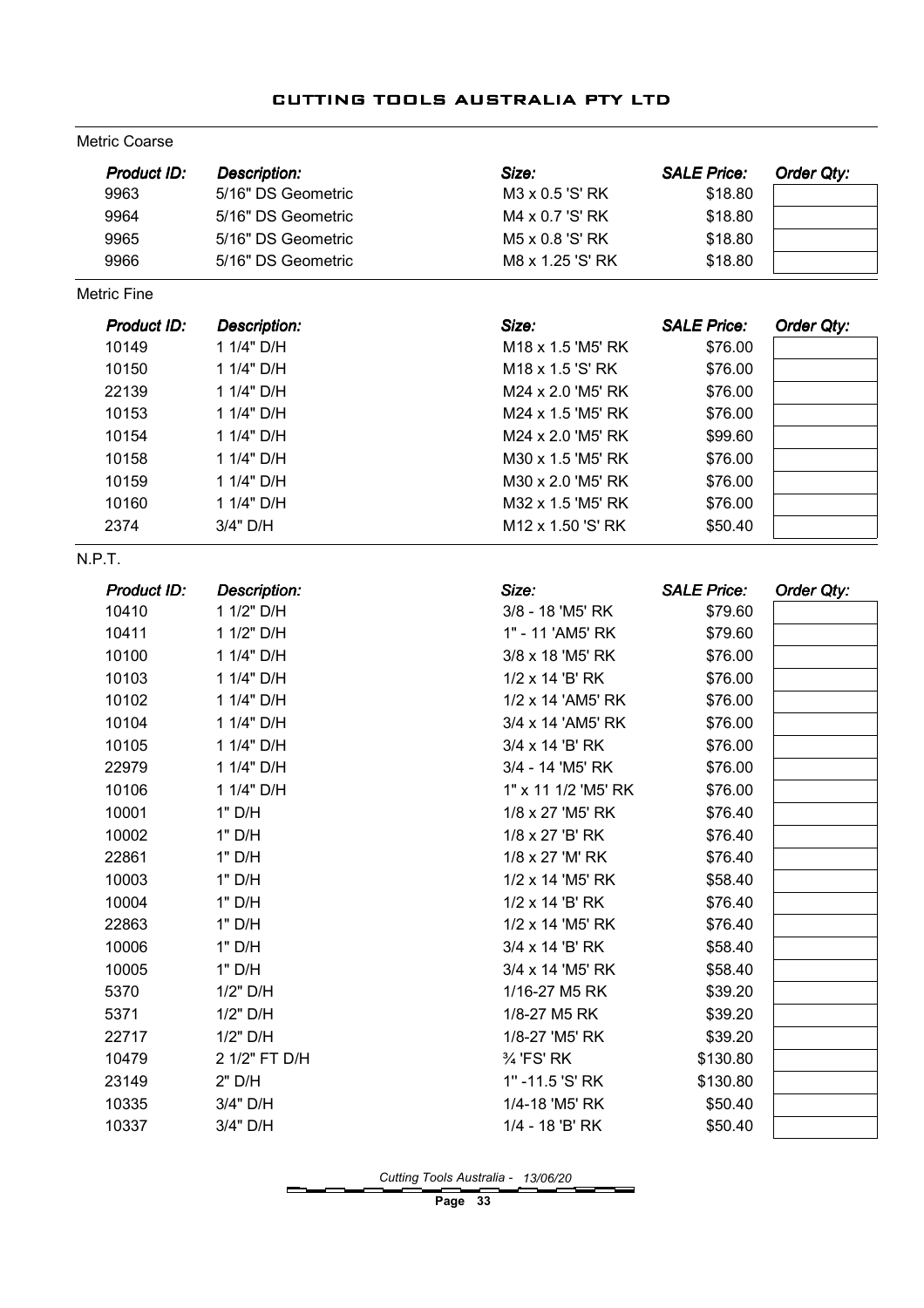| N.P.T.       |                     |                   |                    |                   |
|--------------|---------------------|-------------------|--------------------|-------------------|
| Product ID:  | <b>Description:</b> | Size:             | <b>SALE Price:</b> | <b>Order Qty:</b> |
| 22795        | 3/4" D/H            | 1/4-18 'B' RK     | \$50.40            |                   |
| 22794        | 3/4" D/H            | 1/4-18 'M5' RK    | \$50.40            |                   |
| 10339        | 3/4" D/H            | 1/2 - 14 'B' RK   | \$50.40            |                   |
| N.P.T.F.     |                     |                   |                    |                   |
| Product ID:  | <b>Description:</b> | Size:             | <b>SALE Price:</b> | <b>Order Qty:</b> |
| 10007        | 1" D/H              | 1/4 x 18 'S' RK   | \$76.40            |                   |
| 10009        | 1" D/H              | 1/2 x 14 'M' RK   | \$76.40            |                   |
| 10010        | 1" D/H              | 3/4 x 14 'AM5' RK | \$76.40            |                   |
| 10295        | 1/2" D/H            | 1/8-27 'M5' RK    | \$39.20            |                   |
| U.N. Special |                     |                   |                    |                   |
| Product ID:  | <b>Description:</b> | Size:             | <b>SALE Price:</b> | Order Qty:        |
| 23022        | 1" Geometric        | 1-18 'S' RK       | \$58.40            |                   |
| 23021        | 1" Geometric        | 1-14 'S' RK       | \$58.40            |                   |
| 10374        | 3/4" Geometric      | 3/4 - 24 'S' RK   | \$50.40            |                   |
| 25247        | 5/16" D/H           | 1/4-24 'B' RK     | \$31.40            |                   |
| U.N.C.       |                     |                   |                    |                   |
| Product ID:  | <b>Description:</b> | Size:             | <b>SALE Price:</b> | Order Qty:        |
| 10388        | 1 1/2" D/H          | 7/8 - 9 'M' RK    | \$79.60            |                   |
| 10389        | 1 1/2" D/H          | 1" - 8 'M5' RK    | \$79.60            |                   |
| 10390        | 1 1/2" D/H          | 1" - 8 'M' RK     | \$79.60            |                   |
| 23028        | 1 1/2" D/H          | 1" - 8 'M' RK     | \$79.60            |                   |
| 10392        | 1 1/2" D/H          | 1 1/8 - 7 'M' RK  | \$79.60            |                   |
| 10394        | 1 1/2" D/H          | 1 1/4 - 7 'M' RK  | \$79.60            |                   |
| 10393        | 1 1/2" D/H          | 1 1/4 - 7 'S' RK  | \$79.60            |                   |
| 23029        | 1 1/2" D/H          | 1 1/4 - 7 'S' RK  | \$79.60            |                   |
| 10395        | 1 1/2" D/H          | 1 1/2 - 6 'M5' RK | \$79.60            |                   |
| 10396        | 1 1/2" D/H          | 1 1/2 - 6 'M' RK  | \$79.60            |                   |
| 22975        | 1 1/4" D/H          | 1/4-20 'S' RK     | \$62.00            |                   |
| 10131        | 1 1/4" D/H          | 1/2 x 13 'S' RK   | \$62.00            |                   |
| 10132        | 1 1/4" D/H          | 1/2 x 13 'B' RK   | \$62.00            |                   |
| 10133        | 1 1/4" D/H          | 5/8 x 11 'M' RK   | \$62.00            |                   |
| 10134        | 1 1/4" D/H          | 3/4 x 10 'S' RK   | \$62.00            |                   |
| 10135        | 1 1/4" D/H          | 3/4 x 10 'M' RK   | \$62.00            |                   |
| 10141        | 1 1/4" D/H          | 7/8 x 9 'S' RK    | \$62.00            |                   |
| 10136        | 1 1/4" D/H          | 1" x 8 'M5' RK    | \$62.00            |                   |
| 10138        | 1 1/4" D/H          | 1 1/8 x 7 'S' RK  | \$62.00            |                   |
| 22976        | 1 1/4" D/H          | 1 1/8 x 7 'S' RK  | \$62.00            |                   |
| 10139        | 1 1/4" D/H          | 1 1/4 x 7 'M' RK  | \$62.00            |                   |
| 10140        | 1 1/4" D/H          | 1 1/4 x 7 'M5' RK | \$62.00            |                   |
| 10039        | 1" D/H              | 5/16 x 18 'B' RK  | \$47.20            |                   |
|              |                     |                   |                    |                   |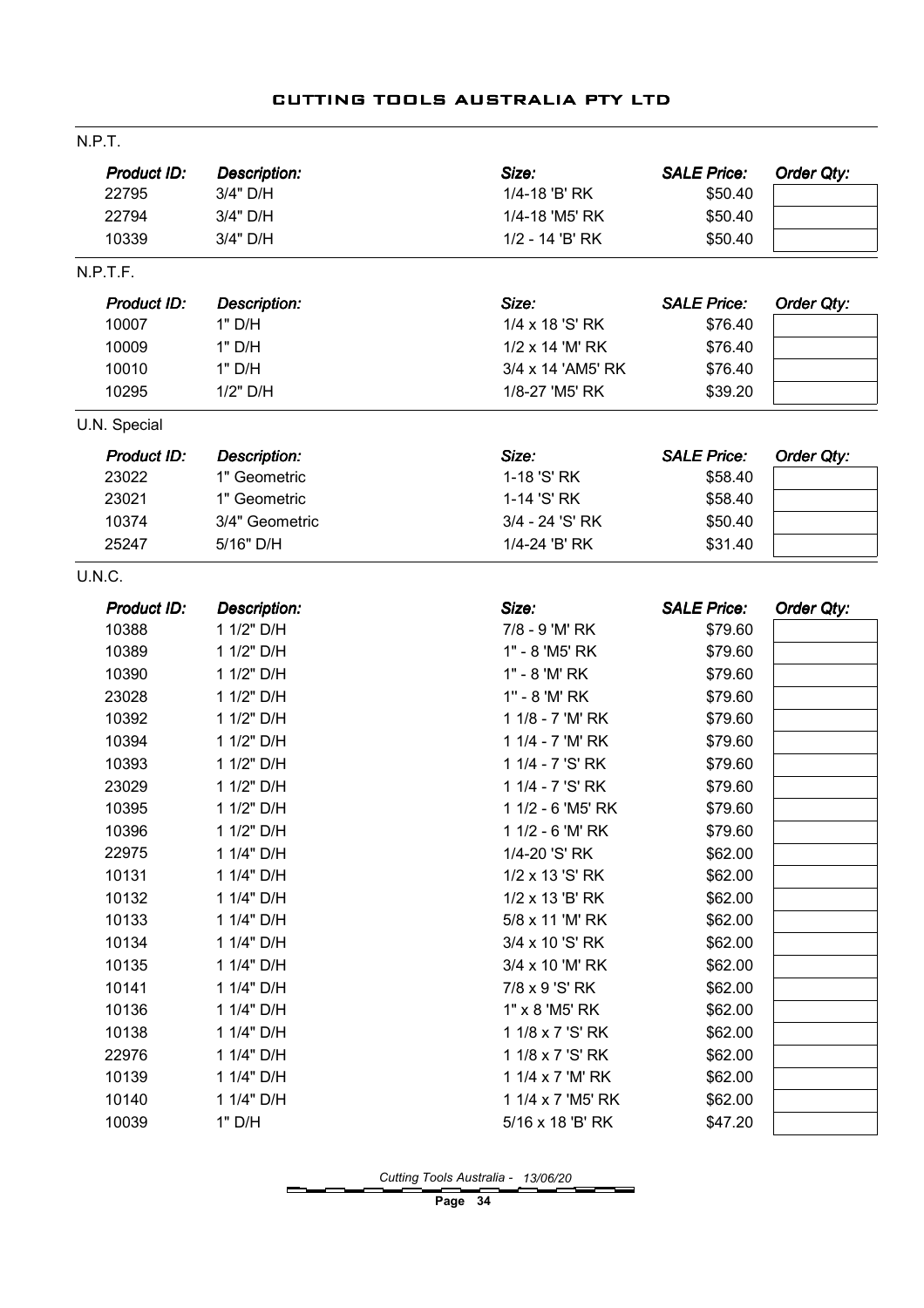#### U.N.C.

| <b>Product ID:</b> | <b>Description:</b> | Size:            | <b>SALE Price:</b> | <b>Order Qty:</b> |
|--------------------|---------------------|------------------|--------------------|-------------------|
| 10038              | 1" D/H              | 5/16 x 18 'S' RK | \$47.20            |                   |
| 10040              | 1" D/H              | 7/16 x 14 'B' RK | \$47.20            |                   |
| 10041              | 1" D/H              | 9/16 'M' RK      | \$47.20            |                   |
| 10042              | 1" D/H              | 5/8 x 11 'S' RK  | \$47.20            |                   |
| 10043              | 1" D/H              | 3/4 x 10 'S' RK  | \$47.20            |                   |
| 10045              | 1" D/H              | 1" x 8 'M5' RK   | \$47.20            |                   |
| 10046              | 1" D/H              | 1" x 8 'M' RK    | \$47.20            |                   |
| 23003              | 1" Geometric        | 5/16-18 'S' RK   | \$58.40            |                   |
| 23004              | 1" Geometric        | 7/16-14 'S' RK   | \$58.40            |                   |
| 23005              | 1" Geometric        | 9/16-12 'S' RK   | \$58.40            |                   |
| 23006              | 1" Geometric        | 5/8 - 11 'S' RK  | \$58.40            |                   |
| 23007              | 1" Geometric        | 7/8-9 'S' RK     | \$58.40            |                   |
| 23010              | 1" Geometric        | 1" - 8 'S' RK    | \$58.40            |                   |
| 10298              | 1/2" D/H            | 6 - 32 'S' RK    | \$31.40            |                   |
| 10299              | 1/2" D/H            | 8-32 'B' RK      | \$31.40            |                   |
| 10301              | 1/2" D/H            | 10-24 'B' RK     | \$31.40            |                   |
| 10300              | 1/2" D/H            | 10-24 'S' RK     | \$31.40            |                   |
| 10302              | 1/2" D/H            | 12-24 'M' RK     | \$31.40            |                   |
| 10303              | 1/2" D/H            | 1/4-20 'B' RK    | \$6.28             |                   |
| 10305              | 1/2" D/H            | 1/4-20 'M' RK    | \$157.00           |                   |
| 3633               | 1/2" D/H            | 5/16 'S' RK      | \$31.40            |                   |
| 9533               | 1/2" D/H            | 3/8 'B' RK       | \$39.20            |                   |
| 10304              | 1/2" D/H            | 7/16 - 14 'B' RK | \$39.20            |                   |
| 9839               | 1/4" D/H            | 5-40 'B' RK      | \$26.00            |                   |
| 9840               | 1/4" D/H            | 6-32 'S' RK      | \$26.00            |                   |
| 9841               | 1/4" D/H            | 6-32 'B' RK      | \$26.00            |                   |
| 9843               | 1/4" D/H            | 8-32 'M5' RK     | \$26.00            |                   |
| 9842               | 1/4" D/H            | 8-32 'S' RK      | \$26.00            |                   |
| 9844               | 1/4" D/H            | 8-32 'B' RK      | \$26.00            |                   |
| 22513              | 1/4" D/H            | 8-32 'B' RK      | \$26.00            |                   |
| 22512              | 1/4" D/H            | 8-32 'S' RK      | \$26.00            |                   |
| 9846               | 1/4" D/H            | 12-24 'M' RK     | \$26.00            |                   |
| 9845               | 1/4" D/H            | 12-24 'S' RK     | \$26.00            |                   |
| 9847               | 1/4" D/H            | 12-24 'B' RK     | \$26.00            |                   |
| 9848               | 1/4" D/H            | 1/4 'S' RK       | \$26.00            |                   |
| 22515              | 1/4" Solid Adj      | 8-32 'S' RK      | \$26.00            |                   |
| 9889               | 1/4" Solid Adj      | 10 - 24 'S' RK   | \$26.00            |                   |
| 22516              | 1/4" Solid Adj      | 10-24 'B' RK     | \$26.00            |                   |
| 9888               | 1/4" Solid Adj      | 1/4 x 20 'B' RK  | \$26.00            |                   |
| 9887               | 1/4" Solid Adj      | 1/4 x 20 'S' RK  | \$26.00            |                   |
| 10440              | 2" D/H              | 1" - 8 'S' RK    | \$130.80           |                   |
| 10441              | 2" D/H              | 1 1/8 - 7 'S' RK | \$130.80           |                   |
| 10442              | 2" D/H              | 1 3/8 - 6 'S' RK | \$130.80           |                   |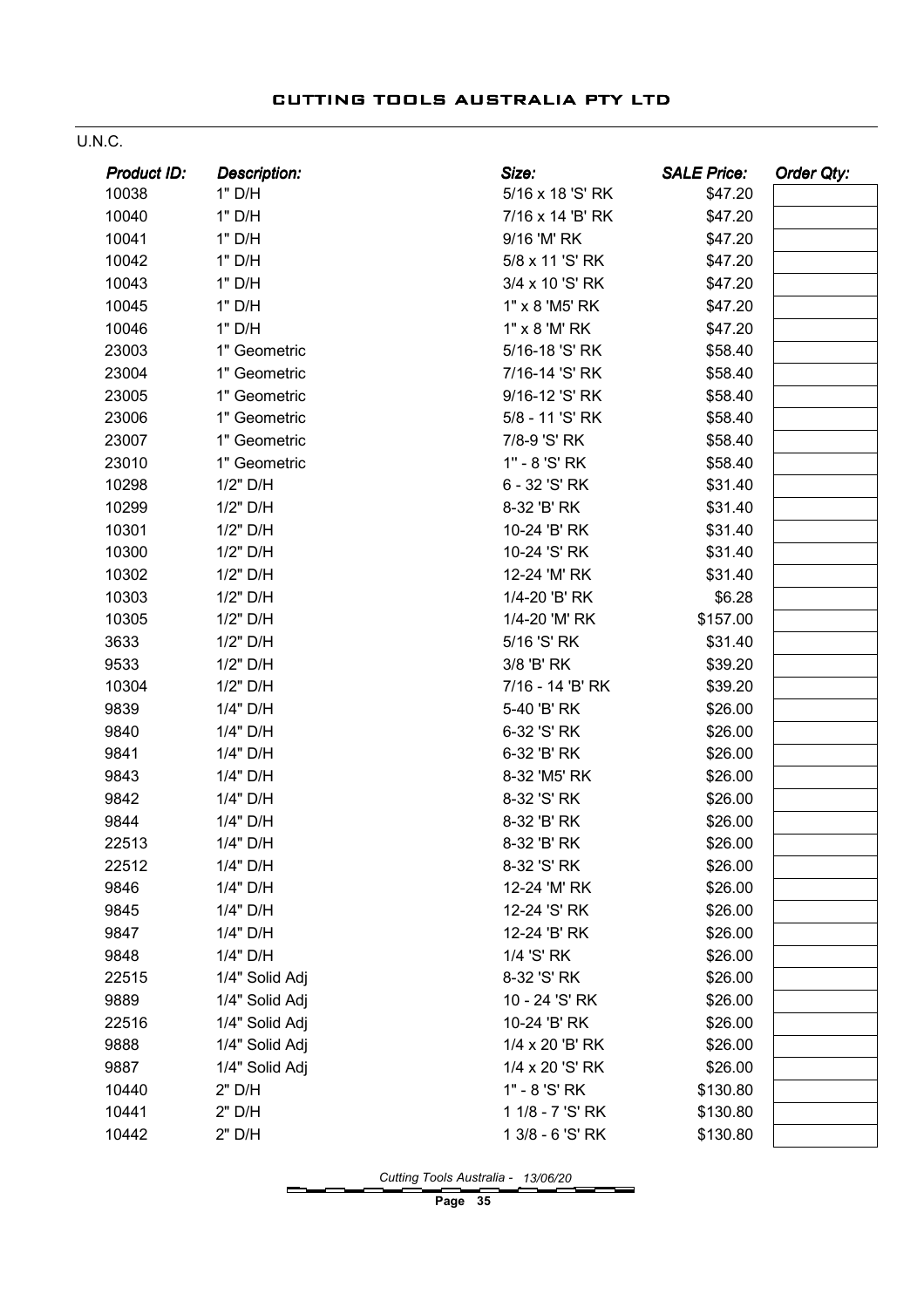| ۰. |  | ۰, |
|----|--|----|
|    |  |    |

| Product ID:          | <b>Description:</b>               | Size:                        | <b>SALE Price:</b>            | Order Qty:        |
|----------------------|-----------------------------------|------------------------------|-------------------------------|-------------------|
| 23139                | 2" D/H                            | 1 3/8 - 6 'M' RK             | \$130.80                      |                   |
| 10443                | 2" D/H                            | 1 5/8 - 6 'S' RK             | \$130.80                      |                   |
| 10444                | 2" D/H                            | 17/8 - 5 'S' RK              | \$130.80                      |                   |
| 10311                | 3/4" D/H                          | 1/2 L.H 'M5' RK              | \$39.80                       |                   |
| 10355                | 3/4" D/H                          | 5/16 - 18 'B' RK             | \$40.00                       |                   |
| 10356                | 3/4" D/H                          | 7/16 - 14 'S' RK             | \$40.00                       |                   |
| 10357                | 3/4" D/H                          | 7/16 - 14 'B' RK             | \$40.00                       |                   |
| 10358                | 3/4" D/H                          | 1/2 - 13 'B' RK              | \$40.00                       |                   |
| 10359                | 3/4" D/H                          | 3/4 - 10 'S' RK              | \$40.00                       |                   |
| 10360                | 3/4" D/H                          | 3/4 - 10 'M' RK              | \$40.00                       |                   |
| 10217                | 3/8" D/H                          | 6 - 32 'M' RK                | \$34.60                       |                   |
| 10216                | 3/8" D/H                          | 6 - 32 'B' RK                | \$34.60                       |                   |
| 22638                | 3/8" D/H                          | 6-32 'S' RK                  | \$34.60                       |                   |
| 10219                | 3/8" D/H                          | 8 - 32 'B' RK                | \$34.60                       |                   |
| 22639                | 3/8" D/H                          | 8-32 'M' RK                  | \$34.60                       |                   |
| 10221                | 3/8" D/H                          | 10 - 24 'M' RK               | \$34.60                       |                   |
| 10220                | 3/8" D/H                          | 10 - 24 'S' RK               | \$34.60                       |                   |
| 10222                | 3/8" D/H                          | 12 - 24 'S' RK               | \$34.60                       |                   |
| 10223                | 3/8" D/H                          | 12 - 24 'M' RK               | \$34.60                       |                   |
| 10224                | 3/8" D/H                          | 12 - 24 'B' RK               | \$34.60                       |                   |
| 10225                | 3/8" D/H                          | 1/4 x 20 'B' RK              | \$34.60                       |                   |
| 10227                | 3/8" D/H                          | 3/8 x 16 'B' RK              | \$34.60                       |                   |
| 10226                | 3/8" D/H                          | 3/8 x 16 'S' RK              | \$34.60                       |                   |
| 22640                | 3/8" D/H                          | 3/8-16 'S' RK                | \$34.60                       |                   |
| 9960                 | 5/16" D/H                         | 6 - 32 'M' RK                | \$31.20                       |                   |
| 9943                 | 5/16" D/H                         | 6 - 32 'M' RK Left Hn        | \$31.40                       |                   |
| 22560                | 5/16" D/H                         | 6-32 'S' RK                  | \$31.40                       |                   |
| 22559                | 5/16" D/H                         | 6-32 'S' RK                  | \$31.40                       |                   |
| 9941                 | 5/16" D/H                         | 6 - 32 'X' RK                | \$31.40                       |                   |
| 9944                 | 5/16" D/H                         | 8 - 32 'S' RK                | \$31.40                       |                   |
| 22561                | 5/16" D/H                         | 8-32 'S' RK                  | \$31.40                       |                   |
| 9945                 | 5/16" D/H                         | 10 - 24 'B' RK               | \$31.40                       |                   |
| 17518                | 5/16" D/H                         | 10-24 'S' RK                 | \$31.40                       |                   |
| 9946                 | 5/16" D/H                         | 12 - 24 'M' RK               | \$31.40                       |                   |
| 9948                 | 5/16" D/H                         | 1/4 'B' RK                   | \$31.40                       |                   |
| 9949                 | 5/16" D/H                         | 5/16 'B' RK                  | \$31.40                       |                   |
| U.N.E.F.             |                                   |                              |                               |                   |
| Product ID:<br>22879 | <b>Description:</b><br>1 1/4" D/H | Size:<br>1 3/16 - 18 'M5' RK | <b>SALE Price:</b><br>\$62.00 | <b>Order Qty:</b> |

Cutting Tools Australia - 13/06/20

Page 36

9987 1" D/H 3/4 x 20 'M5' RK \$58.40 9988 1" D/H 15/16 x 20 'M5' RK \$58.40 10269 1/2" D/H 1/4 - 32 'M5' RK \$31.40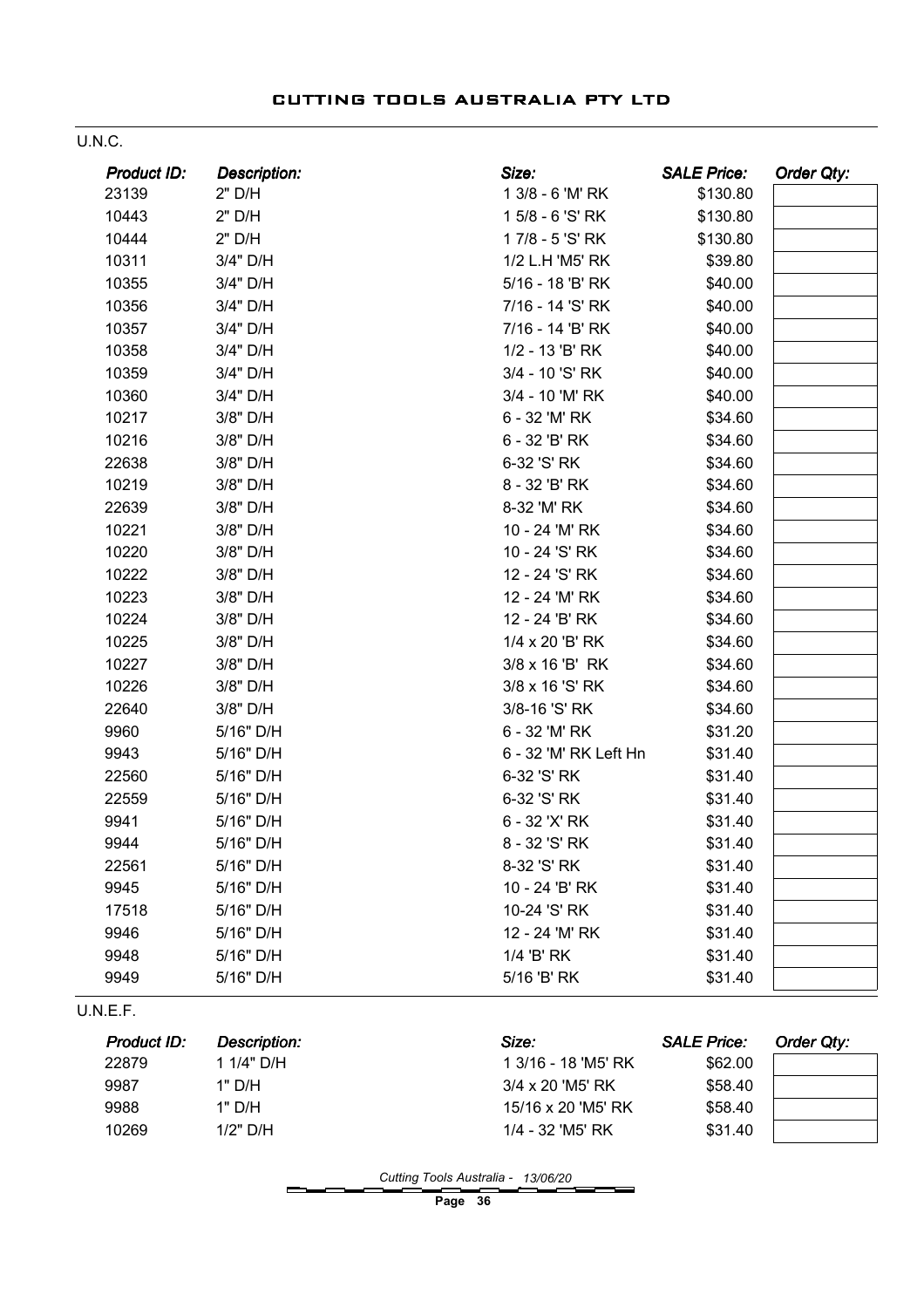#### U.N.E.F.

| <b>Product ID:</b> | Description: | Size:            | <b>SALE Price:</b> | Order Qty: |
|--------------------|--------------|------------------|--------------------|------------|
| 23207              | $1/2"$ D/H   | 1/4-32 'M5' RK   | \$31.40            |            |
| 5266               | $1/2"$ D/H   | 5/16-32 'M5' RK  | \$31.40            |            |
| 10270              | $1/2"$ D/H   | 1/2 - 28 'M5' RK | \$33.20            |            |
| 14186              | 1/2" D/H     | 1/2 - 28 'M5' RK | \$33.20            |            |

#### U.N.F.

| Product ID: | <b>Description:</b> | Size:              | <b>SALE Price:</b> | Order Qty: |
|-------------|---------------------|--------------------|--------------------|------------|
| 10398       | 1 1/2" D/H          | 1"L.H 'M' RK       | \$56.00            |            |
| 10401       | 1 1/2" D/H          | 7/8 - 14 'M' RK    | \$79.60            |            |
| 10400       | 1 1/2" D/H          | 7/8 - 14 'S' RK    | \$79.60            |            |
| 10402       | 1 1/2" D/H          | 1" - 12 'S' RK     | \$79.60            |            |
| 10403       | 1 1/2" D/H          | 1 1/8 - 12 'M' RK  | \$79.60            |            |
| 10404       | 1 1/2" D/H          | 1 3/8 - 12 'M5' RK | \$79.60            |            |
| 10405       | 1 1/2" D/H          | 1 1/2 - 12 'S' RK  | \$79.60            |            |
| 10082       | 1 1/4" D/H          | 5/8 L.H 'S' RK     | \$50.00            |            |
| 10083       | 1 1/4" D/H          | 1"L.H 'S' RK       | \$50.00            |            |
| 10107       | 1 1/4" D/H          | 3/8 x 24 'B' RK    | \$62.00            |            |
| 10108       | 1 1/4" D/H          | 7/16 x 20 'B' RK   | \$62.00            |            |
| 10109       | 1 1/4" D/H          | 1/2 x 20 'S' RK    | \$62.00            |            |
| 10110       | 1 1/4" D/H          | 1/2 x 20 'AM5' RK  | \$62.00            |            |
| 10111       | 1 1/4" D/H          | 1/2 x 20 'B' RK    | \$62.00            |            |
| 22909       | 1 1/4" D/H          | 1/2 - 20 'M5' RK   | \$62.00            |            |
| 22905       | 1 1/4" D/H          | 1/2-20 'M' RK      | \$62.00            |            |
| 10112       | 1 1/4" D/H          | 9/16 x 18 'M' RK   | \$62.00            |            |
| 10113       | 1 1/4" D/H          | 5/8 x 18 'S' RK    | \$62.00            |            |
| 22910       | 1 1/4" D/H          | 5/8 - 18 'M' RK    | \$62.00            |            |
| 22911       | 1 1/4" D/H          | 5/8-18 'S' RK      | \$62.00            |            |
| 10114       | 1 1/4" D/H          | 3/4 x 16 'M5' RK   | \$62.00            |            |
| 10115       | 1 1/4" D/H          | 3/4 x 16 'M' RK    | \$62.00            |            |
| 22912       | 1 1/4" D/H          | 3/4-16 'S' RK      | \$62.00            |            |
| 10116       | 1 1/4" D/H          | 7/8 x 14 'S' RK    | \$62.00            |            |
| 10117       | 1 1/4" D/H          | 7/8 x 14 'M' RK    | \$62.00            |            |
| 10118       | 1 1/4" D/H          | 1" x 12 'M5' RK    | \$62.00            |            |
| 10119       | 1 1/4" D/H          | 1" x 12 'X' RK     | \$62.00            |            |
| 10120       | 1 1/4" D/H          | 1 1/8 x 12 'S' RK  | \$62.00            |            |
| 22973       | 1 1/4" D/H          | 1 1/8 x 12 'S' RK  | \$62.00            |            |
| 10121       | 1 1/4" D/H          | 1 1/4 x 12 'S' RK  | \$62.00            |            |
| 10122       | 1 1/4" D/H          | 1 1/2 x 12 'S' RK  | \$62.00            |            |
| 23025       | 1 1/4" Geometric    | 1/2-20 'S' RK      | \$62.00            |            |
| 9986        | 1" D/H              | 3/4 L.H 'M5' RK    | \$47.20            |            |
| 9982        | 1" D/H              | 7/8 L.H 'S' RK     | \$47.20            |            |
| 9981        | 1" D/H              | 7/8 L.H 'M5' RK    | \$47.20            |            |
| 23211       | 1" D/H              | 7/8 L.H 'S' RK     | \$47.20            |            |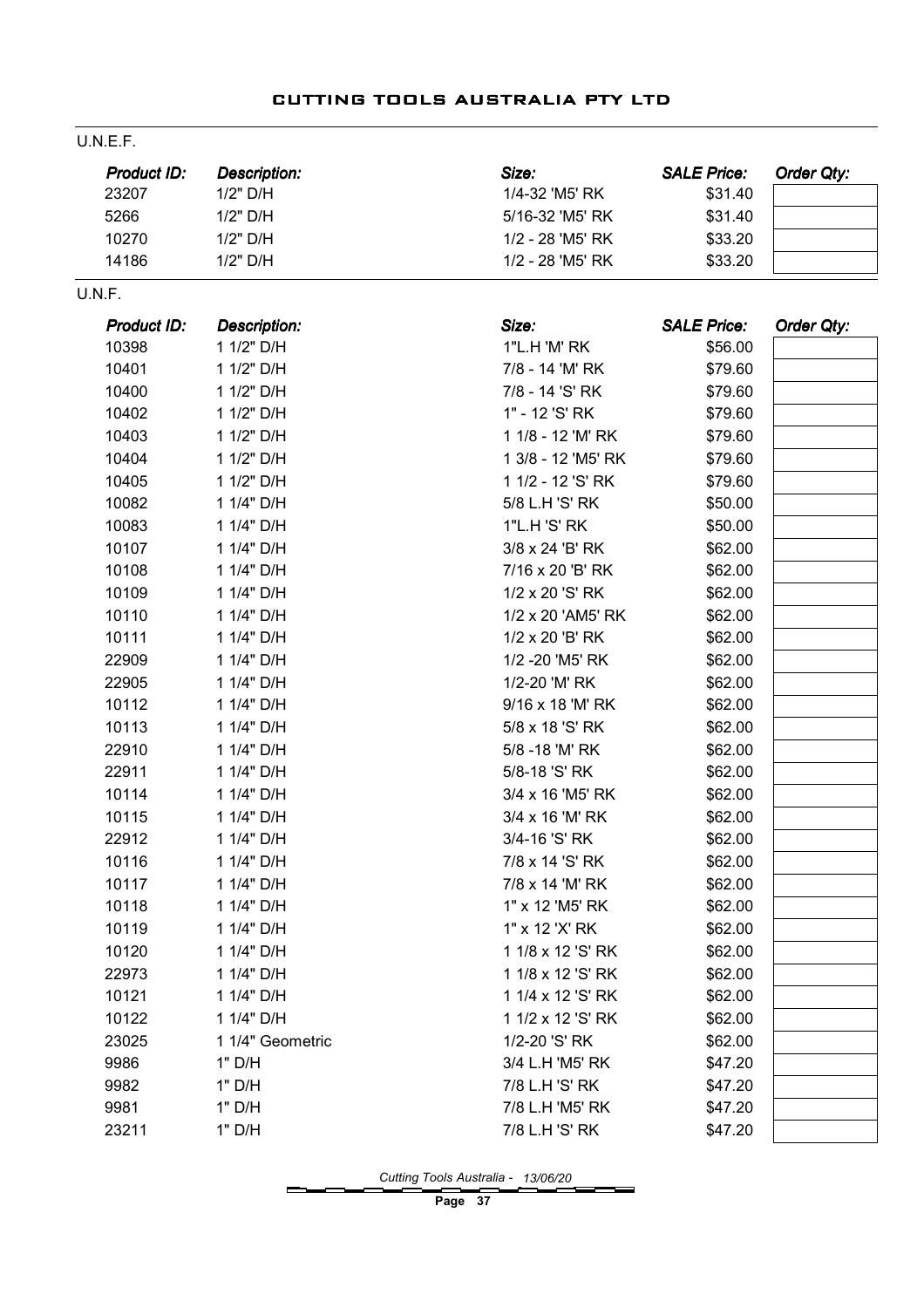#### U.N.F.

| Product ID: | <b>Description:</b> | Size:                 | <b>SALE Price:</b> | Order Qty: |
|-------------|---------------------|-----------------------|--------------------|------------|
| 10067       | 1" D/H              | 1/4 x 28 'B' RK       | \$47.20            |            |
| 10068       | 1" D/H              | 5/16 x 24 'M' RK      | \$58.40            |            |
| 10069       | 1" D/H              | 5/16 x 24 'B' RK      | \$47.20            |            |
| 22839       | 1" D/H              | 5/16 x 24 'S' RK      | \$47.20            |            |
| 22840       | 1" D/H              | 5/16x24 'M' RK        | \$58.40            |            |
| 10071       | 1" D/H              | 1/2 x 20 'S' RK       | \$47.20            |            |
| 10072       | 1" D/H              | 1/2 x 20 'B' RK       | \$47.20            |            |
| 22843       | 1" D/H              | 1/2x20 'B' RK         | \$47.20            |            |
| 22841       | 1" D/H              | 1/2x20 'M' RK         | \$58.40            |            |
| 22842       | 1" D/H              | 1/2x20 'B' RK         | \$47.20            |            |
| 10074       | 1" D/H              | 11/16 x 16 'B' RK     | \$47.20            |            |
| 10073       | 1" D/H              | 11/16 x 16 'S' RK     | \$47.20            |            |
| 22845       | 1" D/H              | 11/16-16 'M' RK       | \$58.40            |            |
| 22844       | 1" D/H              | 11/16 x 16 'S' RK     | \$47.20            |            |
| 10075       | 1" D/H              | 1" x 12 'S' RK        | \$47.20            |            |
| 23008       | 1" Geometric        | 7/8-14 'S' RK         | \$58.40            |            |
| 5263        | 1/2" D/H            | 1/4 'S' RK            | \$31.60            |            |
| 10262       | 1/2" D/H            | 5/16 'S' RK           | \$31.60            |            |
| 10263       | 1/2" D/H            | 7/16 - 20 'S' RK      | \$31.60            |            |
| 10265       | 1/2" D/H            | 1/2 'M5' RK           | \$31.60            |            |
| 10296       | 1/2" D/H            | 8 - 36 x 0.164 'S' RK | \$31.40            |            |
| 22703       | 1/2" D/H            | 12-28 'S' RK          | \$31.40            |            |
| 22702       | 1/2" D/H            | 12-28 'M' RK          | \$31.40            |            |
| 10297       | 1/2" D/H            | 12 - 28 x 0.216 'B' R | \$31.40            |            |
| 9830        | 1/4" D/H            | 4-48 'S' RK           | \$31.40            |            |
| 9833        | 1/4" D/H            | 5-44 'B' RK           | \$31.40            |            |
| 9832        | 1/4" D/H            | 5-44 'M' RK           | \$31.40            |            |
| 9831        | 1/4" D/H            | 5-44 'S' RK           | \$31.40            |            |
| 9835        | 1/4" D/H            | 6-40 'B' RK           | \$31.40            |            |
| 9834        | 1/4" D/H            | 6-40 'S' RK           | \$31.40            |            |
| 9836        | 1/4" D/H            | 8-36 'S' RK           | \$31.40            |            |
| 9837        | 1/4" D/H            | 10-32 'B' RK          | \$26.00            |            |
| 9838        | 1/4" D/H            | 12-28 'B' RK          | \$26.00            |            |
| 22498       | 1/4" Solid Adj      | 4-48 'S' RK           | \$31.40            |            |
| 9891        | 1/4" Solid Adj      | 8 - 36 'M8' RK        | \$31.40            |            |
| 9890        | 1/4" Solid Adj      | 8 - 36 'S' RK         | \$31.40            |            |
| 9892        | 1/4" Solid Adj      | 1/4 x 28 'S' RK       | \$31.40            |            |
| 9893        | 1/4" Solid Adj      | 1/4 x 28 'B' RK       | \$31.40            |            |
| 10482       | 2 1/2" FT D/H       | 1 3/8 'FS' RK         | \$60.00            |            |
| 10481       | 2 1/2" FT D/H       | 1 % 'FS' RK           | \$60.00            |            |
| 10483       | 2 1/2" FT D/H       | 17/8 'FS' RK          | \$60.00            |            |
| 10445       | 2" D/H              | 1" - 12 'M' RK        | \$130.80           |            |
| 10446       | 2" D/H              | 1 1/8 - 12 'M' RK     | \$130.80           |            |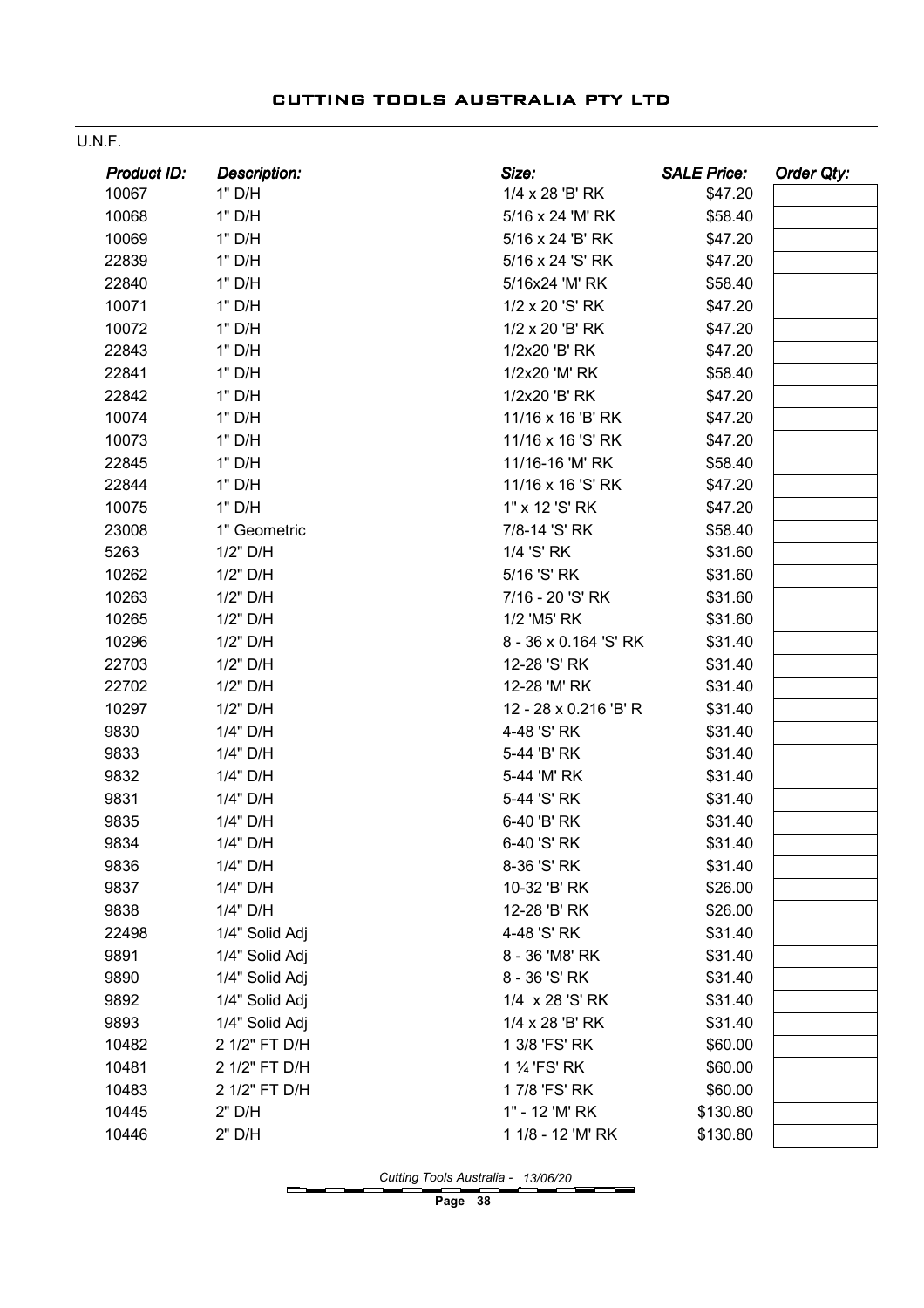| <b>Product ID:</b> | <b>Description:</b> | Size:              | <b>SALE Price:</b> | Order Qty: |
|--------------------|---------------------|--------------------|--------------------|------------|
| 23141              | 2" D/H              | 1 1/8 - 12 'S' RK  | \$130.80           |            |
| 10447              | 2" D/H              | 1 3/16 - 10 'S' RK | \$130.80           |            |
| 10448              | 2" D/H              | 1 1/4 - 12 'M' RK  | \$130.80           |            |
| 10449              | 2" D/H              | 1 3/4 - 12 'M' RK  | \$130.80           |            |
| 10450              | 2" D/H              | 17/8 - 12 'S' RK   | \$130.80           |            |
| 10309              | 3/4" D/H            | 7/16 LH 'S' RK     | \$47.20            |            |
| 10310              | 3/4" D/H            | 3/4 LH 'S' RK      | \$47.20            |            |
| 22739              | 3/4" D/H            | 10-32 'S' RK       | \$40.00            |            |
| 22737              | 3/4" D/H            | 10-32 'AM5' RK     | \$40.00            |            |
| 22738              | 3/4" D/H            | 10-32 'B' RK       | \$40.00            |            |
| 10365              | 3/4" D/H            | 1/4 - 28 'B' RK    | \$40.00            |            |
| 10364              | 3/4" D/H            | 1/4 - 28 'M' RK    | \$40.00            |            |
| 10210              | 3/8" D/H            | 8 - 36 'S' RK      | \$34.60            |            |
| 10211              | 3/8" D/H            | 8 - 36 'M' RK      | \$34.60            |            |
| 10212              | 3/8" D/H            | 10 - 32 'S' RK     | \$34.60            |            |
| 10213              | 3/8" D/H            | 10 - 32 'B' RK     | \$34.60            |            |
| 10214              | 3/8" D/H            | 12 - 28 'B' RK     | \$34.60            |            |
| 22553              | 5/16" D/H           | 6-40 'B' RK        | \$31.40            |            |
| 22554              | 5/16" D/H           | 6-40 'X' RK        | \$31.40            |            |
| 9952               | 5/16" D/H           | 5 - 44 'M' RK      | \$31.40            |            |
| 9951               | 5/16" D/H           | 5 - 44 'S' RK      | \$31.40            |            |
| 9954               | 5/16" D/H           | 6 - 40 'M' RK      | \$31.40            |            |
| 9953               | 5/16" D/H           | 6 - 40 'S' RK      | \$31.40            |            |
| 9955               | 5/16" D/H           | 8 - 36 'M' RK      | \$31.40            |            |
| 9958               | 5/16" D/H           | 12-28 'M' RK       | \$31.40            |            |
| 5551               | 5/16" D/H           | 5/16-24 'B' RK     | \$31.40            |            |
| 9957               | 5/16" D/H           | 5/16-24 'B' RK     | \$31.40            |            |
| 23000              | 5/16" DS Geometric  | 5/16-24 'S' RK     | \$19.28            |            |

## **Collet Chuck**

U.N.F.

| Autolock           |                     |                   |                    |            |
|--------------------|---------------------|-------------------|--------------------|------------|
| Product ID:        | <b>Description:</b> | Size:             | <b>SALE Price:</b> | Order Qty: |
| 5756               | Autolock            | 2MTx3/8 BSW Small | \$250.00           |            |
| 26275              | Autolock            | 50 INTx1 BSW Larg | \$349.16           |            |
| 26273              | Autolock            | 5MTx5/8 BSW Small | \$250.00           |            |
| <b>Dedlock</b>     |                     |                   |                    |            |
| <b>Product ID:</b> | <b>Description:</b> | Size:             | <b>SALE Price:</b> | Order Qty: |
| 26274              | <b>Dedlock</b>      | 5MTx5/8 BSW 200   | \$100.00           |            |
|                    |                     |                   |                    |            |

Cutting Tools Australia - 13/06/20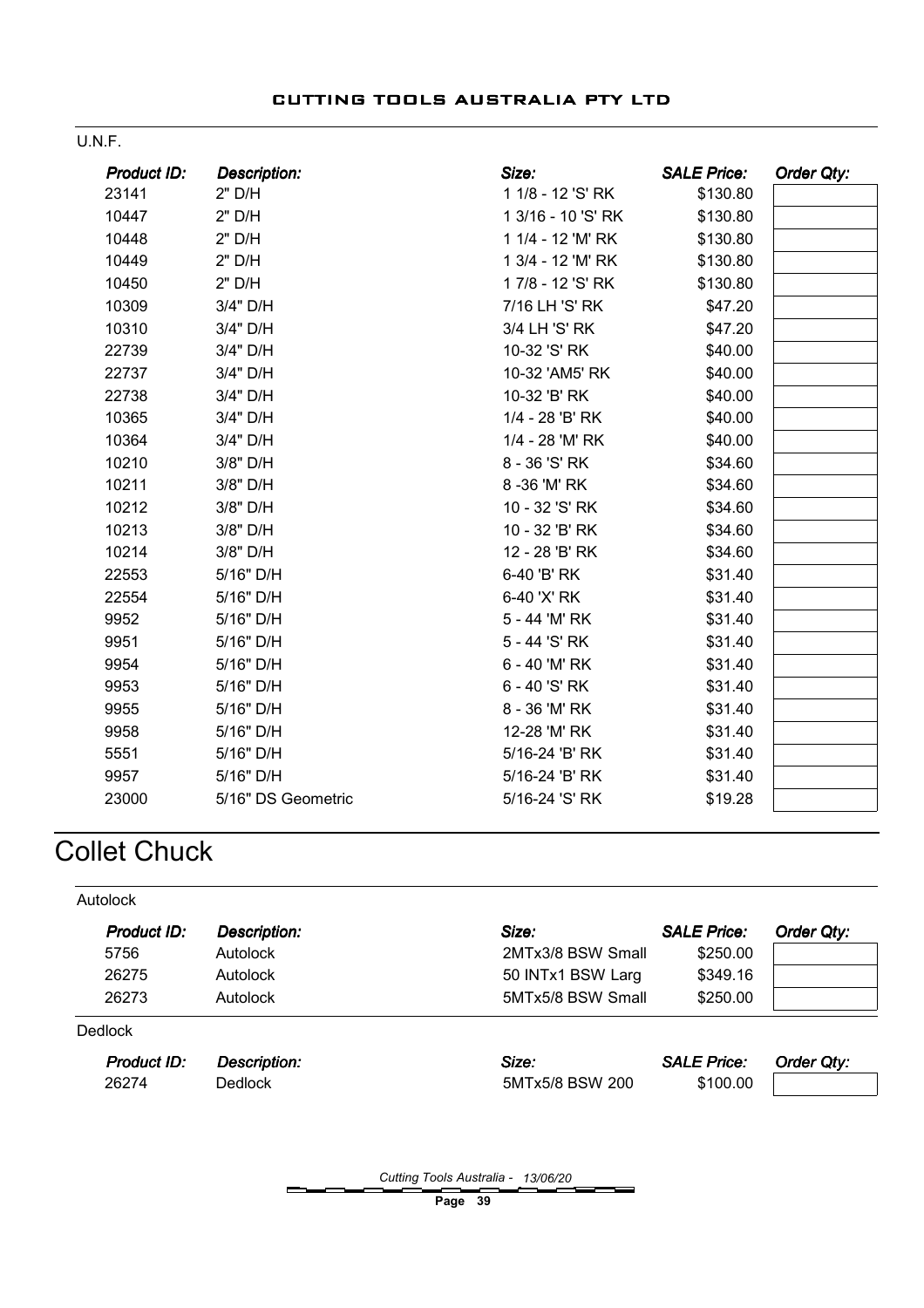## Counter Bore

Pilot

| Product ID: | <b>Description:</b> | Size:                | <b>SALE Price:</b> | Order Qty: |
|-------------|---------------------|----------------------|--------------------|------------|
| 20776       | Pilot               | 1/4 Grp 2            | \$8.26             |            |
| 16830       | Pilot               | 5/16 Grp 2           | \$8.18             |            |
| 20772       | Pilot               | 3/8 Grp 3            | \$11.80            |            |
| 20781       | Pilot               | 3/8 Grp 3            | \$12.30            |            |
| 18201       | Pilot               | 3/8 Grp 2            | \$10.10            |            |
| 20788       | Pilot               | 13/32 Grp 4          | \$12.30            |            |
| 20791       | Pilot               | 7/16 Grp 4           | \$12.30            |            |
| 20782       | Pilot               | 7/16 Grp 2           | \$11.10            |            |
| 2151        | Pilot               | 1/2 Grp 4            | \$10.24            |            |
| 20777       | Pilot               | 1/2 Grp 2            | \$9.84             |            |
| 20792       | Pilot               | 1/2 Grp 4 Taper Shrt | \$12.20            |            |
| 20778       | Pilot               | 1/2 Grp 2 Taper Shn  | \$9.84             |            |
| 20780       | Pilot               | 9/16 Grp 3           | \$15.30            |            |
| 20785       | Pilot               | 9/16 Grp 4 Taper Sh  | \$15.30            |            |
| 2152        | Pilot               | 9/16 Grp 4           | \$15.30            |            |
| 20775       | Pilot               | 5/8 Grp 4            | \$15.30            |            |
| 20783       | Pilot               | 5/8 Grp 3            | \$14.70            |            |
| 20774       | Pilot               | 11/16 Grp 4 Long Sh  | \$14.30            |            |
| 20773       | Pilot               | 11/16 Grp 4 Short Sh | \$14.30            |            |
| 20784       | Pilot               | 3/4 Grp 3            | \$14.70            |            |
| 20786       | Pilot               | 7/8 Grp 4            | \$14.70            |            |
| 20793       | Pilot               | 15/16 Grp 4          | \$14.70            |            |
| 20790       | Pilot               | 1" Grp 4             | \$14.30            |            |
| 20789       | Pilot               | 1 1/4 Grp 4          | \$26.20            |            |
| 20787       | Pilot               | 1 1/2 Grp 4          | \$26.20            |            |

Removable Pilot

| Product ID: | <b>Description:</b> | Size:                 | <b>SALE Price:</b> | Order Qty: |
|-------------|---------------------|-----------------------|--------------------|------------|
| 16829       | <b>Taper Shank</b>  | 11/16 4flt 2MT Grp 2  | \$21.39            |            |
| 20762       | <b>Taper Shank</b>  | 3/4 4flt 2MT Grp 3    | \$20.00            |            |
| 2150        | Taper Shank         | 1 1/8 4flt 3MT Grp 4  | \$47.40            |            |
| 14617       | Taper Shank         | 1 3/16 4flt 3MT Grp 4 | \$47.40            |            |
| 20769       | <b>Taper Shank</b>  | 1 3/16 4flt 3MT Grp 4 | \$47.40            |            |
| 17388       | <b>Taper Shank</b>  | 1 1/4 4flt 3MT Grp 4  | \$47.40            |            |
| 20766       | Taper Shank         | 1 1/4 4flt 3MT Grp 4  | \$47.40            |            |
| 20770       | Taper Shank         | 1 5/16 4flt 4MT Grp 4 | \$52.80            |            |
| 20765       | <b>Taper Shank</b>  | 1 5/16 4flt 4MT Grp 4 | \$52.80            |            |
| 20767       | Taper Shank         | 1 3/8 4flt 4MT Grp 4  | \$52.80            |            |
| 2149        | <b>Taper Shank</b>  | 1 7/16 4flt 4MT Grp 4 | \$59.60            |            |
| 20771       | Taper Shank         | 1 7/16 4flt 4MT Grp 4 | \$59.60            |            |
| 20764       | <b>Taper Shank</b>  | 1 1/2 4flt 4MT Grp 4  | \$69.80            |            |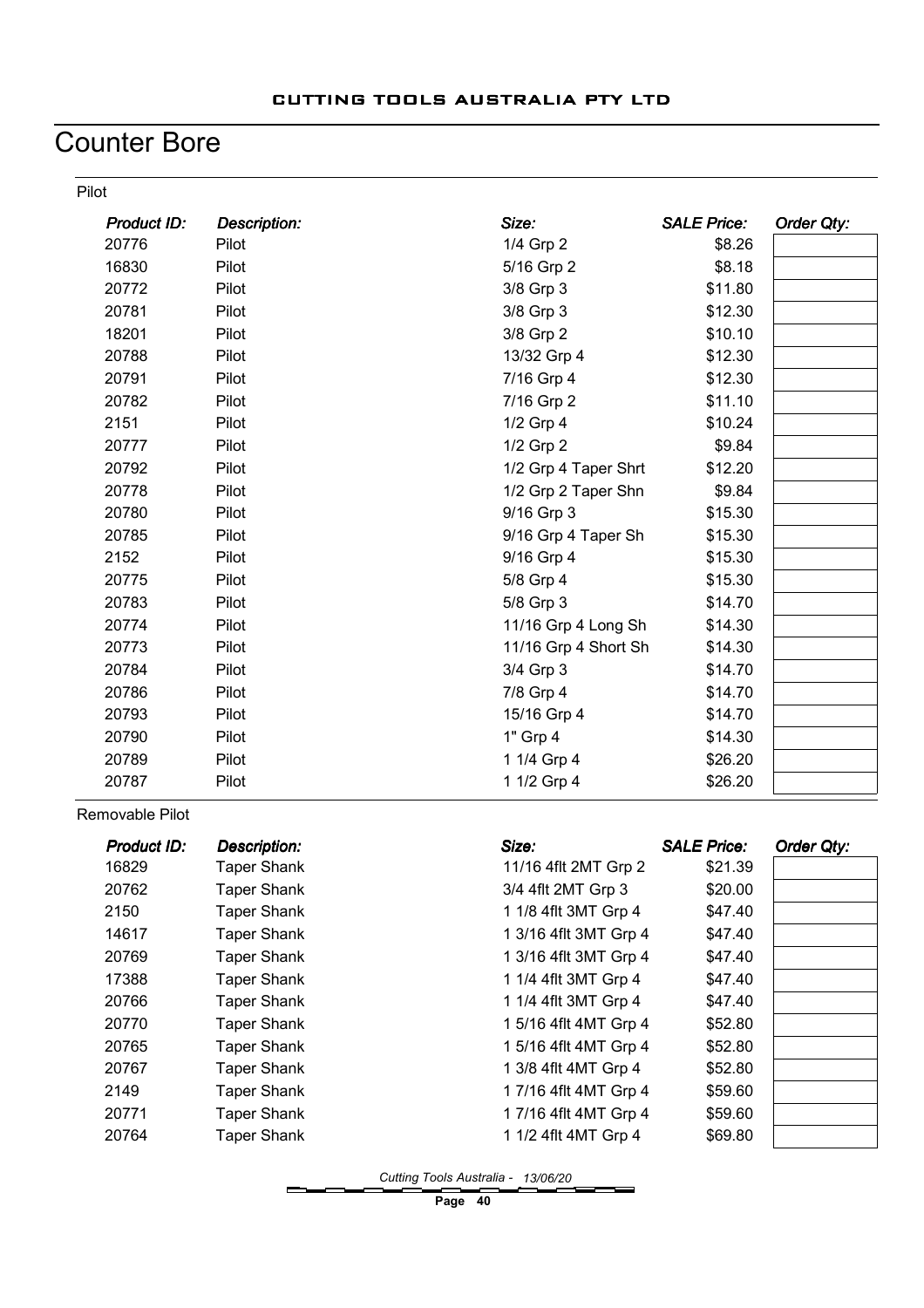| Removable Pilot             |                                           |                               |                                |            |
|-----------------------------|-------------------------------------------|-------------------------------|--------------------------------|------------|
| <b>Product ID:</b><br>20768 | <b>Description:</b><br><b>Taper Shank</b> | Size:<br>2 1/4 4flt 5MT Grp 4 | <b>SALE Price:</b><br>\$119.00 | Order Qty: |
| Die Nut                     |                                           |                               |                                |            |
| B.S.F.                      |                                           |                               |                                |            |
| <b>Product ID:</b>          | Description:                              | Size:                         | <b>SALE Price:</b>             | Order Qty: |
| 16335                       | B.S.F. - Carbon                           | 3/4                           | \$7.62                         |            |
| 16337                       | B.S.F. - Carbon                           | 15/16                         | \$10.00                        |            |
| <b>Brass</b>                |                                           |                               |                                |            |
| <b>Product ID:</b>          | <b>Description:</b>                       | Size:                         | <b>SALE Price:</b>             | Order Qty: |
| 8193                        | Brass - Carbon                            | 1/8                           | \$3.96                         |            |
| 8194                        | Brass - Carbon                            | 5/32                          | \$4.00                         |            |
| 8195                        | Brass - Carbon                            | 3/16                          | \$7.96                         |            |
| 8197                        | Brass - Carbon                            | 11/16                         | \$7.24                         |            |
| 8198                        | Brass - Carbon                            | 13/16                         | \$7.24                         |            |
| 8199                        | Brass - Carbon                            | 15/16                         | \$14.00                        |            |
| U.N.C.                      |                                           |                               |                                |            |
| <b>Product ID:</b>          | <b>Description:</b>                       | Size:                         | <b>SALE Price:</b>             | Order Qty: |
| 23882                       | U.N.C. - Carbon                           | 1/2                           | \$4.10                         |            |
| Drills                      |                                           |                               |                                |            |
| 1\2" Shank                  |                                           |                               |                                |            |
| <b>Product ID:</b>          | <b>Description:</b>                       | Size:                         | <b>SALE Price:</b>             | Order Qty: |
| 1054                        | 1\2" Shank - HSS                          | 25/32                         | \$12.71                        |            |
| 1057                        | 1\2" Shank - HSS                          | 55/64                         | \$13.70                        |            |
| <b>Armour Piercing</b>      |                                           |                               |                                |            |
| <b>Product ID:</b>          | <b>Description:</b>                       | Size:                         | <b>SALE Price:</b>             | Order Qty: |
| 1165                        | Armour Piercing - HSSCo                   | 3/16                          | \$7.09                         |            |
| 1166                        | Armour Piercing - HSSCo                   | 3/8                           | \$10.71                        |            |
| 1167                        | Armour Piercing - HSSCo                   | 15/32                         | \$12.00                        |            |
| 1168                        | Armour Piercing - HSSCo                   | 31/64                         | \$12.00                        |            |
| 1169                        | Armour Piercing - HSSCo                   | 5/8                           | \$20.25                        |            |
| 1170                        | Armour Piercing - HSSCo                   | 41/64                         | \$22.50                        |            |
| 1171                        | Armour Piercing - HSSCo                   | 7/8                           | \$34.50                        |            |
|                             |                                           | 15/16                         | \$40.50                        |            |
| 1172                        | Armour Piercing - HSSCo                   |                               |                                |            |
| <b>Blanks</b>               |                                           |                               |                                |            |
| <b>Product ID:</b>          | <b>Description:</b>                       | Size:                         | <b>SALE Price:</b>             | Order Qty: |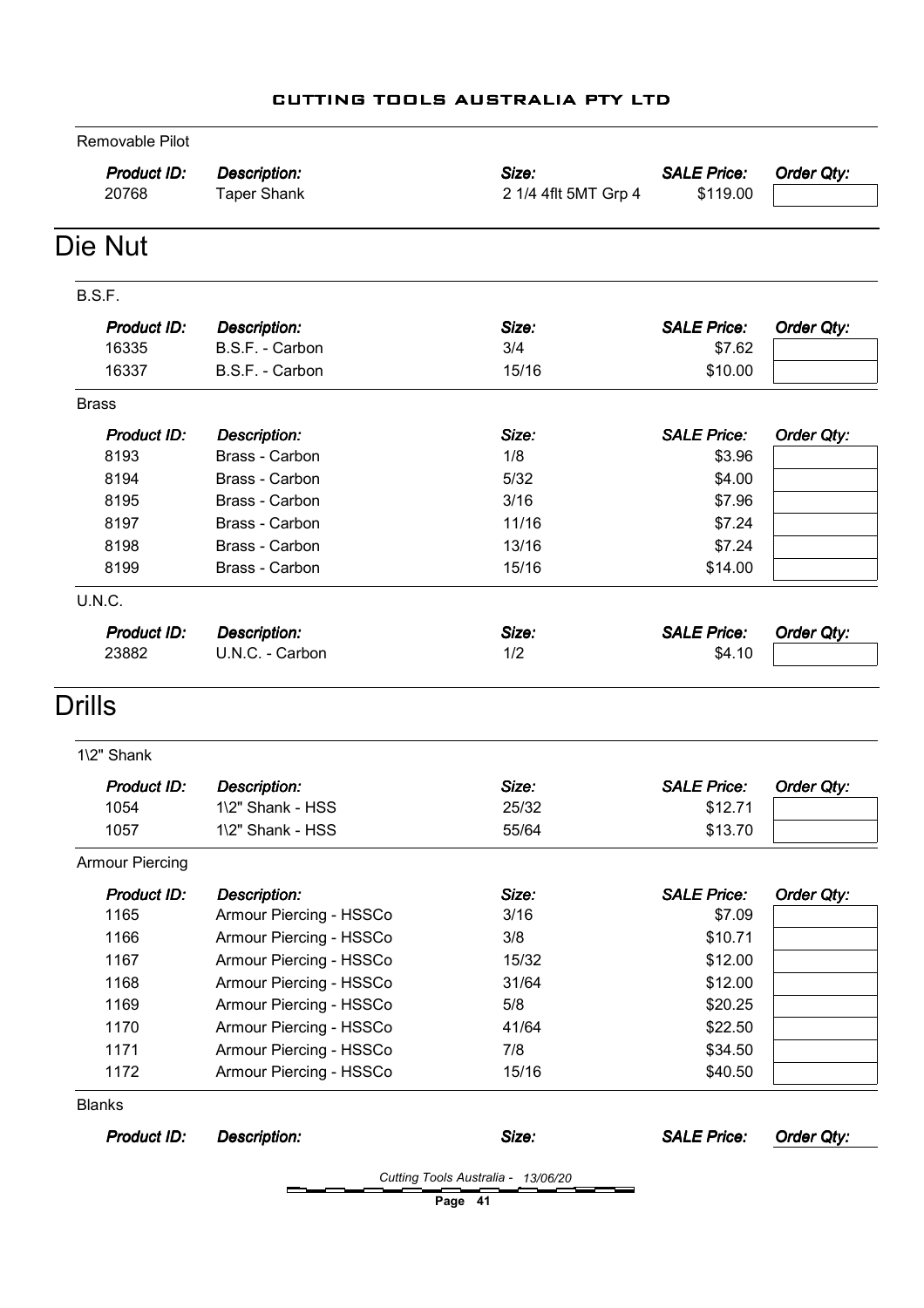| <b>Blanks</b>      |                     |                     |                    |            |
|--------------------|---------------------|---------------------|--------------------|------------|
| <b>Product ID:</b> | <b>Description:</b> | Size:               | <b>SALE Price:</b> | Order Qty: |
| 6319               | <b>Blanks - HSS</b> | 1.80mm              | \$0.81             |            |
| Centre             |                     |                     |                    |            |
| Product ID:        | <b>Description:</b> | Size:               | <b>SALE Price:</b> | Order Qty: |
| 2008               | Centre - HSS        | No 6 (1/2)          | \$6.45             |            |
| 2009               | Centre - HSS        | No 6 (5/8)          | \$8.68             |            |
| 10844              | Centre - HSS        | $5.0 \times 2.0$    | \$2.00             |            |
| 10840              | Centre - HSS        | 8.0 x 3.15          | \$2.50             |            |
| Core               |                     |                     |                    |            |
| <b>Product ID:</b> | <b>Description:</b> | Size:               | <b>SALE Price:</b> | Order Qty: |
| 15625              | Core - HSS          | 3/16 3FLT Soiled    | \$5.00             |            |
| 15624              | Core - HSS          | 3/16 3FLT Soiled    | \$2.00             |            |
| 1411               | Core - HSS          | 17/64 4 FLT         | \$9.68             |            |
| 1412               | Core - HSS          | 25/64 3 FLT         | \$13.81            |            |
| 15621              | Core - HSS          | 7/16 3FLT Soiled    | \$20.00            |            |
| 13844              | Core - HSS          | 29/64 3FLT          | \$16.10            |            |
| 15586              | Core - HSS          | 31/64 3FLT          | \$17.82            |            |
| 11337              | Core - HSS          | 9/16 4 FLT Soiled   | \$20.00            |            |
| 1413               | Core - HSS          | 21/32 3 FLT         | \$29.28            |            |
| 15622              | Core - HSS          | 13/16 4FLT Soiled   | \$40.00            |            |
| 1415               | Core - HSS          | 59/64 4 FLT         | \$48.00            |            |
| 15587              | Core - HSS          | 1 1/64 4FLT         | \$69.29            |            |
| 1418               | Core - HSS          | 1 23/64 3 FLT       | \$99.80            |            |
| 1420               | Core - HSS          | 1 3/8 4 FLT         | \$103.00           |            |
| 15623              | Core - HSS          | 1 13/16 4FLT Soiled | \$16.00            |            |
| 19032              | Core - HSS          | 25.0mm 4 FLT        | \$20.35            |            |
| Jobber             |                     |                     |                    |            |
| Product ID:        | <b>Description:</b> | Size:               | <b>SALE Price:</b> | Order Qty: |
| 972                | Jobber - HSS        | 1/64 LH             | \$2.36             |            |
| 973                | Jobber - HSS        | 1/32 LH             | \$2.57             |            |
| 6006               | Jobber - HSS        | 1/32 LH             | \$2.36             |            |
| 6007               | Jobber - HSS        | 3/64 LH             | \$2.13             |            |
| 6368               | Jobber - HSS        | 3/64 LH             | \$2.13             |            |
| 974                | Jobber - HSS        | 3/64 LH             | \$2.32             |            |
| 12244              | Jobber - HSS        | 3/64 LH             | \$2.13             |            |
| 6369               | Jobber - HSS        | 1/16 LH             | \$1.21             |            |
| 6008               | Jobber - HSS        | 5/64 LH             | \$1.49             |            |
| 6009               | Jobber - HSS        | 5/64 LH             | \$1.49             |            |
| 6370               | Jobber - HSS        | 5/64 LH             | \$1.49             |            |
| 6371               | Jobber - HSS        | 3/32 LH             | \$1.09             |            |
| 6372               | Jobber - HSS        | 7/64 LH             | \$1.63             |            |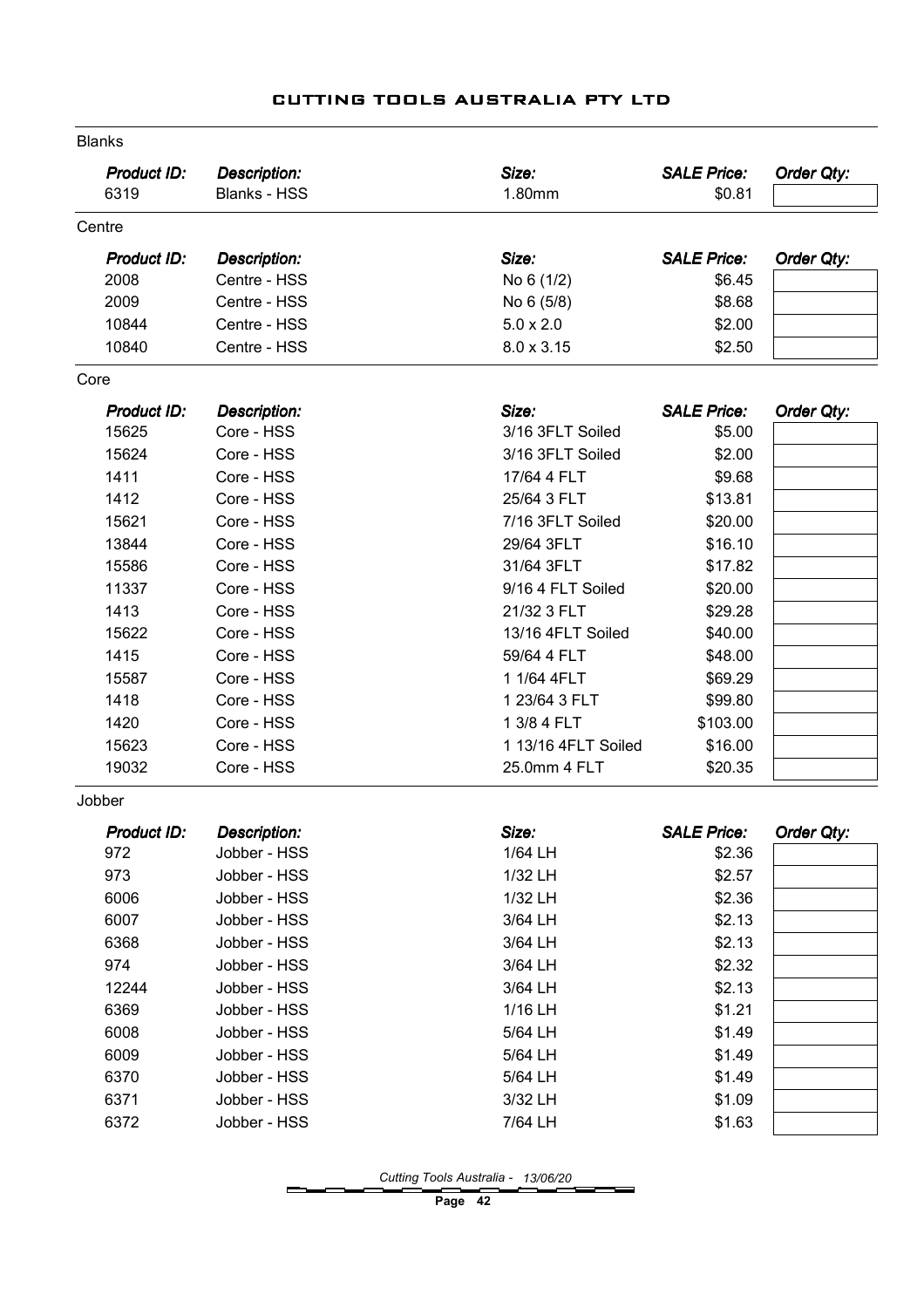#### Jobber

| <b>Product ID:</b><br><b>Description:</b><br>Size:<br><b>SALE Price:</b> | <b>Order Qty:</b> |
|--------------------------------------------------------------------------|-------------------|
| 6375<br>Jobber - HSS<br>5/32 LH                                          | \$1.37            |
| 979<br>Jobber - HSS<br>11/64 LH                                          | \$3.16            |
| 6376<br>11/64 LH<br>Jobber - HSS                                         | \$3.16            |
| 980<br>3/16 LH<br>Jobber - HSS                                           | \$1.67            |
| 6012<br>Jobber - HSS<br>15/64 LH                                         | \$4.63            |
| 6380<br>15/64 LH<br>Jobber - HSS                                         | \$4.63            |
| 981<br>15/64 LH<br>Jobber - HSS                                          | \$4.63            |
| 983<br>17/64 LH<br>Jobber - HSS                                          | \$5.38            |
| 985<br>19/64 LH<br>Jobber - HSS                                          | \$6.72            |
| 987<br>Jobber - HSS<br>21/64 LH                                          | \$8.13            |
| 988<br>11/32 LH<br>Jobber - HSS                                          | \$44.37           |
| 12241<br>23/64 LH<br>Jobber - HSS                                        | \$9.81            |
| 989<br>23/64 LH<br>Jobber - HSS                                          | \$9.81            |
| 990<br>Jobber - HSS<br>3/8 LH                                            | \$6.08            |
| 12242<br>3/8 LH<br>Jobber - HSS                                          | \$5.58            |
| 991<br>Jobber - HSS<br>25/64 LH                                          | \$12.82           |
| 12239<br>25/64 LH<br>Jobber - HSS                                        | \$11.76           |
| 12240<br>25/64 LH<br>Jobber - HSS                                        | \$11.76           |
| 992<br>Jobber - HSS<br>13/32 LH                                          | \$10.92           |
| 6391<br>Jobber - HSS<br>13/32 LH                                         | \$10.02           |
| 993<br>27/64 LH<br>Jobber - HSS                                          | \$13.58           |
| 994<br>7/16 LH<br>Jobber - HSS                                           | \$8.64            |
| 15096<br>Jobber - HSS<br>7/16 Quick LH                                   | \$8.30            |
| 6537<br>29/64 Quick LH<br>Jobber - HSS                                   | \$17.42           |
| 995<br>29/64 LH<br>Jobber - HSS                                          | \$15.70           |
| 996<br>15/32 LH<br>Jobber - HSS                                          | \$17.95           |
| 997<br>Jobber - HSS<br>31/64 LH                                          | \$19.49           |
| 998<br>1/2 LH<br>Jobber - HSS                                            | \$11.87           |
| 4215<br>5/16 TiN<br>Jobber - HSS                                         | \$5.00            |
| 960<br>'A' LH<br>Jobber - HSS                                            | \$4.64            |
| Jobber - HSS<br>'B' LH<br>961                                            | \$4.64            |
| 962<br>'C' LH<br>Jobber - HSS                                            | \$4.85            |
| 'C' LH<br>13359<br>Jobber - HSS                                          | \$4.85            |
| 5009<br>Jobber - HSS<br>'E' LH                                           | \$5.12            |
| 963<br>'K' LH<br>Jobber - HSS                                            | \$6.20            |
| 'K' LH<br>13355<br>Jobber - HSS                                          | \$6.20            |
| 'K' LH<br>13357<br>Jobber - HSS                                          | \$6.20            |
| 'L'LH<br>964<br>Jobber - HSS                                             | \$6.46            |
| 965<br>Jobber - HSS<br>'M' LH                                            | \$6.73            |
| 966<br>'N' LH<br>Jobber - HSS                                            | \$7.07            |
| 13360<br>'N' LH<br>Jobber - HSS                                          | \$7.07            |
| 967<br>Jobber - HSS<br>'S' LH                                            | \$9.36            |
| 'S' LH<br>13361<br>Jobber - HSS                                          | \$9.36            |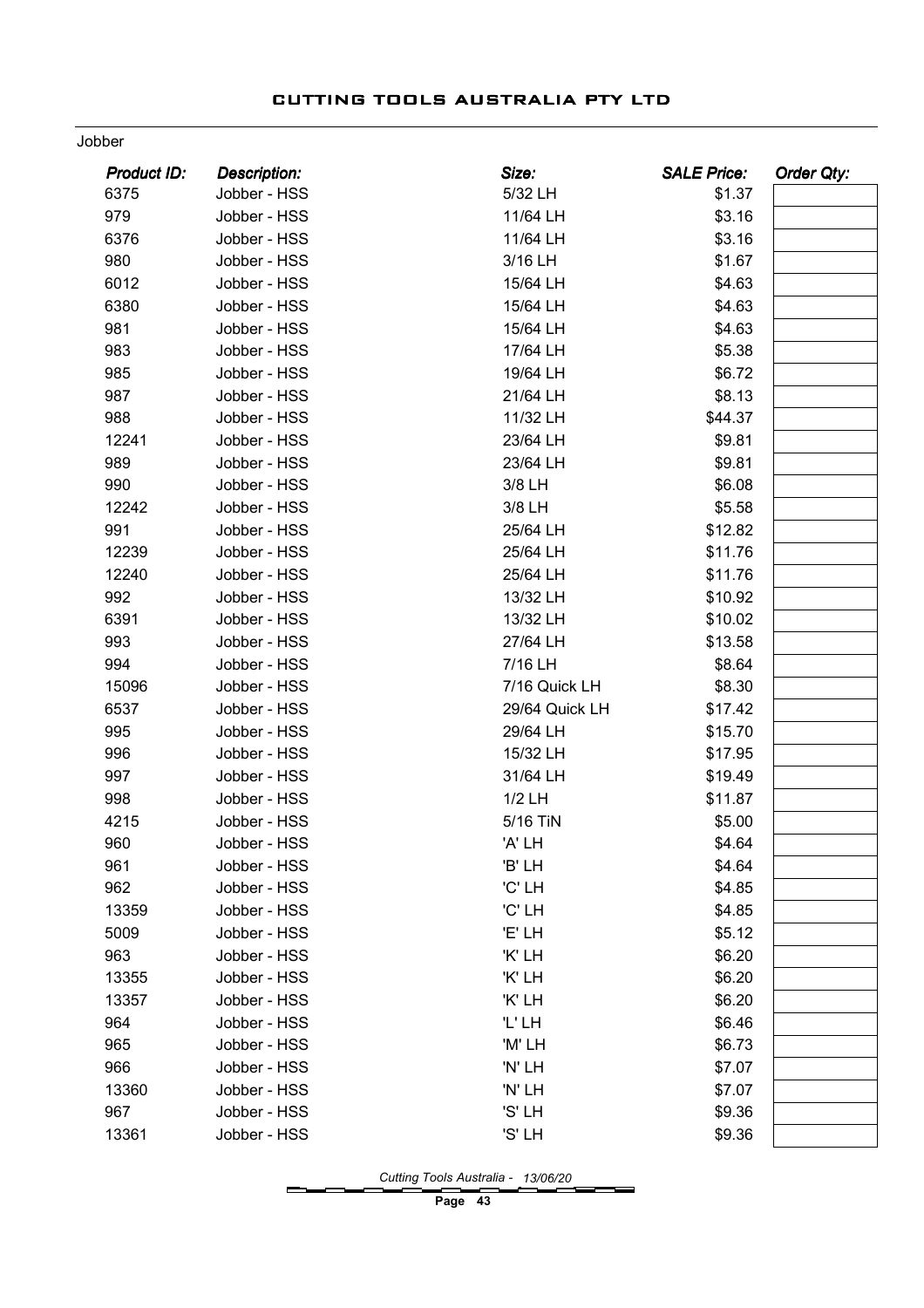#### Jobber

| <b>Product ID:</b> | <b>Description:</b> | Size:       | <b>SALE Price:</b> | Order Qty: |
|--------------------|---------------------|-------------|--------------------|------------|
| 968                | Jobber - HSS        | 'T' LH      | \$10.71            |            |
| 13362              | Jobber - HSS        | 'T' LH      | \$9.83             |            |
| 5020               | Jobber - HSS        | 'U' LH      | \$12.80            |            |
| 969                | Jobber - HSS        | 'V' LH      | \$11.04            |            |
| 970                | Jobber - HSS        | 'X' LH      | \$11.98            |            |
| 971                | Jobber - HSS        | 'Y' LH      | \$12.39            |            |
| 309                | Jobber - HSS        | Α           | \$2.70             |            |
| 328                | Jobber - HSS        | $\top$      | \$6.18             |            |
| 4457               | Jobber - HSS        | $\top$      | \$6.18             |            |
| 334                | Jobber - HSS        | $\mathsf Z$ | \$8.20             |            |
| 15009              | Jobber - HSS        | Z           | \$8.20             |            |
| 758                | Jobber - HSS        | 0.75mm LH   | \$2.25             |            |
| 4626               | Jobber - HSS        | 0.82mm LH   | \$1.78             |            |
| 12517              | Jobber - HSS        | 0.90mm LH   | \$1.70             |            |
| 12518              | Jobber - HSS        | 0.95mm LH   | \$1.86             |            |
| 759                | Jobber - HSS        | 0.98mm LH   | \$2.25             |            |
| 760                | Jobber - HSS        | 1.00mm LH   | \$1.82             |            |
| 6406               | Jobber - HSS        | 1.00mm LH   | \$1.67             |            |
| 761                | Jobber - HSS        | 1.20mm LH   | \$2.15             |            |
| 763                | Jobber - HSS        | 1.25mm LH   | \$2.09             |            |
| 6409               | Jobber - HSS        | 1.30mm LH   | \$2.04             |            |
| 765                | Jobber - HSS        | 1.90mm LH   | \$1.68             |            |
| 766                | Jobber - HSS        | 1.95mm LH   | \$1.68             |            |
| 769                | Jobber - HSS        | 2.15mm LH   | \$1.64             |            |
| 770                | Jobber - HSS        | 2.20mm LH   | \$1.63             |            |
| 771                | Jobber - HSS        | 2.25mm LH   | \$1.63             |            |
| 772                | Jobber - HSS        | 2.30mm LH   | \$1.62             |            |
| 773                | Jobber - HSS        | 2.40mm LH   | \$1.62             |            |
| 775                | Jobber - HSS        | 2.60mm LH   | \$1.83             |            |
| 776                | Jobber - HSS        | 2.65mm LH   | \$1.63             |            |
| 777                | Jobber - HSS        | 2.70mm LH   | \$1.65             |            |
| 6417               | Jobber - HSS        | 2.80mm LH   | \$1.66             |            |
| 778                | Jobber - HSS        | 2.80mm LH   | \$1.57             |            |
| 6419               | Jobber - HSS        | 2.95mm LH   | \$1.68             |            |
| 784                | Jobber - HSS        | 3.80mm LH   | \$1.98             |            |
| 785                | Jobber - HSS        | 3.90mm LH   | \$1.98             |            |
| 2456               | Jobber - HSS        | 4.10mm LH   | \$2.12             |            |
| 5936               | Jobber - HSS        | 4.40mm LH   | \$3.41             |            |
| 3796               | Jobber - HSS        | 4.50mm LH   | \$2.55             |            |
| 790                | Jobber - HSS        | 4.80mm LH   | \$2.52             |            |
| 12520              | Jobber - HSS        | 4.80mm LH   | \$2.75             |            |
| 791                | Jobber - HSS        | 4.90mm LH   | \$2.55             |            |
| 795                | Jobber - HSS        | 5.70mm LH   | \$4.03             |            |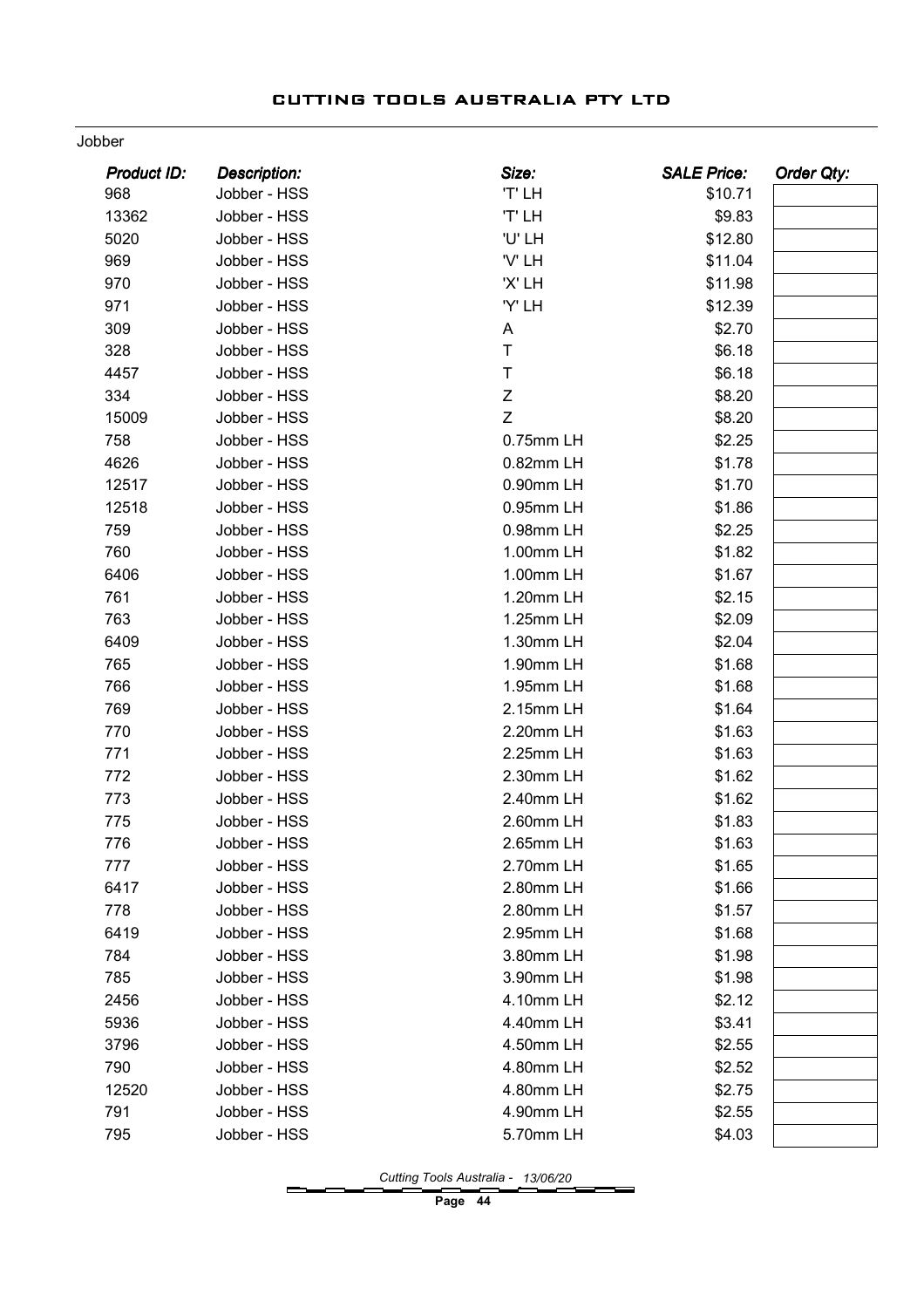#### Jobber

| <b>Product ID:</b> | <b>Description:</b> | Size:             | <b>SALE Price:</b> | Order Qty: |
|--------------------|---------------------|-------------------|--------------------|------------|
| 4635               | Jobber - HSS        | 5.80mm LH         | \$4.44             |            |
| 5941               | Jobber - HSS        | 5.90mm LH         | \$4.57             |            |
| 4637               | Jobber - HSS        | 6.10mm LH         | \$5.28             |            |
| 4644               | Jobber - HSS        | 7.40mm LH         | \$6.45             |            |
| 4645               | Jobber - HSS        | 7.40mm LH         | \$7.03             |            |
| 4646               | Jobber - HSS        | 7.5mm LH          | \$5.61             |            |
| 4647               | Jobber - HSS        | 7.60mm LH         | \$6.79             |            |
| 803                | Jobber - HSS        | 7.70mm LH         | \$7.69             |            |
| 4651               | Jobber - HSS        | 8.40mm LH         | \$9.01             |            |
| 807                | Jobber - HSS        | 8.80mm LH         | \$9.96             |            |
| 4655               | Jobber - HSS        | 9.10mm LH         | \$10.63            |            |
| 4656               | Jobber - HSS        | 9.20mm LH         | \$10.02            |            |
| 4657               | Jobber - HSS        | 9.30mm LH         | \$11.21            |            |
| 4658               | Jobber - HSS        | 9.40mm LH         | \$10.42            |            |
| 814                | Jobber - HSS        | 9.60mm LH         | \$11.02            |            |
| 4662               | Jobber - HSS        | 9.7mm LH Regrnd   | \$3.00             |            |
| 4663               | Jobber - HSS        | 9.80mm LH         | \$12.52            |            |
| 4666               | Jobber - HSS        | 10.10mm LH        | \$13.04            |            |
| 6535               | Jobber - HSS        | 10.10mm Quick LH  | \$12.56            |            |
| 6452               | Jobber - HSS        | 10.10mm LH        | \$11.96            |            |
| 6453               | Jobber - HSS        | 10.20mm LH        | \$12.10            |            |
| 4667               | Jobber - HSS        | 10.30mm LH        | \$13.48            |            |
| 4668               | Jobber - HSS        | 10.50mm LH        | \$11.21            |            |
| 4669               | Jobber - HSS        | 10.60mm LH        | \$13.55            |            |
| 6458               | Jobber - HSS        | 10.75mm LH        | \$13.58            |            |
| 4670               | Jobber - HSS        | 10.80mm LH        | \$13.71            |            |
| 6460               | Jobber - HSS        | 11.10mm LH, 2 USE | \$14.52            |            |
| 6471               | Jobber - HSS        | 13.50mm LH        | \$20.43            |            |
| 6473               | Jobber - HSS        | 15.00mm LH        | \$25.00            |            |
| 2942               | Jobber - HSS        | 1.35mm            | \$1.00             |            |
| 10802              | Jobber - HSS        | 2.95mm            | \$0.52             |            |
| 5823               | Jobber - HSS        | 3.75mm            | \$1.00             |            |
| 5871               | Jobber - HSS        | 9.25mm            | \$4.02             |            |
| 6479               | Jobber - HSS        | 10.80mm Heavy Dut | \$4.42             |            |
| 959                | Jobber - HSS        | <b>No 80 LH</b>   | \$2.10             |            |
| 15460              | Jobber - HSS        | <b>No 80 LH</b>   | \$2.10             |            |
| 957                | Jobber - HSS        | <b>No 78 LH</b>   | \$2.10             |            |
| 15457              | Jobber - HSS        | <b>No 78 LH</b>   | \$2.10             |            |
| 956                | Jobber - HSS        | No 77 LH          | \$2.10             |            |
| 15458              | Jobber - HSS        | No 77 LH          | \$2.29             |            |
| 954                | Jobber - HSS        | <b>No 74 LH</b>   | \$2.10             |            |
| 15461              | Jobber - HSS        | <b>No 74 LH</b>   | \$2.10             |            |
| 953                | Jobber - HSS        | No 73 LH          | \$2.10             |            |

Cutting Tools Australia - 13/06/20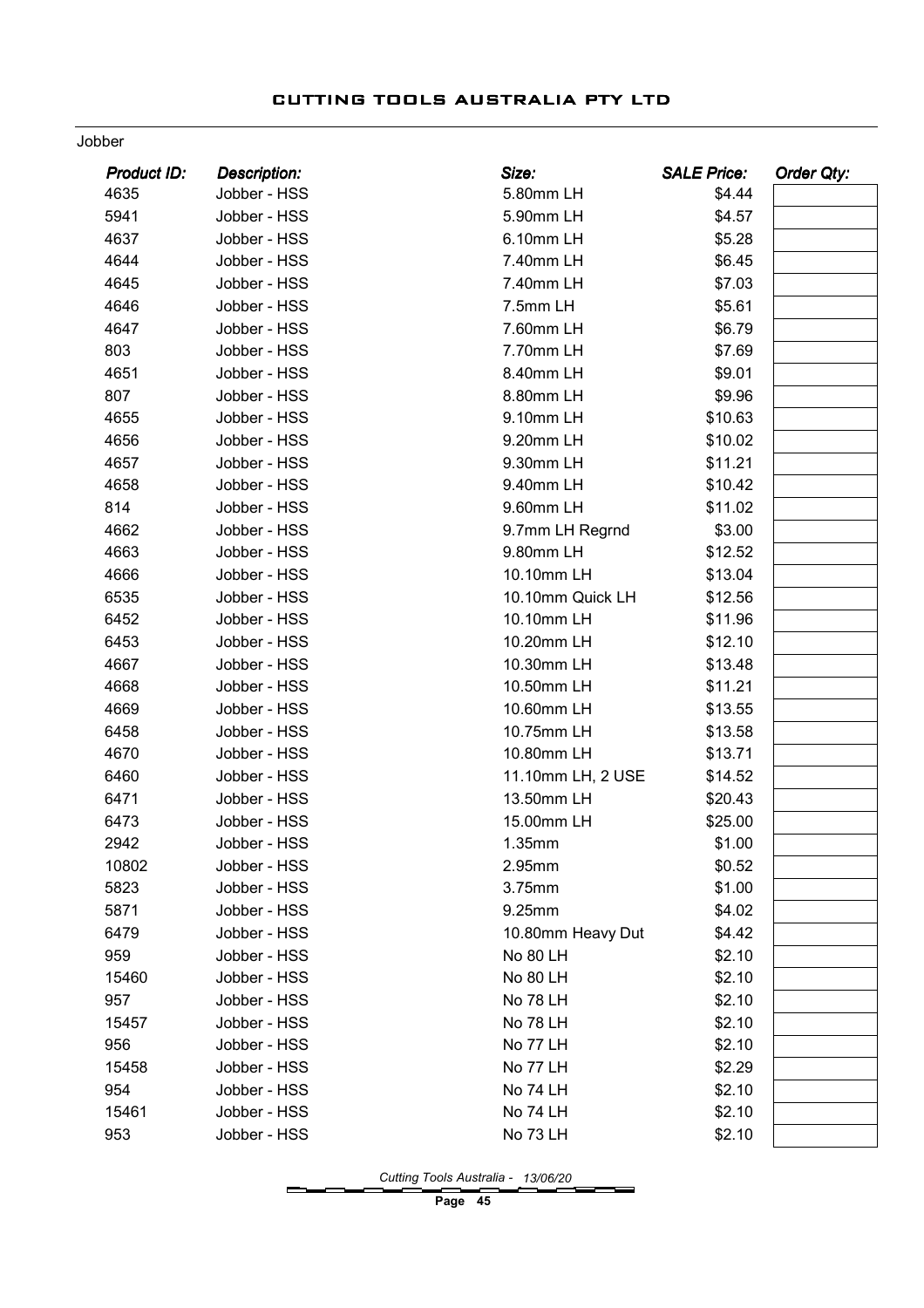#### Jobber

| <b>Product ID:</b> | <b>Description:</b> | Size:           | <b>SALE Price:</b> | <b>Order Qty:</b> |
|--------------------|---------------------|-----------------|--------------------|-------------------|
| 952                | Jobber - HSS        | No 72 LH        | \$2.10             |                   |
| 950                | Jobber - HSS        | No 69 LH        | \$2.10             |                   |
| 15462              | Jobber - HSS        | No 69 LH        | \$2.10             |                   |
| 949                | Jobber - HSS        | No 67 LH        | \$2.10             |                   |
| 948                | Jobber - HSS        | No 66 LH        | \$2.10             |                   |
| 15463              | Jobber - HSS        | No 66 LH        | \$2.10             |                   |
| 947                | Jobber - HSS        | No 65 LH        | \$2.10             |                   |
| 6404               | Jobber - HSS        | No 65 LH        | \$2.10             |                   |
| 946                | Jobber - HSS        | No 63 LH        | \$2.10             |                   |
| 15465              | Jobber - HSS        | No 63 LH        | \$2.10             |                   |
| 15466              | Jobber - HSS        | No 63 LH        | \$2.10             |                   |
| 945                | Jobber - HSS        | No 62 LH        | \$2.10             |                   |
| 15467              | Jobber - HSS        | No 62 LH        | \$2.10             |                   |
| 944                | Jobber - HSS        | No 61 LH        | \$2.10             |                   |
| 15468              | Jobber - HSS        | No 61 LH        | \$2.10             |                   |
| 943                | Jobber - HSS        | No 60 LH        | \$2.10             |                   |
| 942                | Jobber - HSS        | No 59 LH        | \$2.10             |                   |
| 941                | Jobber - HSS        | No 58 LH        | \$2.10             |                   |
| 940                | Jobber - HSS        | <b>No 57 LH</b> | \$2.10             |                   |
| 15469              | Jobber - HSS        | <b>No 57 LH</b> | \$2.10             |                   |
| 939                | Jobber - HSS        | No 56 LH        | \$2.10             |                   |
| 938                | Jobber - HSS        | No 54 LH        | \$2.10             |                   |
| 15472              | Jobber - HSS        | <b>No 54 LH</b> | \$2.10             |                   |
| 937                | Jobber - HSS        | No 52 LH        | \$2.10             |                   |
| 6399               | Jobber - HSS        | No 51 LH        | \$2.10             |                   |
| 936                | Jobber - HSS        | No 51 LH        | \$2.10             |                   |
| 935                | Jobber - HSS        | No 50 LH        | \$1.63             |                   |
| 934                | Jobber - HSS        | No 49 LH        | \$2.10             |                   |
| 933                | Jobber - HSS        | <b>No 46 LH</b> | \$2.10             |                   |
| 932                | Jobber - HSS        | <b>No 45 LH</b> | \$2.10             |                   |
| 15471              | Jobber - HSS        | <b>No 45 LH</b> | \$2.10             |                   |
| 15470              | Jobber - HSS        | No 45 LH        | \$2.10             |                   |
| 930                | Jobber - HSS        | No 42 LH        | \$2.10             |                   |
| 929                | Jobber - HSS        | No 41 LH        | \$2.10             |                   |
| 5006               | Jobber - HSS        | No 39 LH        | \$1.61             |                   |
| 927                | Jobber - HSS        | No 36 LH        | \$2.10             |                   |
| 15473              | Jobber - HSS        | No 36 LH        | \$2.10             |                   |
| 15474              | Jobber - HSS        | No 36 LH        | \$2.10             |                   |
| 15475              | Jobber - HSS        | No 36 LH        | \$2.29             |                   |
| 926                | Jobber - HSS        | No 35 LH        | \$2.10             |                   |
| 925                | Jobber - HSS        | No 34 LH        | \$2.10             |                   |
| 15477              | Jobber - HSS        | No 34 LH        | \$2.10             |                   |
| 15476              | Jobber - HSS        | No 34 LH        | \$2.10             |                   |
|                    |                     |                 |                    |                   |

Cutting Tools Australia - 13/06/20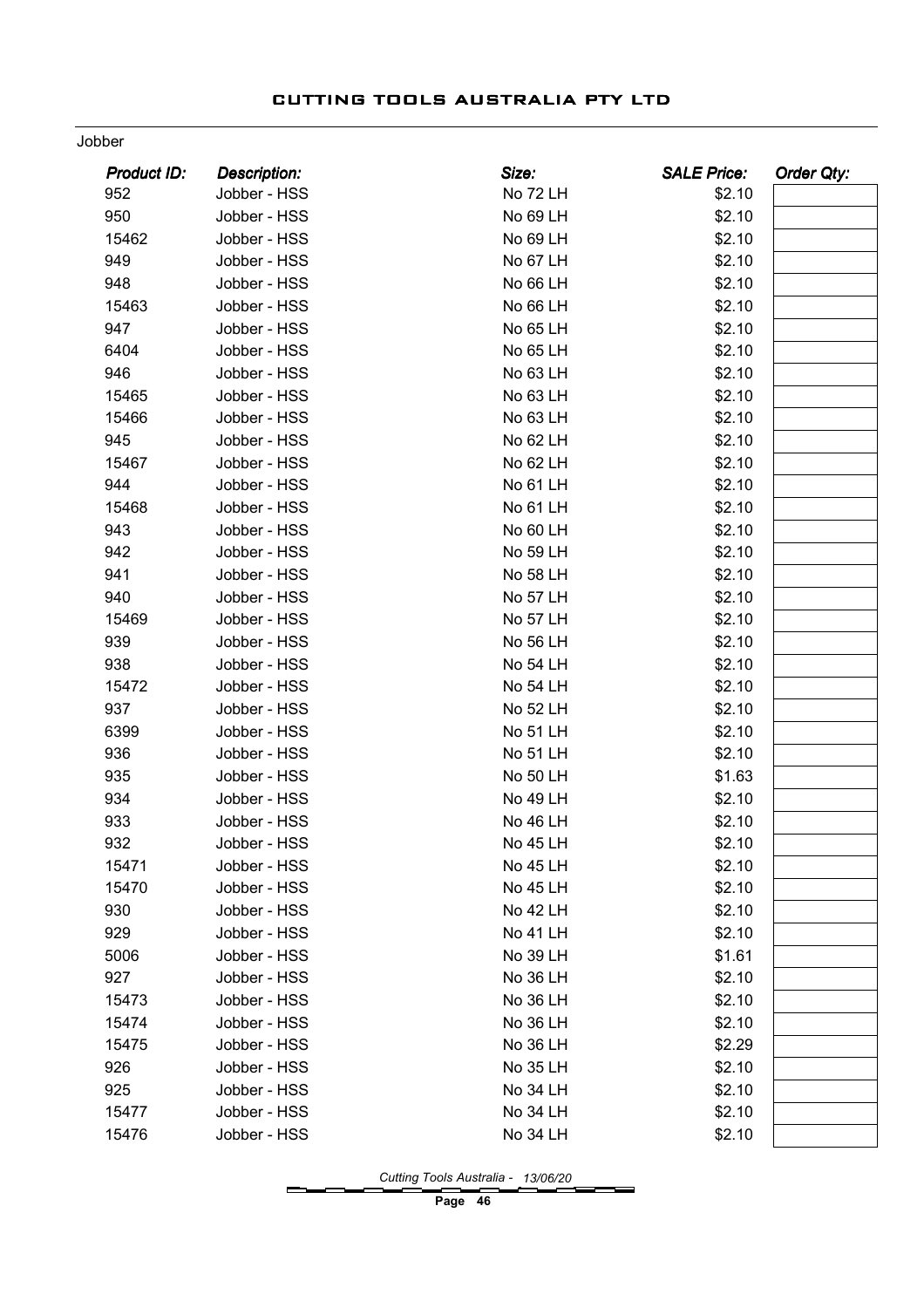#### Jobber

| <b>Product ID:</b> | <b>Description:</b> | Size:           | <b>SALE Price:</b> | <b>Order Qty:</b> |
|--------------------|---------------------|-----------------|--------------------|-------------------|
| 924                | Jobber - HSS        | No 32 LH        | \$1.66             |                   |
| 923                | Jobber - HSS        | <b>No 28 LH</b> | \$1.60             |                   |
| 5411               | Jobber - HSS        | <b>No 28 LH</b> | \$1.60             |                   |
| 12983              | Jobber - HSS        | <b>No 28 LH</b> | \$1.60             |                   |
| 922                | Jobber - HSS        | <b>No 25 LH</b> | \$2.10             |                   |
| 920                | Jobber - HSS        | <b>No 22 LH</b> | \$2.10             |                   |
| 15479              | Jobber - HSS        | <b>No 22 LH</b> | \$2.10             |                   |
| 15478              | Jobber - HSS        | <b>No 22 LH</b> | \$2.10             |                   |
| 919                | Jobber - HSS        | No 21 LH        | \$2.10             |                   |
| 15483              | Jobber - HSS        | <b>No 21 LH</b> | \$2.10             |                   |
| 15482              | Jobber - HSS        | No 21 LH        | \$2.10             |                   |
| 15480              | Jobber - HSS        | <b>No 21 LH</b> | \$2.10             |                   |
| 15481              | Jobber - HSS        | No 21 LH        | \$2.10             |                   |
| 918                | Jobber - HSS        | No 17 LH        | \$2.50             |                   |
| 917                | Jobber - HSS        | <b>No 16 LH</b> | \$2.50             |                   |
| 15484              | Jobber - HSS        | <b>No 16 LH</b> | \$2.73             |                   |
| 916                | Jobber - HSS        | <b>No 15 LH</b> | \$2.50             |                   |
| 15485              | Jobber - HSS        | No 15 LH        | \$2.50             |                   |
| 15486              | Jobber - HSS        | <b>No 15 LH</b> | \$2.73             |                   |
| 915                | Jobber - HSS        | No 14 LH        | \$2.50             |                   |
| 15488              | Jobber - HSS        | No 14 LH        | \$2.50             |                   |
| 15487              | Jobber - HSS        | <b>No 14 LH</b> | \$2.50             |                   |
| 914                | Jobber - HSS        | <b>No 13 LH</b> | \$2.50             |                   |
| 15490              | Jobber - HSS        | <b>No 13 LH</b> | \$2.50             |                   |
| 15489              | Jobber - HSS        | <b>No 13 LH</b> | \$2.50             |                   |
| 913                | Jobber - HSS        | <b>No 12 LH</b> | \$2.50             |                   |
| 911                | Jobber - HSS        | No 10 LH        | \$2.50             |                   |
| 910                | Jobber - HSS        | No 8 LH         | \$2.50             |                   |
| 15491              | Jobber - HSS        | No 8 LH         | \$2.73             |                   |
| 15492              | Jobber - HSS        | No 8 LH         | \$2.50             |                   |
| 4787               | Jobber - HSS        | No 5 LH         | \$2.89             |                   |
| 907                | Jobber - HSS        | No 2 LH         | \$3.74             |                   |
| 15493              | Jobber - HSS        | No 2 LH         | \$3.74             |                   |
| 15494              | Jobber - HSS        | No 2 LH         | \$3.74             |                   |
| 15495              | Jobber - HSS        | No 2 LH         | \$3.74             |                   |
| 15496              | Jobber - HSS        | No 2 LH         | \$3.74             |                   |
| 5520               | Jobber - HSS        | No 78           | \$1.93             |                   |
| 306                | Jobber - HSS        | No 78           | \$1.93             |                   |
| 3737               | Jobber - HSS        | No 77           | \$1.44             |                   |
| 5525               | Jobber - HSS        | No 75           | \$1.93             |                   |
| 301                | Jobber - HSS        | No 73           | \$1.93             |                   |
| 5527               | Jobber - HSS        | No 73           | \$0.39             |                   |
| 300                | Jobber - HSS        | No 72           | \$0.39             |                   |
|                    |                     |                 |                    |                   |

Cutting Tools Australia - 13/06/20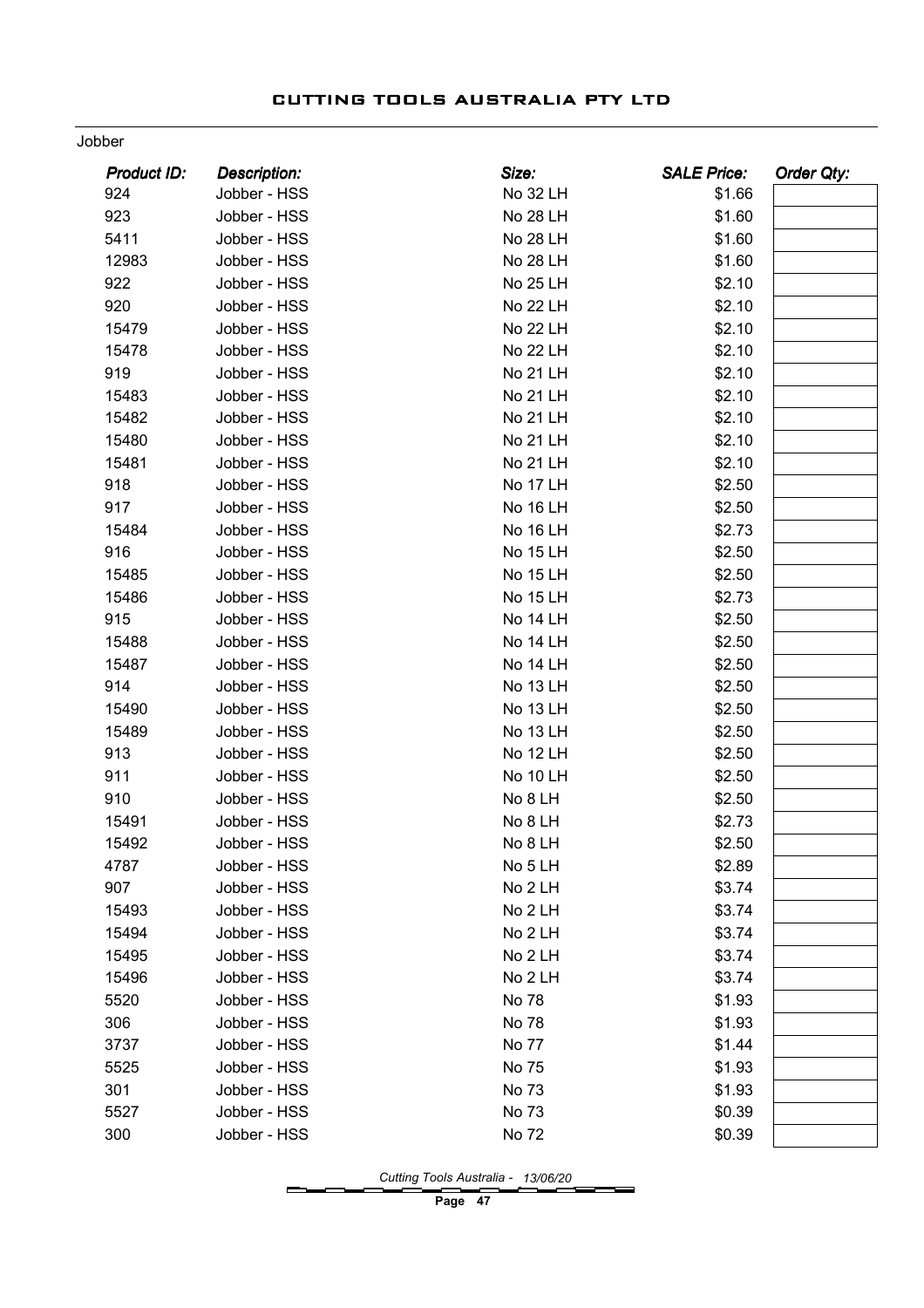#### Jobber

| <b>Product ID:</b> | <b>Description:</b> | Size:         | <b>SALE Price:</b> | Order Qty: |
|--------------------|---------------------|---------------|--------------------|------------|
| 3741               | Jobber - HSS        | No 70         | \$1.61             |            |
| 297                | Jobber - HSS        | No 68         | \$1.49             |            |
| 296                | Jobber - HSS        | No 67         | \$1.35             |            |
| 5541               | Jobber - HSS        | No 63         | \$1.49             |            |
| 5539               | Jobber - HSS        | No 63         | \$1.49             |            |
| 3747               | Jobber - HSS        | No 62         | \$1.49             |            |
| 3748               | Jobber - HSS        | No 62         | \$0.30             |            |
| 3749               | Jobber - HSS        | No 62         | \$1.49             |            |
| 290                | Jobber - HSS        | No 61         | \$1.15             |            |
| 287                | Jobber - HSS        | No 58         | \$1.10             |            |
| 263                | Jobber - HSS        | No 34         | \$0.80             |            |
| 5909               | Jobber - HSS        | No 34         | \$0.83             |            |
| 23768              | Jobber - HSS        | No 26         | \$0.95             |            |
| 5915               | Jobber - HSS        | No 6          | \$1.32             |            |
| 223                | Jobber - HSS, Slow  | 1/32 Slow     | \$3.08             |            |
| 224                | Jobber - HSS, Slow  | 3/64 Slow     | \$2.04             |            |
| 12144              | Jobber - HSS, Slow  | 9/64 Slow     | \$1.65             |            |
| 2916               | Jobber - HSS, Slow  | 5/32 Slow     | \$1.83             |            |
| 4814               | Jobber - HSS, Slow  | 1/4 Slow      | \$3.42             |            |
| 225                | Jobber - HSS, Slow  | 21/64 Slow    | \$8.66             |            |
| 22293              | Jobber - HSS, Slow  | 3/8 Slow Stub | \$5.40             |            |
| 226                | Jobber - HSS, Slow  | 27/64 Slow    | \$10.70            |            |
| 12805              | Jobber - HSS, Slow  | 29/64 Slow    | \$17.30            |            |
| 228                | Jobber - HSS, Slow  | 31/64 Slow    | \$13.20            |            |
| 18075              | Jobber - HSS, Slow  | 1.50mm Slow   | \$1.72             |            |
| 6508               | Jobber - HSS, Slow  | 1.80mm Slow   | \$1.55             |            |
| 6509               | Jobber - HSS, Slow  | 1.85mm Slow   | \$1.55             |            |
| 6511               | Jobber - HSS, Slow  | 2.10mm Slow   | \$1.46             |            |
| 6512               | Jobber - HSS, Slow  | 2.20mm Slow   | \$1.42             |            |
| 6513               | Jobber - HSS, Slow  | 2.50mm Slow   | \$1.42             |            |
| 6514               | Jobber - HSS, Slow  | 2.60mm Slow   | \$1.46             |            |
| 14657              | Jobber - HSS, Slow  | 3.50mm Slow   | \$1.65             |            |
| 20015              | Jobber - HSS, Slow  | 4.0mm Slow    | \$1.85             |            |
| 6520               | Jobber - HSS, Slow  | 4.10mm Slow   | \$1.90             |            |
| 16418              | Jobber - HSS, Slow  | 4.20mm Slow   | \$1.90             |            |
| 6521               | Jobber - HSS, Slow  | 4.40mm Slow   | \$2.04             |            |
| 24541              | Jobber - HSS, Slow  | 5.00mm Slow   | \$2.48             |            |
| 6523               | Jobber - HSS, Slow  | 5.10mm Slow   | \$2.54             |            |
| 6524               | Jobber - HSS, Slow  | 5.20mm Slow   | \$2.46             |            |
| 19222              | Jobber - HSS, Slow  | 6.0mm Slow    | \$3.28             |            |
| 6526               | Jobber - HSS, Slow  | 6.50mm Slow   | \$3.48             |            |
| 12631              | Jobber - HSS, Slow  | 8.0mm Slow    | \$5.24             |            |
| 24632              | Jobber - HSS, Slow  | 9.0mm Slow    | \$7.08             |            |
|                    |                     |               |                    |            |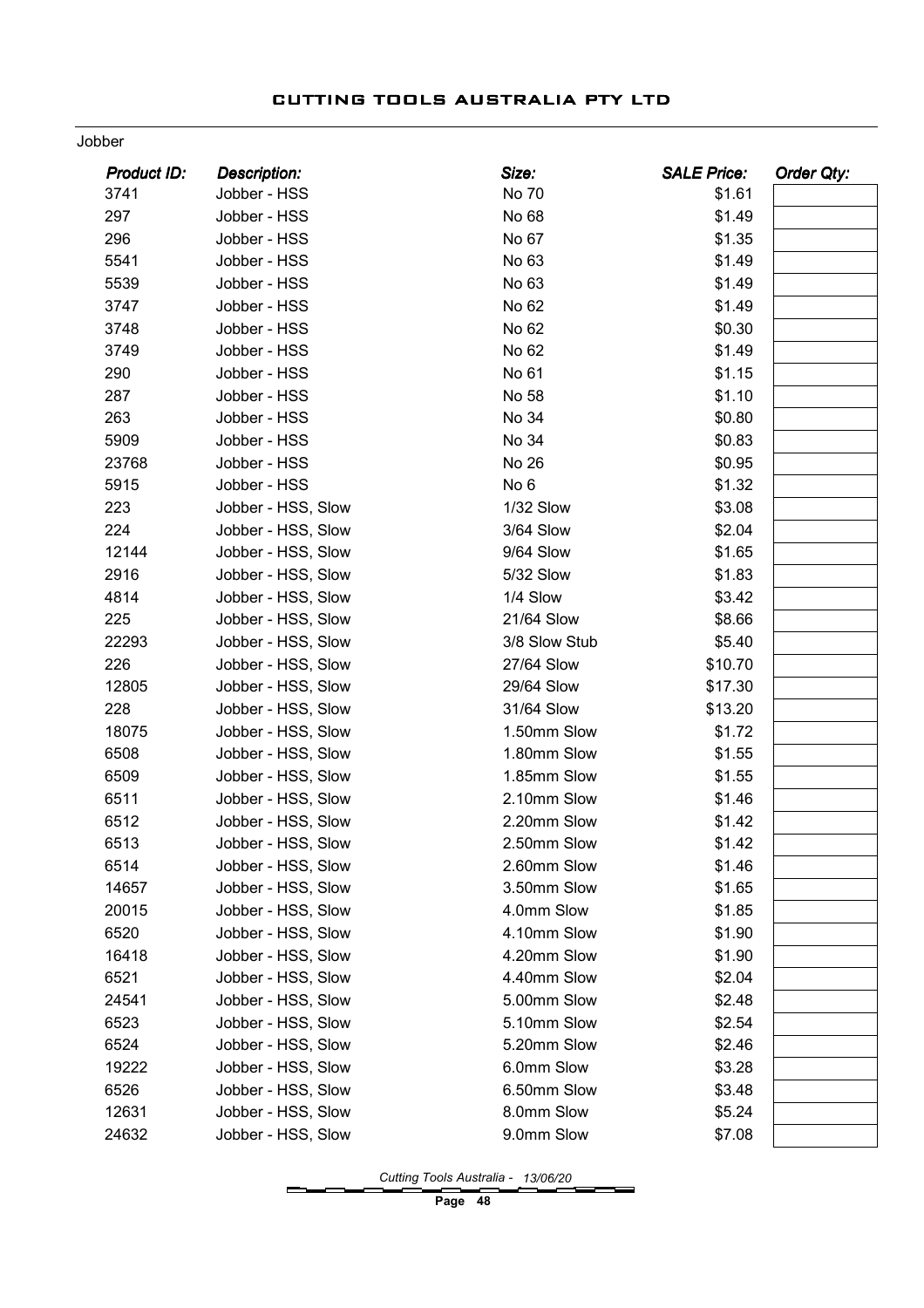#### Jobber

| <b>Product ID:</b> | <b>Description:</b> | Size:           | <b>SALE Price:</b> | Order Qty: |
|--------------------|---------------------|-----------------|--------------------|------------|
| 593                | Jobber - HSS, Slow  | No 74 Slow      | \$1.93             |            |
| 592                | Jobber - HSS, Slow  | No 73 Slow      | \$1.93             |            |
| 591                | Jobber - HSS, Slow  | No 72 Slow      | \$1.93             |            |
| 590                | Jobber - HSS, Slow  | No 71 Slow      | \$1.93             |            |
| 589                | Jobber - HSS, Slow  | No 70 Slow      | \$1.61             |            |
| 588                | Jobber - HSS, Slow  | No 69 Slow      | \$1.61             |            |
| 587                | Jobber - HSS, Slow  | No 68 Slow      | \$1.49             |            |
| 586                | Jobber - HSS, Slow  | No 67 Slow      | \$1.49             |            |
| 585                | Jobber - HSS, Slow  | No 66 Slow      | \$1.49             |            |
| 584                | Jobber - HSS, Slow  | No 65 Slow      | \$1.49             |            |
| 583                | Jobber - HSS, Slow  | No 64 Slow      | \$1.49             |            |
| 582                | Jobber - HSS, Slow  | No 63 Slow      | \$1.49             |            |
| 581                | Jobber - HSS, Slow  | No 62 Slow      | \$1.49             |            |
| 580                | Jobber - HSS, Slow  | No 61 Slow      | \$1.49             |            |
| 579                | Jobber - HSS, Slow  | No 59 Slow      | \$1.41             |            |
| 12152              | Jobber - HSS, Slow  | No 58 Slow      | \$1.41             |            |
| 577                | Jobber - HSS, Slow  | No 56 Slow      | \$1.41             |            |
| 576                | Jobber - HSS, Slow  | No 54 Slow      | \$0.88             |            |
| 575                | Jobber - HSS, Slow  | No 53 Slow      | \$0.88             |            |
| 574                | Jobber - HSS, Slow  | No 50 Slow      | \$0.80             |            |
| 573                | Jobber - HSS, Slow  | No 49 Slow      | \$0.80             |            |
| 572                | Jobber - HSS, Slow  | No 48 Slow      | \$0.80             |            |
| 571                | Jobber - HSS, Slow  | No 47 Slow      | \$0.80             |            |
| 570                | Jobber - HSS, Slow  | No 45 Slow      | \$0.80             |            |
| 567                | Jobber - HSS, Slow  | No 42 Slow      | \$0.80             |            |
| 566                | Jobber - HSS, Slow  | No 41 Slow      | \$0.80             |            |
| 565                | Jobber - HSS, Slow  | No 39 Slow      | \$0.83             |            |
| 15429              | Jobber - HSS, Slow  | No 39 Slow      | \$0.83             |            |
| 561                | Jobber - HSS, Slow  | No 33 Slow      | \$0.83             |            |
| 560                | Jobber - HSS, Slow  | No 31 Slow      | \$0.83             |            |
| 559                | Jobber - HSS, Slow  | No 18 Slow      | \$1.31             |            |
| 558                | Jobber - HSS, Slow  | No 17 Slow      | \$1.31             |            |
| 557                | Jobber - HSS, Slow  | No 16 Slow      | \$1.31             |            |
| 556                | Jobber - HSS, Slow  | No 15 Slow      | \$1.31             |            |
| 555                | Jobber - HSS, Slow  | No 14 Slow      | \$1.31             |            |
| 553                | Jobber - HSS, Slow  | No 12 Slow      | \$1.59             |            |
| 551                | Jobber - HSS, Slow  | No 10 Slow      | \$1.59             |            |
| 548                | Jobber - HSS, Slow  | No 7 Slow       | \$1.67             |            |
| 547                | Jobber - HSS, Slow  | No 6 Slow       | \$1.67             |            |
| 546                | Jobber - HSS, Slow  | No 5 Slow       | \$1.67             |            |
| 544                | Jobber - HSS, Slow  | No 3 Slow       | \$1.98             |            |
| 596                | Jobber - HSS, Quick | 1/16 Quick      | \$0.79             |            |
| 6481               | Jobber - HSS, Quick | 3/32 Quick Alum | \$1.44             |            |

Cutting Tools Australia - 13/06/20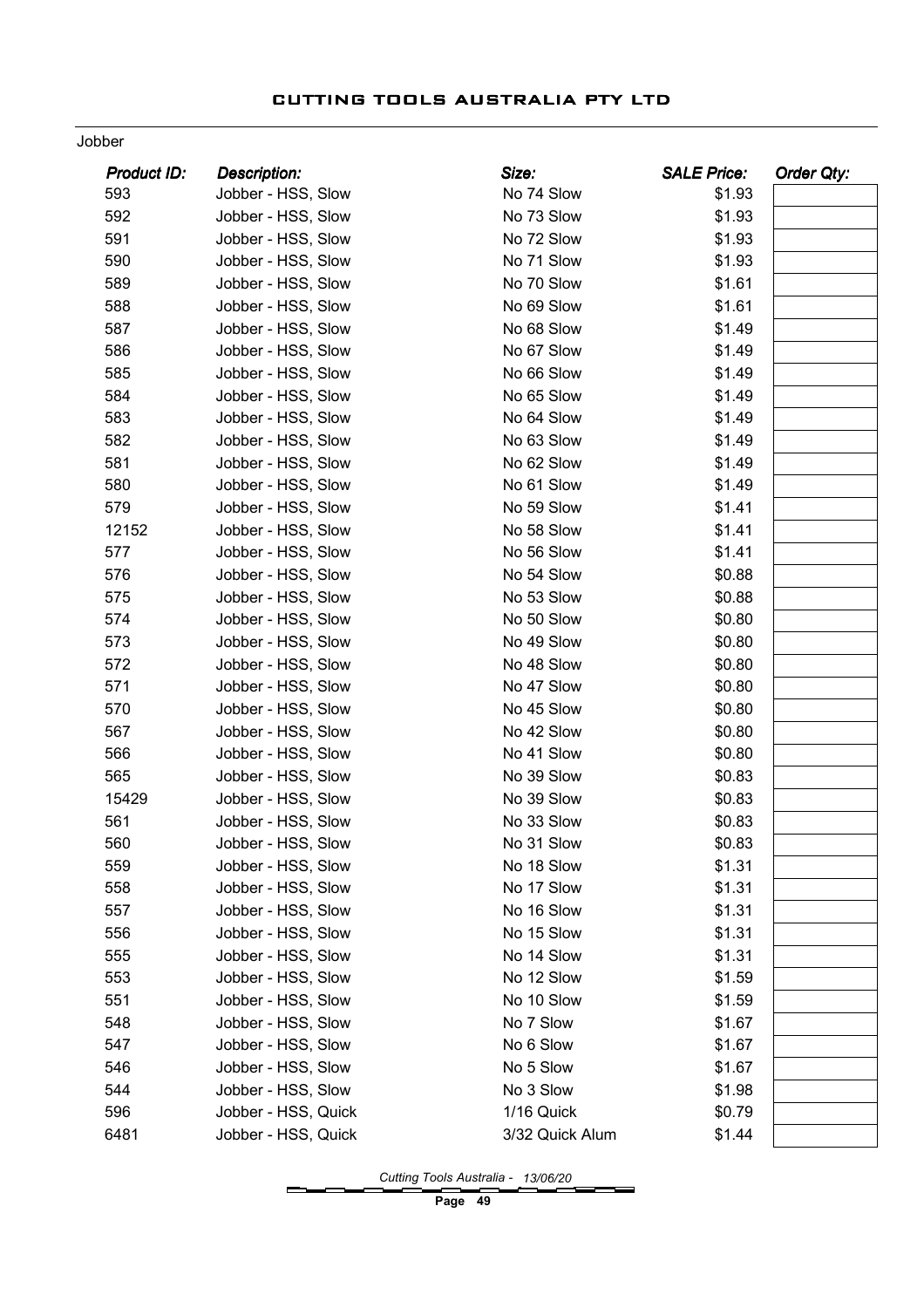#### Jobber

| Product ID: | <b>Description:</b> | Size:             | <b>SALE Price:</b> | <b>Order Qty:</b> |
|-------------|---------------------|-------------------|--------------------|-------------------|
| 595         | Jobber - HSS, Quick | 7/64 Quick        | \$1.10             |                   |
| 6482        | Jobber - HSS, Quick | 1/4 Quick Alum    | \$3.42             |                   |
| 597         | Jobber - HSS, Quick | 9/32 Quick        | \$4.22             |                   |
| 6483        | Jobber - HSS, Quick | 21/64 Quck Alum   | \$8.68             |                   |
| 600         | Jobber - HSS, Quick | 23/64 Quick       | \$6.68             |                   |
| 6484        | Jobber - HSS, Quick | 7/16 Quick Alum   | \$10.70            |                   |
| 601         | Jobber - HSS, Quick | 29/64 Quick       | \$17.30            |                   |
| 602         | Jobber - HSS, Quick | 15/32 Quick       | \$9.22             |                   |
| 603         | Jobber - HSS, Quick | 31/64 Quick       | \$10.40            |                   |
| 6485        | Jobber - HSS, Quick | 2.00mm Quick Alum | \$0.88             |                   |
| 6487        | Jobber - HSS, Quick | 2.20mm Quick Alum | \$1.44             |                   |
| 6488        | Jobber - HSS, Quick | 2.25mm Quick Alum | \$2.18             |                   |
| 6489        | Jobber - HSS, Quick | 2.30mm Quick Alum | \$1.44             |                   |
| 6490        | Jobber - HSS, Quick | 2.40mm Quick Alum | \$1.42             |                   |
| 6491        | Jobber - HSS, Quick | 2.50mm Quick Alum | \$1.52             |                   |
| 6492        | Jobber - HSS, Quick | 2.60mm Quick Alum | \$1.46             |                   |
| 6493        | Jobber - HSS, Quick | 2.70mm Quick Alum | \$1.55             |                   |
| 6494        | Jobber - HSS, Quick | 2.90mm Quick Alum | \$1.46             |                   |
| 1439        | Jobber - HSS, Quick | 3.10mm Quick      | \$1.16             |                   |
| 6497        | Jobber - HSS, Quick | 3.60mm Quick Alum | \$1.65             |                   |
| 6499        | Jobber - HSS, Quick | 3.90mm Quick Alum | \$1.81             |                   |
| 6500        | Jobber - HSS, Quick | 4.00mm Quick Alum | \$1.97             |                   |
| 6501        | Jobber - HSS, Quick | 4.50mm Quick Alum | \$2.10             |                   |
| 6503        | Jobber - HSS, Quick | 5.50mm Quick Alum | \$2.80             |                   |
| 6504        | Jobber - HSS, Quick | 7.50mm Quick Alum | \$4.64             |                   |
| 6505        | Jobber - HSS, Quick | 10.50mm Quick Alu | \$9.40             |                   |
| 6540        | Jobber - HSS, Quick | 13.20mm Quick     | \$15.50            |                   |
| 6541        | Jobber - HSS, Quick | 13.30mm Quick     | \$15.50            |                   |
| 6506        | Jobber - HSS, Quick | 14.00mm Quick Alu | \$27.40            |                   |
| 655         | Jobber - HSS, Quick | No 75 Quick       | \$1.93             |                   |
| 654         | Jobber - HSS, Quick | No 74 Quick       | \$1.93             |                   |
| 653         | Jobber - HSS, Quick | No 73 Quick       | \$1.93             |                   |
| 652         | Jobber - HSS, Quick | No 72 Quick       | \$1.93             |                   |
| 651         | Jobber - HSS, Quick | No 69 Quick       | \$1.61             |                   |
| 650         | Jobber - HSS, Quick | No 67 Quick       | \$1.49             |                   |
| 649         | Jobber - HSS, Quick | No 66 Quick       | \$1.49             |                   |
| 648         | Jobber - HSS, Quick | No 65 Quick       | \$1.49             |                   |
| 647         | Jobber - HSS, Quick | No 64 Quick       | \$1.49             |                   |
| 646         | Jobber - HSS, Quick | No 63 Quick       | \$1.49             |                   |
| 645         | Jobber - HSS, Quick | No 62 Quick       | \$0.55             |                   |
| 644         | Jobber - HSS, Quick | No 61 Quick       | \$1.49             |                   |
| 643         | Jobber - HSS, Quick | No 60 Quick       | \$1.41             |                   |
| 642         | Jobber - HSS, Quick | No 59 Quick       | \$1.41             |                   |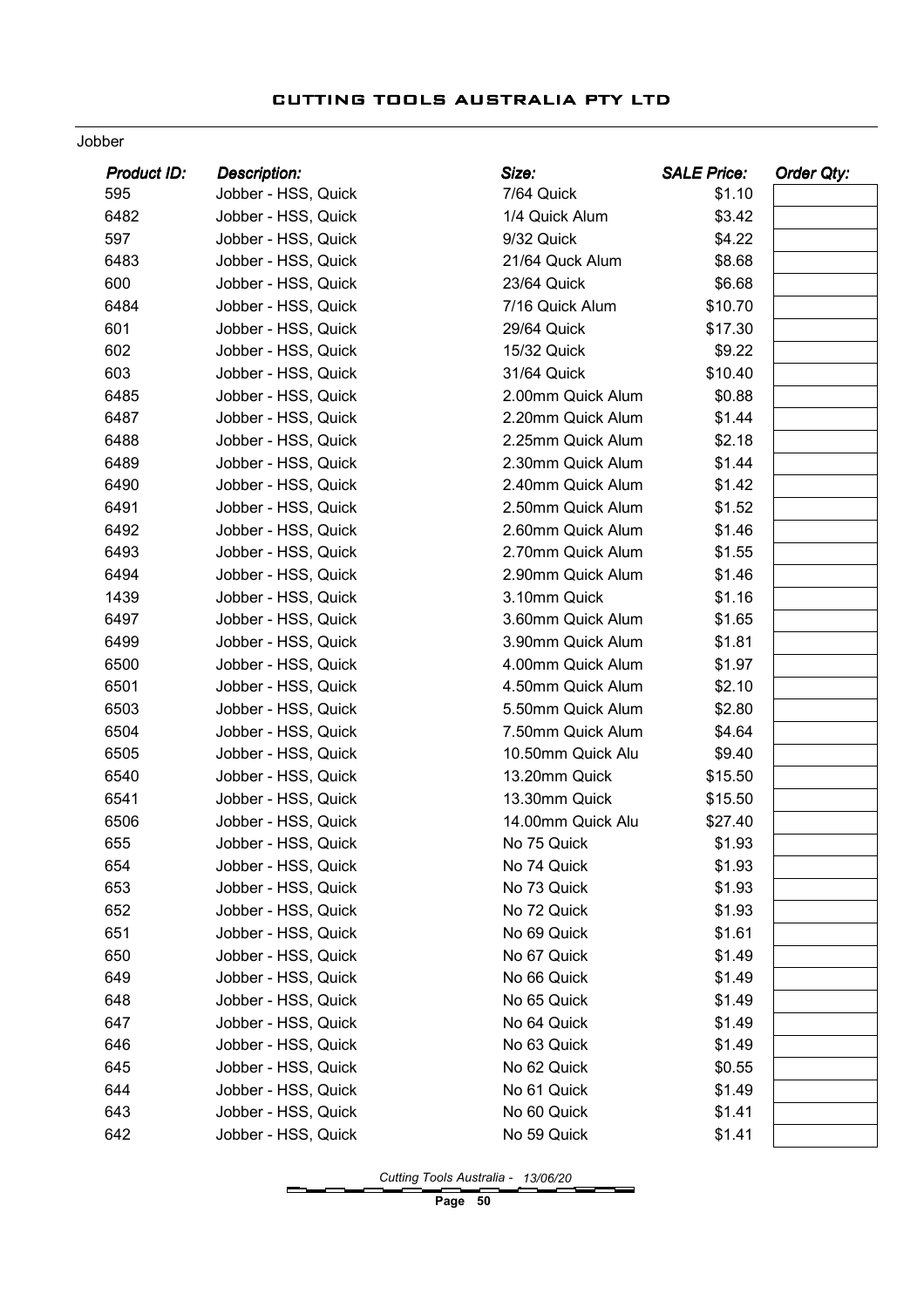#### Jobber

| Product ID: | <b>Description:</b> | Size:            | <b>SALE Price:</b> | <b>Order Qty:</b> |
|-------------|---------------------|------------------|--------------------|-------------------|
| 641         | Jobber - HSS, Quick | No 58 Quick      | \$1.41             |                   |
| 640         | Jobber - HSS, Quick | No 57 Quick      | \$1.41             |                   |
| 639         | Jobber - HSS, Quick | No 54 Quick      | \$0.88             |                   |
| 638         | Jobber - HSS, Quick | No 52 Quick      | \$0.80             |                   |
| 637         | Jobber - HSS, Quick | No 51 Quick      | \$0.80             |                   |
| 636         | Jobber - HSS, Quick | No 49 Quick      | \$0.80             |                   |
| 635         | Jobber - HSS, Quick | No 47 Quick      | \$0.80             |                   |
| 634         | Jobber - HSS, Quick | No 46 Quick      | \$0.80             |                   |
| 633         | Jobber - HSS, Quick | No 45 Quick      | \$0.80             |                   |
| 632         | Jobber - HSS, Quick | No 39 Quick      | \$0.83             |                   |
| 631         | Jobber - HSS, Quick | No 37 Quick      | \$0.83             |                   |
| 630         | Jobber - HSS, Quick | No 35 Quick      | \$0.83             |                   |
| 629         | Jobber - HSS, Quick | No 34 Quick      | \$0.83             |                   |
| 628         | Jobber - HSS, Quick | No 33 Quick      | \$0.83             |                   |
| 627         | Jobber - HSS, Quick | No 27 Quick      | \$0.95             |                   |
| 626         | Jobber - HSS, Quick | No 26 Quick      | \$0.95             |                   |
| 625         | Jobber - HSS, Quick | No 25 Quick      | \$0.95             |                   |
| 623         | Jobber - HSS, Quick | No 21 Quick      | \$1.31             |                   |
| 622         | Jobber - HSS, Quick | No 20 Quick Alum | \$1.31             |                   |
| 620         | Jobber - HSS, Quick | No 17 Quick      | \$1.31             |                   |
| 619         | Jobber - HSS, Quick | No 16 Quick      | \$1.31             |                   |
| 618         | Jobber - HSS, Quick | No 15 Quick      | \$1.31             |                   |
| 616         | Jobber - HSS, Quick | No 12 Quick      | \$1.59             |                   |
| 615         | Jobber - HSS, Quick | No 9 Quick       | \$1.59             |                   |
| 613         | Jobber - HSS, Quick | No 7 Quick       | \$1.67             |                   |
| 612         | Jobber - HSS, Quick | No 6 Quick       | \$1.67             |                   |
| 611         | Jobber - HSS, Quick | No 5 Quick       | \$1.67             |                   |
| 610         | Jobber - HSS, Quick | No 4 Quick       | \$1.98             |                   |
| 609         | Jobber - HSS, Quick | No 3 Quick       | \$1.98             |                   |
| 608         | Jobber - HSS, Quick | No 1 Quick       | \$1.98             |                   |

Long Series

| Product ID: | Description:      | Size:    | <b>SALE Price:</b> | Order Qty: |
|-------------|-------------------|----------|--------------------|------------|
| 1034        | Long Series - HSS | 39/64 LH | \$15.00            |            |
| 1035        | Long Series - HSS | 25/32 LH | \$15.00            |            |
| 1037        | Long Series - HSS | 27/32 LH | \$15.00            |            |
| 1038        | Long Series - HSS | 55/64 LH | \$20.00            |            |
| 1039        | Long Series - HSS | 59/64 LH | \$20.00            |            |
| 1041        | Long Series - HSS | 61/64 LH | \$20.00            |            |
| 1042        | Long Series - HSS | 63/64 LH | \$20.00            |            |
| 63          | Long Series - HSS | 11/64    | \$1.23             |            |
| 5348        | Long Series - HSS | 11/64    | \$1.23             |            |
| 13138       | Long Series - HSS | 11/64    | \$1.23             |            |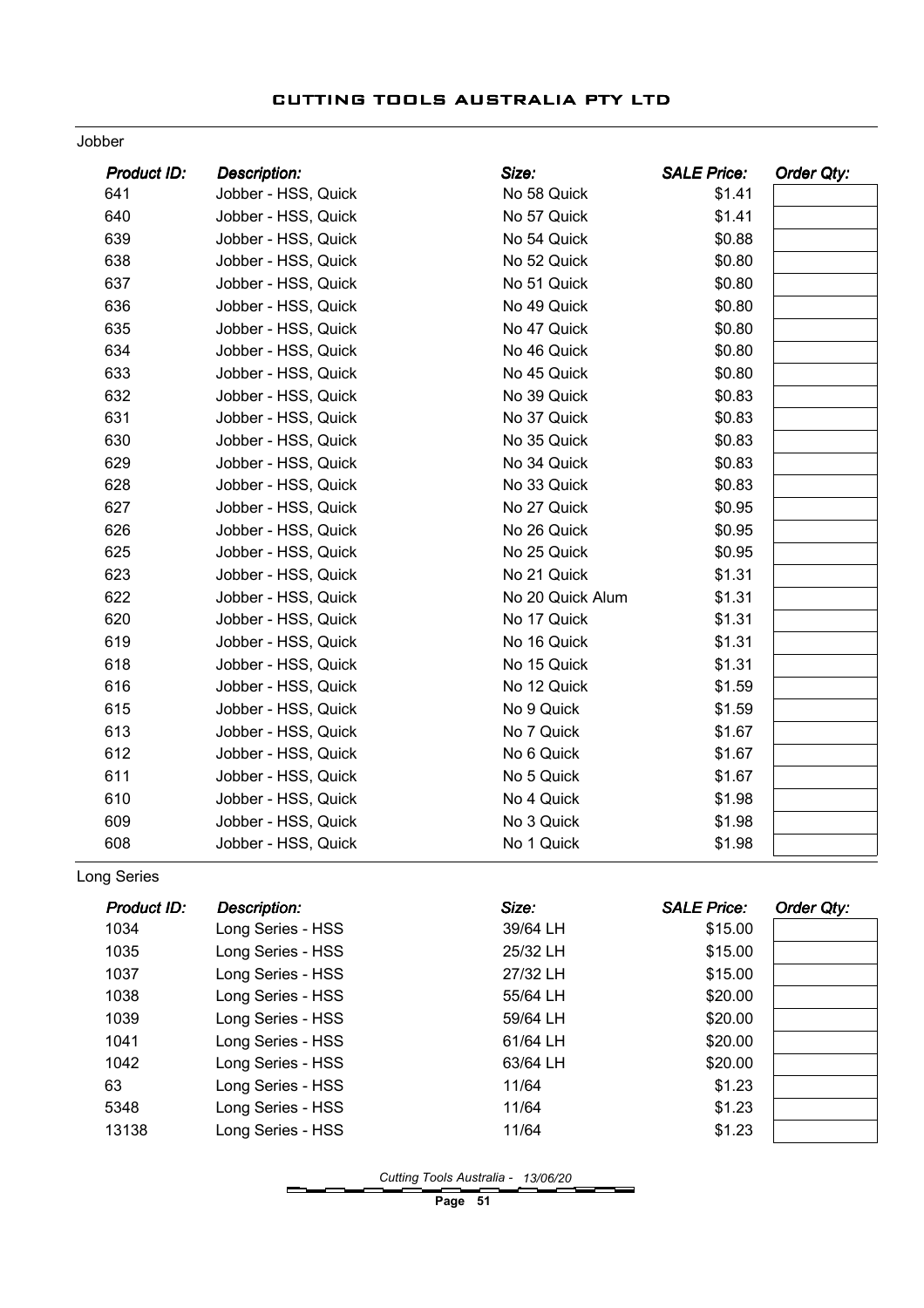#### Long Series

| <b>Product ID:</b> | <b>Description:</b> | Size: | <b>SALE Price:</b><br>Order Qty: |  |
|--------------------|---------------------|-------|----------------------------------|--|
| 65                 | Long Series - HSS   | 13/64 | \$1.85                           |  |
| 5351               | Long Series - HSS   | 13/64 | \$1.53                           |  |
| 5353               | Long Series - HSS   | 19/64 | \$2.66                           |  |
| 5354               | Long Series - HSS   | 21/64 | \$3.06                           |  |
| 86                 | Long Series - HSS   | 11/32 | \$3.45                           |  |
| 88                 | Long Series - HSS   | 23/64 | \$3.54                           |  |
| 95                 | Long Series - HSS   | 27/64 | \$4.81                           |  |
| 96                 | Long Series - HSS   | 7/16  | \$5.00                           |  |
| 5356               | Long Series - HSS   | 7/16  | \$5.33                           |  |
| 15632              | Long Series - HSS   | 29/64 | \$5.00                           |  |
| 15635              | Long Series - HSS   | 15/32 | \$5.00                           |  |
| 99                 | Long Series - HSS   | 31/64 | \$6.08                           |  |
| 101                | Long Series - HSS   | 33/64 | \$9.32                           |  |
| 102                | Long Series - HSS   | 35/64 | \$7.65                           |  |
| 103                | Long Series - HSS   | 9/16  | \$9.71                           |  |
| 104                | Long Series - HSS   | 37/64 | \$8.33                           |  |
| 105                | Long Series - HSS   | 19/32 | \$8.33                           |  |
| 108                | Long Series - HSS   | 21/32 | \$9.55                           |  |
| 15636              | Long Series - HSS   | 21/32 | \$8.31                           |  |
| 109                | Long Series - HSS   | 43/64 | \$9.38                           |  |
| 15645              | Long Series - HSS   | 43/64 | \$9.38                           |  |
| 15644              | Long Series - HSS   | 43/64 | \$9.38                           |  |
| 110                | Long Series - HSS   | 11/16 | \$11.41                          |  |
| 15637              | Long Series - HSS   | 11/16 | \$9.92                           |  |
| 15638              | Long Series - HSS   | 11/16 | \$13.23                          |  |
| 111                | Long Series - HSS   | 45/64 | \$8.26                           |  |
| 15640              | Long Series - HSS   | 45/64 | \$8.85                           |  |
| 15639              | Long Series - HSS   | 45/64 | \$8.85                           |  |
| 5357               | Long Series - HSS   | 23/32 | \$9.52                           |  |
| 112                | Long Series - HSS   | 23/32 | \$9.52                           |  |
| 15643              | Long Series - HSS   | 23/32 | \$12.69                          |  |
| 15641              | Long Series - HSS   | 23/32 | \$9.52                           |  |
| 113                | Long Series - HSS   | 47/64 | \$8.33                           |  |
| 114                | Long Series - HSS   | 3/4   | \$8.75                           |  |
| 115                | Long Series - HSS   | 49/64 | \$11.80                          |  |
| 116                | Long Series - HSS   | 25/32 | \$13.94                          |  |
| 15646              | Long Series - HSS   | 25/32 | \$13.94                          |  |
| 15647              | Long Series - HSS   | 25/32 | \$13.94                          |  |
| 117                | Long Series - HSS   | 51/64 | \$20.37                          |  |
| 15648              | Long Series - HSS   | 51/64 | \$15.28                          |  |
| 5358               | Long Series - HSS   | 13/16 | \$25.60                          |  |
| 118                | Long Series - HSS   | 13/16 | \$13.75                          |  |
| 15650              | Long Series - HSS   | 13/16 | \$13.75                          |  |
|                    |                     |       |                                  |  |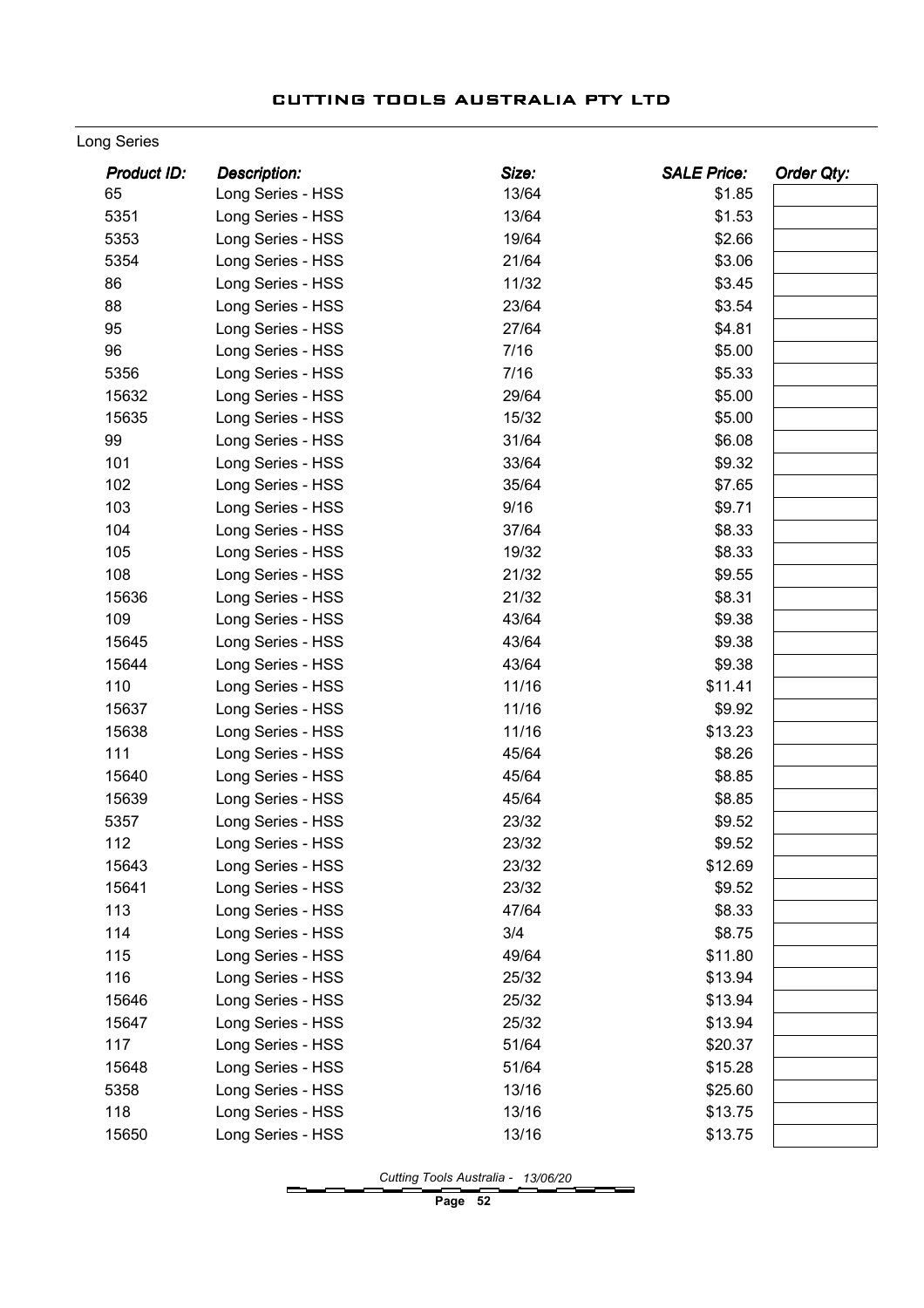#### Long Series

| <b>Product ID:</b> | <b>Description:</b> | Size:        | <b>SALE Price:</b> | Order Qty: |
|--------------------|---------------------|--------------|--------------------|------------|
| 119                | Long Series - HSS   | 53/64        | \$15.86            |            |
| 15651              | Long Series - HSS   | 53/64        | \$15.86            |            |
| 120                | Long Series - HSS   | 27/32        | \$16.62            |            |
| 15654              | Long Series - HSS   | 27/32        | \$16.62            |            |
| 15652              | Long Series - HSS   | 27/32        | \$16.62            |            |
| 15653              | Long Series - HSS   | 27/32        | \$16.62            |            |
| 121                | Long Series - HSS   | 55/64        | \$16.62            |            |
| 15655              | Long Series - HSS   | 55/64        | \$16.62            |            |
| 122                | Long Series - HSS   | 7/8          | \$15.44            |            |
| 15656              | Long Series - HSS   | 7/8          | \$15.44            |            |
| 15657              | Long Series - HSS   | 7/8          | \$15.44            |            |
| 123                | Long Series - HSS   | 57/64        | \$18.50            |            |
| 15658              | Long Series - HSS   | 57/64        | \$18.50            |            |
| 15659              | Long Series - HSS   | 57/64        | \$18.50            |            |
| 15660              | Long Series - HSS   | 57/64        | \$18.50            |            |
| 124                | Long Series - HSS   | 29/32        | \$24.66            |            |
| 15661              | Long Series - HSS   | 29/32        | \$18.50            |            |
| 15662              | Long Series - HSS   | 29/32        | \$18.50            |            |
| 125                | Long Series - HSS   | 59/64        | \$20.10            |            |
| 15663              | Long Series - HSS   | 59/64        | \$20.10            |            |
| 126                | Long Series - HSS   | 15/16        | \$20.10            |            |
| 15664              | Long Series - HSS   | 15/16        | \$20.10            |            |
| 127                | Long Series - HSS   | 61/64        | \$23.59            |            |
| 15665              | Long Series - HSS   | 61/64        | \$23.59            |            |
| 15666              | Long Series - HSS   | 61/64        | \$23.59            |            |
| 1905               | Long Series - HSS   | 31/32        | \$31.45            |            |
| 1906               | Long Series - HSS   | 31/32        | \$23.59            |            |
| 4619               | Long Series - HSS   | 63/64        | \$23.59            |            |
| 4620               | Long Series - HSS   | 1"           | \$31.45            |            |
| 4623               | Long Series - HSS   | Letter D     | \$4.28             |            |
| 5361               | Long Series - HSS   | Letter U     | \$3.57             |            |
| 149                | Long Series - HSS   | 4.60mm       | \$1.55             |            |
| 2047               | Long Series - HSS   | 4.65mm       | \$1.79             |            |
| 2048               | Long Series - HSS   | 4.75mm       | \$1.79             |            |
| 153                | Long Series - HSS   | 5.60mm       | \$1.93             |            |
| 18315              | Long Series - HSS   | 7.30mm       | \$4.44             |            |
| 152                | Long Series - HSS   | 8.50mm       | \$4.24             |            |
| 12459              | Long Series - HSS   | 18.0mm       | \$27.21            |            |
| 5359               | Long Series - HSS   | <b>No 22</b> | \$1.16             |            |
| 159                | Long Series - HSS   | No 19        | \$2.04             |            |
| 17313              | Long Series - HSS   | No 19        | \$2.04             |            |
| 158                | Long Series - HSS   | No13         | \$1.47             |            |
| 157                | Long Series - HSS   | No 11        | \$1.76             |            |
|                    |                     |              |                    |            |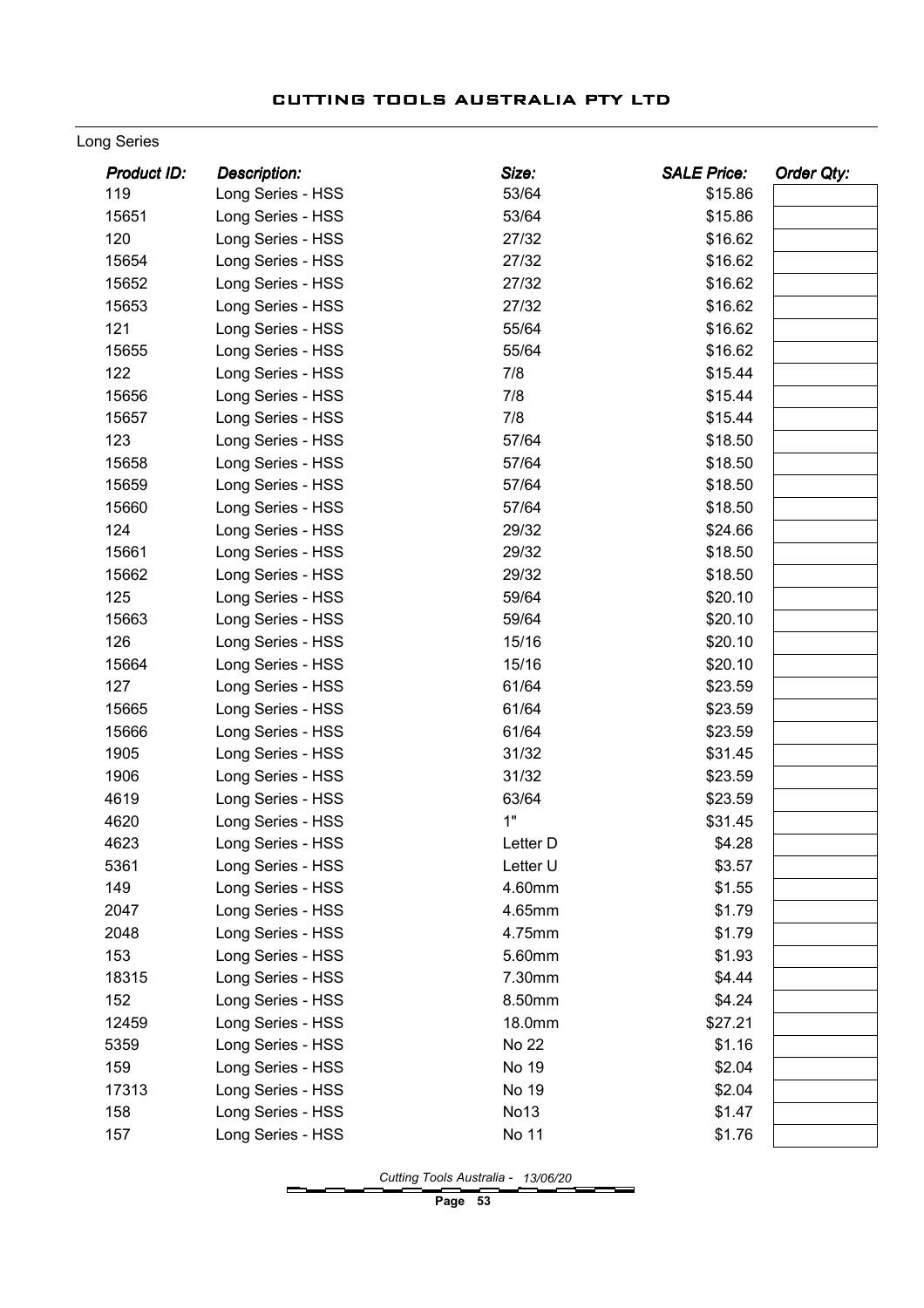| Long Series |
|-------------|
|             |

|      | <b>Product ID:</b> | <b>Description:</b> | Size:           | <b>SALE Price:</b> | Order Qty: |
|------|--------------------|---------------------|-----------------|--------------------|------------|
|      | 156                | Long Series - HSS   | No 10           | \$2.13             |            |
|      | 155                | Long Series - HSS   | No <sub>5</sub> | \$1.87             |            |
| Mini |                    |                     |                 |                    |            |
|      | <b>Product ID:</b> | <b>Description:</b> | Size:           | <b>SALE Price:</b> | Order Qty: |
|      | 7126               | Mini - HSS          | 0.12mm          | \$2.63             |            |
|      | 1269               | Mini - HSS          | $0.14$ mm       | \$2.63             |            |
|      | 1270               | Mini - HSS          | $0.19$ mm       | \$2.63             |            |
|      | 7127               | Mini - HSS          | 0.23mm          | \$2.63             |            |
|      | 7129               | Mini - HSS          | $0.27$ mm       | \$2.63             |            |
|      | 7131               | Mini - HSS          | 0.31mm          | \$2.63             |            |
|      | 1276               | Mini - HSS          | 0.32mm          | \$2.63             |            |
|      | 7132               | Mini - HSS          | 0.33mm          | \$2.63             |            |
|      | 7133               | Mini - HSS          | 0.34mm          | \$2.63             |            |
|      | 3861               | Mini - HSS          | 0.37mm          | \$2.63             |            |
|      | 7135               | Mini - HSS          | $0.42$ mm       | \$2.63             |            |
|      | 7136               | Mini - HSS          | 0.43mm          | \$2.63             |            |
|      | 7137               | Mini - HSS          | $0.44$ mm       | \$2.63             |            |
|      | 7138               | Mini - HSS          | $0.45$ mm       | \$2.63             |            |
|      | 7139               | Mini - HSS          | 0.46mm          | \$2.63             |            |
|      | 7140               | Mini - HSS          | 0.47mm          | \$2.63             |            |
|      | 1286               | Mini - HSS          | 0.48mm          | \$2.63             |            |
|      | 7141               | Mini - HSS          | 0.51mm          | \$2.63             |            |
|      | 7143               | Mini - HSS          | 0.53mm          | \$2.63             |            |
|      | 1291               | Mini - HSS          | 0.55mm          | \$2.63             |            |
|      | 7144               | Mini - HSS          | 0.56mm          | \$2.63             |            |
|      | 7145               | Mini - HSS          | $0.57$ mm       | \$2.63             |            |
|      | 7146               | Mini - HSS          | 0.58mm          | \$2.63             |            |
|      | 7147               | Mini - HSS          | $0.59$ mm       | \$2.63             |            |
|      | 1296               | Mini - HSS          | $0.60$ mm       | \$2.63             |            |
|      | 7148               | Mini - HSS          | 0.61mm          | \$2.10             |            |
|      | 1299               | Mini - HSS          | 0.63mm          | \$2.63             |            |
|      | 7149               | Mini - HSS          | $0.64$ mm       | \$2.63             |            |
|      | 7150               | Mini - HSS          | 0.66mm          | \$2.63             |            |
|      | 1305               | Mini - HSS          | 0.84mm          | \$2.63             |            |
|      | 7151               | Mini - HSS          | 0.86mm          | \$2.63             |            |
|      | 7152               | Mini - HSS          | 0.87mm          | \$2.63             |            |
|      | 7153               | Mini - HSS          | 0.88mm          | \$2.63             |            |
|      | 7154               | Mini - HSS          | 0.89mm          | \$2.63             |            |
|      | 7155               | Mini - HSS          | $0.91$ mm       | \$2.63             |            |
|      | 7156               | Mini - HSS          | 0.92mm          | \$2.63             |            |
|      | 1312               | Mini - HSS          | 0.93mm          | \$2.63             |            |
|      | 4837               | Mini - HSS          | 0.94mm          | \$2.63             |            |

Cutting Tools Australia - 13/06/20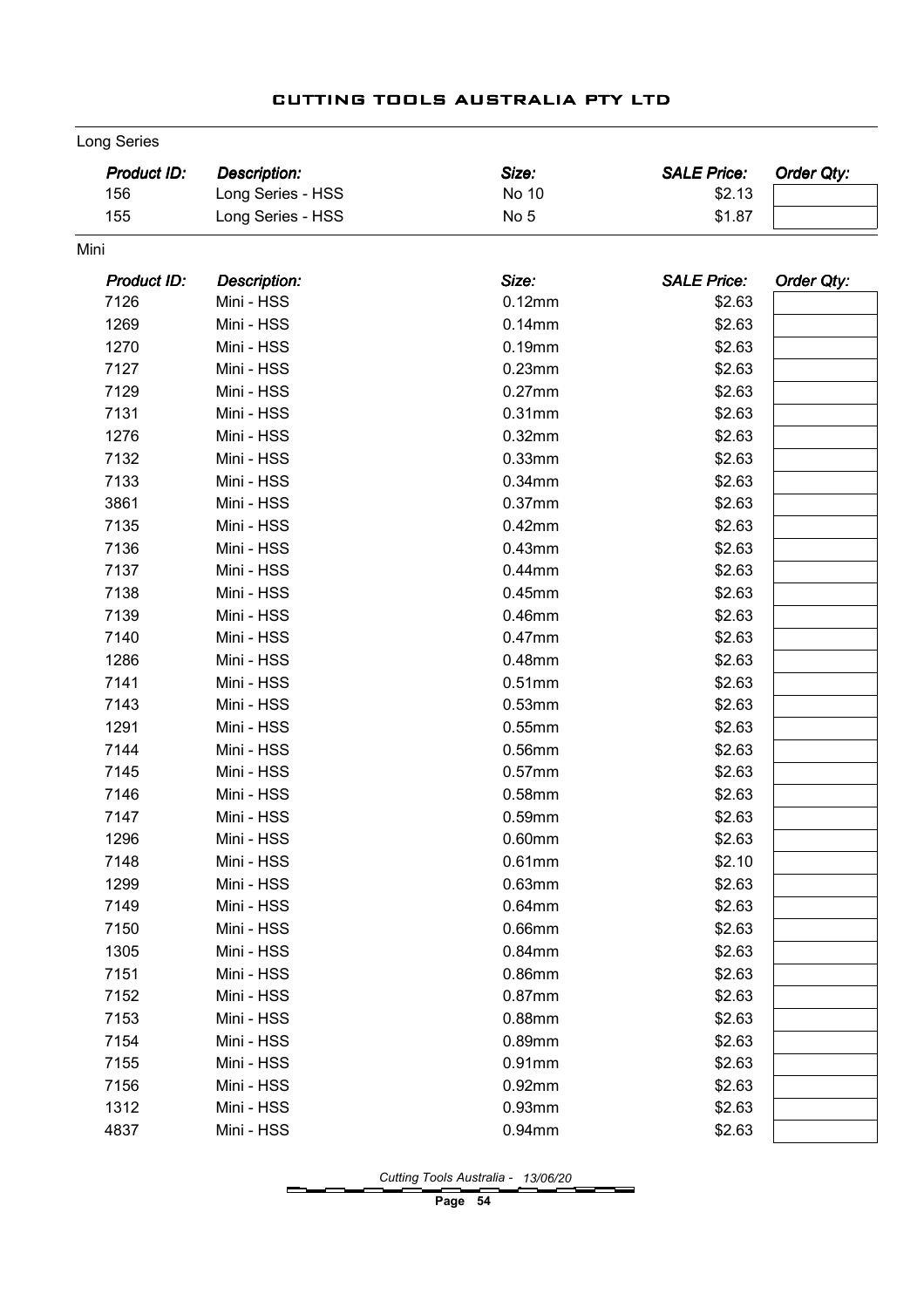| <b>Product ID:</b> | <b>Description:</b> | Size:   | <b>SALE Price:</b> | <b>Order Qty:</b> |
|--------------------|---------------------|---------|--------------------|-------------------|
| 7157               | Mini - HSS          | 0.95mm  | \$2.63             |                   |
| 7158               | Mini - HSS          | 0.96mm  | \$2.63             |                   |
| 7159               | Mini - HSS          | 1.02mm  | \$2.63             |                   |
| 7161               | Mini - HSS          | 1.05mm  | \$2.63             |                   |
| 7162               | Mini - HSS          | 1.07mm  | \$2.63             |                   |
| 7163               | Mini - HSS          | 1.09mm  | \$2.63             |                   |
| 7164               | Mini - HSS          | 1.15mm  | \$2.63             |                   |
| 7166               | Mini - HSS          | 1.25mm  | \$2.63             |                   |
| 7167               | Mini - HSS          | 1.45mm  | \$2.63             |                   |
| 1327               | Mini - HSS          | 1.61mm  | \$2.63             |                   |
| 7168               | Mini - HSS          | 1.75mm  | \$2.63             |                   |
| 7169               | Mini - HSS          | 1.85mm  | \$2.63             |                   |
| 7170               | Mini - HSS          | 1.93mm  | \$2.63             |                   |
| 7171               | Mini - HSS          | 1.95mm  | \$2.63             |                   |
| 7172               | Mini - HSS          | 1.99mm  | \$2.63             |                   |
| 7173               | Mini - HSS          | 2.06mm  | \$2.63             |                   |
| 7174               | Mini - HSS          | 2.08mm  | \$2.63             |                   |
| 7175               | Mini - HSS          | 2.10mm  | \$2.63             |                   |
| 7176               | Mini - HSS          | 2.18mm  | \$2.63             |                   |
| 7177               | Mini - HSS          | 2.25mm  | \$2.63             |                   |
| 7178               | Mini - HSS          | 2.26mm  | \$2.63             |                   |
| 7179               | Mini - HSS          | 2.30mm  | \$2.63             |                   |
| 7180               | Mini - HSS          | 2.37mm  | \$2.63             |                   |
| 7181               | Mini - HSS          | 2.40mm  | \$2.63             |                   |
| 7182               | Mini - HSS          | 2.44mm  |                    |                   |
| 7183               |                     |         | \$2.63             |                   |
|                    | Mini - HSS          | 2.45mm  | \$2.63             |                   |
| 7184               | Mini - HSS          | 2.49mm  | \$2.63             |                   |
| 7185               | Mini - HSS          | 2.50mm  | \$2.63             |                   |
| 7186               | Mini - HSS          | 2.55mm  | \$2.63             |                   |
| 7187               | Mini - HSS          | 2.58mm  | \$2.63             |                   |
| 7188               | Mini - HSS          | 2.60mm  | \$2.63             |                   |
| 7189               | Mini - HSS          | 2.65mm  | \$2.63             |                   |
| 7190               | Mini - HSS          | 2.75mm  | \$2.63             |                   |
| 7191               | Mini - HSS          | 2.82mm  | \$2.63             |                   |
| 7192               | Mini - HSS          | 2.85mm  | \$2.63             |                   |
| 2562               | Mini - HSS          | No 63   | \$2.38             |                   |
| Stub               |                     |         |                    |                   |
| <b>Product ID:</b> | <b>Description:</b> | Size:   | <b>SALE Price:</b> | <b>Order Qty:</b> |
| 6118               | Stub - HSS          | 1/32 LH | \$12.50            |                   |
| 5085               | Stub - HSS          | 3/64 LH | \$1.89             |                   |
| 6121               | Stub - HSS          | 3/32 LH | \$1.21             |                   |
|                    | Stub - HSS          | 7/64 LH | \$1.25             |                   |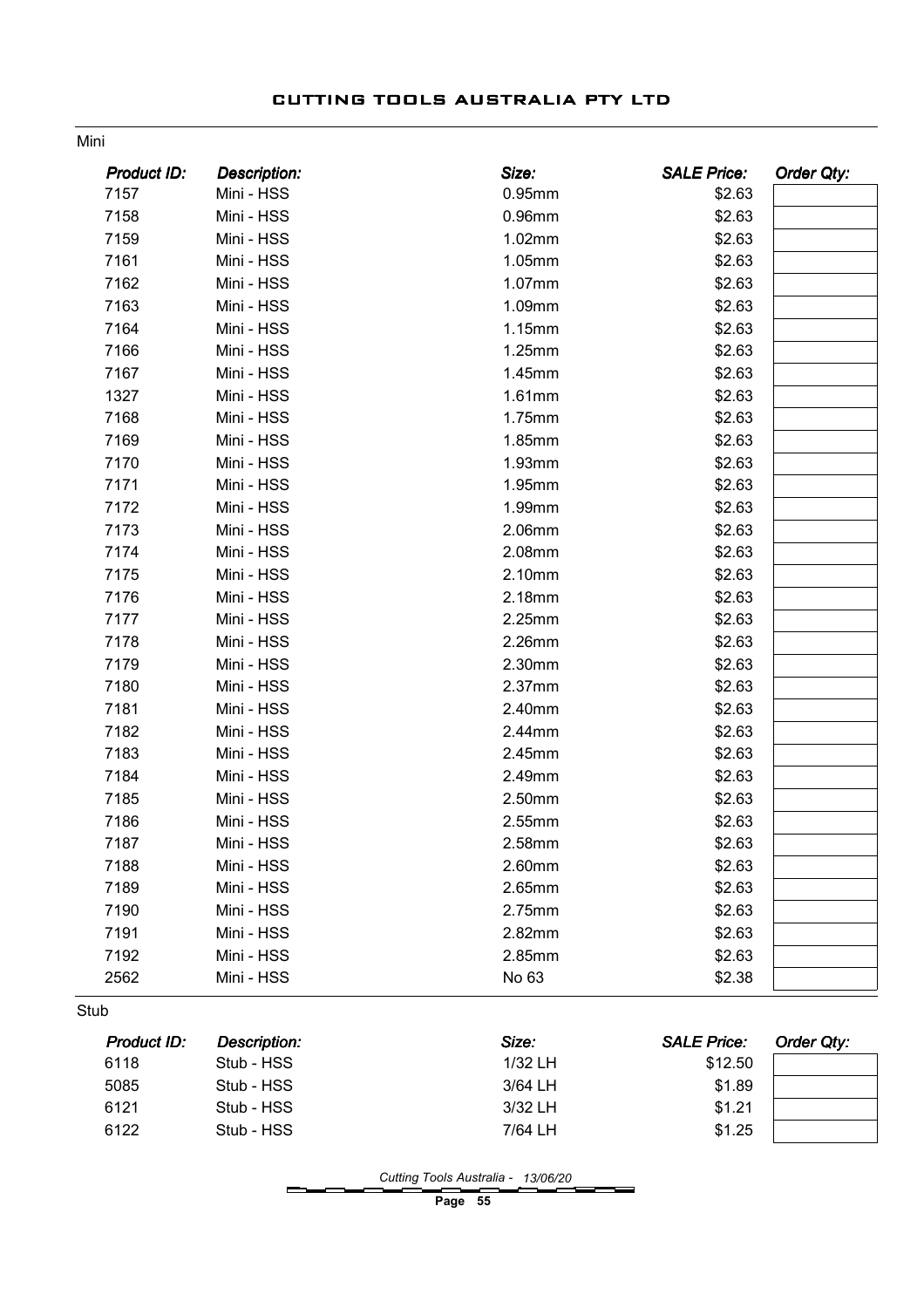#### Stub

| <b>Product ID:</b> | <b>Description:</b> | Size:    | <b>SALE Price:</b> | <b>Order Qty:</b> |
|--------------------|---------------------|----------|--------------------|-------------------|
| 2270               | Stub - HSS          | 1/8 LH   | \$6.85             |                   |
| 5089               | Stub - HSS          | 9/64 LH  | \$1.39             |                   |
| 4329               | Stub - HSS          | 11/64 LH | \$1.74             |                   |
| 4345               | Stub - HSS          | 13/64 LH | \$2.25             |                   |
| 6127               | Stub - HSS          | 7/32 LH  | \$2.27             |                   |
| 5106               | Stub - HSS          | 7/32 LH  | \$2.27             |                   |
| 15021              | Stub - HSS          | 7/32 LH  | \$2.27             |                   |
| 5090               | Stub - HSS          | 15/64 LH | \$2.60             |                   |
| 6129               | Stub - HSS          | 9/32 LH  | \$3.36             |                   |
| 6130               | Stub - HSS          | 19/64 LH | \$5.76             |                   |
| 6133               | Stub - HSS          | 11/32 LH | \$5.45             |                   |
| 6134               | Stub - HSS          | 23/64 LH | \$8.66             |                   |
| 6135               | Stub - HSS          | 3/8 LH   | \$8.66             |                   |
| 6137               | Stub - HSS          | 13/32 LH | \$11.39            |                   |
| 5098               | Stub - HSS          | 27/64 LH | \$11.39            |                   |
| 6139               | Stub - HSS          | 27/64 LH | \$11.39            |                   |
| 6141               | Stub - HSS          | 29/64 LH | \$14.05            |                   |
| 2688               | Stub - HSS          | 15/32 LH | \$10.23            |                   |
| 6146               | Stub - HSS          | 17/32 LH | \$19.77            |                   |
| 4688               | Stub - HSS          | 19/32 LH | \$27.06            |                   |
| 4491               | Stub - HSS          | 3/64     | \$0.32             |                   |
| 3263               | Stub - HSS          | 1/16     | \$0.32             |                   |
| 4395               | Stub - HSS          | 5/64     | \$0.30             |                   |
| 1783               | Stub - HSS          | 5/64     | \$0.30             |                   |
| 4493               | Stub - HSS          | 7/64     | \$0.36             |                   |
| 5923               | Stub - HSS          | 9/64     | \$0.61             |                   |
| 4496               | Stub - HSS          | 9/64     | \$0.33             |                   |
| 4500               | Stub - HSS          | 15/64    | \$0.72             |                   |
| 4502               | Stub - HSS          | 9/32     | \$0.96             |                   |
| 5931               | Stub - HSS          | 9/32     | \$1.52             |                   |
| 11229              | Stub - HSS          | 19/64    | \$1.04             |                   |
| 4503               | Stub - HSS          | 19/64    | \$1.10             |                   |
| 15629              | Stub - HSS          | 19/64    | \$1.20             |                   |
| 4505               | Stub - HSS          | 21/64    | \$1.71             |                   |
| 4506               | Stub - HSS          | 11/32    | \$1.42             |                   |
| 2162               | Stub - HSS          | 23/64    | \$1.50             |                   |
| 5937               | Stub - HSS          | 3/8      | \$2.70             |                   |
| 3962               | Stub - HSS          | 25/64    | \$2.32             |                   |
| 4508               | Stub - HSS          | 13/32    | \$1.95             |                   |
| 15628              | Stub - HSS          | 27/64    | \$2.16             |                   |
| 4509               | Stub - HSS          | 7/16     | \$2.34             |                   |
| 3968               | Stub - HSS          | 29/64    | \$2.59             |                   |
| 2557               | Stub - HSS          | 15/32    | \$2.00             |                   |

Cutting Tools Australia - 13/06/20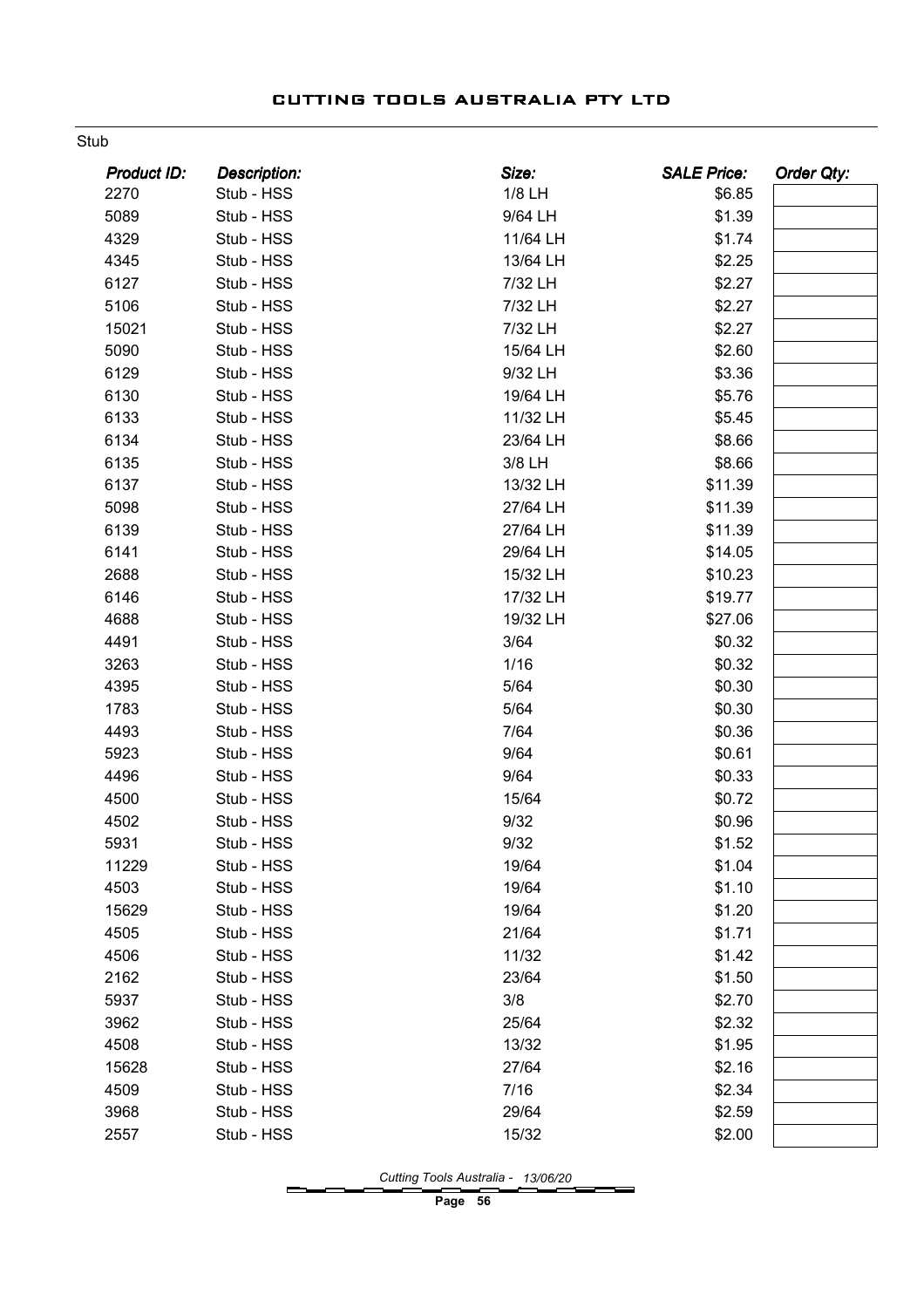#### Stub

| <b>Product ID:</b> | <b>Description:</b> | Size:               | <b>SALE Price:</b> | <b>Order Qty:</b> |
|--------------------|---------------------|---------------------|--------------------|-------------------|
| 4239               | Stub - HSS          | 15/32               | \$2.89             |                   |
| 4510               | Stub - HSS          | 31/64               | \$4.09             |                   |
| 5950               | Stub - HSS          | 37/64               | \$12.50            |                   |
| 4514               | Stub - HSS          | 57/64               | \$27.20            |                   |
| 5268               | Stub - HSS          | 31/32x1 1/2x1" Shnk | \$23.13            |                   |
| 4515               | Stub - HSS          | 31/32               | \$23.13            |                   |
| 5023               | Stub - HSS          | 1.25mm LH x 1.5 Sh  | \$2.39             |                   |
| 5024               | Stub - HSS          | 1.40mm LH           | \$10.87            |                   |
| 6157               | Stub - HSS          | 1.50mm LH           | \$10.44            |                   |
| 5025               | Stub - HSS          | 1.60mm LH           | \$10.09            |                   |
| 5026               | Stub - HSS          | 1.70mm LH           | \$1.97             |                   |
| 5027               | Stub - HSS          | 1.80mm LH           | \$1.92             |                   |
| 6159               | Stub - HSS          | 1.90mm LH           | \$1.89             |                   |
| 6161               | Stub - HSS          | 2.00mm LH           | \$1.24             |                   |
| 6162               | Stub - HSS          | 2.05mm LH           | \$1.84             |                   |
| 6164               | Stub - HSS          | 2.20mm LH           | \$9.09             |                   |
| 5031               | Stub - HSS          | 2.25mm LH           | \$1.83             |                   |
| 6165               | Stub - HSS          | 2.30mm LH           | \$1.83             |                   |
| 6166               | Stub - HSS          | 2.36mm LH           | \$1.83             |                   |
| 6167               | Stub - HSS          | 2.40mm LH           | \$1.82             |                   |
| 6168               | Stub - HSS          | 2.45mm LH           | \$1.21             |                   |
| 6169               | Stub - HSS          | 2.50mm LH           | \$1.22             |                   |
| 6170               | Stub - HSS          | 2.55mm LH           | \$1.84             |                   |
| 6171               | Stub - HSS          | 2.60mm LH           | \$1.84             |                   |
| 5036               | Stub - HSS          | 2.65mm LH           | \$1.92             |                   |
| 6172               | Stub - HSS          | 2.70mm LH           | \$1.85             |                   |
| 6173               | Stub - HSS          | 2.80mm LH           | \$1.87             |                   |
| 6174               | Stub - HSS          | 2.85mm LH           | \$1.88             |                   |
| 6175               | Stub - HSS          | 2.90mm LH           | \$1.89             |                   |
| 6176               | Stub - HSS          | 2.95mm LH           | \$1.89             |                   |
| 6177               | Stub - HSS          | 3.00mm LH           | \$1.28             |                   |
| 6178               | Stub - HSS          | 3.10mm LH           | \$1.94             |                   |
| 6179               | Stub - HSS          | 3.20mm LH           | \$1.97             |                   |
| 6185               | Stub - HSS          | 3.80mm LH           | \$2.22             |                   |
| 6186               | Stub - HSS          | 3.90mm LH           | \$2.27             |                   |
| 6187               | Stub - HSS          | 4.00mm LH           | \$1.54             |                   |
| 6188               | Stub - HSS          | 4.10mm LH           | \$2.37             |                   |
| 6191               | Stub - HSS          | 4.40mm LH           | \$2.66             |                   |
| 6192               | Stub - HSS          | 4.50mm LH           | \$1.74             |                   |
| 6193               | Stub - HSS          | 4.60mm LH           | \$2.69             |                   |
| 6196               | Stub - HSS          | 4.90mm LH           | \$2.83             |                   |
| 6198               | Stub - HSS          | 5.10mm LH           | \$2.83             |                   |
| 6200               | Stub - HSS          | 5.30mm LH           | \$3.23             |                   |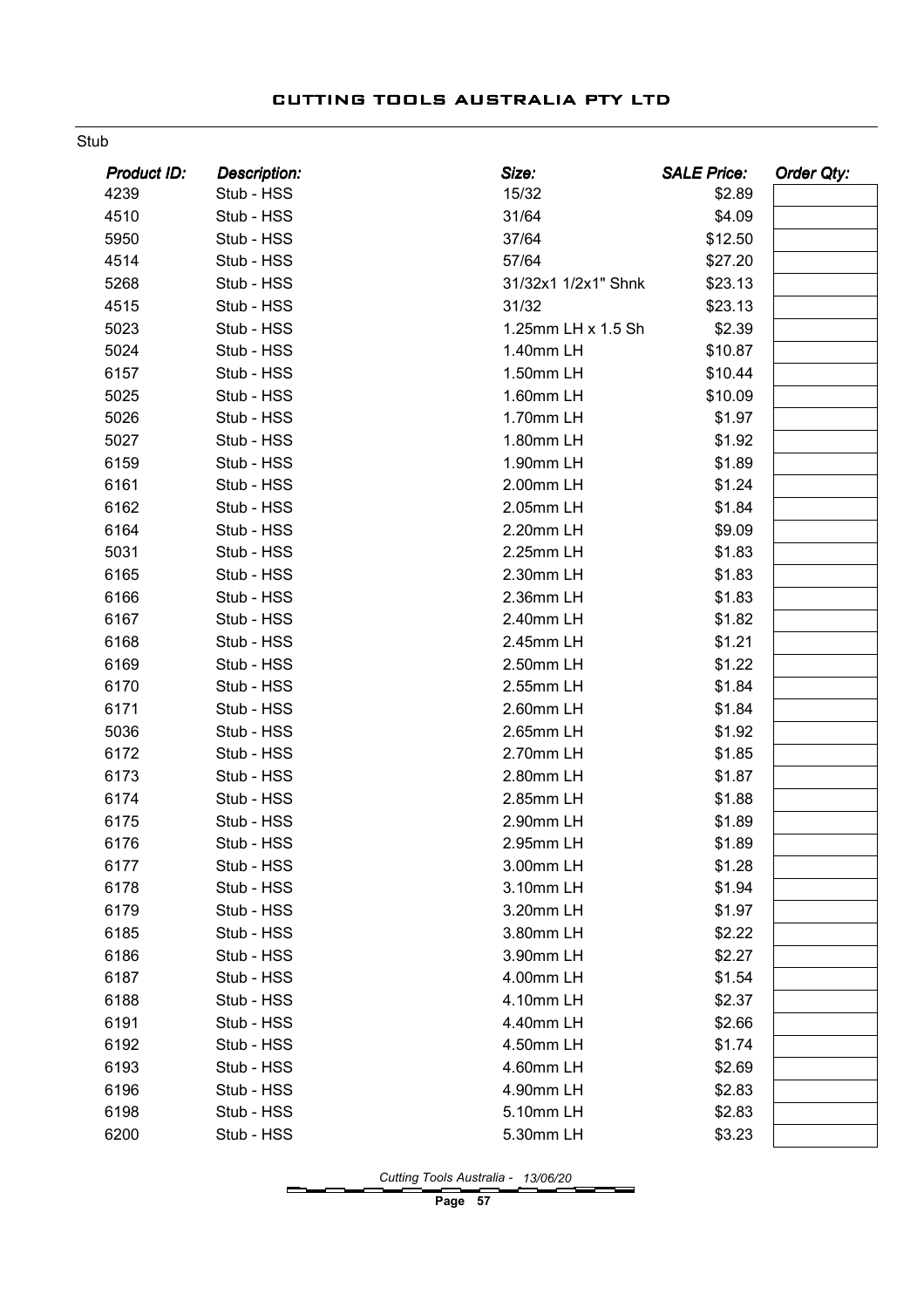#### Stub

| <b>Product ID:</b> | <b>Description:</b> | Size:              | <b>SALE Price:</b> | <b>Order Qty:</b> |
|--------------------|---------------------|--------------------|--------------------|-------------------|
| 6201               | Stub - HSS          | 5.40mm LH          | \$3.23             |                   |
| 6202               | Stub - HSS          | 5.50mm LH          | \$2.27             |                   |
| 6205               | Stub - HSS          | 5.80mm LH          | \$3.71             |                   |
| 6208               | Stub - HSS          | 6.10mm LH          | \$4.12             |                   |
| 6212               | Stub - HSS          | 6.40mm LH          | \$4.16             |                   |
| 6214               | Stub - HSS          | 6.60mm LH          | \$4.24             |                   |
| 6223               | Stub - HSS          | 7.50mm LH          | \$5.76             |                   |
| 6224               | Stub - HSS          | 7.60mm LH          | \$5.76             |                   |
| 6227               | Stub - HSS          | 7.90mm LH          | \$6.20             |                   |
| 4248               | Stub - HSS          | 8.10mm LH          | \$6.68             |                   |
| 5058               | Stub - HSS          | 8.20mm LH          | \$6.89             |                   |
| 5059               | Stub - HSS          | 8.30mm LH          | \$6.89             |                   |
| 14914              | Stub - HSS          | 8.70mm LH          | \$7.34             |                   |
| 2036               | Stub - HSS          | 8.80mm LH          | \$7.91             |                   |
| 5062               | Stub - HSS          | 9.00mm LH          | \$5.52             |                   |
| 5063               | Stub - HSS          | 9.10mm LH          | \$8.18             |                   |
| 5064               | Stub - HSS          | 9.20mm LH          | \$8.66             |                   |
| 5065               | Stub - HSS          | 9.30mm LH          | \$8.66             |                   |
| 5066               | Stub - HSS          | 9.40mm LH          | \$8.86             |                   |
| 5067               | Stub - HSS          | 9.60mm LH          | \$9.27             |                   |
| 5068               | Stub - HSS          | 9.90mm LH          | \$9.88             |                   |
| 6271               | Stub - HSS          | 10.10mm LH         | \$9.95             |                   |
| 5069               | Stub - HSS          | 10.20mm LH         | \$11.52            |                   |
| 5070               | Stub - HSS          | 10.30mm LH         | \$11.52            |                   |
| 5072               | Stub - HSS          | 10.80mm LH         | \$13.22            |                   |
| 5075               | Stub - HSS          | 11.20mm LH         | \$13.64            |                   |
| 5076               | Stub - HSS          | 11.50mm LH         | \$14.05            |                   |
| 6269               | Stub - HSS          | 15.50mm LH         | \$27.27            |                   |
| 5080               | Stub - HSS          | 26.00mm LH x 1" Sh | \$66.82            |                   |
| 5081               | Stub - HSS          | 28.00mm LH x 1" Sh | \$66.82            |                   |
| 5082               | Stub - HSS          | 28.00mm LH         | \$66.82            |                   |
| 5083               | Stub - HSS          | 30.00mm LH         | \$94.77            |                   |
| 5974               | Stub - HSS          | 1.50mm             | \$0.65             |                   |
| 6098               | Stub - HSS          | 12.80mm            | \$7.70             |                   |
| 5412               | Stub - HSS          | 19.50mm            | \$21.40            |                   |
| 5107               | Stub - HSS          | No 53 LH           | \$2.10             |                   |
| 5108               | Stub - HSS          | No 38 LH           | \$1.84             |                   |
| 5109               | Stub - HSS          | No 37 LH           | \$1.84             |                   |
| 5110               | Stub - HSS          | No 35 LH           | \$1.87             |                   |
| 5111               | Stub - HSS          | No 32 LH           | \$2.09             |                   |
| 4330               | Stub - HSS          | No 30 LH           | \$2.03             |                   |
| 25835              | Stub - HSS          | <b>No 18 LH</b>    | \$2.66             |                   |
| 5112               | Stub - HSS          | <b>No 17 LH</b>    | \$1.84             |                   |

Cutting Tools Australia - 13/06/20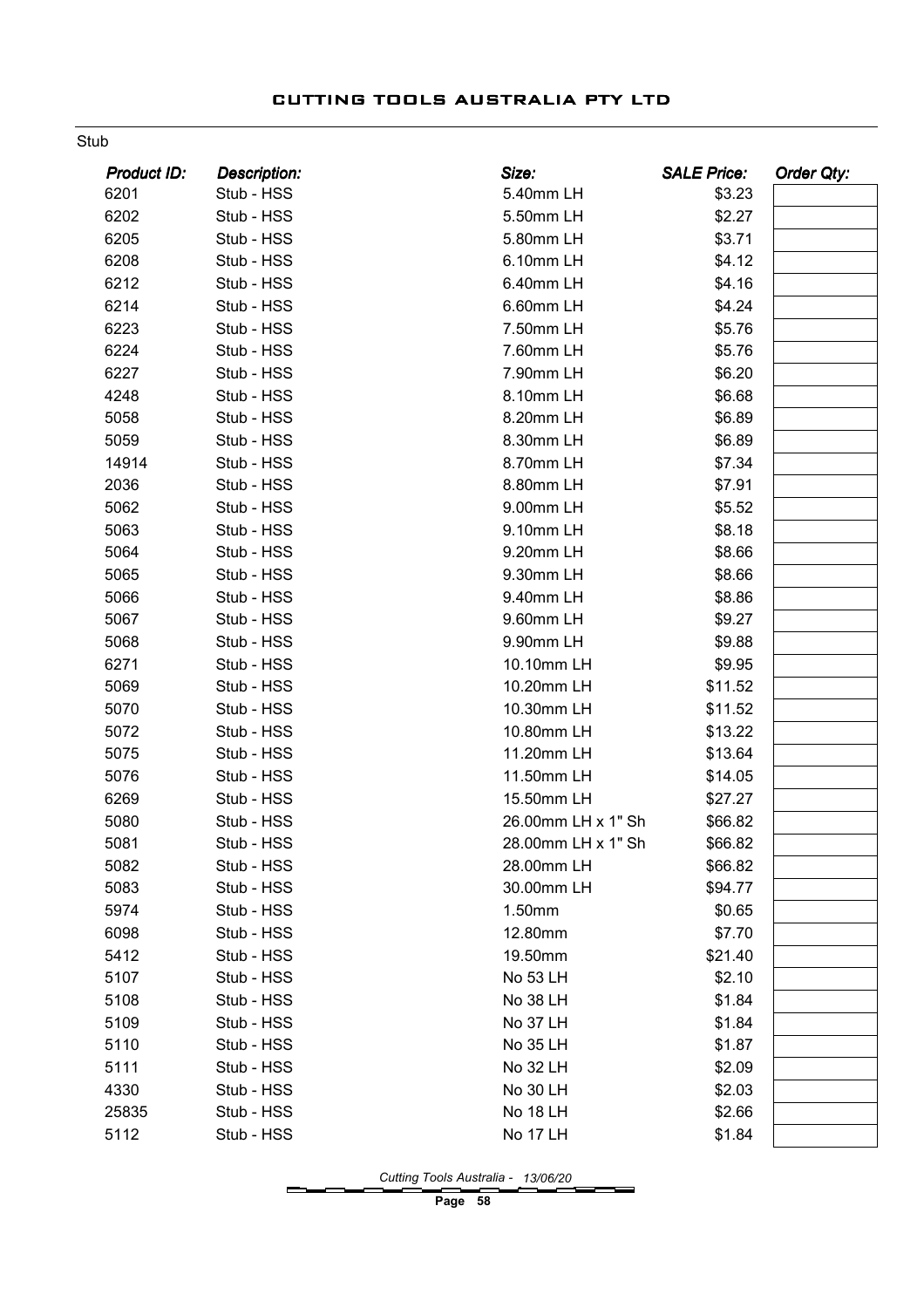#### Stub

| Product ID: | <b>Description:</b> | Size:           | <b>SALE Price:</b> | Order Qty: |
|-------------|---------------------|-----------------|--------------------|------------|
| 5113        | Stub - HSS          | No 6 LH         | \$3.15             |            |
| 5114        | Stub - HSS          | No 3 LH         | \$2.27             |            |
| 5115        | Stub - HSS          | No 2 LH         | \$3.50             |            |
| 5116        | Stub - HSS          | No 1 LH         | \$3.71             |            |
| 4518        | Stub - HSS          | No 56           | \$0.32             |            |
| 4519        | Stub - HSS          | No 51           | \$0.32             |            |
| 3964        | Stub - HSS          | No 50           | \$0.91             |            |
| 3468        | Stub - HSS          | No 48           | \$0.30             |            |
| 5415        | Stub - HSS          | No 45           | \$0.79             |            |
| 4343        | Stub - HSS          | No 44           | \$0.30             |            |
| 4521        | Stub - HSS          | No 36           | \$0.30             |            |
| 4522        | Stub - HSS          | No 32           | \$0.63             |            |
| 2029        | Stub - HSS          | No 29           | \$0.30             |            |
| 3605        | Stub - HSS          | No 22           | \$0.30             |            |
| 4524        | Stub - HSS          | No 20           | \$1.05             |            |
| 3013        | Stub - HSS          | No 19           | \$0.20             |            |
| 4525        | Stub - HSS          | No 15           | \$1.16             |            |
| 4526        | Stub - HSS          | No 14           | \$1.23             |            |
| 3010        | Stub - HSS          | No <sub>6</sub> | \$1.33             |            |
| 4527        | Stub - HSS          | No 4            | \$1.08             |            |
| 4528        | Stub - HSS          | No 3            | \$0.85             |            |
| 2520        | Stub - HSS          | No 1            | \$0.50             |            |

Taper Shank

| Product ID: | <b>Description:</b> | Size:                         | <b>SALE Price:</b> | Order Qty: |
|-------------|---------------------|-------------------------------|--------------------|------------|
| 7075        | Extra Length        | $5/32 \times 12 \times 15$    | \$31.34            |            |
| 7078        | Extra Length        | $13/64 \times 8 \times 12$    | \$31.34            |            |
| 7076        | Extra Length        | $7/32 \times 6 \times 9$ 1/2  | \$31.34            |            |
| 7083        | Extra Length        | $11/32 \times 8 \times 12$    | \$22.70            |            |
| 6671        | Extra Length        | $25/64 \times 6 \times 9$ 1/2 | \$21.78            |            |
| 7080        | Extra Length        | 13/32 x 10 x 15 USE           | \$10.00            |            |
| 7087        | Extra Length        | $7/16 \times 8 \times 12$     | \$21.78            |            |
| 7088        | Extra Length        | $31/64 \times 8 \times 12$    | \$32.55            |            |
| 1469        | Extra Length        | 47/64 x 12 x 15               | \$41.70            |            |
| 7095        | Extra Length        | 59/64 x 12 x 16               | \$79.49            |            |
| 7096        | Extra Length        | 1 3/64 x 12 x 16              | \$76.00            |            |
| 7084        | Extra Length        | 1 3/32 x 12 x 16              | \$104.44           |            |
| 7097        | Extra Length        | 1 3/32 x 12 x 16              | \$87.00            |            |
| 7098        | Extra Length        | 1 7/64 x 12 x 16              | \$104.44           |            |
| 7089        | Extra Length        | 1 1/8 x 12 x 16               | \$26.88            |            |
| 7099        | Extra Length        | 1 1/8 x 13 x 18               | \$71.30            |            |
| 7100        | Extra Length        | 1 3/16 x 17 x 12              | \$85.57            |            |
| 11461       | Extra Length        | 1 3/16 x 18 x 13              | \$110.62           |            |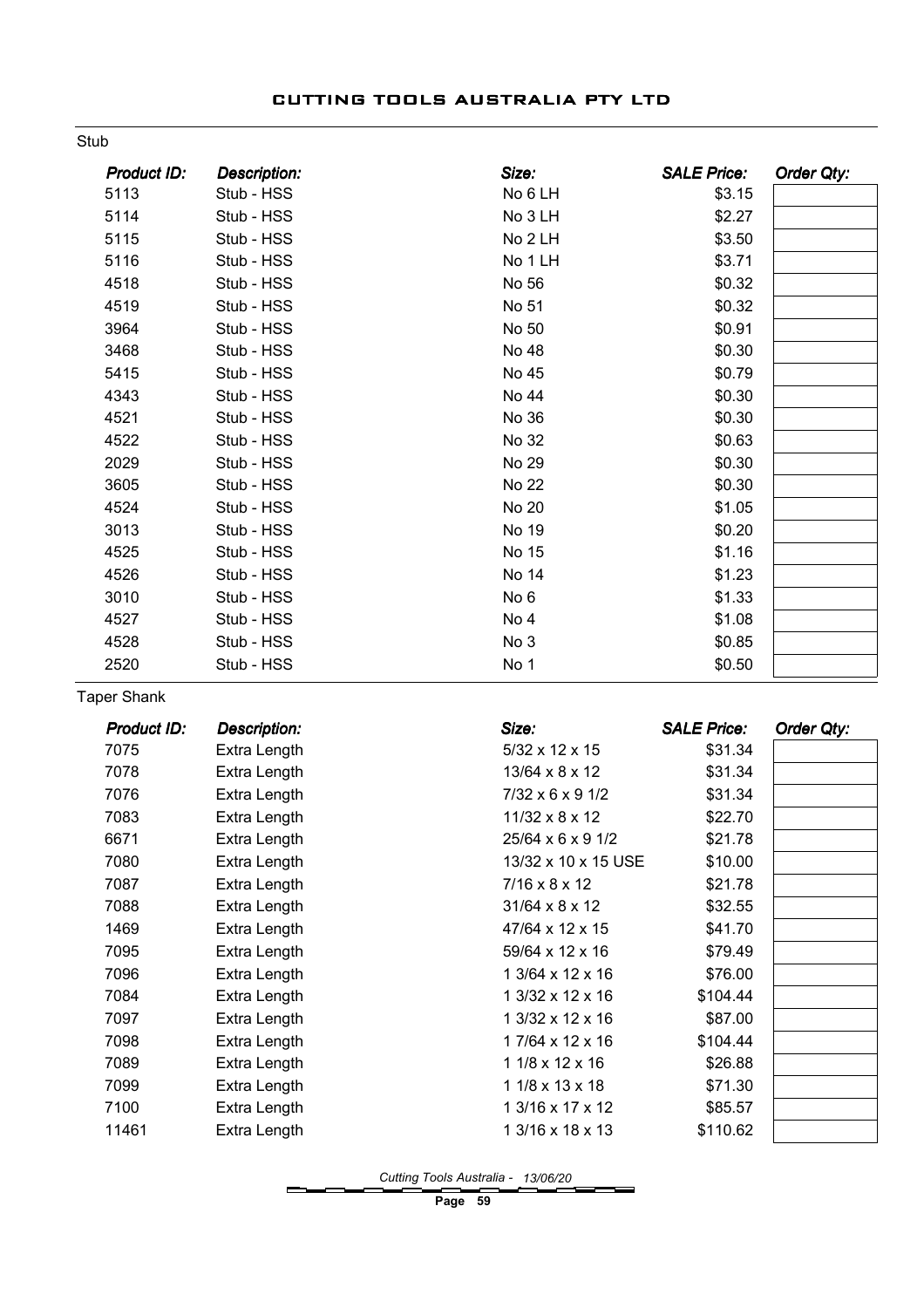### Taper Shank

| 7086<br>17/32 x 12 x 18<br>\$120.00<br>Extra Length<br>13320<br>17/32 x 12 x 18<br>Extra Length<br>\$136.64<br>7101<br>Extra Length<br>1 15/64 x 12 x 16<br>\$136.64<br>7102<br>Extra Length<br>1 9/32 x 12 x 18<br>\$136.64<br>1 3/8 x 12 x 18<br>1470<br>\$115.03<br>Extra Length<br>7104<br>1 13/32 x 12 x 17<br>\$119.90<br>Extra Length<br>7105<br>1 27/64 x 12 x 18<br><b>Extra Length</b><br>\$119.53<br>7106<br>17/16 x 12 x 18<br>\$136.64<br>Extra Length<br>7077<br>17/16 x 12 x 18<br>Extra Length<br>\$136.64<br>1 5/8 x 12 x 18<br>7107<br>Extra Length<br>\$146.59<br>7108<br>1 11/16 x 12 x 16<br>Extra Length<br>\$148.61<br>7109<br>147/64 x 12 x 16<br><b>Extra Length</b><br>\$148.61<br>7110<br>1 3/4 x 12 x 18<br>\$158.14<br>Extra Length<br>7111<br>Extra Length<br>1 13/16 x 12 x 17<br>\$170.31<br>17/8 x 12 x 18<br>7079<br>Extra Length<br>\$181.63<br>7112<br>Extra Length<br>17/8 x 12 x 18<br>\$181.63<br>7113<br>1 15/16 x 12 x 18<br>Extra Length<br>\$190.68<br>7114<br>13.00mm x 350 x 26<br>Extra Length<br>\$34.50<br>7119<br>Extra Length<br>22.00mm x 400 x 30<br>\$71.40<br>7122<br>Extra Length<br>28.00mm x 600 x 47<br>\$250.00<br>5285<br>Extra Length<br>32.0mm x 425 x 275<br>\$145.00<br>7124<br>Extra Length<br>35.00mm x 500 x 35<br>\$150.00<br>5174<br>Taper Shank - HSS<br>7/64<br>\$4.30<br>15541<br>Taper Shank - HSS<br>7/64<br>\$4.30<br>7/64<br>15540<br>Taper Shank - HSS<br>\$4.30<br>15539<br>Taper Shank - HSS<br>7/64<br>\$4.30<br>5175<br>1/8<br>\$3.39<br>Taper Shank - HSS<br>1/8<br>Taper Shank - HSS<br>\$4.38<br>15542<br>Taper Shank - HSS<br>5176<br>9/64<br>\$3.60<br>5177<br>Taper Shank - HSS<br>$5/32$<br>\$4.42<br>Taper Shank - HSS<br>11/64<br>\$3.85<br>5178<br>Taper Shank - HSS<br>15543<br>11/64<br>\$4.52 |
|---------------------------------------------------------------------------------------------------------------------------------------------------------------------------------------------------------------------------------------------------------------------------------------------------------------------------------------------------------------------------------------------------------------------------------------------------------------------------------------------------------------------------------------------------------------------------------------------------------------------------------------------------------------------------------------------------------------------------------------------------------------------------------------------------------------------------------------------------------------------------------------------------------------------------------------------------------------------------------------------------------------------------------------------------------------------------------------------------------------------------------------------------------------------------------------------------------------------------------------------------------------------------------------------------------------------------------------------------------------------------------------------------------------------------------------------------------------------------------------------------------------------------------------------------------------------------------------------------------------------------------------------------------------------------------------------------------------------------------------------------------------------------------------------|
|                                                                                                                                                                                                                                                                                                                                                                                                                                                                                                                                                                                                                                                                                                                                                                                                                                                                                                                                                                                                                                                                                                                                                                                                                                                                                                                                                                                                                                                                                                                                                                                                                                                                                                                                                                                             |
|                                                                                                                                                                                                                                                                                                                                                                                                                                                                                                                                                                                                                                                                                                                                                                                                                                                                                                                                                                                                                                                                                                                                                                                                                                                                                                                                                                                                                                                                                                                                                                                                                                                                                                                                                                                             |
|                                                                                                                                                                                                                                                                                                                                                                                                                                                                                                                                                                                                                                                                                                                                                                                                                                                                                                                                                                                                                                                                                                                                                                                                                                                                                                                                                                                                                                                                                                                                                                                                                                                                                                                                                                                             |
|                                                                                                                                                                                                                                                                                                                                                                                                                                                                                                                                                                                                                                                                                                                                                                                                                                                                                                                                                                                                                                                                                                                                                                                                                                                                                                                                                                                                                                                                                                                                                                                                                                                                                                                                                                                             |
|                                                                                                                                                                                                                                                                                                                                                                                                                                                                                                                                                                                                                                                                                                                                                                                                                                                                                                                                                                                                                                                                                                                                                                                                                                                                                                                                                                                                                                                                                                                                                                                                                                                                                                                                                                                             |
|                                                                                                                                                                                                                                                                                                                                                                                                                                                                                                                                                                                                                                                                                                                                                                                                                                                                                                                                                                                                                                                                                                                                                                                                                                                                                                                                                                                                                                                                                                                                                                                                                                                                                                                                                                                             |
|                                                                                                                                                                                                                                                                                                                                                                                                                                                                                                                                                                                                                                                                                                                                                                                                                                                                                                                                                                                                                                                                                                                                                                                                                                                                                                                                                                                                                                                                                                                                                                                                                                                                                                                                                                                             |
|                                                                                                                                                                                                                                                                                                                                                                                                                                                                                                                                                                                                                                                                                                                                                                                                                                                                                                                                                                                                                                                                                                                                                                                                                                                                                                                                                                                                                                                                                                                                                                                                                                                                                                                                                                                             |
|                                                                                                                                                                                                                                                                                                                                                                                                                                                                                                                                                                                                                                                                                                                                                                                                                                                                                                                                                                                                                                                                                                                                                                                                                                                                                                                                                                                                                                                                                                                                                                                                                                                                                                                                                                                             |
|                                                                                                                                                                                                                                                                                                                                                                                                                                                                                                                                                                                                                                                                                                                                                                                                                                                                                                                                                                                                                                                                                                                                                                                                                                                                                                                                                                                                                                                                                                                                                                                                                                                                                                                                                                                             |
|                                                                                                                                                                                                                                                                                                                                                                                                                                                                                                                                                                                                                                                                                                                                                                                                                                                                                                                                                                                                                                                                                                                                                                                                                                                                                                                                                                                                                                                                                                                                                                                                                                                                                                                                                                                             |
|                                                                                                                                                                                                                                                                                                                                                                                                                                                                                                                                                                                                                                                                                                                                                                                                                                                                                                                                                                                                                                                                                                                                                                                                                                                                                                                                                                                                                                                                                                                                                                                                                                                                                                                                                                                             |
|                                                                                                                                                                                                                                                                                                                                                                                                                                                                                                                                                                                                                                                                                                                                                                                                                                                                                                                                                                                                                                                                                                                                                                                                                                                                                                                                                                                                                                                                                                                                                                                                                                                                                                                                                                                             |
|                                                                                                                                                                                                                                                                                                                                                                                                                                                                                                                                                                                                                                                                                                                                                                                                                                                                                                                                                                                                                                                                                                                                                                                                                                                                                                                                                                                                                                                                                                                                                                                                                                                                                                                                                                                             |
|                                                                                                                                                                                                                                                                                                                                                                                                                                                                                                                                                                                                                                                                                                                                                                                                                                                                                                                                                                                                                                                                                                                                                                                                                                                                                                                                                                                                                                                                                                                                                                                                                                                                                                                                                                                             |
|                                                                                                                                                                                                                                                                                                                                                                                                                                                                                                                                                                                                                                                                                                                                                                                                                                                                                                                                                                                                                                                                                                                                                                                                                                                                                                                                                                                                                                                                                                                                                                                                                                                                                                                                                                                             |
|                                                                                                                                                                                                                                                                                                                                                                                                                                                                                                                                                                                                                                                                                                                                                                                                                                                                                                                                                                                                                                                                                                                                                                                                                                                                                                                                                                                                                                                                                                                                                                                                                                                                                                                                                                                             |
|                                                                                                                                                                                                                                                                                                                                                                                                                                                                                                                                                                                                                                                                                                                                                                                                                                                                                                                                                                                                                                                                                                                                                                                                                                                                                                                                                                                                                                                                                                                                                                                                                                                                                                                                                                                             |
|                                                                                                                                                                                                                                                                                                                                                                                                                                                                                                                                                                                                                                                                                                                                                                                                                                                                                                                                                                                                                                                                                                                                                                                                                                                                                                                                                                                                                                                                                                                                                                                                                                                                                                                                                                                             |
|                                                                                                                                                                                                                                                                                                                                                                                                                                                                                                                                                                                                                                                                                                                                                                                                                                                                                                                                                                                                                                                                                                                                                                                                                                                                                                                                                                                                                                                                                                                                                                                                                                                                                                                                                                                             |
|                                                                                                                                                                                                                                                                                                                                                                                                                                                                                                                                                                                                                                                                                                                                                                                                                                                                                                                                                                                                                                                                                                                                                                                                                                                                                                                                                                                                                                                                                                                                                                                                                                                                                                                                                                                             |
|                                                                                                                                                                                                                                                                                                                                                                                                                                                                                                                                                                                                                                                                                                                                                                                                                                                                                                                                                                                                                                                                                                                                                                                                                                                                                                                                                                                                                                                                                                                                                                                                                                                                                                                                                                                             |
|                                                                                                                                                                                                                                                                                                                                                                                                                                                                                                                                                                                                                                                                                                                                                                                                                                                                                                                                                                                                                                                                                                                                                                                                                                                                                                                                                                                                                                                                                                                                                                                                                                                                                                                                                                                             |
|                                                                                                                                                                                                                                                                                                                                                                                                                                                                                                                                                                                                                                                                                                                                                                                                                                                                                                                                                                                                                                                                                                                                                                                                                                                                                                                                                                                                                                                                                                                                                                                                                                                                                                                                                                                             |
|                                                                                                                                                                                                                                                                                                                                                                                                                                                                                                                                                                                                                                                                                                                                                                                                                                                                                                                                                                                                                                                                                                                                                                                                                                                                                                                                                                                                                                                                                                                                                                                                                                                                                                                                                                                             |
|                                                                                                                                                                                                                                                                                                                                                                                                                                                                                                                                                                                                                                                                                                                                                                                                                                                                                                                                                                                                                                                                                                                                                                                                                                                                                                                                                                                                                                                                                                                                                                                                                                                                                                                                                                                             |
|                                                                                                                                                                                                                                                                                                                                                                                                                                                                                                                                                                                                                                                                                                                                                                                                                                                                                                                                                                                                                                                                                                                                                                                                                                                                                                                                                                                                                                                                                                                                                                                                                                                                                                                                                                                             |
|                                                                                                                                                                                                                                                                                                                                                                                                                                                                                                                                                                                                                                                                                                                                                                                                                                                                                                                                                                                                                                                                                                                                                                                                                                                                                                                                                                                                                                                                                                                                                                                                                                                                                                                                                                                             |
|                                                                                                                                                                                                                                                                                                                                                                                                                                                                                                                                                                                                                                                                                                                                                                                                                                                                                                                                                                                                                                                                                                                                                                                                                                                                                                                                                                                                                                                                                                                                                                                                                                                                                                                                                                                             |
|                                                                                                                                                                                                                                                                                                                                                                                                                                                                                                                                                                                                                                                                                                                                                                                                                                                                                                                                                                                                                                                                                                                                                                                                                                                                                                                                                                                                                                                                                                                                                                                                                                                                                                                                                                                             |
|                                                                                                                                                                                                                                                                                                                                                                                                                                                                                                                                                                                                                                                                                                                                                                                                                                                                                                                                                                                                                                                                                                                                                                                                                                                                                                                                                                                                                                                                                                                                                                                                                                                                                                                                                                                             |
|                                                                                                                                                                                                                                                                                                                                                                                                                                                                                                                                                                                                                                                                                                                                                                                                                                                                                                                                                                                                                                                                                                                                                                                                                                                                                                                                                                                                                                                                                                                                                                                                                                                                                                                                                                                             |
| 15544<br><b>Taper Shank - HSS</b><br>11/64<br>\$4.40                                                                                                                                                                                                                                                                                                                                                                                                                                                                                                                                                                                                                                                                                                                                                                                                                                                                                                                                                                                                                                                                                                                                                                                                                                                                                                                                                                                                                                                                                                                                                                                                                                                                                                                                        |
| 3/16<br>5179<br><b>Taper Shank - HSS</b><br>\$4.03                                                                                                                                                                                                                                                                                                                                                                                                                                                                                                                                                                                                                                                                                                                                                                                                                                                                                                                                                                                                                                                                                                                                                                                                                                                                                                                                                                                                                                                                                                                                                                                                                                                                                                                                          |
| 6739<br><b>Taper Shank - HSS</b><br>13/64<br>\$3.90                                                                                                                                                                                                                                                                                                                                                                                                                                                                                                                                                                                                                                                                                                                                                                                                                                                                                                                                                                                                                                                                                                                                                                                                                                                                                                                                                                                                                                                                                                                                                                                                                                                                                                                                         |
| 5180<br><b>Taper Shank - HSS</b><br>13/64<br>\$4.30                                                                                                                                                                                                                                                                                                                                                                                                                                                                                                                                                                                                                                                                                                                                                                                                                                                                                                                                                                                                                                                                                                                                                                                                                                                                                                                                                                                                                                                                                                                                                                                                                                                                                                                                         |
| 6740<br><b>Taper Shank - HSS</b><br>13/64<br>\$3.90                                                                                                                                                                                                                                                                                                                                                                                                                                                                                                                                                                                                                                                                                                                                                                                                                                                                                                                                                                                                                                                                                                                                                                                                                                                                                                                                                                                                                                                                                                                                                                                                                                                                                                                                         |
| <b>Taper Shank - HSS</b><br>15/64<br>15554<br>\$4.55                                                                                                                                                                                                                                                                                                                                                                                                                                                                                                                                                                                                                                                                                                                                                                                                                                                                                                                                                                                                                                                                                                                                                                                                                                                                                                                                                                                                                                                                                                                                                                                                                                                                                                                                        |
| 15553<br><b>Taper Shank - HSS</b><br>15/64<br>\$4.55                                                                                                                                                                                                                                                                                                                                                                                                                                                                                                                                                                                                                                                                                                                                                                                                                                                                                                                                                                                                                                                                                                                                                                                                                                                                                                                                                                                                                                                                                                                                                                                                                                                                                                                                        |
| 15552<br><b>Taper Shank - HSS</b><br>15/64<br>\$4.50                                                                                                                                                                                                                                                                                                                                                                                                                                                                                                                                                                                                                                                                                                                                                                                                                                                                                                                                                                                                                                                                                                                                                                                                                                                                                                                                                                                                                                                                                                                                                                                                                                                                                                                                        |
| 15/64<br>15550<br><b>Taper Shank - HSS</b><br>\$4.55                                                                                                                                                                                                                                                                                                                                                                                                                                                                                                                                                                                                                                                                                                                                                                                                                                                                                                                                                                                                                                                                                                                                                                                                                                                                                                                                                                                                                                                                                                                                                                                                                                                                                                                                        |
| 15551<br><b>Taper Shank - HSS</b><br>15/64<br>\$5.01                                                                                                                                                                                                                                                                                                                                                                                                                                                                                                                                                                                                                                                                                                                                                                                                                                                                                                                                                                                                                                                                                                                                                                                                                                                                                                                                                                                                                                                                                                                                                                                                                                                                                                                                        |
| 5182<br><b>Taper Shank - HSS</b><br>15/64<br>\$4.55                                                                                                                                                                                                                                                                                                                                                                                                                                                                                                                                                                                                                                                                                                                                                                                                                                                                                                                                                                                                                                                                                                                                                                                                                                                                                                                                                                                                                                                                                                                                                                                                                                                                                                                                         |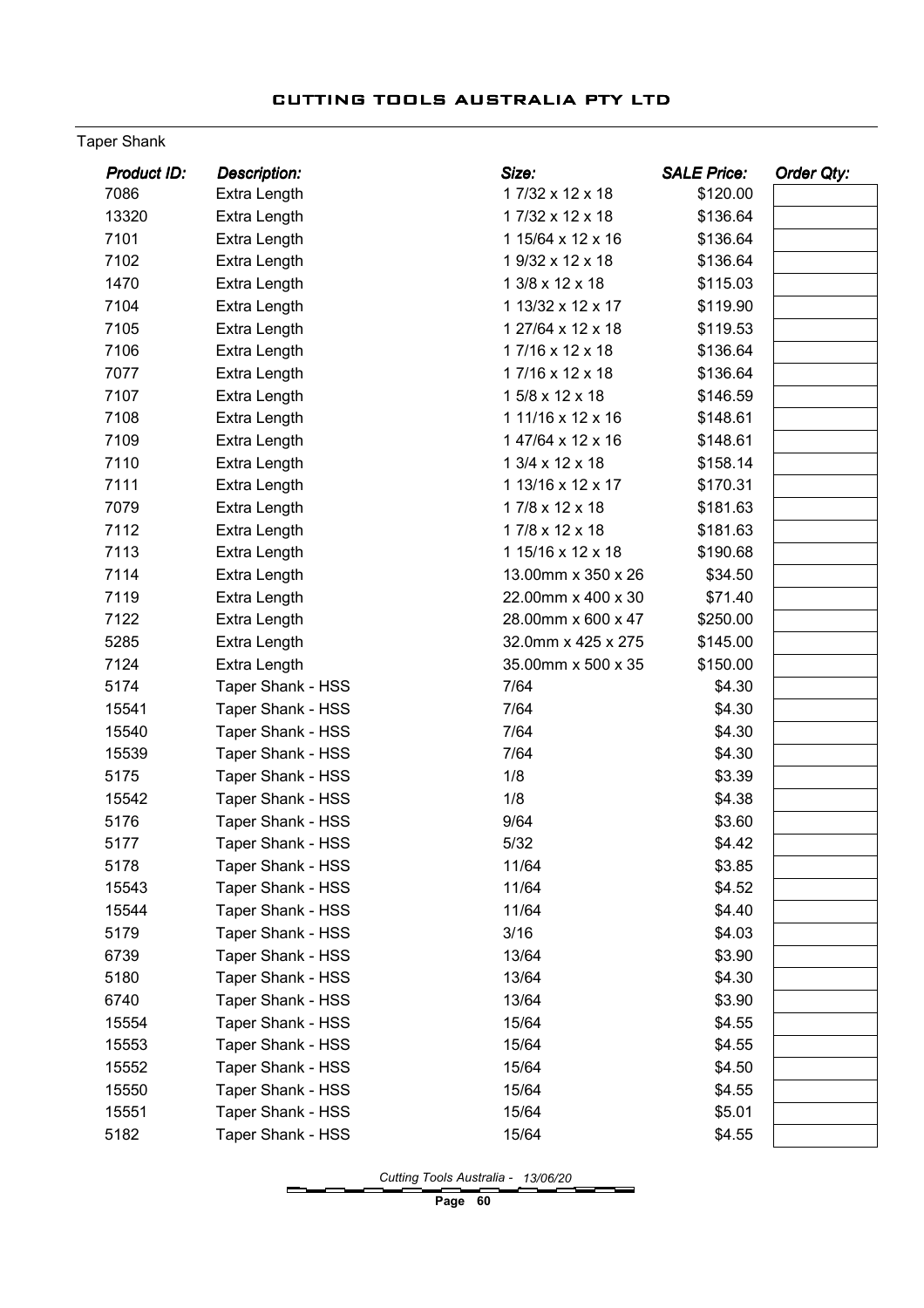### Taper Shank

| <b>Product ID:</b> | <b>Description:</b>      | Size:             | <b>SALE Price:</b> | Order Qty: |
|--------------------|--------------------------|-------------------|--------------------|------------|
| 5185               | Taper Shank - HSS        | 1/4               | \$4.88             |            |
| 5184               | Taper Shank - HSS        | 1/4               | \$3.69             |            |
| 15555              | Taper Shank - HSS        | 1/4               | \$4.34             |            |
| 5186               | Taper Shank - HSS        | 17/64             | \$5.00             |            |
| 15556              | Taper Shank - HSS        | 17/64             | \$4.92             |            |
| 5187               | Taper Shank - HSS        | 9/32              | \$4.07             |            |
| 11894              | Taper Shank - HSS        | 9/32              | \$4.44             |            |
| 11892              | Taper Shank - HSS        | 9/32              | \$4.07             |            |
| 11893              | <b>Taper Shank - HSS</b> | 9/32              | \$4.41             |            |
| 5188               | Taper Shank - HSS        | 19/64             | \$4.73             |            |
| 15557              | Taper Shank - HSS        | 19/64             | \$5.00             |            |
| 5189               | Taper Shank - HSS        | 5/16              | \$4.66             |            |
| 5190               | Taper Shank - HSS        | 5/16              | \$4.62             |            |
| 15558              | Taper Shank - HSS        | 21/64             | \$5.08             |            |
| 15559              | Taper Shank - HSS        | 21/64             | \$4.98             |            |
| 15560              | Taper Shank - HSS        | 21/64             | \$4.98             |            |
| 5192               | Taper Shank - HSS        | 23/64             | \$5.03             |            |
| 5193               | Taper Shank - HSS        | 3/8               | \$5.56             |            |
| 2407               | Taper Shank - HSS        | 25/64             | \$4.68             |            |
| 5194               | Taper Shank - HSS        | 25/64             | \$6.00             |            |
| 5195               | Taper Shank - HSS        | 13/32             | \$6.32             |            |
| 5196               | Taper Shank - HSS        | 27/64             | \$4.45             |            |
| 15561              | Taper Shank - HSS        | 27/64             | \$5.24             |            |
| 5197               | Taper Shank - HSS        | 7/16              | \$6.48             |            |
| 5199               | Taper Shank - HSS        | 29/64             | \$4.73             |            |
| 5200               | Taper Shank - HSS        | 15/32             | \$7.84             |            |
| 15563              | Taper Shank - HSS        | 15/32             | \$5.30             |            |
| 5201               | Taper Shank - HSS        | 31/64             | \$7.76             |            |
| 5238               | Taper Shank - HSS        | 27/32 x 3MT       | \$10.00            |            |
| 5245               | Taper Shank - HSS        | 55/64 x 3MT       | \$15.00            |            |
| 5224               | Taper Shank - HSS        | 29/32             | \$19.61            |            |
| 5246               | Taper Shank - HSS        | 29/32 x 3MT       | \$15.00            |            |
| 8549               | Taper Shank - HSS        | 1 5/64            | \$32.98            |            |
| 5247               | Taper Shank - HSS        | 1 5/64 x 4MT      | \$20.00            |            |
| 15568              | Taper Shank - HSS        | 1 3/32            | \$26.75            |            |
| 5248               | Taper Shank - HSS        | 1 3/32 x 4MT      | \$20.00            |            |
| 5249               | Taper Shank - HSS        | 17/64 x 4MT       | \$20.00            |            |
| 5234               | Taper Shank - HSS        | 1 9/64            | \$37.60            |            |
| 5250               | Taper Shank - HSS        | 1 9/64 x 4MT      | \$20.00            |            |
| 5235               | Taper Shank - HSS        | 1 5/32            | \$38.46            |            |
| 5251               | Taper Shank - HSS        | 1 5/32 x 4MT Blue | \$20.00            |            |
| 5236               | Taper Shank - HSS        | 1 11/64           | \$35.42            |            |
| 2708               | Taper Shank - HSS        | 1 11/64           | \$35.42            |            |
|                    |                          |                   |                    |            |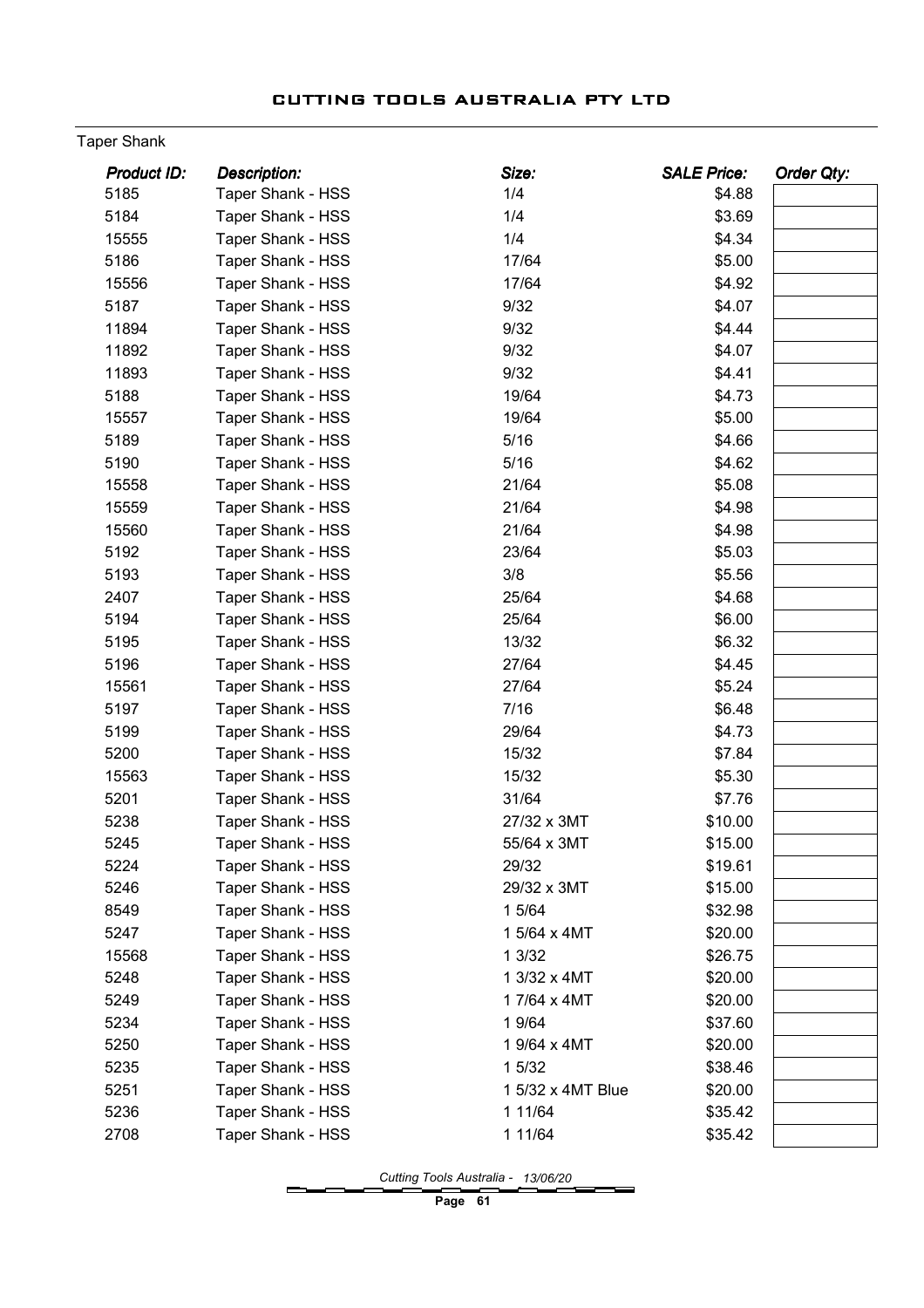### Taper Shank

| Product ID: | <b>Description:</b>      | Size:      | <b>SALE Price:</b> | Order Qty: |
|-------------|--------------------------|------------|--------------------|------------|
| 5241        | Taper Shank - HSS        | 1 15/64    | \$45.87            |            |
| 6935        | Taper Shank - HSS        | 1 21/64    | \$73.65            |            |
| 6936        | <b>Taper Shank - HSS</b> | 1 11/32    | \$64.80            |            |
| 6930        | Taper Shank - HSS        | 17/16      | \$72.72            |            |
| 6968        | <b>Taper Shank - HSS</b> | 2 5/32     | \$103.90           |            |
| 6971        | Taper Shank - HSS        | 2 9/32     | \$120.99           |            |
| 6983        | Taper Shank - HSS        | 2 27/64    | \$144.65           |            |
| 6959        | Taper Shank - HSS        | 2 3 1/64   | \$153.11           |            |
| 6979        | Taper Shank - HSS        | 2 17/32    | \$185.51           |            |
| 6984        | <b>Taper Shank - HSS</b> | 2 39/64    | \$164.27           |            |
| 6986        | Taper Shank - HSS        | 2 13/16    | \$171.53           |            |
| 6987        | <b>Taper Shank - HSS</b> | 2 53/64    | \$171.53           |            |
| 6988        | Taper Shank - HSS        | 2 55/64    | \$171.53           |            |
| 6989        | Taper Shank - HSS        | 27/8       | \$212.57           |            |
| 6990        | Taper Shank - HSS        | 2 29/32    | \$423.60           |            |
| 13143       | <b>Taper Shank - HSS</b> | 4.50mm     | \$4.18             |            |
| 1115        | Taper Shank - HSS        | 9.80mm     | \$5.09             |            |
| 14530       | Taper Shank - HSS        | 10.0mm     | \$5.66             |            |
| 7004        | Taper Shank - HSS        | 11.00mm    | \$7.30             |            |
| 7015        | <b>Taper Shank - HSS</b> | 27.50mm    | \$21.04            |            |
| 1119        | Taper Shank - HSS        | 31.0mm     | \$39.88            |            |
| 1120        | Taper Shank - HSS        | 31.50mm    | \$24.34            |            |
| 7022        | Taper Shank - HSS        | 33.50mm    | \$70.80            |            |
| 5150        | Taper Shank - HSSCo      | 11.50mm Co | \$20.32            |            |
| 5158        | Taper Shank - HSSCo      | 17.75mm Co | \$27.62            |            |
| 5169        | Taper Shank - HSSCo      | 27.00mm Co | \$84.05            |            |
| 5170        | Taper Shank - HSSCo      | 27.50mm Co | \$92.45            |            |
| 5171        | Taper Shank - HSSCo      | 28.00mm Co | \$470.67           |            |
| 5172        | Taper Shank - HSSCo      | 28.50mm Co | \$107.58           |            |
| 5173        | Taper Shank - HSSCo      | 29.00mm Co | \$97.50            |            |

# Fette Thrd Roll

| B.S.F.             |                     |             |                    |            |
|--------------------|---------------------|-------------|--------------------|------------|
| <b>Product ID:</b> | <b>Description:</b> | Size:       | <b>SALE Price:</b> | Order Qty: |
| 26287              | F <sub>1</sub>      | $1/4 - 26$  | \$100.00           |            |
| 26288              | F <sub>1</sub>      | $1/4 - 26$  | \$100.00           |            |
| 26289              | F <sub>1</sub>      | $3/8 - 20$  | \$100.00           |            |
| 26314              | F <sub>2</sub>      | $5/16 - 22$ | \$125.00           |            |
| 26315              | F <sub>2</sub>      | $3/8 - 20$  | \$125.00           |            |
| 26316              | F <sub>2</sub>      | $7/16-18$   | \$125.00           |            |
| 26311              | F <sub>2</sub>      | 7/16-18 1k  | \$125.00           |            |

Cutting Tools Australia - 13/06/20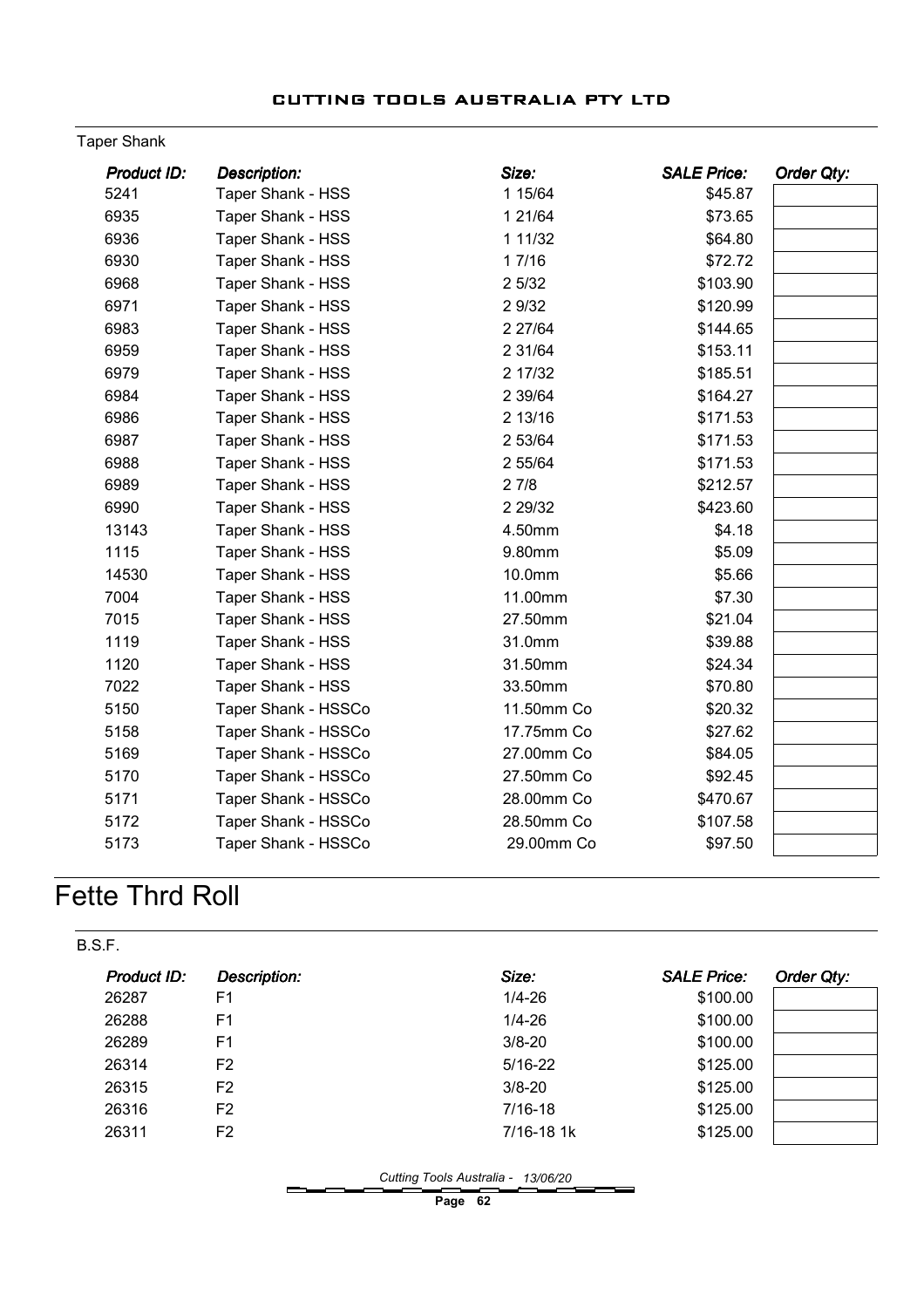| B.S.F.               |                     |                       |                    |            |
|----------------------|---------------------|-----------------------|--------------------|------------|
| <b>Product ID:</b>   | <b>Description:</b> | Size:                 | <b>SALE Price:</b> | Order Qty: |
| 14091                | F <sub>2</sub>      | 1/2-9/16 1k           | \$125.00           |            |
| 26310                | F <sub>2</sub>      | 5/8-11/16-14 1k       | \$125.00           |            |
| 26321                | F <sub>3</sub>      | $7/16 - 18$           | \$150.00           |            |
| 26332                | F <sub>3</sub>      | $5/8 - 14$            | \$150.00           |            |
| 26342                | F <sub>3</sub>      | $5/8 - 11/16$         | \$150.00           |            |
| 26325                | F <sub>3</sub>      | $5/8 - 11/16$         | \$150.00           |            |
| 26341                | F <sub>4</sub>      | 7/8-15/16x11          | \$200.00           |            |
| B.S.P.               |                     |                       |                    |            |
| <b>Product ID:</b>   | <b>Description:</b> | Size:                 | <b>SALE Price:</b> | Order Qty: |
| 26295                | F1                  | $1/8 - 28$            | \$100.00           |            |
| 26309                | F <sub>2</sub>      | $1/8 - 28$            | \$125.00           |            |
| 26312                | F <sub>2</sub>      | $1/8 - 28$            | \$125.00           |            |
| 26313                | F <sub>2</sub>      | $1/4 - 19$            | \$125.00           |            |
| 26330                | F <sub>3</sub>      | $1/4 - 3/8 - 19$      | \$150.00           |            |
| 26331                | F <sub>3</sub>      | $1/2 - 14$            | \$150.00           |            |
| 26340                | F <sub>4</sub>      | $1/2 - 5/8 \times 14$ | \$200.00           |            |
| B.S.W.               |                     |                       |                    |            |
| <b>Product ID:</b>   | Description:        | Size:                 | <b>SALE Price:</b> | Order Qty: |
| 26317                | F <sub>2</sub>      | 1/2-9/16-20           | \$125.00           |            |
| 26323                | F <sub>3</sub>      | $1/2 - 9/16 - 12$     | \$150.00           |            |
| 26324                | F <sub>3</sub>      | $5/8 - 11$            | \$150.00           |            |
| 26322                | F <sub>3</sub>      | $3/4 - 10$ 1k         | \$150.00           |            |
| 26338                | F <sub>4</sub>      | 3/4-13/16x10 1k       | \$200.00           |            |
| 26339                | F <sub>4</sub>      | 7/8-15/16x9 1k        | \$200.00           |            |
| <b>BA</b>            |                     |                       |                    |            |
| Product ID:          | <b>Description:</b> | Size:                 | <b>SALE Price:</b> | Order Qty: |
| 26286                | F <sub>0</sub>      | 8                     | \$177.00           |            |
| <b>Metric Coarse</b> |                     |                       |                    |            |
| Product ID:          | <b>Description:</b> | Size:                 | <b>SALE Price:</b> | Order Qty: |
| 26290                | F1                  | 7-10mm Burnish        | \$100.00           |            |
| <b>Metric Fine</b>   |                     |                       |                    |            |
| Product ID:          | <b>Description:</b> | Size:                 | <b>SALE Price:</b> | Order Qty: |
| 26292                | F <sub>1</sub>      | M6-M8 x 0.75          | \$100.00           |            |
| 26291                | F <sub>1</sub>      | M6-M8 x 0.75 2K       | \$100.00           |            |
| 26318                | F <sub>3</sub>      | M14-M16x1.25 2k       | \$150.00           |            |
| U.N.C.               |                     |                       |                    |            |
| <b>Product ID:</b>   | <b>Description:</b> | Size:                 | <b>SALE Price:</b> | Order Qty: |
| 26293                | F <sub>1</sub>      | $5/16 - 18$           | \$100.00           |            |

Cutting Tools Australia - 13/06/20

Page 63

## CUTTING TOOLS AUSTRALIA PTY LTD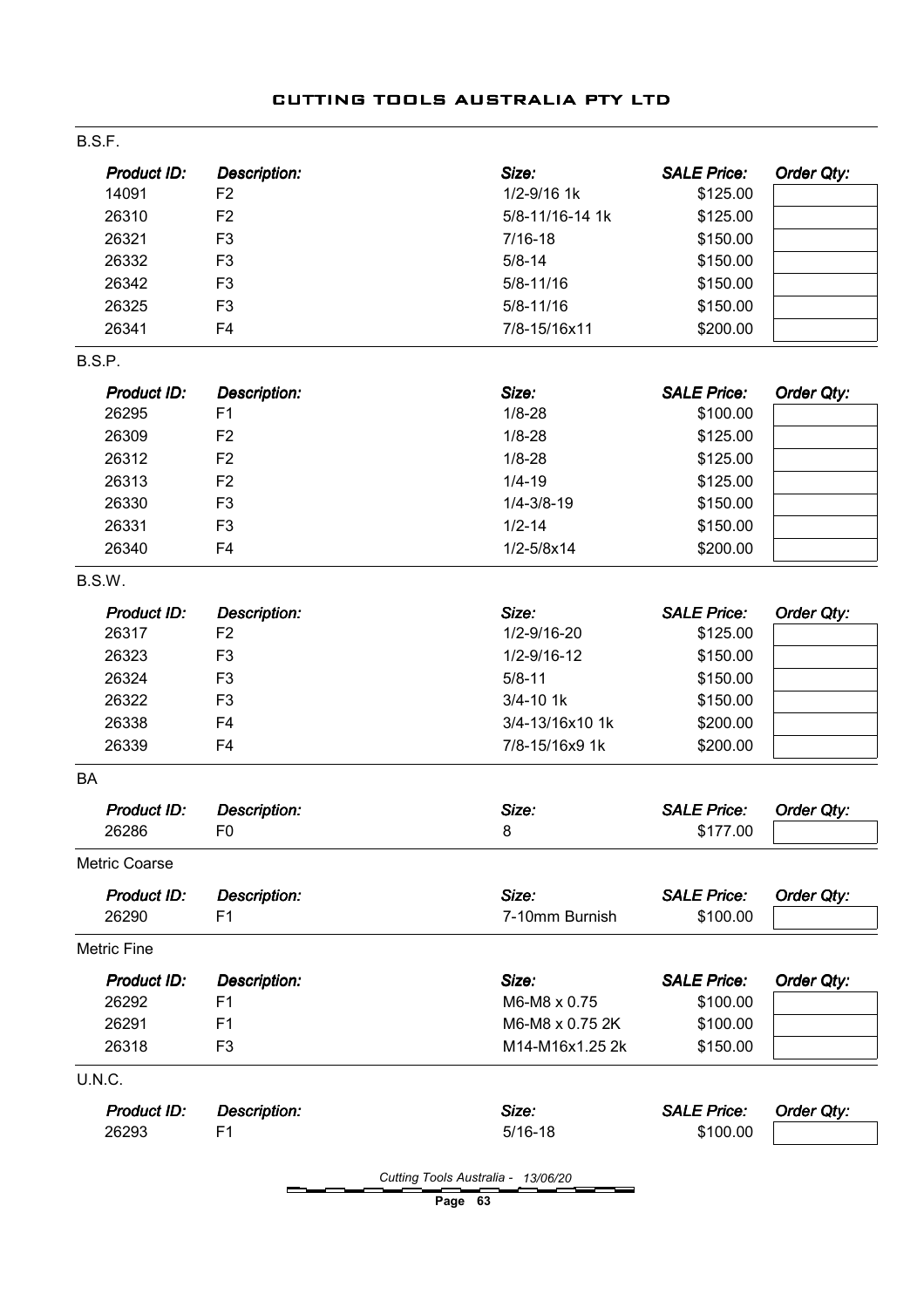| U.N.C.        |                     |                 |                    |            |
|---------------|---------------------|-----------------|--------------------|------------|
| Product ID:   | <b>Description:</b> | Size:           | <b>SALE Price:</b> | Order Qty: |
| 26294         | F <sub>1</sub>      | $3/8 - 16$      | \$100.00           |            |
| 26326         | F <sub>3</sub>      | $7/16 - 14$     | \$150.00           |            |
| 26319         | F <sub>3</sub>      | $1/2 - 13$ 1k   | \$150.00           |            |
| 26320         | F <sub>3</sub>      | 9/16-12 1k      | \$150.00           |            |
| 26327         | F <sub>3</sub>      | $5/8 - 11$      | \$150.00           |            |
| 26328         | F <sub>3</sub>      | $3/4 - 10$      | \$150.00           |            |
| 26336         | F <sub>4</sub>      | $7/8 - 9$ 1 $k$ | \$200.00           |            |
| 26337         | F4                  | $1-8$ 1 $k$     | \$200.00           |            |
| U.N.F.        |                     |                 |                    |            |
| Product ID:   | <b>Description:</b> | Size:           | <b>SALE Price:</b> | Order Qty: |
| 26329         | F <sub>3</sub>      | 7/16-1/2-20     | \$150.00           |            |
| 26334         | F4                  | $3/4 - 16$ 1k   | \$200.00           |            |
| 26335         | F4                  | $1 - 12$ 1 $k$  | \$200.00           |            |
| <b>U.N.S.</b> |                     |                 |                    |            |
| Product ID:   | <b>Description:</b> | Size:           | <b>SALE Price:</b> | Order Qty: |
| 26333         | F3/4                | 7/8-15/16x18 1k | \$150.00           |            |
|               |                     |                 |                    |            |

# Hacksaw Blade

#### Power

| Product ID: | Description: | Size:                       | <b>SALE Price:</b> | Order Qty: |
|-------------|--------------|-----------------------------|--------------------|------------|
| 4926        | All Hard HSS | 12 x 1 x 0.048 x 10T        | \$5.00             |            |
| 12503       | All Hard HSS | 12 x 1 x 0.048 x 10T        | \$5.00             |            |
| 2126        | All Hard HSS | 14 x 1 1/4 x 6T             | \$12.00            |            |
| 19075       | All Hard HSS | 14 x 1 x 14T                | \$10.00            |            |
| 23506       | All Hard HSS | $16 \times 11/4 \times 10T$ | \$12.00            |            |
| 25905       | All Hard HSS | 17 x 1 x 10T                | \$5.00             |            |
| 19453       | All Hard HSS | 17 x 1 1/4 x 4T             | \$5.00             |            |
| 25906       | All Hard HSS | 17 x 1 x 10T                | \$5.00             |            |
| 25911       | All Hard HSS | 17 x 1 1/4 x 6T             | \$5.00             |            |
| 25912       | All Hard HSS | 17 x 1 1/4 x 10T            | \$5.00             |            |
| 25913       | All Hard HSS | 17 x 1 1/4 x 10T            | \$5.00             |            |
| 25914       | All Hard HSS | 17 x 1 1/4 x 10T            | \$5.00             |            |
| 25908       | All Hard HSS | 17 x 1 x 14T                | \$5.00             |            |
| 25915       | All Hard HSS | 17 x 1 1/4 x 10T            | \$5.00             |            |
| 25910       | All Hard HSS | 17x 11/4x 4T                | \$5.00             |            |
| 25909       | All Hard HSS | 17 x 1 1/4 x 4T             | \$5.00             |            |
| 25907       | All Hard HSS | 17 x 1 x 14T                | \$5.00             |            |
| 17713       | All Hard HSS | 18 x 1 1/2 x 10T            | \$15.00            |            |
| 5697        | All Hard HSS | 18 x 1 1/4 x 6T             | \$10.00            |            |
|             |              |                             |                    |            |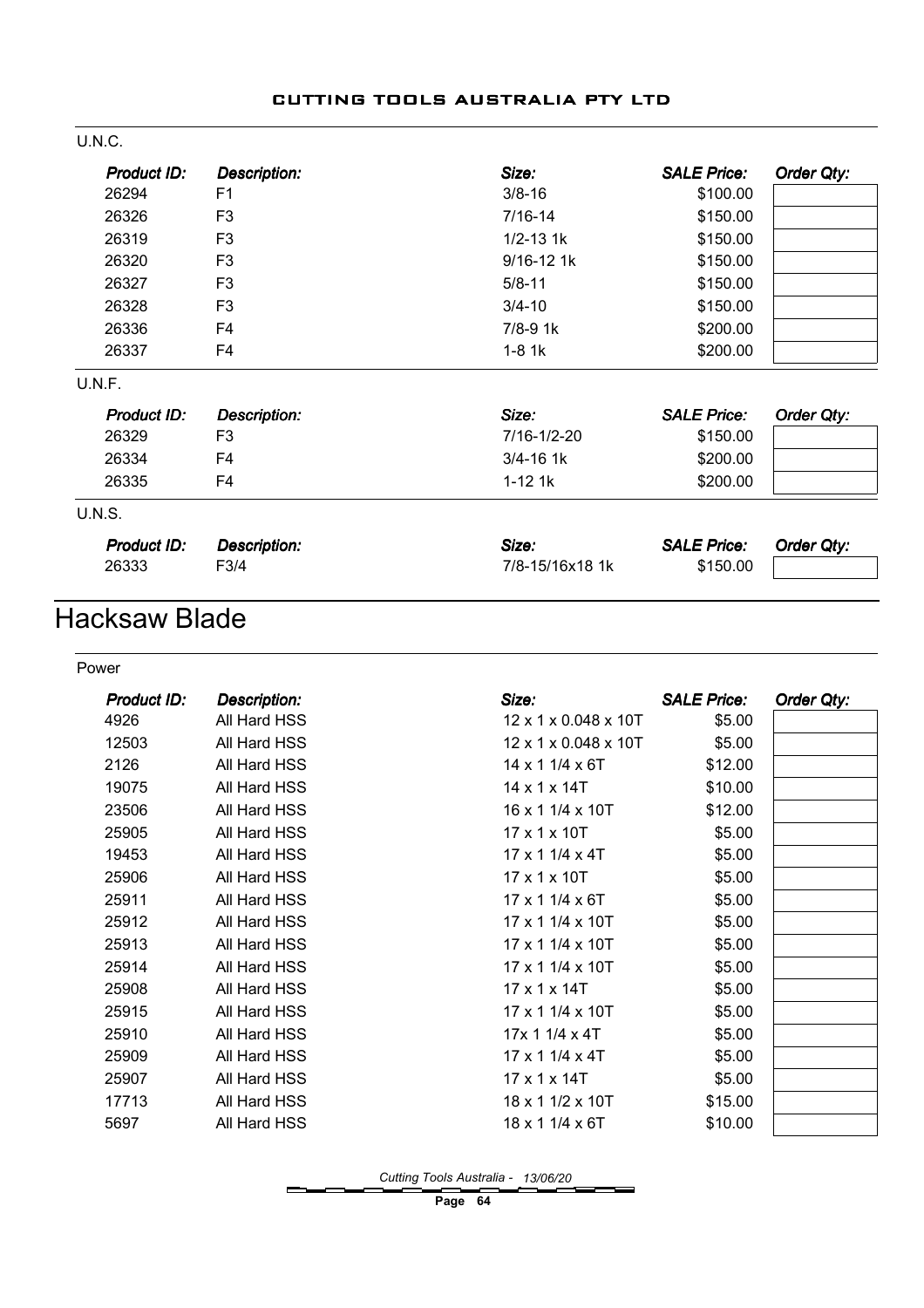#### Power

| Product ID: | <b>Description:</b> | Size:                          | <b>SALE Price:</b> | Order Qty: |
|-------------|---------------------|--------------------------------|--------------------|------------|
| 25916       | All Hard HSS        | $21 \times 11/2 \times 6T$     | \$10.00            |            |
| 14865       | All Hard HSS        | $21 \times 11/2 \times 6$ T    | \$10.00            |            |
| 14864       | All Hard HSS        | 21 x 1 1/2x 10T                | \$10.00            |            |
| 25917       | All Hard HSS        | $21 \times 1$ 1/2 $\times$ 10T | \$10.00            |            |
| 25918       | All Hard HSS        | $21 \times 13/4 \times 4T$     | \$10.00            |            |
| 15055       | All Hard HSS        | $24 \times 13/4 \times 6T$     | \$15.00            |            |
| 19073       | All Hard HSS        | $24 \times 2 \times 6$ T       | \$15.00            |            |

# **Milling Cutters**

Ballnose End Mill

| Product ID: | <b>Description:</b> | Size:   | <b>SALE Price:</b> | <b>Order Qty:</b> |
|-------------|---------------------|---------|--------------------|-------------------|
| 23905       | L.S. Plain Shank    | 3/4 F.S | \$36.82            |                   |

Die Sinking/Tapered

| Product ID: | <b>Description:</b>       | Size:                  | <b>SALE Price:</b> | Order Qty: |
|-------------|---------------------------|------------------------|--------------------|------------|
| 21814       | Die Sinking/Tapered - HSS | 3/32x1 1/2d Inc x 1 1  | \$9.10             |            |
| 21813       | Die Sinking/Tapered - HSS | 3/32x6d Inc x 1 1/2 F  | \$9.10             |            |
| 21812       | Die Sinking/Tapered - HSS | 3/32x6d Inc x 2" F/L   | \$9.90             |            |
| 21811       | Die Sinking/Tapered - HSS | 1/8x6d Inc x 2 F/L 1/  | \$9.90             |            |
| 12857       | Die Sinking/Tapered - HSS | 1/8x6d Inc x 1 1/2 F/  | \$9.10             |            |
| 21809       | Die Sinking/Tapered - HSS | 1/8x6d Inc x 1 1/2 F/  | \$9.10             |            |
| 21810       | Die Sinking/Tapered - HSS | 1/8x6d Inc x 2 F/L 3/  | \$9.90             |            |
| 18835       | Die Sinking/Tapered - HSS | 3/16x10d Inc x 2" F/L  | \$11.90            |            |
| 13104       | Die Sinking/Tapered - HSS | 3/16x10d Inc x 1 1/2   | \$9.90             |            |
| 21826       | Die Sinking/Tapered - HSS | 3/16x14d Inc 2" F/L 5  | \$9.90             |            |
| 21815       | Die Sinking/Tapered - HSS | 3/16x10d Inc x 2" F/L  | \$11.90            |            |
| 21816       | Die Sinking/Tapered - HSS | 3/16x10d Inc x 2" F/L  | \$9.90             |            |
| 21817       | Die Sinking/Tapered - HSS | 3/16x6d Inc x 1 1/2 F  | \$9.90             |            |
| 19970       | Die Sinking/Tapered - HSS | 3/16x6d Inc x 2" F/L   | \$9.90             |            |
| 21825       | Die Sinking/Tapered - HSS | 1/4x6d Inc 2"F/L 1/2   | \$11.00            |            |
| 21657       | Die Sinking/Tapered - HSS | $1/4x6dg$ Inc x 2" F/L | \$9.90             |            |
| 21824       | Die Sinking/Tapered - HSS | 1/4x10d Inc 2" F/L 1/  | \$10.50            |            |
| 12899       | Die Sinking/Tapered - HSS | 1/4x6d Inc x 1 1/2 F/  | \$9.10             |            |
| 12535       | Die Sinking/Tapered - HSS | 5/16x14dg Inc x 2" F/  | \$10.70            |            |
| 21820       | Die Sinking/Tapered - HSS | 3/8x14d Inc Strt 3" F/ | \$13.00            |            |
| 21823       | Die Sinking/Tapered - HSS | 3/8x10d Inc 3" F/L 3/  | \$11.90            |            |
| 21818       | Die Sinking/Tapered - HSS | 7/16x10dg Inc Strt 3"  | \$13.00            |            |
| 21819       | Die Sinking/Tapered - HSS | 7/16x14dg Inc Strt 3"  | \$13.00            |            |
| 21822       | Die Sinking/Tapered - HSS | 1/2x14d Inc Strt 3" F/ | \$13.00            |            |
| 21821       | Die Sinking/Tapered - HSS | 1/2x10d Inc Strt 3" F/ | \$13.00            |            |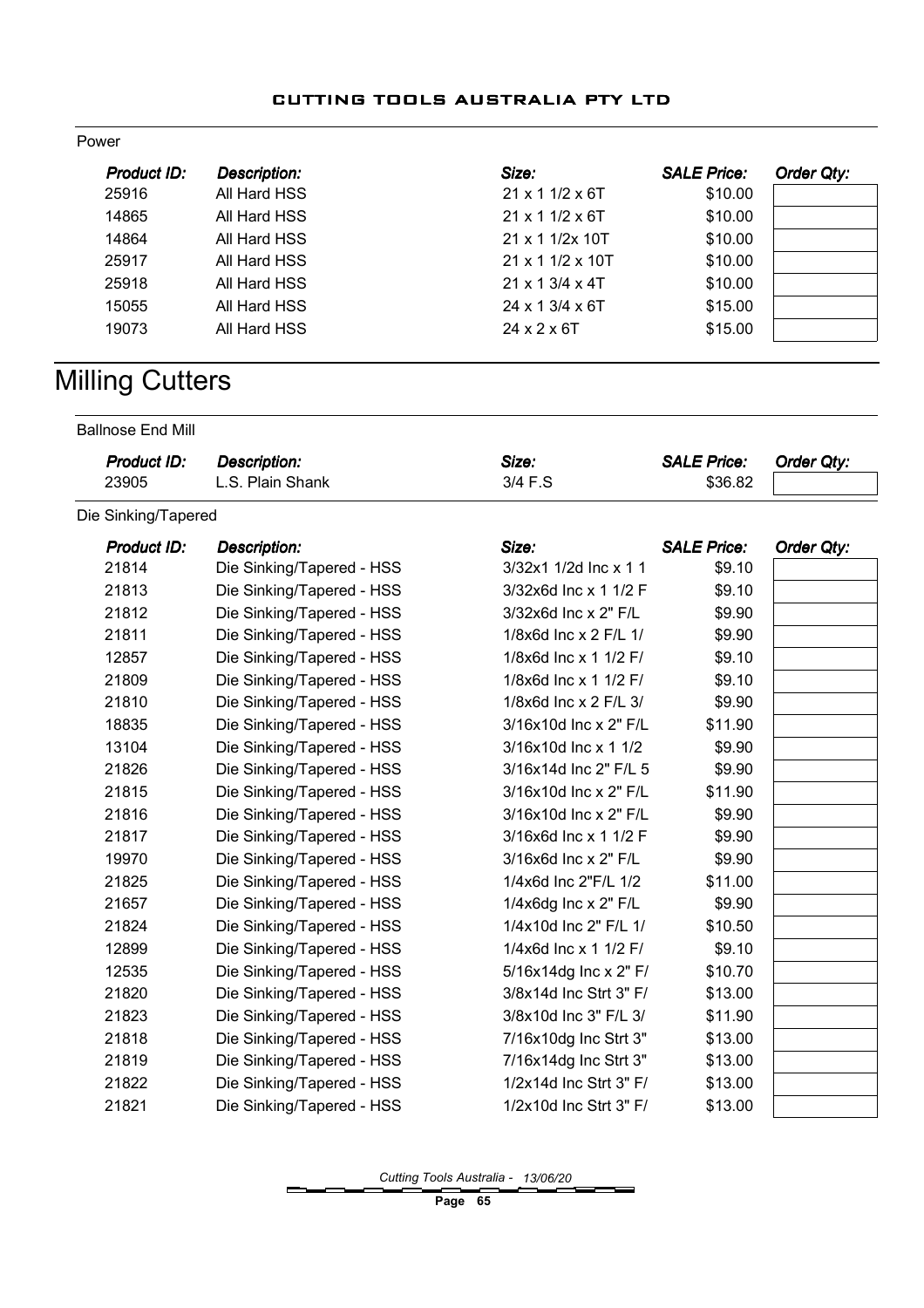|  | CUTTING TOOLS AUSTRALIA PTY LTD |  |
|--|---------------------------------|--|
|  |                                 |  |

| Dovetail    |                     |                  |                    |            |
|-------------|---------------------|------------------|--------------------|------------|
| Product ID: | <b>Description:</b> | Size:            | <b>SALE Price:</b> | Order Qty: |
| 9387        | Dovetail            | 1 3/8 x 45       | \$65.80            |            |
| 5319        | Dovetail            | 1 1/2 x 55       | \$53.40            |            |
| 11366       | Dovetail            | 28.0mm x 45      | \$36.40            |            |
| End Mill    |                     |                  |                    |            |
| Product ID: | <b>Description:</b> | Size:            | <b>SALE Price:</b> | Order Qty: |
| 13136       | L.S. Plain Shank    | 1" Co FS         | \$24.87            |            |
| 8921        | L.S. Plain Shank    | 17/16 x 1" PS    | \$29.60            |            |
| 8518        | L.S. Plain Shank    | 1 1/2 x 1 1/4 FS | \$36.18            |            |
| 8922        | L.S. Plain Shank    | 1 1/2 x 1" PS    | \$36.18            |            |
| 8229        | Long Series         | 11/8             | \$30.70            |            |
| 11820       | Long Series         | 11/8             | \$30.70            |            |
| 13536       | Long Series         | 1 1/4 Co         | \$35.88            |            |
| 8438        | Long Series         | 1 1/4 x 1 1/4    | \$35.88            |            |
| 8231        | Long Series         | 15/16            | \$42.67            |            |
| 8439        | Long Series         | 1 5/16 x 1 1/4   | \$42.67            |            |
| 11823       | Long Series         | 1 5/16 x 1 1/4   | \$42.67            |            |
| 8440        | Long Series         | 1 3/8 x 1 1/4    | \$42.67            |            |
| 11827       | Long Series         | 1 3/4 x 1 1/4    | \$51.42            |            |
| 8233        | Long Series         | 17/8             | \$55.44            |            |
| 5444        | Long Series         | 35.0mm           | \$43.12            |            |
| 5447        | Long Series         | 35.0mm x 32      | \$50.69            |            |
| 5454        | Long Series         | 35.0mm x 32      | \$43.12            |            |
| 5445        | Long Series         | 40.0mm           | \$46.26            |            |
| 5450        | <b>Long Series</b>  | 40.0mm x 32      | \$61.02            |            |
| 5449        | Long Series         | 45.0mm x 32      | \$61.02            |            |
| 10565       | M.T.S.              | $1/8$ TP         | \$3.00             |            |
| 10566       | M.T.S.              | 5/32 TP          | \$3.00             |            |
| 10548       | M.T.S.              | 5/32 TN          | \$3.00             |            |
| 10567       | M.T.S.              | 3/16 TP          | \$3.00             |            |
| 10569       | M.T.S.              | 5/16 TP          | \$3.00             |            |
| 10552       | M.T.S.              | 5/16 TN          | \$3.00             |            |
| 10553       | M.T.S.              | 11/32 TN         | \$3.00             |            |
| 10570       | M.T.S.              | 3/8 TP           | \$3.00             |            |
| 10554       | M.T.S.              | 3/8 TN           | \$3.00             |            |
| 10571       | M.T.S.              | 7/16 TP          | \$3.50             |            |
| 10555       | M.T.S.              | 7/16 TN          | \$3.50             |            |
| 22104       | M.T.S.              | 7/16 TN          | \$3.50             |            |
| 22105       | M.T.S.              | 7/16 TN          | \$3.50             |            |
| 10572       | M.T.S.              | $\frac{1}{2}$ TP | \$4.00             |            |
| 10556       | M.T.S.              | $\frac{1}{2}$ TN | \$4.00             |            |
| 22107       | M.T.S.              | $1/2$ TN         | \$4.00             |            |
| 22103       | M.T.S.              | 9/16 TP          | \$5.00             |            |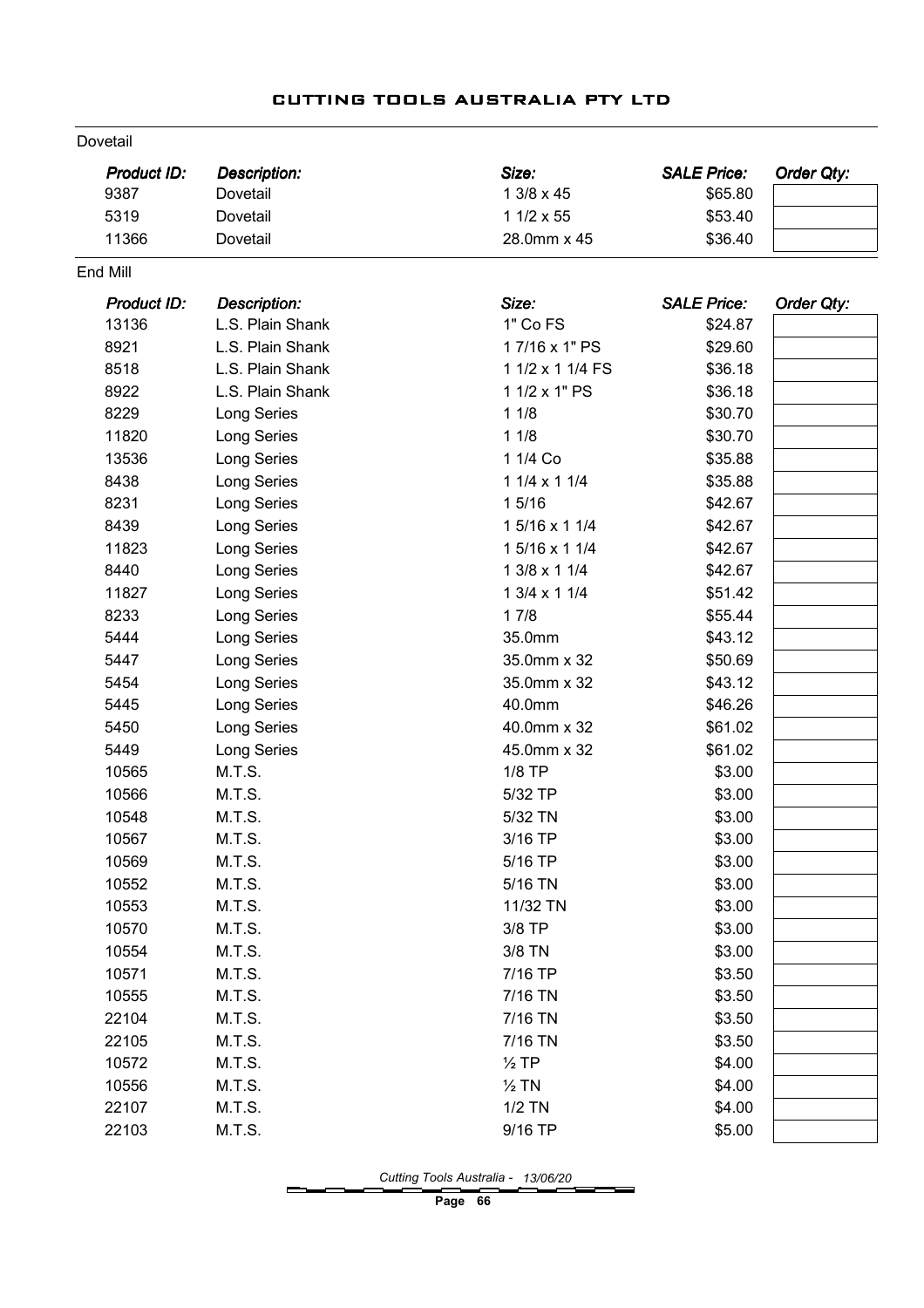| Product ID:              | <b>Description:</b> | Size:             | <b>SALE Price:</b> | <b>Order Qty:</b> |
|--------------------------|---------------------|-------------------|--------------------|-------------------|
| 10573                    | M.T.S.              | 9/16 TP           | \$5.00             |                   |
| 10577                    | M.T.S.              | 5/8 TP            | \$5.00             |                   |
| 10574                    | M.T.S.              | 11/16 TP          | \$5.00             |                   |
| 22101                    | M.T.S.              | 11/16 TP          | \$5.00             |                   |
| 10568                    | M.T.S.              | 13/16 Neg Lead TP | \$5.00             |                   |
| 10557                    | M.T.S.              | 7/8 TN            | \$10.00            |                   |
| 12198                    | M.T.S.              | 1 TP              | \$10.00            |                   |
| 10558                    | M.T.S.              | 1 5/16 TN         | \$15.00            |                   |
| 10575                    | M.T.S.              | 1 3/8 TP          | \$20.00            |                   |
| 10559                    | M.T.S.              | 1 3/8 TN          | \$20.00            |                   |
| 10560                    | M.T.S.              | 17/16 TN          | \$20.00            |                   |
| 10562                    | M.T.S.              | 1 5/8 TN          | \$20.00            |                   |
| 22108                    | M.T.S.              | 1 5/8 TN          | \$20.00            |                   |
| 10563                    | M.T.S.              | 1 % TN Neg Lead   | \$25.00            |                   |
| 10564                    | M.T.S.              | 17/8 TN           | \$25.00            |                   |
| 22109                    | M.T.S.              | 17/8 TN           | \$25.00            |                   |
| 11830                    | S.S. Plain Shank    | 1 5/8 x 1 1/4 PS  | \$36.20            |                   |
| 8796                     | S.S. Plain Shank    | 1 3/4 x 1 1/4 FS  | \$36.20            |                   |
| 4993                     | <b>Short Series</b> | 15/16             | \$16.44            |                   |
| 4910                     | <b>Short Series</b> | 7.50mm            | \$4.44             |                   |
| <b>Hollow Mill</b>       |                     |                   |                    |                   |
| <b>Product ID:</b>       | <b>Description:</b> | Size:             | <b>SALE Price:</b> | Order Qty:        |
| 26296                    | <b>Hollow Mill</b>  | 3/32 B Rk         | \$20.00            |                   |
| 26297                    | <b>Hollow Mill</b>  | 1/8 B Rk          | \$20.00            |                   |
| 26298                    | <b>Hollow Mill</b>  | 7/32 S Rk         | \$20.00            |                   |
| 25872                    | <b>Hollow Mill</b>  | 7/32 M Rk         | \$20.00            |                   |
| 26299                    | <b>Hollow Mill</b>  | 9/32 B Rk         | \$30.00            |                   |
| 15081                    | <b>Hollow Mill</b>  | 11/32 B Rk        | \$30.00            |                   |
| 26300                    | <b>Hollow Mill</b>  | 11/16 B Rk        | \$35.00            |                   |
| 26301                    | <b>Hollow Mill</b>  | 3/4 S Rk          | \$35.00            |                   |
| 26302                    | <b>Hollow Mill</b>  | 3/4 B Rk          | \$35.00            |                   |
| 26303                    | <b>Hollow Mill</b>  | 13/16 B Rk        | \$35.00            |                   |
| 26305                    | <b>Hollow Mill</b>  | 7/8 B Rk          | \$40.00            |                   |
| 26304                    | <b>Hollow Mill</b>  | 7/8 S Rk          | \$40.00            |                   |
| 26307                    | <b>Hollow Mill</b>  | 15/16 B Rk        | \$40.00            |                   |
| 26306                    | <b>Hollow Mill</b>  | 15/16 S Rk        | \$40.00            |                   |
| <b>Inverted Dovetail</b> |                     |                   |                    |                   |

End Mill

| <b>Product ID:</b> | <b>Description:</b>     | Size:       | <b>SALE Price:</b> | <b>Order Qty:</b> |
|--------------------|-------------------------|-------------|--------------------|-------------------|
| 11365              | Inverted Dovetail - HSS | 38.0mm x 60 | \$51.52            |                   |

Cutting Tools Australia - 13/06/20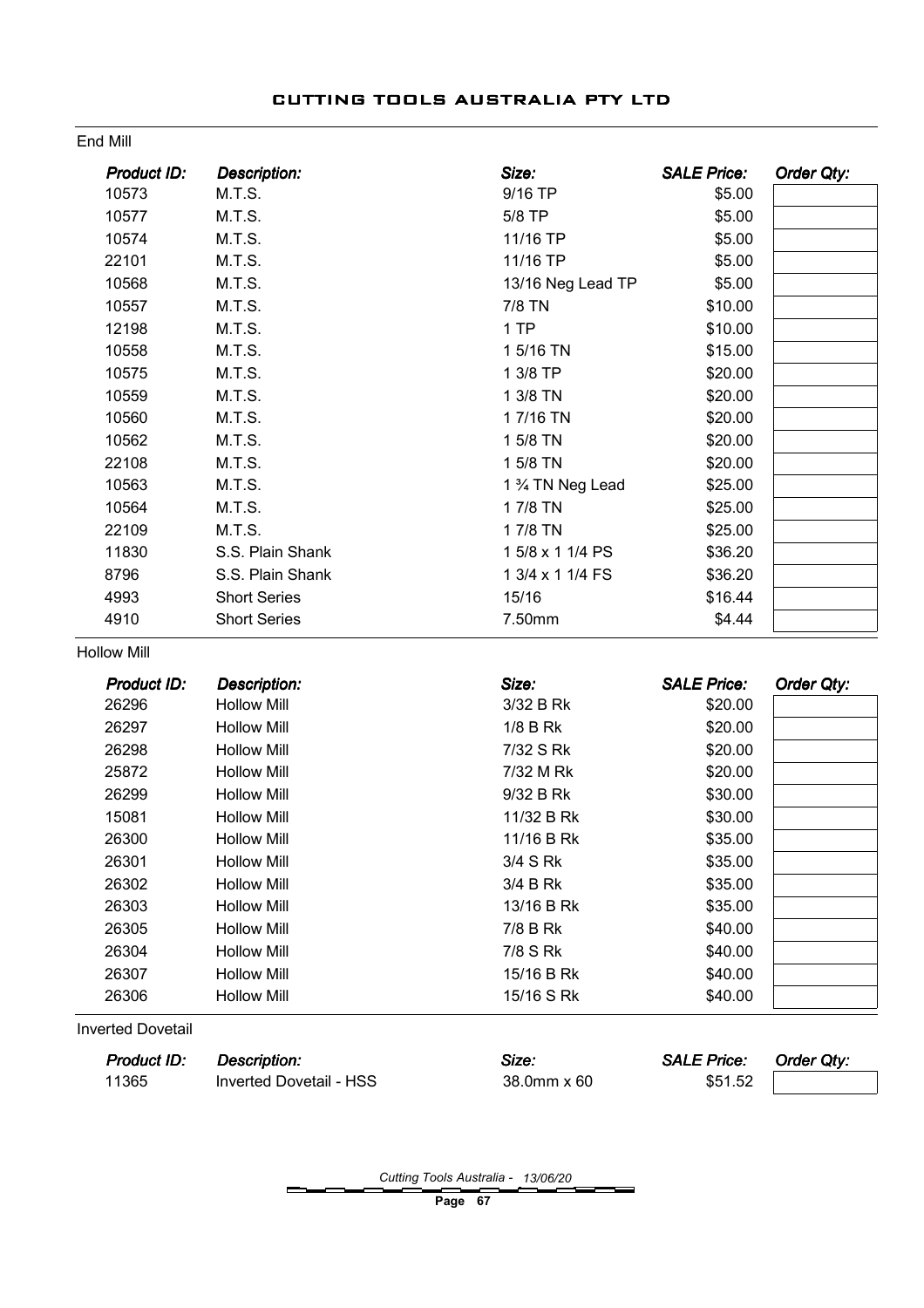| Product ID:<br>13137 | <b>Description:</b><br><b>Short Series</b> | Size:<br>40.0mm Co CP   | <b>SALE Price:</b><br>\$54.19 | <b>Order Qty:</b> |
|----------------------|--------------------------------------------|-------------------------|-------------------------------|-------------------|
| Slot Drill           |                                            |                         |                               |                   |
| Product ID:          | Description:                               | Size:                   | <b>SALE Price:</b>            | <b>Order Qty:</b> |
| 8278                 | Long Series                                | 13/16                   | \$40.00                       |                   |
| 8468                 | Long Series                                | 1 1/4 x 1 1/4 Shnk      | \$43.88                       |                   |
| 8279                 | Long Series                                | 11/4                    | \$43.88                       |                   |
| 11651                | Long Series                                | 1 1/4 x 1 1/4 Shnk      | \$43.88                       |                   |
| 8280                 | Long Series                                | 13/8                    | \$44.72                       |                   |
| 11652                | Long Series                                | 13/8                    | \$44.72                       |                   |
| 8281                 | Long Series                                | 11/2                    | \$48.75                       |                   |
| 11659                | Long Series                                | 1 1/2 Co                | \$48.75                       |                   |
| 11660                | Long Series                                | 1 1/2 x 1 1/4 Shnk      | \$48.75                       |                   |
| 11661                | Long Series                                | 1 1/2 x 1 1/4 Shnk      | \$48.75                       |                   |
| 11656                | Long Series                                | 1 3/4 x 1 1/4 Shnk      | \$59.85                       |                   |
| 8282                 | Long Series                                | 2"                      | \$76.81                       |                   |
| 11658                | Long Series                                | 2" x 1 1/4 Shnk         | \$76.81                       |                   |
| 5478                 | Long Series                                | 30.0mm                  | \$39.43                       |                   |
| 5479                 | Long Series                                | 35.0mm x 32             | \$62.75                       |                   |
| 10590                | M.T.S.                                     | 1/8 Heli TN             | \$3.00                        |                   |
| 10594                | M.T.S.                                     | 5/32 Strt TN            | \$3.00                        |                   |
| 22110                | M.T.S.                                     | 5/32 Heli TN            | \$3.00                        |                   |
| 22121                | M.T.S.                                     | 5/32 Strt TN            | \$3.00                        |                   |
| 10582                | M.T.S.                                     | 7/32 Strt TN            | \$3.00                        |                   |
| 10591                | M.T.S.                                     | 7/32 Heli TN            | \$3.00                        |                   |
| 22111                | M.T.S.                                     | 1/4 Strt TN             | \$3.00                        |                   |
| 10583                | M.T.S.                                     | 5/16 Strt Flt           | \$3.00                        |                   |
| 10592                | M.T.S.                                     | 3/8 Heli TN             | \$3.00                        |                   |
| 10584                | M.T.S.                                     | 7/16 Strt Flt           | \$4.00                        |                   |
| 22114                | M.T.S.                                     | 9/16 Strt TN            | \$5.00                        |                   |
| 22113                | M.T.S.                                     | 9/16 Strt TN            | \$5.00                        |                   |
| 10593                | M.T.S.                                     | 9/16 Strt TN            | \$5.00                        |                   |
| 8903                 | M.T.S.                                     | 9/16 Strt TN            | \$5.00                        |                   |
| 22122                | M.T.S.                                     | 9/16 Strt TN            | \$5.00                        |                   |
| 10578                | M.T.S.                                     | 5/8 Heli TP             | \$5.00                        |                   |
| 22112                | M.T.S.                                     | 5/8 Strt TN             | \$5.00                        |                   |
| 22115                | M.T.S.                                     | 11/16 Strt TN           | \$5.00                        |                   |
| 22116                | M.T.S.                                     | 7/8 Strt TN             | \$10.00                       |                   |
| 10586                | M.T.S.                                     | 1 1/4 Strt TN           | \$20.00                       |                   |
| 22117                | M.T.S.                                     | 1 3/8 Strt TN           | \$20.00                       |                   |
| 10579                | M.T.S.                                     | 17/16 TN                | \$25.00                       |                   |
| 10580                | M.T.S.                                     | 1 $\frac{1}{2}$ Strt TN | \$25.00                       |                   |
| 10588                | M.T.S.                                     | 1 1/2 Strt TN           | \$25.00                       |                   |

Ripper/RMR

Cutting Tools Australia - 13/06/20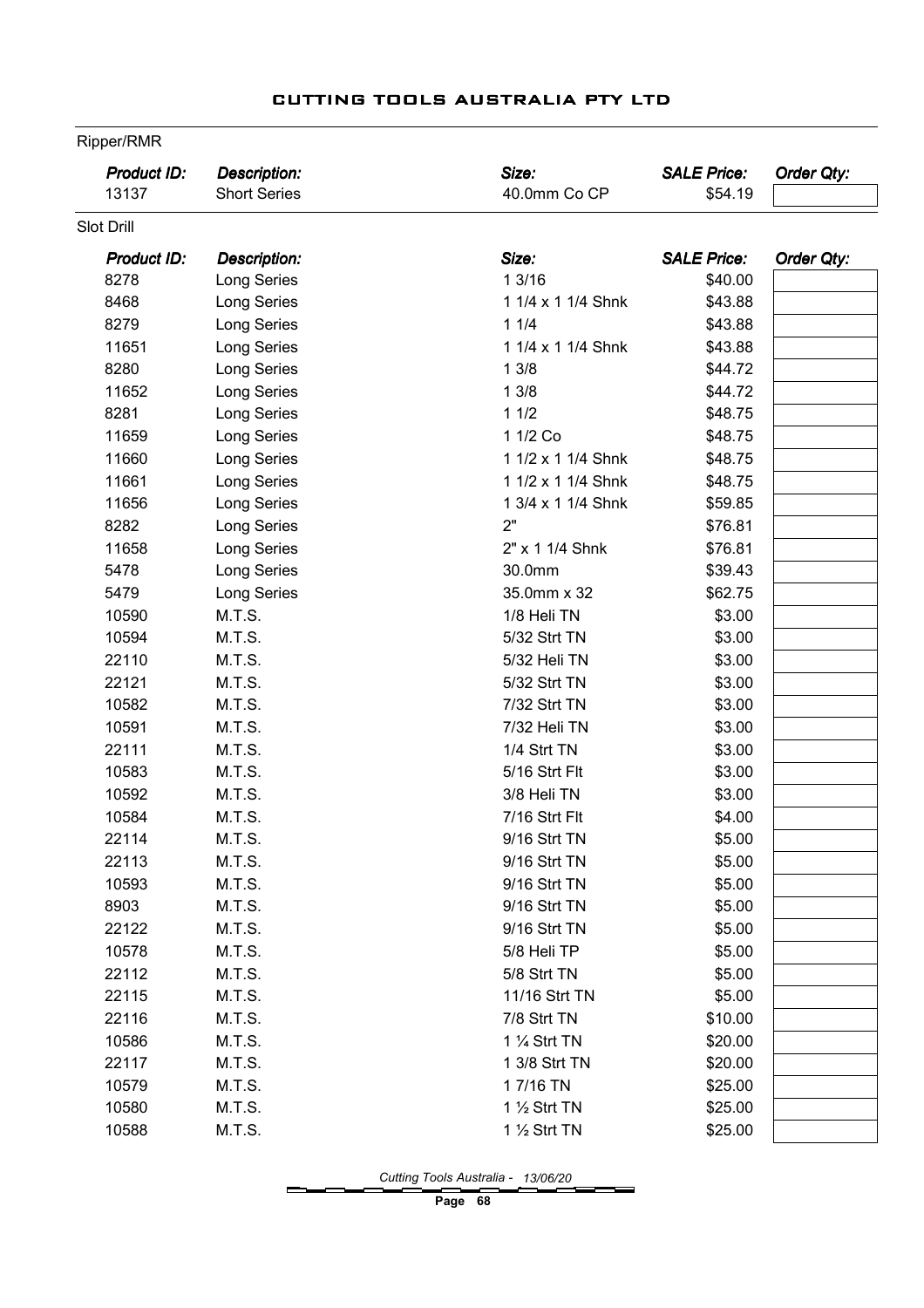|  | CUTTING TOOLS AUSTRALIA PTY LTD |  |
|--|---------------------------------|--|
|  |                                 |  |

| <b>Slot Drill</b> |                     |                                      |                    |            |
|-------------------|---------------------|--------------------------------------|--------------------|------------|
| Product ID:       | <b>Description:</b> | Size:                                | <b>SALE Price:</b> | Order Qty: |
| 22118             | M.T.S.              | 1 1/2 Strt TP                        | \$25.00            |            |
| 22120             | M.T.S.              | 1 1/2 Strt TN                        | \$25.00            |            |
| 22119             | M.T.S.              | 1 1/2 Strt TN                        | \$25.00            |            |
| 10589             | M.T.S.              | 1 % Strt TN                          | \$30.00            |            |
| 10595             | M.T.S.              | 2" Heli TN                           | \$35.00            |            |
| 11831             | S.S. Plain Shank    | 1 5/16 x 1 1/4                       | \$36.35            |            |
| 5467              | <b>Short Series</b> | 38.0mm x 32                          | \$41.86            |            |
| T-Slot            |                     |                                      |                    |            |
| Product ID:       | <b>Description:</b> | Size:                                | <b>SALE Price:</b> | Order Qty: |
| 10489             | M.T.S. - HSS        | $\frac{1}{4}$ TN                     | \$15.00            |            |
| 10490             | M.T.S. - HSS        | 7/16 TN                              | \$15.00            |            |
| 10491             | M.T.S. - HSS        | 7/16 TP                              | \$15.00            |            |
| 10492             | M.T.S. - HSS        | $\frac{3}{4}$ TP                     | \$20.00            |            |
| 10493             | M.T.S. - HSS        | 7/8 TP                               | \$20.00            |            |
| 10495             | M.T.S. - HSS        | $11/8 \times 1"$                     | \$25.00            |            |
| 10494             | M.T.S. - HSS        | 1 1/8 TP                             | \$25.00            |            |
| 10496             | M.T.S. - HSS        | $1\frac{1}{4}$ - 4 MT                | \$25.00            |            |
| 10497             | M.T.S. - HSS        | $13/8 - 5MT$                         | \$30.00            |            |
| 10498             | M.T.S. - HSS        | $1\frac{1}{2}$ - 5 MT                | \$30.00            |            |
| 10499             | M.T.S. - HSS        | $1\frac{1}{2} \times 7/8 \times 1$ " | \$30.00            |            |
| 10500             | M.T.S. - HSS        | 1 1/2 x 7/8 TP                       | \$30.00            |            |
| 10501             | M.T.S. - HSS        | 2" x 1" P.S.                         | \$30.00            |            |
| 8946              | T-Slot - HSS        | 1" Spl USA 1.846x.8                  | \$100.00           |            |
| Woodruff          |                     |                                      |                    |            |
| Product ID:       | Description:        | Size:                                | <b>SALE Price:</b> | Order Qty: |
| 8663              | Woodruff - HSS      | 5/8 x 3/32 '305' PS,                 | \$13.61            |            |
| 8934              | Woodruff - HSS      | 1" x 5/16 '1008' PS,                 | \$20.04            |            |
| 8925              | Woodruff - HSS      | 1 1/8 x 7/32 '709' ST                | \$24.10            |            |
| 8928              | Woodruff - HSS      | 1 1/4 x 7/32 '710' ST                | \$25.17            |            |
| 8936              | Woodruff - HSS      | 1 1/4x7/32 '710' PS,                 | \$25.17            |            |
| 11835             | Woodruff - HSS      | 1 3/8 x 5/16 '1011'                  | \$26.76            |            |
| 14833             | Woodruff - HSS      | $38.5 \times 8.0$                    | \$28.98            |            |
| Reamer            |                     |                                      |                    |            |
| Adjustable        |                     |                                      |                    |            |
| Product ID:       | <b>Description:</b> | Size:                                | <b>SALE Price:</b> | Order Qty: |
| 9783              | M.T.S.              | 29/32                                | \$30.00            |            |

Cutting Tools Australia - 13/06/20

Page 69

 M.T.S. 15/16 \$31.00 9786 M.T.S. 1 7/32 \$40.00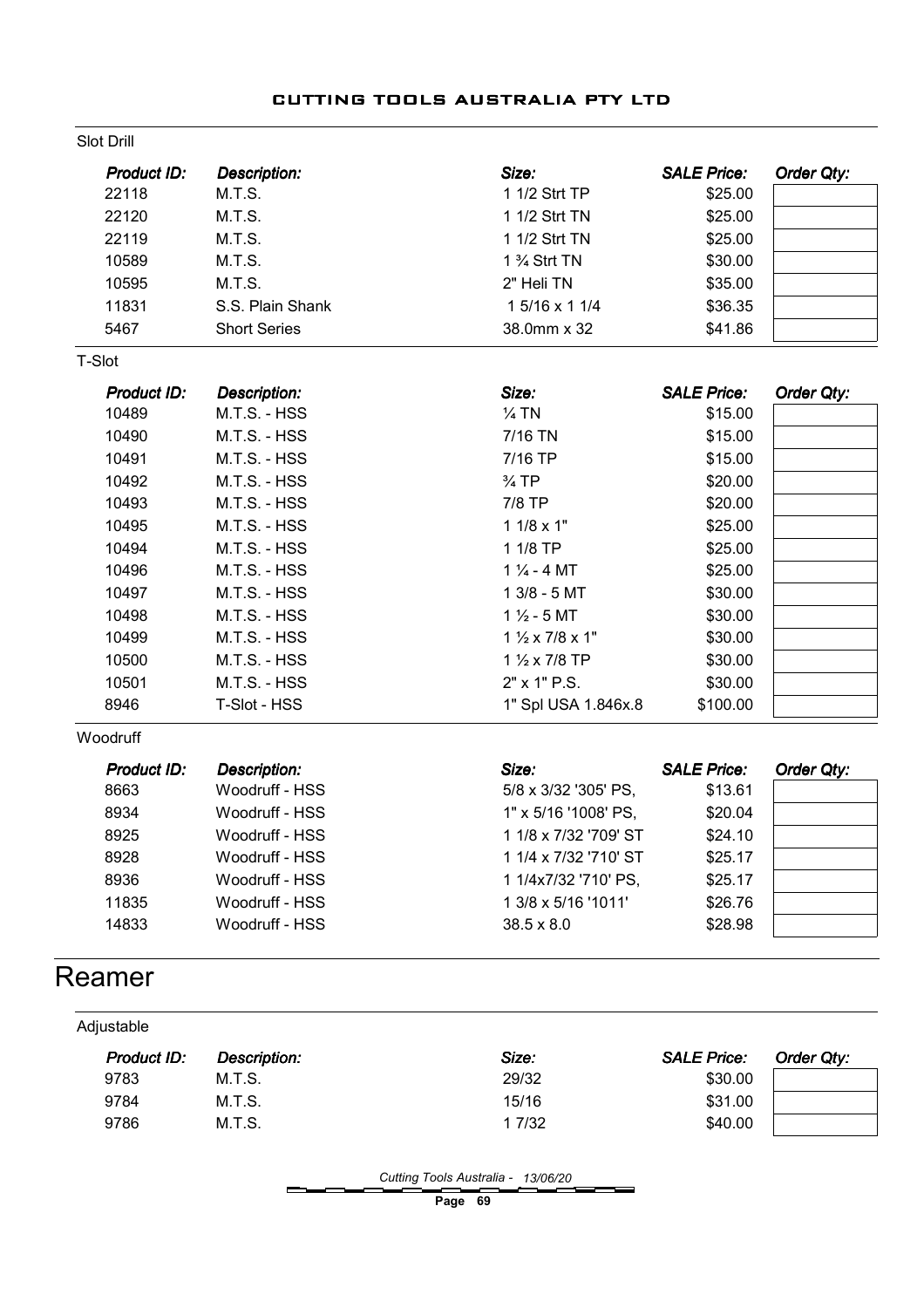| Adjustable  |                     |                   |                    |            |
|-------------|---------------------|-------------------|--------------------|------------|
| Product ID: | <b>Description:</b> | Size:             | <b>SALE Price:</b> | Order Qty: |
| 9787        | M.T.S.              | 1 9/32            | \$40.00            |            |
| 9788        | M.T.S.              | 1 5/16            | \$57.00            |            |
| 9789        | M.T.S.              | 1 7/16            | \$60.00            |            |
| 9790        | M.T.S.              | 1 19/32           | \$80.00            |            |
| 9791        | M.T.S.              | 15/8              | \$90.00            |            |
| 9792        | M.T.S.              | 1 21/32           | \$105.00           |            |
| 9793        | M.T.S.              | 1 11/16           | \$105.00           |            |
| 9794        | M.T.S.              | 21/16             | \$105.00           |            |
| 2676        | <b>Plain Shank</b>  | A6 5/16-11/32 HSS | \$55.00            |            |

Adjustable Blade

| Product ID: | <b>Description:</b> | Size:       | <b>SALE Price:</b> | Order Qty: |
|-------------|---------------------|-------------|--------------------|------------|
| 9795        | M.T.S.              | 29/32       | \$7.00             |            |
| 9796        | M.T.S.              | 15/16       | \$7.00             |            |
| 9797        | M.T.S.              | 31/32       | \$7.00             |            |
| 9799        | M.T.S.              | 13/32       | \$8.60             |            |
| 9800        | M.T.S.              | 1 5/32      | \$8.60             |            |
| 9801        | M.T.S.              | 13/16       | \$9.40             |            |
| 9802        | M.T.S.              | 1 7/32      | \$9.40             |            |
| 9803        | M.T.S.              | 1 9/32      | \$9.40             |            |
| 9804        | M.T.S.              | 15/16       | \$10.40            |            |
| 9805        | M.T.S.              | 1 1 1 / 3 2 | \$10.40            |            |
| 9806        | M.T.S.              | 1 13/32     | \$10.40            |            |
| 9807        | M.T.S.              | 17/16       | \$11.00            |            |
| 9808        | M.T.S.              | 1 15/32     | \$11.00            |            |
| 9809        | M.T.S.              | 1 17/32     | \$11.00            |            |
| 9810        | M.T.S.              | 1 19/32     | \$13.00            |            |
| 9812        | M.T.S.              | 1 21/32     | \$14.00            |            |
| 9813        | M.T.S.              | 1 11/16     | \$14.00            |            |
| 9814        | M.T.S.              | 17/8        | \$16.00            |            |
| 9815        | M.T.S.              | 1 15/16     | \$16.00            |            |
| 9816        | M.T.S.              | 21/16       | \$16.00            |            |
| 9817        | M.T.S.              | 21/8        | \$16.00            |            |

Bridge

| <b>Product ID:</b> | Description: | Size:          | <b>SALE Price:</b> | Order Qty: |
|--------------------|--------------|----------------|--------------------|------------|
| 9695               | M.T.S.       | $3/8$ Strt     | \$21.69            |            |
| 9696               | M.T.S.       | 7/16 Strt      | \$34.73            |            |
| 9702               | M.T.S.       | 7/16 Hand Heli | \$34.73            |            |
| 9687               | M.T.S.       | 15/32 Heli     | \$34.73            |            |
| 9703               | M.T.S.       | 1/2 Hand Heli  | \$38.80            |            |
| 9697               | M.T.S.       | 17/32 Strt     | \$38.80            |            |
| 9688               | M.T.S.       | 9/16 Heli      | \$24.55            |            |

Cutting Tools Australia - 13/06/20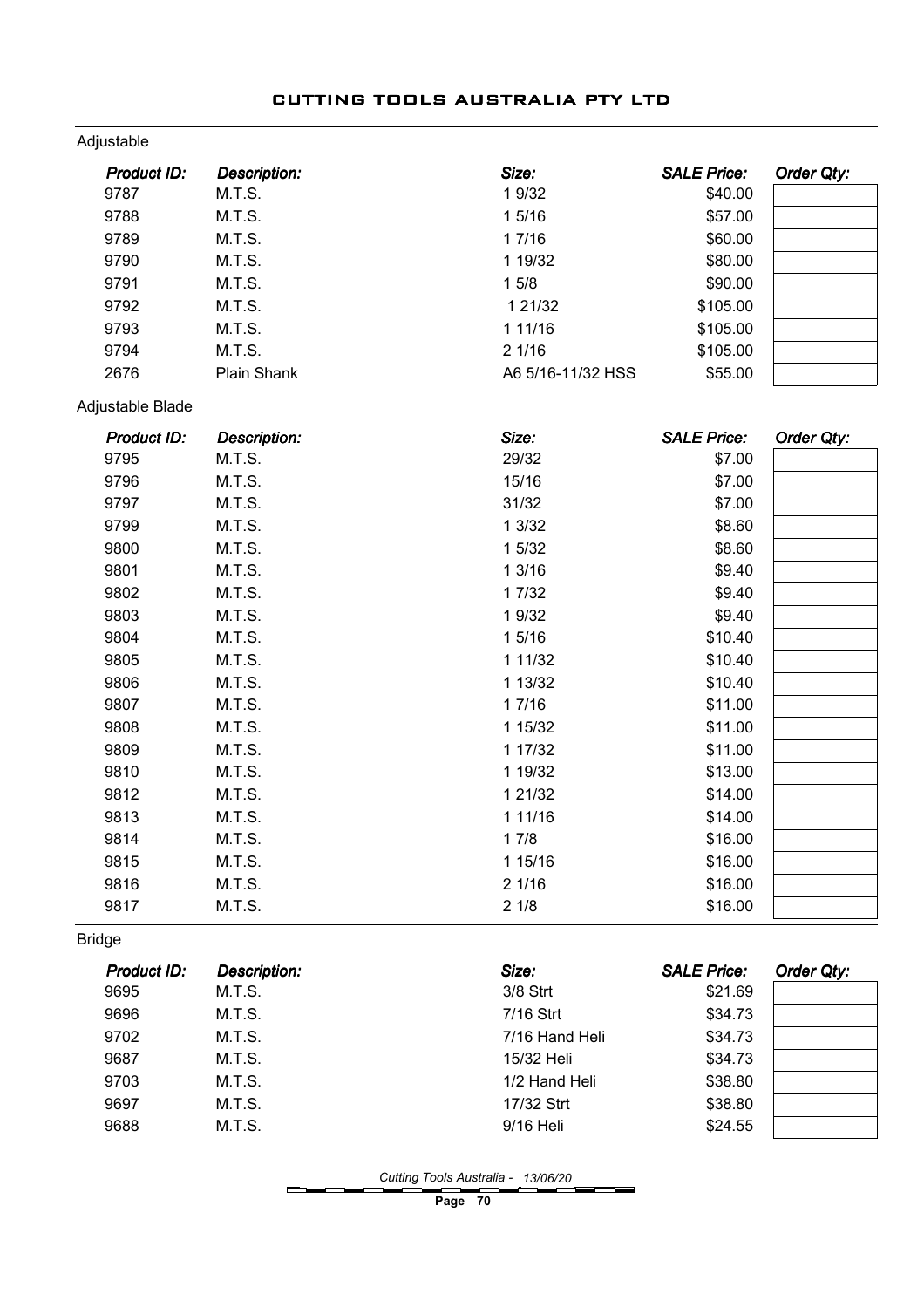| Product ID:        | Description:        | Size:                 | <b>SALE Price:</b> | Order Qty:        |
|--------------------|---------------------|-----------------------|--------------------|-------------------|
| 9704               | M.T.S.              | 9/16 Hand Heli        | \$37.43            |                   |
| 9689               | M.T.S.              | 19/32 Heli            | \$38.43            |                   |
| 9690               | M.T.S.              | 5/8 Heli              | \$38.43            |                   |
| 9705               | M.T.S.              | 5/8 Hand Heli         | \$38.43            |                   |
| 9698               | M.T.S.              | 5/8 Strt              | \$38.43            |                   |
| 9691               | M.T.S.              | 21/32 Heli            | \$25.00            |                   |
| 9706               | M.T.S.              | 11/16 Hand Heli       | \$49.56            |                   |
| 9692               | M.T.S.              | 25/32 Heli            | \$49.56            |                   |
| 9707               | M.T.S.              | 13/16 Hand Heli       | \$50.98            |                   |
| 9693               | M.T.S.              | 13/16 Heli            | \$50.98            |                   |
| 9699               | M.T.S.              | 27/32 Strt            | \$53.26            |                   |
| 9708               | M.T.S.              | 7/8 Hand Heli         | \$60.87            |                   |
| 9700               | M.T.S.              | 15/16 Strt            | \$30.00            |                   |
| 9709               | M.T.S.              | 15/16 Hand Heli       | \$68.10            |                   |
| 9710               | M.T.S.              | 1" Hand Heli          | \$68.86            |                   |
| 9701               | M.T.S.              | 1 1/16 Strt           | \$68.86            |                   |
| Chucking           |                     |                       |                    |                   |
| <b>Product ID:</b> | <b>Description:</b> | Size:                 | <b>SALE Price:</b> | <b>Order Qty:</b> |
| 11542              | Plain Shank         | 5/32x1 1/2 FL long le | \$10.00            |                   |
| 9722               | Plain Shank         | 15/64 x 2" F/L        | \$6.80             |                   |
| 11479              | Plain Shank         | 27/64 Strt Flt        | \$19.36            |                   |
| 9728               | Plain Shank         | 31/64                 | \$22.33            |                   |
| 15022              | Plain Shank         | 0.5325 RH Hlx         | \$10.00            |                   |
| 15023              | Plain Shank         | 0.5330 RH Hlx         | \$10.00            |                   |
| 9730               | Plain Shank         | 0.539                 | \$17.45            |                   |
| 9731               | Plain Shank         | 39/64 Strt Flt        | \$28.87            |                   |
| 4878               | Plain Shank         | 11/16                 | \$23.97            |                   |
| 11480              | Plain Shank         | 23/32 Strt Flt        | \$30.66            |                   |
| 9736               | Plain Shank         | 13/16                 | \$29.79            |                   |
| 11481              | Plain Shank         | 13/16                 | \$29.79            |                   |
| 11482              | Plain Shank         | 13/16                 | \$29.79            |                   |
| 9735               | Plain Shank         | 53/64                 | \$29.79            |                   |
| 9740               | Plain Shank         | 27/32                 | \$39.57            |                   |
| 9734               | Plain Shank         | 27/32                 | \$39.57            |                   |
| 9726               | Plain Shank         | 27/32 Strt Flt        | \$39.57            |                   |
| 11483              | Plain Shank         | 27/32 Strt Flt        | \$197.84           |                   |
| 9737               | Plain Shank         | 55/64                 | \$39.57            |                   |
| 9738               | Plain Shank         | 7/8                   | \$33.40            |                   |
| 11485              | Plain Shank         | 7/8 Strt Flt          | \$33.40            |                   |
| 11484              | Plain Shank         | 7/8                   | \$33.40            |                   |
| 9739               | Plain Shank         | 57/64                 | \$40.00            |                   |
| 9741               | Plain Shank         | 31/32                 | \$52.88            |                   |

Bridge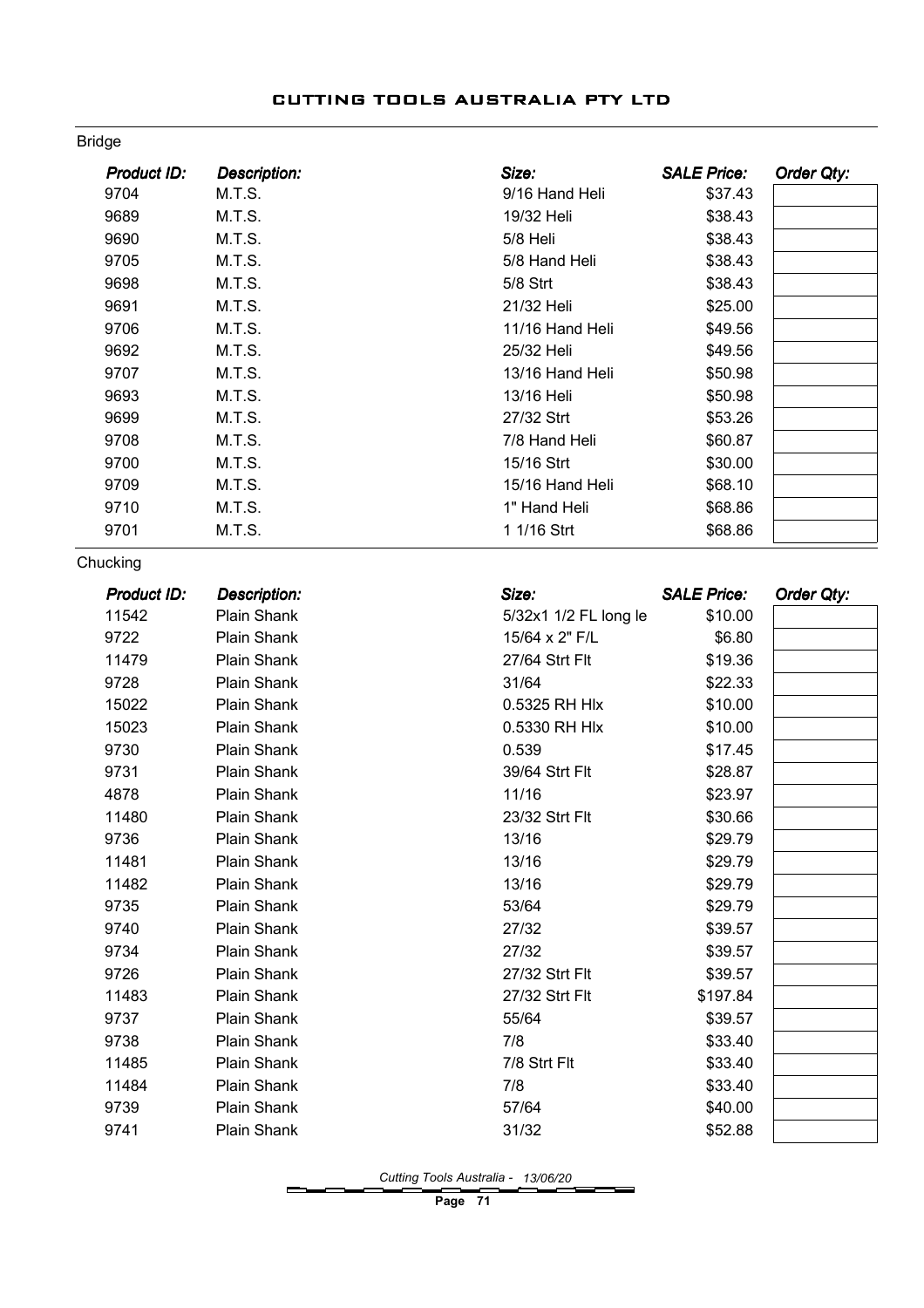#### Chucking

| Product ID: | <b>Description:</b> | Size:                 | <b>SALE Price:</b> | Order Qty: |
|-------------|---------------------|-----------------------|--------------------|------------|
| 11486       | Plain Shank         | 31/32 Strt Flt        | \$52.88            |            |
| 9742        | Plain Shank         | 11/4                  | \$72.66            |            |
| 11700       | M.T.S. - HSS        | 7/16 Str Flt          | \$15.20            |            |
| 9744        | M.T.S. - HSS        | 33/64                 | \$22.33            |            |
| 9745        | M.T.S. - HSS        | 17/32 Strt Flt        | \$17.87            |            |
| 8510        | M.T.S. - HSS        | 37/64                 | \$26.63            |            |
| 9746        | M.T.S. - HSS        | 21/32                 | \$26.06            |            |
| 9747        | M.T.S. - HSS        | 45/64 Strt Flt        | \$33.82            |            |
| 9758        | M.T.S. - HSS        | 13/16 Strt Flt        | \$29.79            |            |
| 9760        | M.T.S. - HSS        | 7/8 Strt Flt          | \$33.40            |            |
| 9759        | M.T.S. - HSS        | 15/16 Strt Flt        | \$45.65            |            |
| 9749        | M.T.S. - HSS        | 61/64 Strt Flt        | \$45.65            |            |
| 9750        | M.T.S. - HSS        | 31/32                 | \$45.00            |            |
| 9752        | M.T.S. - HSS        | 1 13/64               | \$68.10            |            |
| 9753        | M.T.S. - HSS        | 1 7/32                | \$68.10            |            |
| 9754        | M.T.S. - HSS        | 1 25/64 Strt Flt      | \$68.10            |            |
| 9755        | M.T.S. - HSS        | 1 13/32 Strt Flt      | \$68.10            |            |
| 9756        | M.T.S. - HSS        | 1 11/16               | \$68.10            |            |
| 9757        | M.T.S. - HSS        | 1 31/32 Strt Flt      | \$68.10            |            |
| 2226        | M.T.S. - HSS        | 21/16                 | \$150.00           |            |
| 26271       | M.T.S. - HSS        | 2 5/16 Srt Flt Carbon | \$100.00           |            |
| 26272       | M.T.S. - HSS        | 2 7/8 Srt Flt Carbon  | \$10.00            |            |

Coventry Adjustable

| Product ID: | <b>Description:</b> | Size: | <b>SALE Price:</b> | Order Qtv: |
|-------------|---------------------|-------|--------------------|------------|
| 9711        | Plain Shank         | 25/16 | \$59.00            |            |
| 9712        | Plain Shank         | 2 7/8 | \$73.00            |            |

#### David Brown

| Product ID: | <b>Description:</b> | Size:               | <b>SALE Price:</b> | Order Qty: |
|-------------|---------------------|---------------------|--------------------|------------|
| 22423       | M.T.S.              | SO 4 & 5 MT2 HOLD   | \$50.00            |            |
| 22422       | M.T.S.              | SO 1,2 & 3 MT2 HO   | \$50.00            |            |
| 22425       | M.T.S.              | SO4 GRUB SCREW      | \$2.00             |            |
| 22426       | M.T.S.              | S 8 & 9 CAP SCRE    | \$2.00             |            |
| 22427       | M.T.S.              | <b>CAP SCREW</b>    | \$2.00             |            |
| 22421       | M.T.S.              | SO2 17/32-37/64x3/8 | \$23.40            |            |
| 22394       | M.T.S.              | SL2 13/16 - 7/8 1MT | \$82.78            |            |
| 22392       | M.T.S.              | S2 13/16 - 7/8 1MT  | \$70.84            |            |
| 22397       | M.T.S.              | SL3 7/8 - 15/16 1MT | \$82.78            |            |
| 22396       | M.T.S.              | S3 7/8-15/16 1MT    | \$70.84            |            |
| 22398       | M.T.S.              | S4 15/16 - 1" 1MT   | \$70.84            |            |
| 22399       | M.T.S.              | SL4 15/16 - 1" 1MT  | \$82.78            |            |
| 22400       | M.T.S.              | S5 1"-1 1/8 2MT     | \$67.46            |            |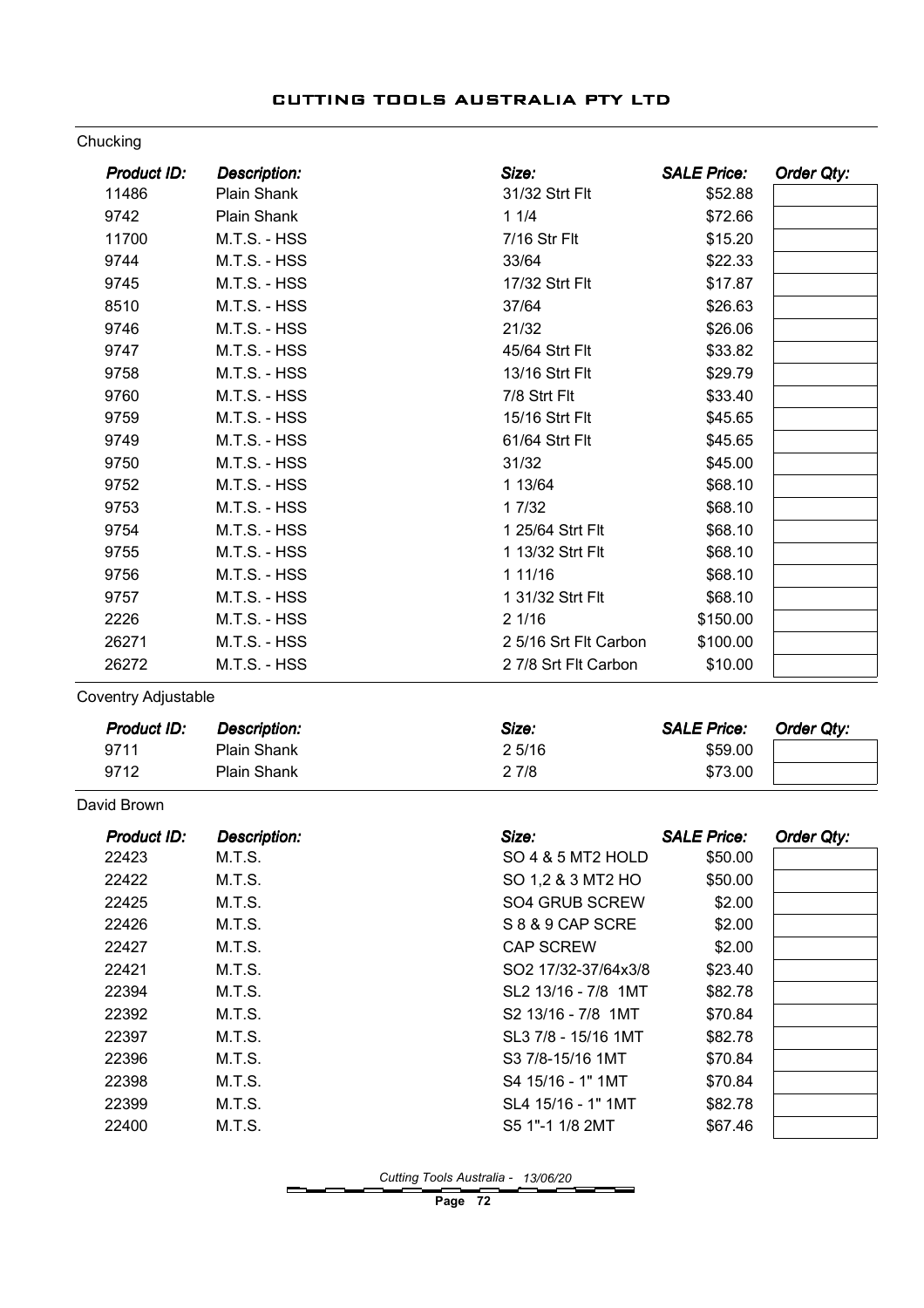David Brown

| <b>Product ID:</b> | <b>Description:</b> | Size:                | <b>SALE Price:</b> | <b>Order Qty:</b> |
|--------------------|---------------------|----------------------|--------------------|-------------------|
| 15730              | M.T.S.              | SL6 1 1/8-1 1 1/4 2  | \$85.32            |                   |
| 22402              | M.T.S.              | SL8 1 3/8 - 1 1/2 2M | \$104.49           |                   |
| 22403              | M.T.S.              | S16 5"-6" 5MT        | \$250.00           |                   |
| 22404              | M.T.S.              | S17 6"-7" 5MT        | \$250.00           |                   |
| 22405              | M.T.S.              | S18 7"-8" 5MT        | \$25.00            |                   |
| David Brown Blade  |                     |                      |                    |                   |
| Product ID:        | <b>Description:</b> | Size:                | <b>SALE Price:</b> | <b>Order Qty:</b> |
| 22424              | David Brown Blade   | SO1 1/2 - 17/32      | \$10.00            |                   |
| 22411              | David Brown Blade   | SL2 13/16-7/8 TCT    | \$54.73            |                   |
| 22401              | David Brown Blade   | S3 7/8 - 15/16       | \$41.67            |                   |
| 22412              | David Brown Blade   | SL3 7/8 - 15/16      | \$54.73            |                   |
| 22413              | David Brown Blade   | SL4 15/16-1"         | \$54.73            |                   |
| 22414              | David Brown Blade   | SL5 1"-1 1/8         | \$54.73            |                   |
| 22406              | David Brown Blade   | S5 1" - 1 1/8        | \$50.02            |                   |
| 22407              | David Brown Blade   | S8 1 3/8 - 1 1/2     | \$56.67            |                   |
| 22415              | David Brown Blade   | SL12 2 3/8 - 2 3/4   | \$122.21           |                   |
| 22416              | David Brown Blade   | SL13 2 3/4 - 3 1/4   | \$145.27           |                   |
| 22417              | David Brown Blade   | SL13 2 3/4 - 3 1/4 T | \$145.27           |                   |
| 22419              | David Brown Blade   | SL14 3 1/4-4" TCT    | \$169.25           |                   |
| 22408              | David Brown Blade   | S14 3 1/4 - 4" TCT   | \$113.88           |                   |
| 22418              | David Brown Blade   | SL14 3 1/4 - 4"      | \$169.25           |                   |
| 22420              | David Brown Blade   | SL15 4"-5"           | \$209.33           |                   |
| 22409              | David Brown Blade   | S16 5"-6" TCT        | \$174.44           |                   |
| 22410              | David Brown Blade   | S18 7' - 8" TCT      | \$265.34           |                   |
| Expanding          |                     |                      |                    |                   |
| <b>Product ID:</b> | <b>Description:</b> | Size:                | <b>SALE Price:</b> | Order Qty:        |
| 26262              | Plain Shank         | 1/4                  | \$40.00            |                   |
| 26263              | Plain Shank         | 9/32                 | \$40.00            |                   |
| 26264              | Plain Shank         | 17/32                | \$45.00            |                   |
| 26265              | Plain Shank         | 19/32                | \$45.00            |                   |
| 26266              | Plain Shank         | 21/32                | \$90.00            |                   |
| 26267              | Plain Shank         | 11/16                | \$55.00            |                   |
| 26268              | Plain Shank         | 13/16                | \$55.00            |                   |
| 26269              | Plain Shank         | 1 7/32               | \$80.00            |                   |
| 26270              | Plain Shank         | 1 15/32              | \$90.00            |                   |
| Hand               |                     |                      |                    |                   |
|                    |                     | Size:                | <b>SALE Price:</b> | Order Qty:        |
| Product ID:        | <b>Description:</b> |                      |                    |                   |
| 9420               | Plain Shank         | 5/64                 | \$11.47            |                   |
| 9422               | Plain Shank         | 7/64                 | \$9.93             |                   |

Page 73

\_\_\_\_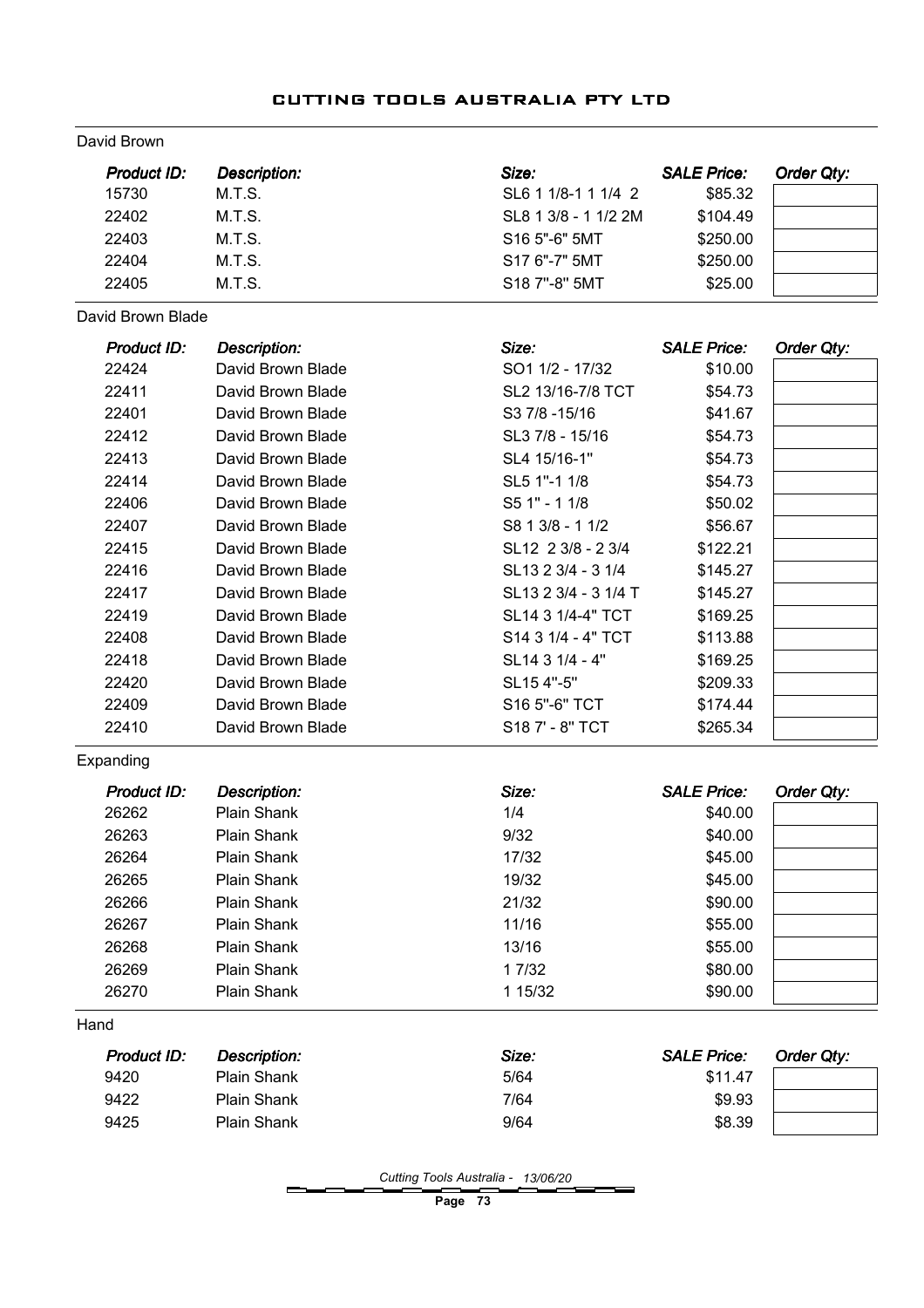#### Hand

| <b>Product ID:</b> | <b>Description:</b> | Size:          | <b>SALE Price:</b> | <b>Order Qty:</b> |
|--------------------|---------------------|----------------|--------------------|-------------------|
| 9426               | Plain Shank         | 5/32           | \$5.00             |                   |
| 11545              | Plain Shank         | 11/64 Strt Flt | \$9.80             |                   |
| 9490               | Plain Shank         | 11/32          | \$12.32            |                   |
| 8620               | Plain Shank         | 23/64          | \$6.84             |                   |
| 9436               | Plain Shank         | 23/64          | \$12.32            |                   |
| 9435               | Plain Shank         | 23/64          | \$12.32            |                   |
| 9438               | Plain Shank         | 13/32          | \$13.20            |                   |
| 9440               | Plain Shank         | 7/16           | \$14.99            |                   |
| 9441               | Plain Shank         | 15/32          | \$16.02            |                   |
| 11549              | Plain Shank         | 31/64          | \$18.49            |                   |
| 9443               | Plain Shank         | 17/32          | \$19.40            |                   |
| 11550              | Plain Shank         | 17/32          | \$19.40            |                   |
| 9444               | Plain Shank         | 35/64          | \$19.40            |                   |
| 9445               | Plain Shank         | 9/16           | \$19.40            |                   |
| 9447               | Plain Shank         | 19/32          | \$20.00            |                   |
| 9448               | Plain Shank         | 39/64          | \$24.80            |                   |
| 11553              | Plain Shank         | 39/64          | \$24.80            |                   |
| 9449               | Plain Shank         | 21/32          | \$27.77            |                   |
| 11555              | Plain Shank         | 21/32          | \$27.77            |                   |
| 4929               | Plain Shank         | 11/16          | \$25.07            |                   |
| 11556              | Plain Shank         | 11/16          | \$25.07            |                   |
| 9450               | Plain Shank         | 45/64          | \$25.07            |                   |
| 9451               | Plain Shank         | 23/32          | \$30.55            |                   |
| 11559              | Plain Shank         | 23/32          | \$30.55            |                   |
| 11558              | Plain Shank         | 23/32          | \$30.55            |                   |
| 11561              | Plain Shank         | 47/64          | \$30.55            |                   |
| 11567              | Plain Shank         | 25/32          | \$29.82            |                   |
| 11566              | Plain Shank         | 25/32          | \$29.82            |                   |
| 9491               | Plain Shank         | 13/16          | \$30.24            |                   |
| 9455               | Plain Shank         | 13/16          | \$30.24            |                   |
| 9456               | Plain Shank         | 27/32          | \$45.65            |                   |
| 11563              | Plain Shank         | 27/32          | \$45.65            |                   |
| 11562              | Plain Shank         | 27/32          | \$45.65            |                   |
| 9457               | Plain Shank         | 7/8            | \$36.97            |                   |
| 11568              | Plain Shank         | 29/32          | \$49.46            |                   |
| 9461               | Plain Shank         | 15/16          | \$43.75            |                   |
| 11572              | Plain Shank         | 15/16          | \$43.75            |                   |
| 11570              | Plain Shank         | 15/16          | \$43.75            |                   |
| 11569              | Plain Shank         | 15/16          | \$43.75            |                   |
| 9462               | Plain Shank         | 61/64          | \$43.37            |                   |
| 9463               | Plain Shank         | 31/32          | \$60.49            |                   |
| 9464               | Plain Shank         | 63/64          | \$47.93            |                   |
| 9465               | Plain Shank         | 1"             | \$48.70            |                   |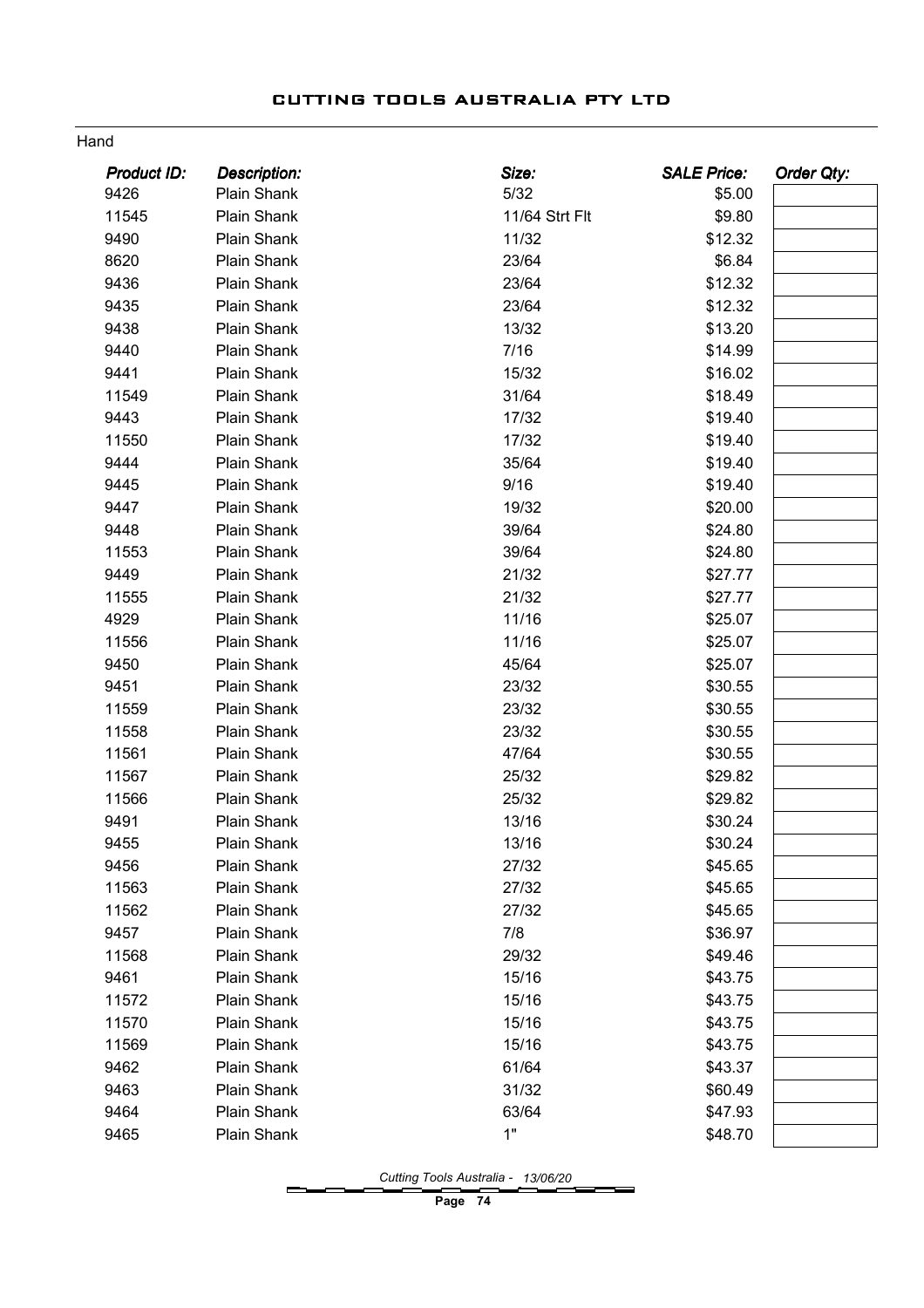#### Hand

| Product ID: | Description: | Size:       | <b>SALE Price:</b> | <b>Order Qty:</b> |
|-------------|--------------|-------------|--------------------|-------------------|
| 3904        | Plain Shank  | 1"          | \$48.70            |                   |
| 9467        | Plain Shank  | 1 3/64      | \$54.40            |                   |
| 9468        | Plain Shank  | 1 1/16      | \$54.40            |                   |
| 9583        | Plain Shank  | 1 5/64      | \$54.40            |                   |
| 9469        | Plain Shank  | 1 3/32      | \$54.40            |                   |
| 11578       | Plain Shank  | 1 7/64      | \$54.40            |                   |
| 11580       | Plain Shank  | 1 5/32      | \$58.00            |                   |
| 11581       | Plain Shank  | 1 1 1/64    | \$58.00            |                   |
| 11583       | Plain Shank  | 1 3/16      | \$68.10            |                   |
| 11582       | Plain Shank  | 13/16       | \$68.10            |                   |
| 11585       | Plain Shank  | 1 13/64     | \$68.10            |                   |
| 11584       | Plain Shank  | 1 13/64     | \$68.10            |                   |
| 9474        | Plain Shank  | 1 7/32      | \$70.00            |                   |
| 9476        | Plain Shank  | 15/16       | \$82.17            |                   |
| 9587        | Plain Shank  | 1 21/64     | \$82.17            |                   |
| 9477        | Plain Shank  | 1 1 1 / 3 2 | \$82.34            |                   |
| 11589       | Plain Shank  | 1 1 1 / 3 2 | \$82.34            |                   |
| 11588       | Plain Shank  | 1 1 1 / 3 2 | \$82.34            |                   |
| 11590       | Plain Shank  | 1 23/64     | \$82.34            |                   |
| 11591       | Plain Shank  | 13/8        | \$88.26            |                   |
| 9479        | Plain Shank  | 1 13/32     | \$88.26            |                   |
| 11593       | Plain Shank  | 1 13/32     | \$88.26            |                   |
| 11592       | Plain Shank  | 1 13/32     | \$88.26            |                   |
| 9590        | Plain Shank  | 1 27/64     | \$95.10            |                   |
| 9480        | Plain Shank  | 17/16       | \$95.10            |                   |
| 9591        | Plain Shank  | 1 29/64     | \$95.10            |                   |
| 9481        | Plain Shank  | 1 15/32     | \$95.10            |                   |
| 11595       | Plain Shank  | 1 15/32     | \$95.10            |                   |
| 11594       | Plain Shank  | 1 15/32     | \$95.10            |                   |
| 9482        | Plain Shank  | 1 11/16     | \$111.33           |                   |
| 11597       | Plain Shank  | 1 11/16     | \$111.33           |                   |
| 11598       | Plain Shank  | 1 11/16     | \$111.33           |                   |
| 9594        | Plain Shank  | 1 23/32     | \$111.33           |                   |
| 9595        | Plain Shank  | 1 25/32     | \$158.64           |                   |
| 9483        | Plain Shank  | 1 13/16     | \$158.64           |                   |
| 9596        | Plain Shank  | 1 27/32     | \$158.64           |                   |
| 9597        | Plain Shank  | 1 29/32     | \$160.00           |                   |
| 9485        | Plain Shank  | 1 15/16     | \$160.00           |                   |
| 11599       | Plain Shank  | 1 15/16     | \$160.00           |                   |
| 3241        | Plain Shank  | 5.0mm       | \$9.02             |                   |
| 5291        | Plain Shank  | 14.0mm      | \$19.44            |                   |
| 11602       | Plain Shank  | 15.0mm      | \$24.04            |                   |
| 3639        | Plain Shank  | 17.0mm      | \$23.89            |                   |
|             |              |             |                    |                   |

Cutting Tools Australia - 13/06/20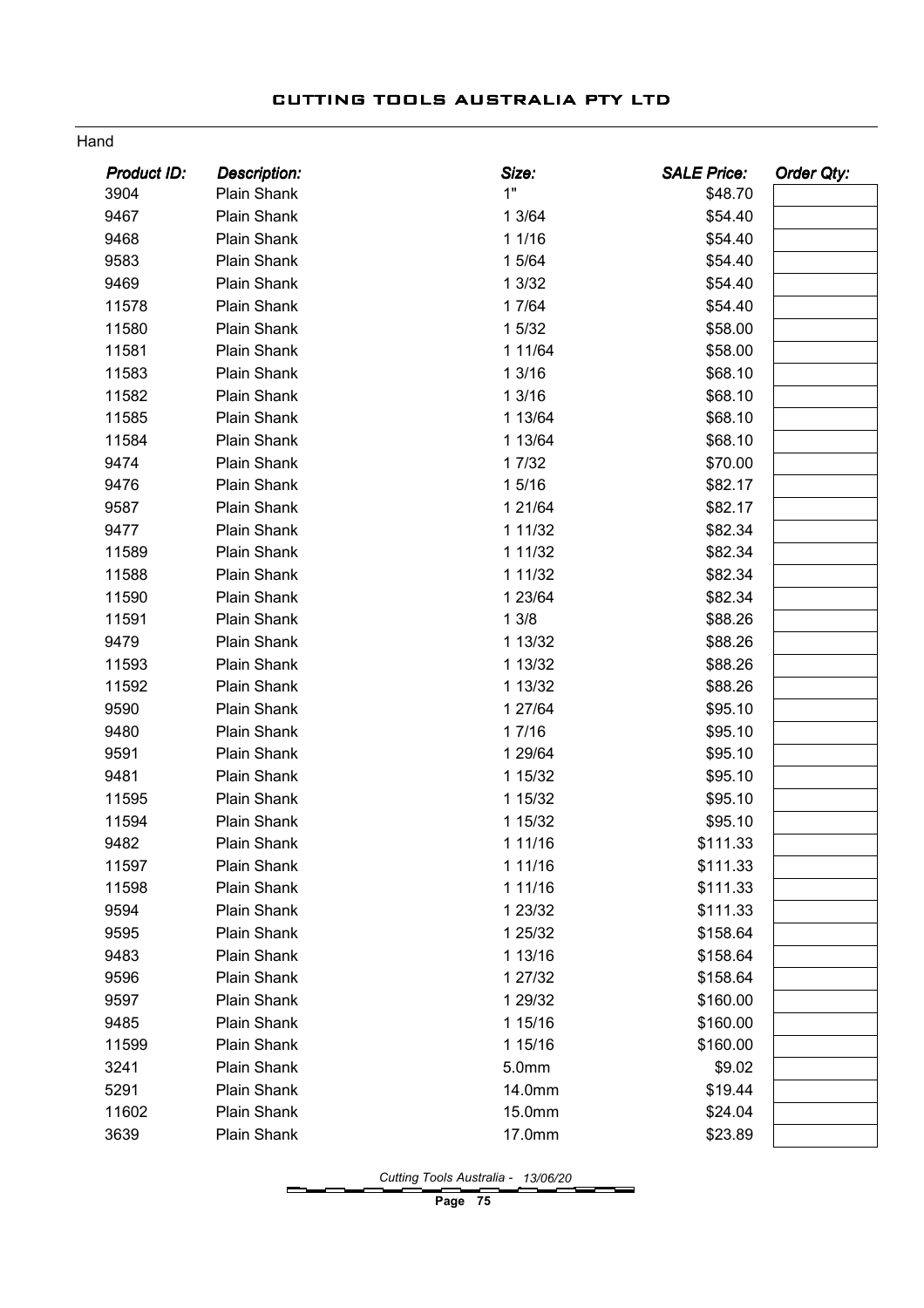#### Hand

| Product ID: | <b>Description:</b> | Size:          | <b>SALE Price:</b> | <b>Order Qty:</b> |
|-------------|---------------------|----------------|--------------------|-------------------|
| 9618        | Plain Shank         | 18.0mm         | \$28.87            |                   |
| 4907        | Plain Shank         | 18.0mm         | \$28.87            |                   |
| 9619        | Plain Shank         | 19.0mm         | \$27.95            |                   |
| 9620        | Plain Shank         | 20.0mm         | \$25.00            |                   |
| 11604       | Plain Shank         | 20.0mm         | \$28.87            |                   |
| 9621        | Plain Shank         | 21.0mm         | \$39.19            |                   |
| 11605       | Plain Shank         | 21.0mm         | \$39.19            |                   |
| 9622        | Plain Shank         | 22.0mm         | \$34.73            |                   |
| 11606       | Plain Shank         | 22.0mm         | \$34.73            |                   |
| 3640        | Plain Shank         | 23.0mm         | \$43.37            |                   |
| 9623        | Plain Shank         | 24.0mm         | \$43.37            |                   |
| 10853       | Plain Shank         | 24.0mm         | \$43.37            |                   |
| 9624        | Plain Shank         | 25.0mm         | \$47.93            |                   |
| 11609       | Plain Shank         | 25.0mm         | \$47.93            |                   |
| 9626        | Plain Shank         | 32.0mm         | \$72.79            |                   |
| 9627        | Plain Shank         | 34.0mm         | \$82.34            |                   |
| 1474        | Plain Shank         | 45.0mm         | \$158.64           |                   |
| 9629        | Plain Shank         | 50.0mm         | \$160.00           |                   |
| Machine     |                     |                |                    |                   |
| Product ID: | <b>Description:</b> | Size:          | <b>SALE Price:</b> | <b>Order Qty:</b> |
| 9539        | M.T.S. - HSS        | 9/64           | \$12.63            |                   |
| 11698       | M.T.S. - HSS        | $7/32$         | \$12.63            |                   |
| 9543        | M.T.S. - HSS        | 15/64          | \$10.00            |                   |
| 9602        | M.T.S. - HSS        | 0.253          | \$10.00            |                   |
| 11695       | M.T.S. - HSS        | 17/64          | \$13.22            |                   |
| 9545        | M.T.S. - HSS        | 9/32           | \$13.22            |                   |
| 9547        | M.T.S. - HSS        | 21/64          | \$13.22            |                   |
| 11644       | M.T.S. - HSS        | 23/64          | \$14.44            |                   |
| 9549        | M.T.S. - HSS        | 3/8 Stub       | \$10.00            |                   |
| 11664       | M.T.S. - HSS        | 3/8 Soiled     | \$10.00            |                   |
| 9550        | M.T.S. - HSS        | 27/64          | \$19.36            |                   |
| 9603        | M.T.S. - HSS        | 0.584          | \$20.00            |                   |
| 3014        | M.T.S. - HSS        | 19/32          | \$25.03            |                   |
| 9553        | M.T.S. - HSS        | 39/64          | \$28.87            |                   |
| 9555        | M.T.S. - HSS        | 43/64 USED     | \$30.00            |                   |
| 11666       | M.T.S. - HSS        | 11/16 Quk Sprl | \$23.97            |                   |
| 11908       | M.T.S. - HSS        | 11/16 Used     | \$6.00             |                   |
| 9558        | M.T.S. - HSS        | 47/64          | \$35.64            |                   |
| 9560        | M.T.S. - HSS        | 53/64          | \$35.64            |                   |
| 11670       | M.T.S. - HSS        | 27/32          | \$39.57            |                   |
| 11669       | M.T.S. - HSS        | 27/32          | \$39.57            |                   |
| 9562        | M.T.S. - HSS        | 55/64          | \$39.57            |                   |

Cutting Tools Australia - 13/06/20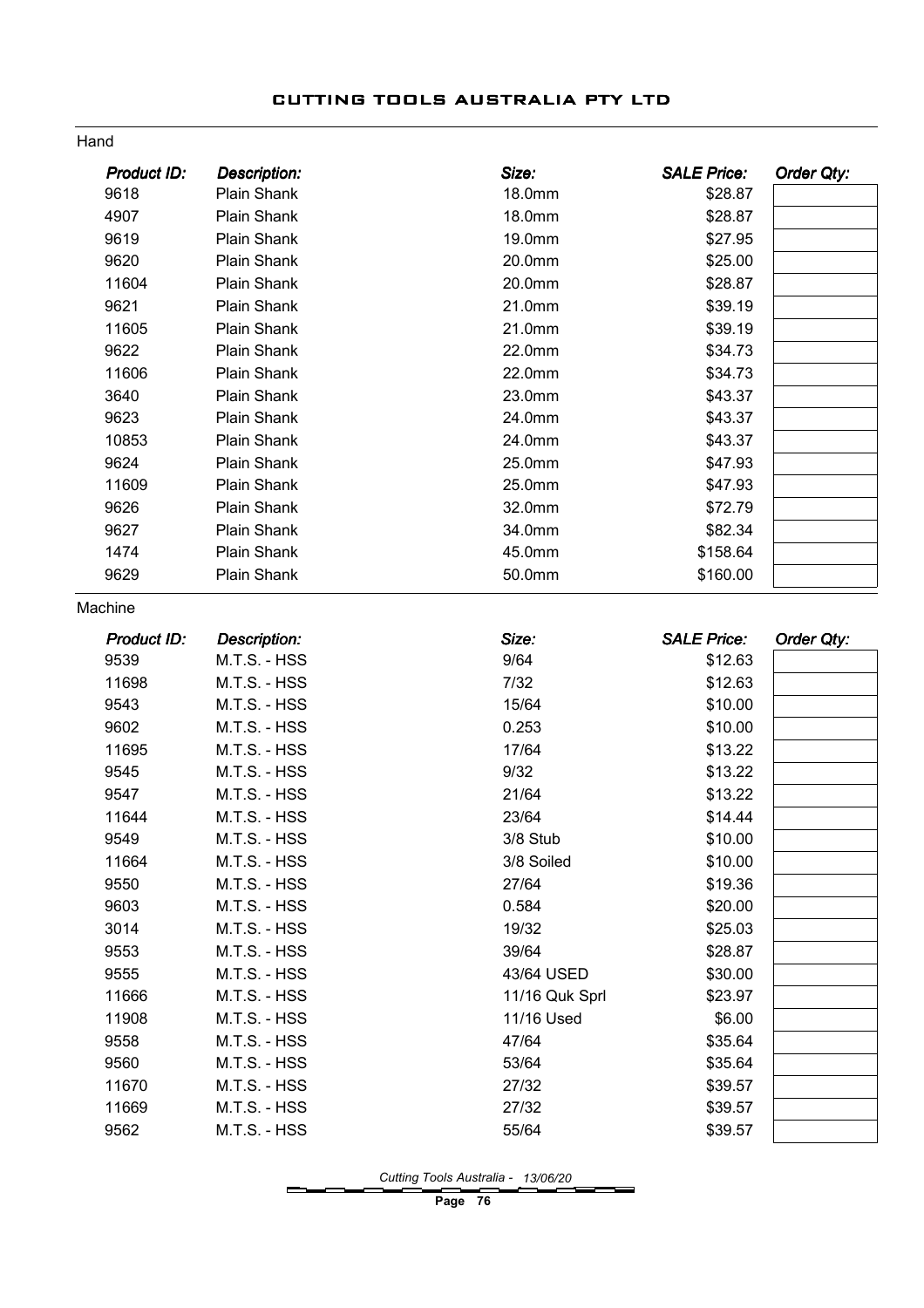#### Machine

| <b>Product ID:</b> | <b>Description:</b> | Size:               | <b>SALE Price:</b> | Order Qty: |
|--------------------|---------------------|---------------------|--------------------|------------|
| 7855               | M.T.S. - HSS        | 57/64               | \$39.57            |            |
| 14834              | M.T.S. - HSS        | 59/64               | \$39.57            |            |
| 11702              | M.T.S. - HSS        | 59/64               | \$39.57            |            |
| 11703              | M.T.S. - HSS        | 15/16               | \$30.00            |            |
| 11674              | M.T.S. - HSS        | 15/16               | \$30.00            |            |
| 11675              | M.T.S. - HSS        | 61/64               | \$45.65            |            |
| 9566               | M.T.S. - HSS        | 31/32               | \$50.00            |            |
| 11676              | M.T.S. - HSS        | 31/32               | \$50.00            |            |
| 9606               | M.T.S. - HSS        | 0.983               | \$50.00            |            |
| 11681              | M.T.S. - HSS        | 13/32               | \$54.40            |            |
| 11677              | M.T.S. - HSS        | 13/32               | \$54.40            |            |
| 11680              | M.T.S. - HSS        | 13/32               | \$54.40            |            |
| 9571               | M.T.S. - HSS        | 1 7/32              | \$56.28            |            |
| 11685              | M.T.S. - HSS        | 1 7/32              | \$56.28            |            |
| 9601               | M.T.S. - HSS        | 1 15/64             | \$68.18            |            |
| 9572               | M.T.S. - HSS        | 1 15/32             | \$73.72            |            |
| 11688              | M.T.S. - HSS        | 1 15/32             | \$73.72            |            |
| 9574               | M.T.S. - HSS        | 1 11/16             | \$122.87           |            |
| 9607               | M.T.S. - HSS        | 1.715               | \$100.00           |            |
| 9576               | M.T.S. - HSS        | $2^{\prime}$        | \$203.53           |            |
| 1461               | M.T.S. - HSS        | 4.0mm               | \$12.63            |            |
| 13899              | M.T.S. - HSS        | 4.0mm               | \$12.63            |            |
| 5491               | M.T.S. - HSS        | 8.0mm L.S. Quk Sprl | \$13.22            |            |
| 9633               | M.T.S. - HSS        | 9.0 <sub>mm</sub>   | \$14.08            |            |
| 14835              | M.T.S. - HSS        | 18.50mm             | \$35.64            |            |
| 23605              | Plain Shank - HSS   | 3/16                | \$6.59             |            |
| 23907              | Plain Shank - HSS   | 1/4                 | \$6.91             |            |
| Morse Taper Socket |                     |                     |                    |            |
| <b>Product ID:</b> | <b>Description:</b> | Size:               | <b>SALE Price:</b> | Order Qty: |
| 13060              | Plain Shank - HSS   | No Rough HF 1MTS    | \$25.61            |            |
| 13059              | Plain Shank - HSS   | No 0 Rough HF       | \$20.80            |            |
| 13058              | Plain Shank - HSS   | No 0 Rough SF       | \$20.80            |            |
| 13057              | Plain Shank - HSS   | No 0 Finish HF      | \$23.53            |            |
| Perra              |                     |                     |                    |            |
| Product ID:        | <b>Description:</b> | Size:               | <b>SALE Price:</b> | Order Qty: |
| 9667               | M.T.S.              | 1/4                 | \$5.00             |            |
| 9668               | M.T.S.              | 9/32                | \$5.00             |            |
| 2819               | M.T.S.              | 19/64               | \$5.00             |            |

Cutting Tools Australia - 13/06/20

Page 77

9669 M.T.S. 19/64 \$5.00 9670 M.T.S. 6/16 5/16 5/16 9671 M.T.S. 21/64 \$5.00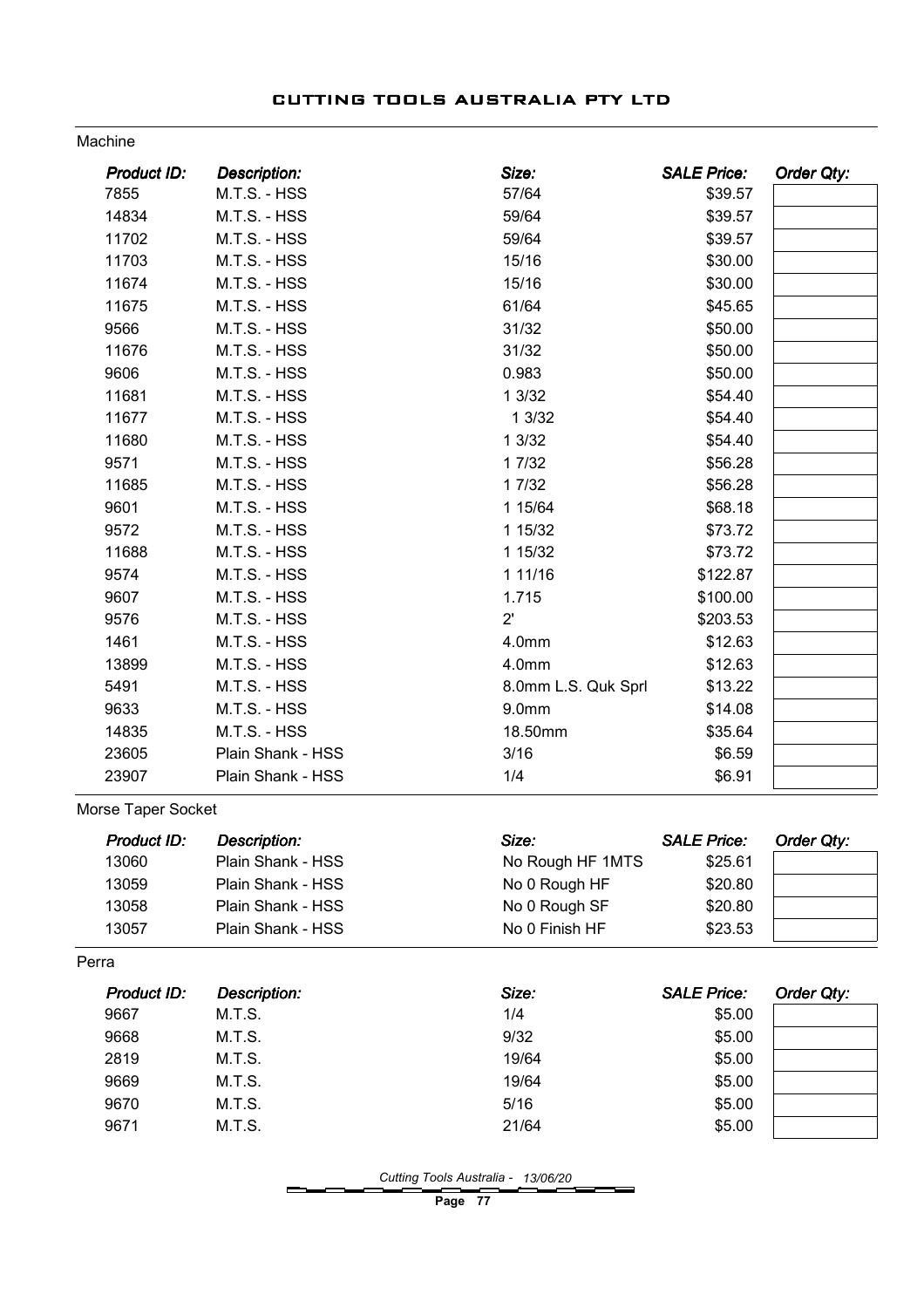| <b>Description:</b> | Size:                | <b>SALE Price:</b> | Order Qty:                 |
|---------------------|----------------------|--------------------|----------------------------|
| M.T.S.              | 11/32                | \$5.00             |                            |
| M.T.S.              | 23/64                | \$5.00             |                            |
| M.T.S.              | 9/16                 | \$10.00            |                            |
| M.T.S.              | 19/32                | \$10.00            |                            |
| M.T.S.              | 21/32                | \$10.00            |                            |
| M.T.S.              | 11/16                | \$10.00            |                            |
| M.T.S.              | 45/64                | \$15.00            |                            |
| M.T.S.              | 23/32                | \$15.00            |                            |
| M.T.S.              | 3/4                  | \$15.00            |                            |
| M.T.S.              | 3/4                  | \$15.00            |                            |
| M.T.S.              | 15/16                | \$15.00            |                            |
| M.T.S.              | 13/16                | \$20.00            |                            |
| M.T.S.              | 1 5/16               | \$20.00            |                            |
| M.T.S.              | 17/8                 | \$20.00            |                            |
| M.T.S.              | 2"                   | \$35.00            |                            |
|                     |                      |                    |                            |
| <b>Description:</b> | Size:                | <b>SALE Price:</b> | Order Qty:                 |
| M.T.S. - HSS        | 0.189 Quk Sprl       | \$5.19             |                            |
| M.T.S. - HSS        | 0.2482               | \$5.19             |                            |
| M.T.S. - HSS        | 17/64                | \$5.38             |                            |
| M.T.S. - HSS        | 11/32                | \$5.72             |                            |
| M.T.S. - HSS        | 25/32                | \$13.57            |                            |
| M.T.S. - HSS        | 15/16                | \$16.07            |                            |
|                     |                      |                    |                            |
| <b>Description:</b> | Size:                | <b>SALE Price:</b> | Order Qty:                 |
| Plain Shank         | 1.234                | \$4.00             |                            |
| <b>Plain Shank</b>  | 17/16                | \$4.00             |                            |
| Plain Shank         | 15/8                 | \$4.00             |                            |
| Plain Shank         | 1 13/16              | \$5.00             |                            |
| Plain Shank         | 1 15/16              | \$5.00             |                            |
| Plain Shank         | 25/16                | \$6.00             |                            |
| Plain Shank         | 2 7/16               | \$6.00             |                            |
| Plain Shank         | 2 11/16              |                    |                            |
| Plain Shank         |                      |                    |                            |
| Plain Shank         | 2 15/32              |                    |                            |
| Plain Shank         | 3 3/32               | \$8.00             |                            |
|                     |                      |                    |                            |
| Description:        | Size:                | <b>SALE Price:</b> | Order Qty:                 |
|                     |                      |                    |                            |
| Plain Shank         | $0.5915 \times 11/2$ | \$14.54            |                            |
|                     |                      | 2 15/16            | \$6.00<br>\$6.00<br>\$6.00 |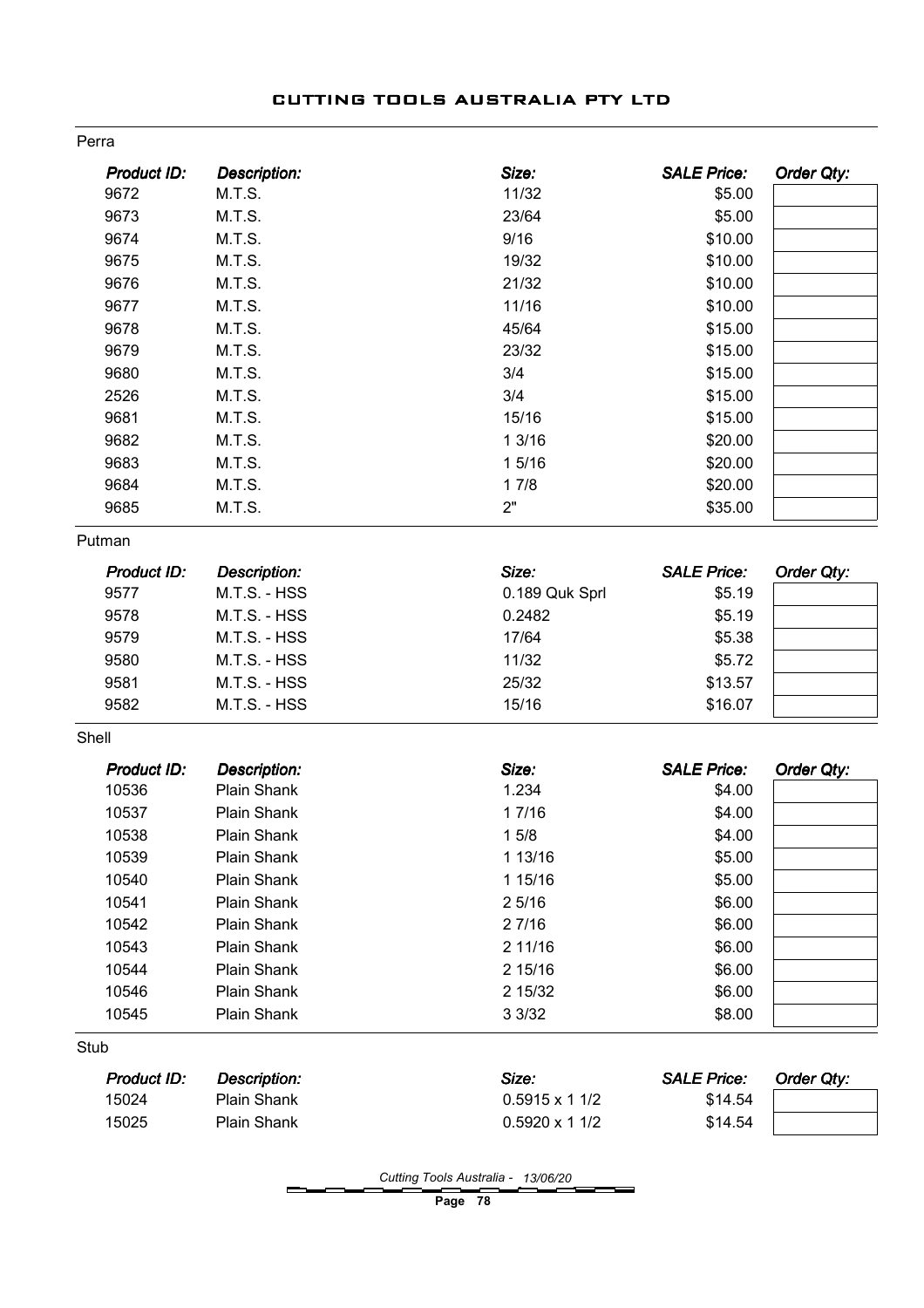| Stub               |                     |                      |                    |                   |
|--------------------|---------------------|----------------------|--------------------|-------------------|
| <b>Product ID:</b> | <b>Description:</b> | Size:                | <b>SALE Price:</b> | <b>Order Qty:</b> |
| 9716               | Plain Shank         | $1.048 \times 4"$    | \$25.00            |                   |
| 9718               | <b>Plain Shank</b>  | $11/8 \times 4"$     | \$28.00            |                   |
| 9717               | <b>Plain Shank</b>  | $1.163 \times 31/2$  | \$25.00            |                   |
| 9719               | Plain Shank         | $11/4 \times 6"$     | \$28.00            |                   |
| 9720               | Plain Shank         | 1.308 x 3 1/2        | \$28.00            |                   |
| 9721               | Plain Shank         | $1.483 \times 4$     | \$28.00            |                   |
| <b>Taper</b>       |                     |                      |                    |                   |
| <b>Product ID:</b> | Description:        | Size:                | <b>SALE Price:</b> | <b>Order Qty:</b> |
| 11533              | Plain Shank         | 7/16 x 4 1/2deg      | \$10.00            |                   |
| 11532              | Plain Shank         | 5/8 x 4 1/2deg       | \$10.00            |                   |
| 11531              | Plain Shank         | 11/16 x 4 1/2deg     | \$10.00            |                   |
| <b>Taper Pin</b>   |                     |                      |                    |                   |
| <b>Product ID:</b> | <b>Description:</b> | Size:                | <b>SALE Price:</b> | <b>Order Qty:</b> |
| 9658               | Plain Shank         | No 6 - 11/32 Strt    | \$10.66            |                   |
| 15398              | Plain Shank         | 3/8 Strt MTS         | \$21.65            |                   |
| 9663               | Plain Shank         | No 9 - 9/16 Heli     | \$34.18            |                   |
| 9662               | <b>Plain Shank</b>  | 5/8 Strt             | \$38.30            |                   |
| 10524              | Plain Shank, Quick  | 5/0-5/64 Quick H     | \$11.11            |                   |
| 10526              | Plain Shank, Quick  | 4/0-7/64 Quick M     | \$10.65            |                   |
| 10525              | Plain Shank, Quick  | 4/0-7/64 Quick H     | \$10.65            |                   |
| 10527              | Plain Shank, Quick  | 2/0-9/64 Quick H     | \$11.44            |                   |
| 10528              | Plain Shank, Quick  | No 0-5/32 Quick H    | \$11.99            |                   |
| 10530              | Plain Shank, Quick  | No 1 - 11/64 Quick M | \$12.55            |                   |
| 10529              | Plain Shank, Quick  | No 1 - 11/64 Quick H | \$12.55            |                   |
| 3894               | Plain Shank, Quick  | No 3 - 7/32 Quick M  | \$16.35            |                   |
| 10531              | Plain Shank, Quick  | No 5 - 9/32 Quick M  | \$17.75            |                   |
| 15401              | Plain Shank, Quick  | No 5 - 9/32 Quick M  | \$21.60            |                   |
| 10532              | Plain Shank, Quick  | No 6 - 11/32 Quick H | \$21.53            |                   |
| 10534              | Plain Shank, Quick  | No 6 - 11/32 Quick M | \$21.53            |                   |
| 10533              | Plain Shank, Quick  | No 7 - 13/32 Quick H | \$29.16            |                   |
| 10535              | Plain Shank, Quick  | No 7 - 13/32 Quick M | \$29.16            |                   |
| 15402              | Plain Shank, Quick  | No 7 - 13/32 Quick M | \$35.00            |                   |
| 15403              | Plain Shank, Quick  | No7-13/32 Quick MT   | \$40.60            |                   |

# Tangential Cha

| B.A         |                |         |                    |            |
|-------------|----------------|---------|--------------------|------------|
| Product ID: | Description:   | Size:   | <b>SALE Price:</b> | Order Qty: |
| 26048       | $1/2 \times 1$ | No 6 ST | \$28.80            |            |
| 26049       | $1/2 \times 1$ | No 6 ST | \$28.80            |            |
|             |                |         |                    |            |

Cutting Tools Australia - 13/06/20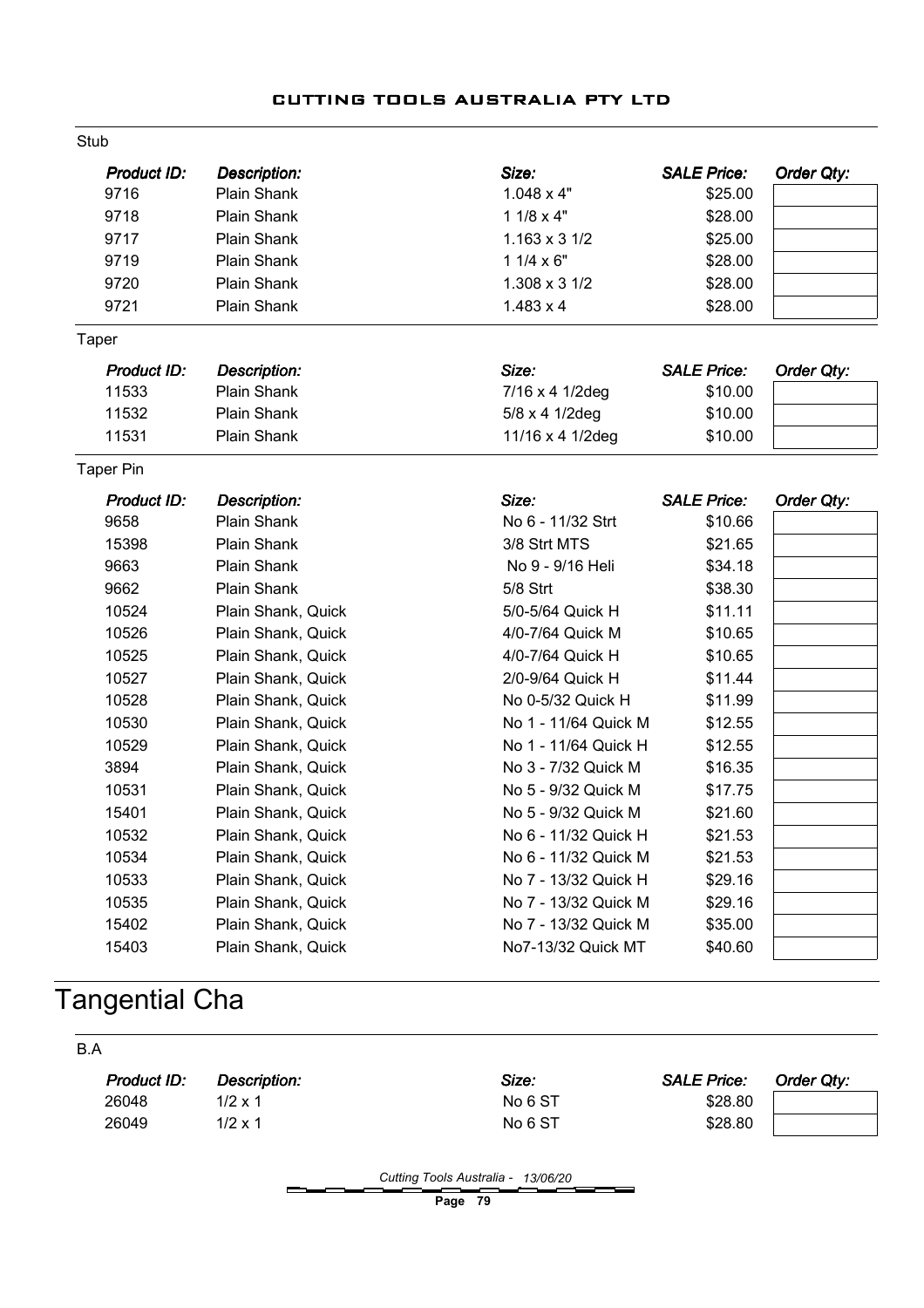| B.A                |                     |                 |                    |            |
|--------------------|---------------------|-----------------|--------------------|------------|
| <b>Product ID:</b> | <b>Description:</b> | Size:           | <b>SALE Price:</b> | Order Qty: |
| 26047              | $1/2 \times 1$      | No 5 ST         | \$28.80            |            |
| 26046              | $1/2 \times 1$      | No 4 ST         | \$28.80            |            |
| 26045              | $1/2 \times 1$      | No 4 ST         | \$28.80            |            |
| 26043              | $1/2 \times 1$      | No 3 ST         | \$28.80            |            |
| 26044              | $1/2 \times 1$      | No 3 ST         | \$28.80            |            |
| 26042              | $1/2 \times 1$      | No 2 ST         | \$28.80            |            |
| 26040              | $1/2 \times 1$      | No 1 ST         | \$28.80            |            |
| 26041              | $1/2 \times 1$      | No 1 ST         | \$28.80            |            |
| 26038              | $1/2 \times 1$      | No 0 ST         | \$28.80            |            |
| 26039              | $1/2 \times 1$      | No 0 ST         | \$28.80            |            |
| 26074              | $5/8 \times 11/8$   | <b>No. 4 ST</b> | \$28.80            |            |
| 26073              | $5/8 \times 11/8$   | <b>No. 2 ST</b> | \$28.80            |            |
| B.S.F.             |                     |                 |                    |            |
| Product ID:        | <b>Description:</b> | Size:           | <b>SALE Price:</b> | Order Qty: |
| 3398               | $5/8 \times 11/8$   | 24 tpi 30deg ST | \$28.80            |            |
| B.S.P.             |                     |                 |                    |            |
| <b>Product ID:</b> | <b>Description:</b> | Size:           | <b>SALE Price:</b> | Order Qty: |
| 26218              | $11/2 \times 5$     | 19 TPI LT       | \$142.80           |            |
| 26220              | $1 \times 4$        | 11 TPI LT       | \$74.00            |            |
| 26221              | $1 \times 4$        | 14 TPI LT       | \$74.00            |            |
| 26138              | $1 \times 4$        | 19 TPI LT       | \$74.00            |            |
| 26135              | $1 \times 4$        | 19 TPI ST       | \$74.00            |            |
| 26136              | $1 \times 4$        | 19 TPI LT       | \$74.00            |            |
| 26137              | $1 \times 4$        | 19 TPI LT       | \$74.00            |            |
| 26059              | $1/2 \times 1$      | 19 TPI ST       | \$28.80            |            |
| B.S.P.T.           |                     |                 |                    |            |
| <b>Product ID:</b> | <b>Description:</b> | Size:           | <b>SALE Price:</b> | Order Qty: |
| 26206              | $13/4 \times 4$     | 14 TPI LT       | \$74.00            |            |
| 26207              | 13/4 x 4            | 14 TPI LT       | \$74.00            |            |
| 26223              | $13/64 \times 3$    | 11 TPI ST       | \$74.00            |            |
| 26168              | $13/64 \times 3$    | 11 TPI LT       | \$57.60            |            |
| 26169              | $13/64 \times 3$    | 19 TPI ST       | \$57.60            |            |
| 26134              | $1 \times 4$        | 11 TPI LT       | \$74.00            |            |
| 26057              | $1/2 \times 1$      | 19 TPI ST       | \$28.80            |            |
| 26058              | $1/2 \times 1$      | 28 TPI ST       | \$28.80            |            |
| 26098              | 15/16 x 2 1/8       | 14 tpi ST       | \$31.20            |            |
| 26099              | 15/16 x 2 1/8       | 19 tpi ST       | \$31.20            |            |
| 26178              | $5/8 \times 11/8$   | 19 tpi LT       | \$28.80            |            |

Cutting Tools Australia - 13/06/20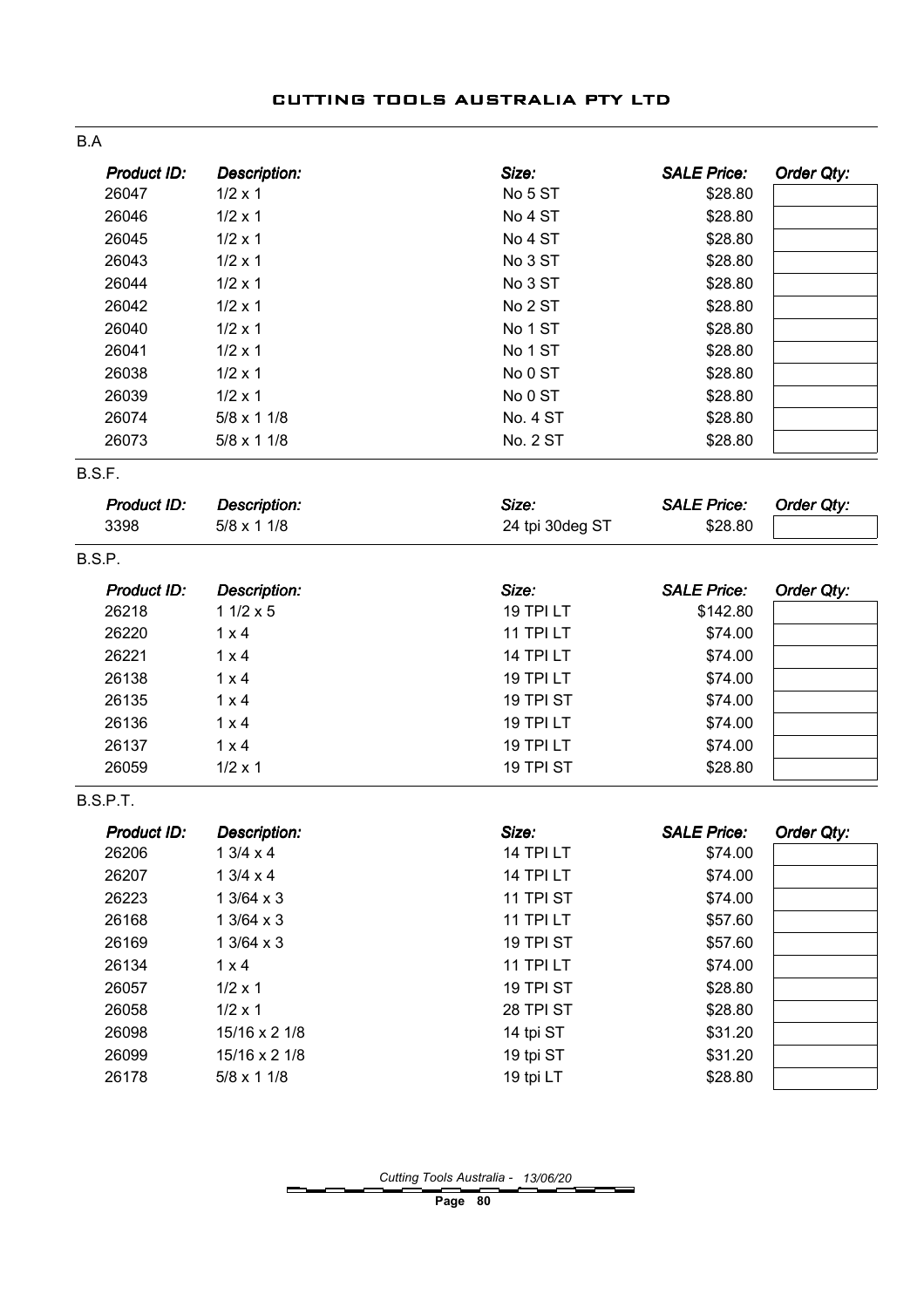#### B.S.W.

| Product ID: | Description:     | Size:     | <b>SALE Price:</b> | <b>Order Qty:</b> |
|-------------|------------------|-----------|--------------------|-------------------|
| 26216       | $11/2 \times 5$  | 10 TPI LT | \$142.80           |                   |
| 26217       | $11/2 \times 5$  | 11 TPI LT | \$142.80           |                   |
| 26156       | 1 3/64 x 3       | 9 TPI ST  | \$57.60            |                   |
| 26158       | $13/64 \times 3$ | 10 TPI ST | \$57.60            |                   |
| 26157       | $13/64 \times 3$ | 10 TPI ST | \$57.60            |                   |
| 26159       | $13/64 \times 3$ | 11 TPI ST | \$57.60            |                   |
| 26160       | $13/64 \times 3$ | 12 TPI ST | \$57.60            |                   |
| 26161       | $13/64 \times 3$ | 12 TPI LT | \$57.60            |                   |
| 26163       | $13/64 \times 3$ | 14 TPI LT | \$57.60            |                   |
| 26164       | $13/64 \times 3$ | 14 TPI ST | \$57.60            |                   |
| 26162       | $13/64 \times 3$ | 14 TPI ST | \$57.60            |                   |
| 26165       | $13/64 \times 3$ | 18 TPI LT | \$57.60            |                   |
| 26166       | $13/64 \times 3$ | 18 TPI LT | \$57.60            |                   |
| 26167       | $13/64 \times 3$ | 20 TPI ST | \$57.60            |                   |
| 26118       | $1 \times 4$     | 6 TPI LT  | \$74.00            |                   |
| 26119       | $1 \times 4$     | 9 TPI LT  | \$74.00            |                   |
| 26121       | $1 \times 4$     | 10 TPI LT | \$74.00            |                   |
| 26120       | $1 \times 4$     | 10 TPI LT | \$74.00            |                   |
| 26222       | $1 \times 4$     | 11 TPI LT | \$74.00            |                   |
| 26123       | $1 \times 4$     | 12 TPI LT | \$74.00            |                   |
| 26122       | $1 \times 4$     | 12 TPI LT | \$74.00            |                   |
| 26124       | $1 \times 4$     | 12 TPI LT | \$74.00            |                   |
| 26125       | $1 \times 4$     | 14 TPI LT | \$74.00            |                   |
| 26126       | $1 \times 4$     | 14 TPI ST | \$74.00            |                   |
| 26219       | $1 \times 4$     | 16 TPI LT | \$74.00            |                   |
| 26128       | $1 \times 4$     | 16 TPI ST | \$74.00            |                   |
| 26127       | $1 \times 4$     | 16 TPI LT | \$74.00            |                   |
| 26129       | $1 \times 4$     | 18 TPI LT | \$74.00            |                   |
| 26130       | $1 \times 4$     | 18 TPI LT | \$74.00            |                   |
| 26132       | $1 \times 4$     | 20 TPI LT | \$74.00            |                   |
| 26133       | $1 \times 4$     | 20 TPI LT | \$74.00            |                   |
| 26131       | $1 \times 4$     | 20 TPI ST | \$74.00            |                   |
| 26060       | $1/2 \times 1$   | 12 TPI ST | \$28.80            |                   |
| 26061       | $1/2 \times 1$   | 14 TPI ST | \$28.80            |                   |
| 26065       | $1/2 \times 1$   | 16 TPI ST | \$28.80            |                   |
| 26062       | $1/2 \times 1$   | 16 TPI ST | \$28.80            |                   |
| 26063       | $1/2 \times 1$   | 16 TPI ST | \$28.80            |                   |
| 26064       | $1/2 \times 1$   | 16 TPI ST | \$28.80            |                   |
| 26066       | $1/2 \times 1$   | 20 TPI ST | \$28.80            |                   |
| 26067       | $1/2 \times 1$   | 22 TPI ST | \$28.80            |                   |
| 26068       | $1/2 \times 1$   | 28 TPI ST | \$28.80            |                   |
| 26070       | $1/2 \times 1$   | 32 TPI ST | \$28.80            |                   |
| 26069       | $1/2 \times 1$   | 32 TPI ST | \$28.80            |                   |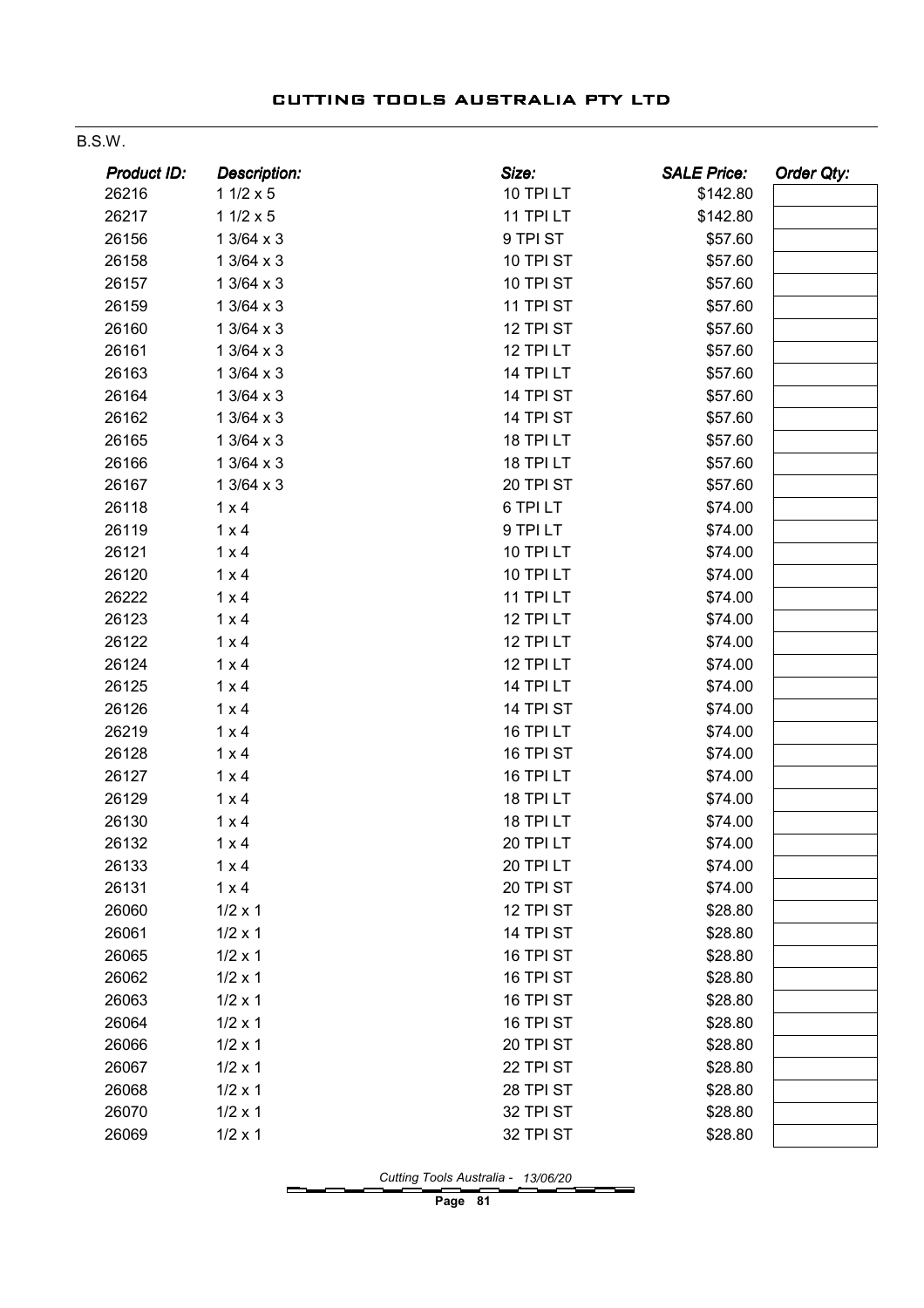| Product ID:          | <b>Description:</b> | Size:         | <b>SALE Price:</b> | Order Qty:        |
|----------------------|---------------------|---------------|--------------------|-------------------|
| 26071                | $1/2 \times 1$      | 40 TPI ST     | \$28.80            |                   |
| 26072                | $1/2 \times 1$      | 40 TPI ST     | \$28.80            |                   |
| 26097                | 15/16 x 2 1/8       | 14 TPI ST     | \$31.20            |                   |
| 26092                | 15/16 x 2 1/8       | 22 TPI ST     | \$31.20            |                   |
| 26093                | 15/16 x 2 1/8       | 22 TPI LT     | \$31.20            |                   |
| 26094                | 15/16 x 2 1/8       | 24 TPI LT     | \$31.20            |                   |
| 26095                | 15/16 x 2 1/8       | 28 TPI LT     | \$31.20            |                   |
| 26096                | 15/16 x 2 1/8       | 36 TPI ST     | \$31.20            |                   |
| 26088                | $3/4 \times 15/8$   | 11 TPI ST     | \$31.20            |                   |
| 26089                | $3/4 \times 15/8$   | 24 TPI LT     | \$31.20            |                   |
| 18013                | $5/8 \times 11/8$   | 11 TPI ST     | \$28.80            |                   |
| 26081                | 5/8 x 1 1/8         | 14 TPI ST     | \$28.80            |                   |
| 26082                | $5/8 \times 11/8$   | 14 TPI ST     | \$28.80            |                   |
| 26084                | $5/8 \times 11/8$   | 20 TPI ST     | \$28.80            |                   |
| 26083                | $5/8 \times 11/8$   | 24TPI ST      | \$28.80            |                   |
| 26085                | $5/8 \times 11/8$   | 28 TPI ST     | \$28.80            |                   |
| 26086                | $5/8 \times 11/8$   | 32 TPI ST     | \$28.80            |                   |
| <b>Brass</b>         |                     |               |                    |                   |
| Product ID:          | <b>Description:</b> | Size:         | <b>SALE Price:</b> | Order Qty:        |
| 26153                | $1 \times 4$        | 26 TPI ST     | \$74.00            |                   |
| Metric               |                     |               |                    |                   |
|                      |                     |               |                    |                   |
| <b>Product ID:</b>   | <b>Description:</b> | Size:         | <b>SALE Price:</b> | Order Qty:        |
| 26185                | $13/64 \times 3$    | 1.00mm LT     | \$57.60            |                   |
| 26154                | $1 \times 4$        | 1.00mm ST     | \$74.00            |                   |
| 26155                | $1 \times 4$        | 1.25mm ST     | \$74.00            |                   |
| 26117                | 15/16 x 2 1/8       | 1.00mm LT     | \$41.20            |                   |
| 26087                | $5/8 \times 11/8$   | 0.6mm ST      | \$28.80            |                   |
|                      |                     |               |                    |                   |
| N.P.S<br>Product ID: | Description:        | Size:         | <b>SALE Price:</b> | Order Qty:        |
| 26224                | $11/2 \times 5$     | 11 1/2 TPI LT | \$142.80           |                   |
| N.P.T.               |                     |               |                    |                   |
| Product ID:          | <b>Description:</b> | Size:         | <b>SALE Price:</b> | Order Qty:        |
| 26056                | $1/2 \times 1$      | 18 TPI ST     | \$28.80            |                   |
| 26115                | 15/16 x 2 1/8       | 18 TPI ST     | \$41.20            |                   |
| U.N.                 |                     |               |                    |                   |
| Product ID:          | <b>Description:</b> | Size:         | <b>SALE Price:</b> | <b>Order Qty:</b> |
| 26171                | $13/64 \times 3$    | 9 TPI LT      | \$57.60            |                   |
| 26170                | $13/64 \times 3$    | 9 TPI ST      | \$57.60            |                   |

Cutting Tools Australia - 13/06/20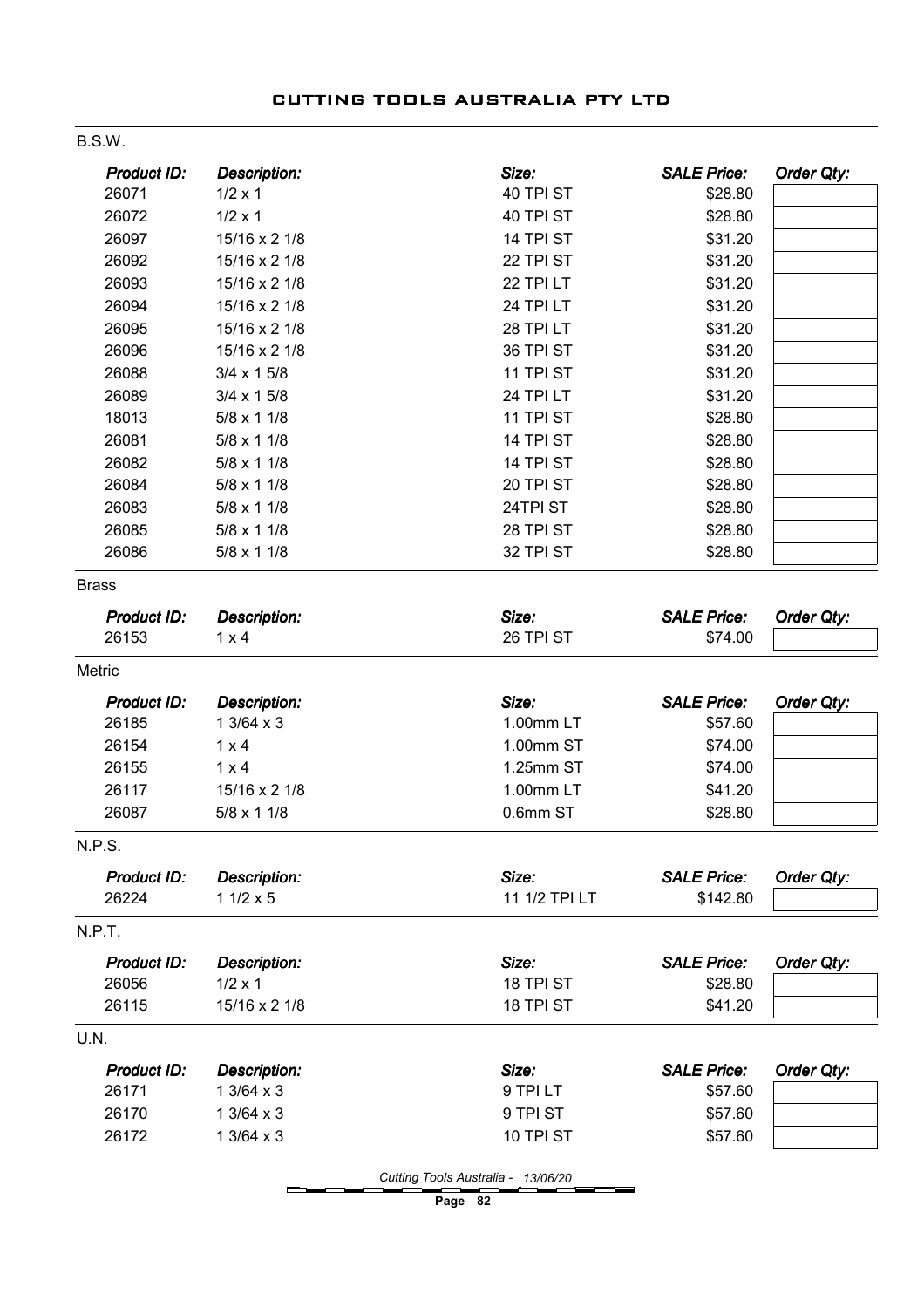| ×<br>I<br>.,<br>۰. |  |
|--------------------|--|
|                    |  |

| <b>Product ID:</b> | <b>Description:</b> | Size:            | <b>SALE Price:</b> | Order Qty: |
|--------------------|---------------------|------------------|--------------------|------------|
| 26173              | $13/64 \times 3$    | 12 TPI ST        | \$57.60            |            |
| 26174              | $13/64 \times 3$    | 14 TPI ST        | \$57.60            |            |
| 26175              | $13/64 \times 3$    | 14 TPI ST        | \$57.60            |            |
| 26176              | $13/64 \times 3$    | 16 TPI ST        | \$57.60            |            |
| 26177              | $13/64 \times 3$    | 18 TPI ST        | \$57.60            |            |
| 26180              | $13/64 \times 3$    | 20 TPI LT        | \$57.60            |            |
| 26182              | 1 3/64 x 3          | 20 TPI ST        | \$57.60            |            |
| 26181              | $13/64 \times 3$    | 20 TPI ST        | \$57.60            |            |
| 26183              | $13/64 \times 3$    | 24 TPI ST        | \$57.60            |            |
| 26184              | $13/64 \times 3$    | 24 TPI ST        | \$57.60            |            |
| 26139              | $1 \times 4$        | 7 TPI LT         | \$74.00            |            |
| 26140              | $1 \times 4$        | 8 TPI ST         | \$74.00            |            |
| 26141              | $1 \times 4$        | 9 TPI ST         | \$74.00            |            |
| 26142              | $1 \times 4$        | 12 TPI ST        | \$74.00            |            |
| 26144              | $1 \times 4$        | 14 TPI LT        | \$74.00            |            |
| 26143              | $1 \times 4$        | 14 TPI ST        | \$74.00            |            |
| 26145              | $1 \times 4$        | 16 TPI ST        | \$74.00            |            |
| 26148              | $1 \times 4$        | 18 TPI LT        | \$74.00            |            |
| 26146              | $1 \times 4$        | 18 TPI ST        | \$74.00            |            |
| 26147              | $1 \times 4$        | 18 TPI ST        | \$74.00            |            |
| 26149              | $1 \times 4$        | 20 TPI LT        | \$74.00            |            |
| 19590              | $1 \times 4$        | 24 TPI LT        | \$74.00            |            |
| 26151              | $1 \times 4$        | 24 TPI ST        | \$74.00            |            |
| 26152              | $1 \times 4$        | 28 TPI ST        | \$74.00            |            |
| 26050              | $1/2 \times 1$      | 13 TPI ST        | \$28.80            |            |
| 26051              | $1/2 \times 1$      | 14 TPI ST        | \$28.80            |            |
| 26052              | $1/2 \times 1$      | 36 TPI ST        | \$28.80            |            |
| 26053              | $1/2 \times 1$      | 36 TPI ST        | \$28.80            |            |
| 26054              | $1/2 \times 1$      | 40 TPI ST        | \$28.80            |            |
| 26055              | $1/2 \times 1$      | 40 TPI ST        | \$28.80            |            |
| 26108              | 15/16 x 2 1/8       | <b>10 TPI LT</b> | \$41.20            |            |
| 26107              | 15/16 x 2 1/8       | 10 TPI LT        | \$41.20            |            |
| 26109              | 15/16 x 2 1/8       | 11 TPI LT        | \$41.20            |            |
| 26110              | 15/16 x 2 1/8       | 13 TPI LT        | \$41.20            |            |
| 26111              | 15/16 x 2 1/8       | 24 TPI LT        | \$41.20            |            |
| 26112              | 15/16 x 2 1/8       | 24 TPI ST        | \$41.20            |            |
| 26113              | 15/16 x 2 1/8       | 28 TPI LT        | \$41.20            |            |
| 26114              | 15/16 x 2 1/8       | 36 TPI LT        | \$41.20            |            |
| 26091              | $3/4 \times 15/8$   | 28 TPI ST        | \$31.20            |            |
| 26090              | $3/4 \times 15/8$   | 28 TPI ST        | \$31.20            |            |
| 26076              | $5/8 \times 11/8$   | 10 TPI ST        | \$28.80            |            |
| 26077              | $5/8 \times 11/8$   | 13 TPI LT        | \$28.80            |            |
| 26078              | $5/8 \times 11/8$   | 20 TPI LT        | \$28.80            |            |

Cutting Tools Australia - 13/06/20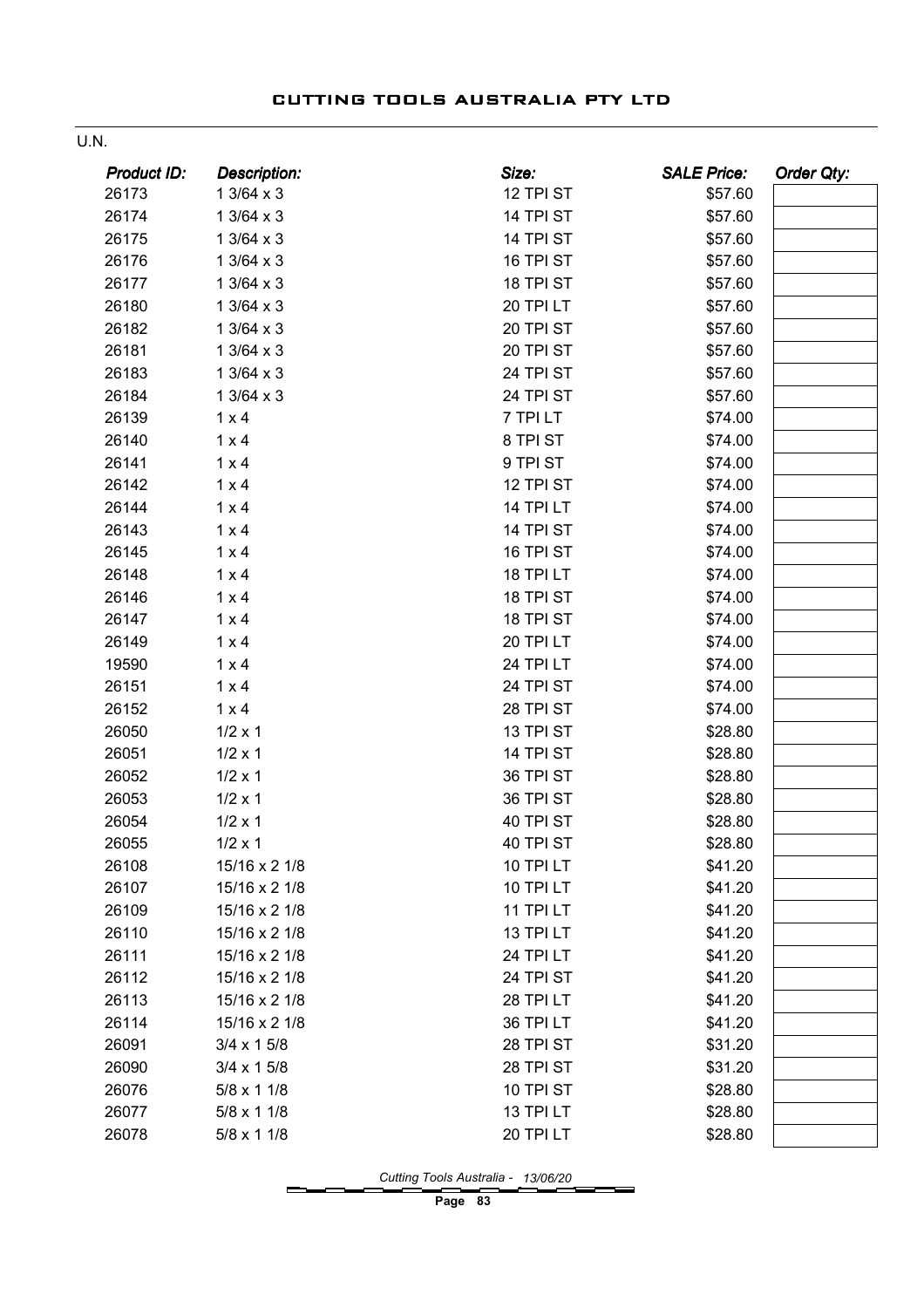#### U.N.

| <b>Product ID:</b> | Description:      | Size:            | <b>SALE Price:</b> | Order Qty: |
|--------------------|-------------------|------------------|--------------------|------------|
| 26079              | $5/8 \times 11/8$ | <b>20 TPI LT</b> | \$28.80            |            |
| 26080              | $5/8 \times 11/8$ | 24 TPI LT        | \$28.80            |            |
|                    |                   |                  |                    |            |

# Taps

| B.A. |             |                     |                |                    |            |
|------|-------------|---------------------|----------------|--------------------|------------|
|      | Product ID: | <b>Description:</b> | Size:          | <b>SALE Price:</b> | Order Qty: |
|      | 2953        | <b>Fluteless</b>    | 6 long         | \$10.29            |            |
|      | 7495        | <b>Fluteless</b>    | 2 long         | \$10.29            |            |
|      | 7494        | <b>Fluteless</b>    | 0 short        | \$10.29            |            |
|      | 13435       | <b>Fluteless</b>    | 0 short        | \$10.29            |            |
|      | 7490        | <b>Gun Nose</b>     | 5 Brt          | \$6.10             |            |
|      | 13464       | <b>Gun Nose</b>     | 5 Z4 Brt       | \$6.10             |            |
|      | 23819       | <b>Gun Nose</b>     | 5L.H           | \$6.10             |            |
|      | 13463       | <b>Gun Nose</b>     | 5 Z4           | \$6.10             |            |
|      | 6349        | <b>Gun Nose</b>     | 4              | \$5.80             |            |
|      | 2554        | <b>Gun Nose</b>     | 4 Z4           | \$5.80             |            |
|      | 6348        | <b>Gun Nose</b>     | $\overline{2}$ | \$4.62             |            |
|      | 7489        | <b>Gun Nose</b>     | 1 Z4 Brt       | \$6.11             |            |
|      | 13461       | <b>Gun Nose</b>     | 1 Z4 Brt       | \$6.11             |            |
|      | 23734       | <b>Gun Nose</b>     | 1 Brt          | \$6.11             |            |
|      | 7488        | <b>Gun Nose</b>     | 0 Z4 Brt       | \$4.62             |            |
|      | 13443       | <b>Gun Nose</b>     | 0 Brt          | \$4.62             |            |
|      | 23732       | <b>Gun Nose</b>     | 0 Brt          | \$4.62             |            |
|      | 4309        | Inter               | 3 Z4 Brt       | \$3.56             |            |
|      | 7478        | Inter               | 1 Brt          | \$3.48             |            |
|      | 13465       | Inter               | 1 Z4 Brt       | \$3.48             |            |
|      | 13448       | Inter               | 0 Z4 Brt       | \$3.32             |            |
|      | 13487       | <b>Machine Nut</b>  | 7 No square    | \$10.38            |            |
|      | 13485       | <b>Machine Nut</b>  | 3 No square    | \$10.38            |            |
|      | 7492        | Machine Nut         | $\overline{c}$ | \$12.32            |            |
|      | 13483       | <b>Machine Nut</b>  | $\overline{c}$ | \$10.38            |            |
|      | 7491        | Machine Nut         | $\pmb{0}$      | \$12.32            |            |
|      | 13486       | Machine Nut         | 0 extra length | \$10.38            |            |
|      | 13484       | Machine Nut         | 0              | \$12.38            |            |
|      | 7475        | Plug                | 7 Brt          | \$5.30             |            |
|      | 3135        | Plug                | 5 Brt          | \$3.20             |            |
|      | 7474        | Plug                | 1 Brt          | \$3.48             |            |
|      | 7473        | Plug                | 0 Z4 Brt       | \$3.32             |            |
|      | 23696       | Plug                | 0 Brt          | \$3.32             |            |
|      | 7487        | <b>Spiral Flute</b> | 5 Brt          | \$6.82             |            |
|      | 23726       | <b>Spiral Flute</b> | 5              | \$6.82             |            |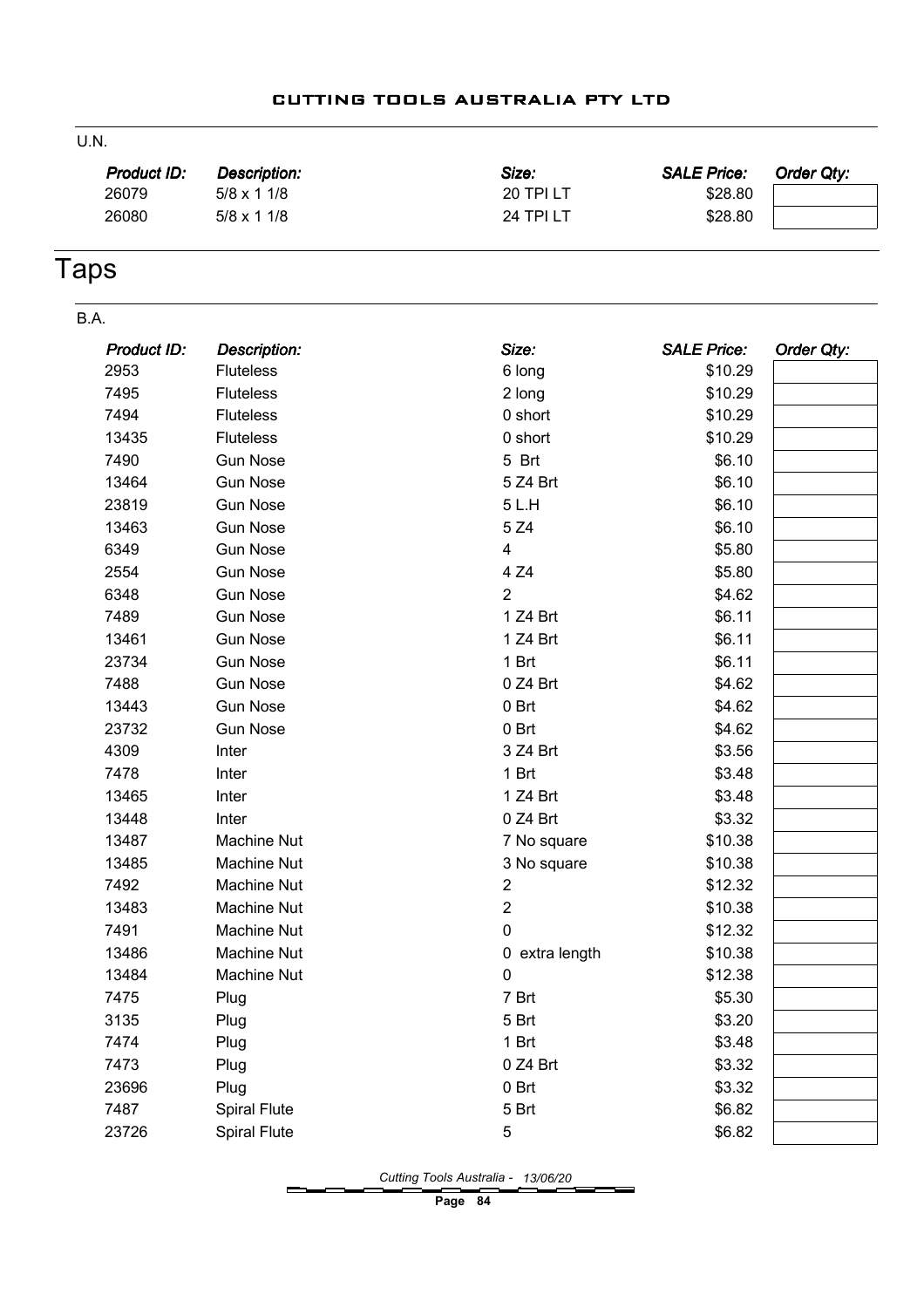| Product ID:<br>13473 | <b>Description:</b><br><b>Spiral Flute</b> | Size:<br>0 Brt | <b>SALE Price:</b><br>\$8.02 | Order Qty: |
|----------------------|--------------------------------------------|----------------|------------------------------|------------|
| B.S.F.               |                                            |                |                              |            |
| <b>Product ID:</b>   | <b>Description:</b>                        | Size:          | <b>SALE Price:</b>           | Order Qty: |
| 16514                | <b>Fluteless</b>                           | 3/16           | \$14.32                      |            |
| 6729                 | <b>Fluteless</b>                           | 1/4            | \$13.65                      |            |
| 6341                 | <b>Fluteless</b>                           | 1/4            | \$13.65                      |            |
| 6345                 | <b>Fluteless</b>                           | 5/16           | \$16.04                      |            |
| 6731                 | <b>Fluteless</b>                           | 5/16 Int       | \$16.04                      |            |
| 6732                 | <b>Fluteless</b>                           | 5/16           | \$16.04                      |            |
| 6344                 | <b>Fluteless</b>                           | 3/8            | \$16.04                      |            |
| 6733                 | <b>Fluteless</b>                           | 1/2            | \$22.17                      |            |
| 7440                 | <b>Gun Nose</b>                            | 7/16           | \$8.53                       |            |
| 16564                | <b>Gun Nose</b>                            | 7/16           | \$8.53                       |            |
| 3280                 | <b>Gun Nose</b>                            | 1/2            | \$10.30                      |            |
| 3281                 | <b>Gun Nose</b>                            | 1/2            | \$11.22                      |            |
| 8377                 | <b>Gun Nose</b>                            | 9/16           | \$14.31                      |            |
| 7441                 | <b>Gun Nose</b>                            | 5/8            | \$15.78                      |            |
| 16314                | <b>Gun Nose</b>                            | 5/8            | \$15.78                      |            |
| 7442                 | <b>Gun Nose</b>                            | 1"             | \$27.73                      |            |
| 16512                | <b>Gun Nose</b>                            | 1"             | \$32.91                      |            |
| 7461                 | Inter                                      | 3/16 LH        | \$10.62                      |            |
| 7453                 | Inter                                      | 1/4 LH         | \$9.60                       |            |
| 18804                | Inter                                      | 5/16 LH        | \$10.62                      |            |
| 7462                 | Inter                                      | 3/8 LH         | \$13.16                      |            |
| 7463                 | Inter                                      | 7/16 LH        | \$14.11                      |            |
| 7464                 | Inter                                      | 9/16 LH        | \$32.18                      |            |
| 7465                 | Inter                                      | 3/4 LH         | \$33.31                      |            |
| 12373                | Inter                                      | 3/4 LH         | \$33.31                      |            |
| 7466                 | Inter                                      | 1 1/8 LH       | \$51.58                      |            |
| 4205                 | Inter                                      | 3/16           | \$3.03                       |            |
| 3233                 | Inter                                      | 7/32           | \$4.46                       |            |
| 23853                | Inter                                      | $9/32 - 26$    | \$3.80                       |            |
| 2763                 | Inter                                      | 5/16           | \$3.46                       |            |
| 7414                 | Inter                                      | 13/32          | \$7.16                       |            |
| 7415                 | Inter                                      | 7/16           | \$5.81                       |            |
| 7416                 | Inter                                      | 9/16           | \$9.27                       |            |
| 3957                 | Inter                                      | 3/4            | \$14.31                      |            |
| 7421                 | Inter                                      | 11/2           | \$64.39                      |            |
| 7443                 | Machine Nut                                | 3/16 Tpr       | \$12.07                      |            |
| 7444                 | <b>Machine Nut</b>                         | $1/4$ Tpr      | \$13.36                      |            |
| 16517                | Machine Nut                                | $1/4$ Tpr      | \$13.36                      |            |
| 7445                 | Machine Nut                                | 5/16 Tpr       | \$14.58                      |            |

B.A.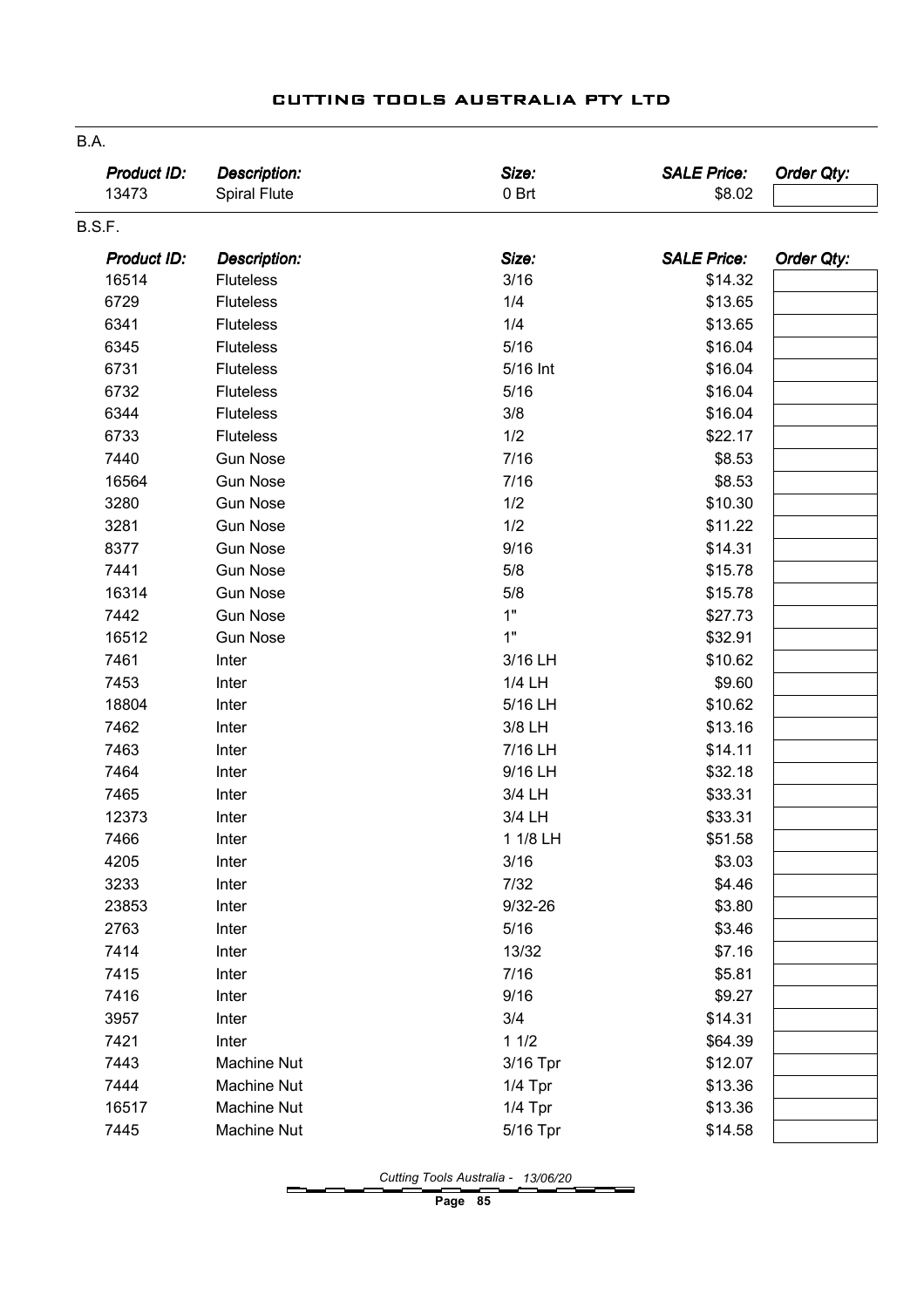#### B.S.F.

| Product ID: | <b>Description:</b> | Size:         | <b>SALE Price:</b> | <b>Order Qty:</b> |
|-------------|---------------------|---------------|--------------------|-------------------|
| 16518       | Machine Nut         | 5/16 Tpr      | \$14.58            |                   |
| 7446        | Machine Nut         | 7/16 Tpr      | \$22.36            |                   |
| 16521       | Machine Nut         | 7/16 Tpr      | \$22.36            |                   |
| 16519       | <b>Machine Nut</b>  | 7/16Tpr       | \$22.36            |                   |
| 16520       | Machine Nut         | 7/16 Tpr      | \$22.36            |                   |
| 7447        | Machine Nut         | $9/16$ Tpr    | \$26.33            |                   |
| 7448        | <b>Machine Nut</b>  | 5/8 Tpr       | \$28.52            |                   |
| 16523       | Machine Nut         | 5/8 Tpr       | \$28.52            |                   |
| 16525       | Machine Nut         | 5/8 Tpr       | \$28.52            |                   |
| 16522       | Machine Nut         | 5/8 Tpr       | \$28.52            |                   |
| 16524       | Machine Nut         | 5/8 Tpr USED  | \$10.00            |                   |
| 7449        | Machine Nut         | 3/4 Tpr       | \$32.05            |                   |
| 16526       | Machine Nut         | 3/4 Tpr       | \$32.05            |                   |
| 7450        | Machine Nut         | 1" Tpr        | \$59.81            |                   |
| 16527       | Machine Nut         | 1" Tpr No Sqr | \$59.81            |                   |
| 7451        | <b>Machine Nut</b>  | 1 1/4 Tpr     | \$62.21            |                   |
| 7452        | Plug                | 7/32 LH       | \$10.97            |                   |
| 16551       | Plug                | 1/4 LH        | \$9.60             |                   |
| 7454        | Plug                | 5/16 LH       | \$10.62            |                   |
| 7455        | Plug                | 7/16 LH       | \$14.11            |                   |
| 7456        | Plug                | 1/2 LH        | \$21.27            |                   |
| 16550       | Plug                | 1/2 LH        | \$21.27            |                   |
| 7457        | Plug                | 9/16 LH       | \$32.18            |                   |
| 16560       | Plug                | 3/4 LH        | \$33.31            |                   |
| 7460        | Plug                | 11/8          | \$51.58            |                   |
| 16818       | Plug                | 7/32          | \$4.46             |                   |
| 23854       | Plug                | $9/32 - 26$   | \$3.80             |                   |
| 7404        | Plug                | 5/16          | \$3.46             |                   |
| 7406        | Plug                | 7/16          | \$4.89             |                   |
| 5610        | Plug                | 1/2           | \$7.16             |                   |
| 7407        | Plug                | 9/16          | \$9.27             |                   |
| 6886        | Plug                | 5/8           | \$9.27             |                   |
| 16448       | Plug                | 5/8           | \$9.27             |                   |
| 16451       | Plug                | 5/8           | \$9.27             |                   |
| 16481       | Plug                | 11/16         | \$19.35            |                   |
| 16482       | Plug                | 11/16         | \$19.35            |                   |
| 16483       | Plug                | 11/16         | \$19.35            |                   |
| 7408        | Plug                | 3/4           | \$14.31            |                   |
| 16452       | Plug                | 3/4           | \$14.31            |                   |
| 16454       | Plug                | 3/4           | \$14.31            |                   |
| 16453       | Plug                | 3/4           | \$14.31            |                   |
| 7410        | Plug                | 1"            | \$25.29            |                   |
| 7411        | Plug                | 11/4          | \$40.76            |                   |

Cutting Tools Australia - 13/06/20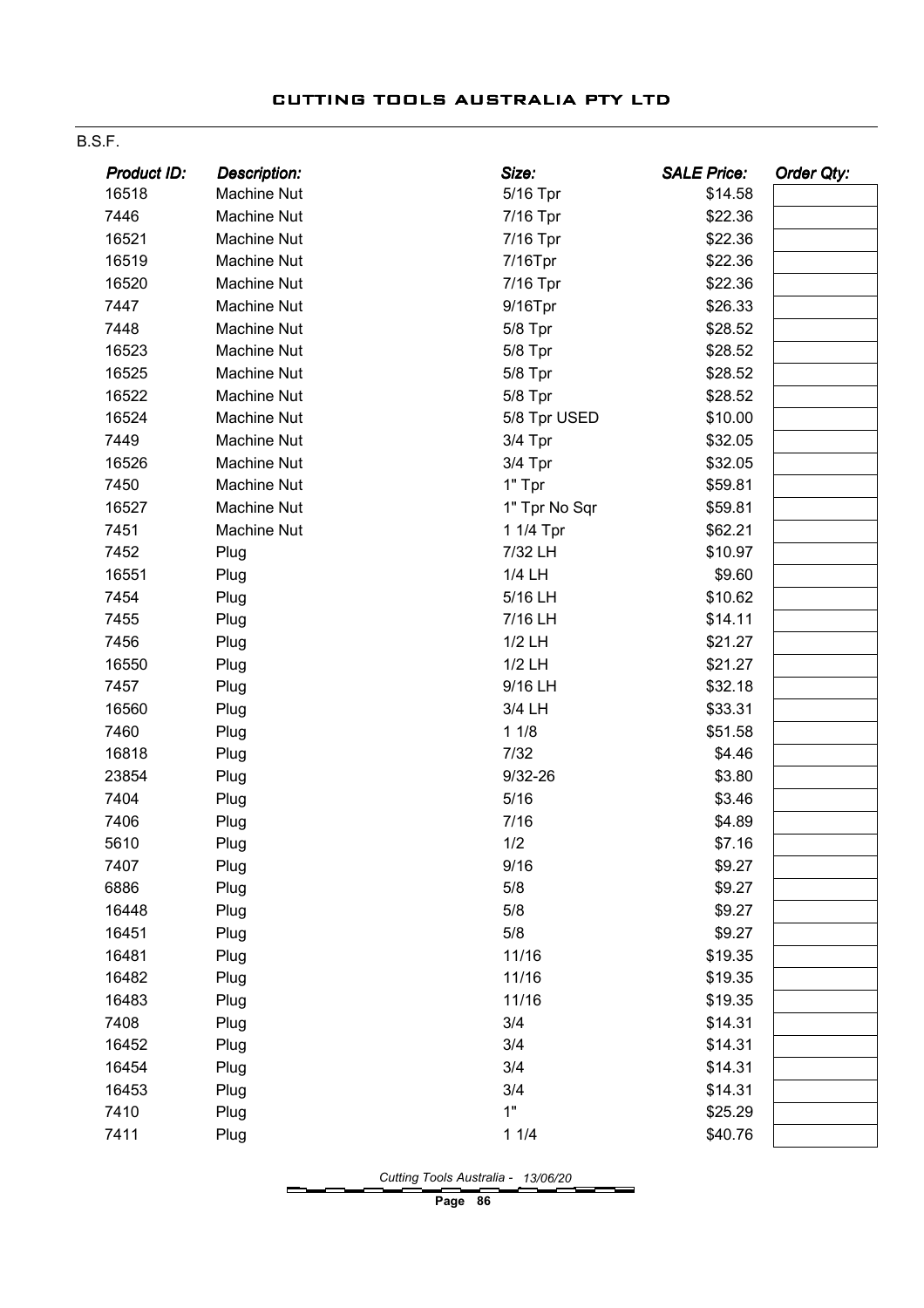#### B.S.F.

| Product ID: | <b>Description:</b> | Size:          | <b>SALE Price:</b> | Order Qty: |
|-------------|---------------------|----------------|--------------------|------------|
| 16455       | Plug                | 11/4           | \$40.76            |            |
| 7412        | Plug                | 11/2           | \$64.39            |            |
| 13263       | <b>Spiral Flute</b> | $5/32$         | \$6.26             |            |
| 7435        | <b>Spiral Flute</b> | 5/16           | \$6.26             |            |
| 4879        | <b>Spiral Flute</b> | 3/8            | \$8.86             |            |
| 16503       | <b>Spiral Flute</b> | 3/8 Int        | \$8.86             |            |
| 16501       | <b>Spiral Flute</b> | 3/8 Int        | \$8.86             |            |
| 16504       | <b>Spiral Flute</b> | 3/8 2FLT Slow  | \$8.86             |            |
| 2918        | <b>Spiral Flute</b> | 1/2            | \$13.50            |            |
| 16508       | <b>Spiral Flute</b> | 5/8 Int        | \$18.40            |            |
| 8579        | Spiral Flute        | 3/4            | \$26.92            |            |
| 16509       | <b>Spiral Flute</b> | 7/8            | \$32.96            |            |
| 7437        | <b>Spiral Flute</b> | 11/8           | \$46.79            |            |
| 7438        | <b>Spiral Flute</b> | 13/8           | \$54.44            |            |
| 16510       | <b>Spiral Flute</b> | 11/2           | \$62.22            |            |
| 7467        | Taper               | 3/16 LH        | \$10.62            |            |
| 18805       | <b>Taper</b>        | 1/4 LH         | \$9.60             |            |
| 7468        | Taper               | 5/16 LH        | \$10.62            |            |
| 7469        | Taper               | 7/16 LH        | \$14.11            |            |
| 16547       | <b>Taper</b>        | 7/16 LH        | \$14.11            |            |
| 7470        | <b>Taper</b>        | 9/16 LH        | \$33.31            |            |
| 7471        | <b>Taper</b>        | 5/8 LH         | \$23.77            |            |
| 16561       | <b>Taper</b>        | 3/4 LH         | \$33.31            |            |
| 7472        | Taper               | 1 1/8 LH       | \$51.58            |            |
| 4207        | <b>Taper</b>        | 3/16           | \$3.03             |            |
| 5613        | <b>Taper</b>        | 1/2            | \$7.16             |            |
| 7426        | <b>Taper</b>        | 9/16           | \$9.27             |            |
| 16470       | <b>Taper</b>        | 9/16           | \$9.27             |            |
| 16472       | Taper               | 5/8            | \$9.27             |            |
| 16484       | <b>Taper</b>        | 11/16          | \$18.70            |            |
| 16473       | Taper               | 3/4            | \$14.31            |            |
| 16475       | <b>Taper</b>        | 7/8            | \$19.35            |            |
| 7431        | Taper               | 11/2           | \$64.39            |            |
| 8015        | Inter - Carbon      | 3/16 Carbon    | \$1.07             |            |
| 21270       | Inter - Carbon      | 3/16 Carbon    | \$1.07             |            |
| 8019        | Inter - Carbon      | 3/8 Carbon     | \$1.66             |            |
| 21286       | Inter - Carbon      | 3/8 Carbon     | \$1.66             |            |
| 8020        | Inter - Carbon      | 13/32 Carbon   | \$2.56             |            |
| 8022        | Inter - Carbon      | 15/32 Carbon   | \$3.86             |            |
| 8001        | Plug - Carbon       | 3/16 Carbon    | \$1.07             |            |
| 21266       | Plug - Carbon       | 3/16 Carbon    | \$1.07             |            |
| 21267       | Plug - Carbon       | 3/16-32 Carbon | \$1.07             |            |
| 8003        | Plug - Carbon       | 11/32 Carbon   | \$2.56             |            |

Cutting Tools Australia - 13/06/20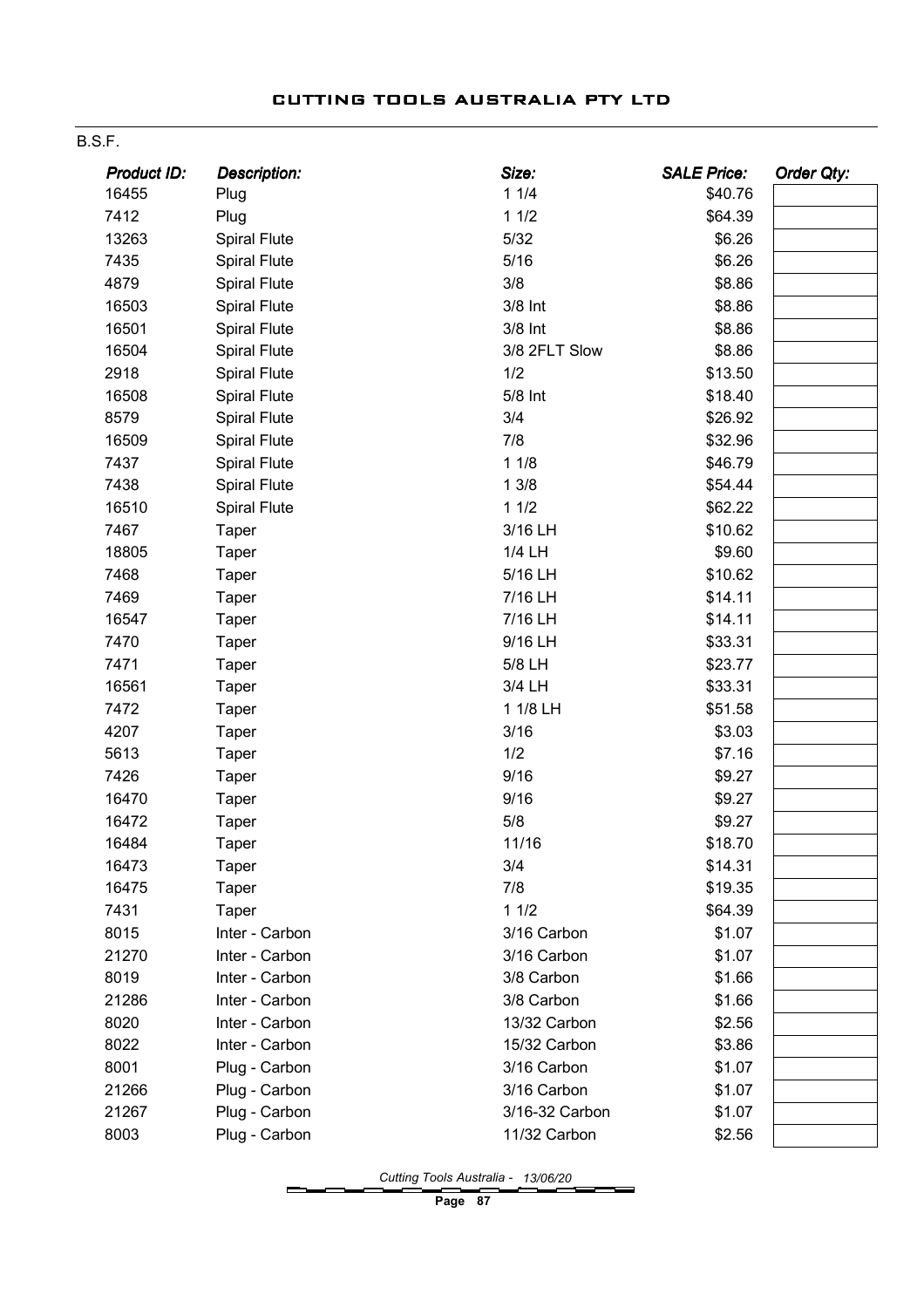#### B.S.F.

| <b>Product ID:</b> | <b>Description:</b> | Size:             | <b>SALE Price:</b> | Order Qty: |
|--------------------|---------------------|-------------------|--------------------|------------|
| 8004               | Plug - Carbon       | 13/32 Carbon      | \$2.56             |            |
| 8005               | Plug - Carbon       | 7/16 Carbon       | \$2.05             |            |
| 8006               | Plug - Carbon       | 15/32 Carbon      | \$3.86             |            |
| 8007               | Plug - Carbon       | 1/2 Carbon        | \$2.56             |            |
| 8008               | Plug - Carbon       | 9/16 Carbon       | \$3.86             |            |
| 8009               | Plug - Carbon       | 11/16 - 24 Carbon | \$6.06             |            |
| 8010               | Plug - Carbon       | 7/8 Carbon        | \$7.82             |            |
| 8014               | Plug - Carbon       | 1 5/8 Carbon      | \$29.58            |            |
| 21293              | Taper - Carbon      | 3/16 Carbon       | \$1.07             |            |
| 21292              | Taper - Carbon      | 3/16 Carbon       | \$1.07             |            |
| 8038               | Taper - Carbon      | 9/32 Carbon       | \$1.66             |            |
| 21287              | Taper - Carbon      | 5/16 Carbon       | \$1.41             |            |
| 8041               | Taper - Carbon      | 13/32 Carbon      | \$2.05             |            |
| 8042               | Taper - Carbon      | 7/16 Carbon       | \$1.73             |            |
| 8043               | Taper - Carbon      | 15/32 Carbon      | \$2.56             |            |
| 21291              | Taper - Carbon      | 1/2 Carbon        | \$2.56             |            |
| 8048               | Taper - Carbon      | 1 3/8 Carbon      | \$29.58            |            |
| 21288              | Taper - Carbon      | 1 3/8 Carbon      | \$29.58            |            |
| B.S.P.             |                     |                   |                    |            |
| Product ID:        | <b>Description:</b> | Size:             | <b>SALE Price:</b> | Order Qty: |
| 16537              | <b>Machine Nut</b>  | $1/2$ Tpr         | \$30.96            |            |
| 16538              | Machine Nut         | 5/8 Tpr           | \$43.38            |            |
| 16539              | Machine Nut         | 5/8 Tpr           | \$43.38            |            |
| B.S.P.T.           |                     |                   |                    |            |
| Product ID:        | <b>Description:</b> | Size:             | <b>SALE Price:</b> | Order Qty: |
| 8058               | Plug - Carbon       | 5/8 Carbon        | \$9.01             |            |
| 8059               | Plug - Carbon       | 7/8 Carbon        | \$15.38            |            |
| B.S.W.             |                     |                   |                    |            |
| Product ID:        | <b>Description:</b> | Size:             | <b>SALE Price:</b> | Order Qty: |
| 7389               | Inter               | 7/16 LH           | \$9.59             |            |
| 7390               | Inter               | 11/16 LH          | \$24.23            |            |
| 7392               | Inter               | 1 1/4 LH          | \$56.41            |            |
| 6713               | Inter               | 7/32              | \$3.23             |            |
| 7349               | Inter               | 9/16              | \$8.72             |            |
| 16348              | Inter               | 9/16              | \$8.72             |            |
| 16347              | Inter               | 9/16              | \$8.72             |            |
| 7350               | Inter               | 7/8               | \$13.83            |            |
| 7351               | Inter               | 1"                | \$19.79            |            |
| 7352               | Inter               | 11/8              | \$32.42            |            |
| 7355               | Inter               | 11/2              | \$41.39            |            |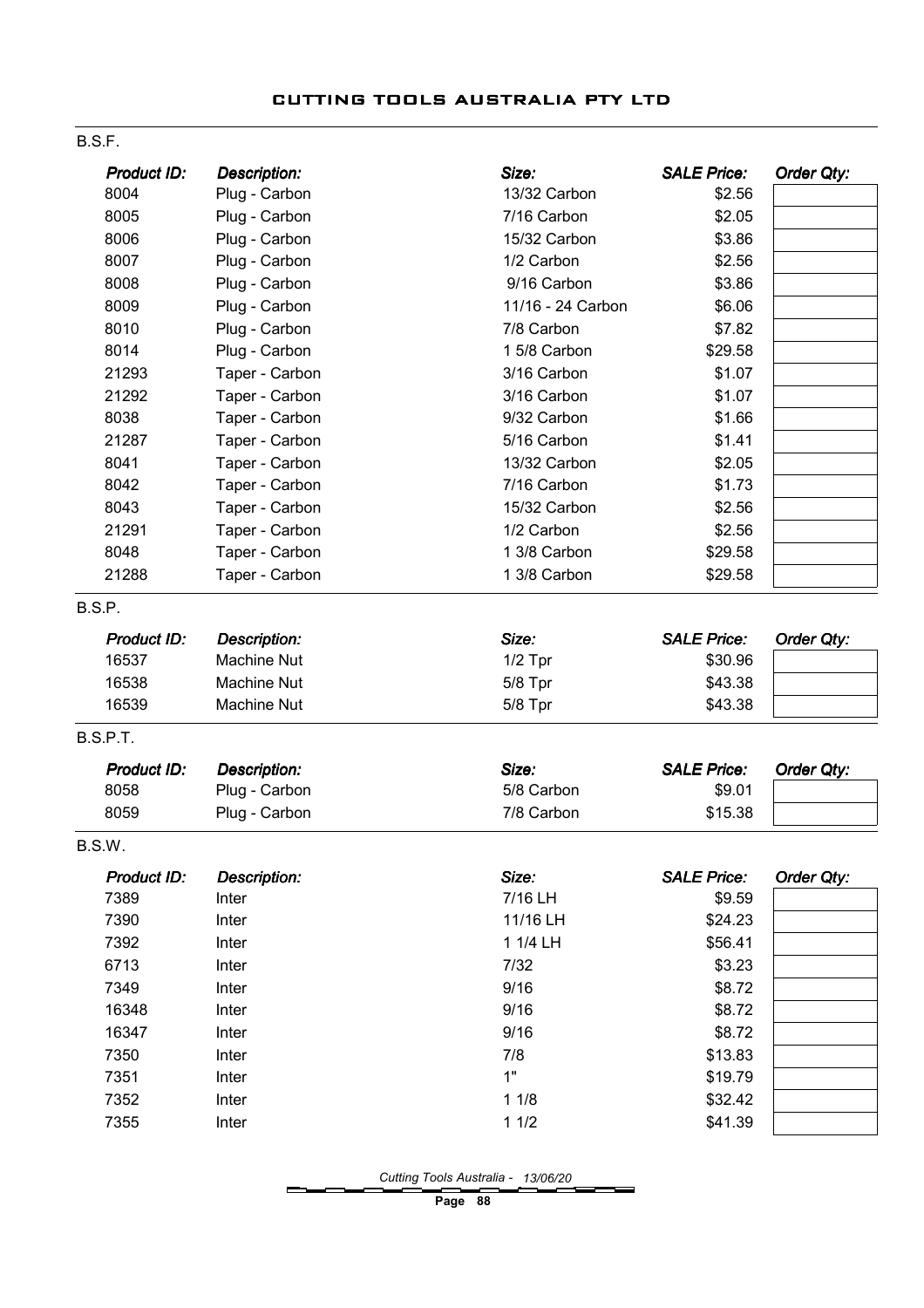#### B.S.W.

| <b>Product ID:</b> | <b>Description:</b> | Size:                | <b>SALE Price:</b> | <b>Order Qty:</b> |
|--------------------|---------------------|----------------------|--------------------|-------------------|
| 7377               | Machine Nut         | 7/16 Tpr             | \$22.36            |                   |
| 16495              | Machine Nut         | 7/16 Tpr             | \$21.60            |                   |
| 16496              | Machine Nut         | 7/16 Tpr             | \$22.36            |                   |
| 16497              | <b>Machine Nut</b>  | 7/16 Tpr             | \$22.36            |                   |
| 7378               | Machine Nut         | 9/16 Tpr             | \$26.33            |                   |
| 7379               | Machine Nut         | 3/4 Gun              | \$56.96            |                   |
| 16390              | <b>Machine Nut</b>  | 3/4 Tpr              | \$30.52            |                   |
| 16389              | Machine Nut         | 3/4 Tpr              | \$29.49            |                   |
| 7380               | <b>Machine Nut</b>  | 13/16 Tpr            | \$43.79            |                   |
| 7381               | Machine Nut         | 7/8 Tpr              | \$44.89            |                   |
| 16388              | <b>Machine Nut</b>  | 7/8 Tpr              | \$44.89            |                   |
| 7382               | <b>Machine Nut</b>  | 1 Tpr                | \$56.96            |                   |
| 16372              | Machine Nut         | 1 Tpr                | \$56.96            |                   |
| 16373              | <b>Machine Nut</b>  | 1 Tpr                | \$56.96            |                   |
| 7383               | Machine Nut         | 1/38 Tpr             | \$0.00             |                   |
| 7384               | Plug                | 5/16 LH              | \$8.32             |                   |
| 7387               | Plug                | 1 5/32 LH Short No S | \$43.84            |                   |
| 7338               | Plug                | 3/32                 | \$10.10            |                   |
| 1676               | Plug                | 1/8                  | \$12.00            |                   |
| 1675               | Plug                | 5/32                 | \$9.58             |                   |
| 6710               | Plug                | 7/32                 | \$3.23             |                   |
| 7339               | Plug                | 7/8                  | \$13.83            |                   |
| 13839              | Plug                | 1"                   | \$16.68            |                   |
| 7344               | Plug                | 11/2                 | \$41.39            |                   |
| 16343              | Plug                | 11/2                 | \$53.64            |                   |
| 3371               | Taper               | 1/8 LH               | \$7.60             |                   |
| 7393               | Taper               | 5/32 LH              | \$8.40             |                   |
| 7395               | <b>Taper</b>        | 7/16 LH              | \$9.59             |                   |
| 7396               | Taper               | 9/16 LH              | \$20.98            |                   |
| 16544              | Taper               | 11/16 LH             | \$24.23            |                   |
| 8396               | Taper               | 1/8                  | \$4.04             |                   |
| 6714               | Taper               | 7/32                 | \$3.83             |                   |
| 16356              | <b>Taper</b>        | 9/16                 | \$8.00             |                   |
| 16355              | Taper               | 9/16                 | \$7.73             |                   |
| 7362               | Taper               | 1"                   | \$19.79            |                   |
| 7364               | <b>Taper</b>        | 13/8                 | \$47.03            |                   |
| 7365               | Taper               | 11/2                 | \$41.39            |                   |
| 7366               | <b>Taper</b>        | 15/8                 | \$56.41            |                   |
| 7367               | <b>Taper</b>        | 17/8                 | \$74.73            |                   |
| 7368               | Taper               | 2                    | \$109.31           |                   |
| 16541              | Inter - Carbon      | 5/32 LH Carbon       | \$3.90             |                   |
| 8078               | Inter - Carbon      | 1/2 Carbon           | \$1.98             |                   |
| 8080               | Inter - Carbon      | 5/8 Carbon           | \$3.10             |                   |
|                    |                     |                      |                    |                   |

Cutting Tools Australia - 13/06/20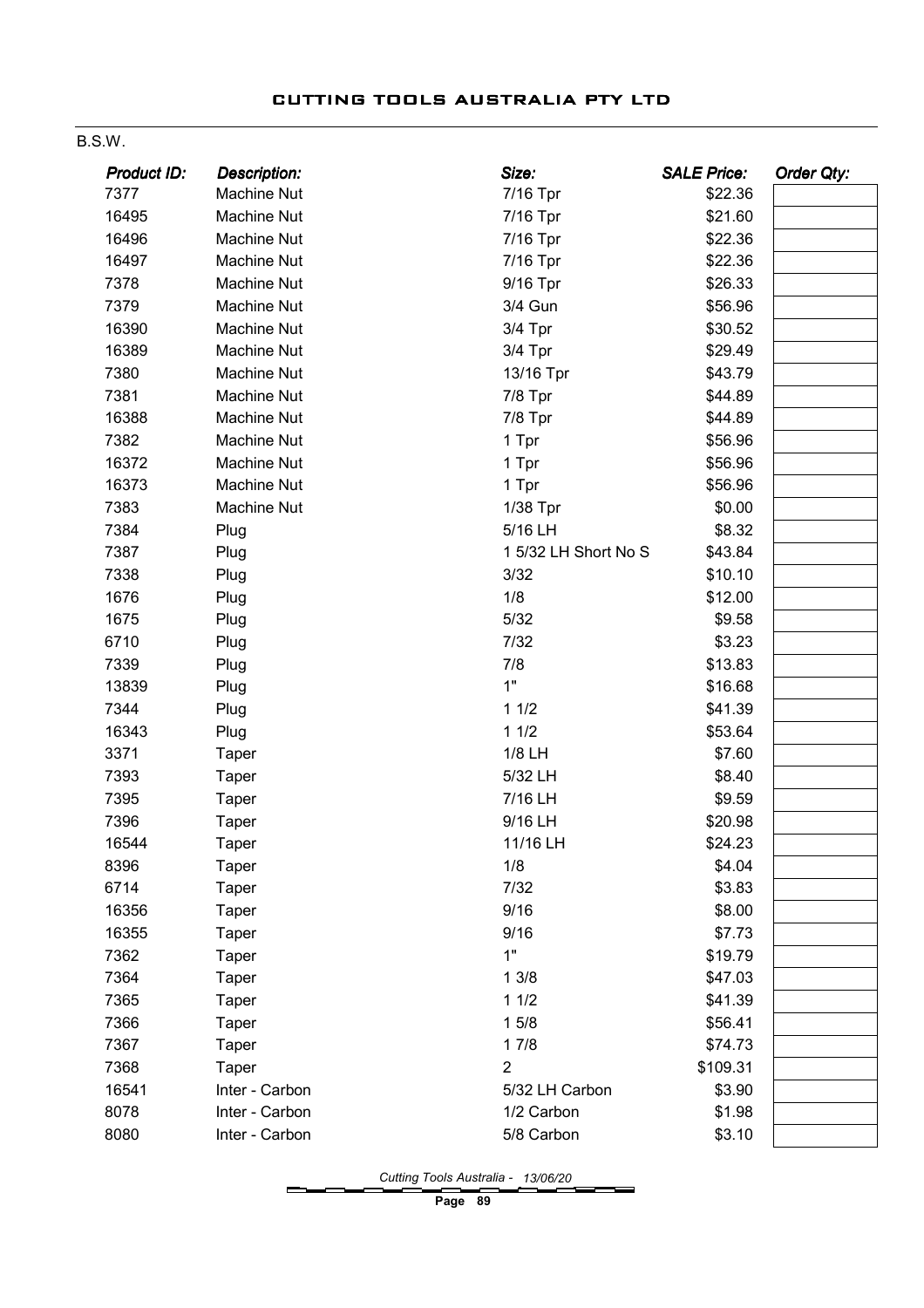#### B.S.W.

| Product ID: | <b>Description:</b> | Size:          | <b>SALE Price:</b> | Order Qty: |
|-------------|---------------------|----------------|--------------------|------------|
| 8082        | Inter - Carbon      | 11/16 Carbon   | \$3.64             |            |
| 21332       | Inter - Carbon      | 11/16 Carbon   | \$3.64             |            |
| 8065        | Plug - Carbon       | 3/32 Carbon    | \$1.69             |            |
| 8068        | Plug - Carbon       | 5/8 Carbon     | \$3.22             |            |
| 21330       | Plug - Carbon       | 5/8 Carbon     | \$3.22             |            |
| 8069        | Plug - Carbon       | 11/16 Carbon   | \$3.64             |            |
| 21329       | Plug - Carbon       | 11/16 Carbon   | \$3.64             |            |
| 8070        | Plug - Carbon       | 3/4 Carbon     | \$3.64             |            |
| 8071        | Plug - Carbon       | 13/16 Carbon   | \$5.91             |            |
| 21331       | Plug - Carbon       | 13/16 Carbon   | \$5.91             |            |
| 8072        | Plug - Carbon       | 15/16 Carbon   | \$6.59             |            |
| 8074        | Plug - Carbon       | 1 5/8 Carbon   | \$29.58            |            |
| 16542       | Taper - Carbon      | 5/32 LH Carbon | \$3.90             |            |
| 8088        | Taper - Carbon      | 3/32 Carbon    | \$1.98             |            |
| 23850       | Taper - Carbon      | 3/32-48 Carbon | \$1.60             |            |
| 8091        | Taper - Carbon      | 5/8 Carbon     | \$3.10             |            |
| 21339       | Taper - Carbon      | 5/8 Carbon     | \$3.10             |            |
| 21335       | Taper - Carbon      | 11/16 Carbon   | \$3.64             |            |
| 5653        | Taper - Carbon      | 3/4 Carbon     | \$3.64             |            |
| 8098        | Taper - Carbon      | 1 5/8 Carbon   | \$29.58            |            |
| 21338       | Taper - Carbon      | 17/8 Carbon    | \$29.58            |            |

Brass

| Product ID: | <b>Description:</b> | Size:       | <b>SALE Price:</b> | Order Qty: |
|-------------|---------------------|-------------|--------------------|------------|
| 7497        | Inter               | 1 Short     | \$25.87            |            |
| 7503        | Machine Nut         | 7/16 Tpr    | \$23.59            |            |
| 16534       | Machine Nut         | 7/16 Tpr    | \$23.59            |            |
| 7504        | Machine Nut         | $5/8$ Tpr   | \$30.96            |            |
| 16535       | Machine Nut         | $5/8$ Tpr   | \$30.96            |            |
| 7505        | Machine Nut         | 1 Short Tpr | \$62.22            |            |
| 16516       | Plug                | 5/8 LH      | \$32.18            |            |
| 1932        | Plug                | 1" Short    | \$25.87            |            |
| 3236        | Plug                | 13/16       | \$39.95            |            |
| 8051        | Inter - Carbon      | 5/16 Carbon | \$2.00             |            |
| 21249       | Plug - Carbon       | 1/4 Carbon  | \$1.22             |            |
| 21248       | Plug - Carbon       | 5/16 Carbon | \$2.18             |            |
| 14940       | Plug - Carbon       | 9/16 Carbon | \$4.18             |            |
| 8050        | Plug - Carbon       | 1" Carbon   | \$10.98            |            |

**Conduit** 

| <b>Product ID:</b> | Description: | Size:      | <b>SALE Price:</b> | Order Qty: |
|--------------------|--------------|------------|--------------------|------------|
| 7596               | Inter        | $1/2 - 18$ | \$11.01            |            |
| 7595               | Plug         | $1/2 - 18$ | \$10.00            |            |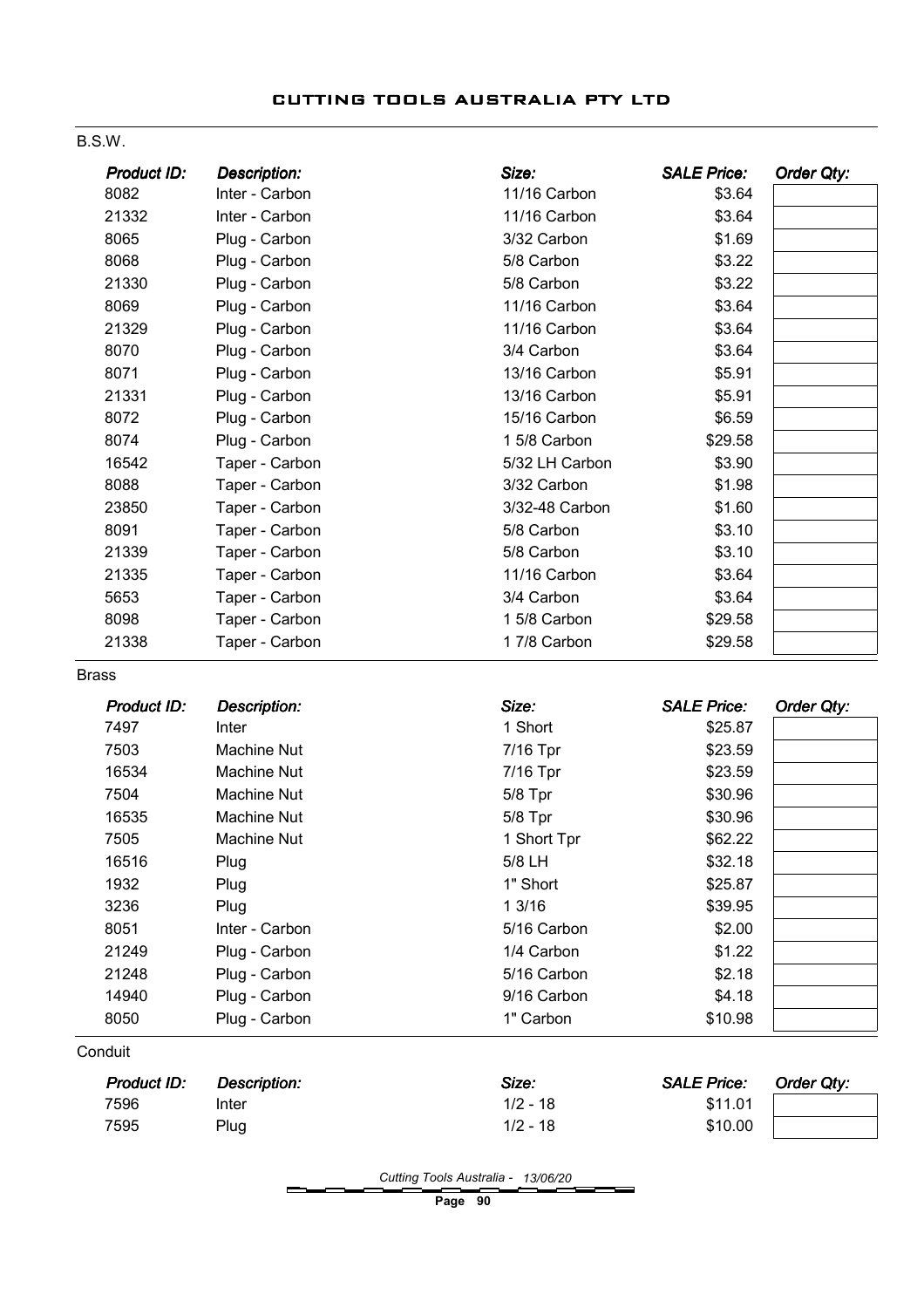| Conduit              |                     |                    |                    |            |
|----------------------|---------------------|--------------------|--------------------|------------|
| <b>Product ID:</b>   | <b>Description:</b> | Size:              | <b>SALE Price:</b> | Order Qty: |
| 3822                 | Plug                | $3/4 - 16$         | \$15.36            |            |
| 3826                 | Plug                | $1 - 16$           | \$19.72            |            |
| 7996                 | Plug - Carbon       | 2" Carbon          | \$42.04            |            |
| 21377                | Plug - Carbon       | 2" Carbon          | \$42.04            |            |
| M.E.                 |                     |                    |                    |            |
| Product ID:          | Description:        | Size:              | <b>SALE Price:</b> | Order Qty: |
| 7586                 | Plug                | $5/16 - 40$        | \$0.00             |            |
| 8105                 | Inter - Carbon      | 3/16-40 Carbon     | \$2.00             |            |
| 8106                 | Inter - Carbon      | 7/32-40 Carbon     | \$2.00             |            |
| 8107                 | Inter - Carbon      | 5/16-32 Carbon     | \$4.49             |            |
| 8099                 | Plug - Carbon       | 5/32-40 Carbon     | \$2.00             |            |
| 8100                 | Plug - Carbon       | 3/16-40 Carbon     | \$2.00             |            |
| 8101                 | Plug - Carbon       | 7/32-40 Carbon     | \$2.00             |            |
| 21670                | Plug - Carbon       | 5/16-32 Carbon     | \$2.92             |            |
| 8103                 | Plug - Carbon       | 7/16-40 Carbon     | \$4.49             |            |
| 21671                | Taper - Carbon      | 5/32-40 Carbon     | \$2.00             |            |
| <b>Metric Coarse</b> |                     |                    |                    |            |
| <b>Product ID:</b>   | Description:        | Size:              | <b>SALE Price:</b> | Order Qty: |
| 2615                 | <b>Gun Nose</b>     | M2.5 x 0.45 'GH7'  | \$4.52             |            |
| 13455                | <b>Gun Nose</b>     | M4.5 x 0.75        | \$3.00             |            |
| 7278                 | Inter               | M30 x 3.5 LH       | \$55.43            |            |
| 7277                 | Inter               | M30 x 3.5 LH 1 USE | \$36.40            |            |
| 5377                 | Inter               | M2.2 x 0.45        | \$2.50             |            |
| 7258                 | Inter               | M27 x 3.0          | \$21.43            |            |
| 7260                 | Inter               | M42 x 4.5          | \$64.40            |            |
| 7261                 | Inter               | M45 x 4.5          | \$83.34            |            |
| 7262                 | Inter               | M48 x 5.0          | \$88.94            |            |
| 7263                 | Inter               | M52 x 5.0          | \$109.48           |            |
| 7264                 | Inter               | M56 x 5.5          | \$179.06           |            |
| 5906                 | Machine Nut         | M14 x 2.0 Tpr      | \$28.18            |            |
| 5907                 | <b>Machine Nut</b>  | M18 x 2.50 Tpr     | \$33.16            |            |
| 1446                 | Plug                | M2.2 x 0.45        | \$0.50             |            |
| 7250                 | Plug                | M22 x 2.5          | \$12.11            |            |
| 7252                 | Plug                | M27 x 3.0          | \$21.43            |            |
| 7245                 | Plug                | M42 x 4.5          | \$64.40            |            |
| 7246                 | Plug                | M45 x 4.5          | \$83.34            |            |
| 7247                 | Plug                | M48 x 5.0          | \$88.94            |            |
| 7248                 | Plug                | M52 x 5.0          | \$109.48           |            |
| 5378                 | Taper               | M2.2 x 0.45        | \$0.50             |            |
| 5297                 | Taper               | M42 x 4.5          | \$64.40            |            |
| 7268                 | Taper               | M45 x 4.5          | \$83.34            |            |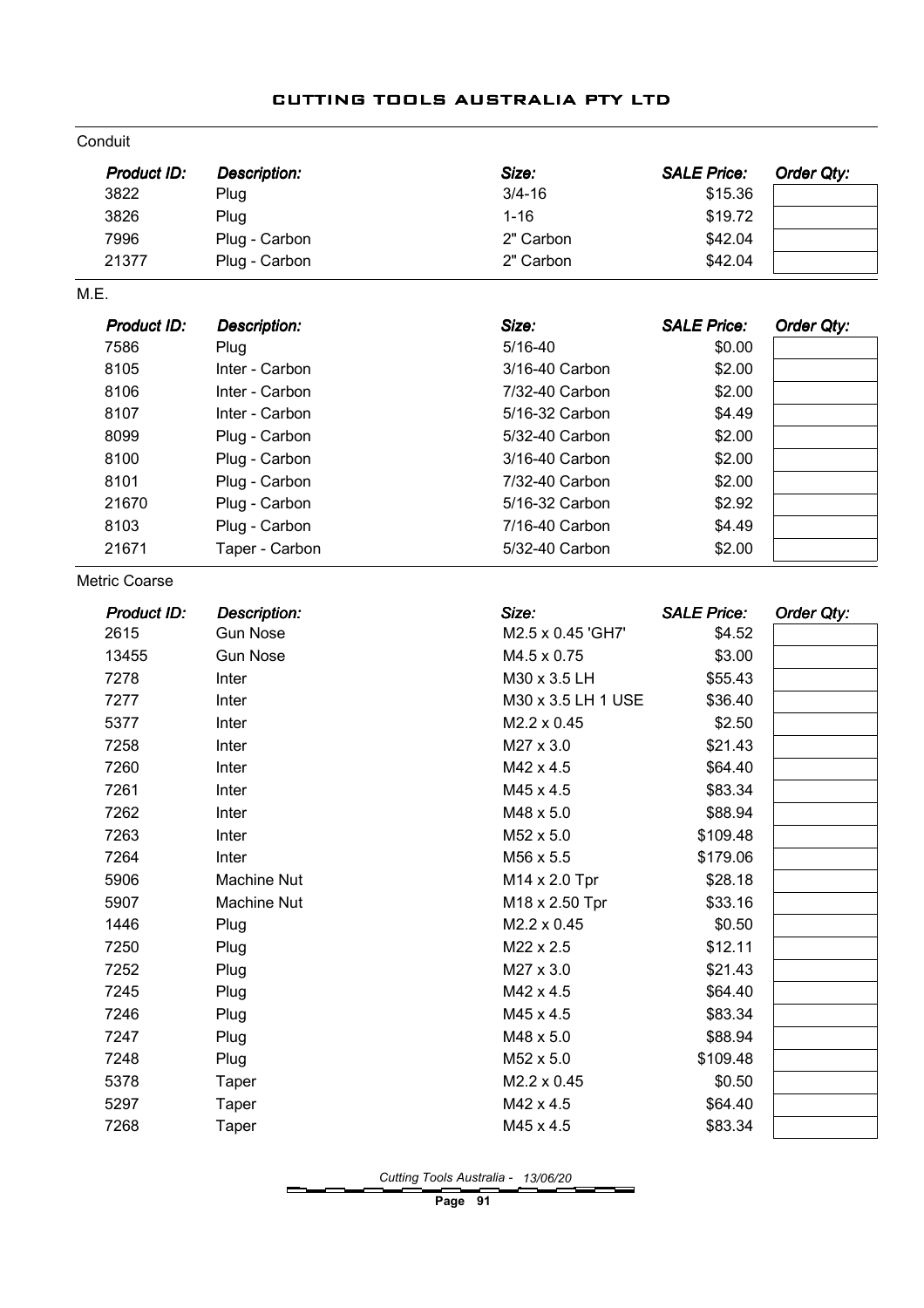# Description: Size: Description: Size: SALE Price: SALE Price: Product ID: Order Qty: Metric Coarse 7269 Taper M48 x 5.0 \$88.94 7270 Taper M52 x 5.0 \$109.48 7271 Taper M56 x 5.5 \$179.06 1435 Plug M3 x 0.50 \$0.00 1427 PLUG 200 M5 x 0.80 \$10.35 8123 Taper - Carbon M16 x 2.0 Carbon \$3.99 Description: Size: Description: Size: SALE Price: SALE Price: Product ID: Order Qty: Metric Fine 23897 Fluteless M8 x 1.00 \$12.90 7336 Inter **Inter M12 x 1.50 LH** \$11.00 7309 Inter **Inter M3 x 0.6** \$5.02 753 Inter **Inter Network 19 and 19 and 19 and 19 and 19 and 19 and 19 and 19 and 19 and 19 and 19 and 19 and 1** 7290 Plug M3 x 0.35 \$5.02 7291 Plug M3 x 0.60 \$5.02 18850 Plug M14 x 1.50 \$11.27 7307 Taper M2 x 0.45 \$6.25 8114 Plug - Carbon M6 x 0.5 Carbon \$1.51 8116 Plug - Carbon **M9 x 1.0 Carbon** \$1.95 Description: Size: Description: Size: SALE Price: N.P.S. Product ID: Order Qty: 21254 Inter - Carbon 1/2 Carbon \$11.47 21251 Plug - Carbon 1/8 Carbon \$4.40 21253 Plug - Carbon 1/2 Carbon \$11.47 Description: Size: Description: Size: SALE Price: Product ID: Order Qty: N.P.T. 4245 Plug 1" 5Flt \$33.20 4246 Plug 1" 5Flt \$33.20 25092 Plug - Carbon 1/4 Carbon \$5.08 21261 Plug - Carbon 1/4 Carbon (H.S.S) \$5.08 21259 Plug - Carbon 3/8 Carbon \$6.59 21262 Plug - Carbon 3/8 Carbon (H.S.S) \$6.59 21260 Plug - Carbon 1/2 Carbon \$8.05 Description: Size: Description: Size: SALE Price: SALE Price: Product ID: Order Qty: N.P.T.F. 7612 Plug 1" 6Flt \$37.83 Description: Size: Description: Size: SALE Price: Product ID: Order Qty: Over Size B.A. 7756 Gun Nose 8 B.A. + .0015 \$9.90 7755 Gun Nose 4 B.A. + .0015 \$9.90

#### CUTTING TOOLS AUSTRALIA PTY LTD

Page 92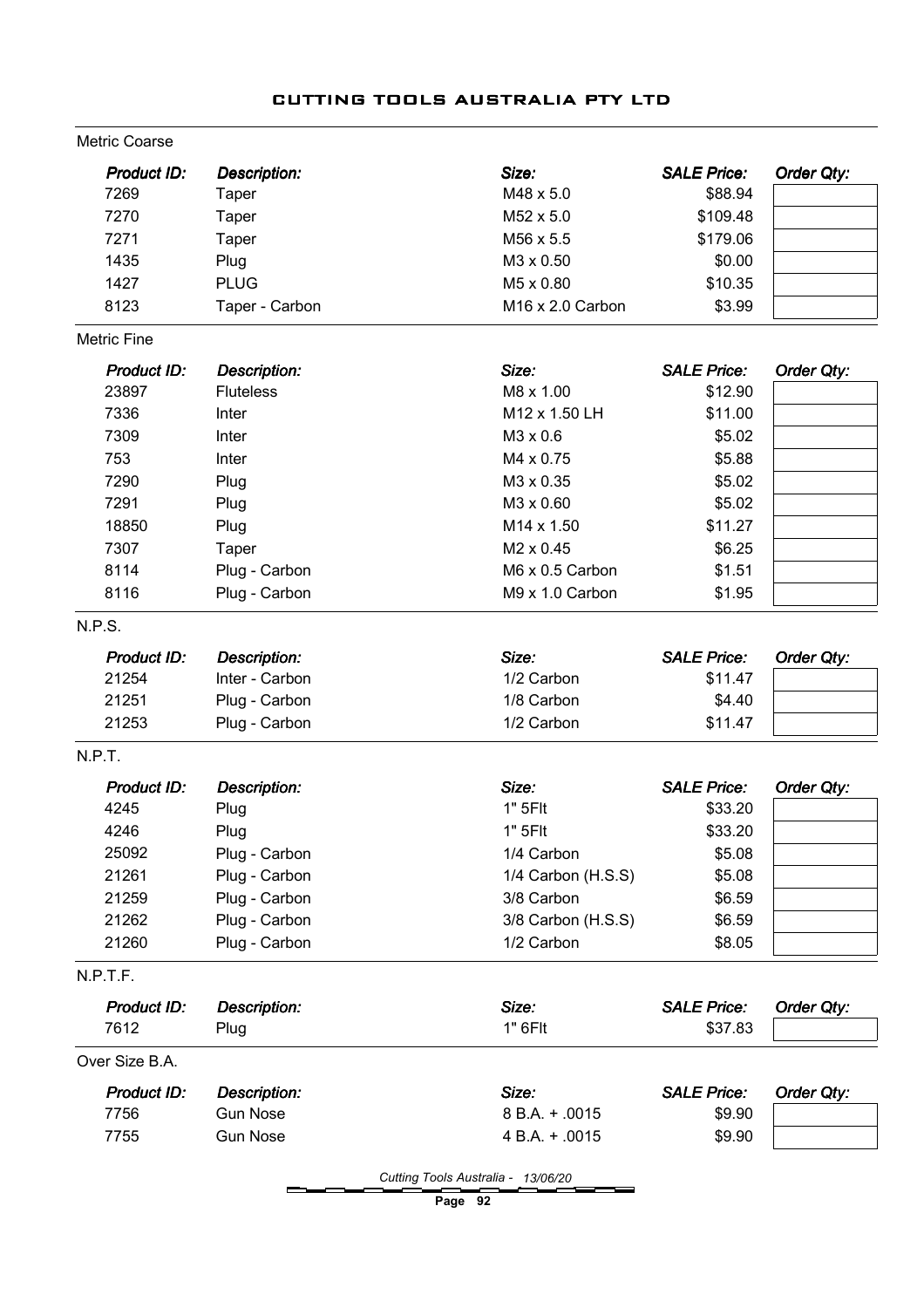| Product ID:        | <b>Description:</b> | Size:              | <b>SALE Price:</b> | Order Qty: |
|--------------------|---------------------|--------------------|--------------------|------------|
| 7753               | Inter               | 6 B.A. + .0015     | \$5.77             |            |
| 7752               | Inter               | 4 B.A. + .0015     | \$3.79             |            |
| Over Size B.S.W.   |                     |                    |                    |            |
| <b>Product ID:</b> | <b>Description:</b> | Size:              | <b>SALE Price:</b> | Order Qty: |
| 7763               | <b>Gun Nose</b>     | $1/8 + .003$       | \$6.33             |            |
| 7762               | Inter               | $7/16 + .003$      | \$10.00            |            |
| Over Size U.N.C.   |                     |                    |                    |            |
| <b>Product ID:</b> | <b>Description:</b> | Size:              | <b>SALE Price:</b> | Order Qty: |
| 7758               | Plug                | $6-32 + 0.001$     | \$4.45             |            |
| 7757               | Plug                | 6-32 +0.003 F/Less | \$5.00             |            |
| 7759               | Plug                | 8-32 +0.002 F/Less | \$5.00             |            |
| Over Size U.N.F.   |                     |                    |                    |            |
| Product ID:        | Description:        | Size:              | <b>SALE Price:</b> | Order Qty: |
| 7765               | Plug                | $3/8 + 0.004$      | \$8.81             |            |
| U.N. Special       |                     |                    |                    |            |
| Product ID:        | <b>Description:</b> | Size:              | <b>SALE Price:</b> | Order Qty: |
| 7748               | Inter               | 11/32-24           | \$6.61             |            |
| 7744               | Plug                | 10-36              | \$7.57             |            |
| 7738               | Plug                | 0.540-20           | \$13.90            |            |
| 7740               | Plug                | 0.665-18           | \$18.30            |            |
| 7741               | Plug                | $7/8 - 24$         | \$19.90            |            |
| 13459              | Plug                | 7/8-20 No Sqr      | \$10.00            |            |
| 21198              | Inter - Carbon      | 5/32 Carbon        | \$1.82             |            |
| 21199              | Inter - Carbon      | 7/32 - 32 Carbon   | \$3.15             |            |
| 21348              | Inter - Carbon      | 5/16 - 20 Carbon   | \$1.41             |            |
| 21347              | Inter - Carbon      | 3/8 - 20 Carbon    | \$1.41             |            |
| 21194              | Inter - Carbon      | 13/16 - 16 Carbon  | \$11.03            |            |
| 21195              | Inter - Carbon      | 13/16 - 10 Carbon  | \$11.03            |            |
| 21193              | Plug - Carbon       | 5/32 Carbon        | \$1.82             |            |
| 21346              | Plug - Carbon       | 5/16-20 Carbon     | \$1.41             |            |
| 21345              | Plug - Carbon       | 3/8-20 Carbon      | \$1.41             |            |
| 21179              | Plug - Carbon       | 13/16 - 16 Carbon  | \$11.03            |            |
| <b>U.N.C.</b>      |                     |                    |                    |            |
| Product ID:        | <b>Description:</b> | Size:              | <b>SALE Price:</b> | Order Qty: |
| 6337               | <b>Fluteless</b>    | $1/4$ $L/L$        | \$10.33            |            |
| 6726               | <b>Fluteless</b>    | 1/4 L/L Used       | \$5.00             |            |
| 1401               | <b>Fluteless</b>    | 5/16 S/L           | \$11.34            |            |
| 7563               | <b>Fluteless</b>    | 5/16 S/L           | \$11.34            |            |
| 1402               | <b>Fluteless</b>    | 5/16 L/L           | \$11.34            |            |
|                    |                     |                    |                    |            |

Page 93

—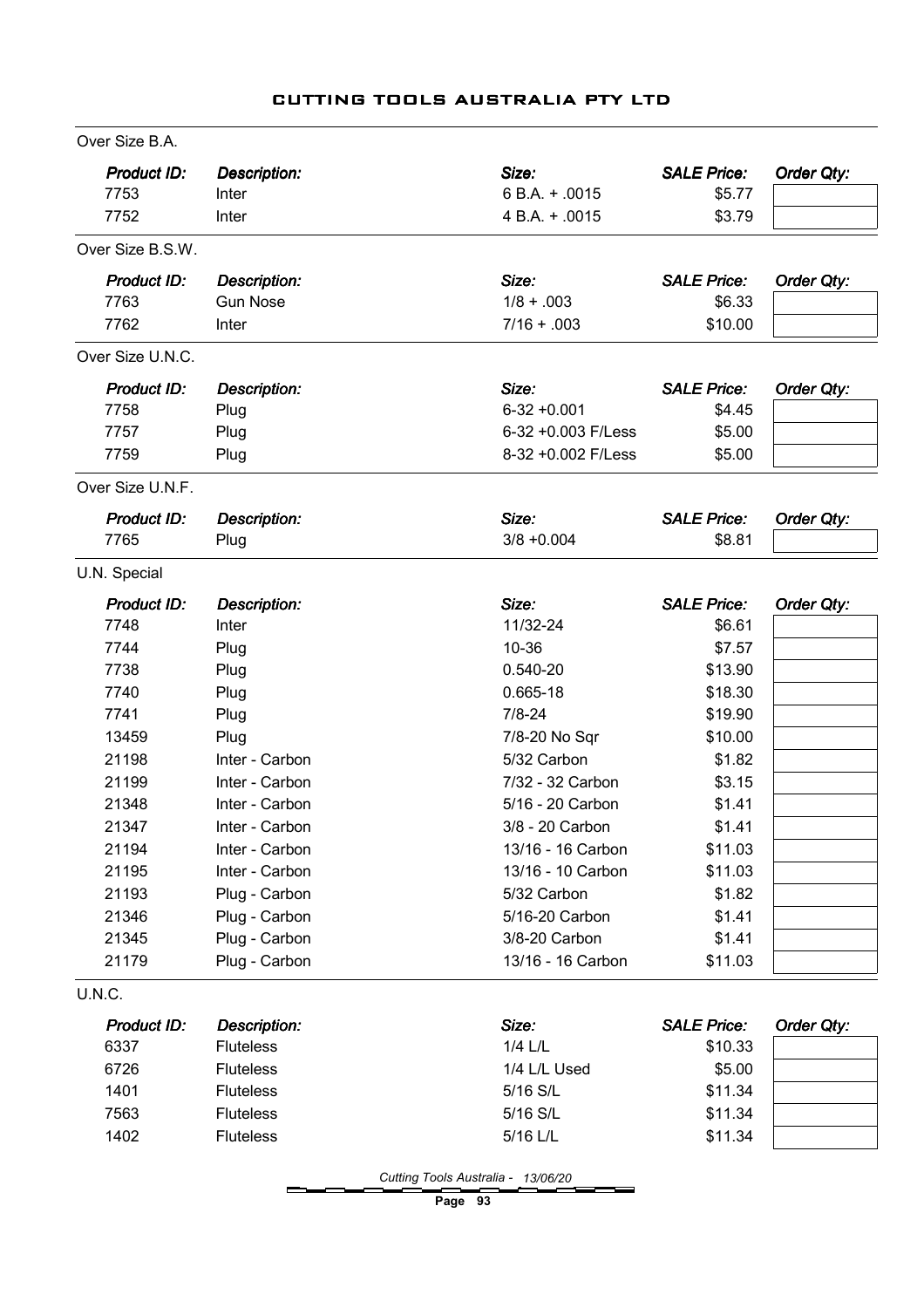#### U.N.C.

| Product ID: | <b>Description:</b> | Size:              | <b>SALE Price:</b> | Order Qty: |
|-------------|---------------------|--------------------|--------------------|------------|
| 7562        | <b>Fluteless</b>    | 5/16 L/L           | \$11.34            |            |
| 7564        | <b>Fluteless</b>    | 3/8 L/L            | \$14.06            |            |
| 13472       | <b>Fluteless</b>    | 3/8 L/L            | \$14.06            |            |
| 7567        | <b>Fluteless</b>    | $1/2$ $L/L$        | \$20.88            |            |
| 3889        | Inter               | 1/4 LH             | \$7.71             |            |
| 15577       | Inter               | 1/4 LH             | \$7.71             |            |
| 7570        | Inter               | 5/16 LH            | \$9.75             |            |
| 7572        | Inter               | 7/16 LH            | \$17.42            |            |
| 7566        | Inter               | 7/16 LH L/L F/Less | \$13.51            |            |
| 7574        | Inter               | 9/16 LH            | \$19.33            |            |
| 3890        | Inter               | 5/8 LH             | \$24.43            |            |
| 3150        | Inter               | $8 - 32$           | \$2.00             |            |
| 4251        | Inter               | 7/8                | \$15.70            |            |
| 7550        | <b>Machine Nut</b>  | 6-32 Tpr           | \$10.79            |            |
| 15570       | <b>Machine Nut</b>  | 6-32 Tpr           | \$10.79            |            |
| 7551        | <b>Machine Nut</b>  | 8-32 Tpr           | \$10.79            |            |
| 15571       | <b>Machine Nut</b>  | 8-32Tpr            | \$10.79            |            |
| 7552        | <b>Machine Nut</b>  | $1/4$ Int          | \$11.65            |            |
| 7553        | <b>Machine Nut</b>  | $1/4$ Tpr          | \$12.70            |            |
| 7554        | <b>Machine Nut</b>  | 9/16 Tpr           | \$26.33            |            |
| 7557        | <b>Machine Nut</b>  | $7/8$ Tpr          | \$44.89            |            |
| 7559        | <b>Machine Nut</b>  | 1 3/8 Tpr          | \$59.81            |            |
| 7568        | Plug                | 7/16 LH            | \$16.03            |            |
| 7569        | Plug                | 9/16 LH            | \$19.33            |            |
| 7511        | Plug                | 11/4               | \$34.62            |            |
| 7512        | Plug                | 11/2               | \$51.60            |            |
| 3449        | <b>Spiral Flute</b> | $8 - 32$           | \$3.94             |            |
| 23869       | <b>Spiral Flute</b> | 1/4-20 Z4          | \$5.01             |            |
| 3887        | Taper               | 1/4 LH             | \$7.71             |            |
| 7575        | Taper               | 5/16 LH            | \$8.95             |            |
| 7576        | Taper               | 7/16 LH            | \$16.03            |            |
| 7577        | Taper               | 9/16 LH            | \$19.33            |            |
| 7982        | Inter - Carbon      | 1-64 Carbon        | \$1.98             |            |
| 7983        | Inter - Carbon      | 8-32 Carbon        | \$1.56             |            |
| 7985        | Inter - Carbon      | 7/32-24 Carbon     | \$1.00             |            |
| 7978        | Plug - Carbon       | 1-64 Carbon        | \$1.98             |            |
| 7979        | Plug - Carbon       | 8-32 Carbon        | \$1.56             |            |
| 7981        | Plug - Carbon       | 7/32-24 Carbon     | \$1.00             |            |
| U.N.E.F.    |                     |                    |                    |            |
| Product ID: | <b>Description:</b> | Size:              | <b>SALE Price:</b> | Order Qty: |
| 7717        | Plug                | $1/4 - 32$         | \$7.57             |            |
| 16434       | Plug                | $1/4 - 32$         | \$7.57             |            |

Cutting Tools Australia - 13/06/20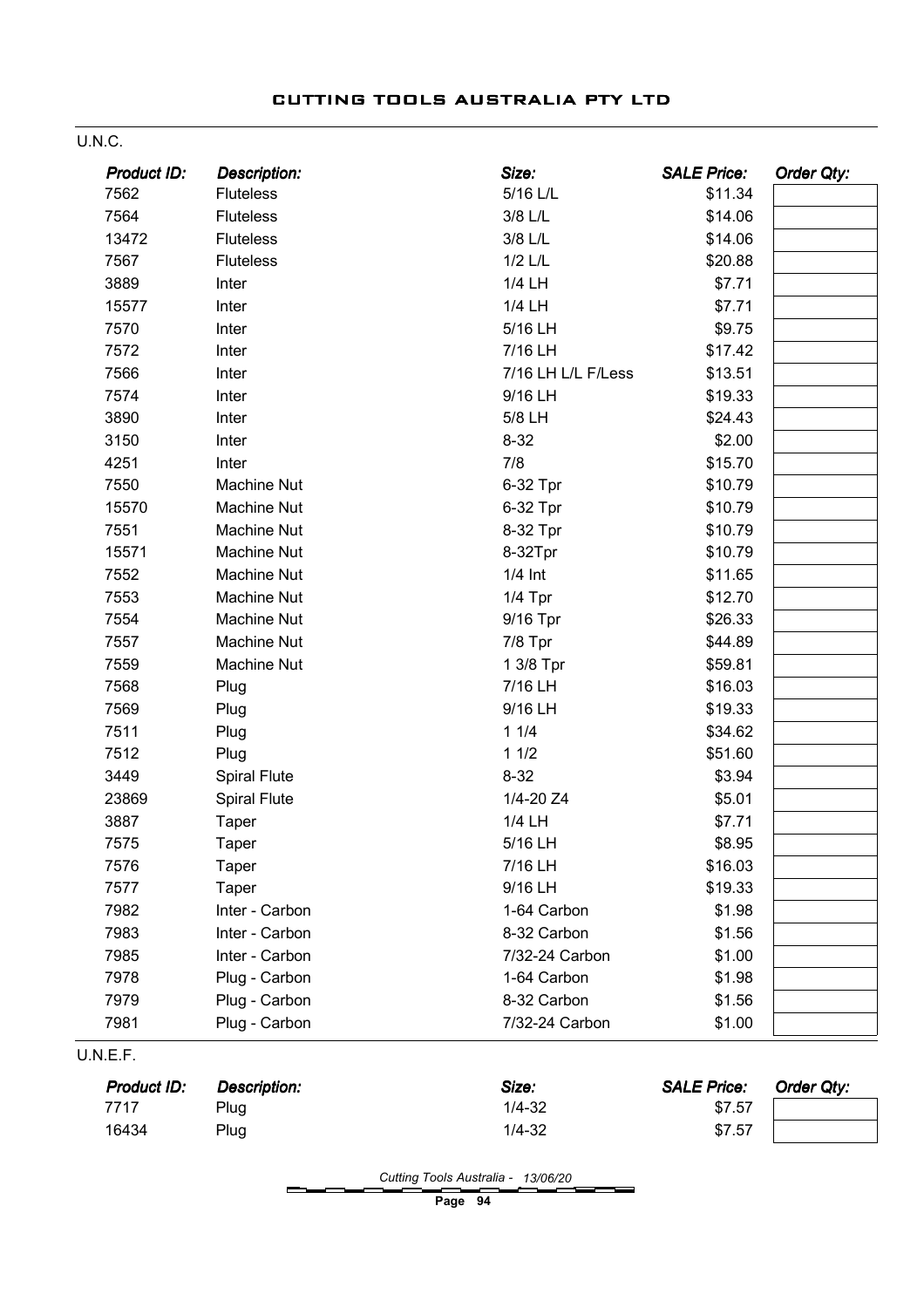| U.N.E.F.           |                     |               |                    |                   |
|--------------------|---------------------|---------------|--------------------|-------------------|
| <b>Product ID:</b> | <b>Description:</b> | Size:         | <b>SALE Price:</b> | <b>Order Qty:</b> |
| 4928               | Plug                | $5/16 - 32$   | \$9.07             |                   |
| 5588               | Plug                | 7/16-28       | \$9.59             |                   |
| 6361               | Plug                | $1/2 - 28$    | \$9.59             |                   |
| 4835               | Plug                | $1/2 - 28$    | \$9.59             |                   |
| 5269               | Plug                | 11/16-24      | \$18.91            |                   |
| 7720               | Plug                | $11/4-18$     | \$54.72            |                   |
| 7977               | Plug - Carbon       | 3/4-20 Carbon | \$6.59             |                   |
| U.N.F.             |                     |               |                    |                   |
| <b>Product ID:</b> | <b>Description:</b> | Size:         | <b>SALE Price:</b> | Order Qty:        |
| 7703               | <b>Fluteless</b>    | 4-48 S/L      | \$14.35            |                   |
| 7704               | <b>Fluteless</b>    | 5-44 S/L      | \$14.29            |                   |
| 7705               | <b>Fluteless</b>    | 6-40 S/L      | \$9.76             |                   |
| 7706               | <b>Fluteless</b>    | 6-40 L/L      | \$14.35            |                   |
| 7707               | <b>Fluteless</b>    | 8-36 S/L      | \$10.85            |                   |
| 7708               | <b>Fluteless</b>    | 8-36 L/L      | \$10.85            |                   |
| 13481              | <b>Fluteless</b>    | 12-28 S/L     | \$10.85            |                   |
| 7709               | <b>Fluteless</b>    | 12-28 L/L     | \$10.85            |                   |
| 6340               | <b>Fluteless</b>    | 5/16 S/L      | \$16.04            |                   |
| 13480              | <b>Fluteless</b>    | 5/16 S/L      | \$16.04            |                   |
| 6718               | <b>Fluteless</b>    | 5/16 L/L      | \$16.04            |                   |
| 6339               | <b>Fluteless</b>    | 3/8 S/L       | \$18.04            |                   |
| 7681               | <b>Gun Nose</b>     | $5 - 44$      | \$4.02             |                   |
| 1785               | <b>Gun Nose</b>     | $6 - 40$      | \$3.93             |                   |
| 7682               | <b>Gun Nose</b>     | $8 - 36$      | \$3.93             |                   |
| 21077              | <b>Gun Nose</b>     | $8 - 36$      | \$3.93             |                   |
| 21076              | <b>Gun Nose</b>     | $8 - 36$      | \$3.93             |                   |
| 7683               | <b>Gun Nose</b>     | $12 - 28$     | \$3.00             |                   |
| 21078              | <b>Gun Nose</b>     | 12-28         | \$3.78             |                   |
| 7684               | <b>Gun Nose</b>     | 9/16          | \$12.78            |                   |
| 7713               | Inter               | 1/4 LH No Sqr | \$2.00             |                   |
| 12367              | Inter               | 1/4 LH        | \$8.41             |                   |
| 16670              | Inter               | 1 1/4 LH      | \$54.44            |                   |
| 7637               | Inter               | $4 - 48$      | \$4.23             |                   |
| 5661               | Inter               | $5 - 44$      | \$4.23             |                   |
| 7638               | Inter               | $6 - 40$      | \$4.23             |                   |
| 16661              | Inter               | $6 - 40$      | \$4.23             |                   |
| 16662              | Inter               | $6 - 40$      | \$4.23             |                   |
| 16663              | Inter               | $6 - 40$      | \$4.23             |                   |
| 7642               | Inter               | 3/16-32(UNS)  | \$3.34             |                   |
| 16672              | Inter               | 3/16-32(UNS)  | \$3.63             |                   |
| 7640               | Inter               | $12 - 28$     | \$3.14             |                   |
| 7646               | Inter               | 7/8           | \$15.70            |                   |

Cutting Tools Australia - 13/06/20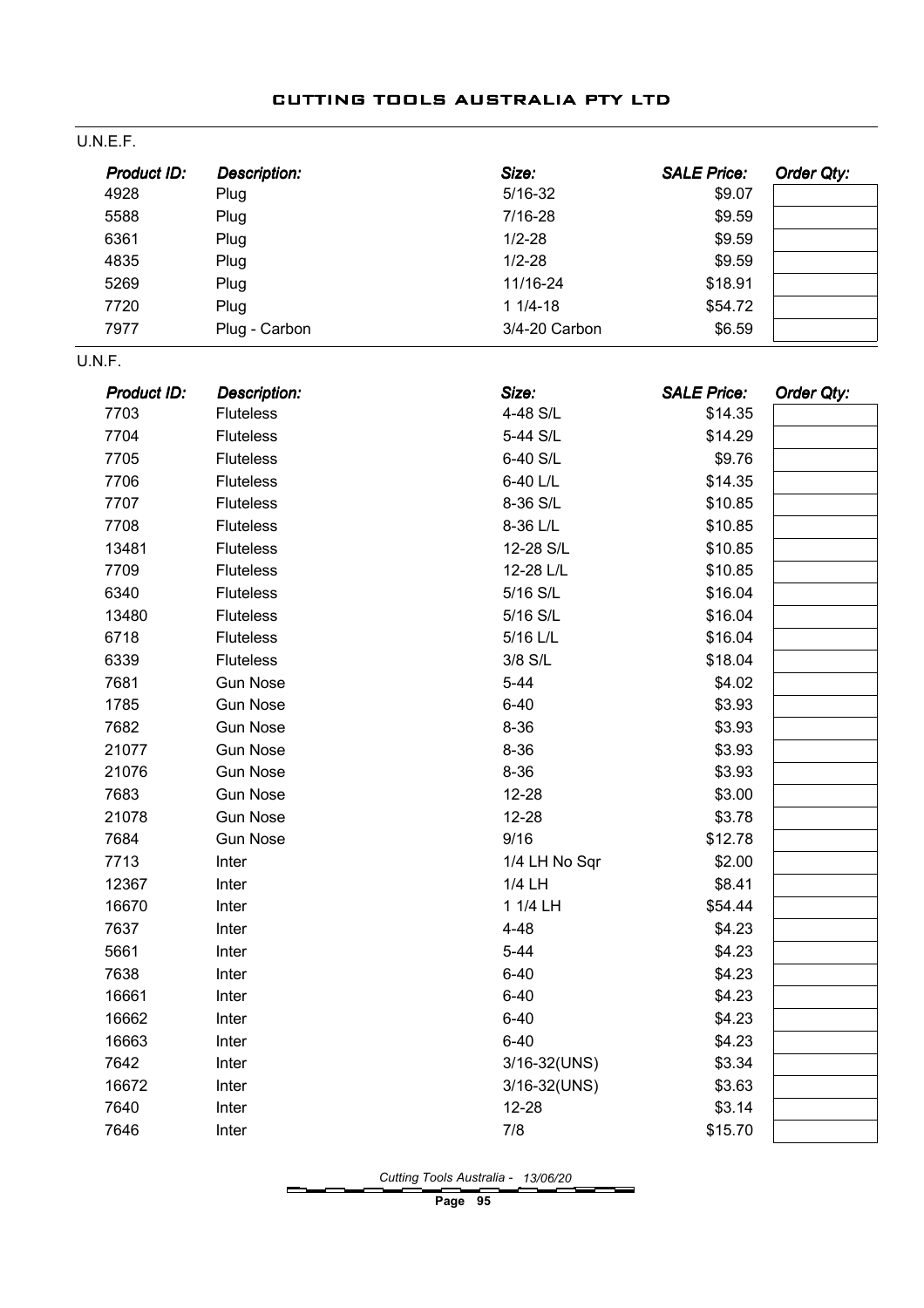#### U.N.F.

| <b>Product ID:</b> | Description:       | Size:              | <b>SALE Price:</b> | <b>Order Qty:</b> |
|--------------------|--------------------|--------------------|--------------------|-------------------|
| 3777               | Inter              | $1" - 12$          | \$18.91            |                   |
| 7687               | Machine Nut        | 6-40 Tpr           | \$13.10            |                   |
| 7688               | Machine Nut        | 10-32 Tpr          | \$13.10            |                   |
| 7689               | Machine Nut        | $1/4$ Tpr          | \$12.23            |                   |
| 7691               | <b>Machine Nut</b> | $3/8$ Tpr          | \$18.66            |                   |
| 16575              | Machine Nut        | $3/8$ Tpr          | \$18.66            |                   |
| 16579              | <b>Machine Nut</b> | 3/8 Tpr            | \$18.66            |                   |
| 16576              | Machine Nut        | $3/8$ Tpr          | \$18.66            |                   |
| 16577              | Machine Nut        | $3/8$ Tpr          | \$18.66            |                   |
| 7692               | <b>Machine Nut</b> | 7/16 Tpr           | \$22.36            |                   |
| 16578              | Machine Nut        | 7/16 Tpr           | \$22.36            |                   |
| 7693               | Machine Nut        | $1/2$ Tpr          | \$24.42            |                   |
| 7694               | Machine Nut        | 9/16 Tpr           | \$26.33            |                   |
| 16582              | Machine Nut        | 9/16 Tpr           | \$26.33            |                   |
| 16581              | <b>Machine Nut</b> | 9/16 Tpr           | \$26.33            |                   |
| 16580              | Machine Nut        | 9/16 Tpr           | \$20.00            |                   |
| 7695               | Machine Nut        | 3/4 Gun            | \$24.73            |                   |
| 7696               | Machine Nut        | 3/4 Int            | \$32.04            |                   |
| 16585              | Machine Nut        | 3/4 Gun            | \$44.89            |                   |
| 16584              | Machine Nut        | 3/4 Tpr            | \$32.04            |                   |
| 16583              | Machine Nut        | $3/4$ Tpr          | \$32.04            |                   |
| 7697               | Machine Nut        | $7/8$ Tpr          | \$44.89            |                   |
| 7698               | Machine Nut        | 1-12 Tpr           | \$59.81            |                   |
| 16587              | Machine Nut        | $1-12$ Int         | \$59.81            |                   |
| 16586              | Machine Nut        | 1-12 Plug          | \$59.81            |                   |
| 16588              | Machine Nut        | 1-12 Tpr           | \$59.81            |                   |
| 7699               | Machine Nut        | 1-14 (UNS) Tpr     | \$62.22            |                   |
| 7700               | Machine Nut        | 1 3/8 Tpr          | \$63.51            |                   |
| 7701               | Machine Nut        | 1 1/2 Tpr          | \$68.50            |                   |
| 16589              | Machine Nut        | 1 1/2 Tpr          | \$68.50            |                   |
| 7702               | Machine Nut        | 2" Tpr             | \$80.52            |                   |
| 7710               | Plug               | 1/4 LH             | \$8.41             |                   |
| 7711               | Plug               | 7/16 LH            | \$16.03            |                   |
| 13482              | Plug               | 7/16 LH S/L F/Less | \$16.03            |                   |
| 2600               | Plug               | 9/16 LH            | \$19.33            |                   |
| 7620               | Plug               | $2 - 64$           | \$6.39             |                   |
| 7621               | Plug               | $3 - 56$           | \$6.04             |                   |
| 21049              | Plug               | $3 - 56$           | \$6.04             |                   |
| 3021               | Plug               | $4 - 48$           | \$4.23             |                   |
| 7622               | Plug               | $5 - 44$           | \$4.23             |                   |
| 13493              | Plug               | $6 - 40$           | \$4.23             |                   |
| 21053              | Plug               | $6 - 40$           | \$4.23             |                   |
| 16668              | Plug               | $8 - 36$           | \$2.90             |                   |

Cutting Tools Australia - 13/06/20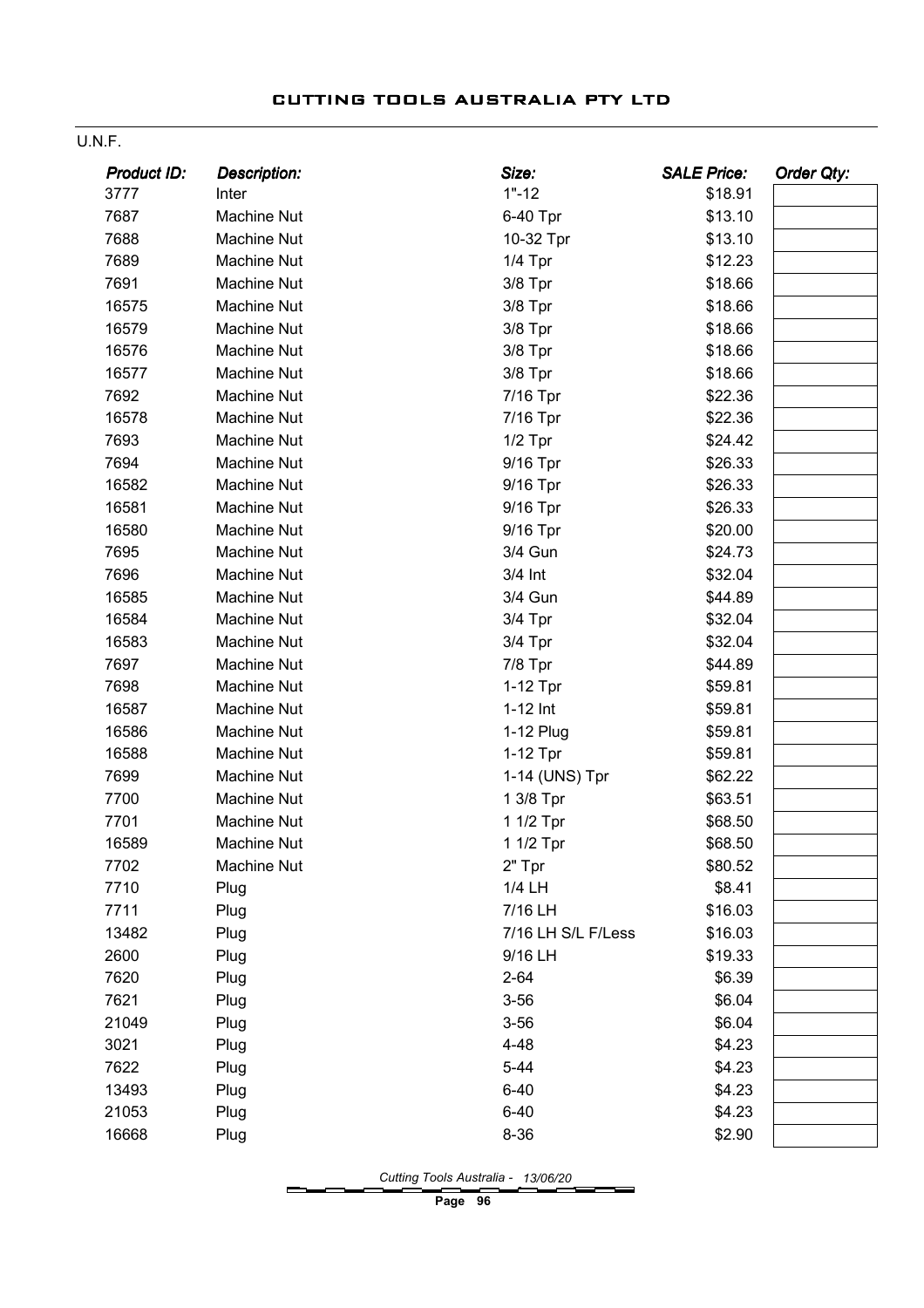|  | CUTTING TOOLS AUSTRALIA PTY LTD |  |
|--|---------------------------------|--|
|  |                                 |  |

| Product ID: | <b>Description:</b> | Size:           | <b>SALE Price:</b> | <b>Order Qty:</b> |
|-------------|---------------------|-----------------|--------------------|-------------------|
| 16669       | Plug                | $8 - 36$        | \$2.90             |                   |
| 4385        | Plug                | $12 - 28$       | \$3.14             |                   |
| 4387        | Plug                | $12 - 28$       | \$4.96             |                   |
| 7625        | Plug                | $14 - 24$       | \$6.39             |                   |
| 3275        | Plug                | 5/16            | \$2.55             |                   |
| 12961       | Plug                | 5/16            | \$2.00             |                   |
| 23877       | Plug                | $5/16 - 24$     | \$3.03             |                   |
| 7626        | Plug                | $1" - 12$       | \$18.91            |                   |
| 7629        | Plug                | 11/2            | \$51.53            |                   |
| 7630        | Plug                | 13/4            | \$44.00            |                   |
| 7632        | Plug                | $2" - 12$       | \$68.00            |                   |
| 16565       | Set                 | $12 - 28$       | \$8.27             |                   |
| 7675        | <b>Spiral Flute</b> | $4 - 48$        | \$4.87             |                   |
| 7676        | <b>Spiral Flute</b> | $6 - 40$        | \$4.87             |                   |
| 12638       | <b>Spiral Flute</b> | $6 - 40$        | \$4.87             |                   |
| 7677        | <b>Spiral Flute</b> | $8 - 36$        | \$4.87             |                   |
| 21072       | <b>Spiral Flute</b> | $8 - 36$        | \$4.87             |                   |
| 3044        | <b>Spiral Flute</b> | 8-36 Int        | \$4.87             |                   |
| 7678        | <b>Spiral Flute</b> | $12 - 28$       | \$4.23             |                   |
| 7714        | Taper               | 1/4 LH          | \$8.41             |                   |
| 2602        | Taper               | 9/16 LH         | \$19.33            |                   |
| 7944        | Inter - Carbon      | 5/32-36 Carbon  | \$1.44             |                   |
| 7945        | Inter - Carbon      | 3/16-32 Carbon  | \$1.44             |                   |
| 7970        | Inter - Carbon      | 10-32 Carbon    | \$1.26             |                   |
| 7971        | Inter - Carbon      | 12-28 Carbon    | \$1.26             |                   |
| 7946        | Inter - Carbon      | 7/32-32 Carbon  | \$1.26             |                   |
| 7950        | Inter - Carbon      | 11/16-16 Carbon | \$5.00             |                   |
| 7962        | Plug - Carbon       | 4-48 Carbon     | \$1.76             |                   |
| 7935        | Plug - Carbon       | 1/8-44 Carbon   | \$1.44             |                   |
| 21171       | Plug - Carbon       | 1/8-44 Carbon   | \$1.44             |                   |
| 7937        | Plug - Carbon       | 3/16 Carbon     | \$1.20             |                   |
| 7965        | Plug - Carbon       | 12-28 Carbon    | \$1.26             |                   |
| 7938        | Plug - Carbon       | 7/32-32 Carbon  | \$1.00             |                   |
| 7936        | Plug - Carbon       | 5/32-36 Carbon  | \$1.44             |                   |

Whit Special

U.N.F.

| <b>Product ID:</b> | <b>Description:</b> | Size:           | <b>SALE Price:</b> | Order Qty: |
|--------------------|---------------------|-----------------|--------------------|------------|
| 7587               | Inter               | $3/16 - 56$     | \$5.30             |            |
| 7589               | Inter               | 13/32 - BSF     | \$11.01            |            |
| 7579               | Plug                | $1/4 - 32$      | \$12.00            |            |
| 7580               | Plug                | 13/32 - BSF     | \$11.01            |            |
| 7582               | Plug                | 11/16 - BSF     | \$10.00            |            |
| 21344              | Inter - Carbon      | 5/8 x 24 Carbon | \$6.06             |            |

Cutting Tools Australia - 13/06/20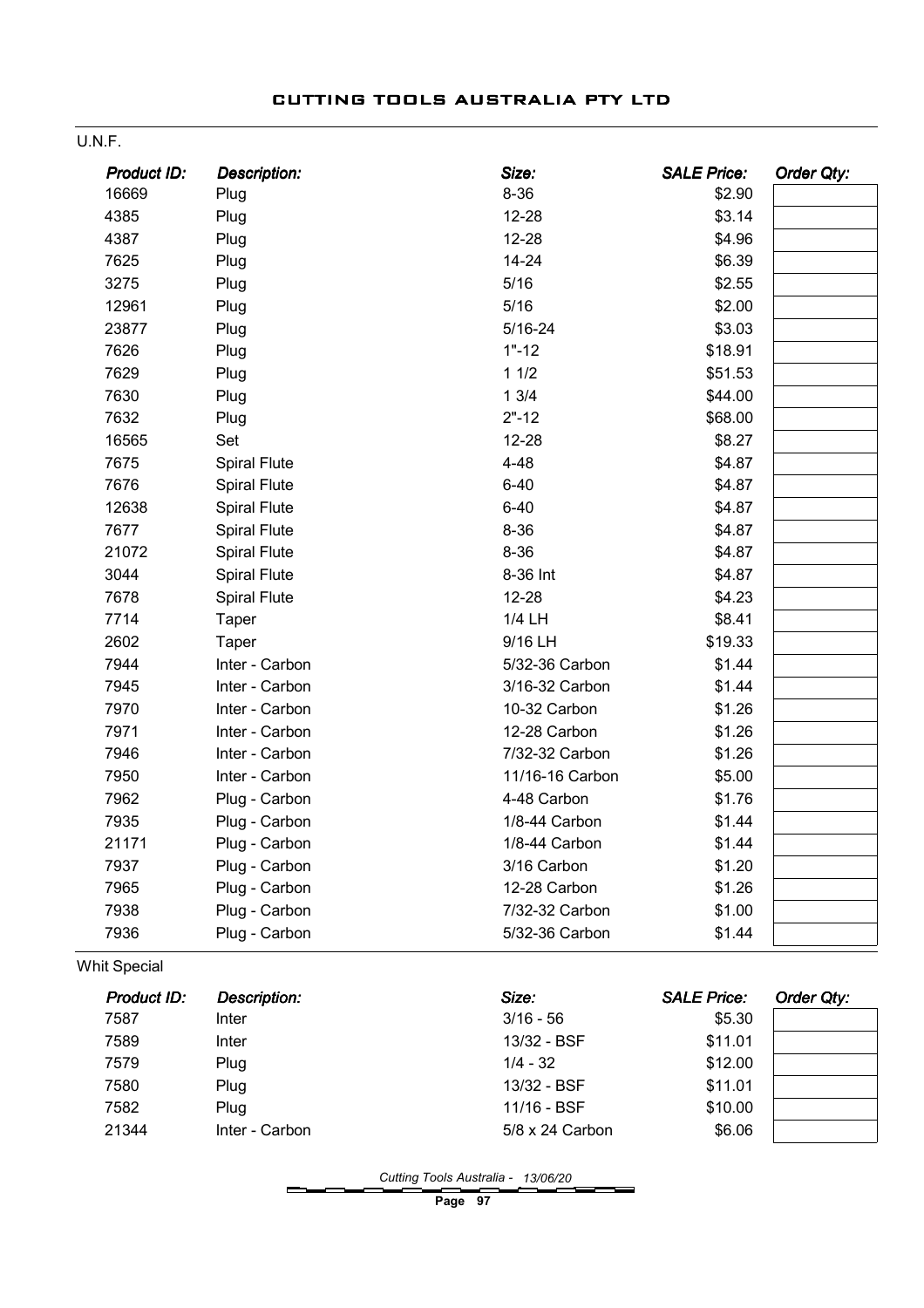# **Toolsteel**

| Product ID:<br>Size:<br><b>SALE Price:</b><br>Order Qty:<br>Description:<br>3055<br>Cobalt<br>11/16 x 1/8 x 5 Sup<br>\$12.95<br>15102<br>11/16 x 5/32 x 5 Sup-<br>Cobalt<br>\$14.35<br>15103<br>Cobalt<br>11/16 x 3/16 x 5 Sup-<br>\$15.75<br>15101<br>Cobalt<br>13/16 x 1/8 x 6 Sup-<br>\$18.90<br>Size:<br><b>SALE Price:</b><br>Product ID:<br><b>Description:</b><br><b>Order Qty:</b><br>11321<br>Cobalt<br>16 x 4 x 140 Mo-Max<br>\$8.83<br>12308<br>18 x 4 x 130 Mo-Max<br>Cobalt<br>\$9.12<br>6894<br>Standard<br>3/4 x 1/8 x 12 DM<br>\$19.80<br>22230<br>7/8 x 1/8 x 12 DM<br>Standard<br>\$20.60<br>22229<br>Standard<br>7/8 x 3/16 x 12 DM<br>\$21.00<br>22231<br>1 x 3/16 x 6 Arc Sup<br>Standard<br>\$11.00<br>Size:<br><b>SALE Price:</b><br><b>Product ID:</b><br><b>Description:</b><br>Order Qty:<br>22236<br>1 x 3/16 x 6 VG Dull<br>\$6.00<br>Cobalt<br>22235<br>Cobalt<br>1 x 1/4 x 12 V.G Dull<br>\$10.00<br>11339<br>Cobalt<br>1 x 1/4 x 6 VG Dull<br>\$6.00<br>22234<br>$1 \times 1/4 \times 12$ TM<br>\$17.00<br>Cobalt<br>6580<br>Cobalt<br>4 x 16 x 160 Mo-Max<br>\$8.10<br>6581<br>Cobalt<br>5 x 20 x 200 Mo-Max<br>\$15.07<br>2527<br>Standard<br>9/16 x 1/4 x 12 DMG<br>\$8.65<br>22233<br>1 1/4 x 1/4 x 12 DM<br>\$10.00<br>Standard<br>4369<br>Standard<br>2 x 1/4 x 12 DM Dull<br>\$17.04<br>Size:<br><b>SALE Price:</b><br>Order Qty:<br><b>Product ID:</b><br><b>Description:</b><br>5/16 x 6 VG Dull<br>15159<br>Cobalt<br>\$2.03<br>\$5.98<br>15160<br>5/16 x 6 CC55<br>Cobalt<br>15161<br>Cobalt<br>11/32 x 6 SOBV<br>\$6.88<br>15162<br>Cobalt<br>13/32 x 6 SOBV<br>\$8.47<br>Size:<br><b>SALE Price:</b><br>Order Qty:<br>Product ID:<br><b>Description:</b><br>1466<br>Cobalt<br>3/16 x 2 1/2 SOBV<br>\$1.38<br>11331<br>Cobalt<br>3/16 x 6 SOBV<br>\$3.67<br>15125<br>Cobalt<br>3/16 x 12 SOBV<br>\$5.88<br>5/16 x 2 1/2 Saben<br>2375<br>Cobalt<br>\$2.07<br>15128<br>Cobalt<br>5/16 x 2 1/2 VG Dull<br>\$1.56 | <b>Hollow Part Blade</b> |  |  |
|-----------------------------------------------------------------------------------------------------------------------------------------------------------------------------------------------------------------------------------------------------------------------------------------------------------------------------------------------------------------------------------------------------------------------------------------------------------------------------------------------------------------------------------------------------------------------------------------------------------------------------------------------------------------------------------------------------------------------------------------------------------------------------------------------------------------------------------------------------------------------------------------------------------------------------------------------------------------------------------------------------------------------------------------------------------------------------------------------------------------------------------------------------------------------------------------------------------------------------------------------------------------------------------------------------------------------------------------------------------------------------------------------------------------------------------------------------------------------------------------------------------------------------------------------------------------------------------------------------------------------------------------------------------------------------------------------------------------------------------------------------------------------------------------------------------------------------------------------------------------------------------------------------------------------------------------------------------|--------------------------|--|--|
|                                                                                                                                                                                                                                                                                                                                                                                                                                                                                                                                                                                                                                                                                                                                                                                                                                                                                                                                                                                                                                                                                                                                                                                                                                                                                                                                                                                                                                                                                                                                                                                                                                                                                                                                                                                                                                                                                                                                                           |                          |  |  |
|                                                                                                                                                                                                                                                                                                                                                                                                                                                                                                                                                                                                                                                                                                                                                                                                                                                                                                                                                                                                                                                                                                                                                                                                                                                                                                                                                                                                                                                                                                                                                                                                                                                                                                                                                                                                                                                                                                                                                           |                          |  |  |
|                                                                                                                                                                                                                                                                                                                                                                                                                                                                                                                                                                                                                                                                                                                                                                                                                                                                                                                                                                                                                                                                                                                                                                                                                                                                                                                                                                                                                                                                                                                                                                                                                                                                                                                                                                                                                                                                                                                                                           |                          |  |  |
|                                                                                                                                                                                                                                                                                                                                                                                                                                                                                                                                                                                                                                                                                                                                                                                                                                                                                                                                                                                                                                                                                                                                                                                                                                                                                                                                                                                                                                                                                                                                                                                                                                                                                                                                                                                                                                                                                                                                                           |                          |  |  |
|                                                                                                                                                                                                                                                                                                                                                                                                                                                                                                                                                                                                                                                                                                                                                                                                                                                                                                                                                                                                                                                                                                                                                                                                                                                                                                                                                                                                                                                                                                                                                                                                                                                                                                                                                                                                                                                                                                                                                           |                          |  |  |
|                                                                                                                                                                                                                                                                                                                                                                                                                                                                                                                                                                                                                                                                                                                                                                                                                                                                                                                                                                                                                                                                                                                                                                                                                                                                                                                                                                                                                                                                                                                                                                                                                                                                                                                                                                                                                                                                                                                                                           | <b>Index Bevel</b>       |  |  |
|                                                                                                                                                                                                                                                                                                                                                                                                                                                                                                                                                                                                                                                                                                                                                                                                                                                                                                                                                                                                                                                                                                                                                                                                                                                                                                                                                                                                                                                                                                                                                                                                                                                                                                                                                                                                                                                                                                                                                           |                          |  |  |
|                                                                                                                                                                                                                                                                                                                                                                                                                                                                                                                                                                                                                                                                                                                                                                                                                                                                                                                                                                                                                                                                                                                                                                                                                                                                                                                                                                                                                                                                                                                                                                                                                                                                                                                                                                                                                                                                                                                                                           |                          |  |  |
|                                                                                                                                                                                                                                                                                                                                                                                                                                                                                                                                                                                                                                                                                                                                                                                                                                                                                                                                                                                                                                                                                                                                                                                                                                                                                                                                                                                                                                                                                                                                                                                                                                                                                                                                                                                                                                                                                                                                                           |                          |  |  |
|                                                                                                                                                                                                                                                                                                                                                                                                                                                                                                                                                                                                                                                                                                                                                                                                                                                                                                                                                                                                                                                                                                                                                                                                                                                                                                                                                                                                                                                                                                                                                                                                                                                                                                                                                                                                                                                                                                                                                           |                          |  |  |
|                                                                                                                                                                                                                                                                                                                                                                                                                                                                                                                                                                                                                                                                                                                                                                                                                                                                                                                                                                                                                                                                                                                                                                                                                                                                                                                                                                                                                                                                                                                                                                                                                                                                                                                                                                                                                                                                                                                                                           |                          |  |  |
|                                                                                                                                                                                                                                                                                                                                                                                                                                                                                                                                                                                                                                                                                                                                                                                                                                                                                                                                                                                                                                                                                                                                                                                                                                                                                                                                                                                                                                                                                                                                                                                                                                                                                                                                                                                                                                                                                                                                                           |                          |  |  |
|                                                                                                                                                                                                                                                                                                                                                                                                                                                                                                                                                                                                                                                                                                                                                                                                                                                                                                                                                                                                                                                                                                                                                                                                                                                                                                                                                                                                                                                                                                                                                                                                                                                                                                                                                                                                                                                                                                                                                           |                          |  |  |
|                                                                                                                                                                                                                                                                                                                                                                                                                                                                                                                                                                                                                                                                                                                                                                                                                                                                                                                                                                                                                                                                                                                                                                                                                                                                                                                                                                                                                                                                                                                                                                                                                                                                                                                                                                                                                                                                                                                                                           | Rectangular              |  |  |
|                                                                                                                                                                                                                                                                                                                                                                                                                                                                                                                                                                                                                                                                                                                                                                                                                                                                                                                                                                                                                                                                                                                                                                                                                                                                                                                                                                                                                                                                                                                                                                                                                                                                                                                                                                                                                                                                                                                                                           |                          |  |  |
|                                                                                                                                                                                                                                                                                                                                                                                                                                                                                                                                                                                                                                                                                                                                                                                                                                                                                                                                                                                                                                                                                                                                                                                                                                                                                                                                                                                                                                                                                                                                                                                                                                                                                                                                                                                                                                                                                                                                                           |                          |  |  |
|                                                                                                                                                                                                                                                                                                                                                                                                                                                                                                                                                                                                                                                                                                                                                                                                                                                                                                                                                                                                                                                                                                                                                                                                                                                                                                                                                                                                                                                                                                                                                                                                                                                                                                                                                                                                                                                                                                                                                           |                          |  |  |
|                                                                                                                                                                                                                                                                                                                                                                                                                                                                                                                                                                                                                                                                                                                                                                                                                                                                                                                                                                                                                                                                                                                                                                                                                                                                                                                                                                                                                                                                                                                                                                                                                                                                                                                                                                                                                                                                                                                                                           |                          |  |  |
|                                                                                                                                                                                                                                                                                                                                                                                                                                                                                                                                                                                                                                                                                                                                                                                                                                                                                                                                                                                                                                                                                                                                                                                                                                                                                                                                                                                                                                                                                                                                                                                                                                                                                                                                                                                                                                                                                                                                                           |                          |  |  |
|                                                                                                                                                                                                                                                                                                                                                                                                                                                                                                                                                                                                                                                                                                                                                                                                                                                                                                                                                                                                                                                                                                                                                                                                                                                                                                                                                                                                                                                                                                                                                                                                                                                                                                                                                                                                                                                                                                                                                           |                          |  |  |
|                                                                                                                                                                                                                                                                                                                                                                                                                                                                                                                                                                                                                                                                                                                                                                                                                                                                                                                                                                                                                                                                                                                                                                                                                                                                                                                                                                                                                                                                                                                                                                                                                                                                                                                                                                                                                                                                                                                                                           |                          |  |  |
|                                                                                                                                                                                                                                                                                                                                                                                                                                                                                                                                                                                                                                                                                                                                                                                                                                                                                                                                                                                                                                                                                                                                                                                                                                                                                                                                                                                                                                                                                                                                                                                                                                                                                                                                                                                                                                                                                                                                                           |                          |  |  |
|                                                                                                                                                                                                                                                                                                                                                                                                                                                                                                                                                                                                                                                                                                                                                                                                                                                                                                                                                                                                                                                                                                                                                                                                                                                                                                                                                                                                                                                                                                                                                                                                                                                                                                                                                                                                                                                                                                                                                           |                          |  |  |
|                                                                                                                                                                                                                                                                                                                                                                                                                                                                                                                                                                                                                                                                                                                                                                                                                                                                                                                                                                                                                                                                                                                                                                                                                                                                                                                                                                                                                                                                                                                                                                                                                                                                                                                                                                                                                                                                                                                                                           |                          |  |  |
|                                                                                                                                                                                                                                                                                                                                                                                                                                                                                                                                                                                                                                                                                                                                                                                                                                                                                                                                                                                                                                                                                                                                                                                                                                                                                                                                                                                                                                                                                                                                                                                                                                                                                                                                                                                                                                                                                                                                                           | Round                    |  |  |
|                                                                                                                                                                                                                                                                                                                                                                                                                                                                                                                                                                                                                                                                                                                                                                                                                                                                                                                                                                                                                                                                                                                                                                                                                                                                                                                                                                                                                                                                                                                                                                                                                                                                                                                                                                                                                                                                                                                                                           |                          |  |  |
|                                                                                                                                                                                                                                                                                                                                                                                                                                                                                                                                                                                                                                                                                                                                                                                                                                                                                                                                                                                                                                                                                                                                                                                                                                                                                                                                                                                                                                                                                                                                                                                                                                                                                                                                                                                                                                                                                                                                                           |                          |  |  |
|                                                                                                                                                                                                                                                                                                                                                                                                                                                                                                                                                                                                                                                                                                                                                                                                                                                                                                                                                                                                                                                                                                                                                                                                                                                                                                                                                                                                                                                                                                                                                                                                                                                                                                                                                                                                                                                                                                                                                           |                          |  |  |
|                                                                                                                                                                                                                                                                                                                                                                                                                                                                                                                                                                                                                                                                                                                                                                                                                                                                                                                                                                                                                                                                                                                                                                                                                                                                                                                                                                                                                                                                                                                                                                                                                                                                                                                                                                                                                                                                                                                                                           |                          |  |  |
|                                                                                                                                                                                                                                                                                                                                                                                                                                                                                                                                                                                                                                                                                                                                                                                                                                                                                                                                                                                                                                                                                                                                                                                                                                                                                                                                                                                                                                                                                                                                                                                                                                                                                                                                                                                                                                                                                                                                                           |                          |  |  |
|                                                                                                                                                                                                                                                                                                                                                                                                                                                                                                                                                                                                                                                                                                                                                                                                                                                                                                                                                                                                                                                                                                                                                                                                                                                                                                                                                                                                                                                                                                                                                                                                                                                                                                                                                                                                                                                                                                                                                           | Square                   |  |  |
|                                                                                                                                                                                                                                                                                                                                                                                                                                                                                                                                                                                                                                                                                                                                                                                                                                                                                                                                                                                                                                                                                                                                                                                                                                                                                                                                                                                                                                                                                                                                                                                                                                                                                                                                                                                                                                                                                                                                                           |                          |  |  |
|                                                                                                                                                                                                                                                                                                                                                                                                                                                                                                                                                                                                                                                                                                                                                                                                                                                                                                                                                                                                                                                                                                                                                                                                                                                                                                                                                                                                                                                                                                                                                                                                                                                                                                                                                                                                                                                                                                                                                           |                          |  |  |
|                                                                                                                                                                                                                                                                                                                                                                                                                                                                                                                                                                                                                                                                                                                                                                                                                                                                                                                                                                                                                                                                                                                                                                                                                                                                                                                                                                                                                                                                                                                                                                                                                                                                                                                                                                                                                                                                                                                                                           |                          |  |  |
|                                                                                                                                                                                                                                                                                                                                                                                                                                                                                                                                                                                                                                                                                                                                                                                                                                                                                                                                                                                                                                                                                                                                                                                                                                                                                                                                                                                                                                                                                                                                                                                                                                                                                                                                                                                                                                                                                                                                                           |                          |  |  |
|                                                                                                                                                                                                                                                                                                                                                                                                                                                                                                                                                                                                                                                                                                                                                                                                                                                                                                                                                                                                                                                                                                                                                                                                                                                                                                                                                                                                                                                                                                                                                                                                                                                                                                                                                                                                                                                                                                                                                           |                          |  |  |
|                                                                                                                                                                                                                                                                                                                                                                                                                                                                                                                                                                                                                                                                                                                                                                                                                                                                                                                                                                                                                                                                                                                                                                                                                                                                                                                                                                                                                                                                                                                                                                                                                                                                                                                                                                                                                                                                                                                                                           |                          |  |  |

Cutting Tools Australia - 13/06/20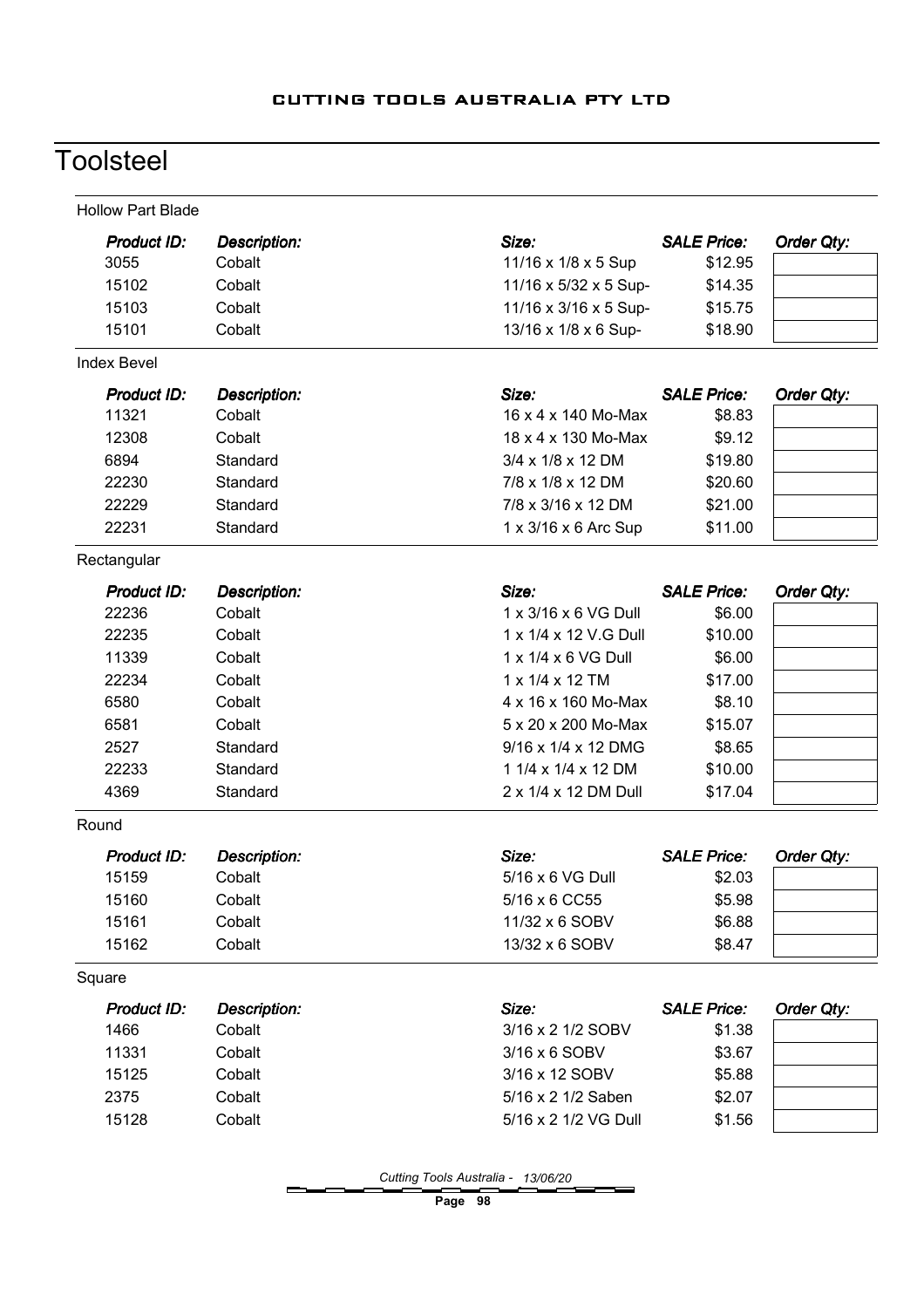#### Square

| <b>Product ID:</b> | <b>Description:</b> | Size:             | <b>SALE Price:</b> | Order Qty: |
|--------------------|---------------------|-------------------|--------------------|------------|
| 15132              | Cobalt              | 5/16 x 3 Spec 55  | \$2.07             |            |
| 4390               | Cobalt              | 5/16 x 4 TMG      | \$3.36             |            |
| 15135              | Cobalt              | 5/16 x 12 TMG     | \$9.11             |            |
| 3779               | Cobalt              | 5/8 x 6 SOBV      | \$13.79            |            |
| 12966              | Cobalt              | 5/8 x 6 TMG       | \$11.86            |            |
| 4734               | Cobalt              | 5/8 x 12 SOBV     | \$29.30            |            |
| 2314               | Cobalt              | 3/4 x 6 TMG       | \$15.89            |            |
| 15141              | Cobalt              | 3/4 x 9 SOBV      | \$30.00            |            |
| 15140              | Cobalt              | 3/4 x 9 TMG       | \$22.05            |            |
| 15142              | Cobalt              | 3/4 x 12 TMG      | \$29.80            |            |
| 15145              | Cobalt              | 7/8 x 12 TMG      | \$33.00            |            |
| 15147              | Cobalt              | $1 \times 9723$   | \$43.00            |            |
| 15146              | Cobalt              | $1 \times 9$ TMG  | \$35.00            |            |
| 15150              | Cobalt              | 1 x 12 TMG        | \$44.00            |            |
| 15151              | Cobalt              | 1 x 12 723        | \$53.80            |            |
| 15126              | Standard            | 3/16 x 12 DMG     | \$5.13             |            |
| 15127              | Standard            | 3/16 x 12 DM Dull | \$3.90             |            |
| 15138              | Standard            | 5/8 x 12 DM Dull  | \$14.59            |            |
| 15143              | Standard            | 3/4 x 12 DMG      | \$19.80            |            |
| 15144              | Standard            | 7/8 x 12 DM Dull  | \$16.00            |            |
| 15149              | Standard            | 1 x 12 DMG        | \$29.80            |            |

Standard Bevel

| <b>Product ID:</b> | <b>Description:</b> | Size:                       | <b>SALE Price:</b> | Order Qty: |
|--------------------|---------------------|-----------------------------|--------------------|------------|
| 22220              | Cobalt              | 7/8 x 1/8 x 12 SOBV         | \$25.00            |            |
| 22221              | Cobalt              | 7/8 x 1/8 x 3/32 6 VG       | \$9.00             |            |
| 22212              | Cobalt              | 7/8 x 3/16 x 5 1/4 TT       | \$10.00            |            |
| 22217              | Cobalt              | 7/8 x 3/16 x 5 1/2 TT       | \$10.40            |            |
| 22225              | Cobalt              | 1 x 1/8 x 6 Dull VG         | \$12.40            |            |
| 22223              | Cobalt              | 1 x 1/8 x 12 VG Dull        | \$15.00            |            |
| 22224              | Cobalt              | 1 x 1/8 x 12 TM             | \$20.80            |            |
| 22227              | Cobalt              | $1 \times 3/16 \times 6$ TM | \$11.00            |            |
| 22226              | Cobalt              | 1 x 3/16 x 6 Dull VG        | \$7.00             |            |
| 22219              | Cobalt              | 1 x 3/16 x 12 S307          | \$50.00            |            |
| 22228              | Cobalt              | $1 \times 3/16 \times 8$ TM | \$12.00            |            |
| 21208              | Cobalt              | 1 1/4 x 1/4 x 8 '70'        | \$25.00            |            |
| 22209              | Standard            | 3/4 x 1/8 x 12 SM"72        | \$22.00            |            |
| 22213              | Standard            | 7/8 x 1/8 x 12 DM Du        | \$13.00            |            |
| 22214              | Standard            | 7/8 x 5/32 x 12 DM          | \$11.00            |            |
| 22216              | Standard            | $1 \times 3/16 \times 6$    | \$20.80            |            |
| 22215              | Standard            | 1 x 3/16 x 6 Arc Sup        | \$11.00            |            |
| 22211              | Standard            | 1 x 3/16 x 12 DM            | \$15.00            |            |
| 22207              | Standard            | 1 x 1/4 x 18 SCZ            | \$30.00            |            |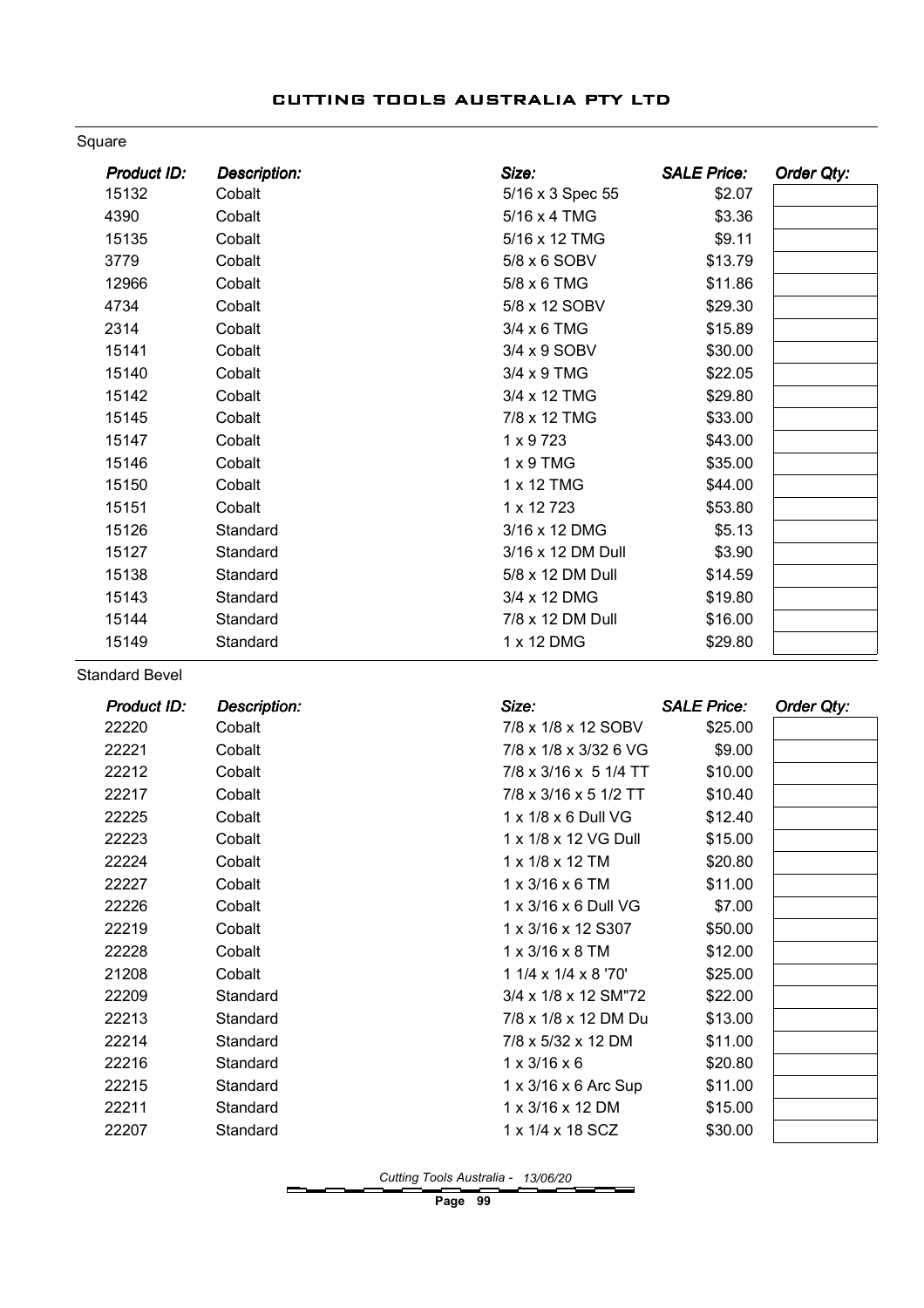| <b>Standard Bevel</b> |                     |                                    |                    |            |  |  |  |  |
|-----------------------|---------------------|------------------------------------|--------------------|------------|--|--|--|--|
| Product ID:           | <b>Description:</b> | Size:                              | <b>SALE Price:</b> | Order Qty: |  |  |  |  |
| 7581                  | Standard            | 1 1/4 x 3/16 x 18 SC               | \$33.00            |            |  |  |  |  |
| 22210                 | Standard            | 1 1/4 x 1/4 x 12 DM                | \$37.00            |            |  |  |  |  |
| T-Type Part Blabe     |                     |                                    |                    |            |  |  |  |  |
| Product ID:           | <b>Description:</b> | Size:                              | <b>SALE Price:</b> | Order Qty: |  |  |  |  |
| 15104                 | Cobalt              | 1/2 x 1/16 x 4 1/2 Su              | \$9.10             |            |  |  |  |  |
| 15105                 | Cobalt              | $1/2 \times 5/64 \times 4$ 1/2 Su  | \$10.85            |            |  |  |  |  |
| 15106                 | Cobalt              | $1/2 \times 3/32 \times 4$ 1/2 Su  | \$9.80             |            |  |  |  |  |
| 15108                 | Cobalt              | $1/2 \times 1/8 \times 4$ 1/2 Sup- | \$10.15            |            |  |  |  |  |
| 15107                 | Cobalt              | 11/16 x 3/32 x 5 Sup-              | \$11.55            |            |  |  |  |  |
| 14314                 | Cobalt              | 11/16 x 1/8 x 5 Sup-               | \$11.50            |            |  |  |  |  |
| 15109                 | Cobalt              | 11/16 x 5/32 x 5 Sup-              | \$12.25            |            |  |  |  |  |
| 15110                 | Cobalt              | $11/8 \times 5/16 \times 61/2$ S   | \$35.00            |            |  |  |  |  |

## CUTTING TOOLS AUSTRALIA PTY LTD

Cutting Tools Australia - 13/06/20

Page 100